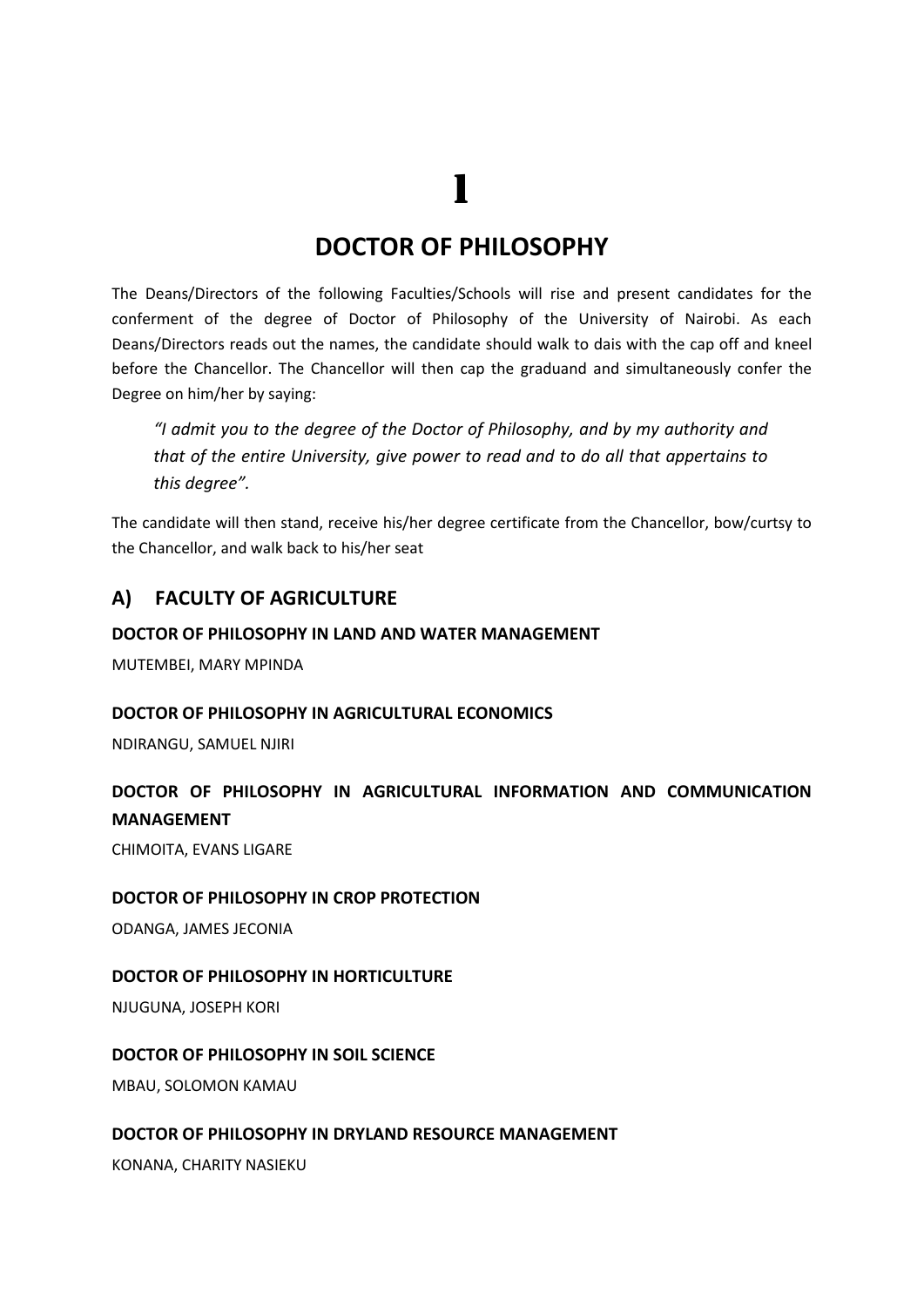The Dean will then acknowledge the Chancellor and resume his/her seat

# **B) FACULTY OF VETERINARY MEDICINE**

# **DOCTOR OF PHILOSOPHY IN VETERINARY EPIDEMIOLOGY AND ECONOMICS**

KIPRONOH, ALEXANDER KIPRUTO

The Dean will then acknowledge the Chancellor and resume his/her seat

# **C) WANGARI MAATHAI INSTITUTE FOR PEACE AND ENVIRONMENTAL STUDIES**

# **DOCTOR OF PHILOSOPHY IN ENVIRONMENTAL GOVERNANCE AND MANAGEMENT**

- 1. JOHN, MATHENGE NGATIA
- 2. MUKARIA, SAMSON MURANGIRI

The Dean will then acknowledge the Chancellor and resume his/her seat

# **D) SCHOOL OF THE BUILT ENVIRONMENT**

# **DOCTOR OF PHILOSOPHY IN ARCHITECTURE**

EBRAHIM, YUSUF HAZARA

The Dean will then acknowledge the Chancellor and resume his/her seat

# **E) SCHOOL OF BIOLOGICAL SCIENCES**

# **DOCTOR OF PHILOSOPHY IN ENTOMOLOGY**

BOBADOYE, BRIDGET OBHAGIAGIE AITO

# **DOCTOR OF PHILOSOPHY IN APPLIED PARASITOLOGY**

KINGORI, ISABELL WAIRIMU

# **DOCTOR OF PHILOSOPHY IN PLANT TAXONOMY AND ECONOMIC BOTANY**

MUTIE, MUSILA

The Director will then acknowledge the Chancellor and resume his/her seat

# **F) SCHOOL OF COMPUTING AND INFORMATICS**

# **DOCTOR OF PHILOSOPHY IN INFORMATION SYSTEMS**

GICHAMBA, AMOS NJIHIA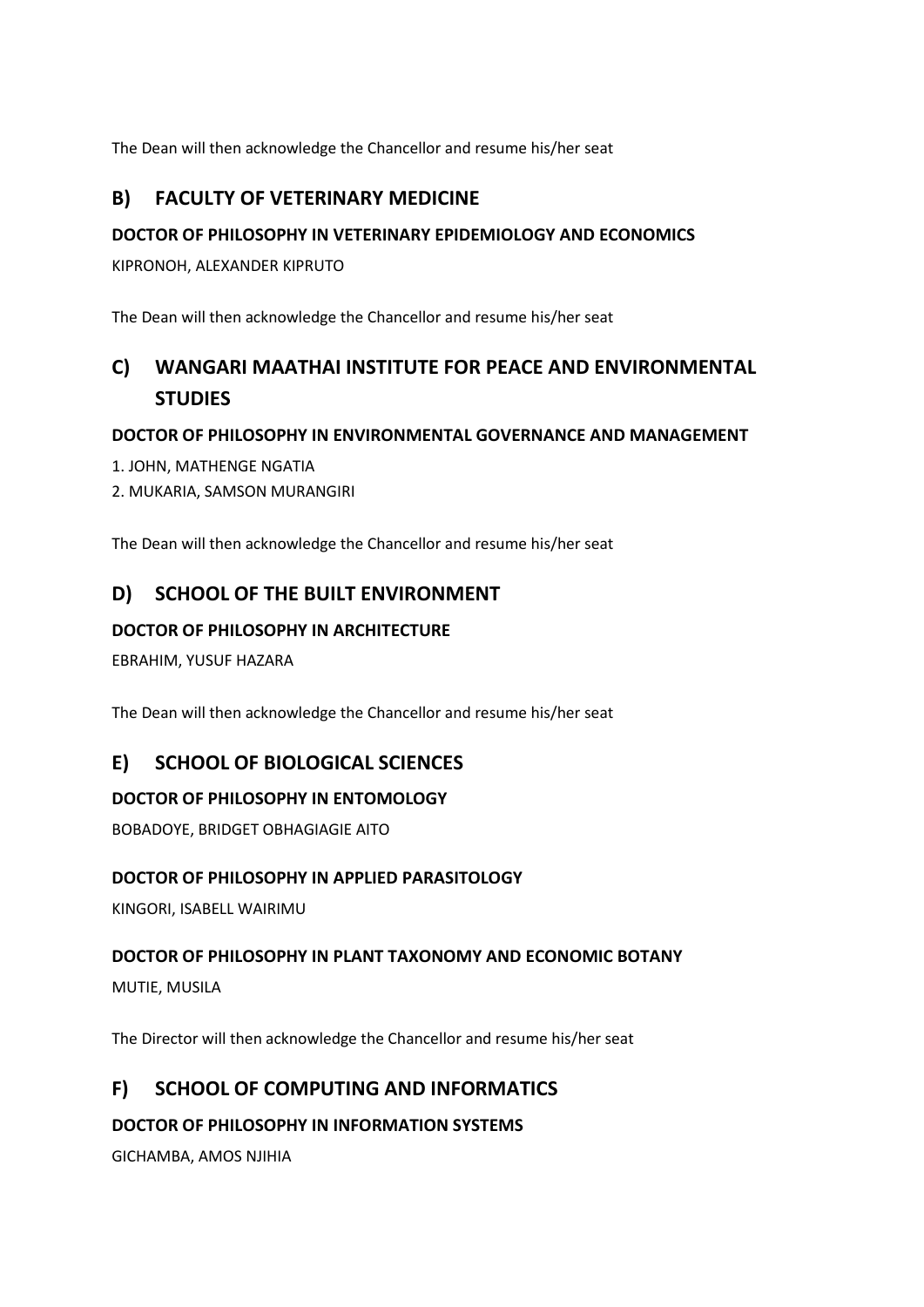The Director will then acknowledge the Chancellor and resume his/her seat

# **G) SCHOOL OF MATHEMATICS**

# **DOCTOR OF PHILOSOPHY IN FINANCIAL MATHEMATICS**

ADUDA, JANE AKINYI

# **DOCTOR OF PHILOSOPHY IN PURE MATHEMATICS**

KIRATU, BETH NYAMBURA

The Director will then acknowledge the Chancellor and resume his/her seat

# **H) SCHOOL OF PHYSICAL SCIENCES**

# **DOCTOR OF PHILOSOPHY IN CHEMISTRY**

OYAGI, MOSES ODABU

# **DOCTOR OF PHILOSOPHY IN PHYSICS**

1. DOMTAU, DINFA LUKA

- 2. MUCHAI, IAN KANIU
- 3. MUTHUI, ZIPPORAH WANJIKU

The Dean will then acknowledge the Chancellor and resume his/her seat

# **I) SCHOOL OF EDUCATION**

# **DOCTOR OF PHILOSOPHY IN EDUCATION (EDUCATIONAL COMMUNICATION AND TECHNOLOGY)**

OYIER, CHARLES RICHARD

# **DOCTOR OF PHILOSOPHY IN EDUCATION (EDUCATIONAL ADMINISTRATION)**

ODHIAMBO, FREDRICK OLOO

# **DOCTOR OF PHILOSOPHY DEGREE IN EDUCATION (ECONOMICS OF EDUCATION)**

- 1. MUCHIRI, HANNAH WAKONYO KARURU
- 2. WAMICHWE, JOEL MWANGI

The Dean will then acknowledge the Chancellor and resume his/her seat

# **J) SCHOOL OF OPEN AND DISTANCE LEARNING**

# **DOCTOR OF PHILOSOPHY IN DISTANCE EDUCATION**

1. GATOTOH, AUGUSTINE MWANGI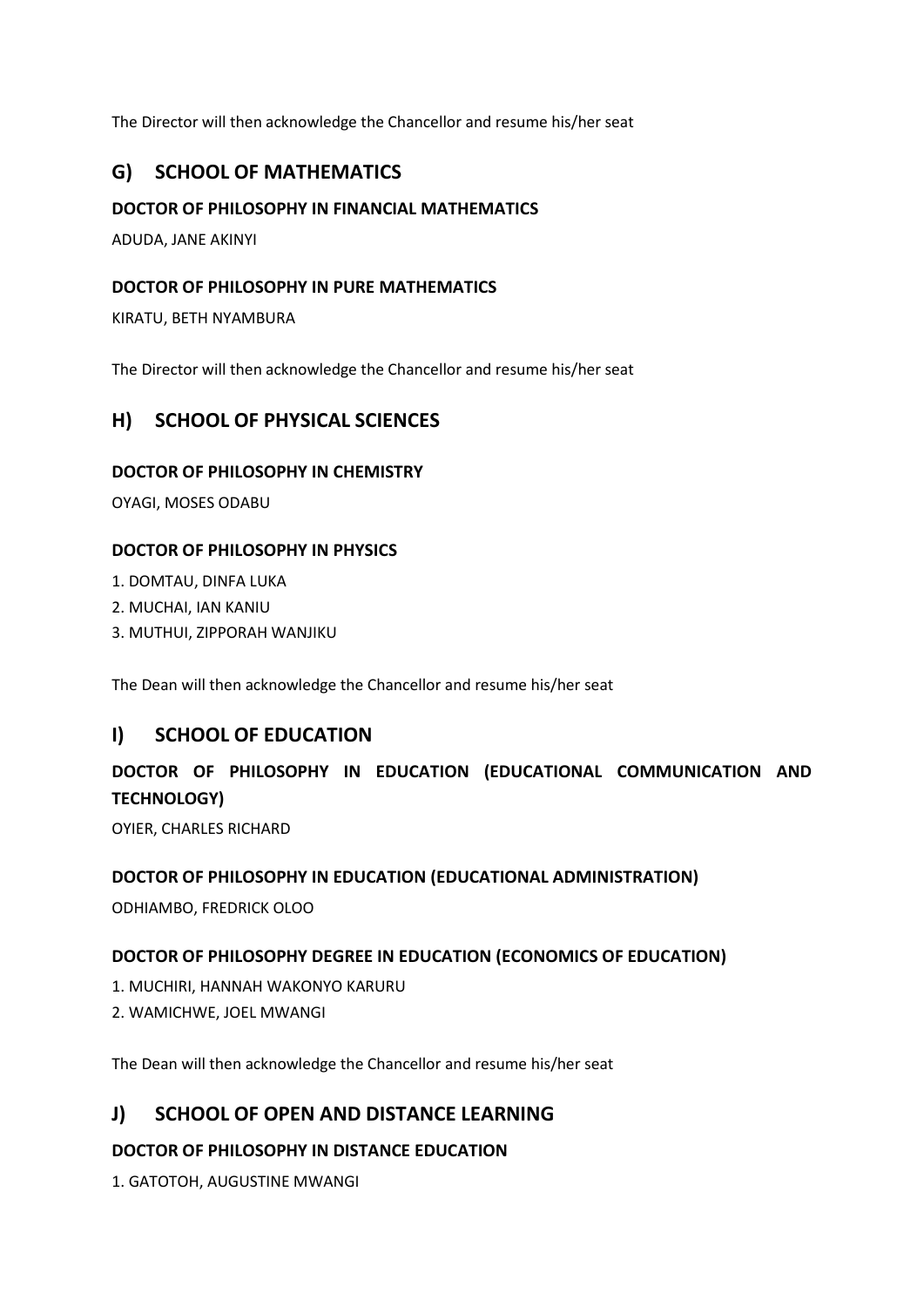# 2. GOR, PETER OCHIENG

# **DOCTOR OF PHILOSOPHY IN PROJECT PLANNING AND MANAGEMENT**

- 1. AOL, MOSES JABUYA
- 2. MUREI, LILY CHEBET
- 3. MUSYOKA, MICHAEL CHRIS
- 4. NDAGI, JAMES MUGO
- 5. OBARE, JOSIAH OBIRIA
- 6. OMBATI, SUSAN MORAA

The Dean will then acknowledge the Chancellor and resume his/her seat

# **K) INSTITUTE OF TROPICAL & INFECTIOUS DISEASES**

# **DOCTOR OF PHILOSOPHY IN IMPLEMENTATION SCIENCE**

GITOBU, COSMAS MUGAMBI

# **DOCTOR OF PHILOSOPHY IN TROPICAL AND INFECTIOUS DISEASES**

NDAKALA, FRANK NDAKS SAWANGA

The Director will then acknowledge the Chancellor and resume his/her seat

# **L) AFRICAN WOMEN`S STUDIES CENTRE**

# **DOCTOR OF PHILOSOPHY IN AFRICAN WOMEN STUDIES**

MUTHAMI, JOSEPHINE MUTHONI

The Director will then acknowledge the Chancellor and resume his/her seat

# **M) FACULTY OF ARTS**

# **DOCTOR OF PHILOSOPHY IN LINGUISTICS**

ATOH, FRED OCHIENG'

The Dean will then acknowledge the Chancellor and resume his/her seat

# **N) SCHOOL OF BUSINESS**

# **DOCTOR OF PHILOSOPHY IN BUSINESS ADMINISTRATION**

- 1. ADEDE, OLGHA AUMA
- 2. ANGIMA, CAREN B.
- 3. KAMAU, GABRIEL NDUNGU
- 4. KIOWI, LUCY ODO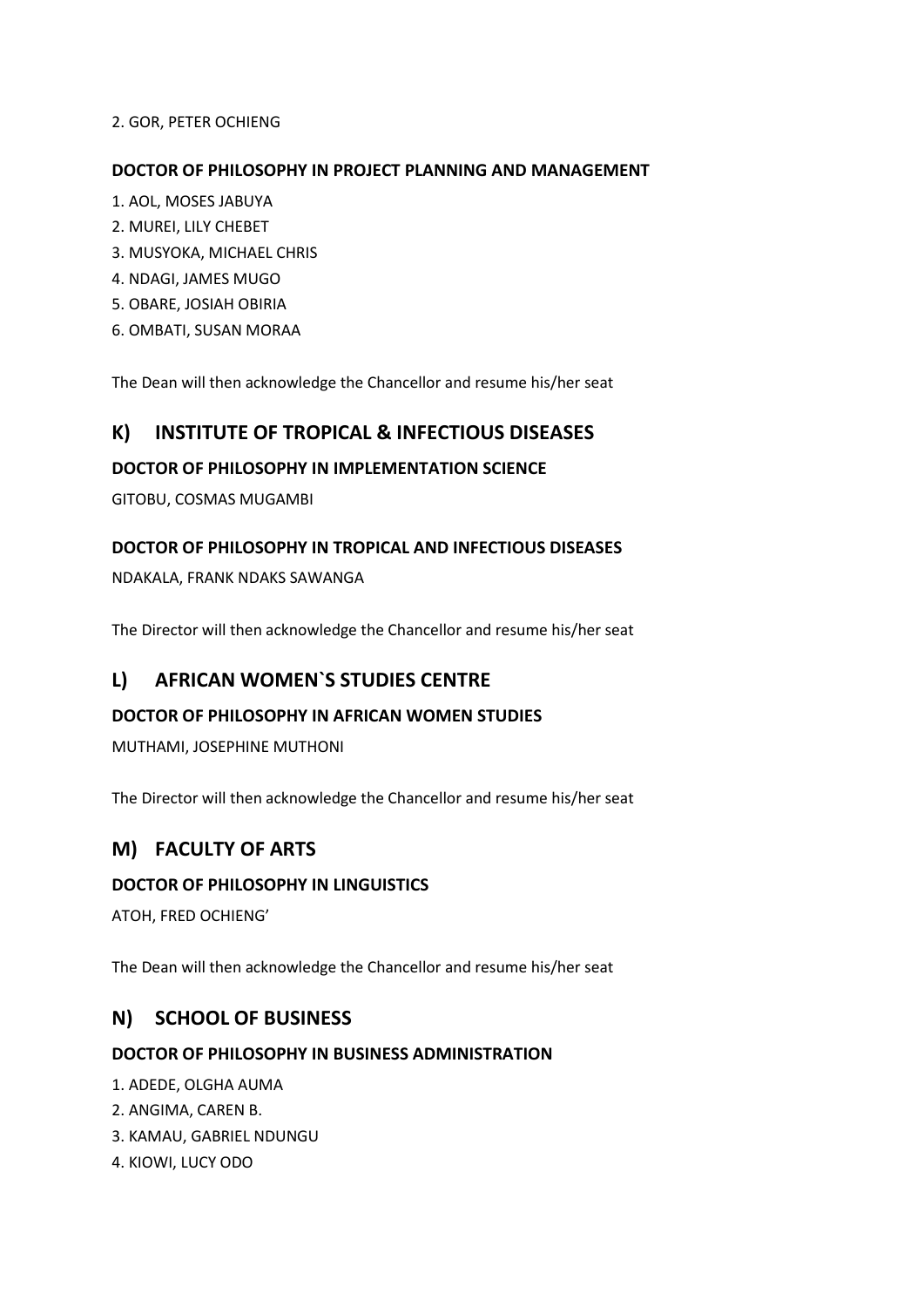5. MWITHIGA, LEONARD THUO

6. MWAI, LYDIAH KERUBO

The Dean will then acknowledge the Chancellor and resume his/her seat

# **O) SCHOOL OF ECONOMICS**

# **DOCTOR OF PHILOSOPHY IN ECONOMICS**

MWANGI, ISAAC WACHIRA

The Director will then acknowledge the Chancellor and resume his/her seat

# **P) SCHOOL OF JOURNALISM AND MASS COMMUNICATION**

# **DOCTOR OF PHILOSOPHY IN COMMUNICATION AND INFORMATION STUDIES**

AYODELE, JOHN ALONGE

The Director will then acknowledge the Chancellor and resume his/her seat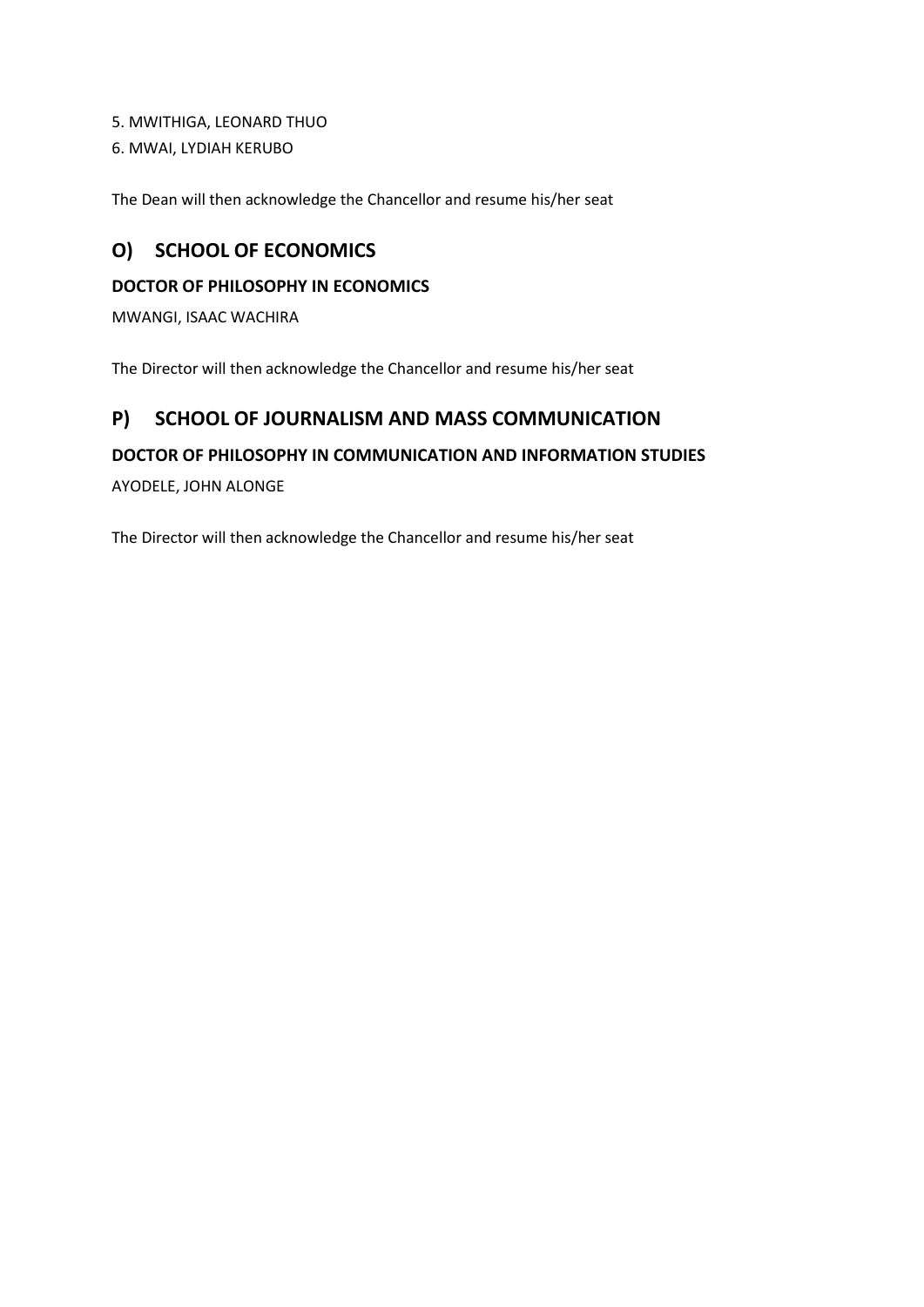# $\bf 2$

# **INSTITUTE OF ANTHROPOLOGY, GENDER & AFRICAN STUDIES**

The Director of the Institute of Anthropology, Gender & African Studies will rise and present the following candidates for the conferment of the respective degrees of the University of Nairobi. As the Director reads out the names, the candidates will stand and remain standing until the last name is read and he/she will then request the candidates to sit down by saying *"please be seated"*

Then the graduands will altogether bow/curtsy and resume their seats.

# **A) MASTER OF ARTS**

#### **i) MASTER OF ARTS IN GENDER AND DEVELOPMENT STUDIES**

- 1. CHEGE, Jennifer Karungari
- 2. DAHIYE, Jamila Yussuf
- 3. GITAHI, Jacinta Wakarindi
- 4. GODIA, Jane Achieng
- 5. KARIKO, Juliet Wanja
- 6. LEMMA, Selamawit Mengistu
- 7. MKUMBIPOLLY, Aisha Hamis
- 8. MWANGI, Caroline Wanjiru
- 9. MWANGI, Jane Wanjue
- 10. MWAYULI, Sharon Muteitsi
- 11. OFWONA, Eva Maria
- 12. OKOTH, Vivian Awino
- 13. OLUOCH, Lorine Achieng
- 14. OMOLO, Julie Awino
- 15. WEBISA, Lilian Mulongo

#### **ii) MASTER OF ARTS IN DEVELOPMENT ANTHROPOLOGY**

1. WANYONYI, Joseph Watila

#### **iii) MASTER OF ARTS IN MEDICAL ANTHROPOLOGY**

1. GATERI, Alex Muriithi

# **B) BACHELOR OF ARTS**

**i) BACHELOR OF ARTS (ANTHROPOLOGY)**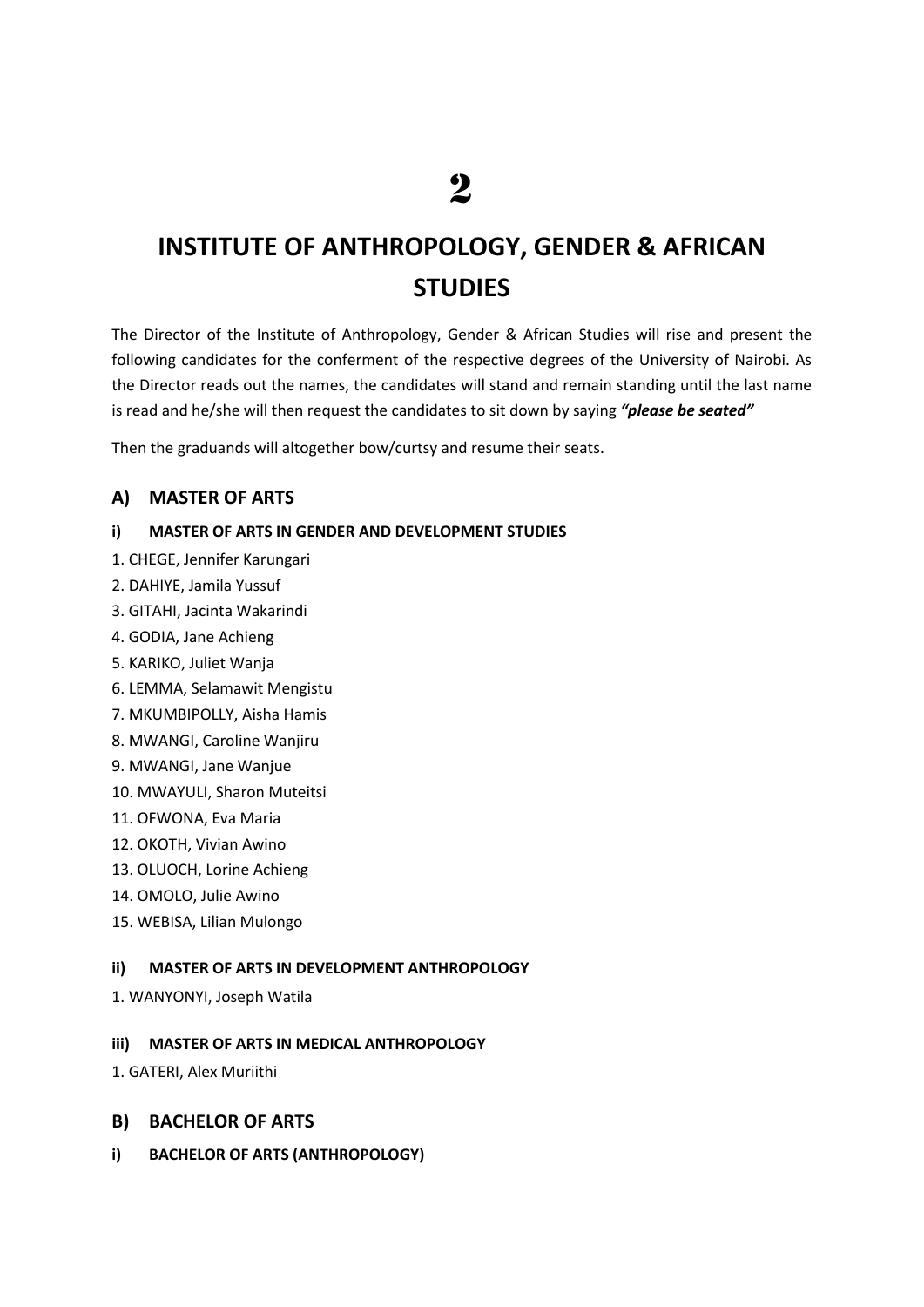#### **First Class Honours**

1. MUCHA, W Fred

2. OTIENO, Victor Okello

#### **Second Class Honours (Upper Division)**

- 3. ADEDE, Diana Akinyi
- 4. ADHIAMBO, Sharon Otieno
- 5. ADUL, Beatrice Anyango
- 6. ALI, Denis Otieno
- 7. ASIMU, Jescah Phoebe
- 8. BONIFACE, Japheth Kulinda
- 9. ELSEN, Achieng
- 10. EVUSA, Esther Kadaga
- 11. KARWITHA, Mwirigi Nancy
- 12. KITHUKA, Leah Chepkmoi
- 13. KRISTINE, Mdoto Nyabera
- 14. LIPOSHE, Leonard Lucky
- 15. MARENDE, Victor Okoth
- 16. MUTHIRU, Ann Wambui
- 17. MUTIRA, Murerwa Anthony
- 18. MWADHI, Mercy Kadzo
- 19. MWAWAZA, Fredrick Matasa
- 20. NDAMBUKI, Maina
- 21. NDOLI, Felix
- 22. NG'ETICH, Kipchirchir Nicholas
- 23. NGUMO, Samuel Karanja
- 24. NJENGA, Grace Wanjiru
- 25. NJOROGE, Simon Warui
- 26. NJUGUNA, Hannah Njeri
- 27. NZAU, Boniface Kulya
- 28. OCHIENG', Dennis Ojwang'
- 29. ODHIAMBO, Akoth Lydia
- 30. ODHIAMBO, Dennis Jeff
- 31. OKOTH, Marion Adongo
- 32. OMONDI, Gladys Akinyi
- 33. ONGILA, Wilfred Odhiambo
- 34. OPOT, James Ogembo
- 35. RONO, Chelagat Maureen
- 36. RUMPE, Christine Sopiato
- 37. SIWA, Jacob Lowel Odipo
- 38. WACHIRA, Kennedy Munuhe
- 39. WAMALWA, Iesrael Khaemba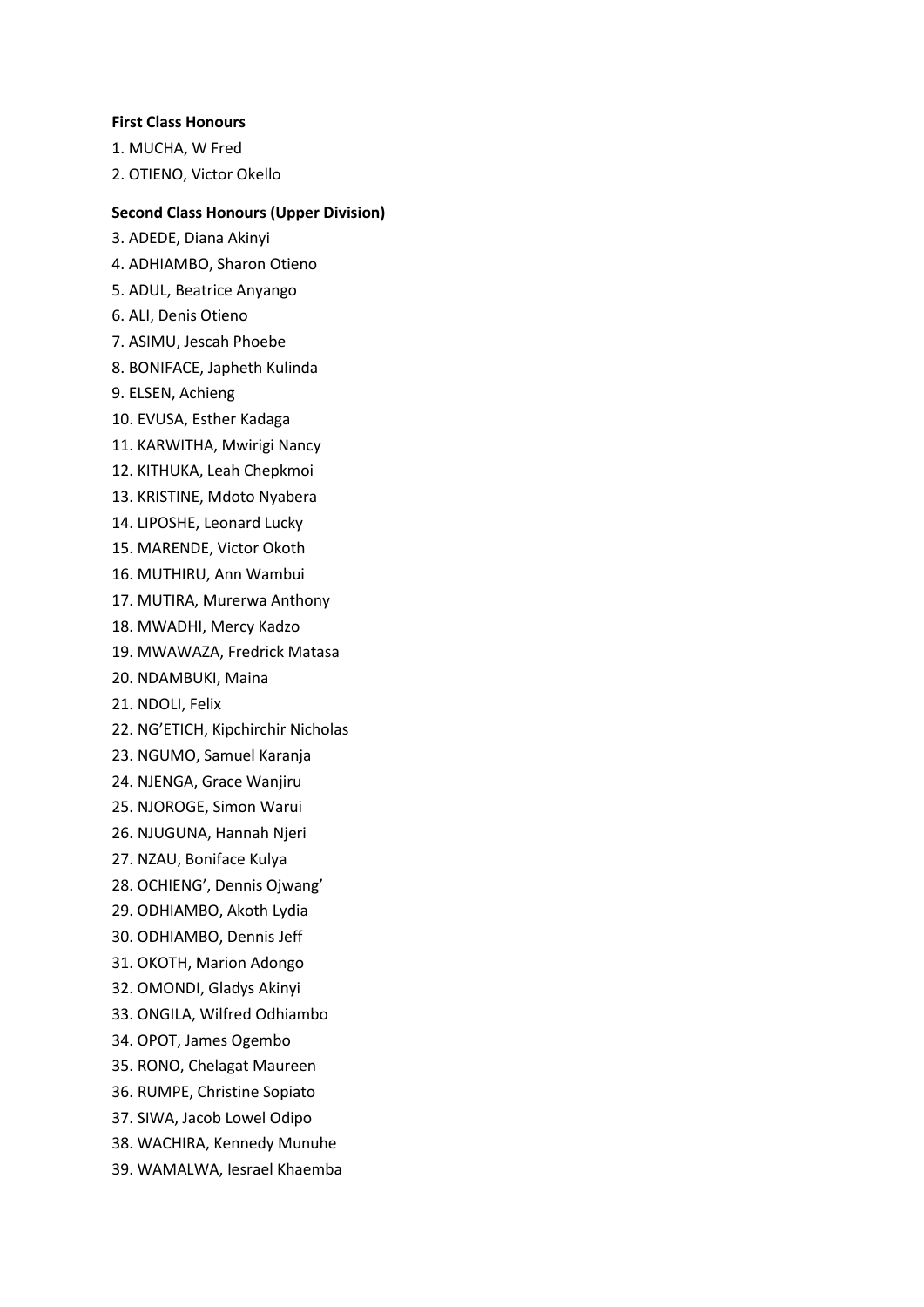# 40. WANDERA, Nelima Ruth

41. WANJAU, Kamau Charles

# **Second Class Honours (Lower Division)**

42. MUTISO, Mwikali Catherine

The Director will then acknowledge the Chancellor and resume his/her seat

# 3

# **INSTITUTE FOR DEVELOPMENT STUDIES**

The Director of the Institute For Development Studies will present the following candidates for the conferment of the degree of MASTER OF ARTS IN DEVELOPMENT STUDIES of the University of Nairobi. As the Director reads out the names, the candidates will stand and remain standing until the last name is read and he/she/she will then request the candidates to sit down by saying *"please be seated"*

Then the graduands will altogether bow/curtsy and resume their seats.

# **A) MASTER OF ARTS**

# **i) MASTER OF ARTS IN DEVELOPMENT STUDIES**

- 1. KAMAU, Vincent Mugo
- 2. KULOBA, Abraham
- 3. MOLLO, Alphonce Agola
- 4. MUNYUA, Flaciah Wanjiku
- 5. NGOTHO, Elizabeth Njeri
- 6. NYAMBANE, Monchari Debora

The Director will then acknowledge the Chancellor and resume his/her seat

# 4

# **INSTITUTE OF DIPLOMACY AND INTERNATIONAL STUDIES**

The Director of the Institute of Diplomacy and International Studies will rise and present the following candidates for the conferment of the respective degrees of the University of Nairobi. As the Director reads out the names, the candidates will stand and remain standing until the last name is read and he/she will then request the candidates to sit down by saying *"please be seated"*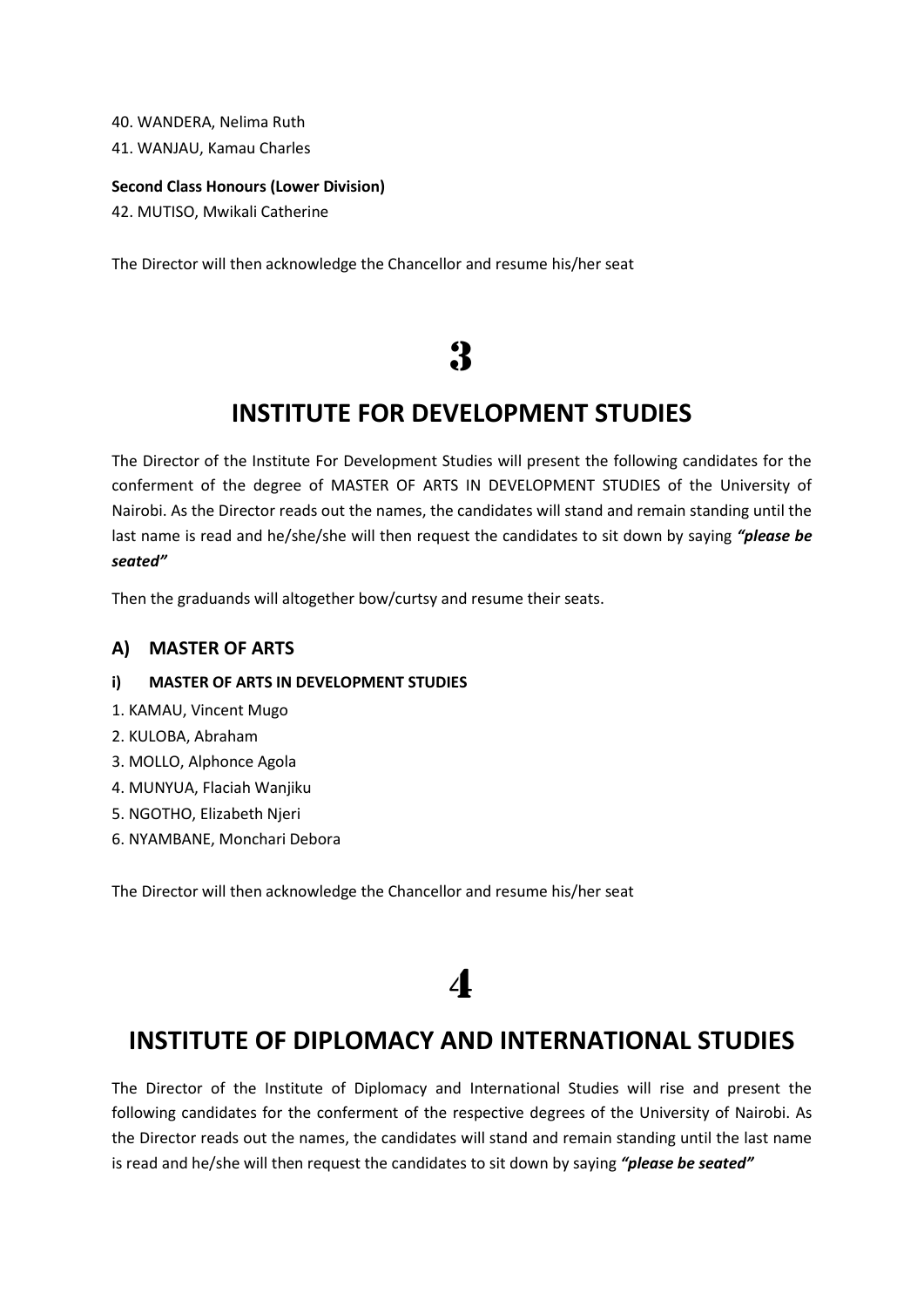Then the graduands will altogether bow/curtsy and resume their seats.

# **A) MASTER OF ARTS**

# **i) MASTER OF ARTS IN DIPLOMACY**

- 1. HUQA, Abduba Jaldesa
- 2. KILONZO, Syombwii Natariana
- 3. KIRIMI, Frank Mwiti
- 4. LUTTA, Diana Opemi
- 5. MIRUMBI, Dorcas Naitore
- 6. MUNYIRI, Mercy Njeri
- 7. MUTHAMA, Nelson Githuka
- 8. TONUI, Kipngenoh Boaz

#### **ii) MASTER OF ARTS IN INTERNATIONAL CONFLICT MANAGEMENT**

- 1. ABDI, Ahmed Mohamed
- 2. ABDI, Yussuf Abdille
- 3. CHEMUTAI, Irene
- 4. DAGANE, Abdirizak Shide
- 5. KARISA, Allan Esmail Iha
- 6. KIMOTHO, Salim Kinyua
- 7. KINYANJUI, Sharon Mumbi
- 8. KITHAMBA, Mugambi
- 9. MAGOGO, Esther Samini
- 10. MATI, Leah Wanja
- 11. MOGAKA, Mokobi Dismas
- 12. MUENDO, Dominic Mutua
- 13. ODIPO, George Otieno
- 14. OLOO, Mercy Awino
- 15. OPIYO, Cindy Rita
- 16. OUDA, James Odhiambo
- 17. OUKO, Anne Akinyi
- 18. RONOH, James Kipngeno
- 19. SHEIKH, Ahmed Abdullahi
- 20. SIGEI, Chebet Eve

#### **iii) MASTER OF ARTS IN INTERNATIONAL STUDIES**

- 1. ABWAKU, Solomon Akadake
- 2. ADHERE, Cavince Otieno
- 3. ADON, Jaafar Ahmed
- 4. AKAGWU, Paul Audu
- 5. AKINYI, Juliet Ongoma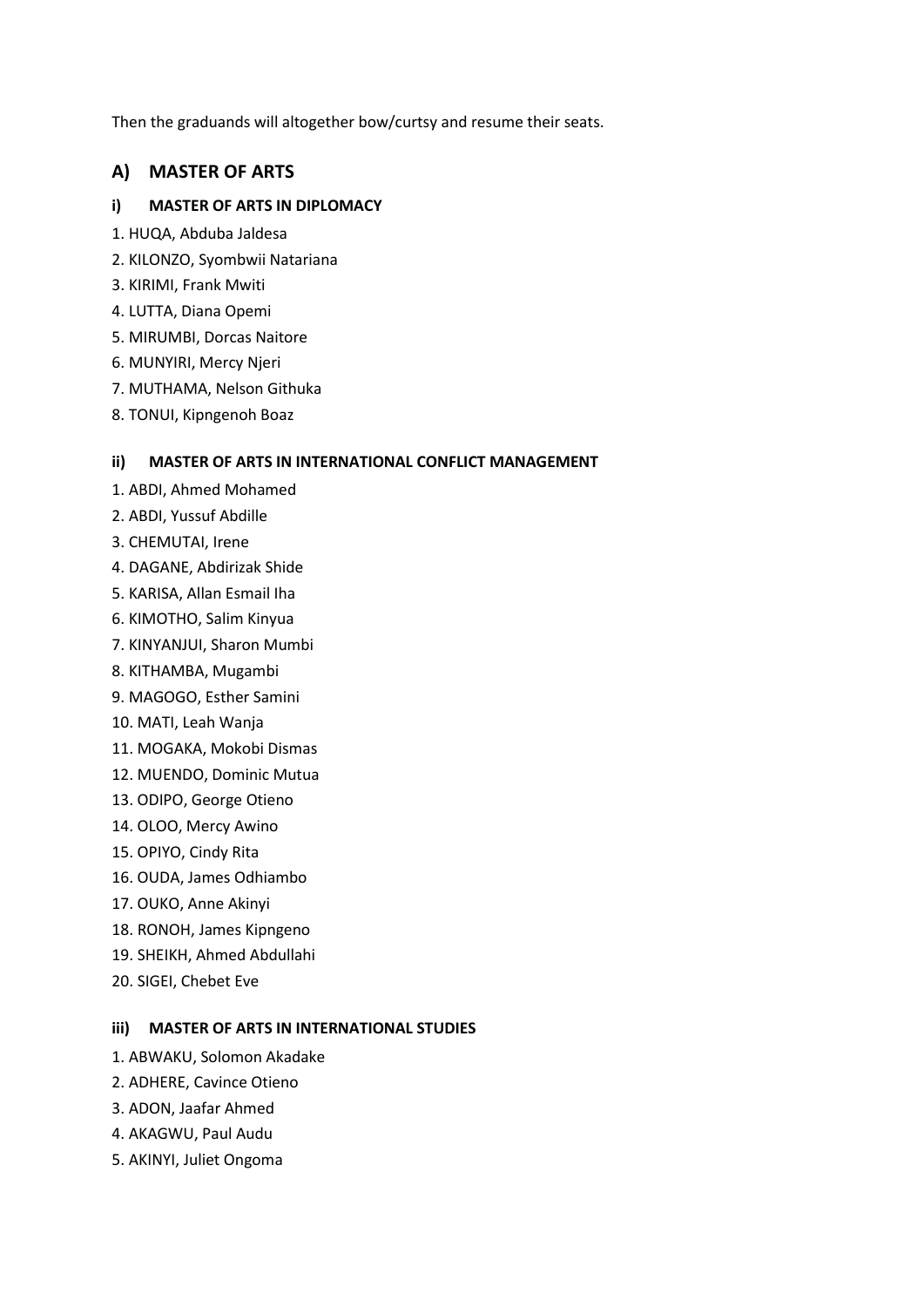- 6. AKOTH, Mercy
- 7. ALGI, Hadija Harufa
- 8. ANDIVA, Yvonne Martina
- 9. ARGWINGS-KODHEK, Samantha
- 10. AYOTI, Linet
- 11. CHEPKOECH, Emmy
- 12. CHIKUKWA, Walter
- 13. ELLY, Nancy Poni
- 14. HASSAN, Abdinasir Roble
- 15. HASSAN, Mohamed Ahmed
- 16. IIKUYU, Emmanuel Tshishungi
- 17. ILHAM, Hassan Ali
- 18. KALAMA, Munga
- 19. KAMANDE, Sarah Wanja
- 20. KARANJA, Rufus Kinyua
- 21. KINYUA, Dolly Njeri
- 22. KITHEKA, Maureen Kanini
- 23. KONES, Kefa Kibet
- 24. LEMING'ANI, Charity Rynah
- 25. LENENGWEZI, Samia Gabriel
- 26. LESASUIYAN, Richard
- 27. MACHARIA, Austin Ngacha
- 28. MARITIM, Susan Cherotich
- 29. MASHETI, Belindah Olisa
- 30. MATEMU, Fatuma
- 31. MBAABU, Evelyn Gacheri
- 32. MBITHI, Albert Paul
- 33. MBITHI, Lilian Mukii
- 34. MBUU, Peris Wanjiru
- 35. MOHAMED, Ahmed Diriye
- 36. MOMANYI, Emily Kerubo
- 37. MOTARI, Evelyne Bwari
- 38. MUCHAI, Patrick Githuka
- 39. MULATA, Adan Kanchoro
- 40. MURIGI, Teresa Muthoni
- 41. MUTEMI, Prisca Mawia
- 42. MWANGI, Anne Peris Wairimu
- 43. MWANGI, Mary Mumbi
- 44. MWANIKI, Bernard Githinji
- 45. MWAURA, Abraham Munyoroku
- 46. MWENGA, Mutuku
- 47. MWINYIKAI, Juma Shee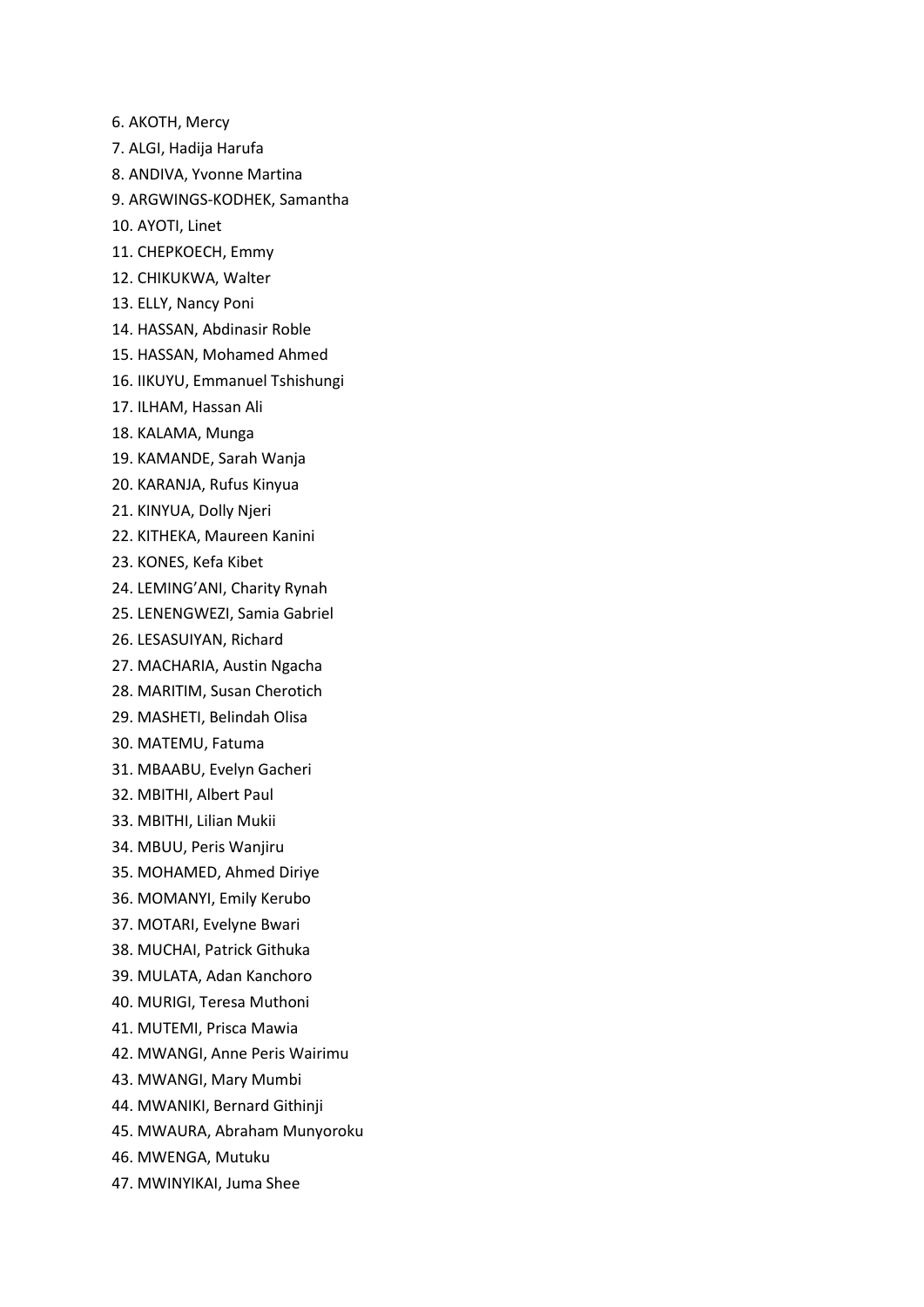- 48. NALO, Benson Onyango
- 49. NDIRANGU, Martin Ruhiu
- 50. NGAHU, Mercy Wanjiru
- 51. NJOROGE, Anne Wanjiru
- 52. NJUGUNA, Edward Mwangi
- 53. NKGAPHA, Mompoloki Marks
- 54. NUNOW, Sofia Mohamed
- 55. NYAMACHE, Josephat Nyaribo
- 56. NYANGE, Hans Dickson
- 57. NZISABIRA, Pierre Claver
- 58. OIGARA, Manasi Peninah
- 59. OIMBO, Paul Otieno
- 60. OKIRO, Mercy Akeyo
- 61. OKONU, Sarah Gesare
- 62. OKUMU, Fredrick Ogombe
- 63. OLOO, John Manyolo
- 64. ONDIEKI, Jacob Ogaro
- 65. RWERIA, Mercy Kawira
- 66. SALIM, Salim Mohamed
- 67. SANE, Stephen Kerempe
- 68. SENEWA, James
- 69. SHALAKHA, Amakanji Doreen
- 70. THARAO, Catherine Wanjiku
- 71. TONKEI, Judith Retoe
- 72. WACHIRA, Serah Caroline Wachuka
- 73. WAMBUA, Alfred Kyalo
- 74. WAMWAYI, Samuel Ambani
- 75. WESONGA, Willy Sidwaka

# **B) BACHELOR OF ARTS**

#### **i) BACHELOR OF ARTS IN INTERNATIONAL STUDIES**

#### **First Class Honours**

- 1. KASEMA, Christopher Muange
- 2. MUNGA, Vivian Jumwa
- 3. NJUGUNA, Robinson Gakuo

#### **Second Class Honours (Upper Division)**

- 4. ABDI, Samira Abdirahman
- 5. ATSEWA, Felix Wanyanga
- 6. AURA, Kevin Moses
- 7. BOKOMBE, Onesmas Ogoti
- 8. BOSIRE, Fridah Kwamboka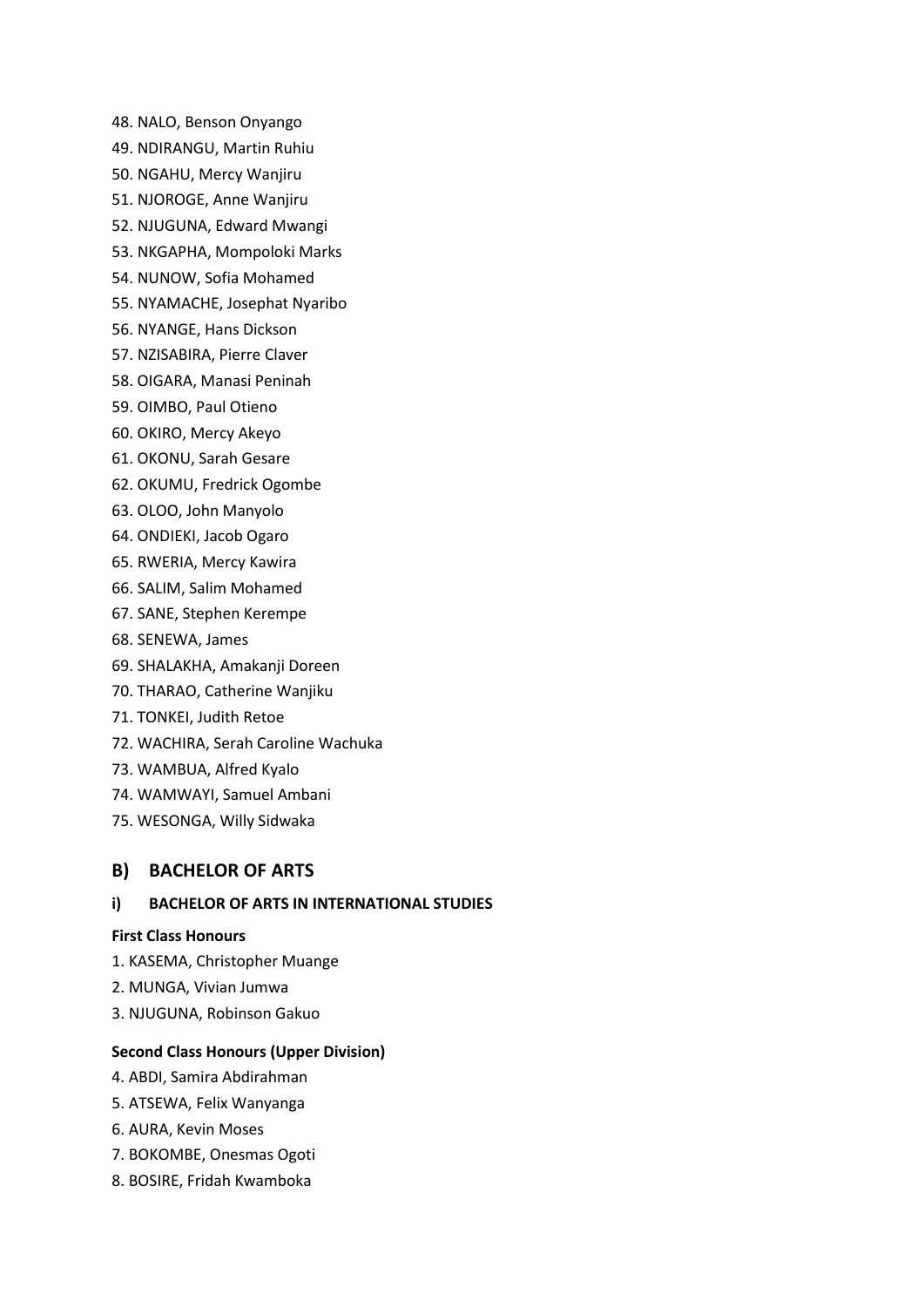- 9. GITONGA, Ryan Kabage
- 10. HALAKE, Sadia Dida
- 11. ISAAK, Madina Orto
- 12. KAHOZI, Remmy Lwamba
- 13. KAHOZI, Rita Kahite
- 14. KEMUNTO, Daphne Marylin
- 15. KIRIMA, Brian Muriithi
- 16. MAALIM, Maimuna Abdullahi
- 17. MAINA, Karen Wanjiru
- 18. MARIMPET, Teresia Nairuko
- 19. MASAKE, Olivia Isabella
- 20. MBUGUA, Samantha Waithera
- 21. MOHAMMED, Momina Adan
- 22. MOMANYI, Yusufu Nyamera
- 23. MORIASI, Edward Maroko
- 24. MUSERA, Mariel Kenderi
- 25. MUTUA, Lynda N.
- 26. MWANGI, Titus Maina
- 27. MWANGI, Vivienne Mukonyo
- 28. NDUNDU, Janet Mueke
- 29. NYAGAH, Charles Kariuki
- 30. OCHIENG, Elvis
- 31. OMINDE, Schilder
- 32. OMUKOBA, Esther Nekesa
- 33. OSMAN, Hassan Aden
- 34. OTIENO, Samuel
- 35. SHARIFF, Safia Abdi
- 36. SUNGU, Frank Onyango
- 37. VAATI, Mary Syokau
- 38. WAMEO, Jacklyne Wambui
- 39. WANGILA, Faith Nangunda

#### **Second Class Honours (Lower Division)**

- 40. ABDIKADIR, Hodhan
- 41. ABDULLAHI, Abdiqadir Yussuf
- 42. ALENGA, Felix Kiptoo
- 43. AMINA, Omar Mohamed
- 44. CHEGE, Mwangi
- 45. CHEGE, Paul Rukanga
- 46. DEROW, Najma Mohamed
- 47. JUMBA, Humphrey Mmbayia
- 48. KAHORO, Lauren Gakenia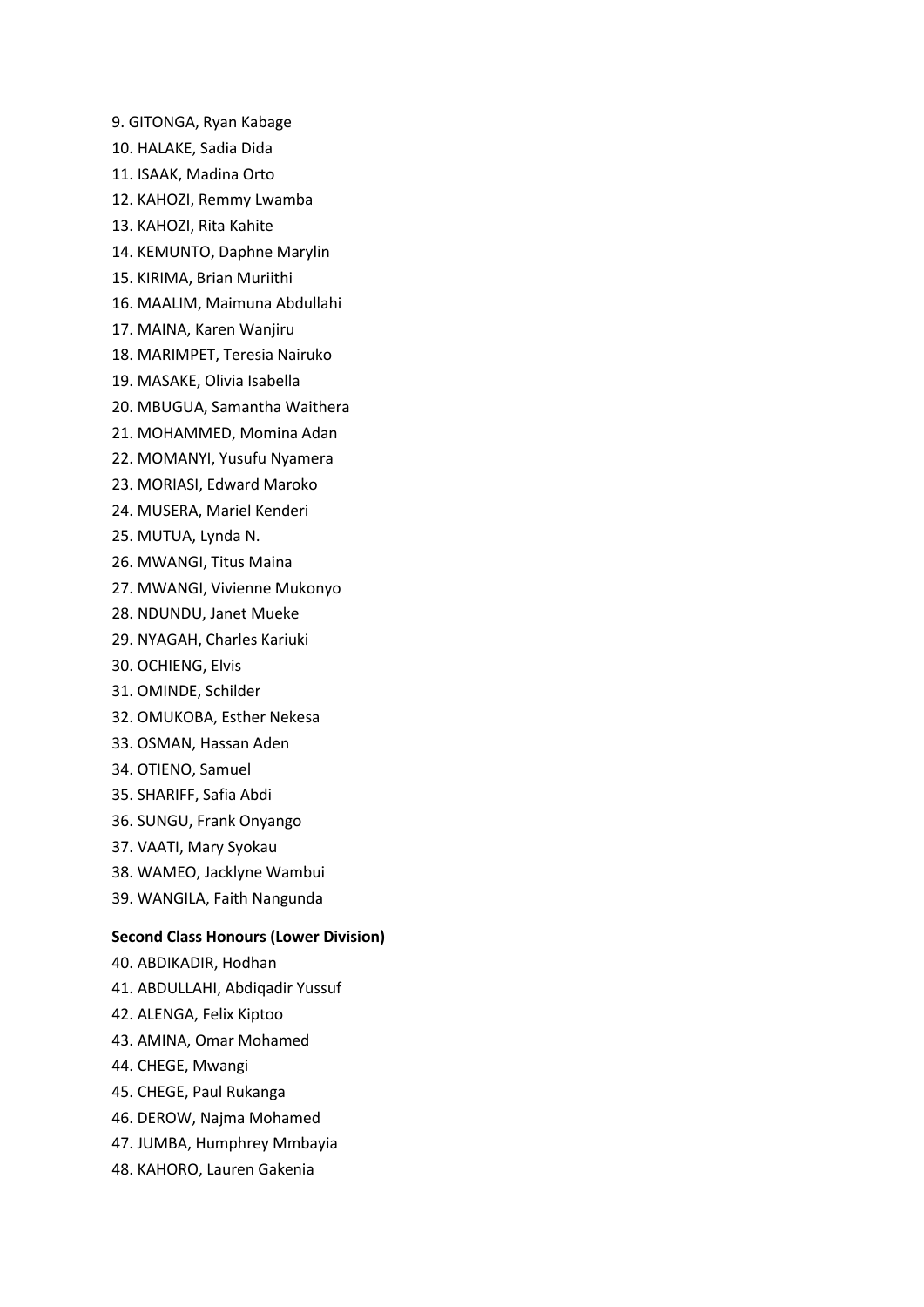- 49. KAREGA, Grace Wanjiru
- 50. KARIMI, Vicky Nyahura
- 51. KARUR, Ubah Rashid
- 52. KIBE, Kate Nyambura
- 53. MAINDA, Maria Moraa
- 54. MAKUDA, Levi Makokha
- 55. MULWA, Steven Kisonzo
- 56. MWALIA, Felistus Kathina
- 57. NDERITU, Lilian Wangari
- 58. NYAKOYO, Mercy Akinyi
- 59. ODHIAMBO, Venessa Adhiambo
- 60. OLUDHE, Dorothy Machio
- 61. TANUI, Ian Kibet
- 62. YEGON, Ronny Kipkirui

The Director of the Institute of Diplomacy and International Studies will rise and present the following candidates for the award of the respective diploma of the University of Nairobi. As the Director reads out the names, the candidates will stand and remain standing until the last name is read and he/she will then request the candidates to sit down by saying *"please be seated"*

Then the graduands will altogether bow/curtsy and resume their seats.

# **C) POSTGRADUATE DIPLOMA**

# **i) POSTGRADUATE DIPLOMA IN STRATEGIC STUDIES**

- 1. AKILIMALI, Stephen Elvis
- 2. CHOCHOTE, Issa Saidi
- 3. CHOME, David Johnson
- 4. HEYA, Pascal Maganga
- 5. KIPROP, Benjamin Yatich
- 6. MAKORI, Zachary Kodheck
- 7. OTONGO, John Patrick
- 8. SIRAT, Mohamed Mohamed Yussuf

# **D) DIPLOMA**

#### **i) DIPLOMA IN INTERNATIONAL STUDIES**

## **Distinction**

- 1. KIMARI, James Gitau
- 2. MAKAI, Esther Wavinya
- 3. NDILAY, Gabriel Melita
- 4. OPUNDO, Tamara Addah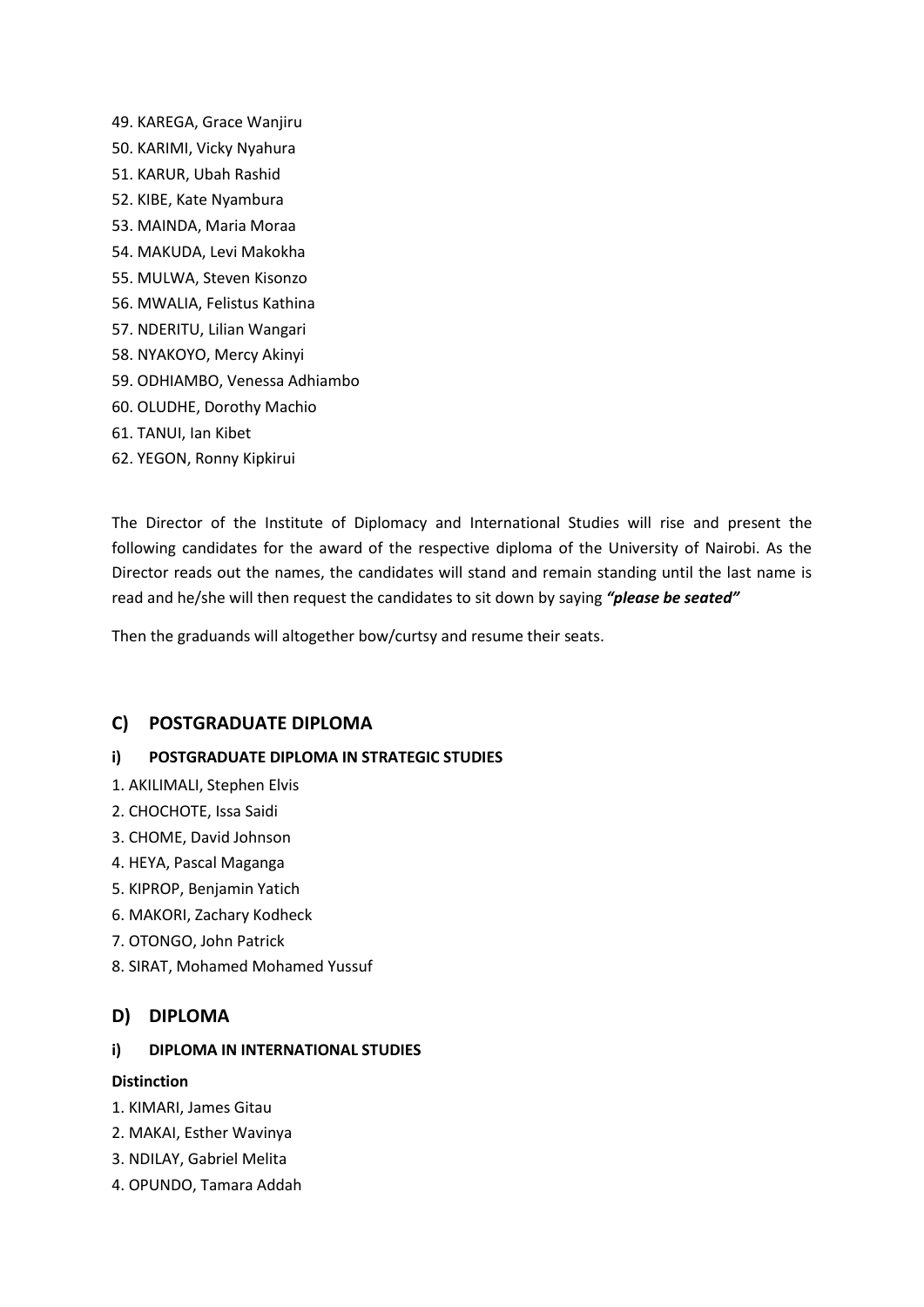#### **Credit**

- 5. ABDIFATAH, Ali Maalim
- 6. ACHIENG, Bilhah Nyakinya
- 7. ADAN, Umulkheir Hassan
- 8. ALALIA, Victor Gideon
- 9. CHAMWAMA, Ruth Nyangasi
- 10. DADO, Zulekha Ibrahim
- 11. DEMALI, Joseph
- 12. GITOGO, Njoroge Njuguna
- 13. KALISHA, Saiford Mandiza
- 14. KIMANI, Sylvester Karanja
- 15. KINYANJU, Kamau Raphael Peter
- 16. KIU, Sylvia Sein
- 17. KURIA, Cynthia Wanjiku
- 18. LIGAMI, Adamba Lydia
- 19. MCHARO, Sophy Wanjala
- 20. MLULA, Julius Mkuki
- 21. MOHAMED, Jabir Omar
- 22. MUKAMI, Victoria Njeri
- 23. MUNTET, John Kiruti
- 24. MURAGE, John Muriuki
- 25. MUSUKWA, Mudas
- 26. MUTUA, Roseidah Mbithe
- 27. MWAISAKA, Ramson Godwin
- 28. MWANGI, Godfrey Maina
- 29. MWANGI, Rose Njeri
- 30. NDAMBUKI, Miriam
- 31. NDUNDA, Philip Ndolo
- 32. NGAA, Francis Mutinda
- 33. NGETICH, Eric Kiptoo
- 34. NJOGU, Fiona Nyakio
- 35. OGUTU, Lilian Achieng
- 36. OTIENO, Pauline Akinyi
- 37. OWUOR, Susan Akinyi
- 38. SWANYA, Charity Moraa
- 39. TARUS, David Chemwaina
- 40. THAIRU, Christine Wambui
- 41. WAWERU, Peterson Ciira

#### **Pass**

42. GACHANJA, Lucy Njambi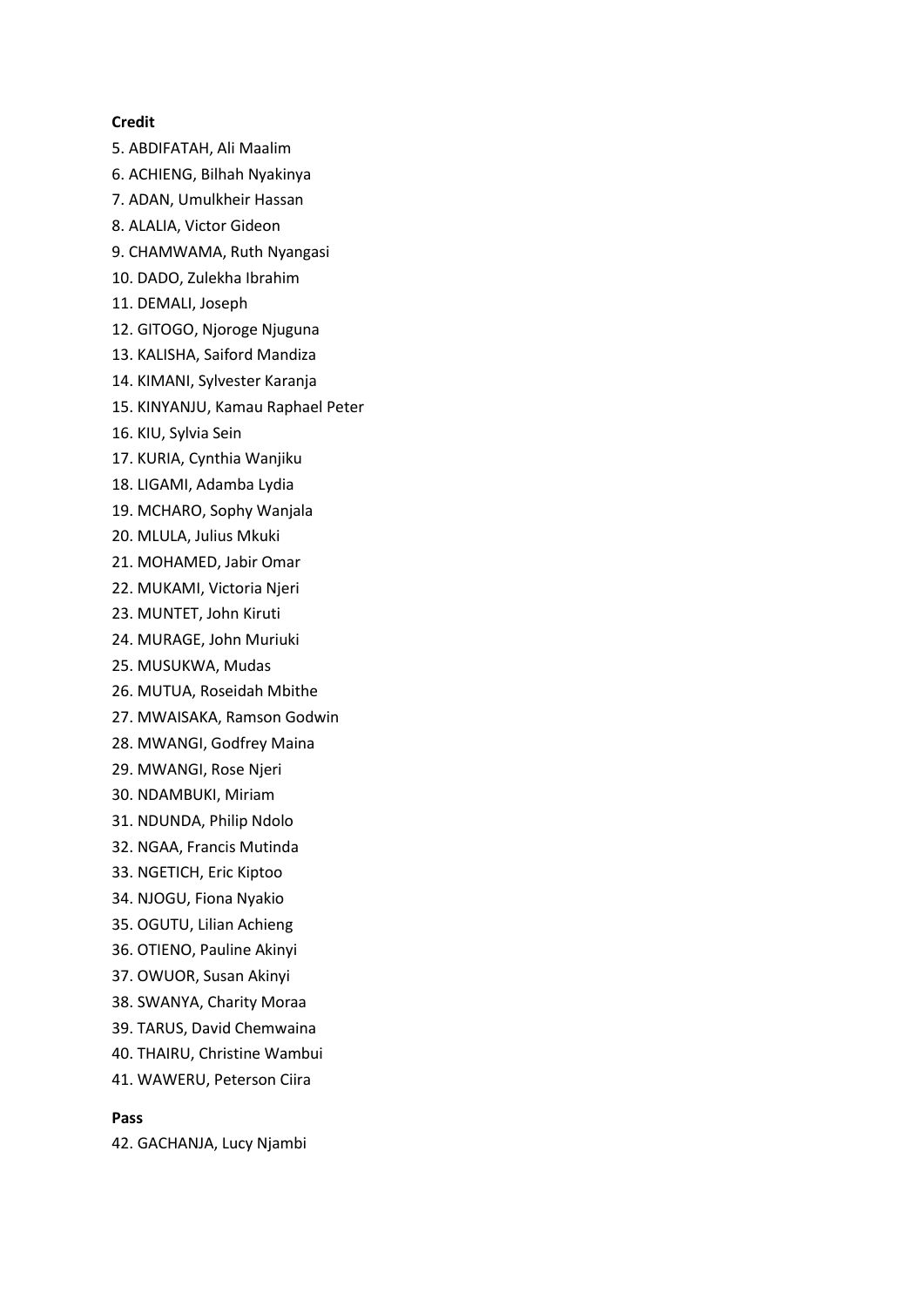## **ii) DIPLOMA IN STRATEGIC STUDIES**

# **Credit**

- 1. ALOKA, Apollo Ogola
- 2. KIGEN, Joseph Victor
- 3. KIPKEMOI, Japheth Kipkirui
- 4. LEMEEDE, Richard Lesait
- 5. LITETA, Christopher
- 6. MATANTA, Francis Lepolo
- 7. MTAMBI, Evans Alfred
- 8. MUTAI, Julius Kipkorir
- 9. MWAITA, Delesepsi Kindochimu
- 10. MWAKALE, Basil Mwambingu
- 11. MWASIGWA, Rodah Mkavita
- 12. OLOKO, Samuel Okoth
- 13. OWITI, David Otieno
- 14. SIMBILI, Michael George
- 15. SSEMPIJJA, Michael
- 16. THAGANA, John Mwangi

The Director will then acknowledge the Chancellor and resume his/her seat

# $5\overline{ }$

# **POPULATION STUDIES AND RESEARCH INSTITUTE**

The Director of the Population Studies and Research Institute will rise and present the following candidates for the conferment of the respective degrees of the University of Nairobi. As the Director reads out the names, the candidates will stand and remain standing until the last name is read and he/she will then request the candidates to sit down by saying *"please be seated"*

Then the graduands will altogether bow/curtsy and resume their seats.

# **A) MASTER OF ARTS**

# **i) MASTER OF ARTS IN MONITORING AND EVALUATION OF POPULATION AND DEVELOPMENT PROGRAMMES**

- 1. AJACK, Yusuf Ibrahim
- 2. ATHIAMBO, Kirleen Carolyne
- 3. NGUNI, Pauline Kasimu
- 4. NZOLA, James Nyamai
- 5. OBUNGA, Robinson Odwor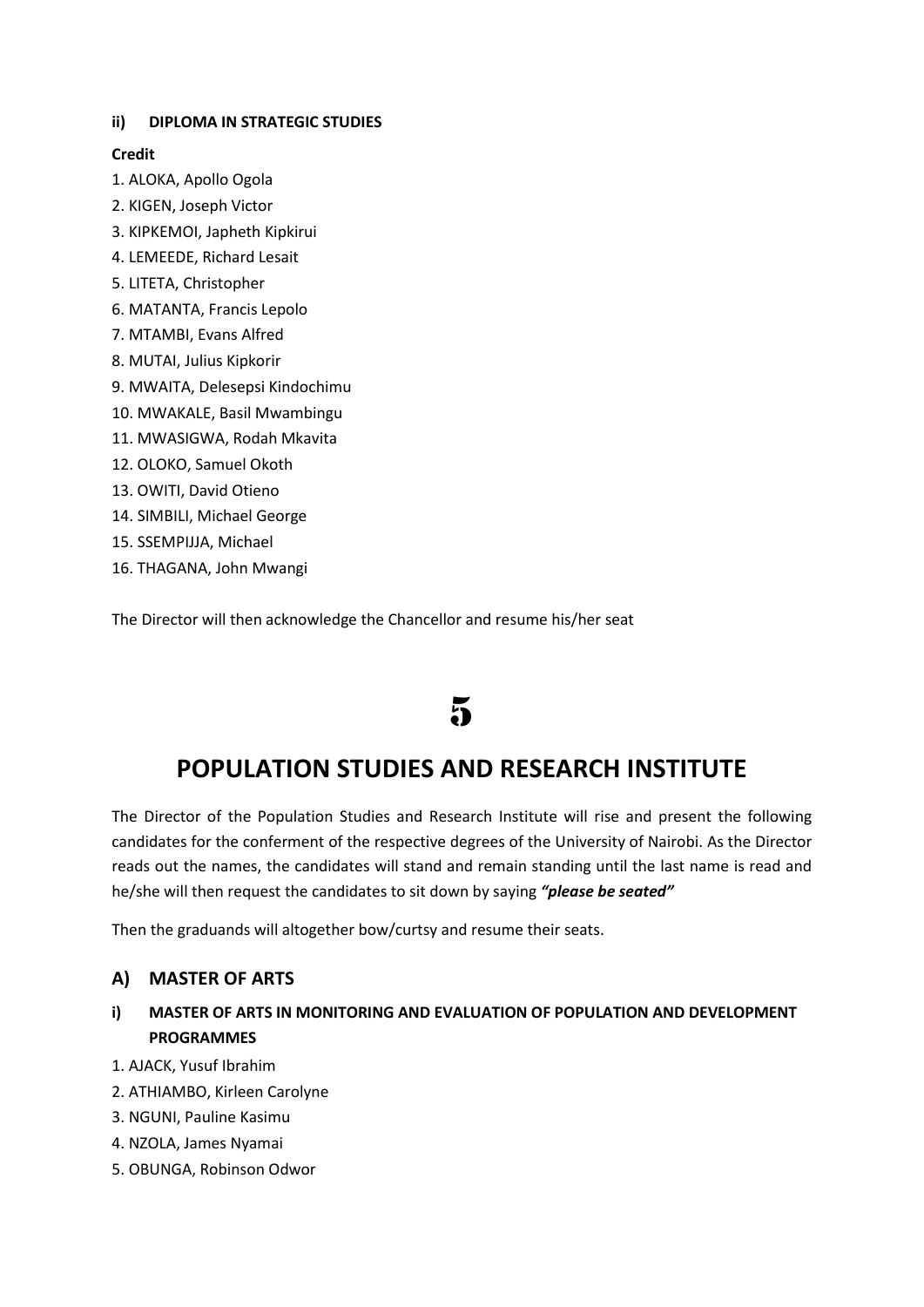#### **ii) MASTER OF SCIENCE IN POPULATION STUDIES**

1. MAINA, Naomi Wangui

The Director will then acknowledge the Chancellor and resume his/her seat

# 6

# **FACULTY OF ARTS**

The Dean of the Faculty of Arts will rise and present the following candidates for the conferment of the respective degrees of the University of Nairobi. As the Dean reads out the names, the candidates will stand and remain standing until the last name is read and he/she will then request the candidates to sit down by saying *"please be seated"*

Then the graduands will altogether bow/curtsy and resume their seats.

# **A) MASTER OF ARTS**

# **i) MASTER OF ARTS IN SOCIOLOGY (DISASTER MANAGEMENT)**

1. MAITAI, Lucy Wamani

# **ii) MASTER OF ARTS IN SOCIOLOGY (ENTREPRENEURSHIP DEVELOPMENT)**

1. MUCHAI, Alfred Kagika

#### **iii) MASTER OF ARTS IN ENVIRONMENTAL PLANNING AND MANAGEMENT**

- 1. ABDIRIZAQ, Eddle Ibrahim
- 2. AHMED, Hassan Abdirizak
- 3. FODAY, D. Enoch
- 4. GITARI, Margaret Gaturi
- 5. HANSHI, Nasra Sulekha
- 6. JUMA, Naphtaly Mandela
- 7. KIMONGO, Agnes Nthenya
- 8. KIVUVA, Eunice Mbithe
- 9. MAKOKHA, Kayaga Jacquelyne
- 10. MANIAFU, John Sikanga
- 11. MBANDI, Isabella Juliet
- 12. MWATO, Saruni Isaiah Jackson
- 13. NDOLO, Grace Mwikali
- 14. NJOROGE, Irene Wanjiku
- 15. NTHUNI, Justin Murithi
- 16. NYAMWEYA, Joseph Makori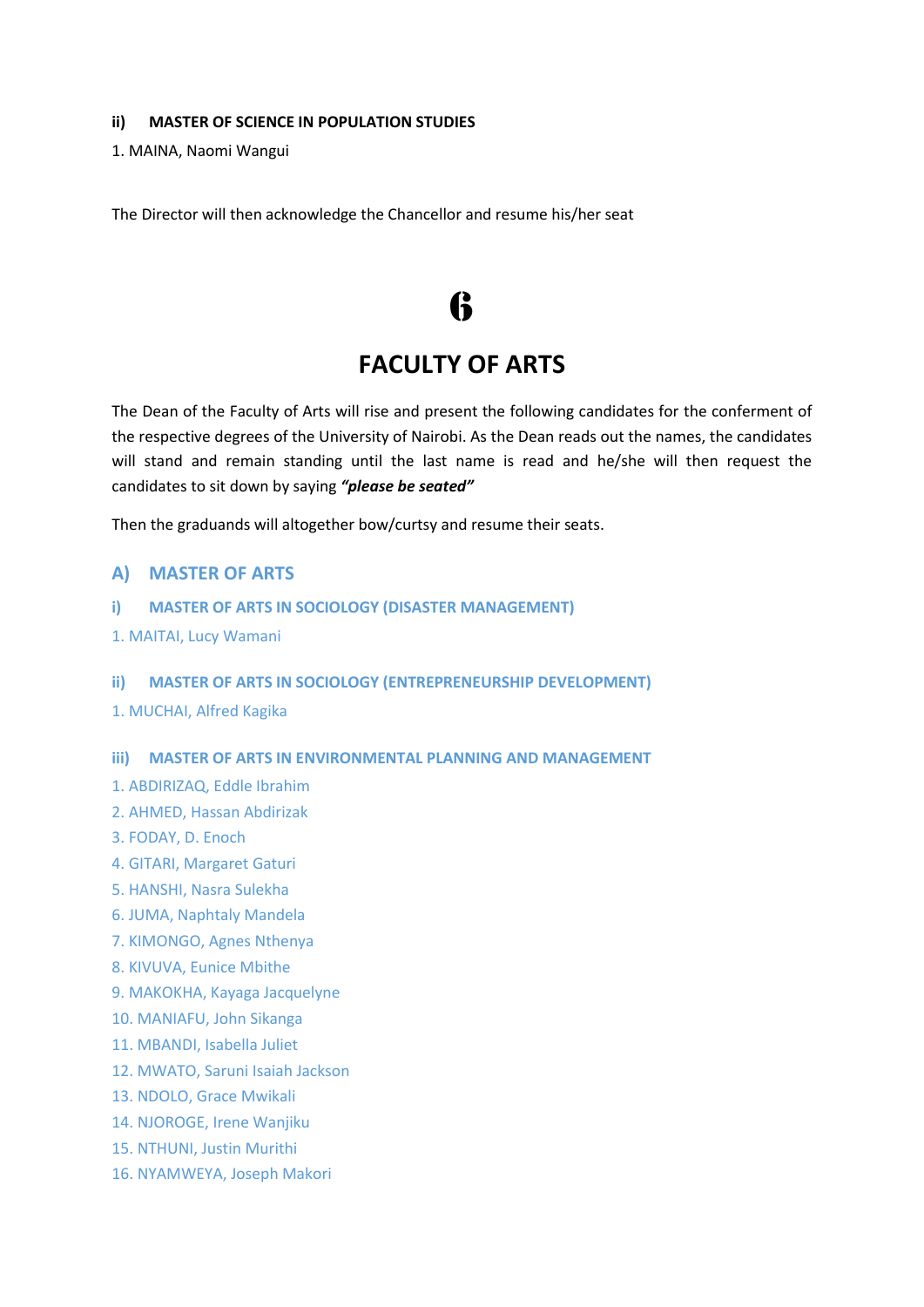- 17. ODONGO, Sylvia Atieno Nyandie
- 18. OGOLLA, Antony Fredrick
- 19. OKEMWA, Moses Nyakweba
- 20. OTIENO, Vivvianne Ndiakha
- 21. OYOO, George Peter
- 22. SIME, Admolla Ochola

## **iv) MASTER OF ARTS IN GEOMORPHOLOGY**

1. IRERI, Cecilia Wawira

#### **v) MASTER OF ARTS IN HUMAN RIGHTS**

- 1. EBOLE, Roland Ong'ayi
- 2. ORIWA, Allan Onyango

#### **vi) MASTER OF ARTS IN INTERNATIONAL RELATIONS**

- 1. ABDI, Ali Noor
- 2. MBURU, Lorraine Njuhi
- 3. NYAKUNDI, Caroline Kwamboka
- 4. ODHIAMBO, Achieng Modester

#### **vii) MASTER OF ARTS IN KISWAHILI STUDIES**

- 1. ALIVITSA, Eunice
- 2. ANUSU, Joshua
- 3. CHANIRO, Claris Uchi
- 4. ENDOVU, Braicy Inziani
- 5. IKUATHU, Silas Thuranira
- 6. KIPTUM, Jeruto Tecla
- 7. KITIKU, Zipporah Mueni
- 8. KOLONGEI, Purity Cherotich
- 9. LOKIDOR, Ekadeli Edward
- 10. MARISYA, Phanice
- 11. MENYA, Victor Ochieng'
- 12. MUNA, Edwin Ochieng
- 13. MUNYAO, Rose Mutheu
- 14. MUNYASYA, Florence Muthio
- 15. NDONYE, Lilian Nzambi
- 16. NYANGI, Lilian Chacha
- 17. OIRO, George Omondi
- 18. OKETCH, Lilliane Atieno
- 19. SUTER, Dorcas Jerotich

#### **viii) MASTER OF ARTS IN LINGUISTICS**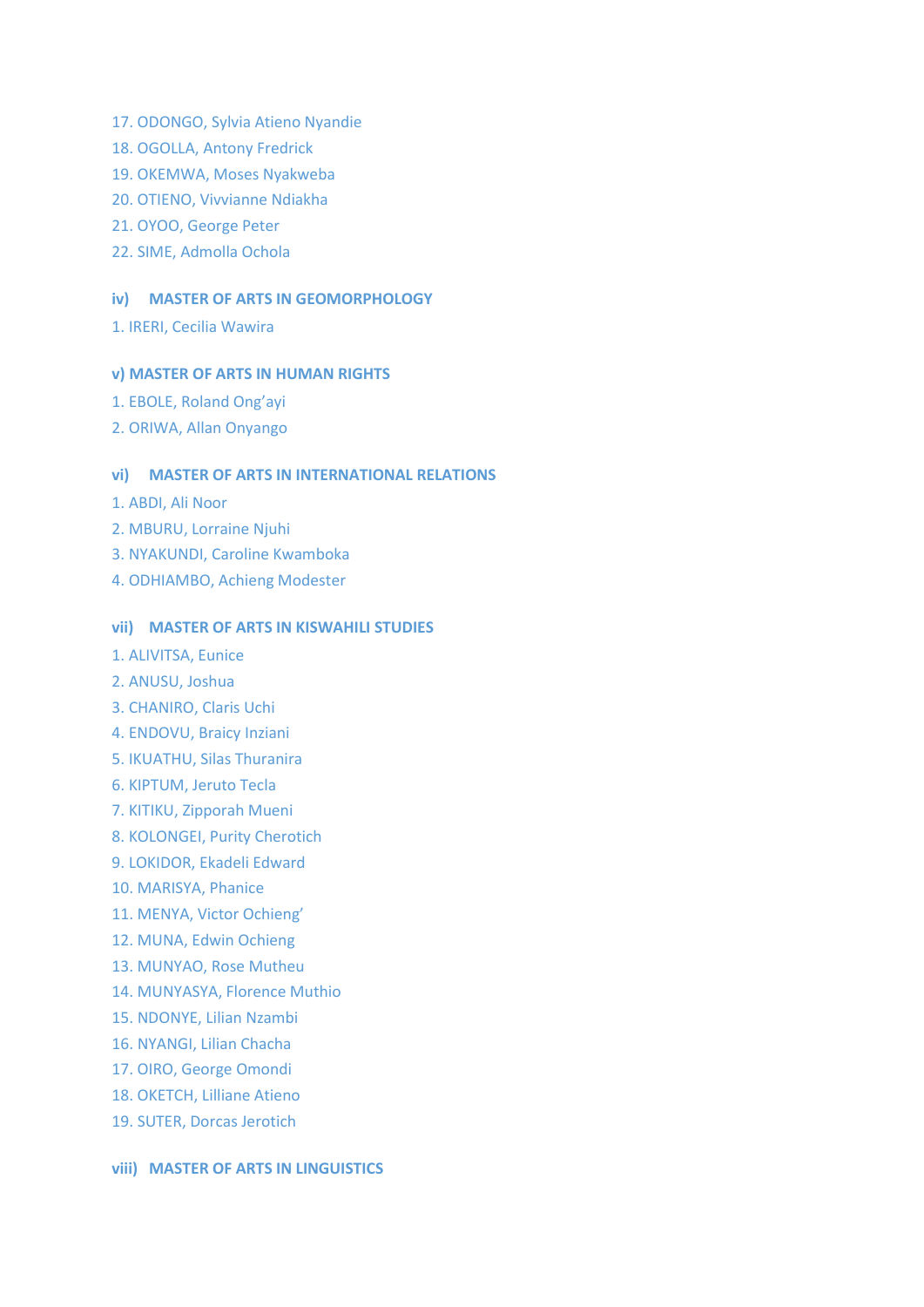- 1. INOTI, Lucy Gakii
- 2. KILONZI, Janet Mueni
- 3. MIGOGO, Emily Wanja
- 4. MURIITHI, Gerald Njuki
- 5. MUTUA, Lucia Mueni
- 6. OCHIENG, Robert Joseph
- 7. OGELO, Kelvin Awino
- 8. ONGONG'A, Phylistine Akinyi
- 9. ONYANGO, Vincent Owour
- 10. OTIENO, Benard Obiero
- 11. WAHOME, Charles Kariuki
- 12. WANYONDU, Monica Mugure

#### **ix) MASTER OF ARTS IN LITERATURE**

- 1. AMOLO, Joseph Kwanya M
- 2. KAMANGAH, Anne Waithera
- 3. KOSGEI, Jauquelyne
- 4. LANG'O, Meja Peter
- 5. MORWANI, Kevin Mosigisi
- 6. NJANJO, Charles Mwangi
- 7. OPENDA, Ruth Kwamboka
- 8. RONO, Dianaross Cherono
- 9. SUGANO, Yoshiki

#### **x) MASTER OF ARTS IN PHILOSOPHY**

1. MUGO, Boniface Kahari

#### **xi) MASTER OF ARTS IN RELIGIOUS STUDIES**

- 1. BII, Judith Cheptoo
- 2. KIBET, Laban Nyongesa
- 3. LANGAT, Janet Chemutai
- 4. MAINA, Alice Wangari
- 5. MBARIA, Anneh Wanjiru
- 6. MULUNDA, Joyce Bukokhe
- 7. NGETICH, Joel Kipkirui

#### **xii) MASTER OF ARTS IN SOCIOLOGY (CRIMINOLOGY AND SOCIAL ORDER)**

- 1. IKUNDA, Antony
- 2. MUTUKU, Alex Muia
- 3. OWINO, Diana Aketch
- 4. QONDE, Jillo Huqa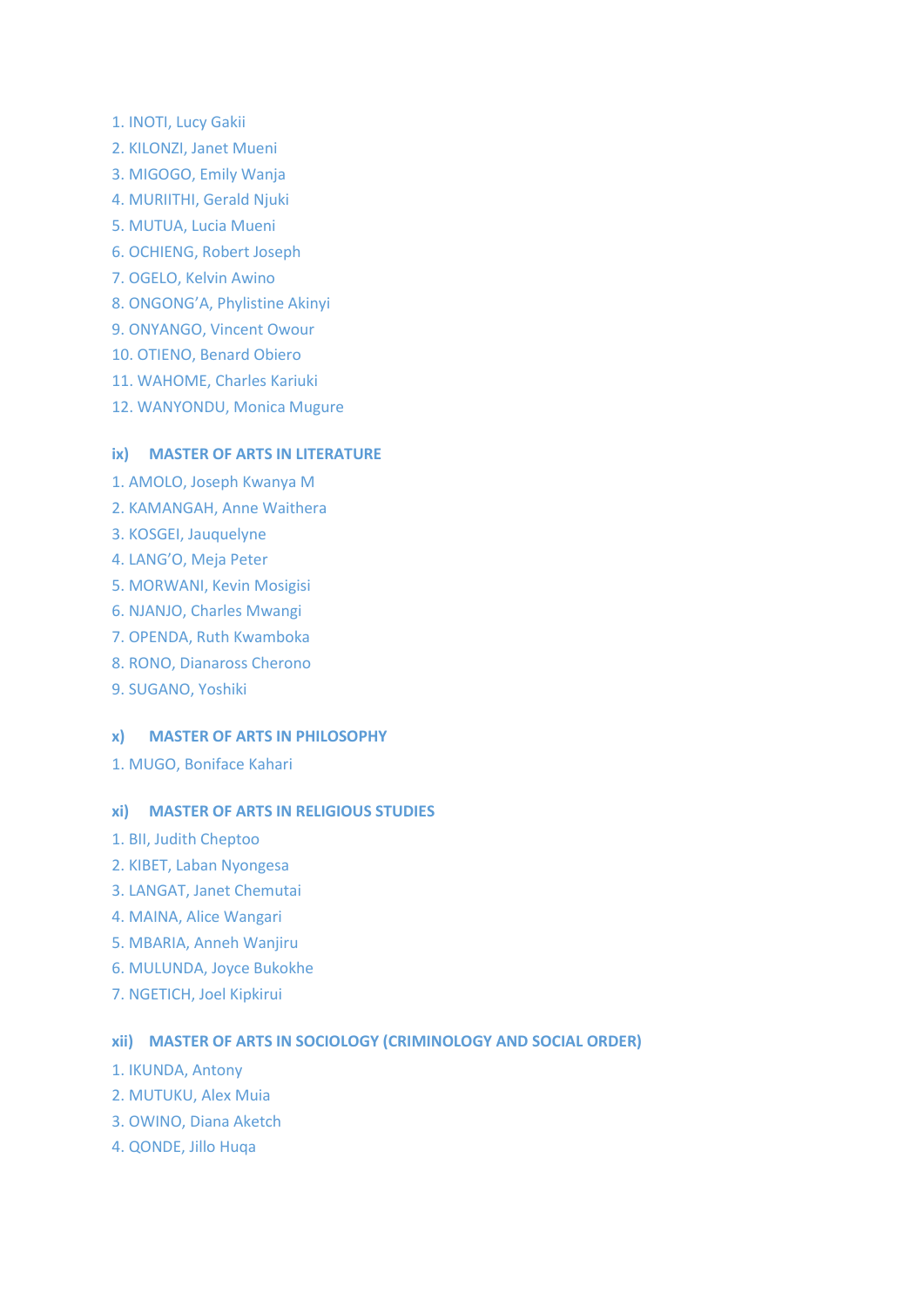#### **xiii) MASTER OF ARTS IN SOCIOLOGY (RURAL SOCIOLOGY & COMMUNITY DEVELOPMENT)**

- 1. INYUNDELE, Matayo Austin
- 2. KILUNDO, Justus Mumo
- 3. MUTIE, Salome Syekethe
- 4. NGUGI, Ezrom Felix
- 5. NJAU, Purity Kagendo
- 6. ODHIAMBO, Robert Mofat
- 7. OWINO, Jackline

#### **xiv) MASTER OF ARTS IN TRANSPORT GEOGRAPHY**

1. JOHNSON, Chaw Kuol

#### **xv) MASTER OF ARTS DEGREE IN URBAN GEOGRAPHY**

1. CHOL, Daniel Deng Garang

#### **xvi) MASTER OF LIBRARY AND INFORMATION SCIENCE**

- 1. MUNYAO, Moses Muendo
- 2. NYAMACHE, Charles Ogendi
- 3. ONYANGO, Rose Akinyi
- 4. OPALA, Geraldine Kamene
- 5. TUNDU, Jacqueline Dama
- 6. WAKAHIA, Samuel Kairigo

# **xvii) MASTER OF PSYCHOLOGY (COMMUNITY PSYCHOLOGY)**

- 1. CHELANGA, Edward Yano
- 2. KONYANGO, Beatrice Apondi
- 3. SAKWA, Jedidah Mukolwe
- 4. TIAMPATI, Elizabeth M. Ndaita

#### **xviii) MASTER OF PSYCHOLOGY (HEALTHY PSYCHOLOGY)**

1. MUIGA, Molly Waruguru

#### **xix) MASTER OF PSYCHOLOGY (INDUSTRIAL AND ORGANIZATIONAL PSYCHOLOGY)**

- 1. KIUNGA, Martha Regeria
- 2. MUNYUA, Kenneth Macharia

#### **xx) MASTER OF PSYCHOLOGY (FORENSIC PSYCHOLOGY)**

1. MUSYOKI, Yvonne Mutio

#### **xxii) MASTER OF PUBLIC ADMINISTRATION**

1. WESSEH, Netugba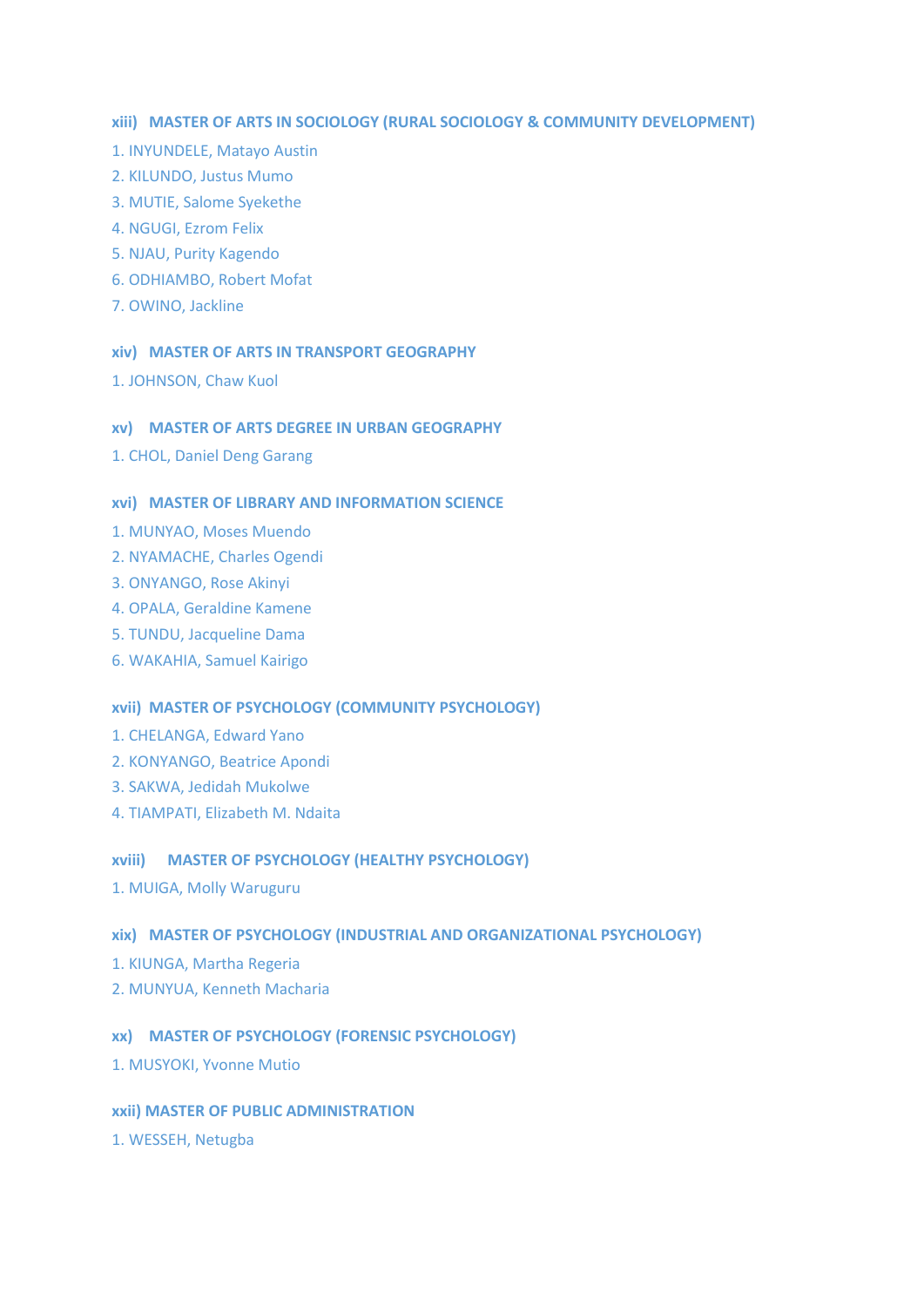#### **xxiii) MASTER OF ARTS IN POLITICAL SCIENCE AND PUBLIC ADMINISTRATION**

- 1. MAINA, John Munuhe
- 2. MARAIGUA, John Wangombe

#### **xxiv) MASTER OF ARTS IN SOCIOLOGY (COUNSELLING)**

- 1. KASIA, Mark Nzuki
- 2. NGANGA, Ashton Kinyanjui
- 3. WILIAM, Willys Ochieng Otieno

# **B) BACHELOR OF ARTS**

**i) BACHELOR OF ARTS** 

#### **First Class Honours**

- 1. ACHIMBA, Nancy Mamuu
- 2. DAKANE, Mohamed Hassan
- 3. KITUKU, George Kitheka
- 4. MUCHIRI, Peris Wamuyu
- 5. MUGO, Eunice Karimi
- 6. MUTHIANI, Betty Mbithe
- 7. NJOROGE, Susan Muthoni
- 8. ODUNDO, Christine Achieng
- 9. RADIER, Emelda Awuor
- 10. THUO, Rosemary Wanjiku

#### **Second Class Honours (Upper Division)**

- 11. ABDILLE, Abdirashid Salat
- 12. ABDULLAHI, Amina Zuberi
- 13. ACHOR, L Antony
- 14. ADANO, Duba Kachu
- 15. ADEDE, Bonaventure Kasera
- 16. ADHIAMBO, Seraphine
- 17. ADHIAMBO, Vivian Odindo
- 18. ADIEDO, Noeline
- 19. AGWANDA, Billy
- 20. AGWARAH, Vincent Oduor
- 21. AHMED, Ibrahim Adan
- 22. AKOTH, Pinkley Opiyo
- 23. AMARA, Penina Akinyi
- 24. AMUNGA, Isaac J Siboyi
- 25. ANYUMBA, A Judith
- 26. APUDO, Annette
- 27. ATIENO, O Harriet
- 28. ATIENO, Valary Judith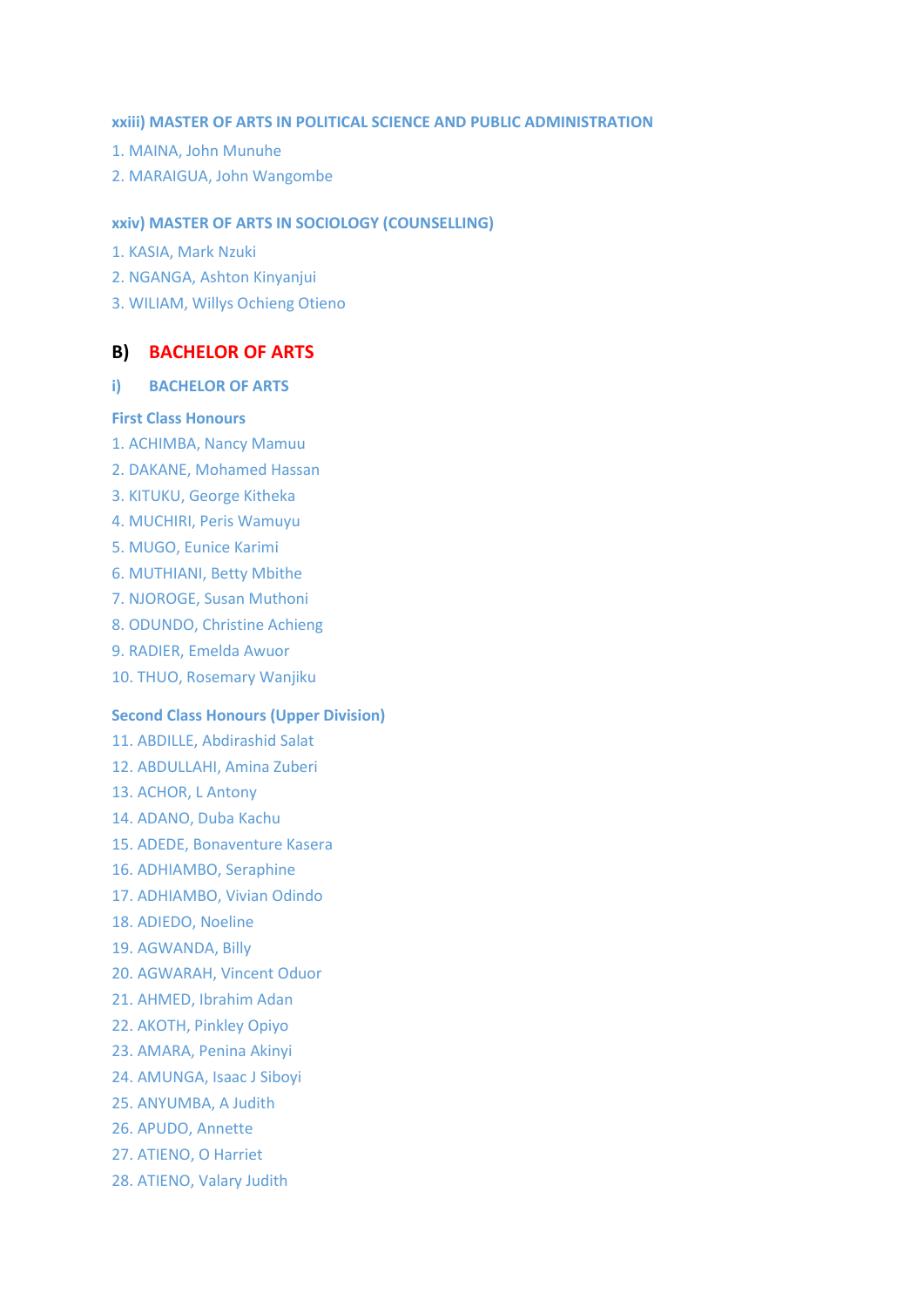- 29. ATITO, Helida Christine
- 30. AWOUR, Irene
- 31. AWUOR, Wendy Ochieng'
- 32. BARASA, Johnson Sirengo
- 33. BARASA, Masia Kevin
- 34. BETHWEL, Koech
- 35. BETT, Rose Chelangat
- 36. BEVELYNE, K Ombati
- 37. BURAJE, Sharon Khagoitsi
- 38. CHEPTOO, Gladys
- 39. CHEROTICH, C Chebichi
- 40. CHERUIYOT, Chepngeno
- 41. CHERUIYOT, Roy Kisa
- 42. CHORONGO, Stephen Mnyika
- 43. DARARTU, Girma Marga
- 44. DAUDI, Fozia
- 45. DAVID, F Mwende
- 46. DUBA, Adan Karayu
- 47. DUBA, Liban Dido
- 48. EGIRON, Brendan
- 49. EPORON, L Emmanuel
- 50. ERIPON, Mclevis Lobuin
- 51. FARAH, Abdirashid Mohamed
- 52. FRANCIS, Eunice Amina
- 53. GACERI, Purity
- 54. GACHERU, Maureen Wambui
- 55. GAKURI, Ng'endo Beth
- 56. GATHAMBO, E Wangu
- 57. GEOFFREY, Ntapayia Lemako
- 58. GICHUKI, Mary Wangui
- 59. GIDEON, O Omuda
- 60. GITAU, Esther Wambui
- 61. GITHINJI, Mercy Nyambura E
- 62. GITHIRU, Hanna Wanjiku
- 63. GITIHA, Alex Njenga
- 64. GITONGA, Evalyne Kawira
- 65. GLORIA, Mwende
- 66. GONGO, Halima Omar
- 67. HAJI, Yussuf Abdulhakim
- 68. HAJIDAHIR, Saadiya Issack
- 69. HUDSON, Natasha Karimi
- 70. IBRAHIM, Adan Abdikadir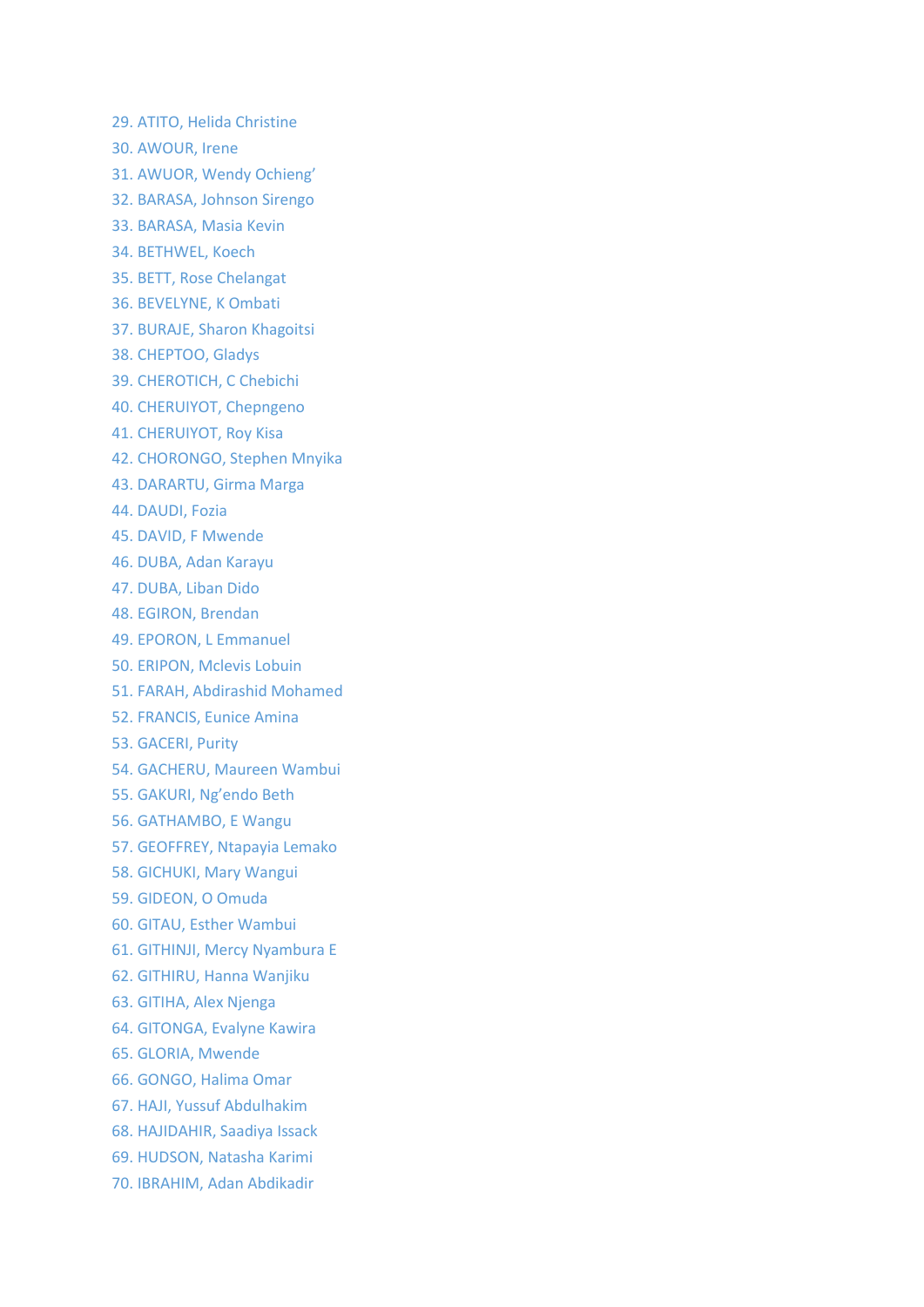71. IBRAHIM, Mustafa 72. IHUTHIA, Susan Wanjiku 73. IMWENE, Nabwire Beryl 74. ISMAIL, Anna Omar 75. ISSACK, Hussein Ali 76. JALDESA, Kaltuma Ali 77. JEPTOO, Ruth 78. JILLO, Abdurahman Abdinoor 79. JUMA, Mohammed Kadhi 80. KAGENDO, C Joyce 81. KAGUKU, Francis Mwangi 82. KAGWI, Judy Wanjiru 83. KAHARA, Frederick Njihia 84. KALIST, Gabriel Mwasaru 85. KAMANDA, Nyamongo Casper 86. KAMANZA, Salome Umazi 87. KAMAU, Margaret Wairimu 88. KAMAU, Nicholas Gakami 89. KAMAU, Nyoike David 90. KAMAU, Wanjiru Faith 91. KARAYA, Mary Wanjiku 92. KARIUKI, Kiama Erick 93. KARIUKI, Sophia Mwithaga 94. KARUGU, Peninah Gathigia 95. KATIWA, Rose Nzisa 96. KAWEGA, Rivtor Beatrice 97. KEMUNTO, Deborah Biriah 98. KENYA, Miriam Ndeve 99. KESEKWA, Julius Busisa 100. KHUTO, Peris Nyevu 101. KIARIE, Caroline Wanjiku 102. KIBET, Ian Peter 103. KIBINU, Gaciku Daisy 104. KIHARA, Peter Kimari 105. KIHIU, Zipporah Nyokabi 106. KIMAIYO, Kipkurui Timothy 107. KIMAMA, Magdalene Wanjiku 108. KIMANI, Edwin King'ori 109. KIMANI, Judy Niccetta 110. KIMANI, Millicent Wanjiru 111. KIMANI, Nahashon Mwangi 112. KIMANI, Wangeci Mary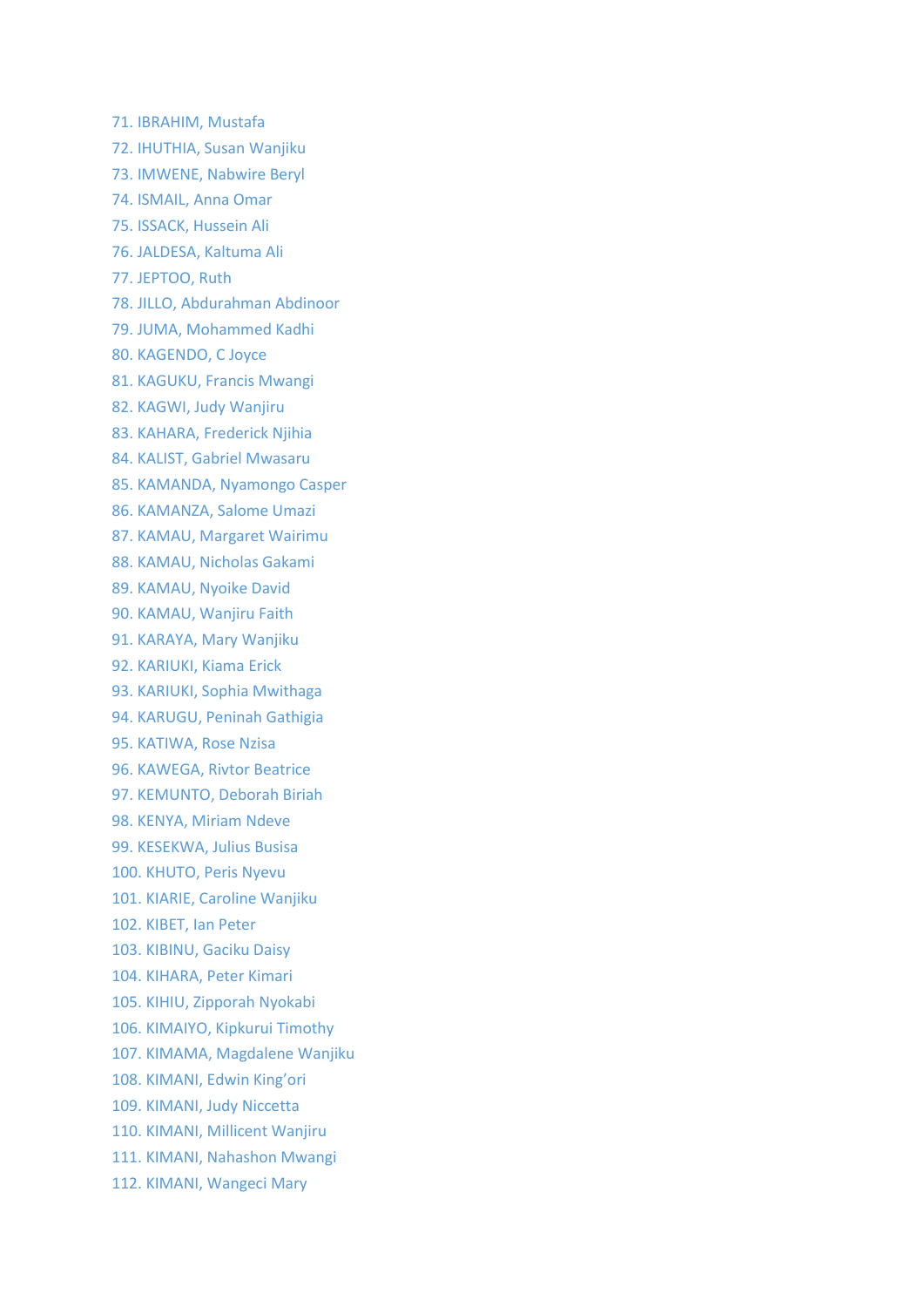113. KIMATHI, Mercy Kathambi

114. KIMATU, Mary Mutile

115. KIMEU, Veronica Loko

116. KIMOTE, Shadrack John

117. KIMWELE, George Sitima

118. KINUTHIA, Catherine Njoki

119. KINYUA, M Bancy Agnes

120. KIOI, Miriam Nduta

121. KIOKO, Sharon Mwende

122. KIPLANGAT, Festus

123. KIPNGETICH, L Kelvin

124. KIPRONO, Abraham Chepkwony

125. KIPROP, J Gladys

126. KIPSAINA, Mercy Jeruto

127. KIPSANG, Faith Jebiwot

128. KIPTOO, Nathan Kipchirchir

129. KIRIUNGU, Nicholas Kathurima

130. KISENGE, James Munyao

131. KISILU, Stephen Muli

132. KIVINDA, Veronicah Mbula

133. KIVUVA, Elizabeth Kalekye

134. KOECH, Jepkurui Norline

135. KOSGEI, Timothy Chelanga

136. KOYWER, Richard Ouma

137. KUNGURU, Cyril Kojo

138. KURIA, Lucia Nduta

139. LAIBONI, Anna Kanyiri

140. LEMOMO, Charles Parorit

141. LERUK, L Emmanuel

142. LESOKOYO, Josphine Nachaki

143. LEYIELE, Phelemon Meingashu

144. LODIAKA, Dorcus Nga'thike

145. LOPEYOK, Robinson Lomuria

146. LUGANO, Maureen Wawuda

147. LUSULI, S Sharon

148. MAINA, Beatrice Wangari

149. MAINA, Juliah Mumbi

150. MAINA, William M

151. MAINGI, Anastacia Kalekye

152. MAINGI, Dennis Kathurima

153. MAINGI, Jackline Kinya

154. MAKOKHA, Leonard Philip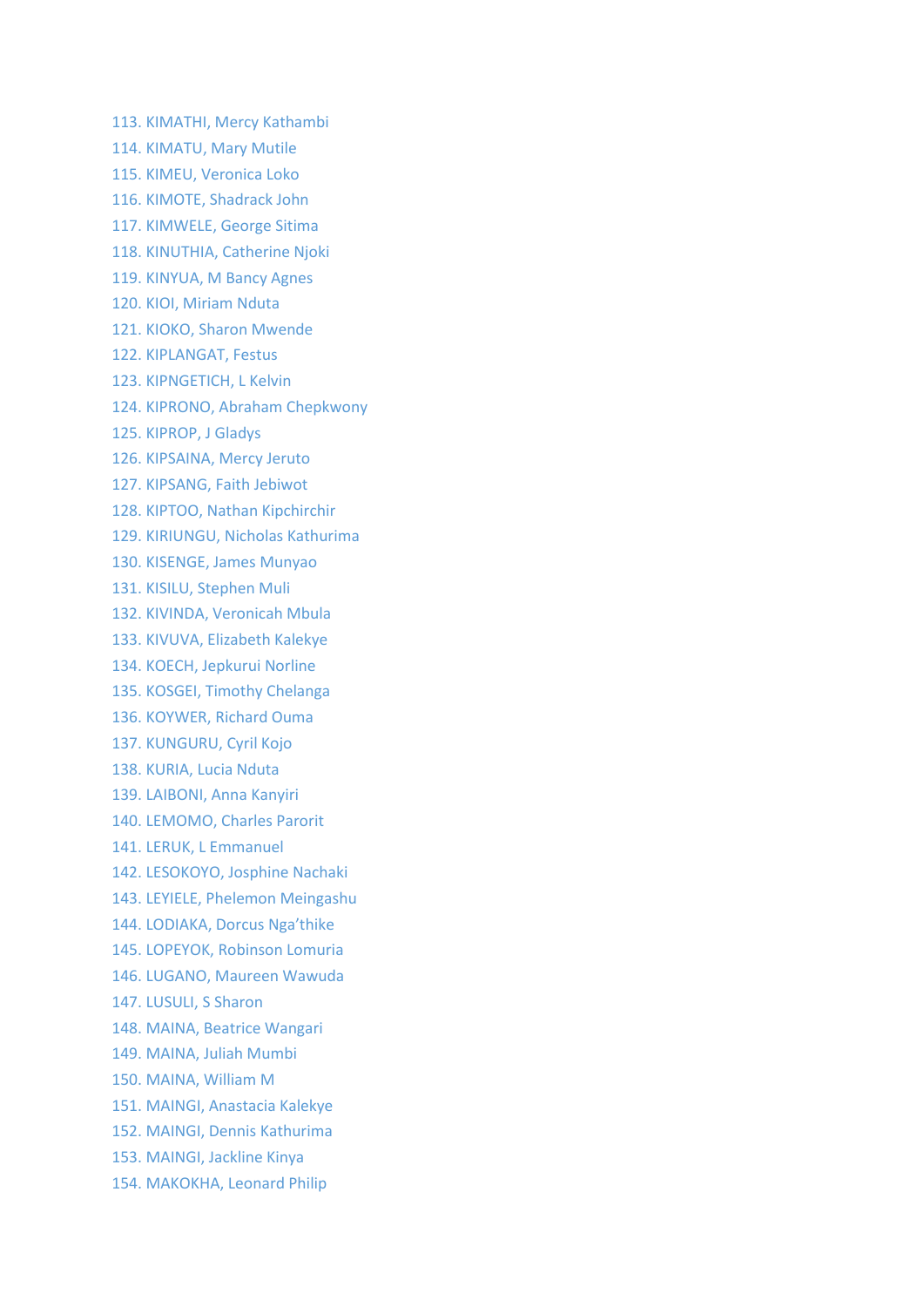155. MAKUMI, Lucy Muthoni 156. MALIKA, Josephine Muendi 157. MALOVA, Ede Josphine 158. MANDERE, Maurine Nyasani 159. MANDILA, Simiyu Moses 160. MARANGU, Florence Ncabira 161. MARIGA, Roseline Moraa 162. MARY, Mwikali 163. MASILA, Fides Wanza 164. MASINDE, W Augustine 165. MASIRA, Kemunto Angeline 166. MATALI, Nzisa 167. MBITHI, Esther Nduku 168. MBUGUA, Joyce Njeri 169. MBUVI, Milcah Mwende 170. MERCELLINE, A Obinju 171. MGENDA, Oloo Shem 172. MIANO, Joan Wairimu 173. MIHESO, I Aurelia 174. MIRARA, Judith Nduta 175. MISOGA, Mariana Gathoni 176. MMASAVA, Dennis Opunga 177. MOHAMED, Abdisalan Mohamud 178. MOHAMED, Adan Nunow 179. MOHAMED, Ahmednoor Shukri 180. MOHAMED, Maalim Ismail 181. MOHONI, Businye Evaline 182. MOKAYA, Boyani Sally 183. MORIASI, Janvan Kombo 184. MUANGE, Jefferson Musau 185. MUCHEMI, Jackline Wanjiku 186. MUCHIRI, Peninah Wambui 187. MUCHIRI, Wangeci Eva 188. MUEMA, N Catherine 189. MUGO, Elizabeth Wambui 190. MUGUNYA, M Elsa 191. MUGURE, Hellen 192. MUIA, Yvonne Mumbua 193. MUINDE, Ngoki Felistus 194. MUITA, Viola Wanjiru 195. MULANDI, Damaris Mutheu 196. MULANDI, Henry Wambua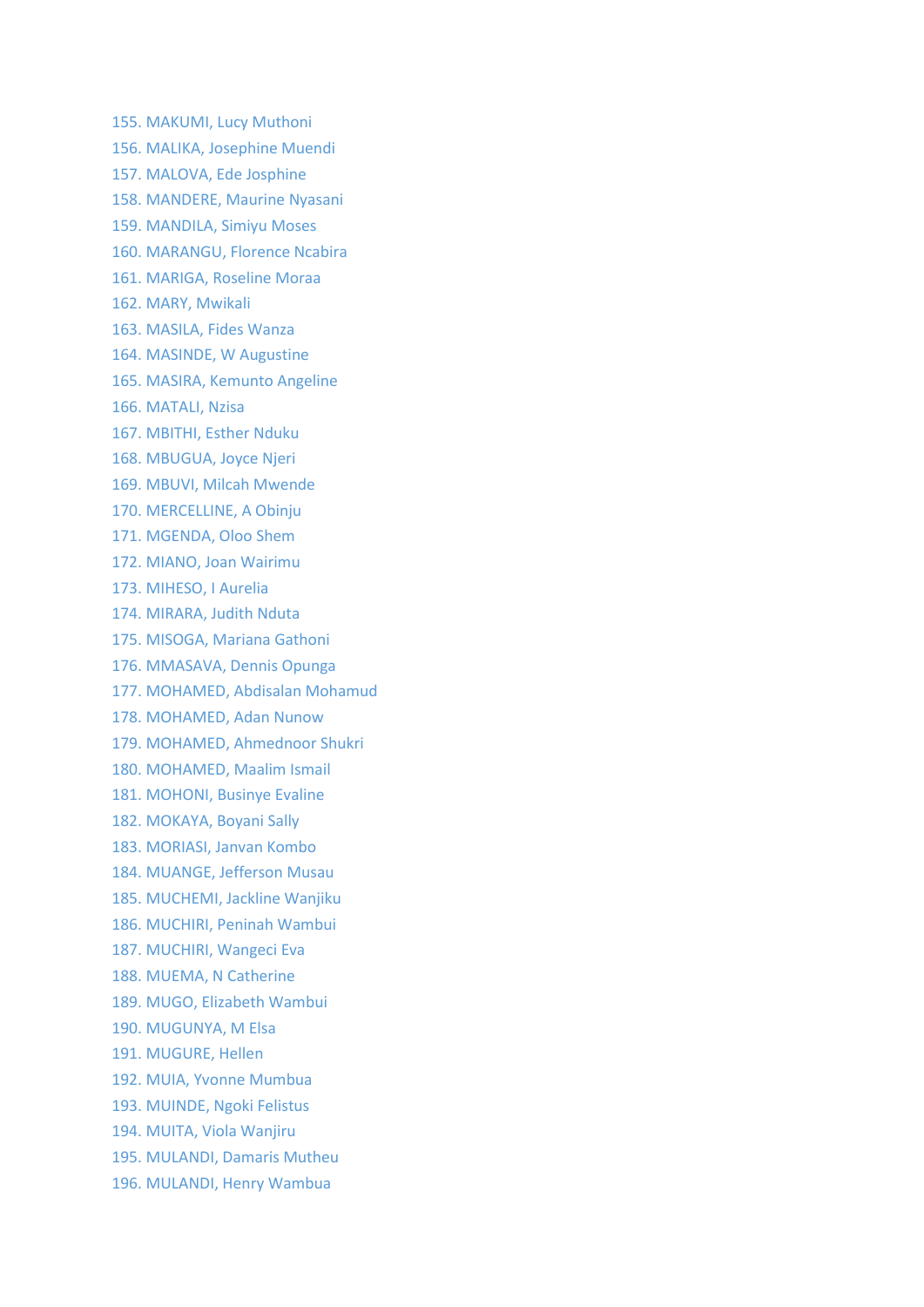197. MULEI, Kamwethya Yvonne 198. MUNYOKI, Charity Kaluki 199. MUOKI, Helen Wavinya 200. MUOKI, N Ndinda 201. MURAGE, Alice Wangari 202. MURIGI, Eliud Mathu 203. MURIGI, James Nyanjui 204. MURIMI, Erick 205. MUSENYA, M Catherine 206. MUSILI, Peter Kimanzi 207. MUSYOKA, James Mutune 208. MUSYOKI, Bruno Ndonye 209. MUTERO, Cecilia Wangui 210. MUTETI, Kalee Gloria 211. MUTHII, Elizabeth Wangari 212. MUTHONI, Simon Githiri 213. MUTIE, Susan Mukeli 214. MUTINDA, Mbithe Phylister 215. MUTISO, Esther Ndinda 216. MUTUA, Christopher Mulwa 217. MUTUA, L Waeni 218. MUTUA, Martinah Mutindi 219. MUTUA, Robert M 220. MUTUA, Ruth Nduku 221. MUTUKU, Esther Ndunge 222. MUTUMA, Dorcas Matheta 223. MUTURI, Mary Wambui 224. MUTURI, Wanjiru Nancy 225. MWAGANU, Anne Wanjiru 226. MWAI, Josephine Wanjiru 227. MWANGANGI, Daniel Musau 228. MWANGI, Josephine Njeri 229. MWANGI, Peter Kimani 230. MWANGI, Wanjiru Nellyann 231. MWANZIA, A Mwende 232. MWAU, Kamototo Cecilia 233. MWAURA, Susan Wambui 234. MWAZIGHE, C Nancy 235. MWEMA, Winnie Wangui 236. MWENDWA, Esther Kalunge 237. MWERA, Martha Matinde 238. MWORIA, Mucheru Jesse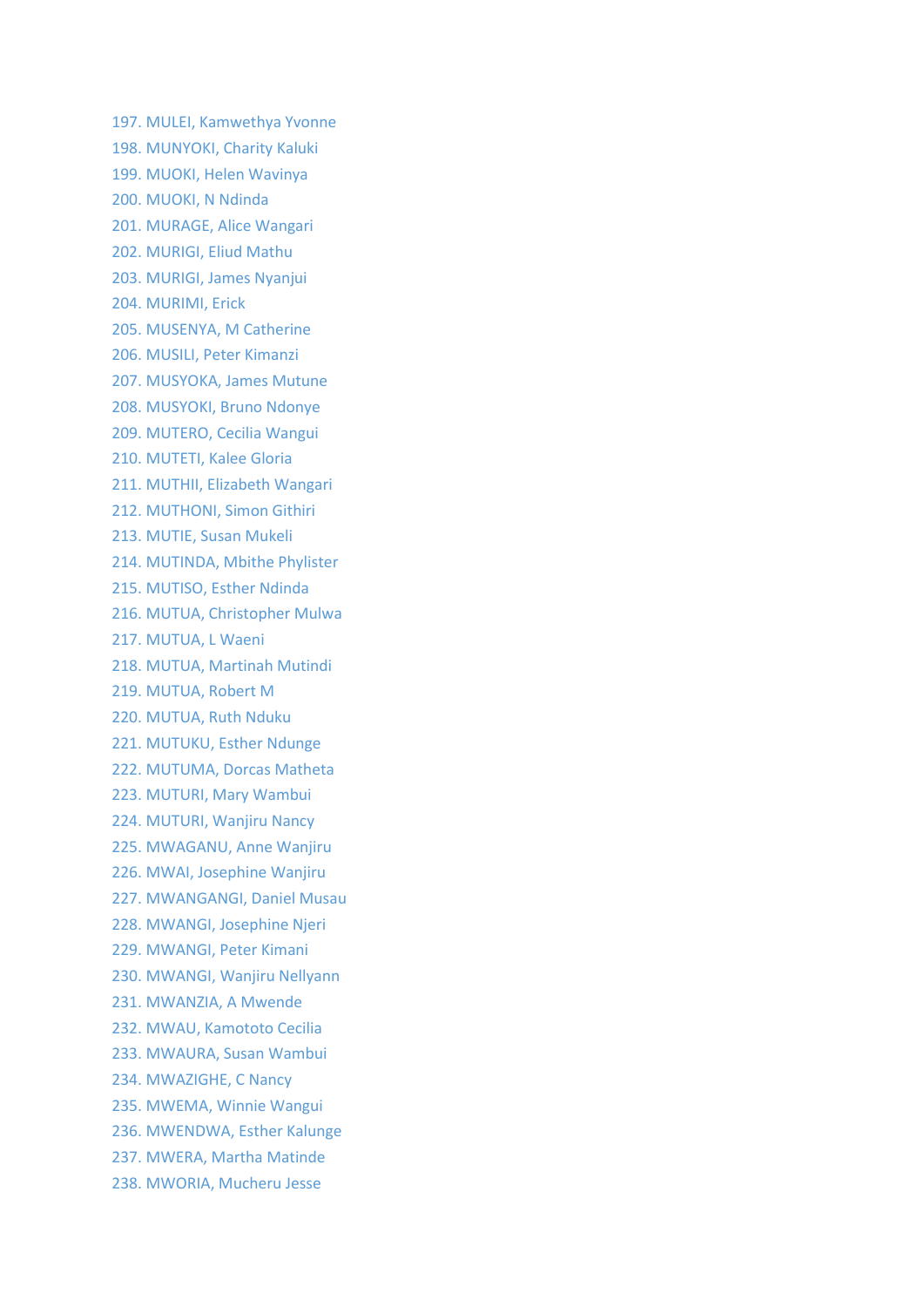239. NABORI, Jackline Edithor 240. NALIAKA, Judith Mariline 241. NALIANYA, Nyongesa Collins 242. NDERITU, Margaret Muthoni 243. NDERITU, Stella Wanjiru 244. NDETO, Angeline Mbinya 245. NDIHO, Esther Nduta 246. NDUNG'U, Caroline Nduta 247. NEBU, Robert Okoth 248. NGAINE, Diana Gatwiri 249. NGINGA, Speranza Wangechi 250. NGUI, Wilter Mutile 251. NJAGI, Caroline Kathomi 252. NJAU, Charles Ng'ang'a 253. NJERI, Kelvin Wanjohi 254. NJERI, Marieta Wambui 255. NJERI, Sophia 256. NJERU, Jackline Wangeci 257. NJIRU, Vera Murugi 258. NJOGU, Wambui Tabitha 259. NJOROGE, Emily Njoki 260. NJOROGE, Mary Wambui 261. NJOROGE, Salome Wanjiru 262. NJUGUNA, Faith 263. NJUGUNA, Wanjira Sarah 264. NJUI, Josephine Wakuthii 265. NJUKI, Ian Kimaru 266. NTHENGE, Elizabeth Nthenya 267. NTURIBI, K Lucy 268. NUTHU, Felister Njeri 269. NYAANGA, Emily Bonareri 270. NYABUTE, Rehema Achieng 271. NYABUTO, Faith Kenyanya 272. NYAGA, Magdaline Muthoni 273. NYAKIO, J Mwinji 274. NYAKIO, Juliet 275. NYAKUNDI, Vera Kemunto 276. NYANGOKO, Selphine Paul 277. NYINGI, Stella Wanjiku 278. NZAU, Alexander Kelly 279. NZAU, Mary M 280. OBUDHO, Nicholas Simon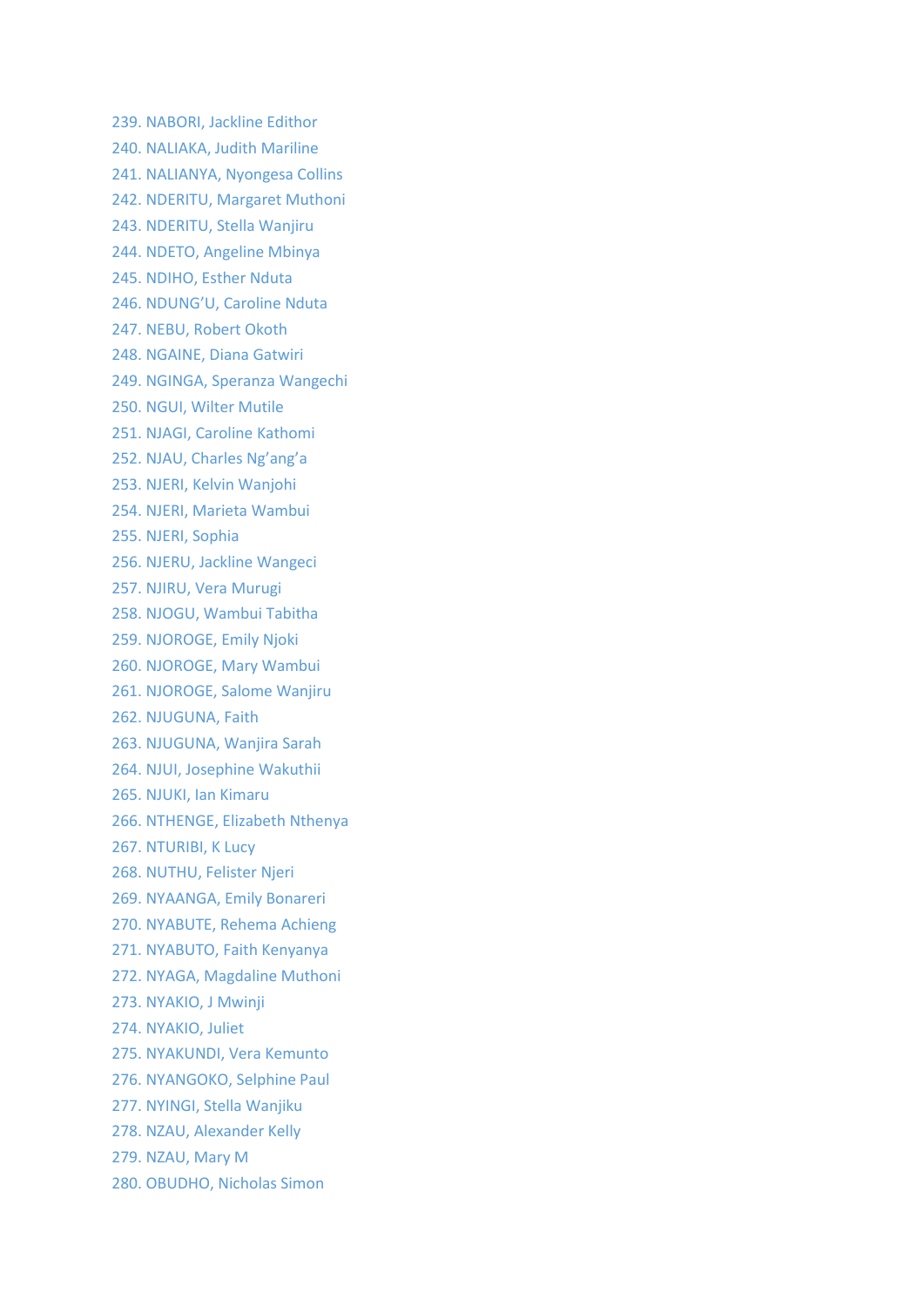281. OCHIENG', Joan Apondi 282. OCHOLA, Sharon Anyango 283. ODAWO, Cyrill Anyango 284. ODERA, Emmanuel Lutta 285. ODHIAMBO, Fiona Aluoch 286. ODHIAMBO, Tracy F Adhiambo 287. ODONGO, Joan Leah 288. ODONGO, Josephine Adhiambo 289. ODONGO, Justus Miran 290. ODONGO, Kevin Outa 291. ODONGO, Paul Ojwang' 292. ODUOR, Collins Mark 293. OKETCH, Chrispine Odhiambo 294. OKOIT, M Peter 295. OKONYA, Pascal Mapale 296. OLWAL, Winnie Apondi 297. OMAGWA, Kemunto Marion 298. OMOKE, M Lenah 299. ONESMUS, Jackline Stella 300. ONTITA, Alice Moraa 301. ONYANGO, Benard John 302. ONYANGO, Florida Atieno 303. ONYANGO, Johnstone Omongo 304. ONYANGO, Rodgers Ochieng 305. ONYANGO, Seith Otieno 306. OOLA, Jared Omondi 307. ORERO, Sheila Aketch 308. OSEKO, Esther Sarange 309. OSOGO, Caroline Anyango 310. OTARO, Daniel Osieko 311. OTIENO, Awuor Betty 312. OTIENO, Charles Ouma 313. OTIENO, Jospher Akinyi 314. OTIENO, Tasline Akoth 315. OTOPPI, Ibrahim Oruko 316. OYIEKO, Peelen 317. OYWA, Olivia Adhiambo 318. PAMITA, Jacinta Sajila 319. PAUL, Irene Ndithi 320. PETER, Wambua 321. RAMATA, Nasibo Dokata 322. RASHID, Mahdi Haji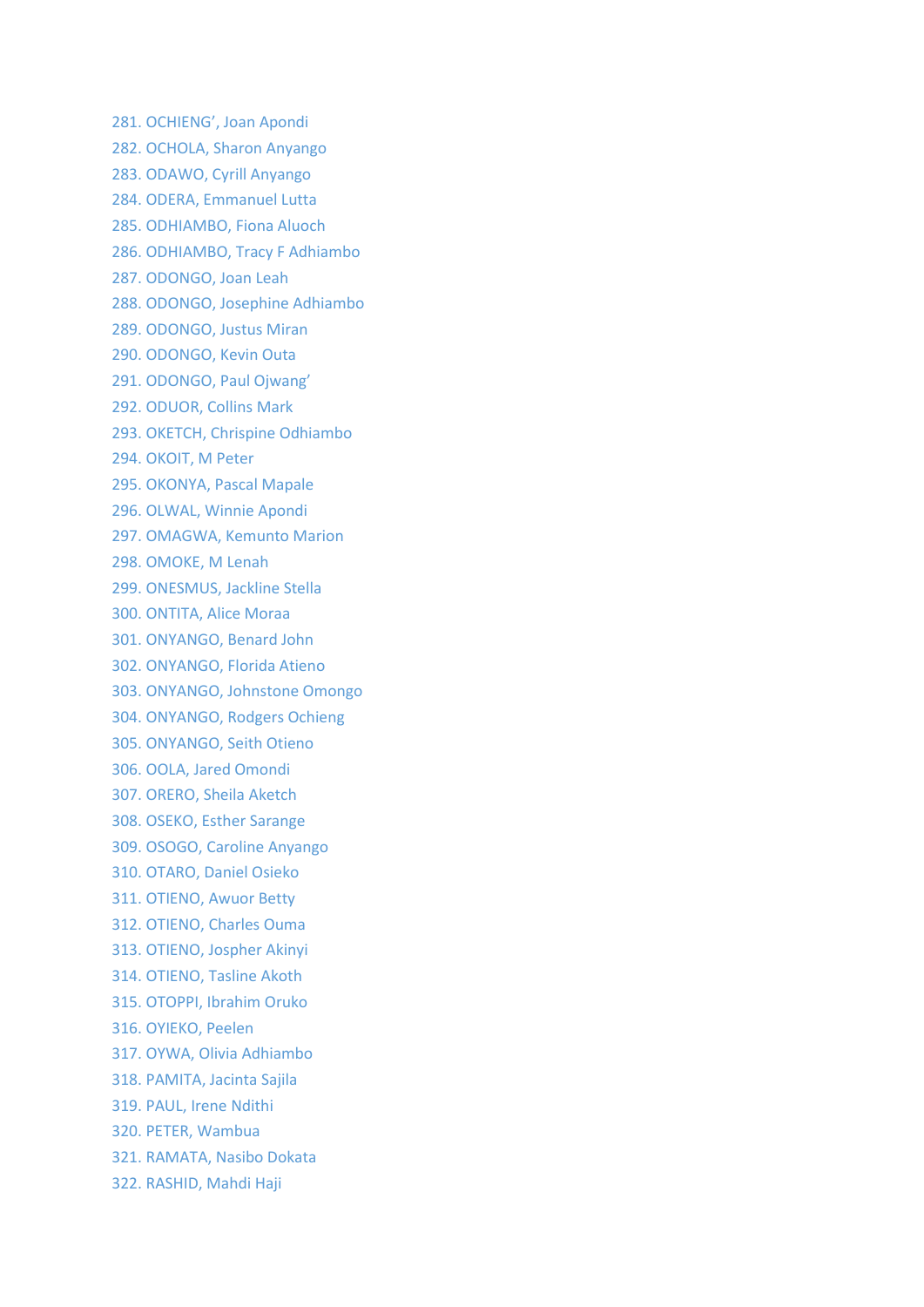323. RAYANA, Lettishia Grace 324. RIGHA, Elnorah 325. RIUNGU, Emmanuela Gatwiri 326. ROBI, Mary Bonphace 327. RONO, Jepchirchir Irene 328. ROP, Cosmas 329. ROTA, Eugenia Achieng' 330. RUGAR, Don Charles 331. SAKA, Gordon Oketch 332. SHABANJI, P A Y Bravin 333. SHARON, Wanjiru Gitau 334. SHIDA, Khadija Kadzo 335. SHIHUNDU, Felix 336. SHIKWA, Mercy Lukunga 337. SIRIA, Lemirai Melubo 338. SIRO, Sarange Jacintah 339. SIROR, Grace Neema 340. SWABAH, Said Salim 341. TELILA, W Esther 342. THEURI, Mwangi James 343. THOGO, Jeddy Wairimu 344. THUO, Jane Wambui 345. TIMAMI, Hajar Ahmed 346. TOWETT, D Chepkemoi 347. TSUMA, Eunice Wandoe 348. TUNDU, Pauline 349. TUYISHIMIRE, Mary 350. WAGUDE, Pauline Apiyo 351. WAMBANI, Alicia Wabuti 352. WAMBUA, Mwikali 353. WAMBUGU, Gladys Mwihaki 354. WAMBUGU, Teresa Wairimu 355. WAMBUI, Peter Gachuhi 356. WAMBUI, Winnie Njeri 357. WAMUHU, Wairimu Rahab 358. WAMUYU, Marianne 359. WANAMBISI, Lumbasi Sally 360. WANDERA, Brigid Omuse 361. WANGARI, Evalyne Wakonyo 362. WANGUI, Natasha Wanjiru 363. WANJIKU, Rachael Wangechi 364. WANJIKU, Serah Wambui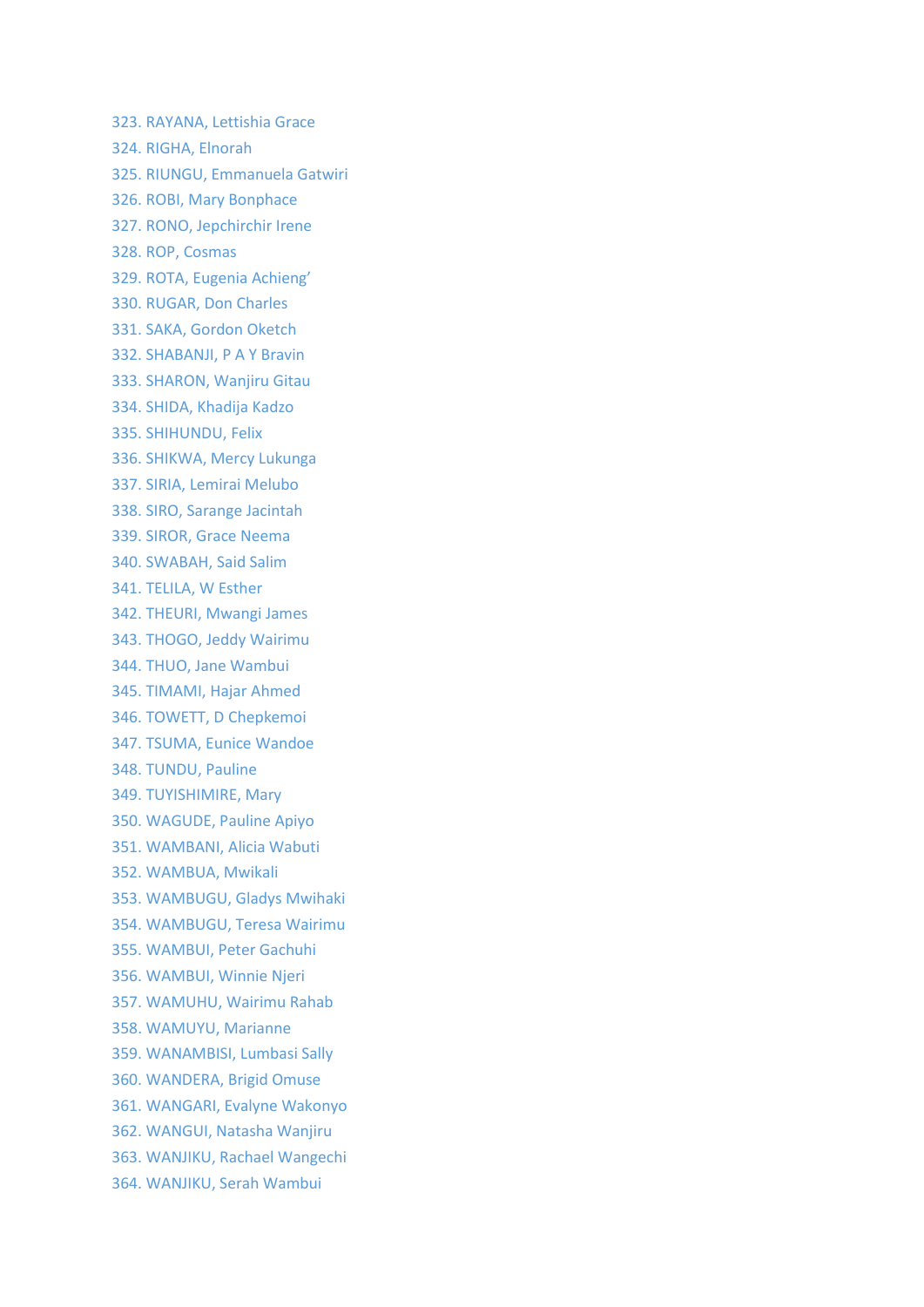365. WANJIRU, Glory Wanjiku 366. WATAKILA, E Wamukota 367. WERE, Priscillah Lilian 368. WESONGA, Brenda Nangira 369. WILLIAM, Katumbi Christine 370. YALWALA, Conrad Aguji 371. YUNUS, Saidi Mohamed 372. ZAWADI, Donna Bella

#### **Second Class Honours (Lower Division)**

373. ABEL, Priscillah Muthini 374. ABUKAR, Osman Shariff 375. AGENGA, Omondi Peter 376. AGUMBA, Jotham Owiny 377. AHMED, Mohamed Billow 378. AKOKO, Princess 379. ANDANJE, Shitawa Caroline 380. BINGEI, Alice Chepkirui 381. BURALE, Abdirizak Mohamed 382. CHARLES, Munyi Jonathan 383. CHEPKEMOI, Jesca 384. CHEPKWONY, Erick 385. CHUMBA, Too Kelvin 386. DAIMOI, Jacob Ptoyo 387. GACHUI, Mary Waithera 388. GITAU, John Mwai 389. GITONGA, Marjorie Gakii 390. HASSAN, Mohamed Adan 391. HUSSEIN, Abdi Barre 392. JOSEPH, Mosomi Nyabwari 393. KAMAU, Margaret Wangari 394. KAMAU, Stephen Njau 395. KARIUKI, Simon Mburu 396. KASAINE, Nailantei Mary 397. KEDOGO, Bevalyn Nyapera 398. KELENGWE, Catherine Naliaka 399. KIBET, Philemon 400. KIGUTA, W Jane 401. KIMANI, Leah Wangari

402. KINYA, Sarah

403. KINYUA, James Mbuuri

404. KINYWA, Sebastian Mutua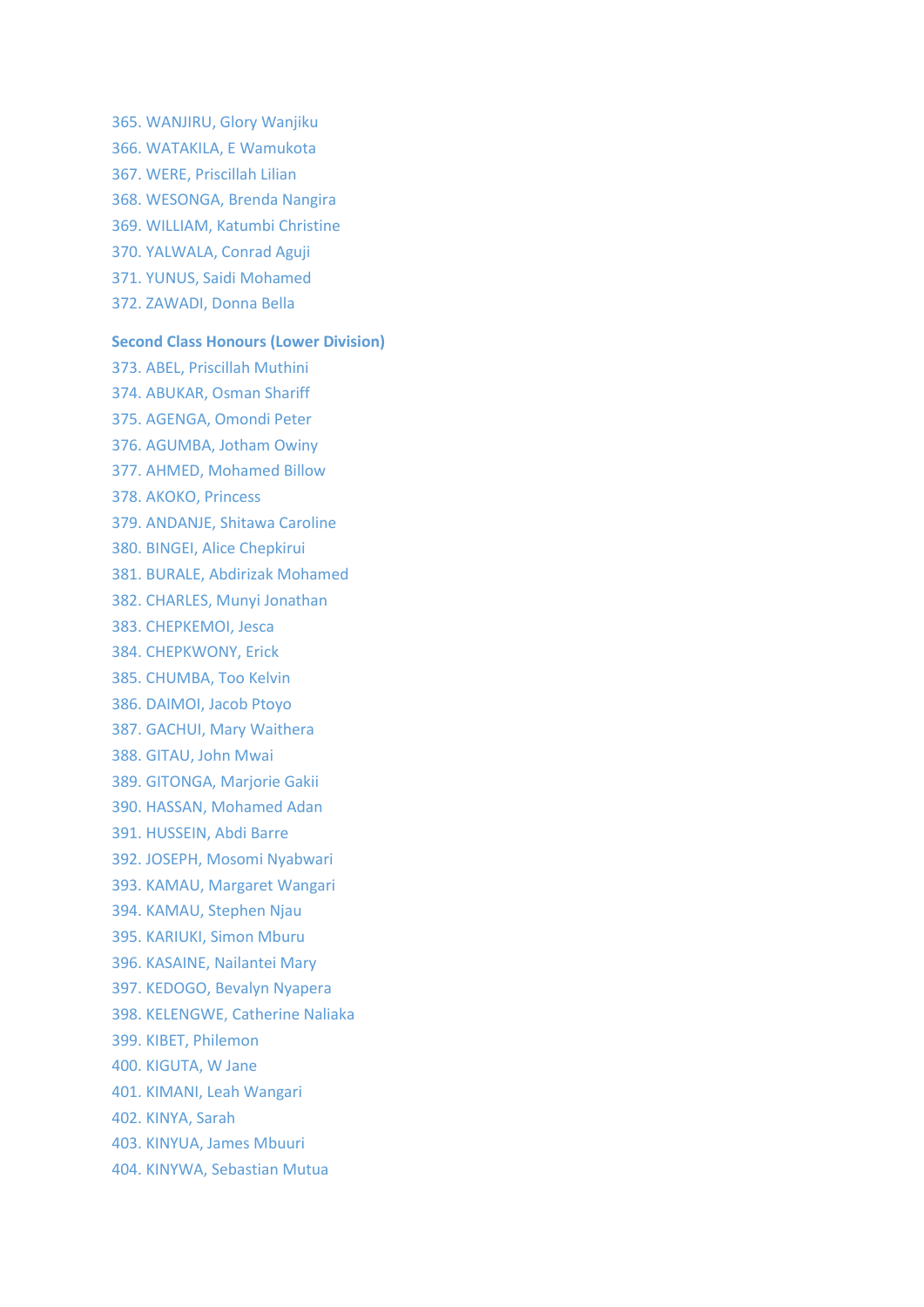405. KIPYEGON, Brian Lang'at 406. KITOO, Kelvin Munyao 407. KOECH, Stanley Kipkirui 408. KURENIA, Sharon Lilian 409. LENGAPIANI, George Losieku 410. LENOLNGENJE, C Millicent 411. LORONYOKIE, Lucy Naserian 412. LUKULU, Audrey Terry 413. MADHEHA, Ahmed Abdi 414. MAGU, Alex Kirundi 415. MAKOKHA, Nafula Pamela 416. MALINGA, Wairimu Esther 417. MANOTI, Ann Kemunto 418. MATOKA, Maria Akinyi 419. MATOLO, Jackson Kasyoki 420. MIRUKA, Moraa Mercy 421. MOHAMMED, K Shakillah 422. MORANG'A, N Esther 423. MOSES, Nabela 424. MUCHEKE, Zipporah Wangui 425. MUCHONJO, Haron Mwaura 426. MUKASA, Titus Makhule 427. MUKIRI, Kelvin Njoroge 428. MUNGAI, Timothy Kaburu 429. MURIMI, Sheila Wangu 430. MUSYIMA, James Muthusi 431. MUSYOKI, Marion Waeni 432. MUTAI, Charles 433. MUTAI, Chepkorir Eddah 434. MUTHONI, Hannah Njoki 435. MUTUA, Ruth Ndanu 436. MWAKIO, Raphael Kirangu 437. MWANGI, James Chege 438. MWANGI, Ndirangu Charles 439. MWANGI, Sabina Gathoni 440. NAMUYE, Lorine Wandera 441. NDEGWA, Crispus Nganga 442. NDOLO, Michael Mutunga 443. NG'ANG'A, Lydia Wanjiku 444. NGANGA, Truphosa Nyambura 445. NGARI, Evangereen Nyawira 446. NGIELA, Antony Okeyo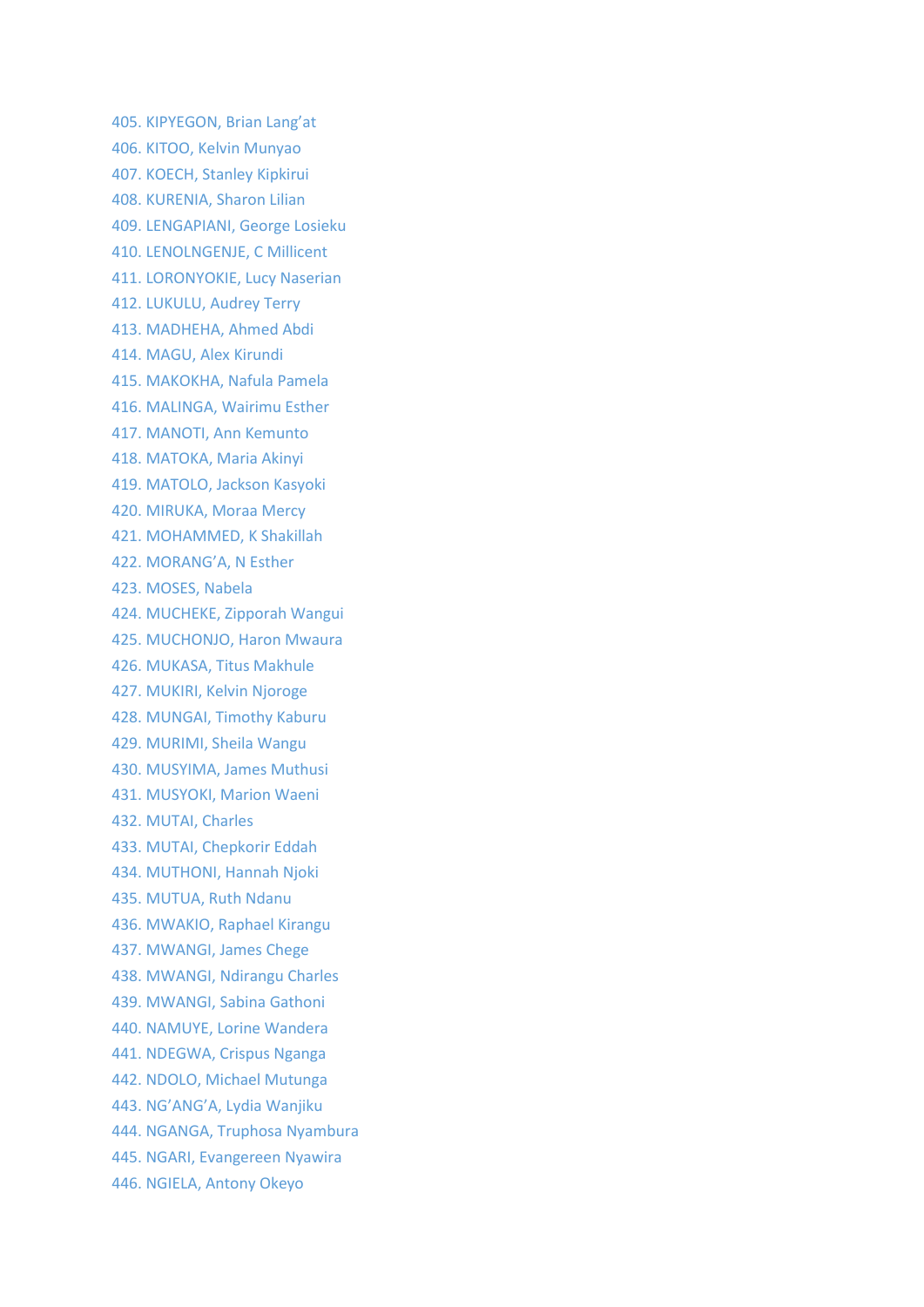447. NJONDE, Erastus Mwaura

448. NJUE, Juliet Wakarima

449. NJUGUNA, Anna Njeri

450. NJUGUNA, Grace Wairimu

451. NYAKUNDI, Daisy Mwango

452. NZAU, Carol Mukui

453. OBINO, Nyachiro Jeremiah

454. OBUNGA, Christine Aluoch

455. ODERO, Selina Nyamuoda

456. OKEDAH, Paul Okumu

457. OKELLO, Linda Amondi

458. OLANG, Melissa Atieno

459. OMORE, David Ayekha

460. ONLE, Leila Samow

461. OTIENO, Fredrick Ahenda

462. OUMAH, Mukhwana Florence

463. OWINO, Yoweri Onyango

464. ROIKA, M Naitoe

465. RUGENDO, Stephen Kimathi

466. SHARON, Corazon Riaga

467. TUNGA, Saumu Anzetse

468. WACHUKA, Maureen Gathigia

469. WAIRIMU, Mary Njambi

470. WANG'ARA, Winfred Wawira

471. WANYAMA, Wabwile Amos

472. WARUGU, Brian Gachoka

473. WERE, Nizam Osemo

474. WERU, Lydiah Wangui

#### **Pass**

475. IBRAHIM, Hud Maalim 476. KAMAU, Winnie Waruiru 477. KATEVE, Agnes 478. LEMAYIAN, Kasale Reuben's 479. NYAMBURA, Davis Wainaina 480. OCHIENG, Simon Otieno 481. ONGWESO, Joash Nyamache 482. YUSSUF, Fatuma Ali

# **ii) BACHELOR OF ARTS (CRIMINOLOGY AND CRIMINAL JUSTICE)**

**Second Class Honours (Upper Division)**

1. KARIUKI, William Kibe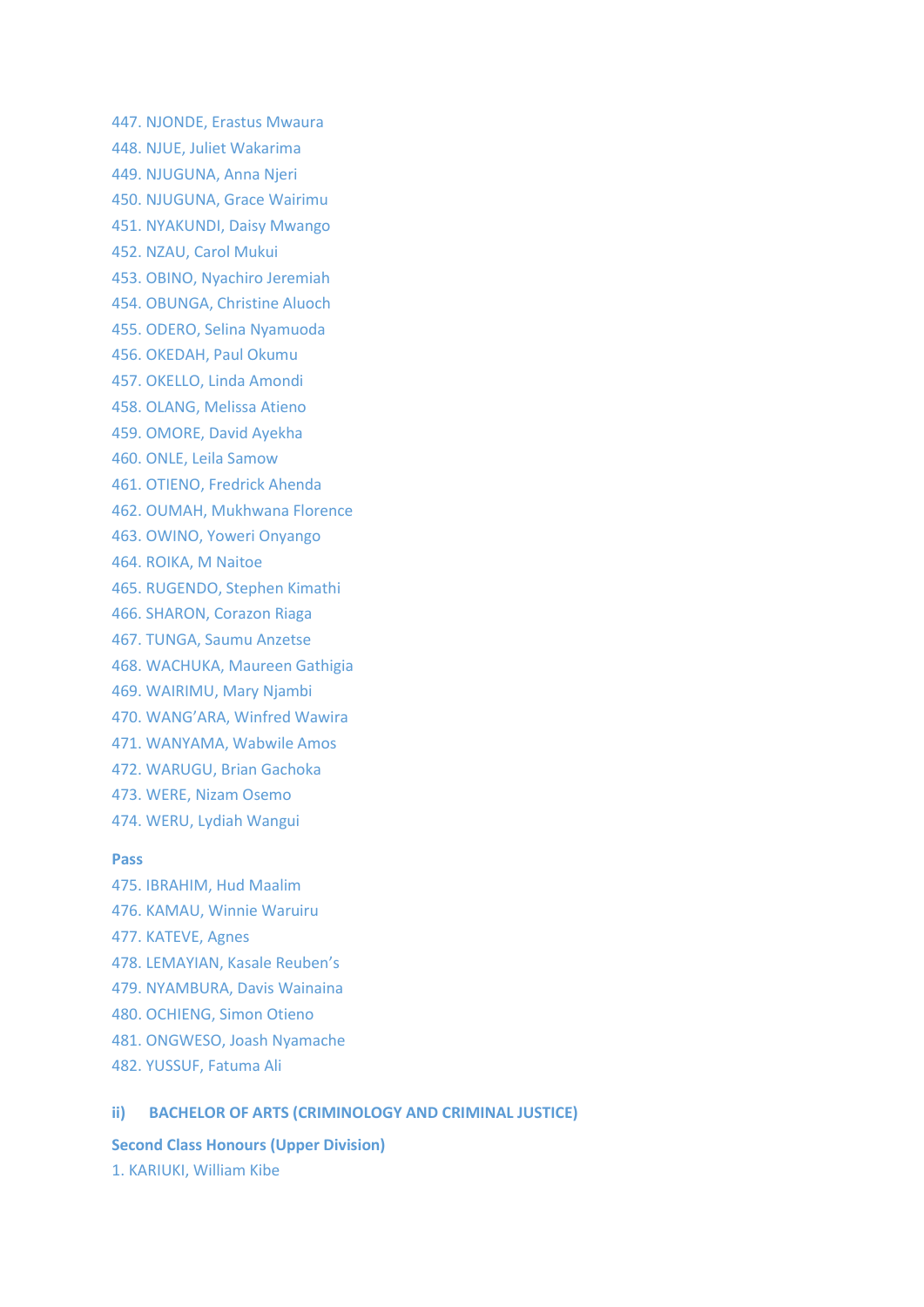#### **Second Class Honours (Lower Division)**

2. GITONGA, Kenneth Munene

## **iii) BACHELOR OF ARTS (GEOGRAPHY AND ENVIRONMENTAL STUDIES)**

## **First Class Honours**

1. ABWALABA, David Sakwa

#### **Second Class Honours (Upper Division)**

- 2. ANDELE, O Calvince 3. BIDANYA, Kelvin 4. KANCHORI, Gideon Ripisian
- 5. MUCANGI, Eunice Karimi
- 6. ONYANGO, Regis

#### **iv) BACHELOR OF ARTS (LANGUAGE AND COMMUNICATION)**

#### **Second Class Honours (Upper Division)**

1. BII, Kipng'etich Jonathan

#### **v) BACHELOR OF ARTS (POLITICAL SCIENCE)**

#### **Second Class Honours (Upper Division)**

1. ODANGA, Bruno Ignatius

#### **Second Class Honours (Lower Division)**

2. CHESOLI, N Esperance

3. KINYANJUI, Teresiah Nduku

#### **vi) BACHELOR OF ARTS (PSYCHOLOGY)**

#### **First Class Honours**

1. NJUGUNA, Ida Gathoni

# **Second Class Honours (Upper Division)**

2. MOHAMED, Qadar Ahmed Ali

## **vii) BACHELOR OF ARTS (SOCIAL WORK)**

#### **Second Class Honours (Upper Division)**

- 1. AHMEDNUR, Maimuna
- 2. CHEBOI, K Nahashon
- 3. EVANS, Kalamu Kundu
- 4. KIRIMI, N Anne
- 5. MWIRIGI, Josephine Njeri
- 6. NDIRANGU, Lydiah Wakiuru
- 7. NJONGORO, David
- 8. SHARIFF, Mohamednoor Ali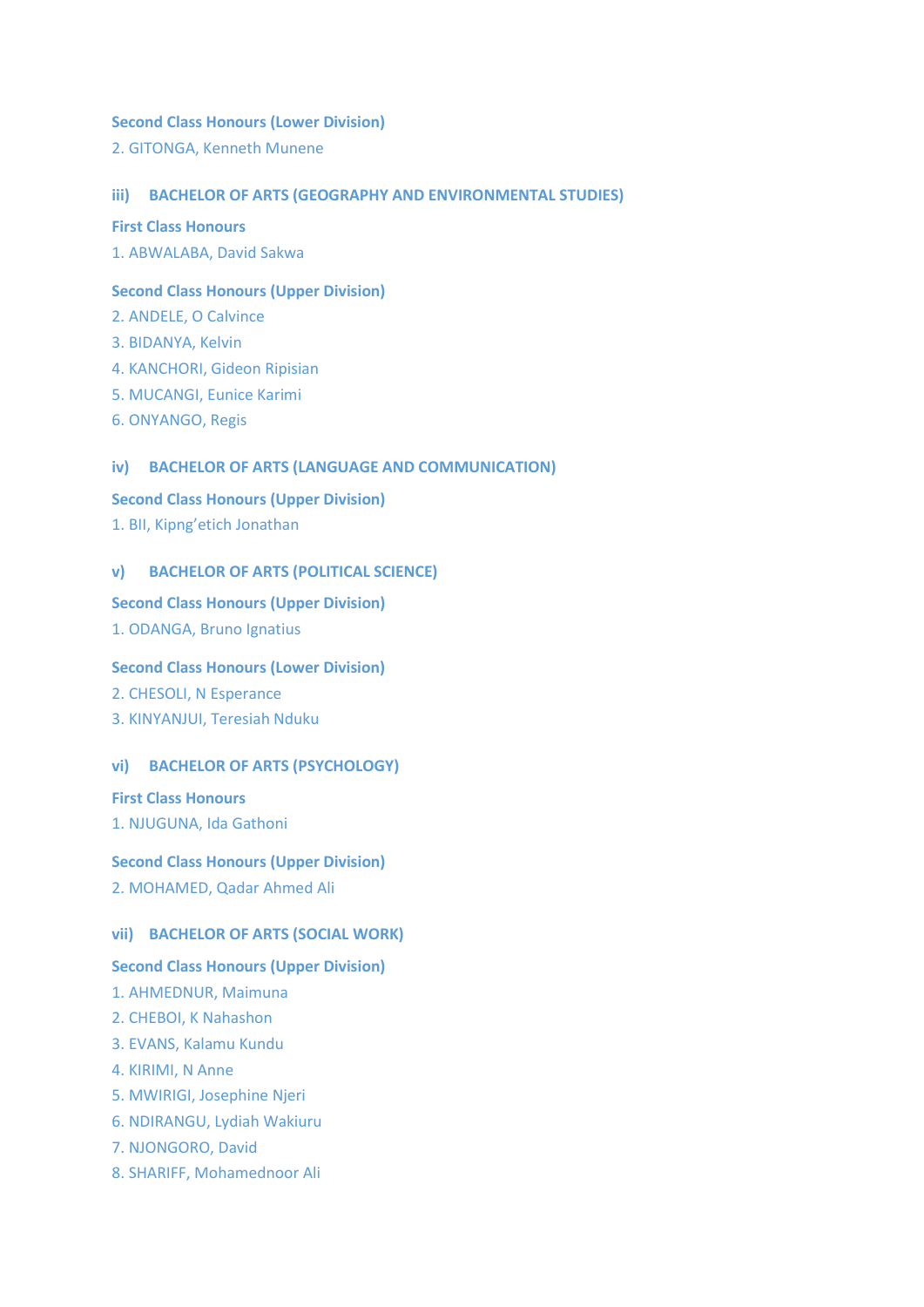#### **viii) BACHELOR OF ARTS IN HOSPITALITY MANAGEMENT**

## **First Class Honours**

- 1. MUDOME, Vincent
- 2. NIYIBIZI, Daniel
- 3. OBWOGE, Gideon Bonuke

#### **Second Class Honours (Upper Division)**

4. AIMABLE, Vuningoma

- 5. BWANAKWELI, Patrick
- 6. CHEGE, Margaret Wangui
- 7. DIANE, Diamant
- 8. GITONGA, Humphrey Ngunguru
- 9. KAMARIZAN, Winnie
- 10. KIRENGE, Joy Josephine Ngami
- 11. MBITHI, Phyllis Ngina
- 12. MLAMBO, Simeon Mwakina
- 13. MUGISHA, Eric
- 14. MUKISA, Deborah
- 15. MUNENE, Brenda Kendi
- 16. MUNGUTI, Assumpta Mbithe
- 17. MURIGI, Dennis Peter Kaaru
- 18. MWESIGYE, Fred
- 19. NOEL, Auma
- 20. OCHIENG, Yvonne Aoko
- 21. ODERO, Lucy Nyakoa
- 22. SANDRA, Mbabazi Umutoni
- 23. UMUTESI, Assoumpta
- 24. WASIKE, Maurice Okumu
- 25. WEKESA, Ham Noon

#### **Second Class Honours (Lower Division)**

- 26. ITEMBE, Nelly Robi
- 27. TUGUME, Moses
- 28. UHORAKEYE, Aline
- 29. UMUTONIWASE, Betty
- 30. UWASE, Merriam

#### **ix) BACHELOR OF ARTS IN TRAVEL AND TOURISM MANAGEMENT**

#### **First Class Honours**

- 1. MIYA, Alice Amayu
- 2. OUKO, Masline Atieno

#### **Second Class Honours (Upper Division)**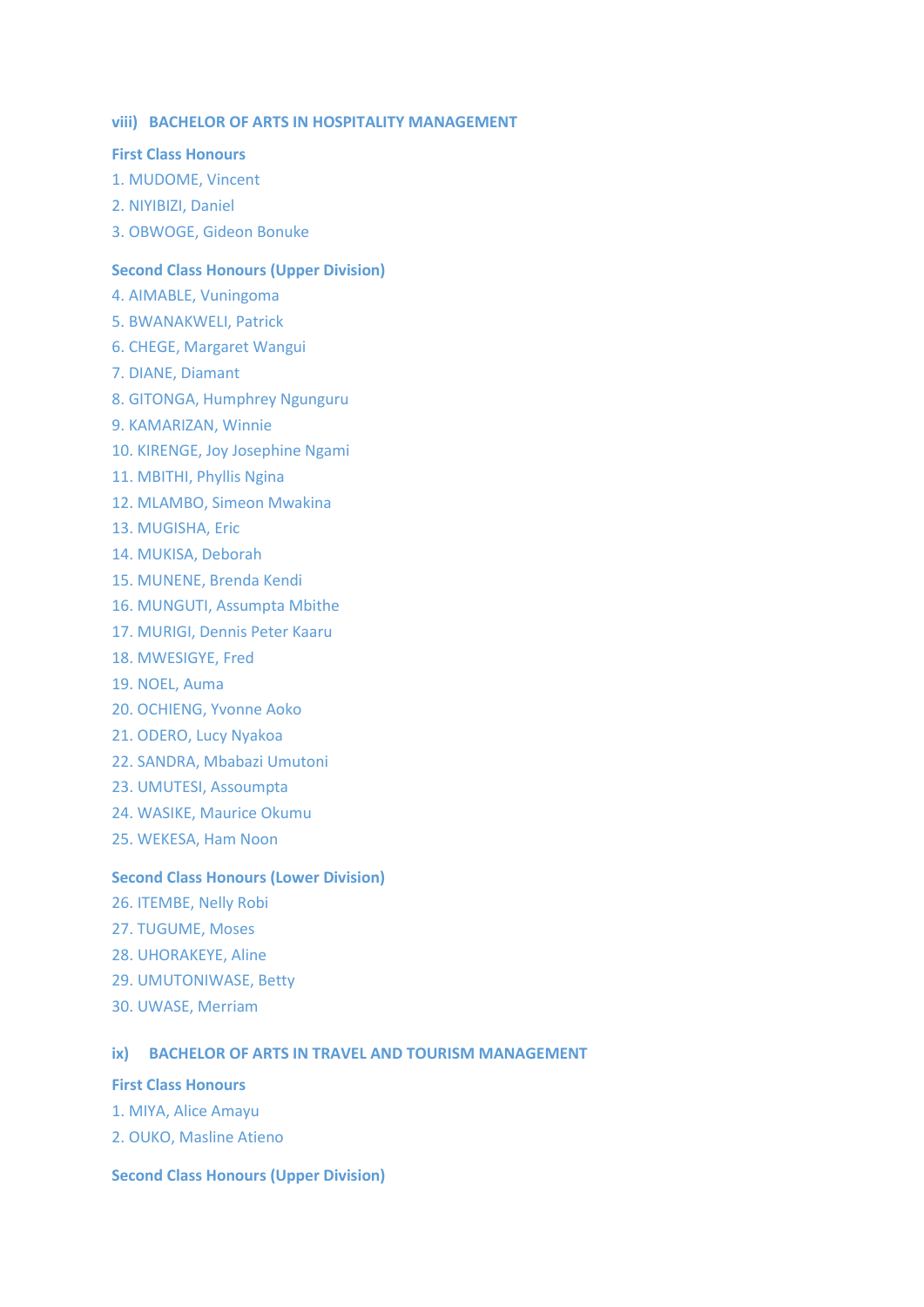#### 3. KURIA, Brian Michael

# **Second Class Honours (Lower Division)**

4. KAMAU, Teresia Wangui

5. MUREITHI, Nelius Wamucii

## **x) BACHELOR OF ARTS, PSYCHOLOGY (COUNSELLING)**

#### **First Class Honours**

1. TANU, Loyce Amina

# **Second Class Honours (Upper Division)**

- 2. BHANSALI, Sanjana Sanjay
- 3. JUMA, Zahra Taabu
- 4. MACHARIA, Margaret Njeri
- 5. ODHIAMBO, E Roosvelt

The Dean of the Faculty of Arts will rise and present the following candidates for the award of the respective diploma of the University of Nairobi. As the Dean reads out the names, the candidates will stand and remain standing until the last name is read and he/she will then request the candidates to sit down by saying *"please be seated".*

Then the graduands will altogether bow/curtsy and resume their seats.

# **(C) DIPLOMA**

#### **i) DIPLOMA IN ARMED CONFLICT STUDIES IN EASTERN AFRICA**

**Credit** 

1. KORIR, Geofrey Kimutai

## **ii) DIPLOMA IN CRIMINOLOGY AND SOCIAL ORDER**

#### **Credit**

- 1. ABUTA, Emmanuel Omanga
- 2. ARAYA, Murocia Kaiyera
- 3. ESTHER, Nuna Macharia
- 4. GACHIRA, Rachael Wakonyo
- 5. GAKII, Beth Munyua
- 6. GATHUA, Njeri
- 7. KATATHA, Patrick Wambua
- 8. KIBISU, Eleanor Aisesia
- 9. KOOL, Leitato David
- 10. LITUNDA, Anita Anota
- 11. LOKOWA, James Aemun
- 12. LUMURU, Shilaho Kevin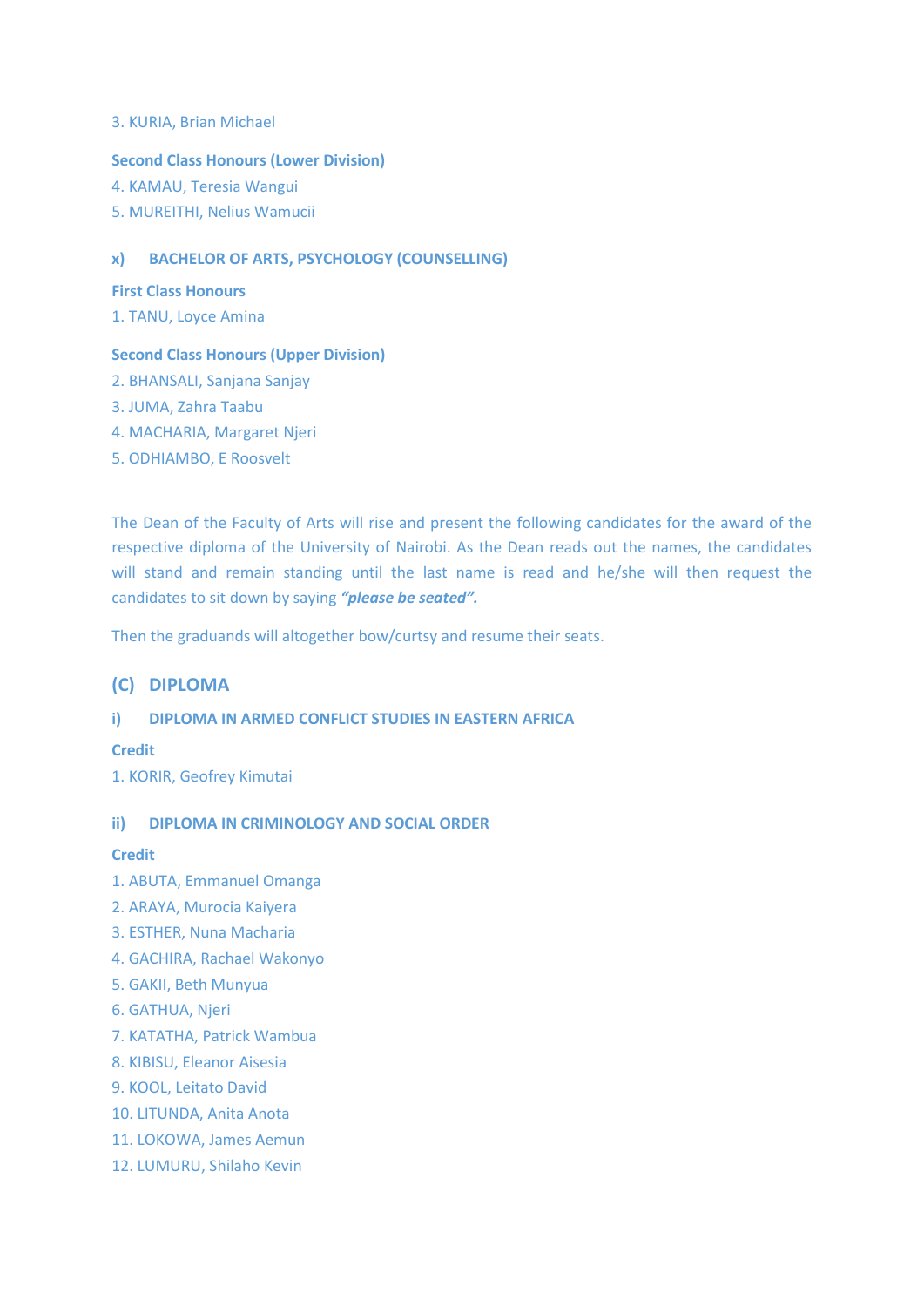- 13. MACHARIA, Brian Nyamu
- 14. MBOCHA, Mary Njeri
- 15. MUTUA, Emmanuel Nzioka
- 16. NAKHWANGA, Stacy Adikinyi
- 17. NG'ANG'A, Teresia Wairimu
- 18. NJAGI, Jane Mercy Wanyanga
- 19. NYONGO, Denis Ochieng
- 20. OOGA, Cellestine Moraa
- 21. OWIYE, Paul Omondi
- 22. OYUGI, Mercy Wanjugu
- 23. SIMIYU, Brian Khisa
- 24. TULLO, Grace Musangi

# **Pass**

25. NYANGAGA, Chagira Dennis

# **iii) DIPLOMA IN CULTURAL TOURISM**

# **Credit**

- 1. KURIA, Miriam Nyambura
- 2. MAFENYI, Kelvin Muhavi
- 3. MBUKU, Titus Kalengi
- 4. MUTHOKA, Catherine Wanjiku
- 5. MWANGI, Mary Wangui

## **iv) DIPLOMA IN NATURAL RESOURCE MANAGEMENT**

# **Distinction**

- 1. GITAU, Elizabeth Wangari Gathu
- 2. WILSON, Otory Ochuka

#### **Credit**

- 3. ADANUR, Ibrahim Maalim
- 4. AUDI, Moses Otieno
- 5. MUEMA, Magdalene Ndanu
- 6. SATO, Esther Bosibori

# **v) DIPLOMA IN PHILOSOPHY**

# **Credit**

1. MBUGUA, Tiffany Wanjiru

2. SAVIDAHA, Soviet Mpembe

# **vi) DIPLOMA IN PSYCHOLOGY**

**Distinction**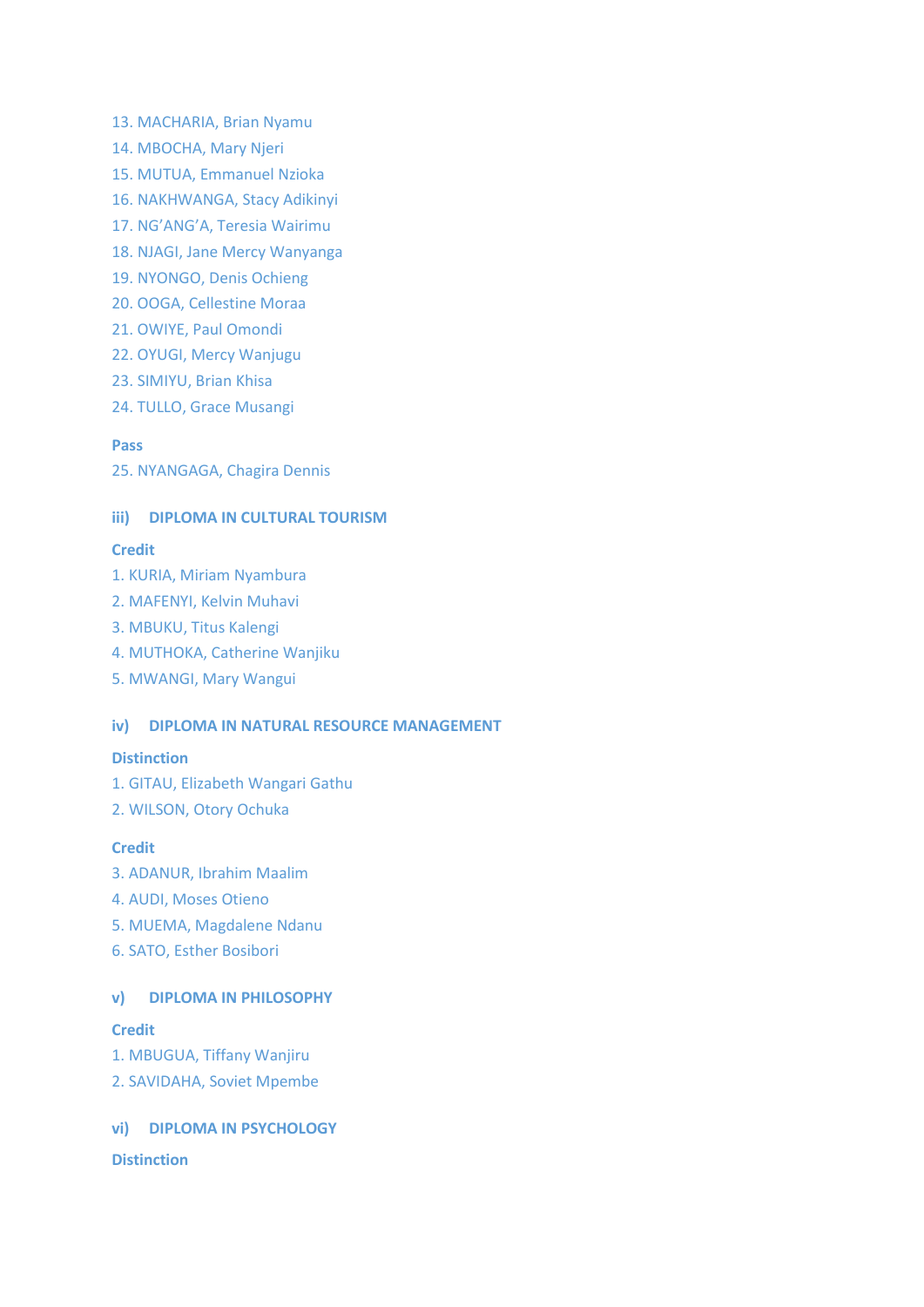- 1. KINYUA, Sharon Wambui
- 2. ONDITI, Rigan Elmard

#### **Credit**

- 3. CHRYSULA, Njoki Njeri
- 4. GICHURE, Annabell Watiri
- 5. MARUKA, Aquinater Atieno

#### **vii) DIPLOMA IN SOCIAL WORK AND SOCIAL DEVELOPMENT**

#### **Credit**

- 1. ATIENO, Becky
- 2. GATHENGE, Patrick Mburu
- 3. GITHINJI, Stella Liz Wanjiku
- 4. KIHARA, Deborah Waithera
- 5. MULI, Emmaculate Mumo
- 6. MURUNGA, Eric Onyango
- 7. NAIGEYO, Mary Naisiandi

The Dean will then acknowledge the Chancellor and resume his/her seat

# 7 **SCHOOL OF BUSINESS**

The Dean of the School of Business will rise and present the following candidates for the conferment of the respective degrees of the University of Nairobi. As the Dean reads out the names, the candidates will stand and remain standing until the last name is read and he/she will then request the candidates to sit down by saying *"please be seated"*

Then the graduands will altogether bow/curtsy and resume their seats.

# **A) MASTERS**

#### **i) MASTER OF BUSINESS ADMINISTRATION**

- 1. ABBEY, Abdullahi Mohamed
- 2. ABDELAHI, Dayib Moalim Ibrahim
- 3. ABDI, Arfon Isaak
- 4. ABDIRIZACK, Hassan Fidow
- 5. ABDULREHMAN, Asiya Ali
- 6. ABISAE, Phenny Atieno
- 7. ABISAI, Lapezoh Ortegah
- 8. ACHOLLA, Lizz Vera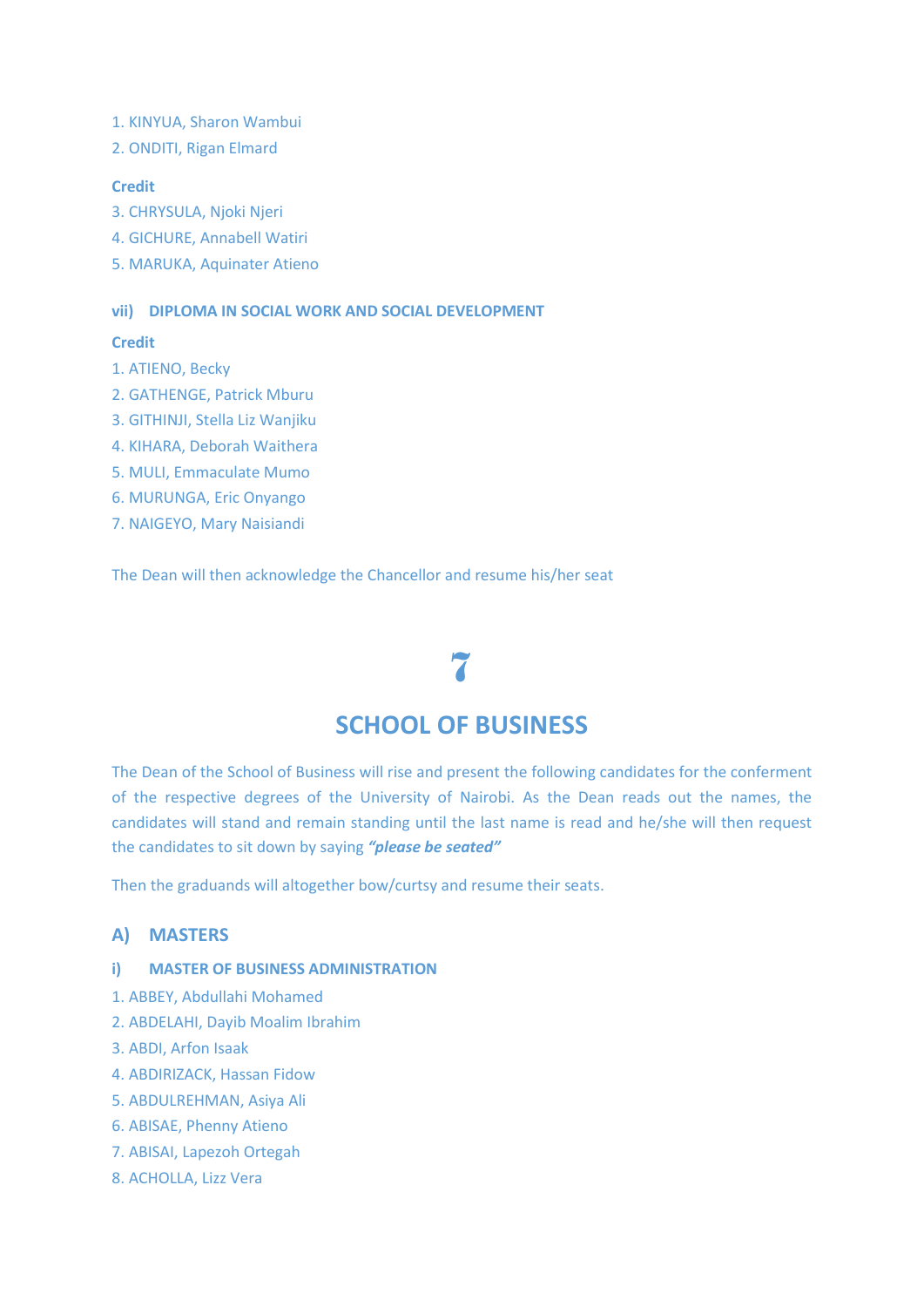9. ADAN, Farhan Mahat

- 10. ADAN, Ibrahim Rashid
- 11. ADDO, Isaac Kwame
- 12. ADEN, Musa Zahra
- 13. ADHIAMBO, Mercelina Praxides
- 14. ADONGO, Rosemary Atieno
- 15. AFANDI, Winnie
- 16. AFUDE, Remmy Onyagi
- 17. AGESA, Faith Lwaminah
- 18. AGWARO, Jim Otieno
- 19. AHMED, Abdikadir Abdullahi
- 20. AHMED, Muzamil Adan
- 21. AKELLO, Boaz Okoth
- 22. ALERI, Kevina Diana
- 23. ALUOCH, Jael Anyango
- 24. AMOGOLA, Judith E. Ayere
- 25. AMUTI, George De'souza
- 26. ANGWENYI, Catherine Nyabonyi
- 27. ANYIM, Florence Odinya
- 28. ANYONA, Lenah Moraa
- 29. ASIENYA, Lilian Kahai
- 30. AURA, Lawy Nyamuni
- 31. AVUDUMA, Collins Igunza
- 32. AWANDO, Francis Onyango
- 33. AWUOR, Lourrine Juliet
- 34. AWUOR, Peter Olale
- 35. AYOO, Laban Otieno
- 36. BABU, Stephen Oyugi
- 37. BARDYL, Amos John Yesiah
- 38. BARTAI, Linner Cherono
- 39. BETT, Linus Kiptanui
- 40. BIRISHA, Moses Partelekwa
- 41. BIWOTT, Hendrica Chebet
- 42. BORO, Michael Githii
- 43. BOSIRE, Major Seth
- 44. BUSIENEI, Elizabeth Chebet
- 45. BWANI, Mary Sinaida
- 46. CHANGWONY, Rodah Jemutai
- 47. CHEBET, Diana
- 48. CHEBET, Eunice Rotich
- 49. CHEGE, Monicah Njoki
- 50. CHELIMO, Eunice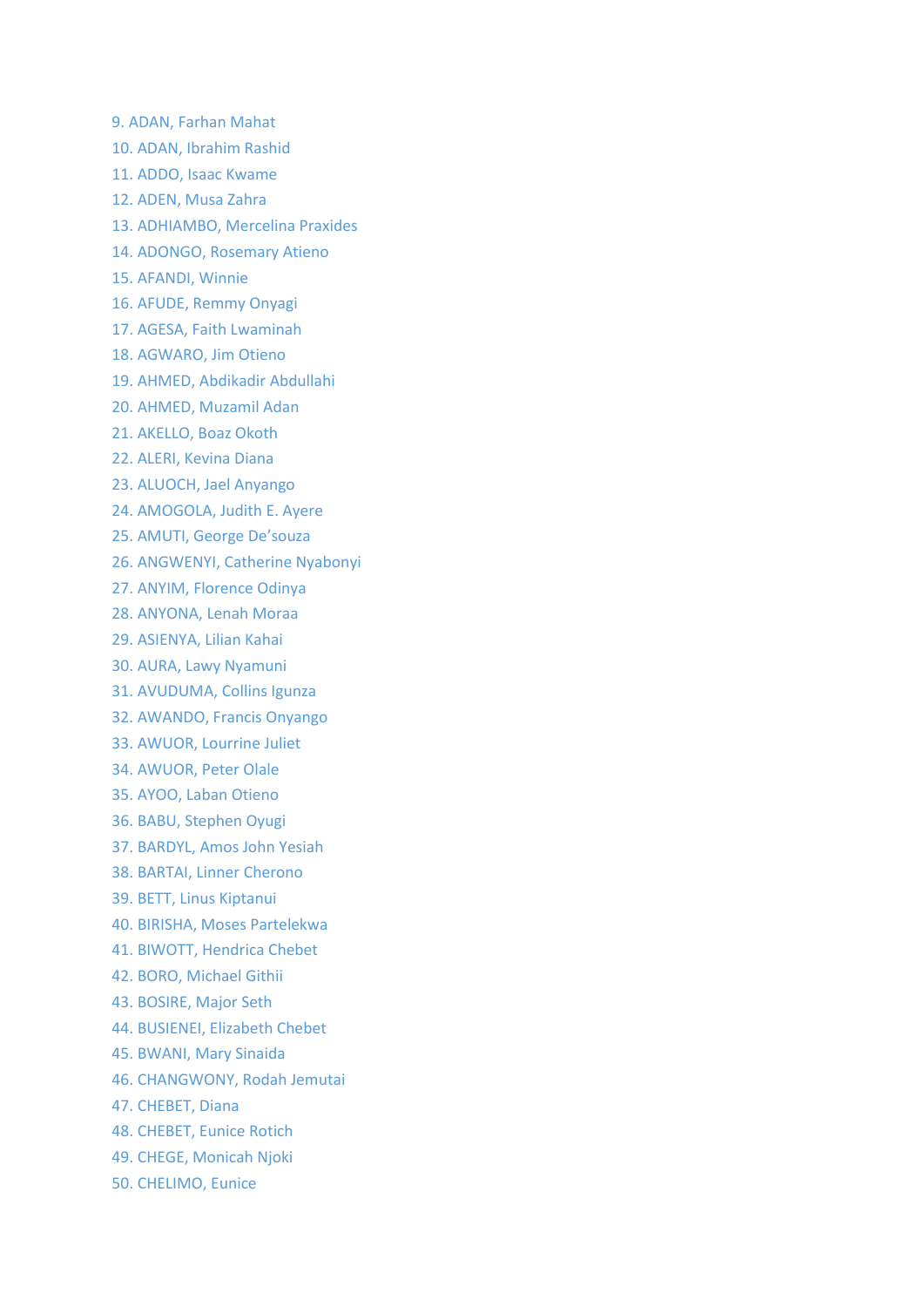51. CHELULE, Mary Chepkorir

52. CHEPKEMOI, Jeniffer

53. CHEPKIYENG, Nancy

54. CHEPKOECH, Jackline

55. CHEPTARUS, Winnie Jebet

56. CHERUIYOT, Karen Cheronoh

57. CHESANG, Irene

58. CHOMBA, Gabriel Kariuki

59. COSMUS, Bridgit Mbinya

60. DAUD, Ibrahim Muhumed

61. DAVID, Ascar

62. DHUONG'O, Millicent Irene Atieno

63. DIEGO, Ngugi Wilson

64. DWALLO, Maureen

65. FESTUS, Fridah Kathambi

66. GABOW, Farah Abdirizak

67. GACHERU, Faith Njeri

68. GALGALLO, Daniel Ali

69. GICHO, Dan Wakaba

70. GITAU, Carren Nyakio Leah

71. GITHAE, James Mwangi

72. GITHIGA, James Gichuhi

73. GITHIOMI, Joan Anna Wanjiru

74. GITIA, Wendy Grace Wanjiku

75. GITONGA, Robert Kathenya

76. GITONGA, Sharon Kairuthi

77. GITONGU, Danson Kamau

78. GUYO, Abduba Umuro

79. HAJI, Mohamed Mohamud

80. HASSAN, Abubakar Ahmed

81. HASSAN, Farhia Ali

82. HUSSEIN, Abdikadir Ahmed

83. IBRAHIM, Bashir Mohamed

84. IBRAHIM, Isaac Mohamed

85. IRUNGU, Anne Muthoni

86. IRUNGU, John Njuguna

87. ISSA, Malik

88. JACKINDA, Rosemary Akinyi

89. JAFERJEE, Fatema Abbas

90. JOHN, Jackline Zaina

91. JONATHAN, Catherine Kathini

92. KABURU, Marianne Murugi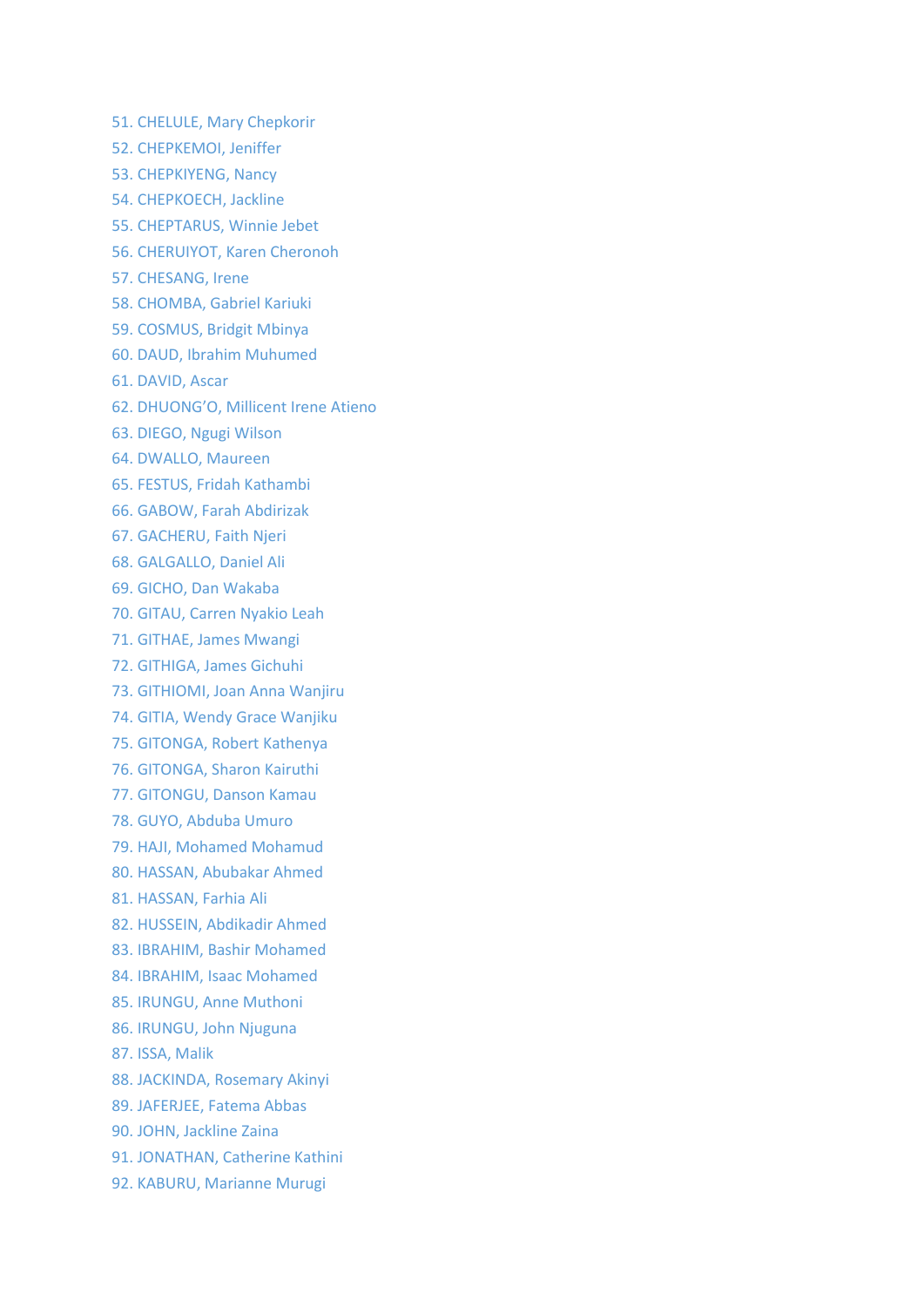93. KAGUCIA, Alice Wangui 94. KAGUNDA, Janet Murugi 95. KAGWA, Eunice Nungari 96. KAHIGA, Monica Wanjiru 97. KAHWAI, Beatrice Wamaitha 98. KALANGE, Annette Muthoni 99. KALELA, Marion Mkanyika 100. KAMAAMIA, Yiaile Sebastian 101. KAMANDE, Simon Muiruri 102. KAMAU, Grace Wangui 103. KANDUGU, Ephantus Kamau 104. KANIA, George Kariuki 105. KANJORI, Grace Naruai 106. KANYAGO, Edith Nduta 107. KANYUGA, Janet Wanjiku 108. KARANJA, Winnie Wanjiru 109. KARIU, Jane Wairimu 110. KARIUKI, Angelina Njambi 111. KARIUKI, Beatrice Njoki 112. KARIUKI, Ephantus Mwangi 113. KARIUKI, Josphine Wangari 114. KARIUKI, Njeri Mercy 115. KARIUKI, Paul Ndung'u 116. KARIUKI, Racheal Wambui 117. KARONJO, Titus Njagi 118. KARUGA, Faith Wacera 119. KASIMU, Grace Mutanu 120. KATIWA, Peter Kituvu 121. KAUNYU, Japhet Mutiria 122. KAVONGA, Hildah 123. KAWIRA, Nancy 124. KERU, Grace Wangui 125. KIARIE, Damaris Wanjiku 126. KIBANGA, Lilian Wangui 127. KIBATHI, Salima Waruiru 128. KIBOKO, Abigail Beatrice 129. KIHAMBA, Roseline Ingumba 130. KIHIKO, Sarah Wairimu 131. KIILU, Peter Mwatu 132. KILIMA, Ben Lusigi 133. KILIRU, Velmer Adisa 134. KILONZI, Nicholas John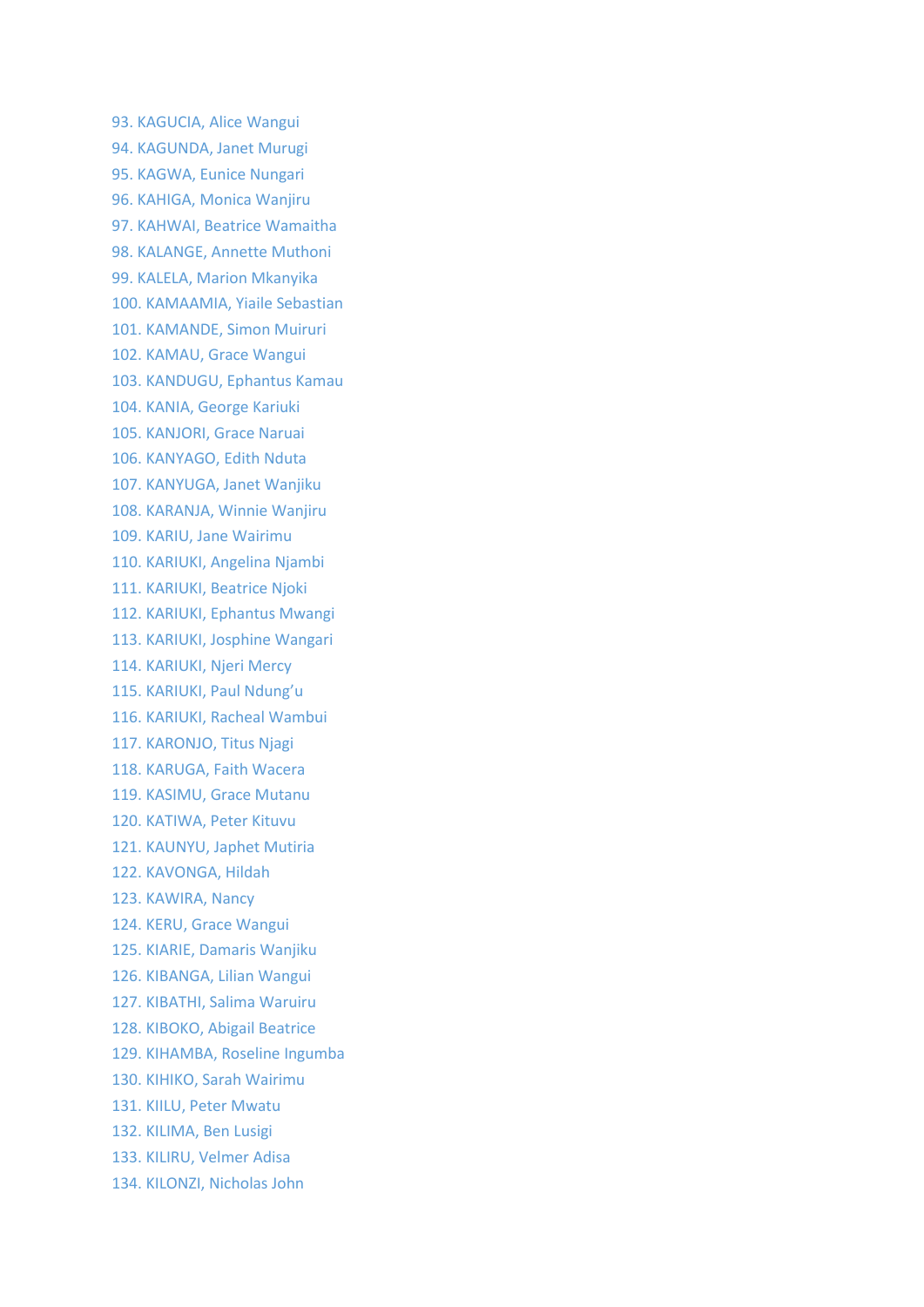135. KIMARU, Paskwelina Wanjiru 136. KIMEU, Debborah Munini 137. KIMWELE, Annastacia Kalondu 138. KING'ARU, Gladys Wangui 139. KING'OINA, Jared Onyiego 140. KING'ORI, Samuel Ngumo 141. KINYANJUI, Elizabeth Wanjiku 142. KIOKO, Ivy Mutulu 143. KIPLAGAT, Hillary Kipruto 144. KIRATHE, Kenneth Wamiti 145. KIRIMI, Bridget Makena 146. KISIA, Edwin Ouma 147. KITHINJI, Emily Kanja 148. KITSAO, James Katana 149. KIUNJURI, Esther Wangui 150. KIURA, Jane Muthoni 151. KOBIA, Beth Kinya 152. KOECH, Joyce Chelangat 153. KOLLIE, Grace Jembah 154. KOORI, Caroline Wanjiru 155. KOSGEY, Honnon Samuel 156. KOYO, Collins Omondi 157. KURIA, Esther Wambui 158. KWENNAH, Afamah Cee 159. KYOA, Fredrick Joseph 160. LAAK, Kucbany Week 161. LANGAT, Faith Chepkoech 162. LEMARA, Lemeria Stephen 163. LIN, Hong Hui 164. LUKALE, Cyprian Litunya 165. LUMBUKU, Victor King'oro 166. MAALIM, Shamsa Abdirashid 167. MACHARIA, Moses Ndungu 168. MAEKE, Elizabeth Katumbi 169. MAGAJU, Caroline Wanja 170. MAGENDA, James Ndaraiya 171. MAGHANGA, Belinda Mshighadi 172. MAGINA, Carolyne Osimbo 173. MAINA, Anne M. Nyambura 174. MAINA, Monicah Waguthi 175. MAINA, Samuel Njuguna 176. MAINA, Valentine Shanyisa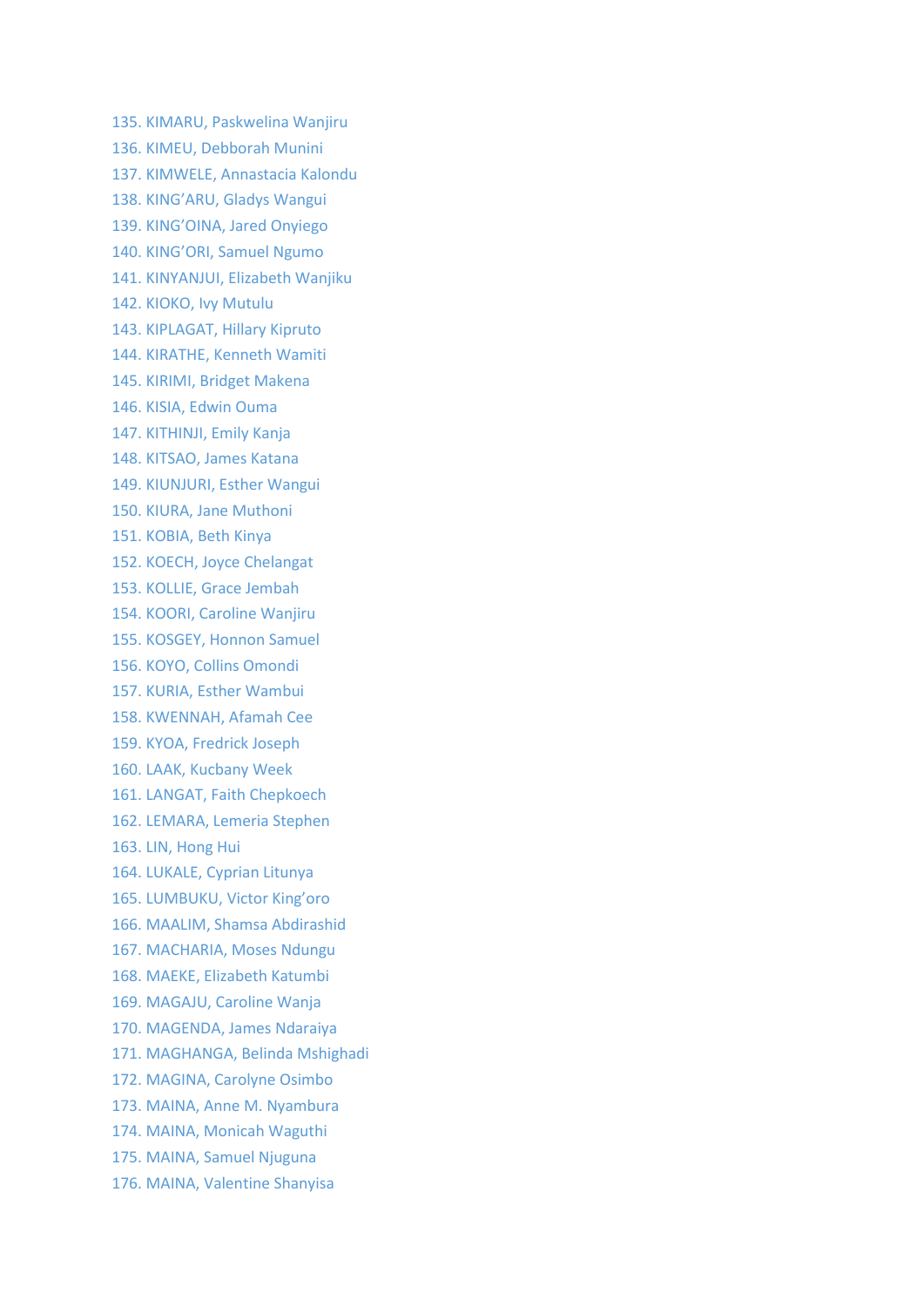177. MAKARA, Simon Ngondi 178. MAKHONGE, Janet Nekesa 179. MALESI, Lavoisier Nicholas 180. MALOWA, Neema Ang'asa 181. MANDERE, Josephine Nyamisa 182. MANGAR, Esther Yom 183. MANYARA, Nancy Wagathera 184. MANYINDO, Hosea Rwomu 185. MAOTO, Lawrence Wafula 186. MARITIM, Nancy Cherotich 187. MASILA, Josephine Mwikali 188. MASINDE, Kennedy Barasa 189. MATAGI, Job Omonyi 190. MATASIO, Felix Hosea 191. MATHENGE, Caroline Ng'endo 192. MBAABU, David Kiruya 193. MBITI, Nelly Wandii 194. MBOGAH, Julius Odhiambo 195. MBOWO, Monica Atieno 196. MBURU, Arnold Muhoro 197. MBURU, Grace Nyokabi 198. MBWAYO, Elizabeth Maroko 199. MEJA, Eric Wambua 200. MELITA, Abigael Tuyesi 201. MICHAEL, Maureen Mwende 202. MIMANO, Carolyne Wairimu 203. MIMANO, Judy Muthoni 204. MIRANJI, Nelius Wangui 205. MLAY, Lenah Yaya 206. MOGENI, Johnson Oseko 207. MOHAMED, Abdikarim Abdirahman 208. MOHAMED, Abdullahi Mohamud 209. MOHAMED, Abubakar Omar 210. MOHAMMAD, Ismail Mohamad 211. MOSE, Roselyne Kememu 212. MUATHE, James Makau 213. MUCHERU, Antony Maina 214. MUCHIRAH, Lucy Wandia 215. MUCHIRI, Patrick Murithi 216. MUDI, Oscar Lukunza 217. MUEMA, Susan Mwende 218. MUGABI, Simon Peter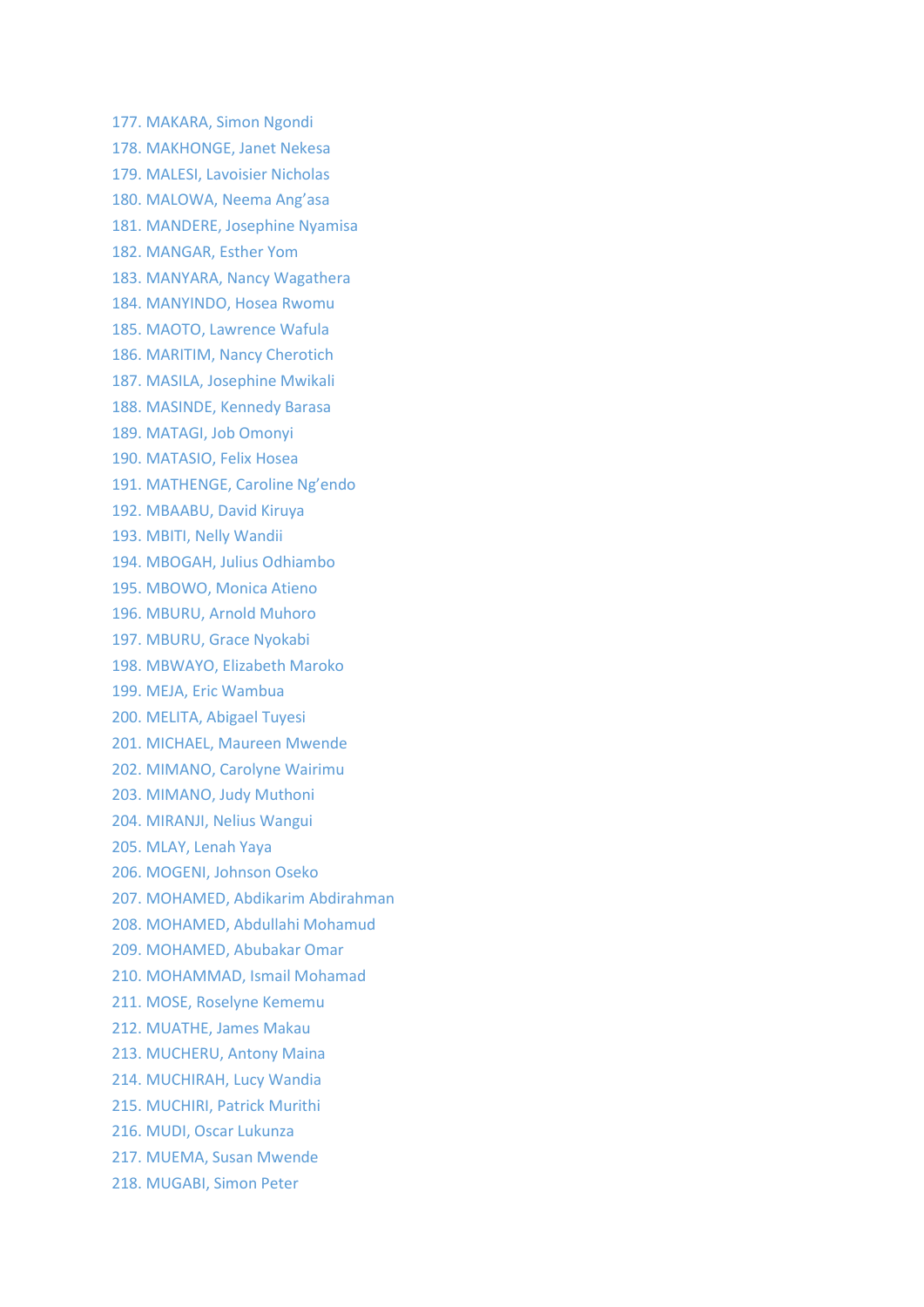219. MUGAMBI, Nina Kawira 220. MUGAMBIH, Rosalid Ngathah 221. MUGOH, Mike Njunja 222. MUIGAI, Naftali Njoroge 223. MUIMI, Dorcus Vaati 224. MUIRURI, Fatma Ndung'u 225. MUIRURI, Hillary Kinyanjui 226. MUIRURI, Jacqueline Wangui 227. MULAMA, Vincent Mukabwa 228. MULI, Duncan Mbithi 229. MULWA, Judith Mutindi 230. MULWA, Mercy Mbithe 231. MUNENE, Jayson Kaguta 232. MUNENE, Mwende Winfred 233. MUNENE, Zipporah Wangechi 234. MUNG'EI, Maureen Moraa 235. MUNIU, Salviseus Kimani 236. MUOLA, Caroline Kasiso 237. MURIITHI, Anne Nduta 238. MURIKWA, Dennis Kiprotich 239. MURIMI, Shadrack Muchiri 240. MURIUKI, Alex Kang'aru 241. MURIUKI, Boniface Nyaga 242. MURIUKI, Christine Kirumba 243. MURIUKI, Maureen Njeri 244. MURREY, Julian Kipkoech 245. MURUNGI, Eddie Kananu 246. MUSAU, Ndolo Jonathan 247. MUSAU, Rose Wayua 248. MUSAVA, Angeline Kaleeh 249. MUSEMBI, Anne Katuku 250. MUSEMBI, Juliana Ndumi 251. MUSIVA, Jedidah Lena 252. MUSOKA, Jacob Peter 253. MUSYOKA, Boniface Kioko 254. MUSYOKA, Brian Munguti 255. MUSYOKA, Dennis Kilonzo 256. MUTAI, Collins Biwott 257. MUTAI, Sammy Kipkemboi 258. MUTHENGI, Christine Nzangi 259. MUTHIKE, Salome Wanjiku 260. MUTHONI, Peninah Wanjiru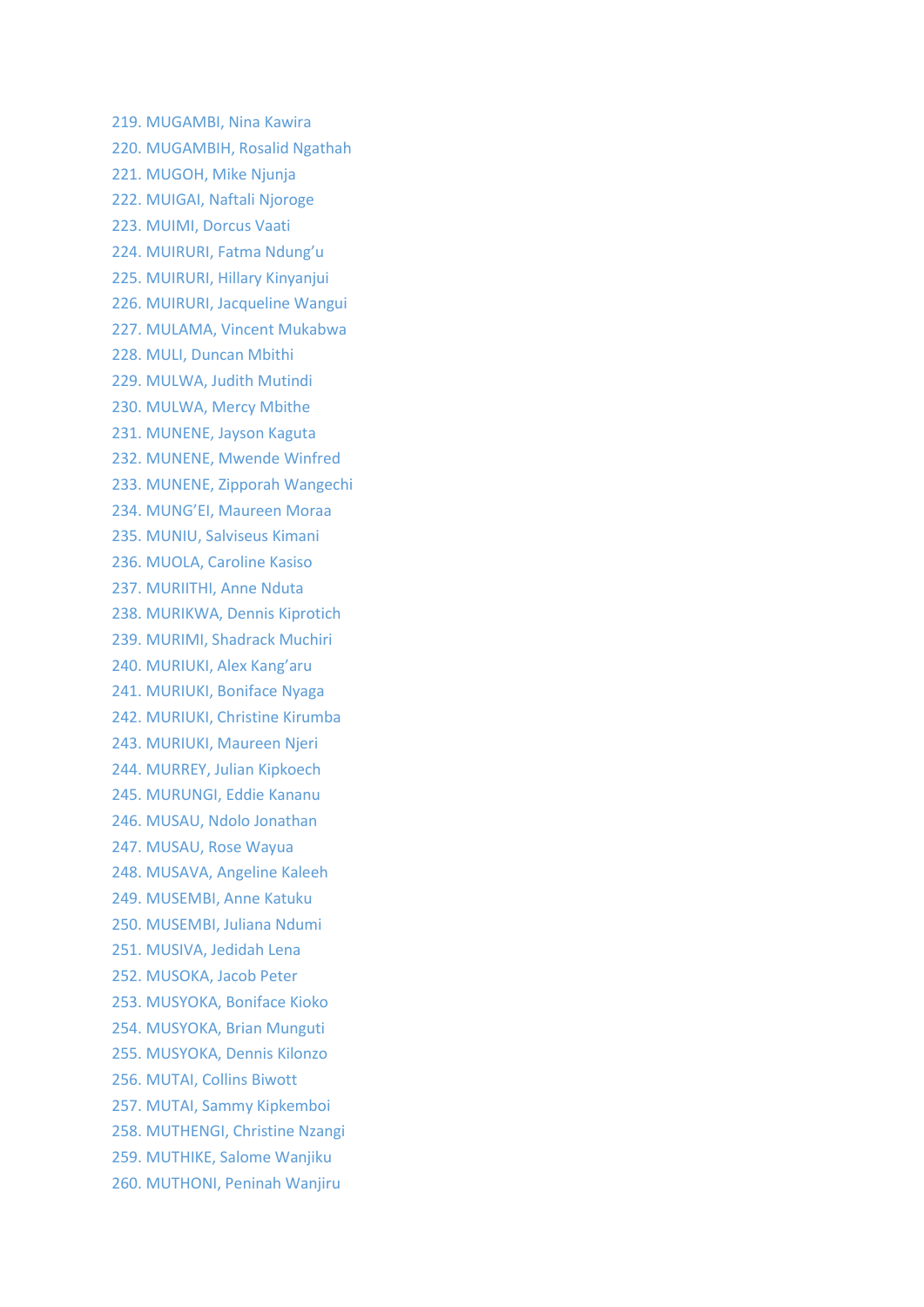261. MUTIA, Catherine Muindi

262. MUTISO, Godfrey Muuo

263. MUTISYA, Lilian Ndunge

264. MUTITU, Lilian Nyokabi

265. MUTUA, Emma Wavinya

266. MUTUA, Fridah Wanza

267. MUTUA, Peter Muinde

268. MUTUKU, Lucy Mwikali

269. MUTUNGA, Nzoka S.

270. MUTUNGA, Samuel Ndoo

271. MUTUNGI, Zipporah Wayua

272. MUTWIRI, Faith Kiende

273. MWACHIBIBO, Aisha Mohamed

274. MWAI, Gladys Wairimu

275. MWAI, Virginia W.

276. MWAMBA, James Orangi

277. MWANGI, Caroline Muthoni

278. MWANGI, Caroline Wanjiku

279. MWANGI, Elijah Gitumbu

280. MWANGI, Eveline Wairimu

281. MWANGI, Jane Nyambura

282. MWANGI, Joshua Kuria

283. MWANGI, Josphat Wainaina

284. MWANGI, Mary Wachuka

285. MWANGI, Michael Wachirah

286. MWANIA, Vincent Mule

287. MWANIKI, Irene Makena

288. MWANIKI, Rachael Wambui

289. MWANZO, Caleb Mutula

290. MWAORE, Mercy Wachia

291. MWASHI, Macknon

292. MWAURA, James Morris Kariuki

293. MWAURA, Maureen Mwihaki

294. MWAURA, Nelson Njuguna

295. MWAURA, Rose Wairimu

296. MWAURA, Virginia Mukami

297. MWEMA, Onesmus Musyoki

298. MWENJE, Eric Kamau

299. MWETI, Muimi

300. MWILITSA, Selpha Ombitsa

301. MWORIA, Doreen Kawira

302. MZEE, Wesley Ondieki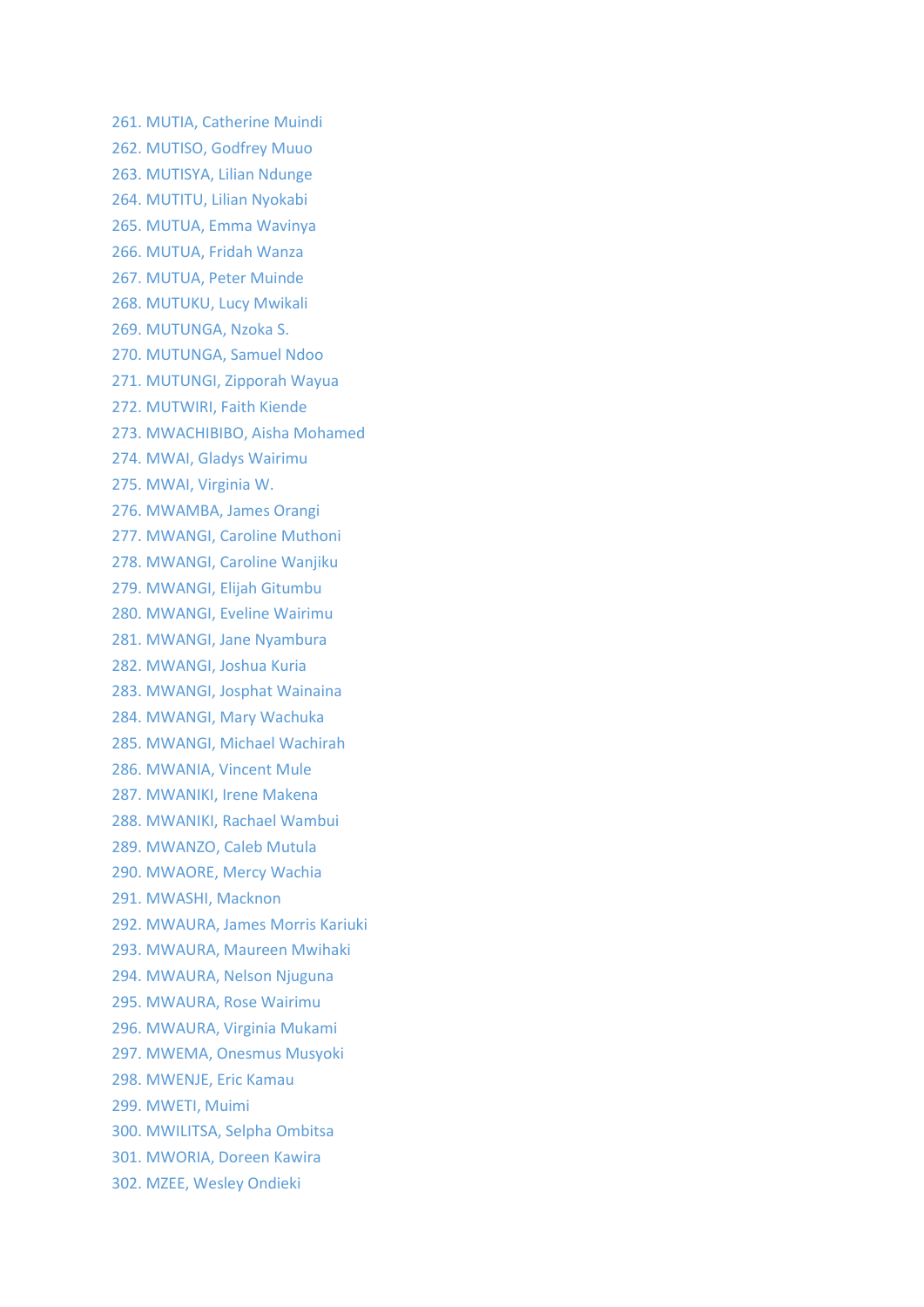303. NAMASWA, Maureen Sikhoya 304. NAMPASO, Jonathan Leyian 305. NAMWAMBAH, Lynn Nanyingi 306. NDEGWA, Isaac Mwangi 307. NDERITU, Caroline Wanjiku 308. NDUNDA, Peninnah Mutindi 309. NG'ANG'A, Margaret Wanjiru 310. NG'ETHE, Hannah Wambui 311. NG'ETHE, Roselyn Wanjiku 312. NG'ETICH, William Kimutai 313. NGANGA, Jane Musyoki 314. NGANGA, Samuel Kinyanjui 315. NGANGA, Zipporah 316. NGUGI, Lydia James 317. NGUI, Damaris Wayua 318. NGUMO, Isaac Kamau 319. NJAGI, Dorothy Kathuure 320. NJAGI, Ivy Kageni 321. NJAHI, James Thuita 322. NJERI, Pauline Wanjiru 323. NJIHIA, James Mbugua 324. NJOGU, Alice Wanjiru 325. NJOROGE, Cyrus Muhia 326. NJOROGE, Kennedy Karanja 327. NJOROGE, Peter Mburu 328. NJOROGE, Thomas Mwaura 329. NJOROGE, Winnie Wanjiru 330. NJUMWA, Wellington Herbert 331. NJUNGE, Martin Githire 332. NKOYO, Edmond Parseen 333. NOOR, Abdirizak Aden 334. NUAHN, Timna Daybah 335. NUNGARI, Grace Wanjiku 336. NYACHWAYA, Peterson Mirang'a 337. NYAKOMITTA, George Odhiambo 338. NYAKORA, Eric Maturi 339. NYAMAO, Evalyne Buyaki 340. NYAMARI, Paul Mabeya 341. NYAMU, Alex Weru 342. NYANG'AU, Catherine Nyakoboke 343. NYANG'AU, Janiffer Nyarangi

344. NYANGALA, Scaver Mwakio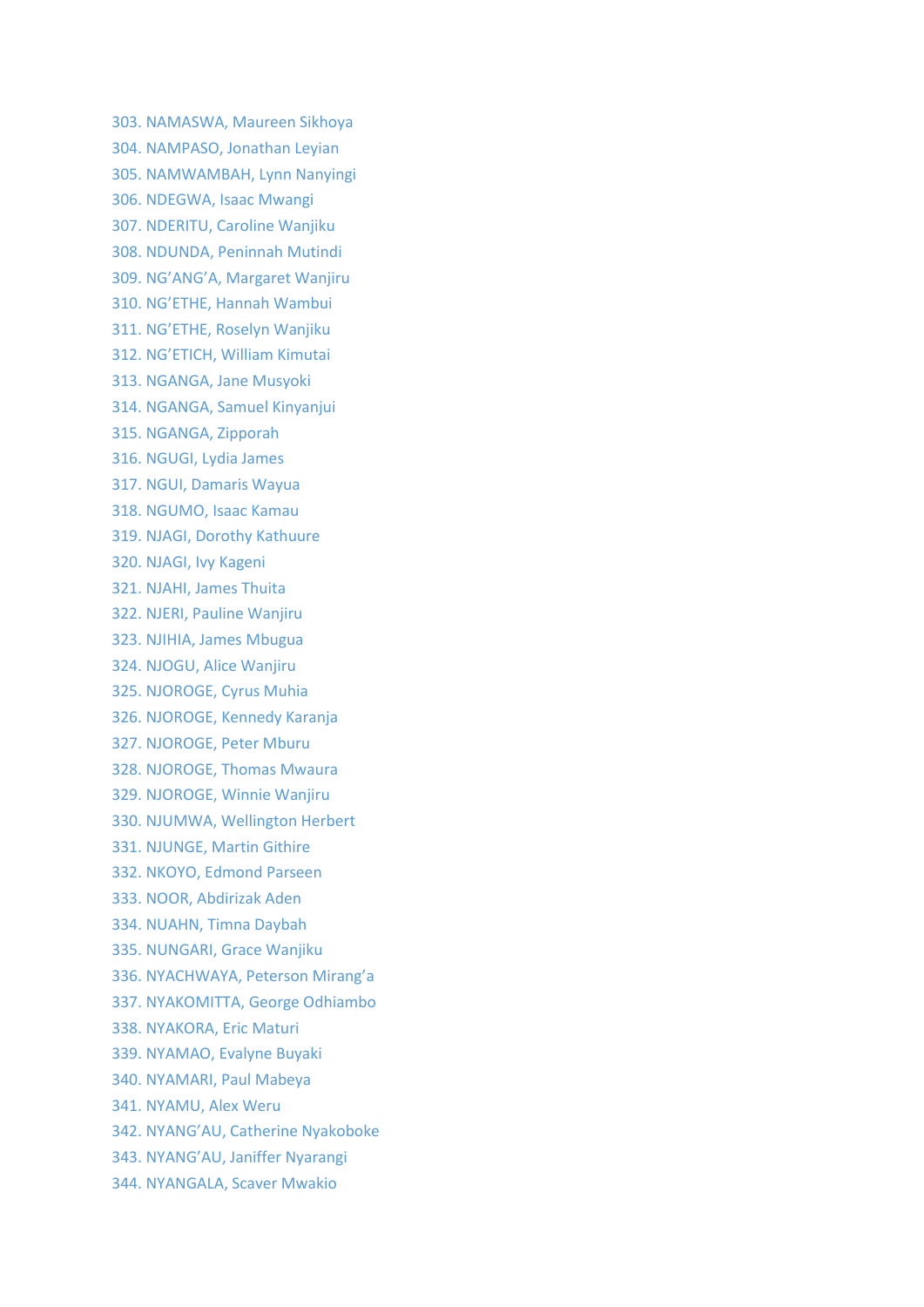345. NYARIARO, Felix David Guda 346. NYARIBO, Joash Atunga 347. NYATIKA, Simeon Rioba 348. NYAWANDA, Kepher Ochieng 349. NZAVWALA, Ann Mwikali 350. NZIOKA, Annastacia Kavesu 351. NZIOKI, Dayan Bahati 352. NZOKA, George Kitundu 353. NZOMO, Stephen Musembi 354. NZUE, Hilda Mutindi 355. NZUKI, Benjamin Munyao 356. OCHIENG, Ezekiel Owuor 357. OCHIENG, Fidel Castro 358. OCHIENG, Joan Akinyi 359. ODERO, Naboth Ochieng 360. ODHIAMBO, Edwin Onyango 361. ODHIAMBO, Hellen Achieng 362. ODONGO, Ezekiel Namuduma 363. ODUOR, Belindah Atieno 364. OETA, Amos Nyaunga 365. OGADA, George Ouma 366. OGAO, Ruth Bosibori 367. OGEMA, Faustine Kemorgans 368. OGETANGE, Faith Nyaboke 360. OGOGO, Molly Achieng' 370. OGOL, Dennis Omondi 371. OGOLLA, Michael Otieno 372. OHONDE, Lillianne Atieno 373. OIRA, Thomas Ratemo 374. OJIAMBO, Edwin Obanda 375. OKANGA, Lilian Jemo 376. OKELLO, Judith Akinyi 377. OKIYA, Jael Pamela 378. OKOK, Phoebe Auma 379. OKOKO, Stanley Barasa 380. OKUMU, Amos Simiyu 381. OKUNGU, Washington Jeconia 382. OKUSI, Edwin Ambasu 383. OLAIMO, Richard Okamar 384. OLONDE, Dennis Odhiambo 385. OLONDE, Jeconia Omondi 386. OLOO, Christopher Harry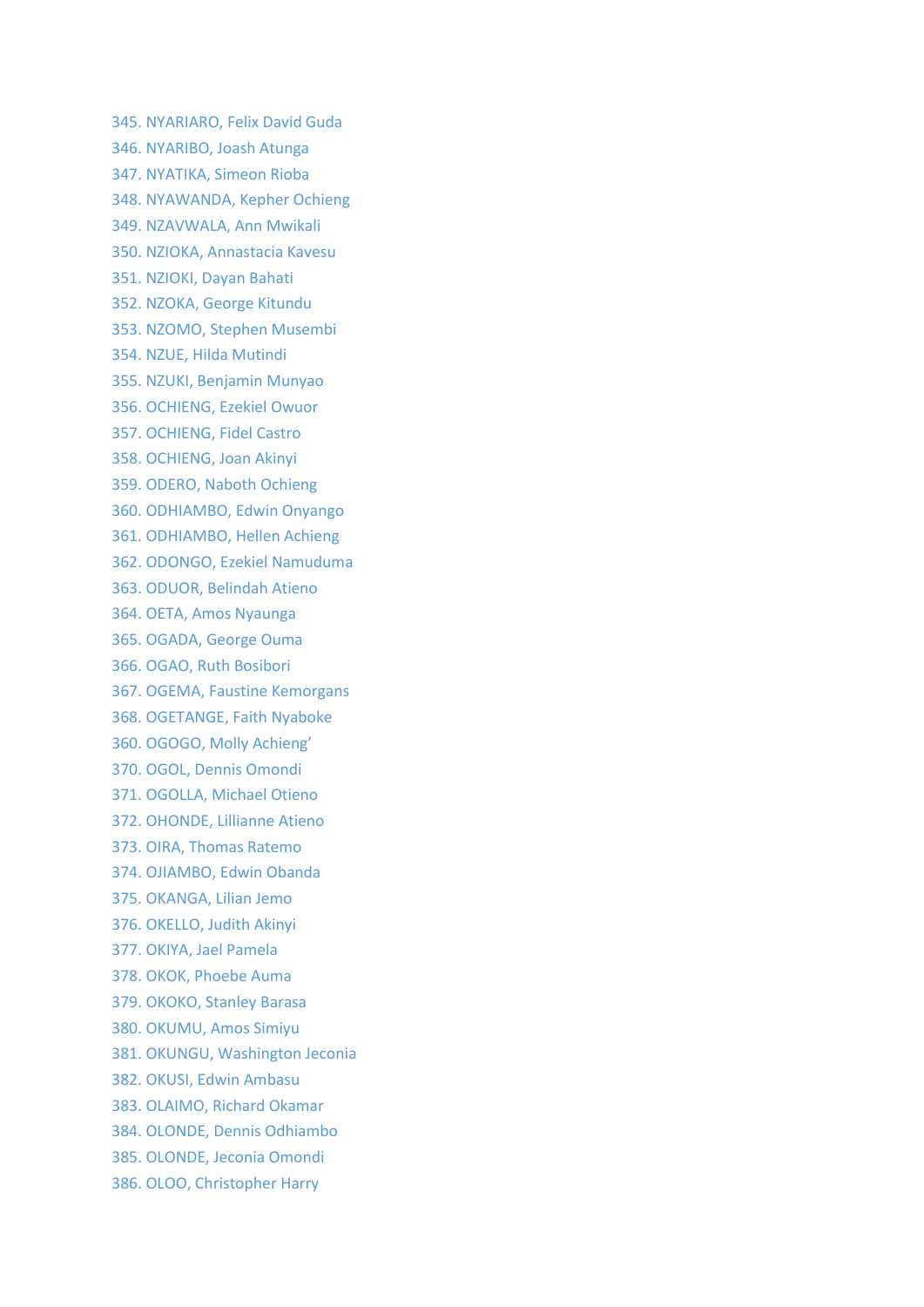387. OLOO, Nicole Polo Aluoch

388. OLUOCH, Fredrick Oduor

389. OMANYALA, Reuben Etiang

390. OMAR, Ahmed Sahal

391. OMARE, Japheth Omweri

392. OMAYIO, Ogake Lista

393. OMBUNYA, Christopher Okumu

394. OMINDE, Francis Collins

395. OMOLO, Dan

396. OMONDI, Hellen Adhiambo

397. OMWENGA, Charles Ombati

398. OMWOYO, Jeremiah

399. ONCHOKE, Risper Nyaboke

400. ONGUTI, Mercy Nyorita

401. ONJALA, Luke Wariga

402. ONSOMU, Evans Mokaya

403. ONYANGO, Christine Atieno

404. ONYANGO, George

405. ONYANGO, Roselida Akoth

406. ONYANGO, Victor Omondi

407. OPE, Philemon Omondi

408. OPERE, Ben Murphy

409. ORWA, Caleb Odoyo

410. OSIYA, Collins Papa

411. OSMAN, Abdirahman Hussein

412. OSORO, Eileen Kwamboka

413. OTEDO, Stephen Otieno

414. OTICHRO, Olgah Akinyi

415. OTIENO, Dianah Priscilla Adhiambo

416. OTIENO, Oscar Onyango

417. OTIENO, Pancras Onyango

418. OTOM, Daisy Achieng

419. OTSUDI, Georgina Sylviah

420. OUKO, Eunice Norma Akoth

421. OUMA, Faith Oduya

422. OWINGA, Joab Henry Omondi

423. OWINO, Christine A.

424. OYANGI, Violet Avoga

425. OYIRO, Sally Adhiambo

426. OYIRO, Simion Seda

427. OYOO, Karen Akoth

428. PAMBA, Sarah Yolanda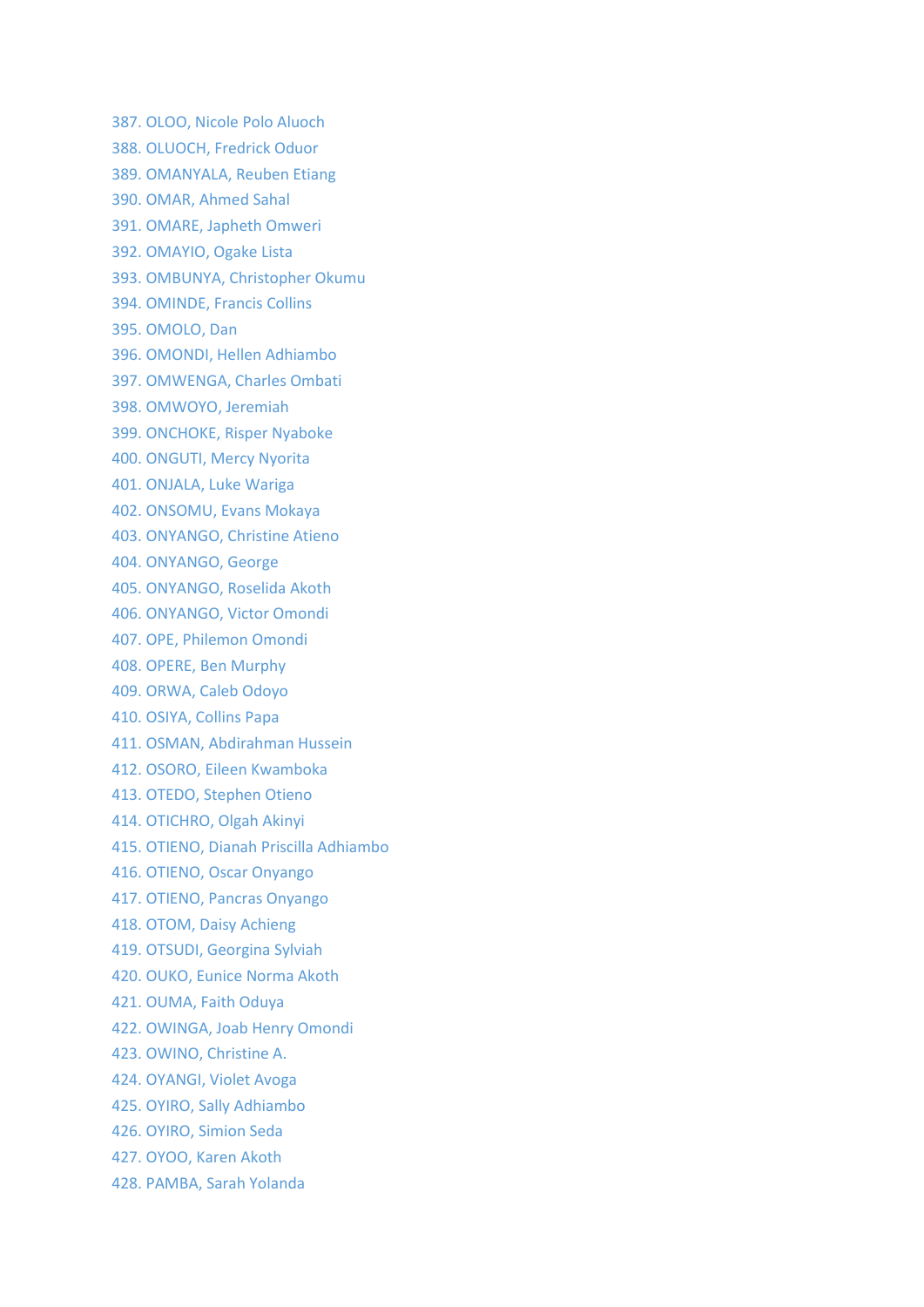429. PATRICK, Mary Soyoung

430. PAUL, Stella Ndunge

431. PETER, Siro Maobe Robinson

432. RAMBO, Phelgona Anne

433. RARING'O, Sylvanus Ouma

434. REHAN, Athuai Augustine Ayuel

435. RIGHA, Daniel Mwakio

436. RIMBERIA, Dennis

437. ROP, Milca Chepkoech

438. ROTICH, Emmanuel Chepchieng

439. RUTERE, Edwin Mugambi

440. RUTO, Monicah Jesang

441. SAMMY, Rose Mwende

442. SANG, Francis Kipkirui

443. SANGA, Rachel Ningala

444. SARAC, Emrah

445. SARATUKI, Georgina Nasambu

446. SENJUUR, Arap Cheworei

447. SIMBA, Godwin Kibet

448. SIRAN, Timothy Kipkosgei

449. SITIENEI, Sharon

450. SURAJ, Ilham Ali

451. TAKIH, Tumpewa Ibrahim

452. TANUI, Geoffrey Kirwa

453. TARI, Daniel Odika

454. TECLA, Chepngeno

455. THUKU, Julius Kariuki

456. THUKU, Mary Wothaya

457. TOILI, Rhoda Nambuswa

458. TOO, Alfred Kipkurui

459. TUMBO, Alice Nyambura

460. VARVANI, Mohamed Riaz

461. VOREZA, Kennedy Luseno

462. WACHIRA, Anne Njoki

463. WACHIRA, Dennis Mathenge

464. WAHOME, Josephat Gichuki

465. WAICHIGO, John Waitherero

466. WAINAINA, Martha Wangui

467. WAIRIMU, Isaac Ndachi

468. WAKA, Julius Eshitoli

469. WAKABA, John Ndegwa

470. WALUSAGA, Caroline Nasimiyu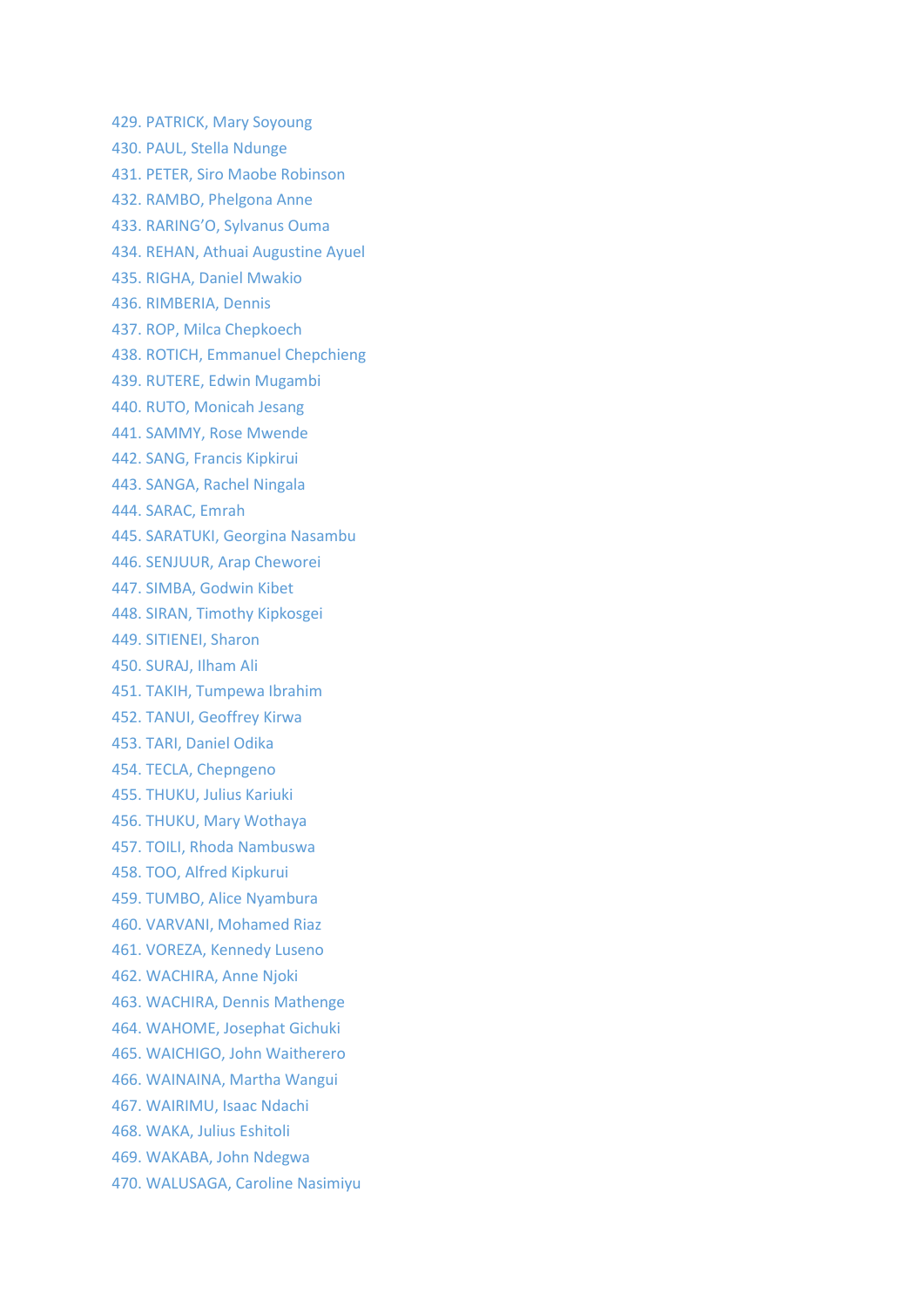471. WAMBANI, Wilson Amutabi 472. WAMBUGU, N. Priscilla Pross 473. WANDIA, Daniel Rex Mureithi 474. WANJIKU, Irene Wanjiru 475. WANJIRU, Josephine Wambui 476. WANYAMA, Patrick Mussumba 477. WANYONYI, Nancy Neema 478. WARWIMBO, Janet Wangechi 479. WATULO, Juliet Nambuye 480. WUAW, Caroline Awino 481. YANG, Hongxiao 482. YOGO, Innocent Awuor

# **ii) MASTER OF SCIENCE (FINANCE)**

- 1. ABANGA, John Opiyo
- 2. ABDULLAHI, Maalim Aftin
- 3. ACHUODHO, Paul Odhiambo
- 4. AROGO, Peterclaver Onyango
- 5. ARTE, Mohamed Abdullahi
- 6. ATOSH, Abdulahi Mohamed
- 7. AWUNYA, Rose Irene
- 8. BASHIR, Abdifatah Bilow
- 9. CHABAYANZARA, Gashirayi
- 10. CHAHENZA, Joan Misigo
- 11. CHEMNYONGOI, Ben Kiprotich
- 12. CHEPKEMOI, Regina
- 13. CHIRCHIR, Dennis Kiprotich
- 14. CHIROMBO, Steven John
- 15. DICKSON, Oduori Ochieng
- 16. EMITUNDO, Pharies
- 17. GABOW, Saddam Noor
- 18. GAKII, Beth
- 19. GARANE, Bashir Mohamed
- 20. GITAU, Eric Kinyanjui
- 21. GITU, Titus Kibung'a
- 22. GUDLE, Abdinasir Abdi
- 23. GWADIVA, Andrew Ofuno
- 24. HUSSEIN, Mohamed Hassan
- 25. IBRAHIM, Abdirahman Mohamed
- 26. IBRAHIM, Issa Abdi
- 27. IBRAHIM, Omar Mohamed
- 28. ILETAACH, Geoffrey Ngetich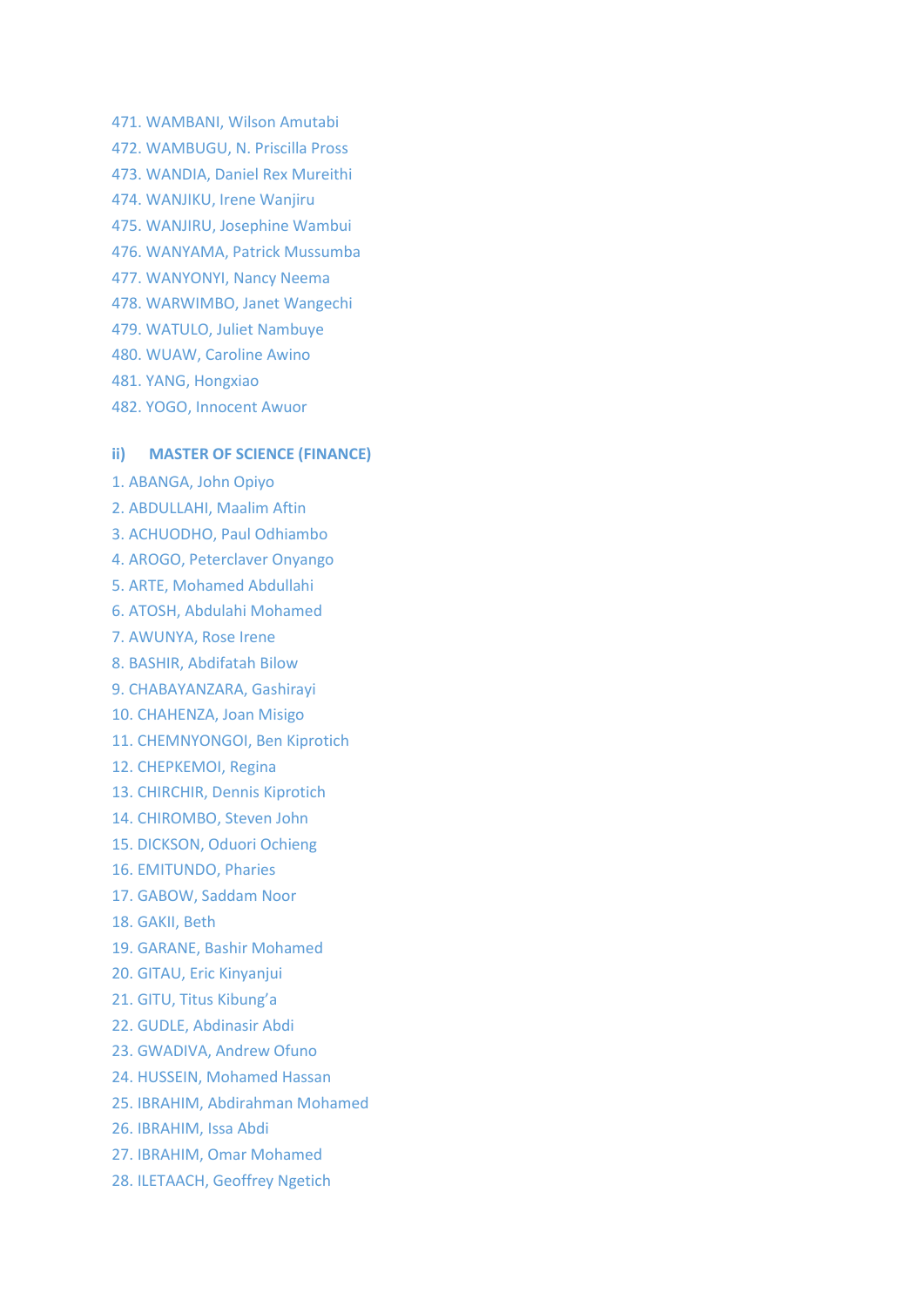29. IRANDU, Angeline Mukami

30. JELLE, Hakima Mohamed

31. JEPKEMBOI, Joyce

32. KAIGU, Samuel Chege

33. KAMAU, Edward Peter Karanja

34. KAMAU, Michael Wamweya

35. KANJI, John Munyi

36. KARIUKI, George Gichuki

37. KARIUKI, Irene Wangui

38. KARIUKI, Samuel Thuo

39. KARUBARI, Teresia Njeri

40. KIBUGU, Mary Gathoni

41. KIHARA, Duke Wambari

42. KIMEU, Wilson Muange

43. KIMITEI, Shamim Chelagat

44. KIMUNGE, Mercy Wangari

45. KIPCHUMBA, Celestine Jeptoo

46. KIRUI, Edwin Kiprono

47. KISEU, Titus Kyalo

48. KITHOME, Lilian Nzoki

49. KWEYU, Barasa Isaac

50. L'SOUZA, Boniface Alubisia

51. LUCINDE, Barbara Muteshi

52. MACHARIA, Andrew Njagi

53. MACHARIA, Samuel Mwangi

54. MAIGUA, Tabitha Warigia

55. MAINA, Beatrice Wangari

56. MAINA, Betty Wairimu

57. MAINGI, Francis Kiririu

58. MAKAMBO, Kevin Andalya

59. MAKORI, Esther Nyaboke

60. MAKORI, Nancy Gesare

61. MATHEKA, Elijah Sila

62. MATHENGE, Richard Wanjohi

63. MATIMU, Millicent Wamaitha

64. MBITHI, Patrick Mutuku

65. MBOGHO, Michael S. Mwakima

66. MBOLONZI, Benjamin Kivuitu

67. MBURU, Anthony Karago

68. MBUTHIA, Samuel Mwangi

69. MOFFAT, Leon Mwaniki

70. MOGAKA, Edna Nyamusi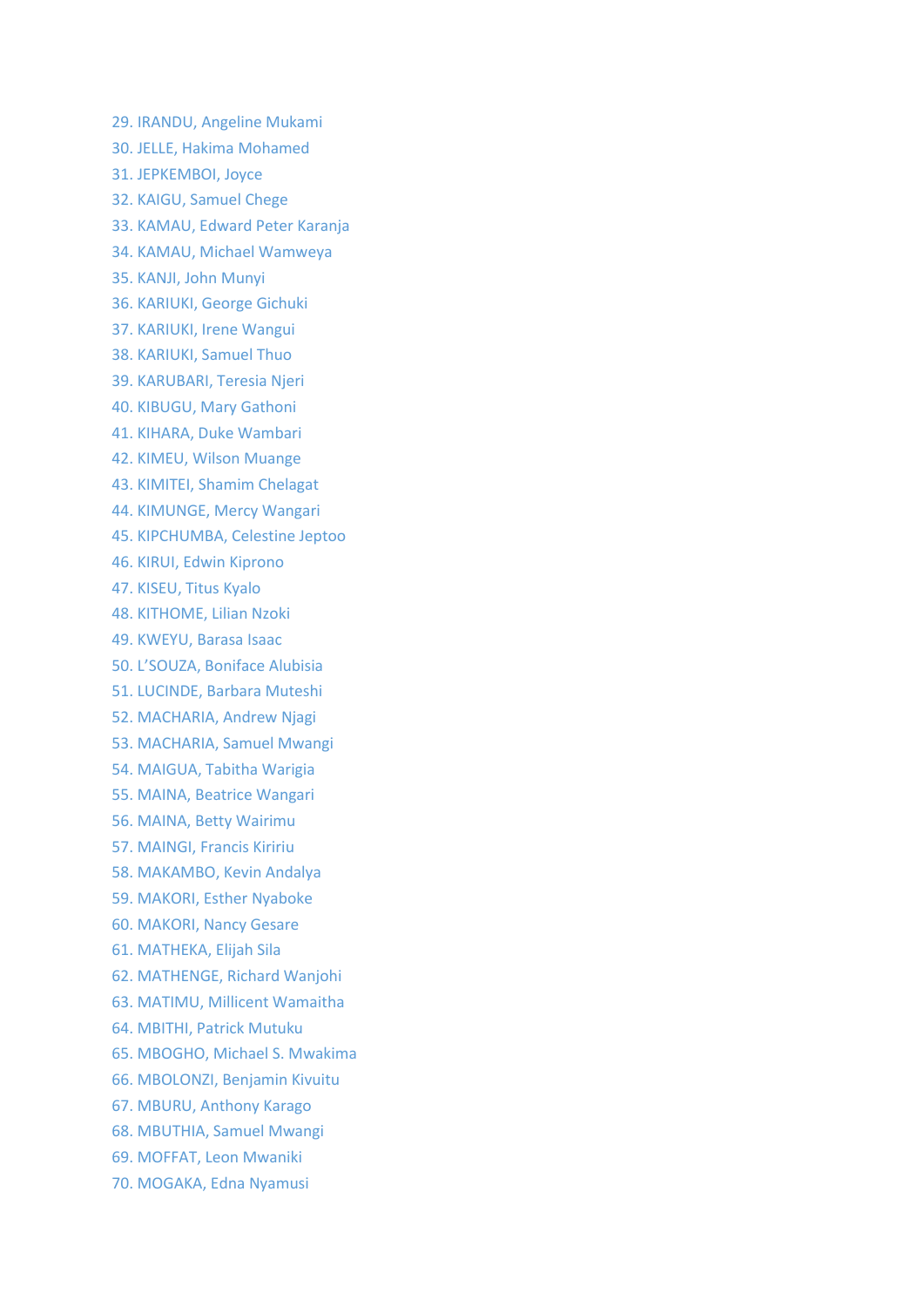71. MOGAMBI, Monica Nyang'aya

72. MOHAMED, Ahmed Hussein

73. MOHAMED, Ahmed Yussuf

74. MSIBI, Mfundo Ntsando

75. MUDEIZI, Lucy

76. MUENDO, Mercy Mutindi

77. MULEI, Everlyne Ndinda

78. MULI, Patricia Wanza

79. MUMO, Samuel Musyoka

80. MUNENE, Catherine Wangui

81. MUNGAI, Lilian Muthoni

82. MUNYUA, Irene Wairimu

83. MUSYOKA, Gladys Mutindi

84. MUTHANGA, Ruth Wanjiku

85. MUTISYA, Augustine Musyoka

86. MUTISYA, Bernard Kioko

87. MUTUA, Elizabeth Mutethya

88. MUTUA, Sarah Mwende

89. MWAMBURI, Maria Mghoi

90. MWANGANU, Stephen Kangethe

91. MWANGI, Catherine Wangechi

92. MWANGI, Immaculate Muthoni

93. MWANGI, John Kariithi

94. MWAURA, Caroline Nyambura

95. MWIRIGI, Kenneth Kinoti

96. NAFUHO, Caleb Wandera

97. NDAGIJIMANA, Alphonsine Nzayisenga

98. NDEGWA, David Gachuki

99. NDEGWA, Grace Kaguu

100. NDEGWA, Kennedy Kirichu

101. NDEGWA, Sarah Mumbi

102. NDERITU, Fiona Nyambura

103. NG'ANG'A, Alex Kagombe

104. NG'ANG'A, Denis Waweru

105. NGIGE, Lina Rachel Wanjiru

106. NGINA, Catherine Wanjiru

107. NGUNJIRI, Gilbert Gathuo

108. NJANE, Rose Waithira

109. NJERU, Catherine Wanjiku

110. NJOROGE, Florence Wangui

111. NJOROGE, Joseph Njuguna

112. NJOROGE, Josephine W. Wanjiru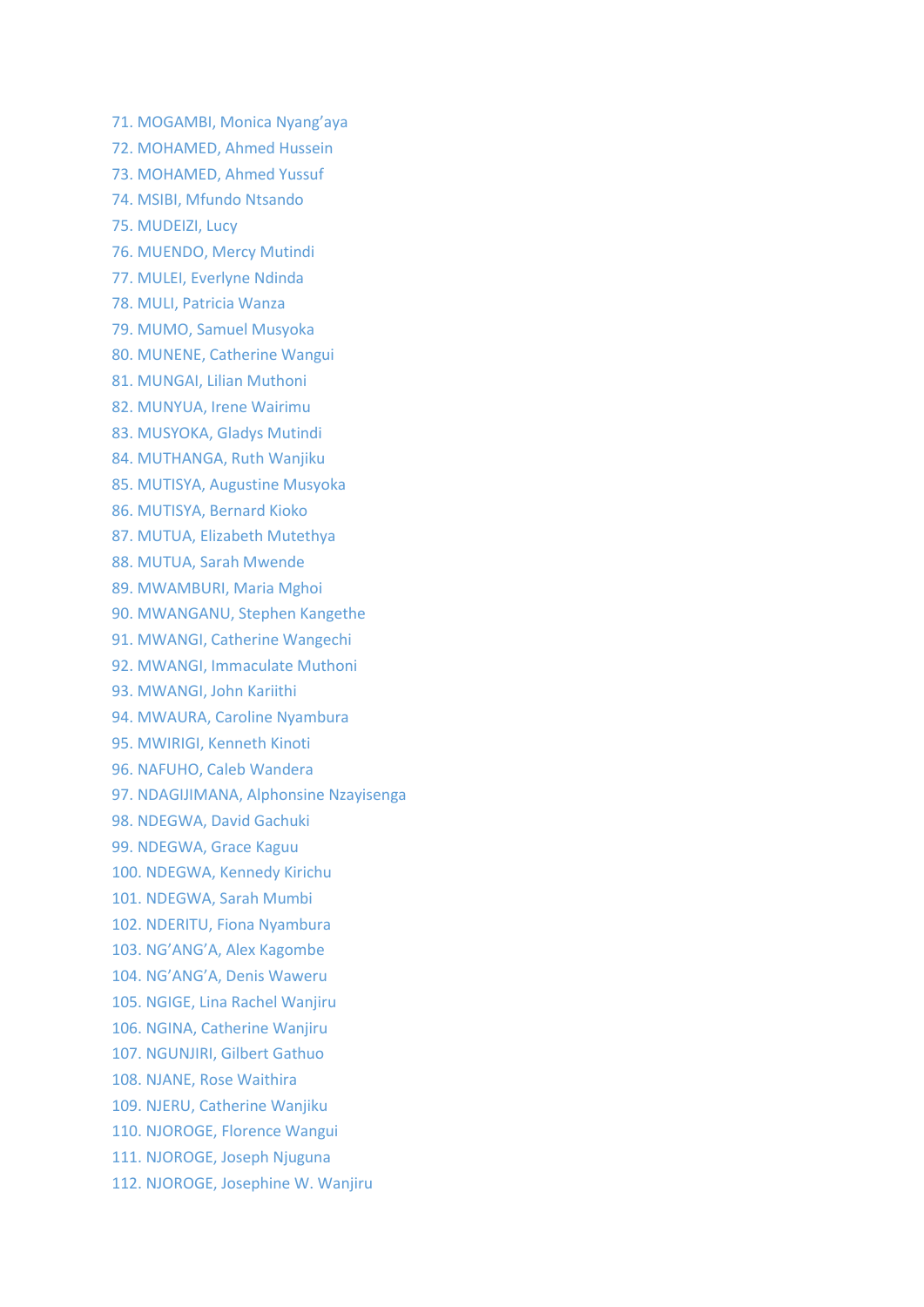113. NKANATA, Edward Bundi

- 114. NTHIGA, Doris Njoki
- 115. NYAKUNDI, Gilbert Omuya
- 116. NYAMBURA, Joyce Wanjiru
- 117. NYANGALA, Allan Henry
- 118. NYANGENYA, Dorothy Monyangi
- 119. NYAPOLA, Ken Odhiambo
- 120. OBURE, Patriciah Achieng
- 121. OCHIENG, Damaris Awino
- 122. ODHIAMBO, Alfred Otieno
- 123. OGOLLA, Ezra Gumbe
- 124. OLOO, Beatrice Awour
- 125. OMWENGA, James Ogesi
- 126. ONDURU, Calvince Ojowi
- 127. ONUKO, Geoffrey Makori
- 128. OPINYA, Ray Omondi Innocent
- 129. OSIAKO, Jennifer Owendi
- 130. OSORO, Nancy Kemunto
- 131. OTHIGO, Martin Omondi
- 132. OUMA, Alphonce Owuor
- 133. OUMA, Naomi Aluoch
- 134. OUMA, Vivian Atieno
- 135. OWUOR, Natalie Diana Atieno
- 136. RUHIU, Drusilla Wairimu
- 137. SIBA, Danso Adan
- 138. SIRYA, Leonard Thuya
- 139. SWANYA, Jacqueline Kwamboka
- 140. SYMEKAH, Purity Nyaboke
- 141. TONIOK, Samson Lekokoo
- 142. WABWALABA, Vincent Ayaya
- 143. WAINAINA, Peter Wanyoike
- 144. WANJALA, Peris Nabwile
- 145. WANJIKU, Asaph Gatundu
- 146. WANYOIKE, Peter Mburu
- 147. WAWERU, Stephen Thiong'o
- 148. YASMIN, Bashir Maalim

## **iii) MASTER OF SCIENCE IN HUMAN RESOURCE MANAGEMENT**

- 1. AMDANY, Monica Jepchirchir
- 2. GITUKU, Cynthia Magiri
- 3. GUYO, Dika Dabaso
- 4. MASESE, Janet Nyaboke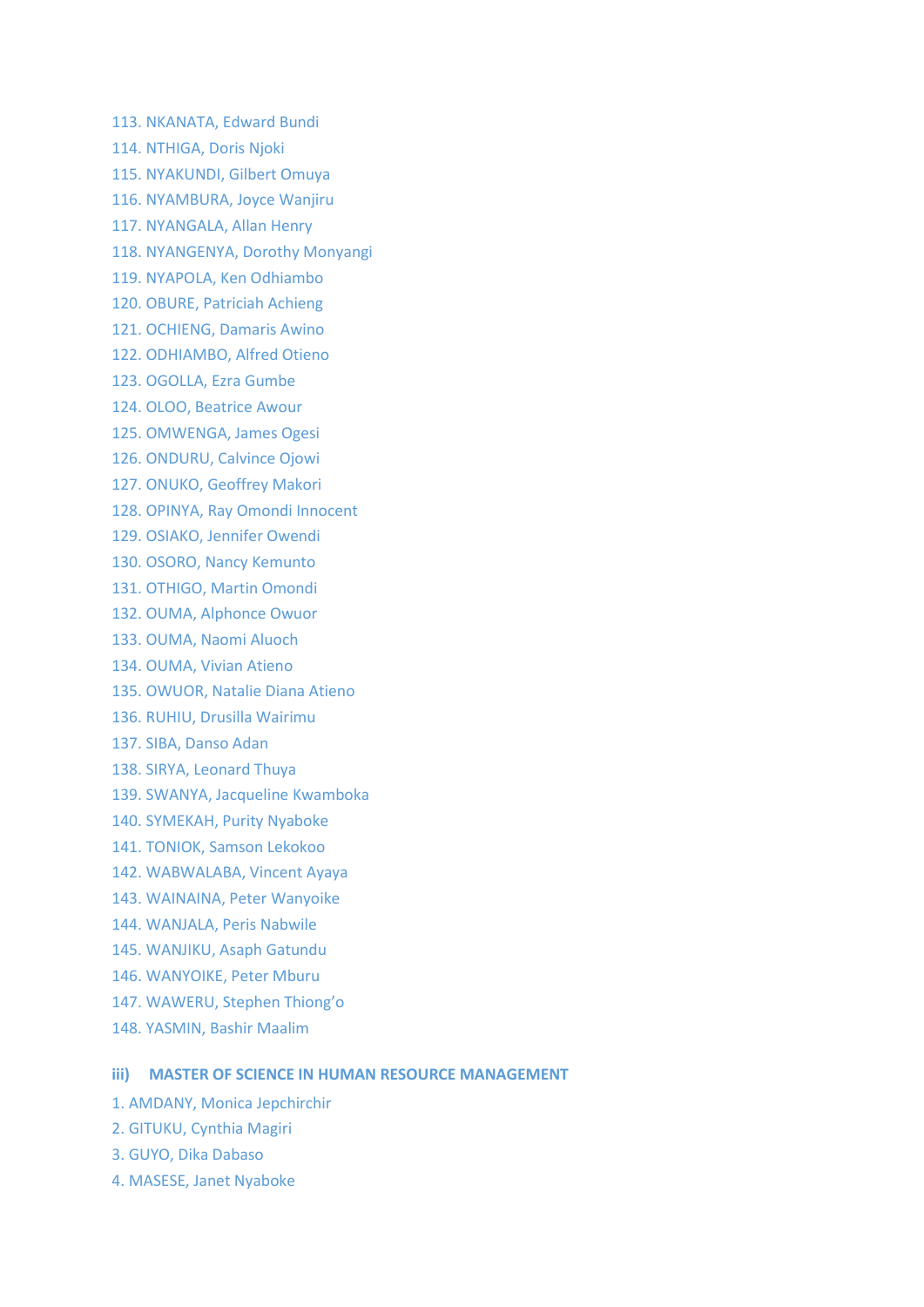- 5. MUHERE, Wilfred Mwita
- 6. ODUK, Rita Akoth
- 7. WERE, Stella Adongo

# **iv) MASTER OF SCIENCE IN MARKETING**

- 1. KIMANI, Lee Mathu
- 2. KITHINJI, Frider Kawira
- 3. MWAISAKA, Faith Walegwa
- 4. NJOROGE, Wendy Wamaitha
- 5. OCHIENG, Lynnette Awino
- 6. ODHIAMBO, Mark Tindi
- 7. OSMAN, Asha

# **v) MASTER OF SCIENCE IN ENTREPRENEURSHIP AND INNOVATIONS MANAGEMENT**

- 1. BETT, John Kipkirui
- 2. DUTSE, Umar Ayuba
- 3. GACHARA, Hottensiah Nyokabi
- 4. GATHU, George
- 5. IRUNGU, Rael Kanjira
- 6. ITUMO, Doreen Ndanu
- 7. KAHEHU, Catherine Njeri
- 8. KANAKE, Franklin Karani
- 9. KIMATHI, Faith Gacheri
- 10. KITTI, Ronald Davis Jumbale
- 11. KYUNGA, Faith Kalunda
- 12. MILIMU, Michael Busieka
- 13. MOJO, Martin Onyango Oduor
- 14. OGUTU, Martine Bugo
- 15. OKWACH, Ruth Makokha
- 16. OLILA, Victor Mbadi

# **B) BACHELOR OF COMMERCE**

**i) BACHELOR OF COMMERCE** 

# **ACCOUNTING OPTION**

# **First Class Honours**

- 1. CHOMBA, Jack Mutugi
- 2. KORIR, Dancun Kibet
- 3. MAITHA, Alexander Kimeu
- 4. OCHOLLA, A Mercyline
- 5. OMBONGI, Matagaro Brian
- 6. SAID, Usama Khalid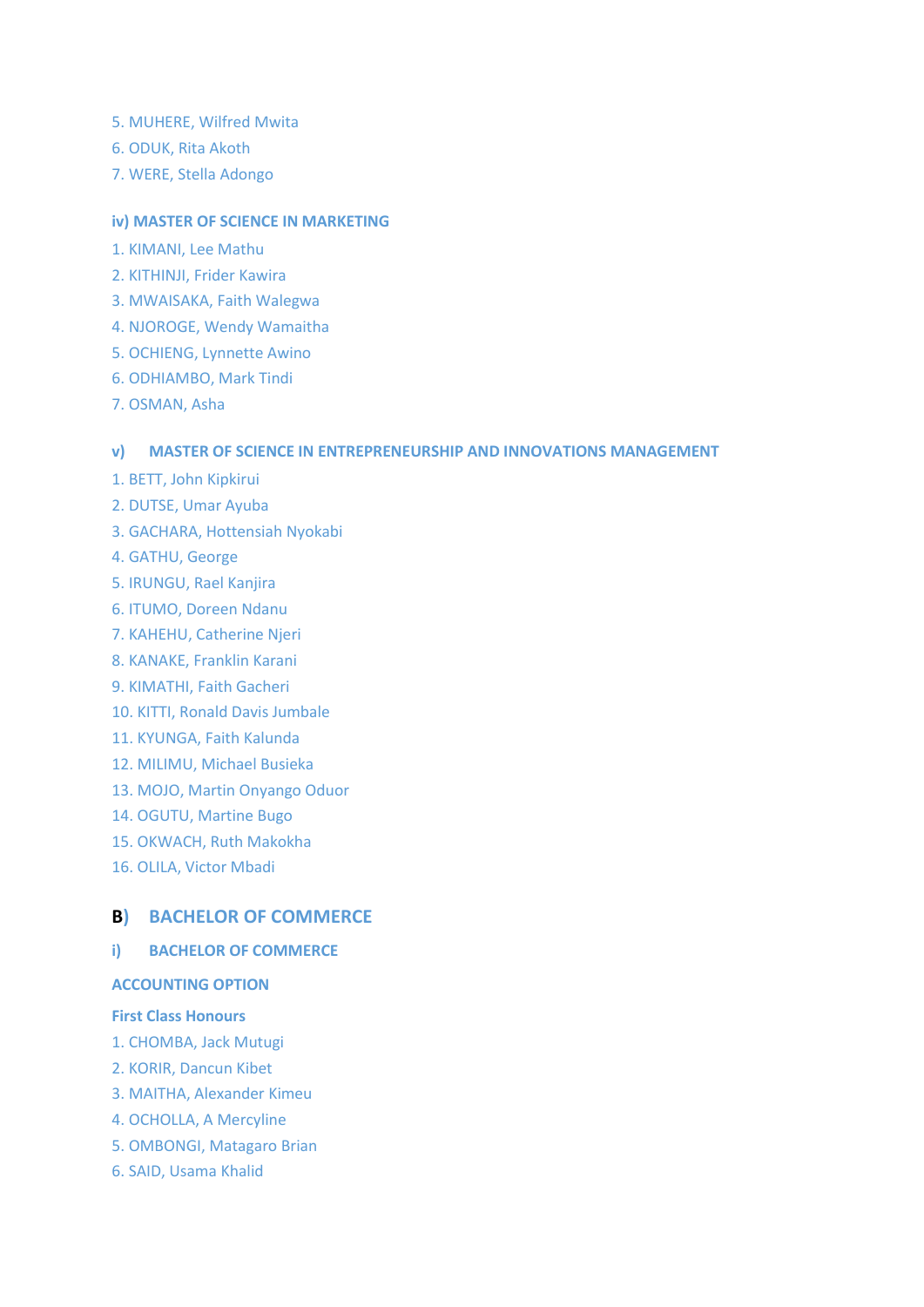7. ABUNDA, Seth Oketch

8. ADUKON, Sharon Ekidor

9. AGWA, Evance Wasonga

10. AKETCH, Jeremiah Oludhe

11. AKUNGWI, Edwine Kweyu

12. AMBUSO, George Otieno

13. AUMA, Charles Onyango

14. AWUOR, O Naomi Joyce

15. AYANY, Eunice Awuor

16. AYUB, Nimakoko Wema

17. BWATUTI, Daniel N N

18. CHARO, Kazungu Shaban

19. CHELIMO, Edward Kiprop

20. CHEPKEMOI, Silvia

21. EMMACULATE, Mumbe Mbevi

22. GICHIRA, Kennedy Murimi

23. GITHINJI, Peterson Wabucha

24. HASSAN, Yunus Ahmed

25. ISIKA, Brian Kisoso

26. JEPKOECH, Ascah

27. KAMAU, Clare Nduta

28. KAMAU, Samuel Gitiha

29. KAMAU, Zachary Chege

30. KARIUKI, G John

31. KARIUKI, Martin Nganga

32. KARUIRU, Charles Njai

33. KAVITA, Michelle Yumatsi

34. KILEL, Gideon Cheruiyot

35. KILUNDA, Elijah Mwendwa

36. KIMUGON, Laban

37. KIMUTAI, Frankline

38. KIUMBA, John Irungu

39. KORIR, Abraham Kipkoech

40. KOSGEI, Janet Jepkurui

41. KYALE, Joseph Mwongela

42. MAINA, Boniface

43. MAKOKHA, Patricia Ajwang'

44. MBAKA, Sharon Kwamboka

45. MBUGUA, Linet Njeri

46. MINYOWU, Aggrey Nyiende

47. MOSOMI, Mercylyne Moraa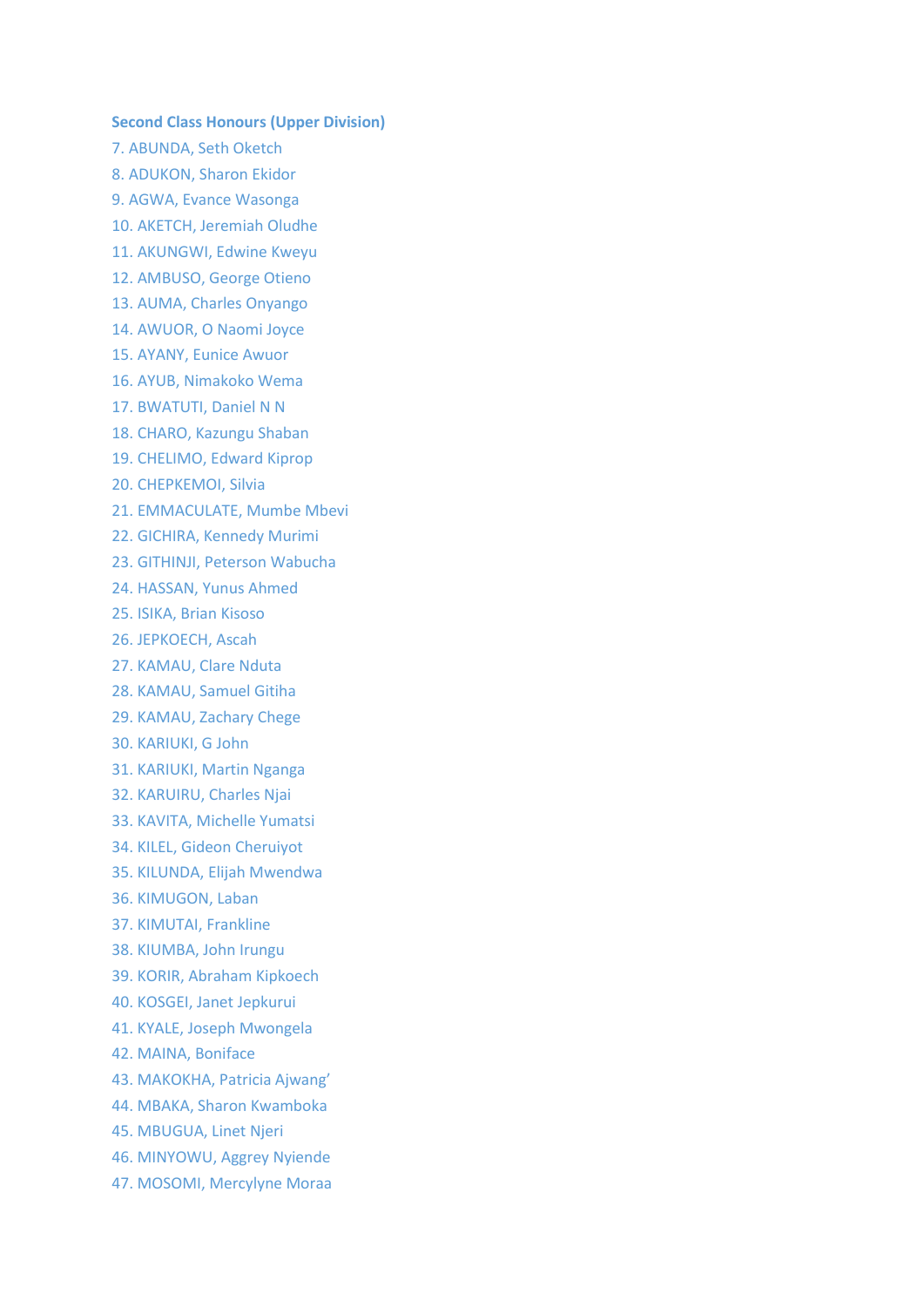48. MULANG'A, Philip Innocent

49. MUNGAI, Kenneth Wangari

50. MURUNGI, Caroline Gakii

51. MUTEGI, Duncan Karani

52. MWANGI, Alex Wamukuru

53. MWIKI, Kithinji Doris

54. MWITHALI, Mwenda Boniface

55. NDAMBUKI, Martin Kisovi

56. NJENGA, Martha Nyokabi

57. NYANCHERA, Ludiah Makori

58. NYANGARESI, Timus John

59. ODHIAMBO, Joseph Okech

60. ODIWUOR, Calvince Ogwang

61. ODUKE, Pauline Ajiambo

62. OGALLO, Dancan Otieno

63. OKACH, K Joshua

64. OKELLO, Barnice Ayema

65. OKINDAH, Grace Akinyi

66. OMULANDO, Armstrong Benson

67. ONGACHI, Josephine Ong'ayi

68. ONYANGO, Austine Omondi

69. OOKO, Moses Otieno

70. OSEWE, Lavender Awuor

71. OUMA, Vincent Owino

72. RANDIGA, Brenda Akoth

73. REUBEN, Annah

74. ROKTOK, Caro Jerop

75. ROTICH, Vivian Chepkoech

76. SAKA, Lawrence Mukhwana

77. SHAHENZA, Isaac Simani

78. THARAO, Isaac Mugane

79. THUO, Victor Njoroge

80. TULLU, Said Roba

81. WAIGWA, David Kaga

82. WAMBUA, Abigail Muthio

83. WAMBUGU, Franciscah Njambi

84. WAMBUI, Michael Muchiri

85. WENDOT, K Dancun

**Second Class Honours (Lower Division)**

86. BAAMER, Manal Swaleh

87. CHELANGAT, Caren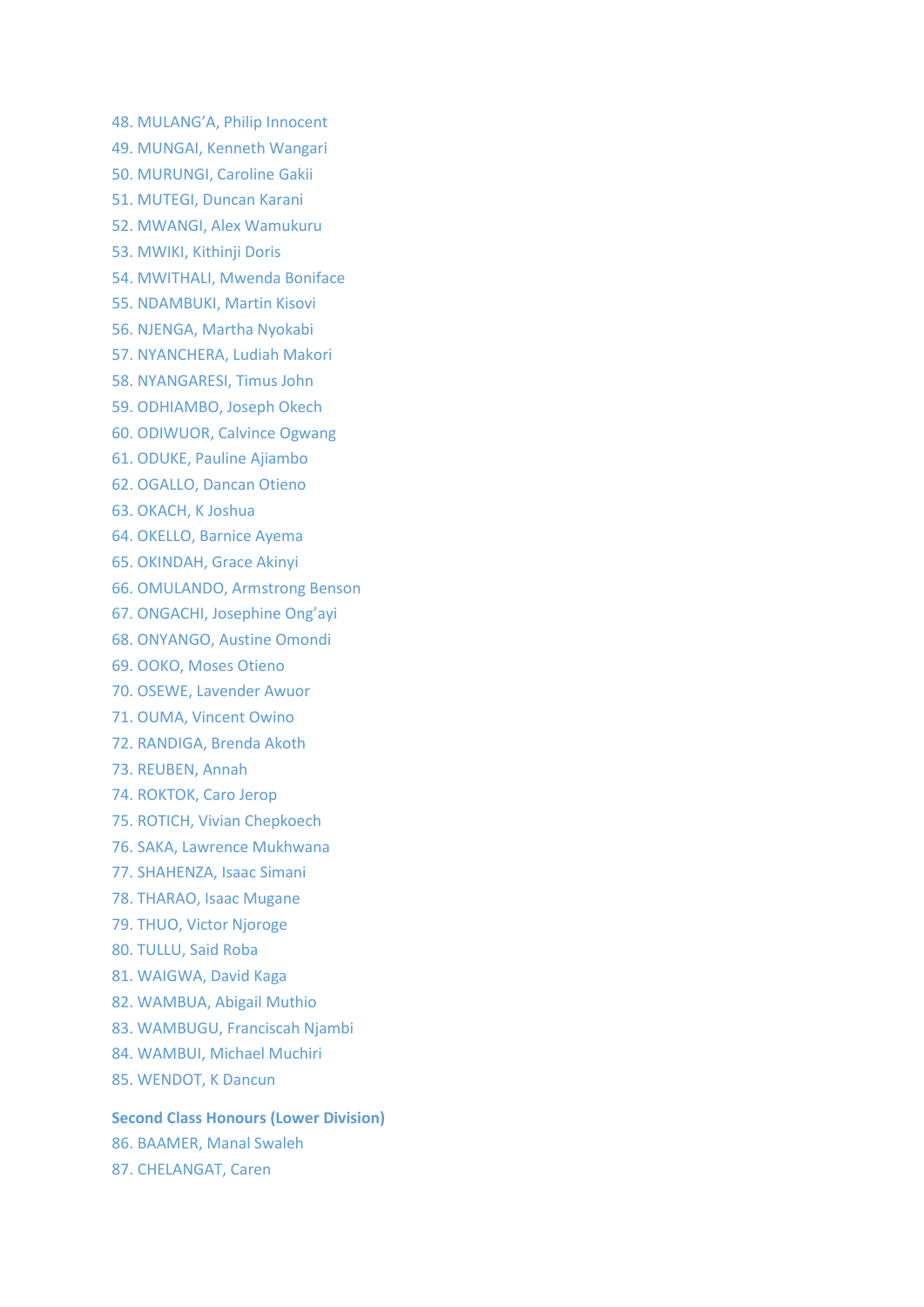88. DAWO, Jane Achieng' 89. GAMBO, Joseph Jillani 90. GICHUNGE, Joyline Kathomi 91. ISMAIL, Said Bishar 92. KANANA, Dollys 93. KAWUONDI, Benard Onyango 94. KHUWAILID, Hamid 95. KIPKOECH, Joshua Koskei 96. KUUZA, Mwinyi Muttah 97. MAINA, Harrison Machira 98. MASAI, Robert Makovu 99. MASILA, Winfred Muthini 100. MATHII, Josphine Kamene 101. MATUNDURA, Simon Nyamweya 102. METILI, Neema Onesmo 103. MOOGI, Desmond Ong'era 104. MUDEHELI, Paul Amugechi 105. MWADIME, Angeline Walugha 106. MWANGI, Mercy Nyawira 107. MWANZIA, Irene Mutindi 108. NGANGA, Ruth Wanjiru 109. NGUGI, Joyce Wanjiru 110. NJUGUNA, Dennis Mbugua 111. NZIMO, Abdallah Hamadi 112. OCHIENG, Kevin Ogosi 113. ODHIAMBO, Stephen Okoth 114. OJIAMBO, Paul Wilson 115. OLUOCH, Broline Teddy 116. OMWOYO, Jorom Nyagaka 117. ONDEKO, Nehemiah David 118. ONDIEKI, Dismas Nyang'au 119. ONYANDO, Maximiller Achieng 120. ONYANGO, Wycliffe Yongo 121. OUMA, Fred Omondi 122. SAVATIA, Brian 123. SICHANGI, Alex Wamalwa 124. TALEL, Bethwel Kipchumba 125. TAMBA, Kenan Brian 126. TARUS, Faith Jebiwott 127. WAMBUA, Augastine

**FINANCE OPTION**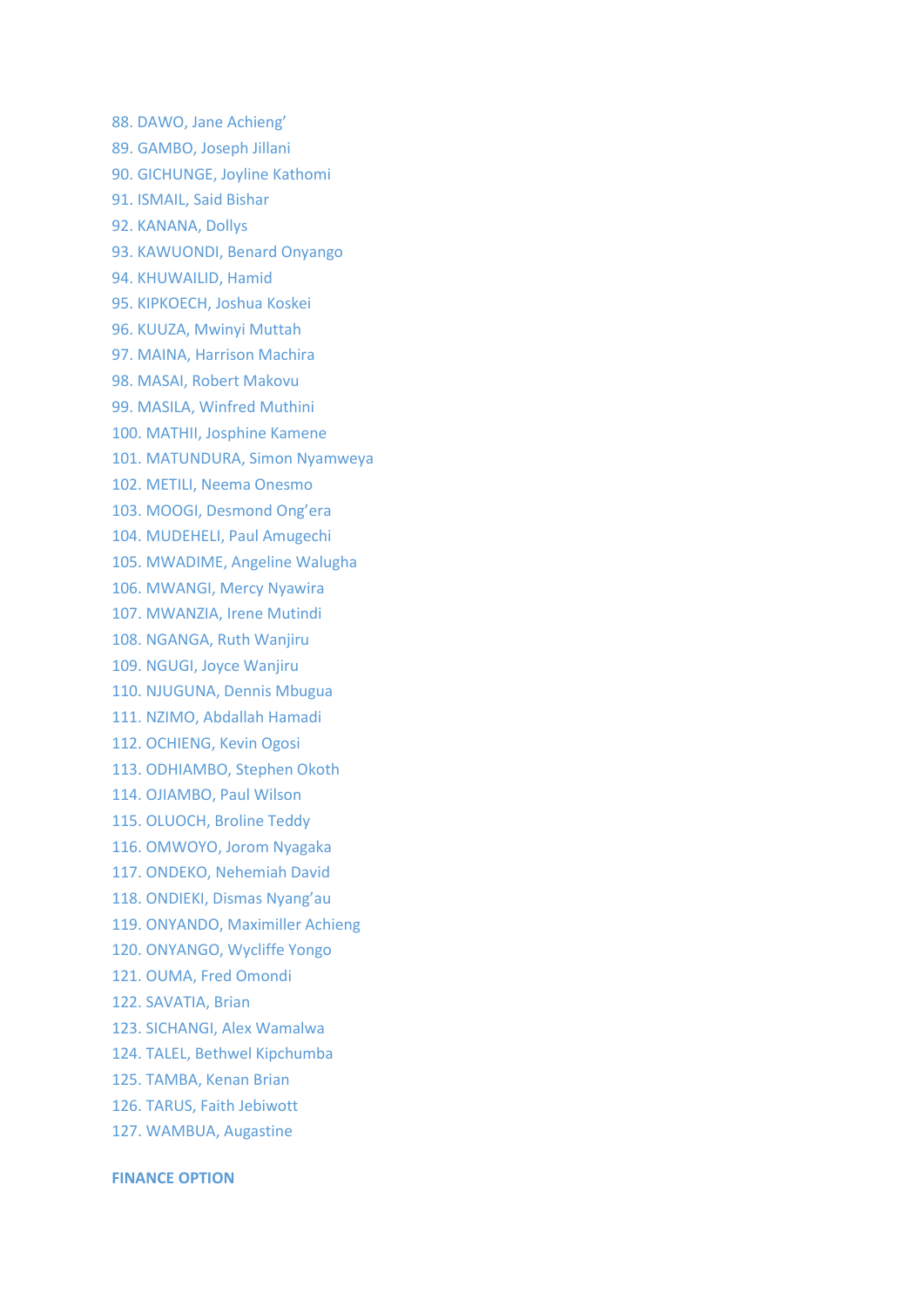#### **First Class Honours**

- 1. ABBOTT, Billmartin Okeyo
- 2. ACHIENG', Dalphine Carren
- 3. BAHATI, Jeremiah Mishie
- 4. EKAL, Justus Lokichar
- 5. KASSIM, Halima Said
- 6. KENNEDY, Munyalo Nyamai
- 7. LALA, Collins Omondi
- 8. MBARAK, Khadija Mohamed
- 9. MUNGAI, Ann Wanjiru
- 10. MUTISO, Matilda Nduku
- 11. NTHUKA, Nicodemus Kyalo
- 12. NURMOHAMED, Fatma Mirrow
- 13. OCHIENG, Grace Akinyi
- 14. OKWII, Mary
- 15. ORINA, Jostine Moraa
- 16. SAIDA, Karama Awadh
- 17. SIDDIQUE, Shairoz Ghalib
- 18. WANGECI, Purity Muthoni
- 19. WILLY, Mercy Mutheu

#### **Second Class Honours (Upper Division)**

- 20. ABDALLAH, Ahmed Omar
- 21. ABDALLAH, Zeinab Swaleh
- 22. ABDI, Fatma Ibrahim
- 23. ABDIRAHMAN, Mohamed Hillow
- 24. ABDIRIZAK, Ahmed Jelle
- 25. ACHIEVI, Dennis
- 26. ACHOKA, Nelson Oonda
- 27. ADAN, Mohamedkheir Maalim
- 28. ADEN, Sauda Ali
- 29. AGAI, Irene Atieno
- 30. AHMED, Lalbiby Mansoor
- 31. AHMED, Rahma Mohamed
- 32. AJULA, Eddie Orwa
- 33. AKETCH, Loice Okelloh
- 34. ALANDO, Dorothy Akinyi
- 35. AMBUCHE, Flavia Weremba
- 36. AMUHINDA, Ashley Ambiyo
- 37. ATSIAYA, Allan
- 38. AYATTA, Jinitta Sylvia
- 39. BAKHRESSA, Um Kulthum Said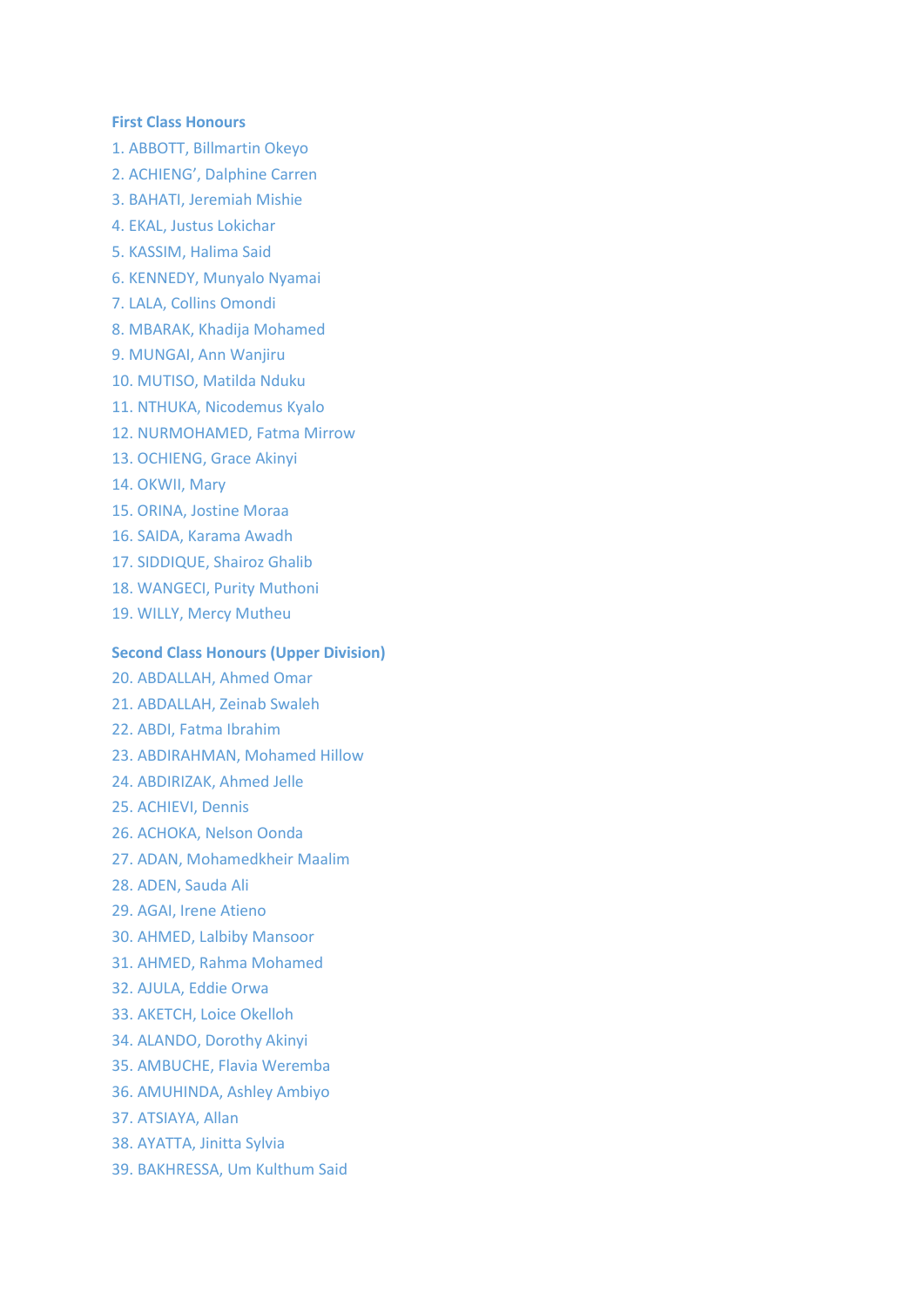40. BASHIR, Mahamed Halane

- 41. BENSON, Maingi
- 42. BETT, Irene Jepkoech
- 43. CHEBET, Sandra
- 44. CHEMULITI, Tracy Nang'unda
- 45. CHEMUTAI, Jackline
- 46. CHEPKEMOI, Daisy
- 47. CHISANDO, Cedrick
- 48. CHITTY, Victor Kalu
- 49. DADLE, Maryan Abdi
- 50. EDIN, Hassan Abdi
- 51. ELMI, Bashir Ahmed
- 52. GATERE, Grace Wangeci
- 53. GICHANA, Edwin Momanyi
- 54. GISA, Soitanae
- 55. GITAMO, Lisa Kerubo
- 56. GITAU, Fridah Wanjiru
- 57. GITHIRI, Benson Kariuki
- 58. GITUARIA, Serah Wanjiku
- 59. GITUNGO, Sheila Murugi
- 60. HAJIR, Mohamed Hussein
- 61. HALAKU, James Johana Nawe
- 62. HAMID, Fatma Nagib
- 63. HASSAN, Lilu Ahmed
- 64. IBEERE, Evelyn Kinya
- 65. ILLA, Irene Achieng'
- 66. INOTI, Mary Kinya
- 67. IRUNGU, Elias Njogu
- 68. ITATU, Robin Kisau
- 69. JELA, Brian
- 70. JERUTO, Carolyne
- 71. JOSEPH, Mochu
- 72. JUMA, Joseph
- 73. KABURU, Peris Wambui
- 74. KAHIGA, Sylvia Watiri
- 75. KAMAU, Josphine Nyathira
- 76. KAMAU, Joyce Nyambura
- 77. KAMWANA, Edward Sila
- 78. KARAMA, Jawaher Saleh
- 79. KARANJA, Kevin Mbugua
- 80. KAREITHI, Brian Mburu
- 81. KARIITHI, Allan Gachoya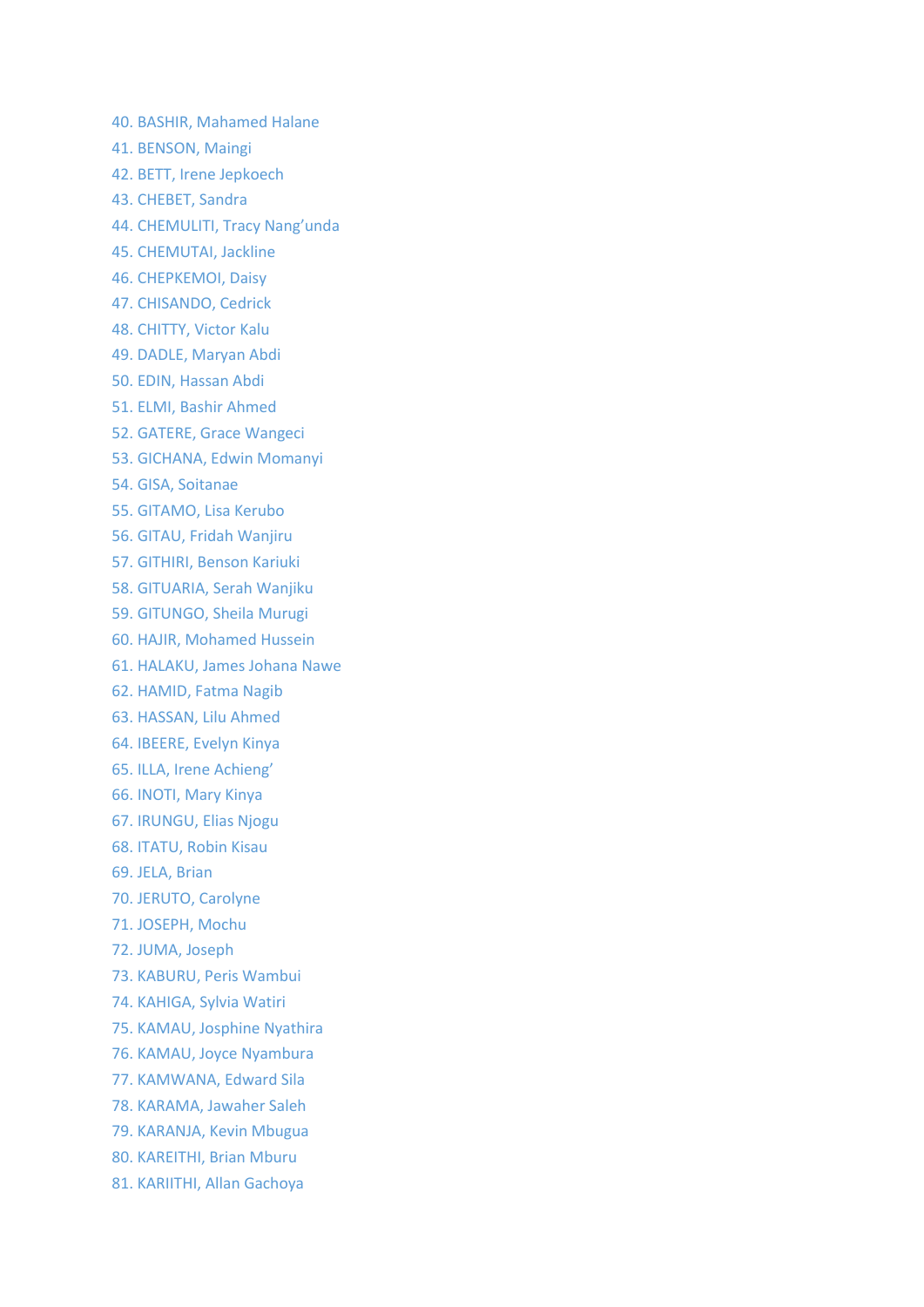82. KARIMI, Leah Njeri 83. KARIMI, Philip Charlton Kagai 84. KARUGA, Evans Karanja 85. KARUGU, Levi Gatambia 86. KIBUE, Ann Wanjiku 87. KILONZO, Wilson Mwasya 88. KIMANI, Mary Muthoni 89. KIMATHI, Brenda Makena 90. KINYA, M Murianki 91. KINYAGU, Peter Gicheru 92. KINYUA, Kenneth Muriuki 93. KIOKO, Magdalene Nzilani 94. KIPLETING, Elijah Sawe 95. KIRAGU, Henry Waithaka 96. KITOGHO, Alfred Mdiwi 97. KUDUNGOLE, Dominic Kipyeko 98. KURAO, Valerie Seenoi 99. KUSA, Daniel Muema 100. KUSA, Mohamed Jateni 101. KYALO, Lois Muoti 102. KYULI, Alex Wambua 103. LIJODI, Derrick Oguda 104. LOKENO, Daniel Partany 105. LOSHOPOKO, John Kaaka 106. MACHARIA, Allan Mbuthia 107. MADAHANA, Phyller Vutagwa 108. MAFTAH, Nuru Faraj 109. MAGATI, Immaculate Michira 110. MAINA, Beatrice Wanjiru 111. MAINA, Sarah Wanjira 112. MALUKI, James Wambua 113. MARANGA, Isaac 114. MAUTI, Hesborn Mboga 115. MBARAK, Nadaa Abdulkhalik 116. MBEJA, Galdinus Onyango 117. MBEVI, Sarah Mutheu 118. MBOTE, Maureen Nyokabi 119. MBUGUA, Edwin Kimari 120. MBUGUA, Emma Gathoni 121. MBUNYA, Emmanuel Nyauma 122. MIGWAMBO, Damar Amollo 123. MOGUNDE, Esther Kerubo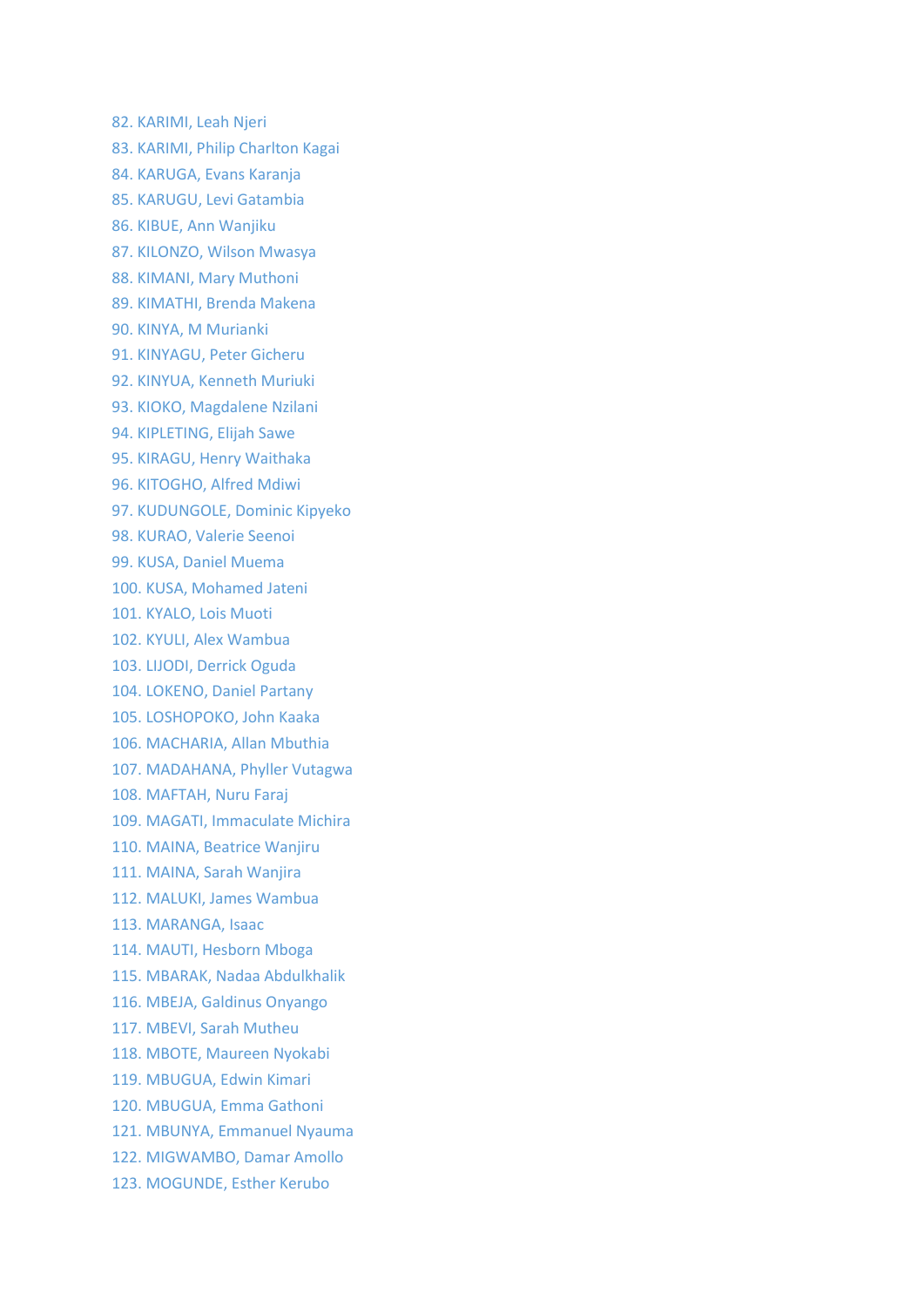124. MOHAMUD, Abdirahman Mohamed

125. MONARI, Delilah Moraa

126. MORRIS, David Nduva

127. MUEMA, Charles Mwendwa

128. MUENDO, Catherine Mwelu

129. MUGALA, Michael Ngowa

130. MUINDI, Geraldine Mutinda

131. MUKTAR, Hassan Idriss

132. MULE, Jonathan Nzei

133. MULWA, Pauline Ngute

134. MUMO, Bonface Mwakidende

135. MUNA, Paul Kaburia

136. MURAGURI, Tabitha Njeri

137. MURIIRA, Jolly Kanana

138. MURIUKI, Telesia

139. MURUTHI, Sarah Muthoni

140. MUSAU, Francis Musembi

141. MUSUNDI, M Annabelle

142. MUSYOKI, Elizabeth Nzula

143. MUTAVA, Benard Kioko

144. MUTHUI, Dorcas Mwende

145. MUTIGA, Fiorenzo M'nkubitu

146. MUTISO, Dennis Mbithi

147. MUTISYA, Festus

148. MWAIWA, Francis Muli

149. MWANGI, Edith

150. MWANGI, Gladys Weveti

151. MWANGI, Isaacnewton Geita

152. MWAWASI, Nyambu Mwazighe

153. NAMANJIA, Oscar

154. NASSIR, Nasra Khalid

155. NDOLO, Caroline Mueni

156. NDOLO, D Muema

157. NDOLO, Grace Ndindi

158. NDUTA, Nganga Joseph

159. NELIMA, Jemimah Murunga

160. NG'UONO, Ruth Stephanie

161. NGWAVA, Zipporah Mumbua

162. NJAU, Gladys Nduta

163. NJOKI, Vonetta Njeri

164. NJOROGE, Edna Nyambura

165. NJOROGE, Mercy Wanjiru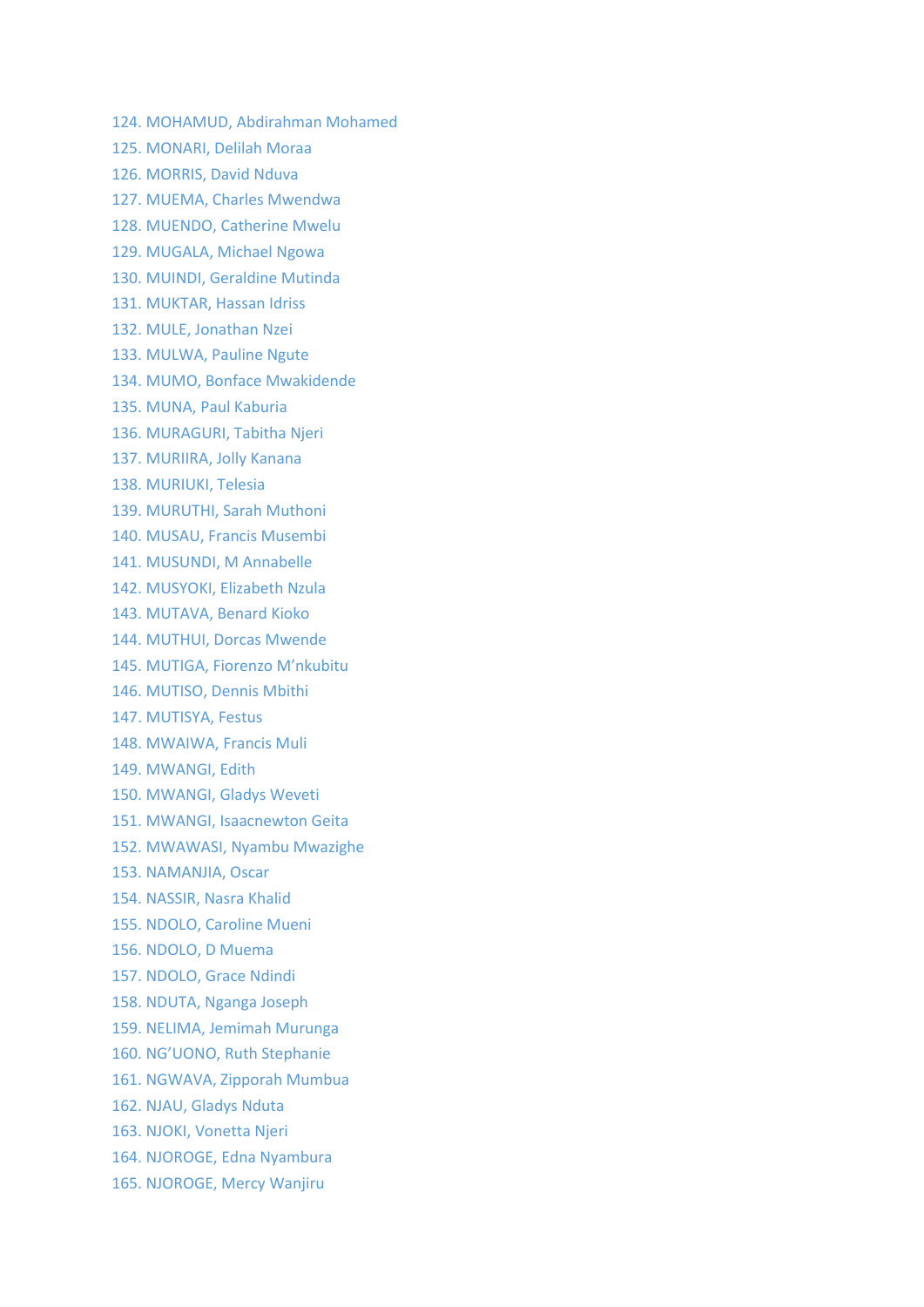166. NJOROGE, Rose Nyambura

167. NJUGUNA, Ian Karari

168. NKANATA, Fredrick Derick Murithi

169. NKIROTE, Doreen

170. NYABOE, Anne Oichoe

171. NYAGA, Eunice Ruguru

172. NYAGA, Joy Muthoni

173. NYAMARI, Eddy Mogaka

174. NYAMONGO, Stephanie M

175. NYARIKI, N Faridah

176. NYASAKA, Nitsa Akinyi

177. NYATTA, Ayub Mwasi

178. NYAUMA, Walter Ondeyo

179. NYONGESA, N Joy

180. OCHIENG', Oscar Nyangwatho

181. ODERA, Fellyne Atieno

182. OKANDA, Joyce A

183. OKETCH, Fredrick Mola

184. OLUOCH, Ramadhan Clement

185. OMBWORI, Nelson Mwebi

186. OMONDI, Rob Achia

187. OMUYERE, Wilson Okutoyi

188. ONWONGA, Brenda Nyamisa

189. ONYANGO, Billy Odhiambo

190. ONYANGO, Gibbon Greg

191. OTE, Angela Kavogoi

192. OTIENO, William George

193. OTULA, Alice Akoth

194. OUMA, Johnes Osano

195. PETER, Rosemary Mwende

196. ROTICH, Sheila Jeruto

197. RUBIA, Jane Wakonyo

198. SAID, Safwan Nassir

199. SALIM, Salim Omar

200. SALIM, Suheila Ahmed

201. SANDE, Brian Ochieng'

202. SEREM, Lynda Chelagat

203. SIMIYU, Evelyne Nafula

204. SUSAN, Cheptepkeny

205. TAJADIN, Mousadeeq Sohrab

206. TIROP, Dennis Kipchirchir

207. WACHIRA, Yvonne Wanjiru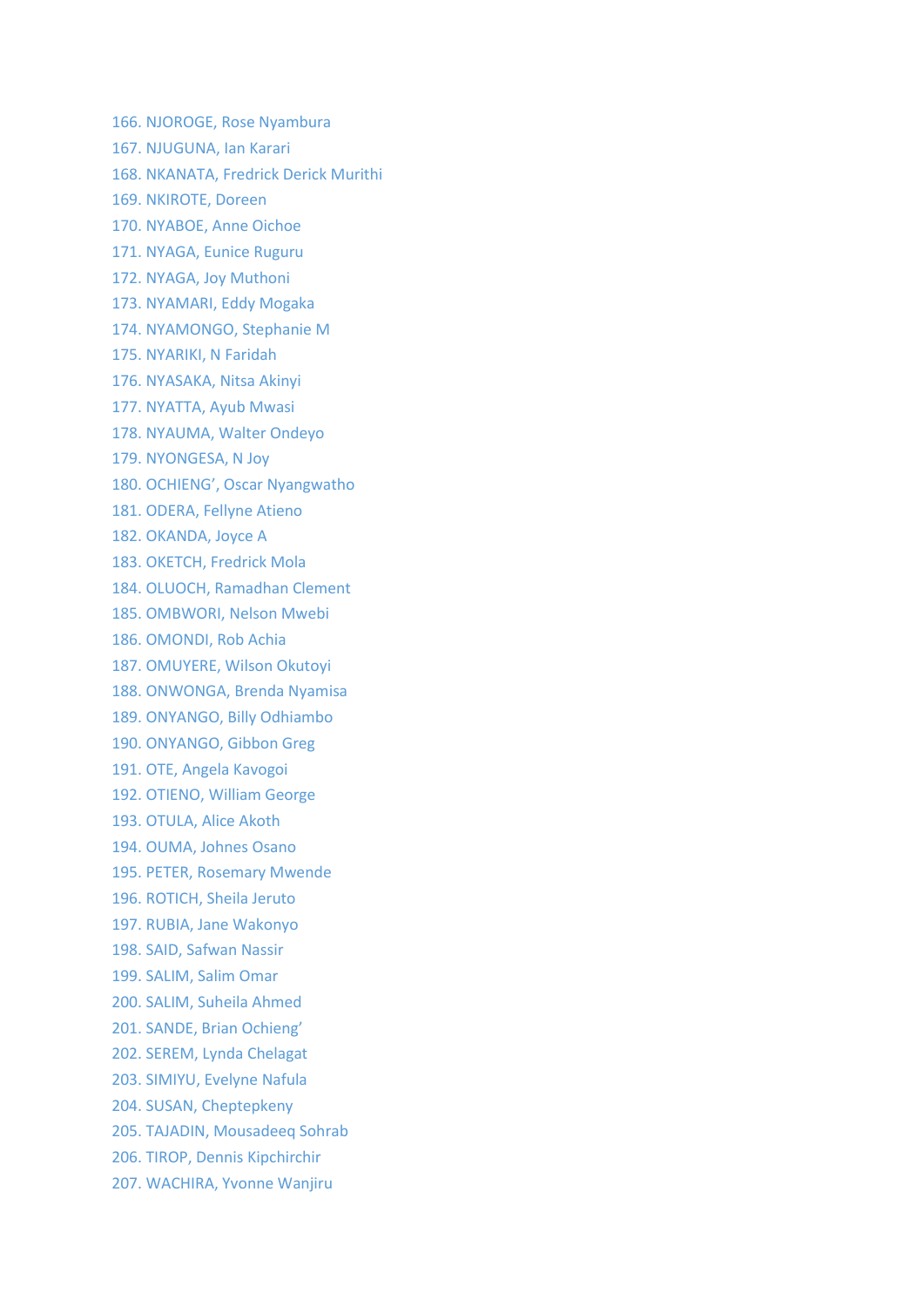- 208. WAEMA, Bonventure Somba 209. WAKA, Fredrick Oduma 210. WAMBUI, Dennis Munene 211. WANASUNIA, M Carolyne 212. WASONGA, George Oduor 213. WATIRI, Lucy Colette 214. WAWERU, Domitila Muthoni 215. WERE, M John 216. WINNIE, Mbula
- 217. YUSUFU, Idd Chuphi

218. ABDALLAH, Maisar 219. ABDI, Abdulwahadud Abdikadir

- 220. ABDI, Iftin Abdullahi
- 221. ABDIRAHMAN, Habiba Mohamed
- 222. ABDULLAHI, Hamza Haji
- 223. ADEDE, Samwel Oiro
- 224. AHMED, Noor Adow
- 225. AHUBA, Oscar Okoth
- 226. AZARIAH, Sandra Akinyi
- 227. BRIAN, Langat Kipkoech
- 228. BUNDI, Bessy Nkirote
- 229. CEGE, Njambi
- 230. CHEGE, Ezekiel Njoroge
- 231. CHEPNG'NO, Lynnette
- 232. DAVID, Anthony Musyoka
- 233. ELIZABETH, Kigo
- 234. FARAJ, Faiza
- 235. GIKUHI, David Gathungu
- 236. HARANIA, Hina Pradeep
- 237. HASSAN, Mohamed Liban
- 238. JAMA, Abdimalik Bashir
- 239. JAOKO, Julie Kate
- 240. KADERNANI, Ahmed Mohamed Ali
- 241. KALERWA, Anne
- 242. KAMUYA, Mark Mumo
- 243. KANA, Sobhia Mehboob
- 244. KASIBA, Maureen Achieng
- 245. KASIMU, Faith Kiluti
- 246. KILONZI, Margaret Katisya
- 247. KIPKIRUI, Leonard Yegon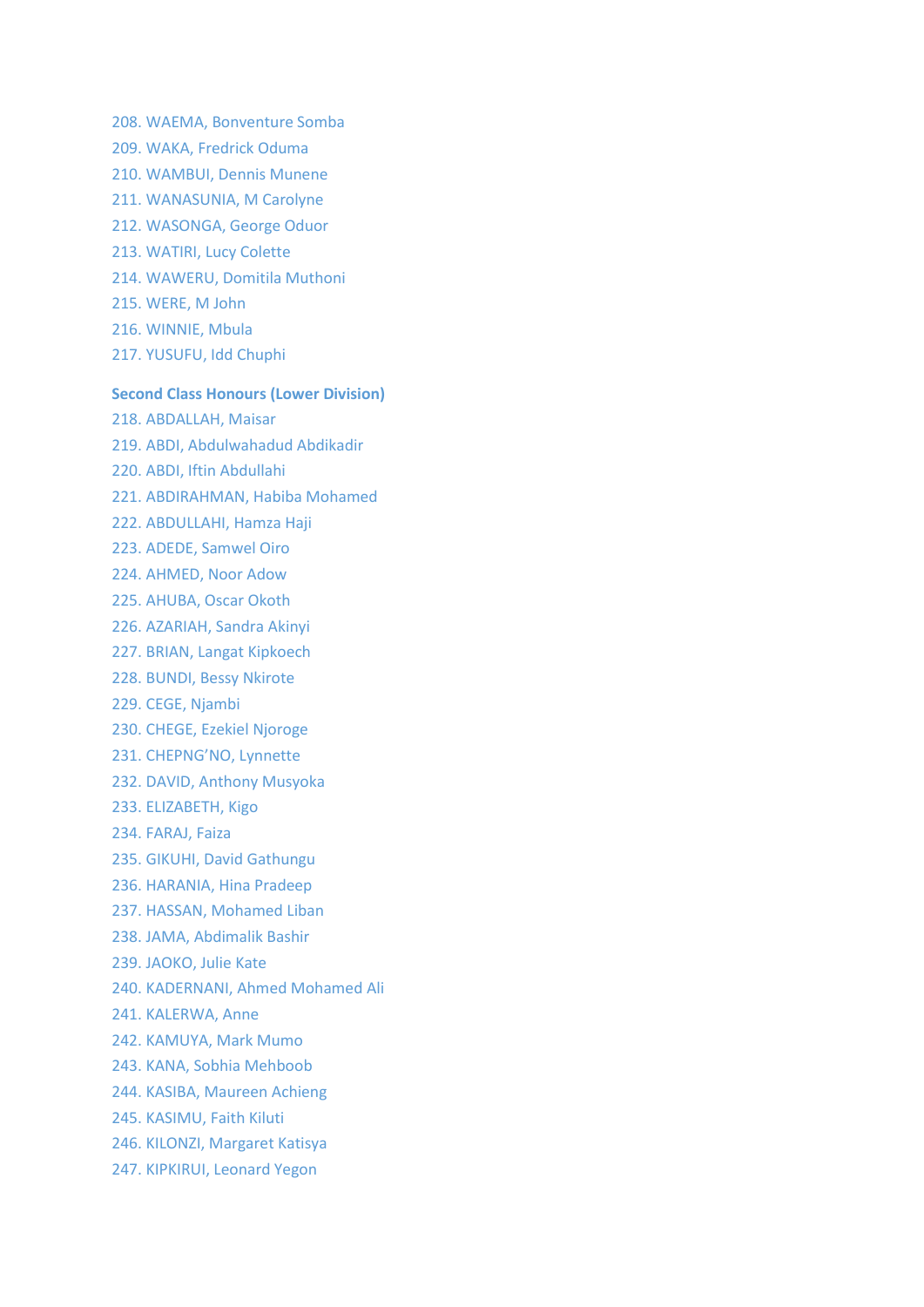248. KIPROP, Evans Kibet 249. KIPYEGON, Victor Bett 250. KISUVA, Rosaitah Missi 251. KITUKU, Kennedy Musembi 252. KIUMBE, Winnie Kinya 253. KIVELI, Michael Mutinda 254. KOLONGO, Joseph Edwin 255. KORI, Peter 256. KORIR, Peter Kiprotich 257. MACHOKA, Duncan 258. MACHUKA, Milkah Moraa 259. MAINGI, Samuel 260. MALICK, Nassir A. Zaid 261. MANYAL, Faith Cherotich 262. MARITA, Winnie Odhiambo 263. MASAKI, Lydia Ikonge 264. MBOYA, Edwins Opiyo 265. MBUGUA, Dennis Ndichu 266. MBUU, Esther Njeri 267. MIHARI, Francis Mwendwa 268. MITTAU, Christine Peterson 269. MOHAMED, Abdifatah Ahmed 270. MOKUA, Enock Nyandege 271. MUGGI, Nancy Warima 272. MUGO, Christine Muthoni 273. MUGURE, Patricia Njeri 274. MUHYIDIN, Amira Amin 275. MUIRU, David Maina 276. MUKALANI, Moses Lumwaji 277. MUREITHI, Queenbella W 278. MURIGU, Mercy Njeri 279. MURIUKI, Valentine Wangechi 280. MUSEMBI, Sonia Mutindi 281. MUTAI, Erick 282. MUTEMBEI, Martin Kirimi 283. MUTHARI, Joseph Wandai 284. MUTUA, Rispha Nthenya 285. MWACHOME, Patty Hassan 286. MWANGANGI, Edwn Kiki 287. MWANGI, Derrick Mwaura 288. NDENGE, Elisha Samson 289. NDILLO, Gadaffi Hemed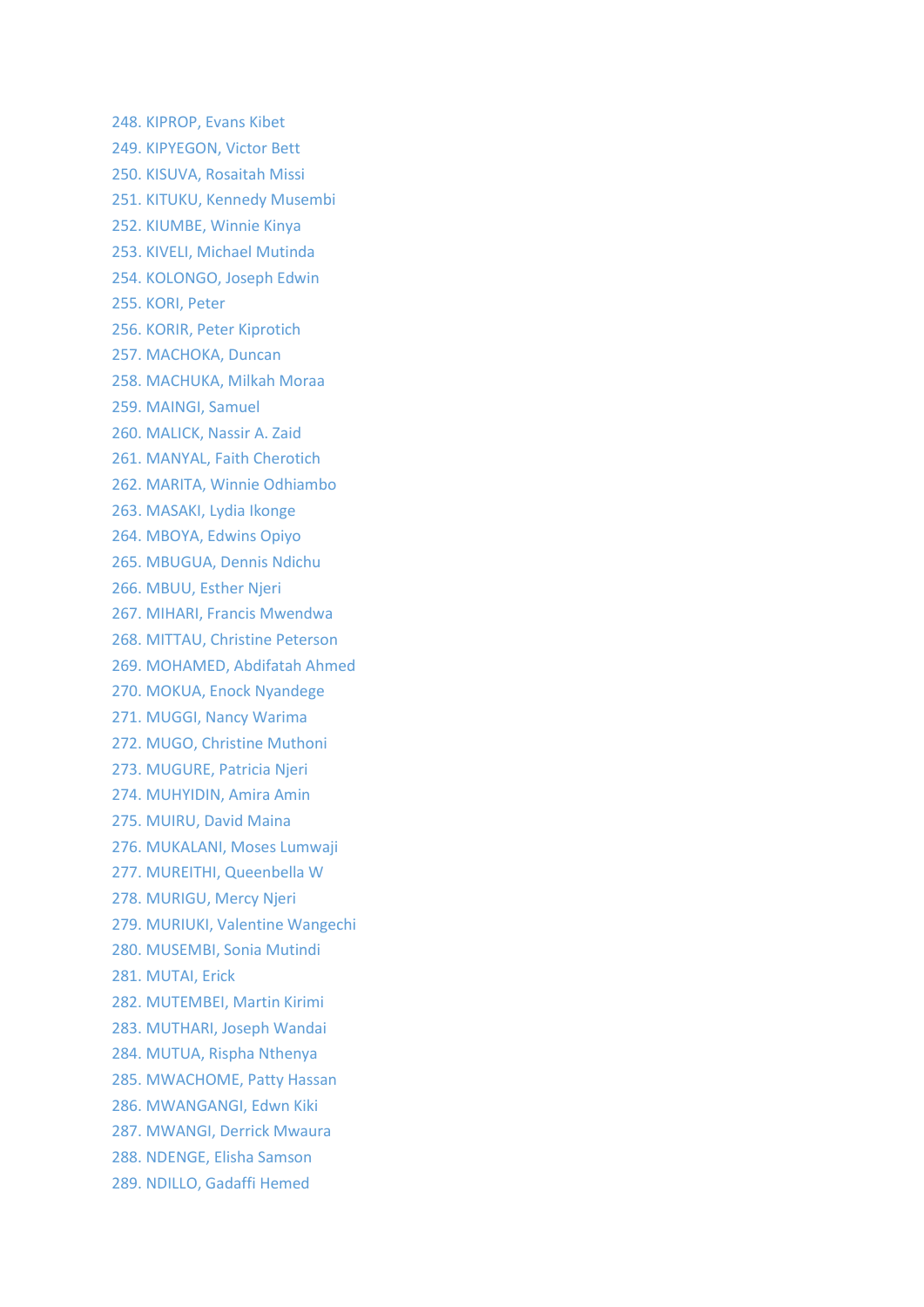290. NDINDA, Philomena 291. NG'ANG'A, Hannah Nyakio 292. NGARUIYA, Alfonz Kentigern 293. NGETICH, Gideon Kiptoo 294. NJILU, Jane Gakii 295. NJOROGE, Dennis Mbure 296. NTEKA, Peter Sankale 297. NTURIBI, Kevin Muriithi 298. NYAKUNDI, Daizy Nyambeki 299. NYAMATO, Caroline Kemunto 300. NYANGOYA, Joshua Ondicho 301. NYONGESA, Joy Nanjala 302. OCHIENG', Steve Biko 303. ODHIAMBO, Andrew Young 304. ODHIAMBO, Robert Omondi 305. ODUOR, Ferdinard Otieno 306. OLUOCH, Brian Dette 307. OMAR, Aisha Nuru 308. OMOLLO, Rachel Achieng 309. OMONDI, Philip Otieno 310. ONG'ERA, Samson Mose 311. ONYANGO, Vincent Akoko 312. ORAPIDI, Ebby Imoite 313. OTHUON, Sirila Akinyi 314. OTIENO, Victor 315. OTOM, Louiza Adhiambo 316. OWINO, Shirley Adhiambo 317. PAULINE, Rose Omollo 318. SANDE, Tony Ochieng 319. SAOKE, Judith Atieno 320. SENTERO, Morris Sane 321. SIMON, Cynthia Mumbe 322. SYENGO, Celestine Kamene 323. VUSHA, Victor 324. WACHIRA, Ann Wanjira 325. WAINAINA, Kamau Paul 326. WAKO, Buke Liban 327. WANDETE, Amina 328. WAWERU, Kevin Gachanja

# **Pass**

329. ABDULHAKIM, Aisha Abdalla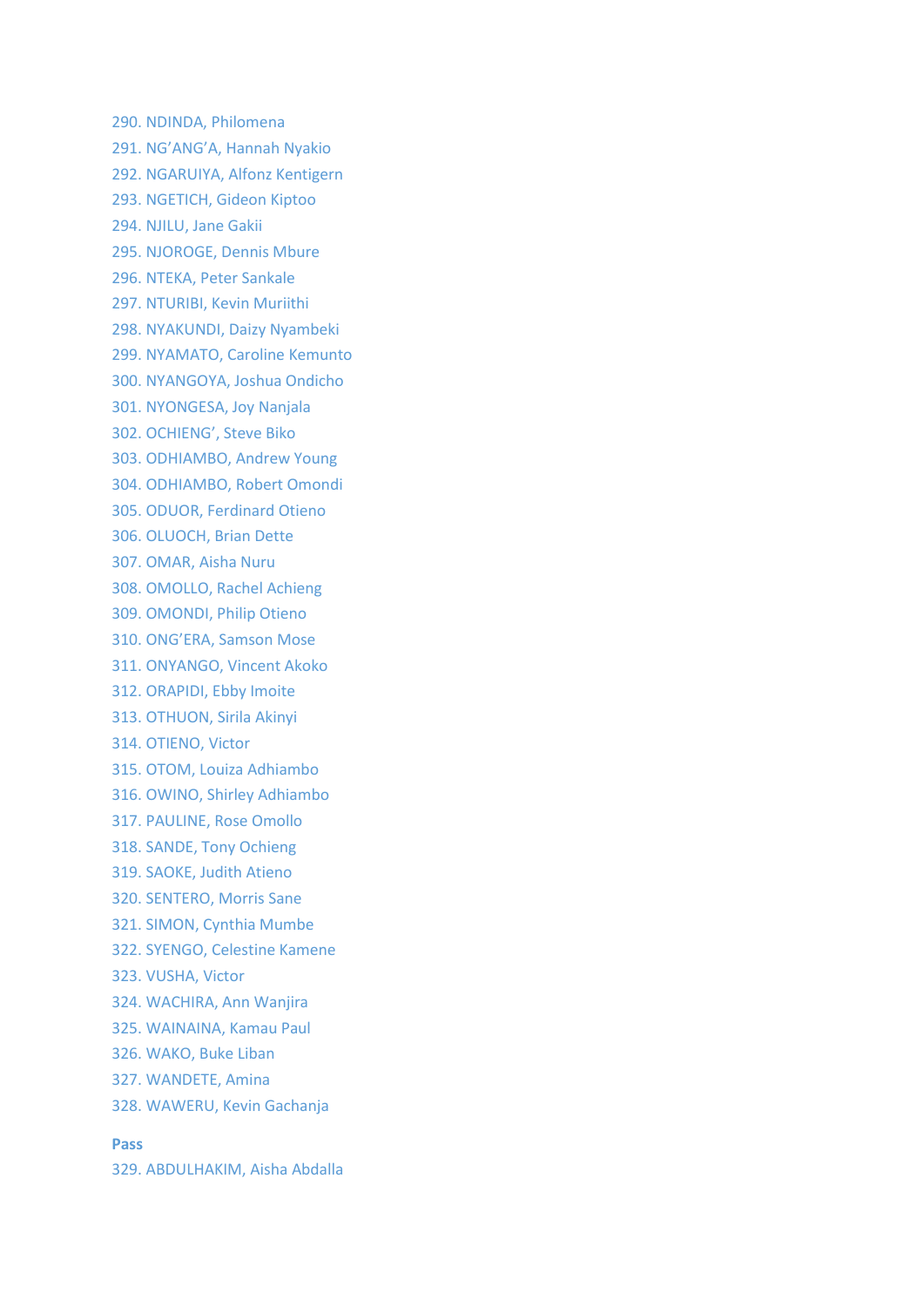#### 330. MISE, Julie Wachike

#### **MARKETING OPTION**

#### **Second Class Honours (Upper Division)**

- 1. ADHIAMBO, Violet Okoth
- 2. AJONYO, Nancy Adhiambo
- 3. AMURA, Philip
- 4. ANDABWA, Khasandi Catherine
- 5. CHAHASI, Allan Agunda
- 6. HUSSEIN, Malyun Safia
- 7. KABURU, Maureen Mukiri
- 8. KARIUKI, Ann Njeri
- 9. KIGEN, Elizabeth Chepkoech
- 10. KIMANI, Edwin Ngigi
- 11. KIMIGHO, Jacob Kawiti
- 12. KIMUTAI, Damaris Jebet
- 13. KIRIMI, Christine Kawira
- 14. MBOBUA, Betty Gacheri
- 15. MICHAEL, John Morira
- 16. MKOMBE, Maurice Chilumo
- 17. MOGUSU, Momanyi Ong'ondi
- 18. MORAA, Jeritah Michira
- 19. MUCHUGURE, Allan Pkress
- 20. MULE, Susan Syevuo
- 21. MUSUVA, S Munyiva
- 22. MUTINDA, Jonathan Waema
- 23. MUTUNGWA, Lucy Mumbua
- 24. MUYA, Victor Mwangi
- 25. MWANIKI, Annah Mawia
- 26. MWEU, Maryanne Wavinya
- 27. NAUWANKAS, Chelsea Nekoita
- 28. NGUSALE, Samson Keya
- 29. NJERU, Innocent Gacheri
- 30. NYACHUBA, Joshuah Mamboleo
- 31. ODENY, Mercy Agotch
- 32. ODHIAMBO, Veronica Akoth
- 33. OKWACH, David Onyango
- 34. OMOLO, Christine Ajwang'
- 35. OMWARE, Winston Owino
- 36. OUMA, Abraham Ochieng
- 37. SOO, Patricia Nzula
- 38. WARUNGE, Patrick Gashema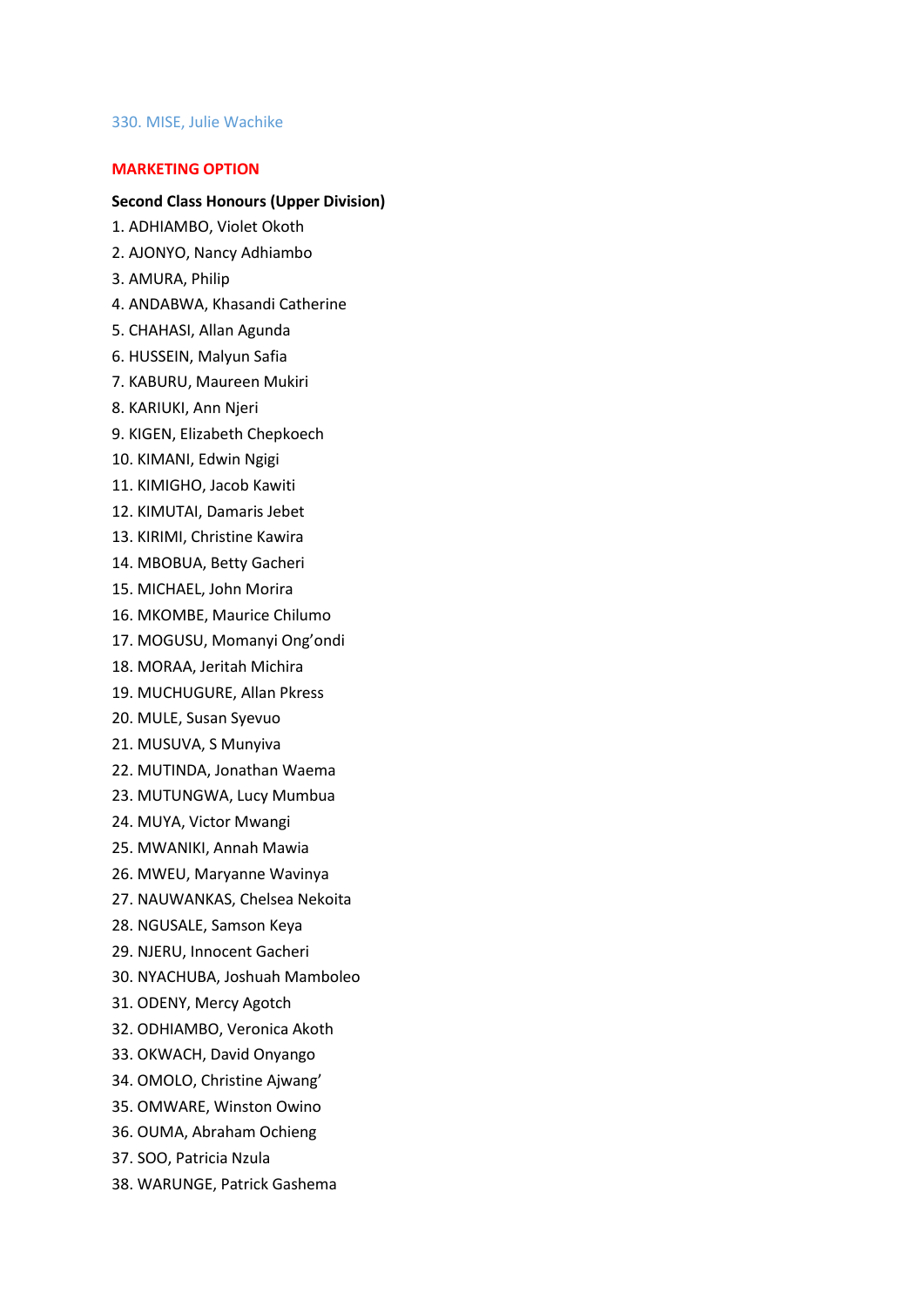- 39. KALYAN, Abbas Aunali
- 40. KARANJA, Victoria Wanjiru
- 41. KARIUKI, Brenda Wairimu
- 42. MAINA, Bernard Kimani
- 43. MATHENGE, Shivla Ngina
- 44. MATUMO, Evelyn Kanyua
- 45. NG'ANG'A, Regina Wairimu
- 46. NGIGI, Esther Murugi
- 47. NYONGESA, Martin Wafula
- 48. ONCHONGA, Bryan Oyaro
- 49. ONYANGO, Micah Erick
- 50. ONYANGO, Samwel Otieno
- 51. WANDEO, Nicholas Odhiambo

#### **INSURANCE OPTION**

# **First Class Honours**

- 1. LALO, Maureen Akoth
- 2. MASILA, Purity Ndunge

# **Second Class Honours (Upper Division)**

- 3. AMBAYO, Peter Cocoran
- 4. AMOLLO, Joseph
- 5. IDAMBO, Maureen Muhanji
- 6. KIMANI, Patrick Mbugua
- 7. KIRUI, Caren Chemutai
- 8. MEREMO, Pancras Asena
- 9. MUSYOKI, Earnest Muthama
- 10. MUTUA, Salome Ndunge
- 11. NDUNG'U, John Chege
- 12. NGENO, Geoffrey Kibet
- 13. NJOROGE, Sylvester Ngari
- 14. NJUGUNA, Lucy Ng'endo
- 15. OCHOLA, Hesbon Ochieng
- 16. ODIERO, Rose Akoth
- 17. OLOO, Fredrick Aggrey
- 18. ONYAMBU, Vincent Kioko
- 19. OPATA, M Nelson
- 20. OTIENO, Victor Odhiambo
- 21. OWUOR, David Odwar
- 22. OYUGA, Pius Otieno
- 23. WAITHIRA, Mercy Wairimu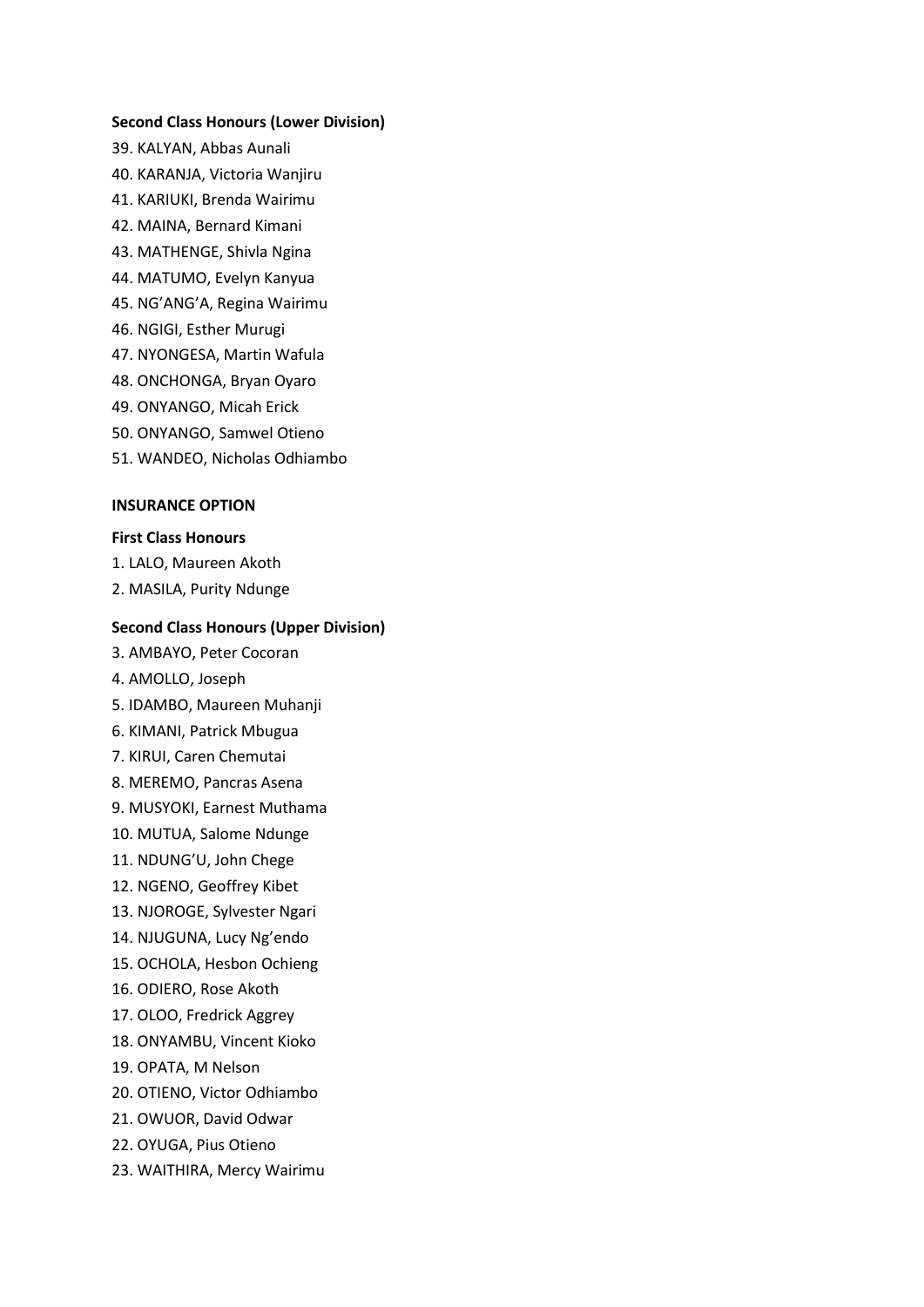- 24. GATHUNJIA, Mary Njeri
- 25. KIHARA, Kenneth Kiumbuku
- 26. KIPRONO, Mitchell Jeruto
- 27. MANWA, Dennis Bitange
- 28. MUOKI, David Maanzo
- 29. OTIENO, Brian Omondi
- 30. WENDY, June Owiny

# **HUMAN RESOURCE MANAGEMENT OPTION**

#### **First Class Honours**

1. EMANIKOR, Jacinta Akorot

# **Second Class Honours (Upper Division)**

- 2. CHEPKURUI, Tina Juliet
- 3. ERIC, Rose Maciirah
- 4. GRACE, Syombua Muisyo
- 5. KIBOR, Eunice Kangogo
- 6. KITHUKU, Mercy Kavengi
- 7. MARITIM, C Dorothy
- 8. MTUKISA, Stephen Ogada
- 9. MUTINDA, Benedetta Kaluki
- 10. MWAMODO, Philemon Kichengela
- 11. MWIHAKI, Kelly Wanjiru
- 12. ONYANGO, Maureen Anyango
- 13. ONYISI, Josephine Lydia
- 14. OTEBA, Sarah Achege
- 15. SHEBAN, A Ismael

# **Second Class Honours (Lower Division)**

- 16. FAITH, Kwamboka
- 17. GATOBU, Patrick Rimbere
- 18. GITONGA, Rahab Makena
- 19. KIARIE, Elizabeth Nyathira
- 20. MACHARIA, Elsie Nduta
- 21. MATIRU, Naomi Wanjiku
- 22. MWANIKI, Lena Mawia
- 23. NANDI, Paul Nego
- 24. OMIENO, Sylviah Nancy
- 25. OTE, Eddy
- 26. OTIENDE, Andrew Paul Odhiambo

#### **MANAGEMENT SCIENCE OPTION**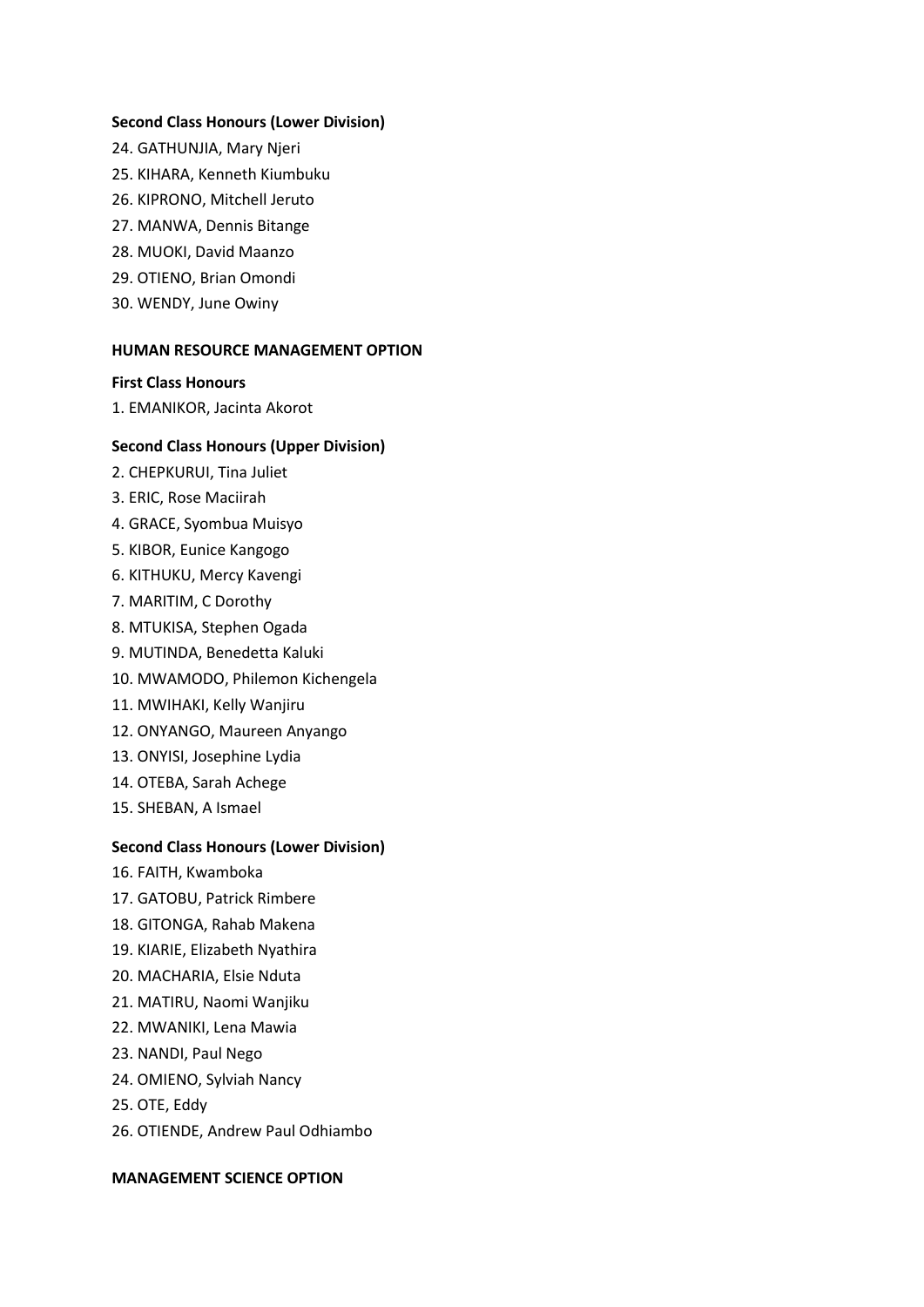1. TOO, David Kibett

# **PROCUREMENT AND SUPPLY CHAIN MANAGEMENT OPTION**

# **First Class Honours**

- 1. CHONDO, Mercy Migasia
- 2. GESIRA, Derrick Oyieko
- 3. IRARIO, George Opuro
- 4. MWANGANGI, Violet Nzembi
- 5. OTIGO, Paul Omondi

#### **Second Class Honours (Upper Division)**

- 6. ABDI, Jasmine Osman
- 7. ACHIENG, Dorothy
- 8. ADONGO, Selina Okumu
- 9. AMAKOVE, Recho Dorsila
- 10. BETH, Agnes Mbithe
- 11. CHARLES, Masila
- 12. CHEK, Irene Atieno
- 13. CHELANGAT, Winny
- 14. CHELIMO, Shilah Chemutai
- 15. CHERONO, Debra
- 16. CHURCHIL, Ombaka
- 17. GACHOKA, Samuel Muchai
- 18. GITARI, Jackline Mukami
- 19. HASSAN, Ifrah Abdullahi
- 20. IBRAHIM, Ahmed Mohamed
- 21. KAAI, Titus Oloijie
- 22. KARUKU, Irene Kwekwe
- 23. KATEMBU, Diana Kalekye
- 24. KATHUNGU, Irene Kanini
- 25. KIBIWOTT, Jerobon
- 26. KIBUE, Monicah Muthoni
- 27. KICHWEN, Kennedy Kipleting
- 28. KIIO, Francis Muthini
- 29. KIJANA, Menachem Basil
- 30. KIRIMI, Derrick Kimathi
- 31. KIRUBI, Anne Wambui
- 32. KISWII, Christine Nduku
- 33. KIVUVA, Nicholas
- 34. KULEI, Mercy Jepchumba
- 35. LANGAT, Collins Kipnge'no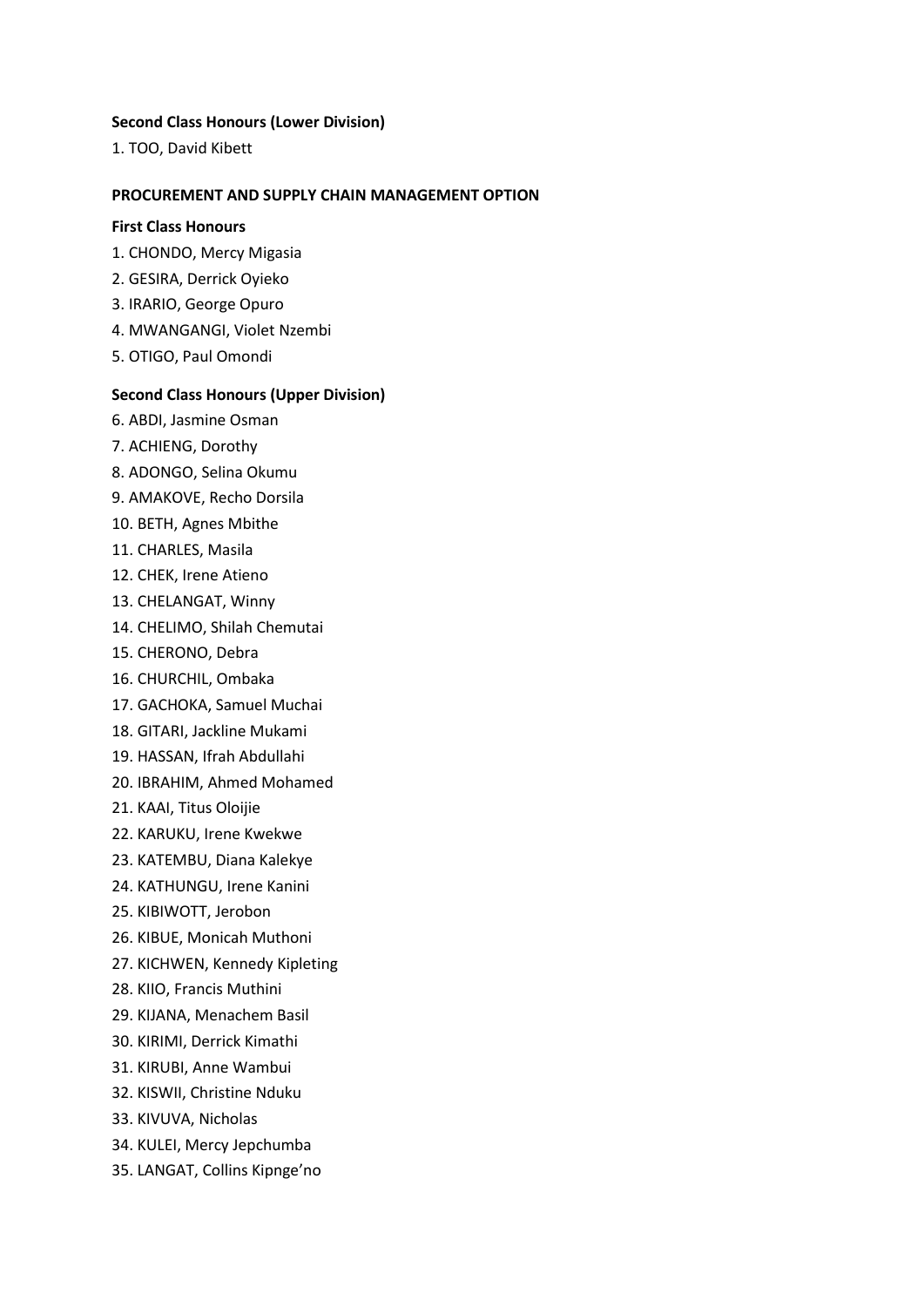- 36. MAINA, Beatrice Wanjiku
- 37. MAINA, Perry Wairimu
- 38. MANG'ERA, Sylvia Moraa
- 39. MASITSA, B Evans
- 40. MBAABU, Nkirote Sally
- 41. MBUGUA, Wairimu Wanyoike
- 42. MOCHOGE, Leakey Chaki
- 43. MOMANYI, Calvin Nyamwange
- 44. MONG'ARE, Angeline Nyag'ara
- 45. MUCHIRI, Alfred
- 46. MUGUCHU, Ambrose Kamau
- 47. MULIUKI, Earnest Muriithi
- 48. MUTIE, Benard Mathina
- 49. MUTIE, Esther
- 50. MUTUA, Vianne Sabina
- 51. MWANGI, Risper Waceke
- 52. MWANGI, Tabitha Wanjiru
- 53. MWANZIA, Antony Mutisya
- 54. MWATHA, Philgona Awiti
- 55. MWINZI, Anne Mutave
- 56. MWIRIGI, Bernice Nkirote
- 57. NABISWA, Cynthia Gathoni
- 58. NAIBEI, Lenis Chepkwemoi
- 59. NDUMIA, Irene Wangui
- 60. NG'ENY, Juliet Jepleting
- 61. NGAO, Peter Mutua
- 62. NGIROLUK, Tabitha Chemondich
- 63. NJAGI, Faith Wanjiku
- 64. NJAGI, Purity Kaari
- 65. NJOGU, Alice Njeri
- 66. NJOROGE, Elizabeth Wanjiru
- 67. NORAH, Jerotich
- 68. NYAKWEBA, Nemwel Ondara
- 69. NYONGO, Maureen Achieng
- 70. NYUMBA, Philip
- 71. NZOKA, Deborah Nduku
- 72. ODERO, Geofrey Otieno
- 73. ODERO, Nicholas Ouma
- 74. ODHIAMBO, Hilda Akinyi
- 75. OGENDI, Edmund Kaisha
- 76. OGILO, Jacktone Oguso
- 77. OGWANG', Robert Ouko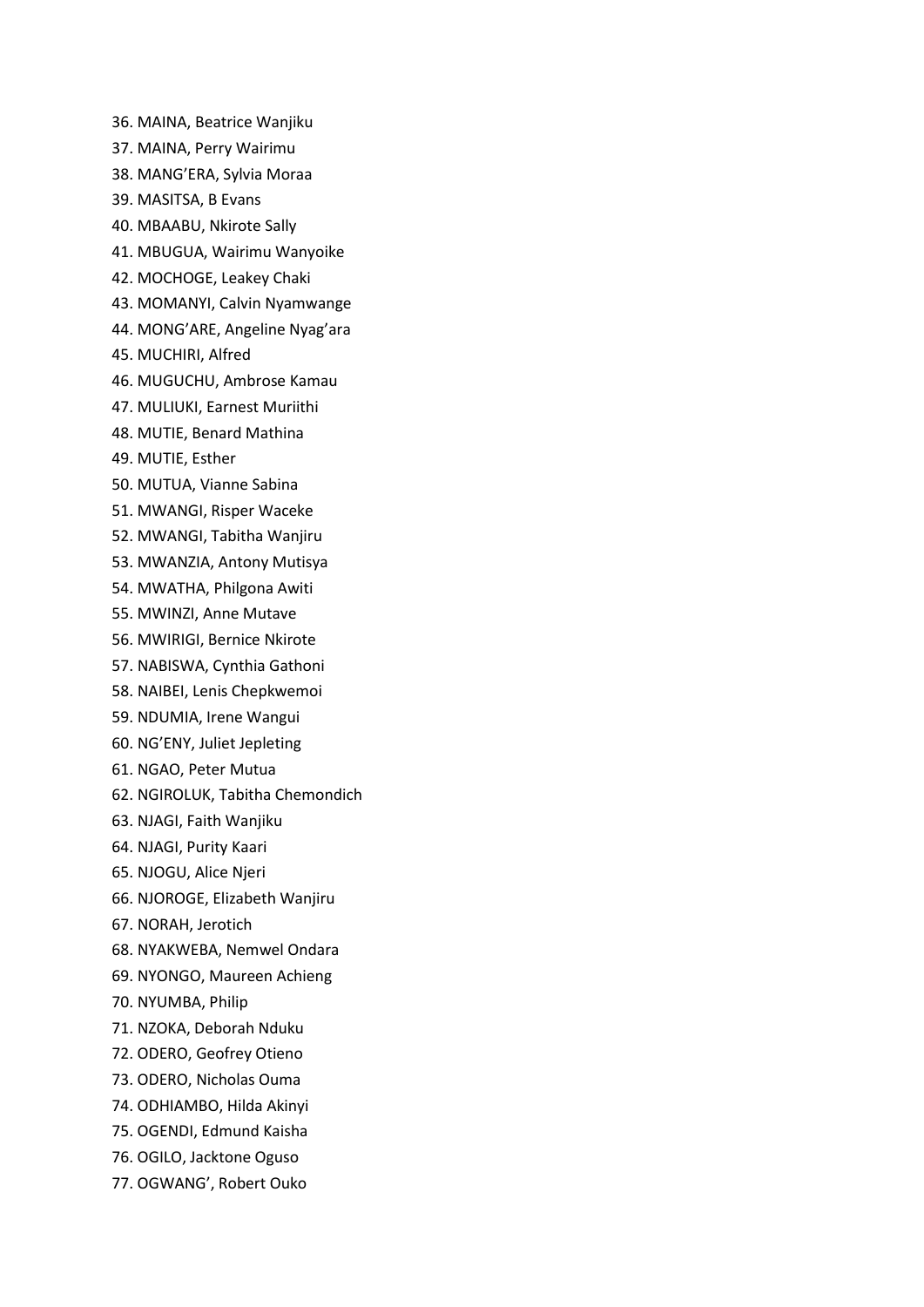- 78. OKUTONYI, Maurine Makabira
- 79. OMBOKO, Linet Mucheni
- 80. OMULLOH, Molly Akinyi
- 81. ONCHONGA, Job Manyara
- 82. ONDIEK, Pamela Akoth
- 83. ONDIEKI, Mercyline Mocheche
- 84. ORINDA, Vanesa Adhiambo
- 85. ORWA, Victor Onyango
- 86. OSANO, Debbie Akinyi
- 87. OTENYA, Angela Moraa
- 88. OTIENO, Joyce Awuor
- 89. OTIENO, Tracy Amondi
- 90. OYUGI, Jemimah Atieno
- 91. RATEMO, Venah Mokeira
- 92. RONGOMA, C Chikodza
- 93. SAKA, Mercy Senkenoi
- 94. SOMO, Adan Alio
- 95. THUMBI, Charlene Nyambura
- 96. WACHIRA, Isabel Wangari
- 97. WAFULA, Kevin Waliuba
- 98. WANG'OMBE, Mercy Njoki
- 99. WANGAI, Joseph Wainaina
- 100. WANJALA, Doris Nelima
- 101. WEKESA, Gladys Nanjalah

102. ABDI, Abdighani Hassan 103. ABDILATIF, Ahmed Abdilatif 104. ADONGO, Maurice Anyango 105. ADOW, Benazir 106. AKINYI, Nancy Odhiambo 107. CHEBERYON, Mike Kandie 108. GATHEE, Maureen Kayo 109. HARO, Rufo Hawo 110. HUSSEIN, Hassan Abdulahi 111. KABITI, Hilda Gatwiri 112. KAI, Victor Ringa 113. KARIUKI, Mary Wanjira 114. KIKUVI, Jane Mbithe 115. KIMATU, Caroline Mbithe 116. KINUTHIA, Julius Maina 117. KINYANJUI, Esther Njeri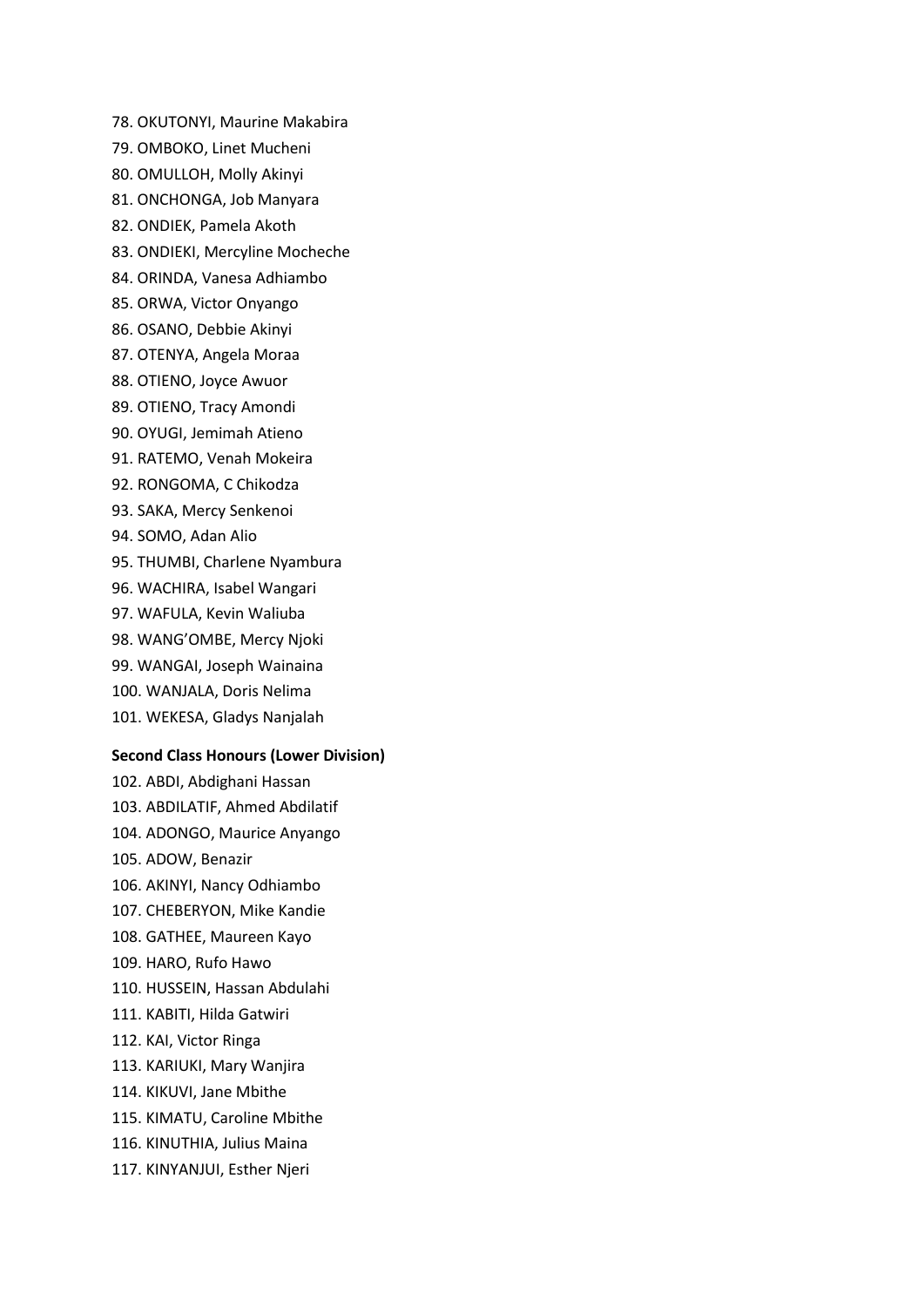118. KUNGA, Benson Mutuku

119. KUNGU, Fredrick Kairu

120. LEBAH, Winnie Onzere

121. LIPOSHE, Beatrice Lihabi

122. MARANI, Boniface

123. MAUNDU, Brian Musyoki

124. MBAKA, Silvia Binzari

125. MBALUKA, Benard Mutinda

126. MBOGO, Susan Murugi

127. MBUKO, Mathew Stephen

128. MERINYA, Wycliff Lenteyion

129. MOMANYI, David Bosire Resley

130. MONGELA, Kanyumbi

131. MUINDE, Alex Muthini

132. MULI, Rose Chao

133. MULUNGA, Magdalene Mwatha

134. MULWA, Zipporah Nduku

135. MURUU, Pauline Gathoni

136. MUTUNGA, Zipporah Karoki

137. MWANGE, Monicah Kavili

138. MWANGI, Joseph Murugah

139. NGULI, Aileen Mukami

140. NJAU, Ian Maina

141. NJERI, Alex Muthii

142. NJERU, Margaret Mbucu

143. NJOGU, Elizabeth Wanjiru

144. NJOKI, Cynthia Waithira

145. NJUGUNA, Shalon Wanjiku

146. NYONG'A, Vane Kerubo

147. OGENDI, Diana Moraa

148. OGETAH, Molly Atieno

149. OKOLA, Caleb Osundwa

150. OPIYO, Dennis Robert Omondi

151. ORIBA, Annettee Kerubo

152. OTIATO, Donald Otieno

153. OTIENO, Gentrix Adhiambo

154. OTIENO, Janam

155. ROTICH, Moses Koilai

156. SAUSI, Moses Moseti

157. SIMWENYI, Gabtons Wanyonyi

158. TOM, Susan Sempeyo

159. WAMBUI, Esther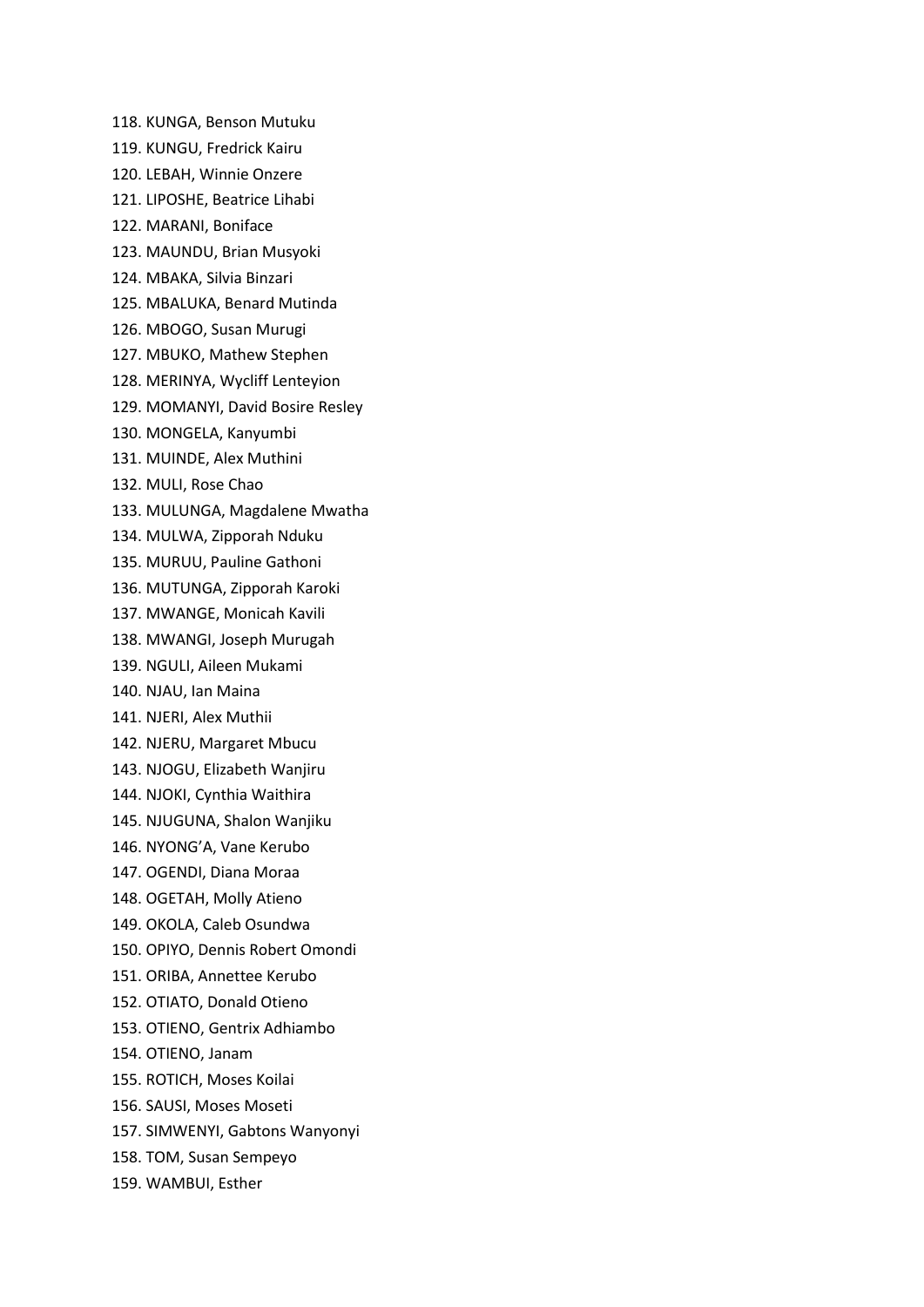160. WEPUKHULU, Sophy Nasike 161. YEGO, Robert Kiptum

#### **Pass**

162. EDDIE, Owenga

#### **BUSINESS INFORMATION SYSTEMS OPTION**

#### **First Class Honours**

1. MWAWALI, Janet Wali

## **Second Class Honours (Upper Division)**

- 2. GACHORO, John Muriithi
- 3. KARIUKI, Moses Gachiri
- 4. KILONZO, Winnie Wavinya
- 5. MWANIKI, Michael Mutuota
- 6. NEKOYE, Sharon Sabwami
- 7. NGANGA, N Dancun
- 8. NGETICH, Ivy Chepkurui
- 9. OCHIENG, Samuel Olouch
- 10. OMUYA, Jacob Anunda
- 11. TUMBO, Joash Nyamwaka

# **Second Class Honours (Lower Division)**

- 12. EKIRAPA, Jordan Benard
- 13. KUTONDO, Sylvia Museve
- 14. MEPUKORI, Ezekiel Metito
- 15. MICHUKI, Dennis Gitonga
- 16. MMALENGE, Kelvin Antony
- 17. NYAMBURA, Caroline Njeri
- 18. OKUMU, Julius Otieno

#### **OPERATIONS MANAGEMENT OPTION**

# **First Class Honours**

- 1. DELLE, Kijoli Abdallah
- 2. KEREI, Julius Karori

### **Second Class Honours (Upper Division)**

- 3. AYIMBA, Raphael Ooko
- 4. BHATIA, Parthivi Shamir
- 5. GACHAGA, Edwin Macharia
- 6. KAMAU, Mary Wangui
- 7. KANYENJE, Peter Njoroge
- 8. KATEMBE, Karen Nyamvula
- 9. KENYANYA, Cynthia Kemunto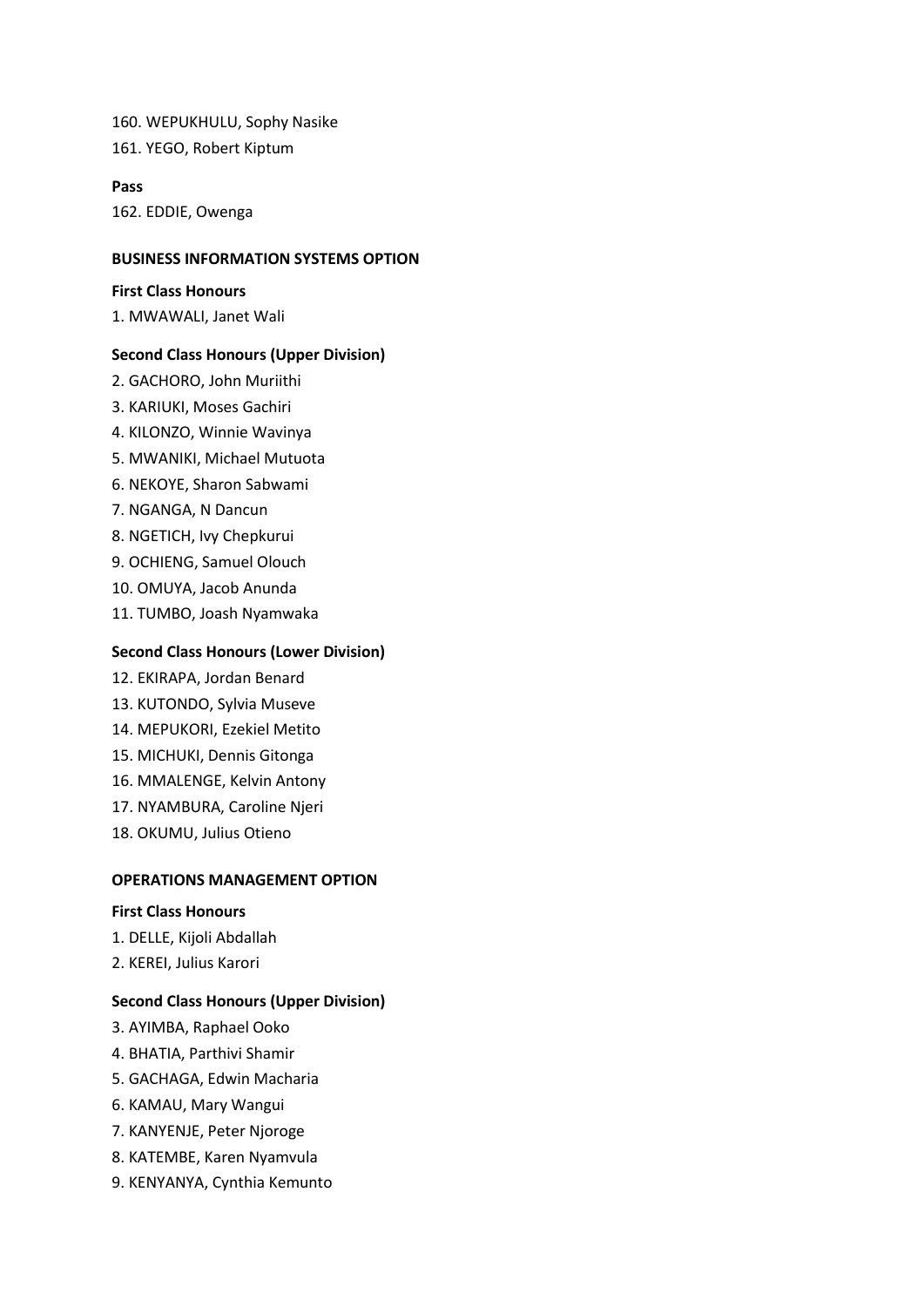- 10. KHIMJI, Vrinda Alpesh
- 11. KINYANJUI, Beth Wanjira
- 12. KITUTO, Judith Mueni
- 13. MAINA, Francis Mwaura
- 14. MAINA, Fridah Nyaguthi
- 15. MALOBA, N Clarice
- 16. MOHAMED, Asya Omar
- 17. MOMANYI, Yvonne Nyatichi
- 18. MUHIA, Mercy Wanjiru
- 19. MUVEA, Joseph Mwanake
- 20. NJUGUNA, Francis Wanyoike
- 21. NYAGA, Jane Nyaruai
- 22. OKATCH, Victor Ochieng
- 23. ONGOYA, David Onyango
- 24. RAGAMA, Ruth Makungu
- 25. SHABAN, Manal Mohamed
- 26. WAIRIMU, Patrick Kariuki
- 27. WAMALWA, W Chrisantus
- 28. WANJIKU, Hildah Horidah
- 29. YAKUB, Sabrina Yusuf A

- 30. KIPSANG, Hazelbonia Chebet
- 31. NGENDO, Judy Wamuyu
- 32. NJERU, Kageni Kangai
- 33. NJUGUNA, John Mwaura
- 34. OTIENO, Debra Aquino
- 35. OYUGI, Leonid John
- 36. SANG, Joel
- 37. VICTOR, B Ochieng

The Dean will then acknowledge the Chancellor and resume his/her seat

# 8

# **AFRICAN WOMEN`S STUDIES CENTRE**

The Director of the African Women`s Studies Centre will present the following candidates for the conferment of the degree of MASTER OF ARTS IN WOMEN, LEADERSHIP AND GOVERNANCE IN AFRICA of the University of Nairobi. As the Director reads out the names, the candidates will stand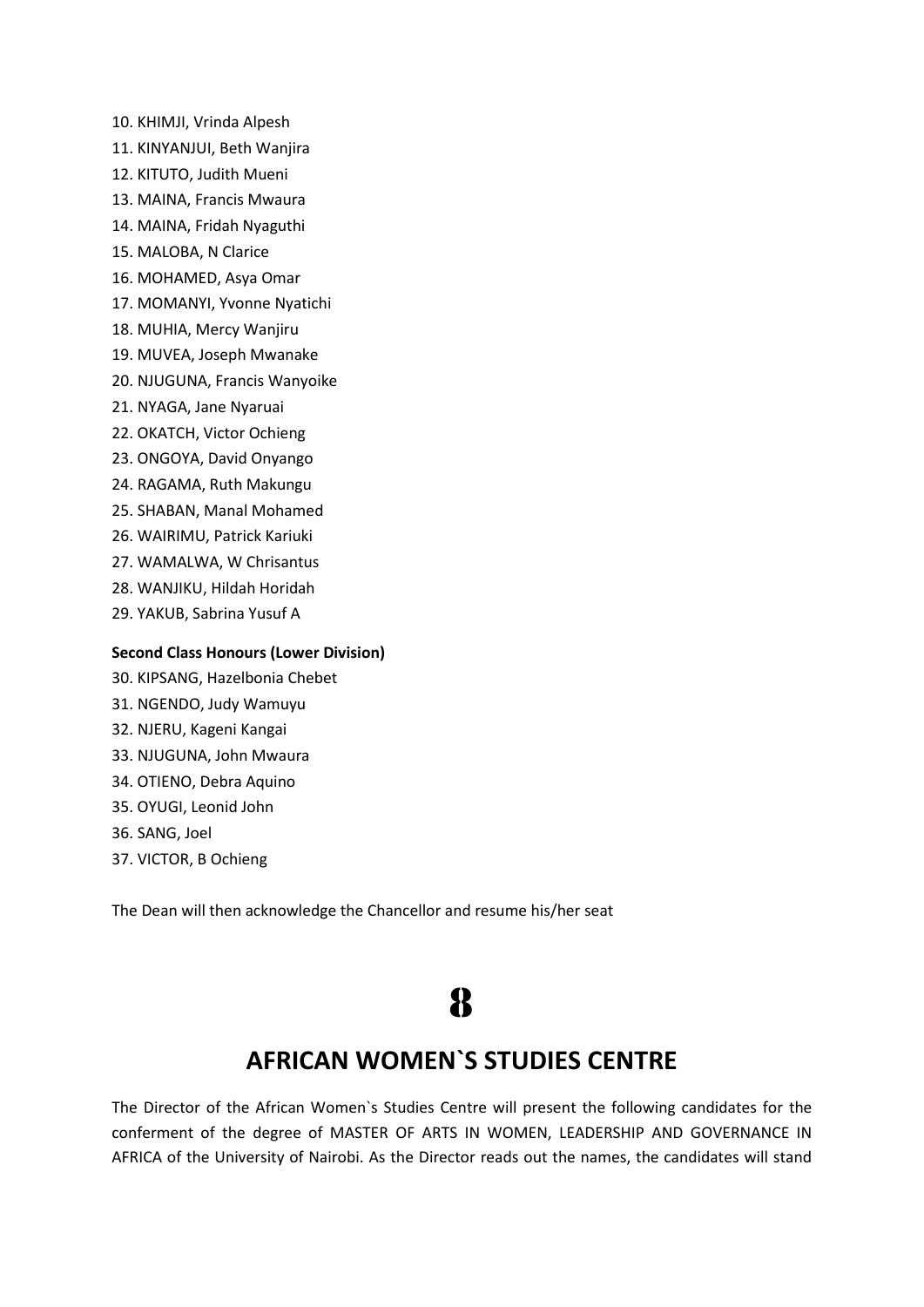and remain standing until the last name is read and he/she will then request the candidates to sit down by saying *"please be seated"*

Then the graduands will altogether bow/curtsy and resume their seats.

## **A) MASTER OF ARTS**

## **i) MASTER OF ARTS IN WOMEN, LEADERSHIP AND GOVERNANCE IN AFRICA**

1. MBUGUA, Rosemary Wanjiku 2. MUTAI, Daisy Chebet

## **B) DIPLOMA**

## **i) DIPLOMA IN WOMEN LEADERSHIP AND GOVERNANCE IN AFRICA**

## **Distinction**

1. KAMANDE, Wanjiku Dianah

The Director will then acknowledge the Chancellor and resume his/her seat

# **9**

## **SCHOOL OF ECONOMICS**

The Director of the School of Economics will rise and present the following candidates for the conferment of the respective degrees of the University of Nairobi. As the Director reads out the names, the candidates will stand and remain standing until the last name is read and he/she will then request the candidates to sit down by saying *"please be seated"*

Then the graduands will altogether bow/curtsy and resume their seats.

## **A) MASTER OF ARTS**

## **i) MASTER OF ARTS IN ECONOMIC POLICY MANAGEMENT**

- 1. KITONGA, Kavengi
- 2. MAINA, Charles Gichuki
- 3. WAINAINA, Geoffrey Njuguna

## **ii) MASTER OF ARTS IN ECONOMICS**

- 1. AGWAYA, Rodgers Omondi
- 2. APIYO, Leonard Audi
- 3. CHEROBEN, Everlyne Chepkwemoi
- 4. GAKURU, Peninnah Wanjiru
- 5. GATHURU, Anthony Njoroge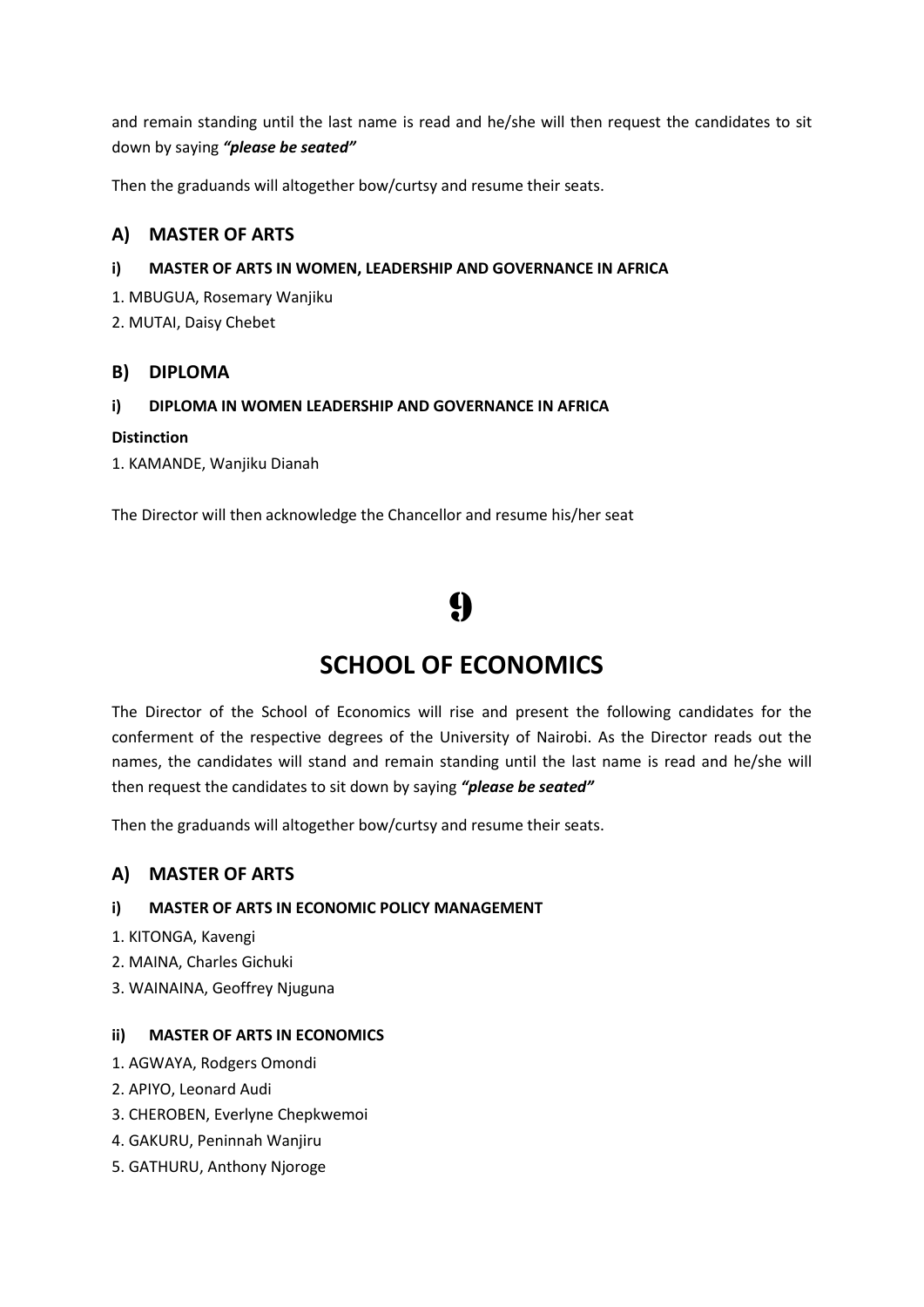- 6. IMBUYE, Resa
- 7. IRUNGU, Elizabeth Wangari
- 8. KAMIRE, Barack Otieno
- 9. KAMUYU, Rosemary Wanjiku
- 10. KARENJU, Lydiah Wangechi
- 11. KIMAIYO, Komen Timothy
- 12. KIPLANGAT, Josea Cheruiyot
- 13. KIRIMI, Jeremy Mutwiri
- 14. KOMBO, Josephat Nyanamba
- 15. MAINA, Antony Kuria
- 16. MAJIWA, Anthony
- 17. MANYARA, Douglas Nyambariga
- 18. MATHENGE, Daniel
- 19. MBERIA, Nancy
- 20. MBUGUA, Rosemary Wanjiku
- 21. MUINDI, Consolata Nduku
- 22. MURAYA, Beth Wanjiru
- 23. MUTHAMI, Millicent Nduta
- 24. MWAURA, Antony Waithera
- 25. NDOLO, David Katuta
- 26. NYAGA, Lewis Kimathi
- 27. NYAGA, Linus Gitonga
- 28. NYAWIRA, John Ngare
- 29. OCHIENG, Geoffrey
- 30. OKOTH, Bridget Atieno
- 31. RIUNGU, Peninah Kawira
- 32. SIMIYU, Hellen Naliaka
- 33. TITOE, Jr Michael D
- 34. WABUYABO, Eric
- 35. WAMWAYI, David Nashon Agenyi
- 36. WANJA, Douglas Muthinji

### **iii) MASTER OF SCIENCE IN HEALTH ECONOMICS AND POLICY**

- 1. KAIRU, Beatrice Wangui
- 2. KIKANGA, Abdulaziz Makuthu
- 3. KINYANJUI, Janefer Nyawira
- 4. MWANGI, Lizah Nyawira
- 5. NCECE, Joyce
- 6. NJUGUNA, David Kinyanjui
- 7. NYARAMBA, Tom Joseph
- 8. OKOTH, Peter Joseph
- 9. ONEKO, Tom Osewe Ochieng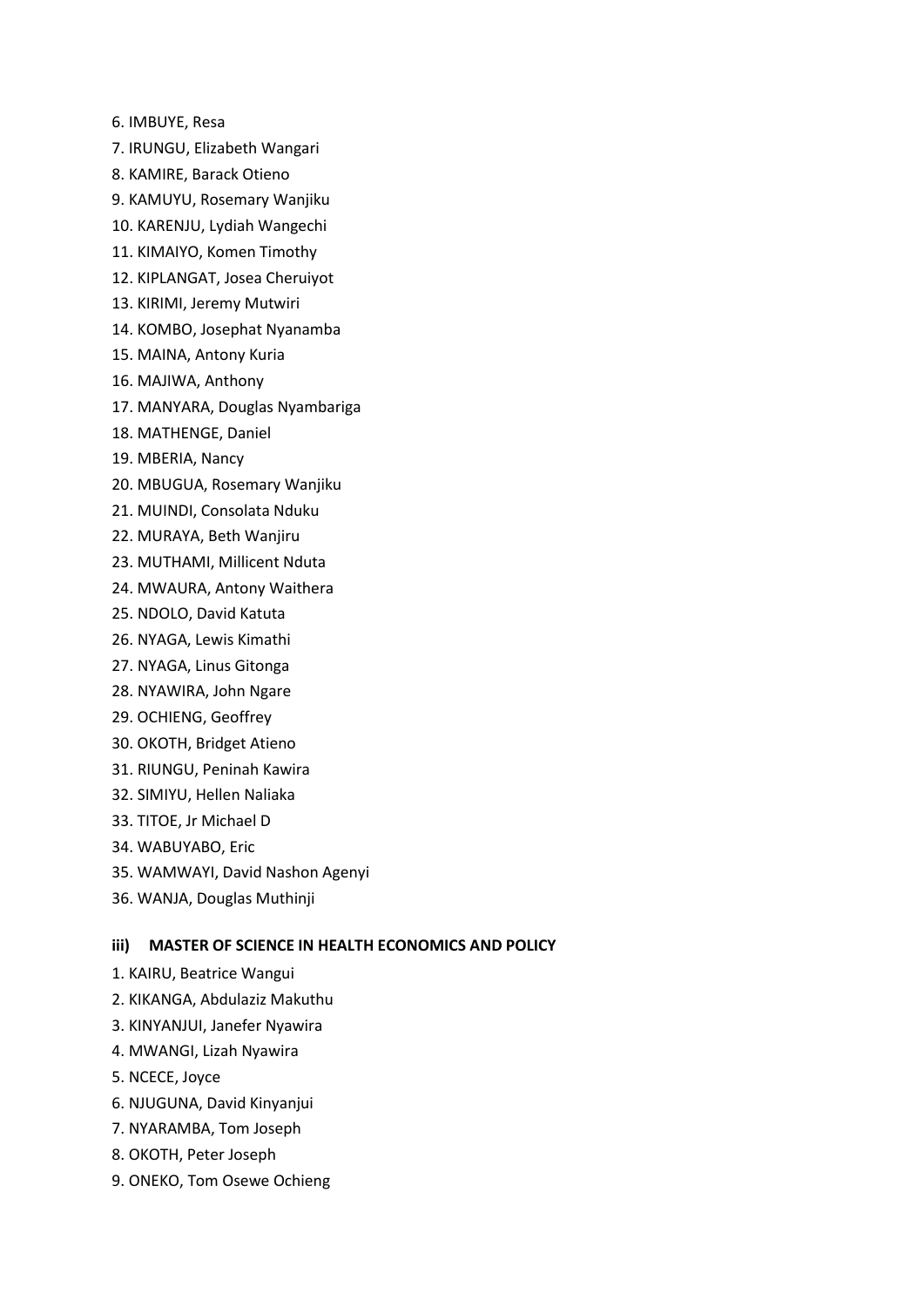- 10. RONO, Victor Kimutai
- 11. WANJALA, Stephen Sitima

## **B) BACHELOR**

## **i) BACHELOR OF ECONOMICS**

## **First Class Honours**

- 1. MURIITHI, Wangerwe Mercy
- 2. OTIENO, Sellah Nyarocho
- 3. PAUL, M Cosmas

### **Second Class Honours (Upper Division)**

- 4. ARITA, N Ndubi Mercy
- 5. BOSIRE, Mocha Timothy
- 6. BUGU, Abdalla Rashid
- 7. CHEBII, Kibet Paul
- 8. CHEPKORIR, Rebecca
- 9. CHEPTOO, Winnie
- 10. CHIWAI, Allan Amani
- 11. DIDA, Ibrahim Mohamed
- 12. GAYA, Hanningtone Otieno
- 13. GITAARI, Alex
- 14. ISSA, Ahmed Jama
- 15. ITUMO, George
- 16. JUMA, Samwel Obayo
- 17. KAGUKU, Tabitha Nduta
- 18. KALOKI, Sammy Kavoi
- 19. KALUTI, Thomas Makewa
- 20. KAMALLAH, Thomas Yiega
- 21. KAMAU, Jane Wambui
- 22. KANDIE, C Gibson
- 23. KANGETHE, Evarlin Wairimu
- 24. KARINGU, Anne Mumbi
- 25. KAVILA, E Mbithe
- 26. KAVOI, Ruth
- 27. KAWIRA, Felister Ntarangwi
- 28. KIMANI, Lucy Mukami
- 29. KINYUA, Monicah Wangechi
- 30. KINYUA, Susan Sally Njoki
- 31. KIPLAGAT, K Geoffrey
- 32. KIRAGU, Peter Makome
- 33. KIRINGAI, Mark Wathobio
- 34. KITHINJI, Mutembei Leonard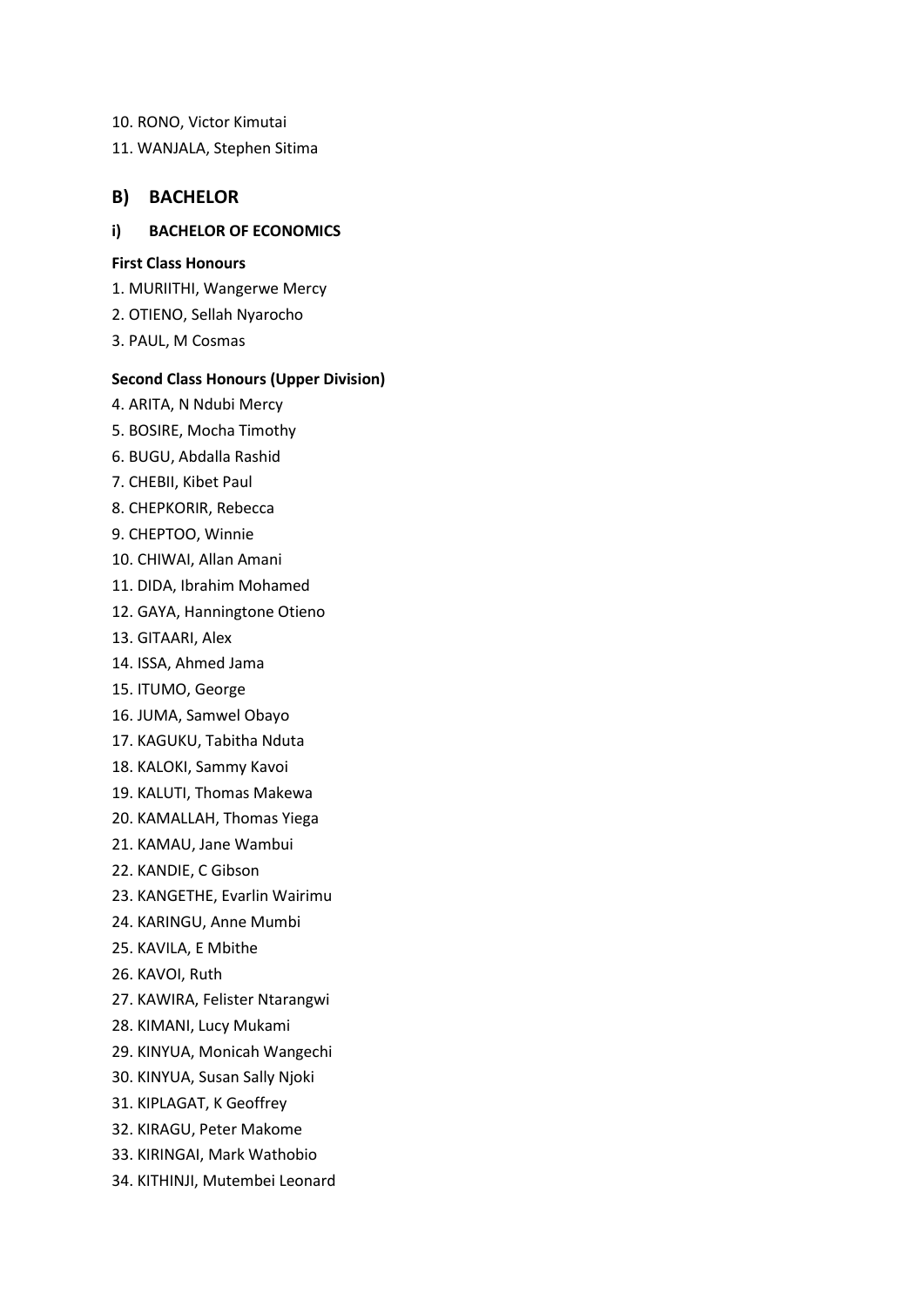- 35. KOIKAI, Stanley Lekishon
- 36. KURIA, Erastus Kamathi
- 37. KURIA, Hiram Waithaka
- 38. KWOBA, Noelina
- 39. LESAYO, Geoffrey
- 40. LUQMAN, Ahmed Abdi
- 41. MALALA, L Livingstone
- 42. MANDU, Davy Ombere
- 43. MASAI, Laureen Mulobi
- 44. MASAKE, Asirang Francisca
- 45. MATAHE, David Mwangi
- 46. MAUMBA, William Maranga
- 47. MBITIRU, Salome Nyokabi
- 48. MBUBA, Nathan Munene
- 49. MOEGI, Winnie Moraa
- 50. MONG'ARE, Gladys Moraa
- 51. MUCHIRI, Sharon Njoki
- 52. MUGURE, Mary
- 53. MUGWIRA, Dorcas Wambui
- 54. MUIGAI, John Waweru
- 55. MUIGAI, Stephen Gitau
- 56. MULI, Rose Kivee
- 57. MUSILI, P Kitunda
- 58. MUTENDE, J Duncan
- 59. MUTUA, Mercy Mbula
- 60. MUTWIRI, Anderson
- 61. MUYA, N Dennis
- 62. MWANGI, Margaret Wakiuru
- 63. MWANGI, Reginah W
- 64. MWANGI, Sophia Wangechi
- 65. MWIRIGI, Job
- 66. NDICHU, Wilson Mbugua
- 67. NDUNG'U, A Nyokabi
- 68. NG'ANG'A, W Zachariah
- 69. NJAGI, Emily Wanjira
- 70. NJERI, Christine Wanjiru
- 71. NJERI, Ruth Muthoni
- 72. NJUGUNA, Jennifer Mwende
- 73. NYAGA, Grace Wangari
- 74. NYANYUKI, Isaiah Osoro
- 75. OBARA, K Elvis
- 76. OGETO, Monubi Ezra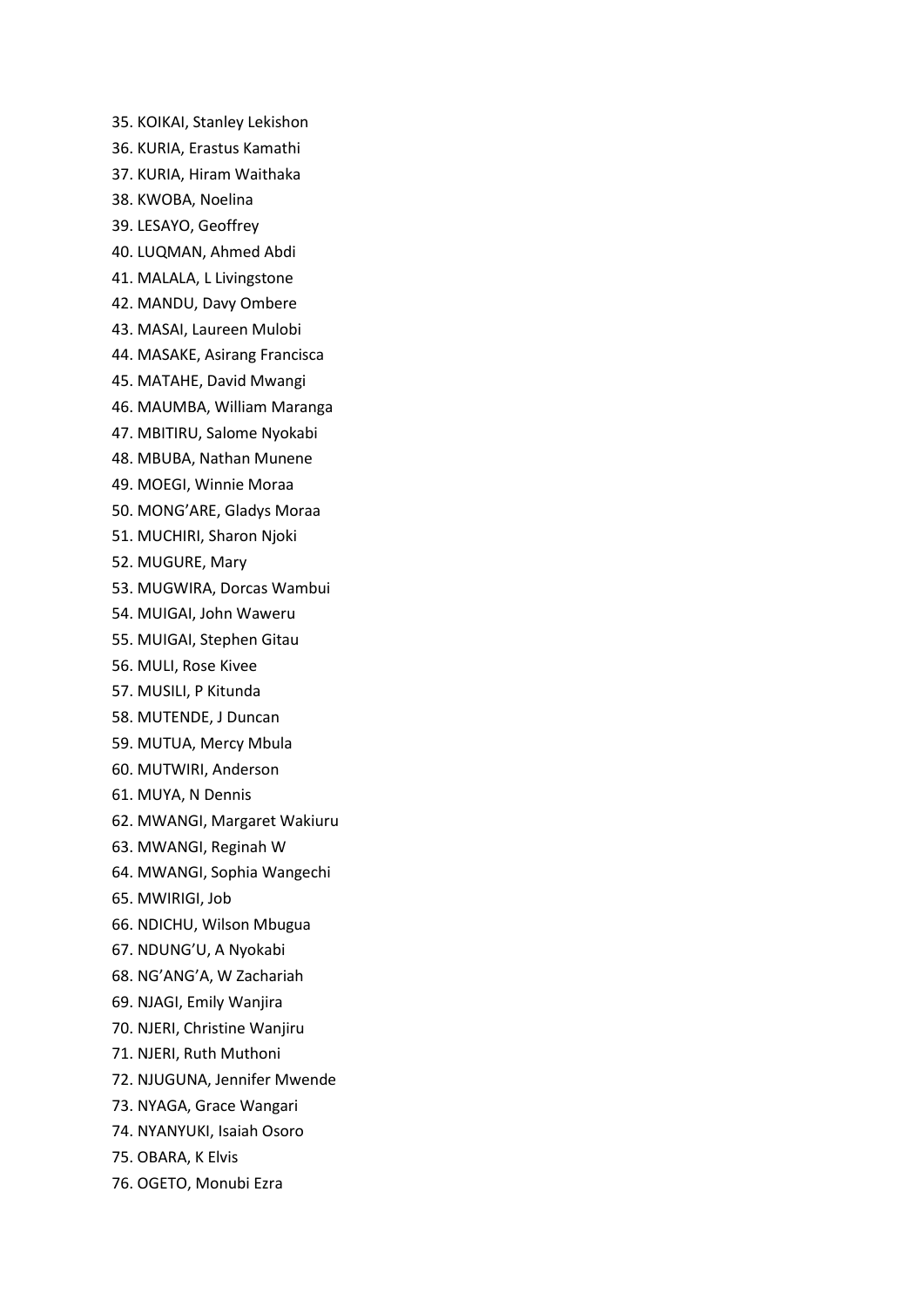- 77. OMWENGA, Charity Osoro
- 78. ONCHOKE, A Nyaboke
- 79. ONDULA, Oserah Edwina
- 80. ONYANGO, Bernard Obiero
- 81. OTEKRA, A Mercy
- 82. OUMA, Tom Brian
- 83. PATWA, Yusuf Seifudin
- 84. ROTICH, Cyrus Kipng'eno
- 85. ROTICH, Kennedy Kiprono
- 86. SAMUEL, Mwangi Mbogo
- 87. SHIKOLIO, A Yasin
- 88. SINTOYIA, Lucy
- 89. WACHIRA, Roselyne Wangui
- 90. WAHOME, Sylvia Ngima Rahab
- 91. WAMUYU, Maxwell Thumi
- 92. WAMWERE, Nyambura Peris
- 93. WESONGA, F Paul
- 94. YAAH, Emmanuel Baya

#### **Second Class Honours (Lower Division)**

95. ABDIRAHMAN, Ali Aliow

- 96. ADEN, Sahara Kilas
- 97. AHMED, Mohamud Abdi
- 98. BARASA, Donald Mukhongo
- 99. BOSIRE, Mokua Haron
- 100. CHEGE, Muthoni Ruth
- 101. GACHOKA, Paul Ng'ang'a
- 102. GATU, Maureen Wangari
- 103. GITAU, Samuel Muturi
- 104. JEBI, K Shenan
- 105. KAIRI, Mbijiwe Stephen
- 106. KARANI, Jackline Wanjiru
- 107. KINYANJUI, David
- 108. KIRAGU, Peter Kibicho
- 109. KURGAT, K Joseph
- 110. MACHARIA, Harun Mwangi
- 111. MATHU, Edwin Macharia
- 112. MATOKE, Sofiah Kerubo
- 113. MOKAYA, Frankline Mwebi
- 114. MPUTHIA, Ian Kathurima
- 115. MUEMA, Simon
- 116. MUKUHA, Elud Maina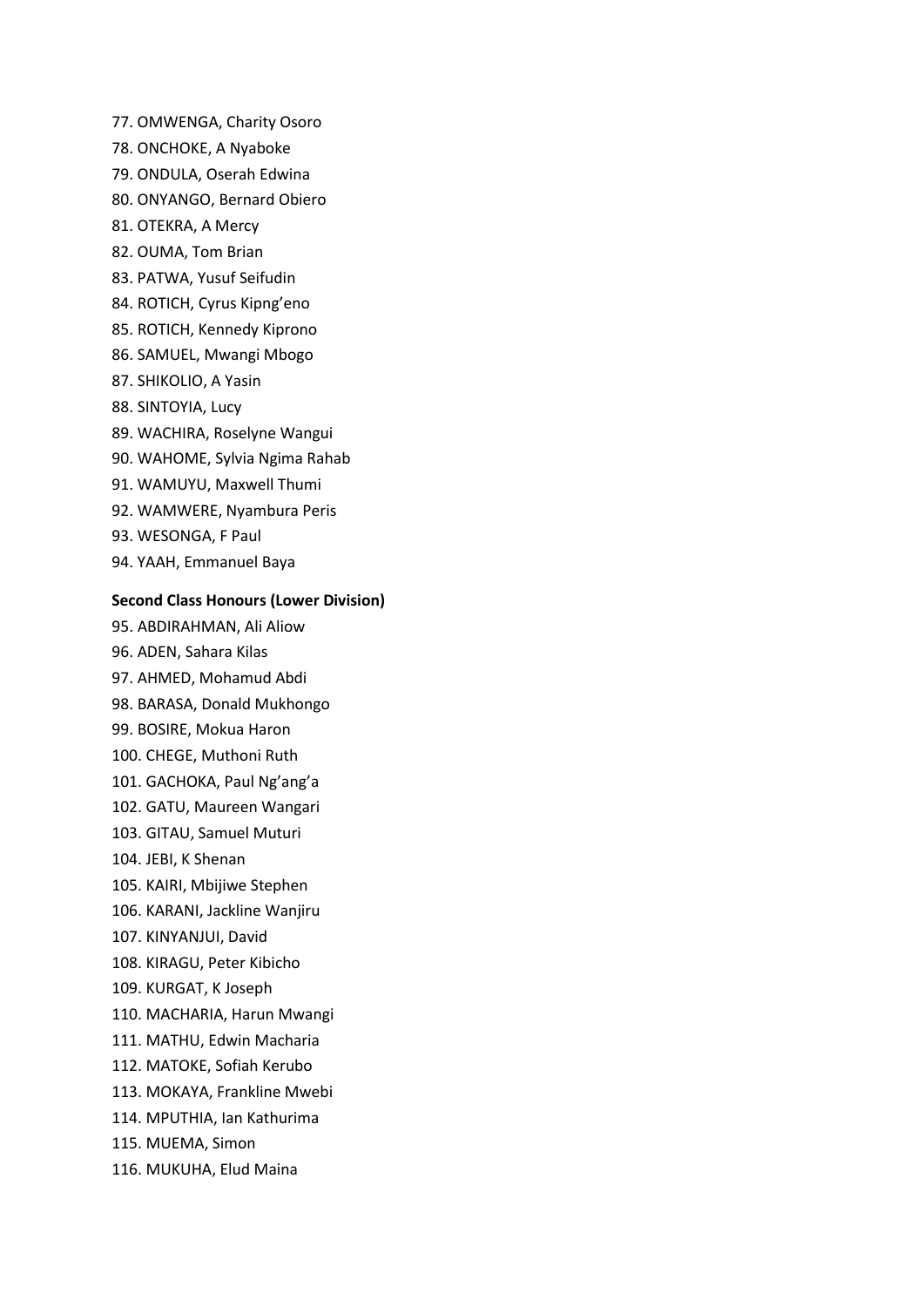117. MUMO, Grace Vaati

118. MURIGU, Lewis Wanjohi

- 119. MUTAI, A Kipkoech
- 120. MWAKILUNGU, Nelly Malemba
- 121. MWANGI, Samuel Ng''ang''a
- 122. MWANZAU, Esther Mwikali
- 123. MWAURA, Caroline Mugure
- 124. MWAURA, Ruth Waithera
- 125. MWERERU, Kendi Dinah
- 126. MWINJI, Muthui Sammy
- 127. MWITI, Mugambi Demas
- 128. NDICHU, James Ndungu
- 129. NDUNGU, Comfort Wanjiru
- 130. NJOROGE, Isaac Mugwanja
- 131. NJUGUNA, Charles Munyua
- 132. NYAKUNDI, O Wycliffe
- 133. NYAMOSI, Enock Orayo
- 134. OGANGA, N Nancy
- 135. ONDIR, Collins
- 136. OSIEMO, Phares Moseti
- 137. OTIENO, Moses Midianga
- 138. PETER, Wambua
- 139. RUTTO, Daniel Kiprop Sang
- 140. THAMAINI, Evalyne Njoki
- 141. TOPOTI, Marcel Kores
- 142. WAMBUGU, Gladys Wanjiku
- 143. WAMBUI, Teresiah Njoki
- 144. WAMWERE, Marion Waithira
- 145. WANGAI, Christopher Mutahi

## **ii) BACHELOR OF ECONOMICS & STATISTICS**

## **First Class Honours**

- 1. ABDULLAHI, Suleiman Umeira
- 2. BISONGA, N Christabel
- 3. GICHARU, Patricia Njoki
- 4. JUMA, Swaleh Khadija
- 5. KIPLANG'AT, Tecla Chebet
- 6. MAINA, Monicah Wanjiku
- 7. MAROA, Wilson Chacha
- 8. MUTIA, Cecilia Kathini
- 9. MUTUA, Joseph Nyamai
- 10. MUTUMA, Dickson Mutethia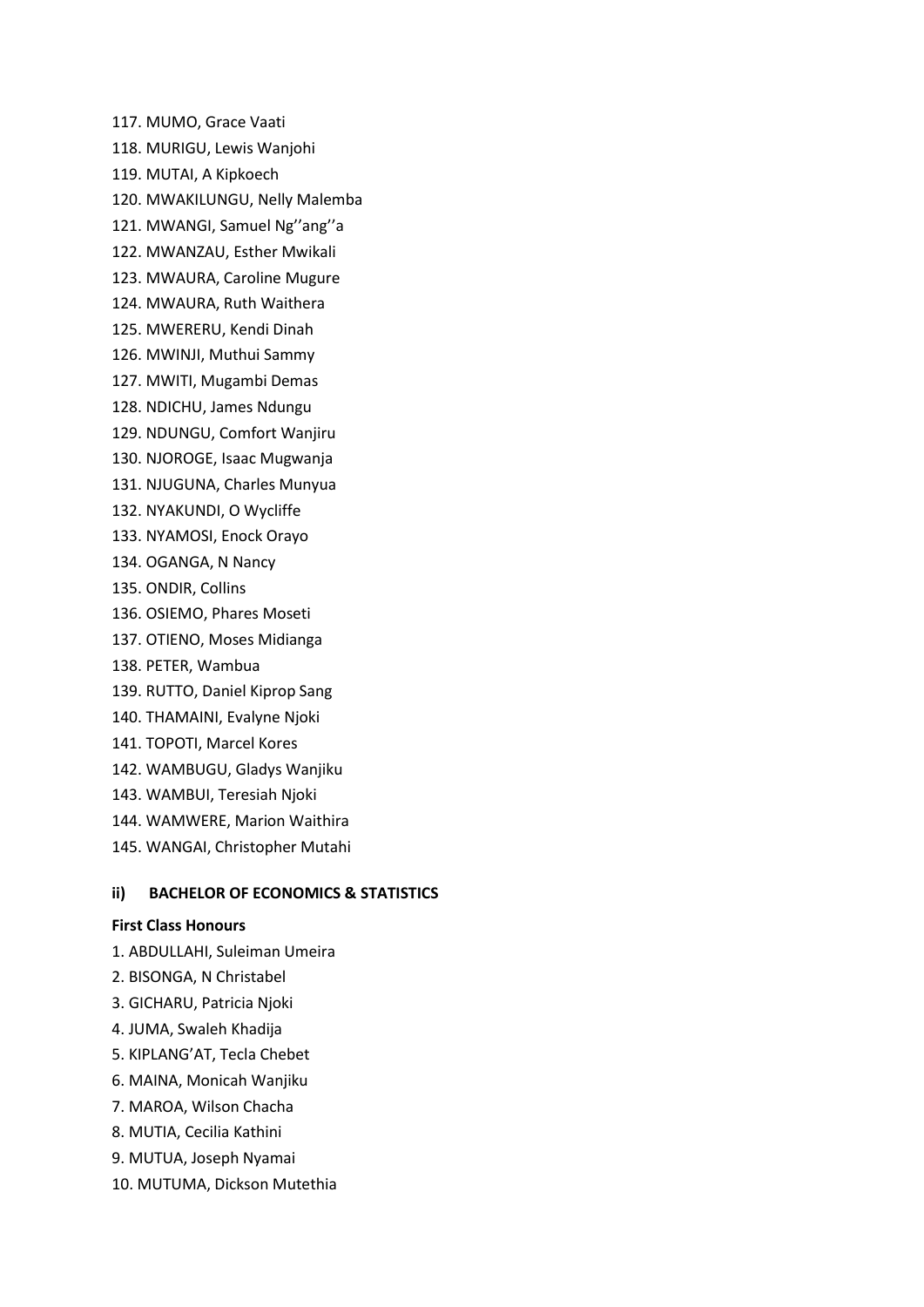- 11. MWENDERANI, Cindy Sandra
- 12. NAIMA, Nurrein Mwatsahu
- 13. NJOROGE, Wanjiru Winnie
- 14. NYANDIEKA, Brian Ombega
- 15. OIGO, Achieng Dorothy
- 16. RIOBA, Lucas Nyamohanga
- 17. SEHMI, Gurpreet Singh

## **Second Class Honours (Upper Division)**

- 18. ABDI, Mohamed Adan
- 19. ABDI, Mohamed Noor
- 20. ABDI, Samatar Sheikh Salat
- 21. ABDIRAHMAN, Abdikadir
- 22. AHMED, Abdullahi Jelle
- 23. AHMED, Fathuma Abdi
- 24. AILA, Gina Siko
- 25. AKOKO, Tessie Atieno
- 26. AMEK, Raphael Onduru
- 27. ANDAMBI, Lavinah Gonah
- 28. ANYANGO, Oloo Agnes
- 29. AWINO, Michael Oketch
- 30. BIOR, John Majok
- 31. CHESEREK, Amos Kipkemoi
- 32. DIANGA, Seline Adhiambo
- 33. FARAH, Maryan Hassan
- 34. FARHAN, Abdi Mohamed
- 35. GICHUYIA, Kanini Kagendo
- 36. GITAU, Nellie Njoki
- 37. INGOSE, M Shiundu
- 38. JAMAL, Gabow Hussein
- 39. JUMA, Okoth Dancun
- 40. KAMANDE, Sharleen Wanjiku
- 41. KAMORE, Kellen Wanjiku
- 42. KATUI, Rodgers Kiplimo
- 43. KEFAH, Nyamoita Ruth
- 44. KERUBO, Cynthia Nyasani
- 45. KIARIE, Jackline Wambui
- 46. KINYUA, Wambui Mary
- 47. KIPKEU, Too Felix
- 48. KIPLANGAT, Gideon Sang
- 49. KIPTANUI, Mercy Jeptoo
- 50. KIRIMI, R Lincoln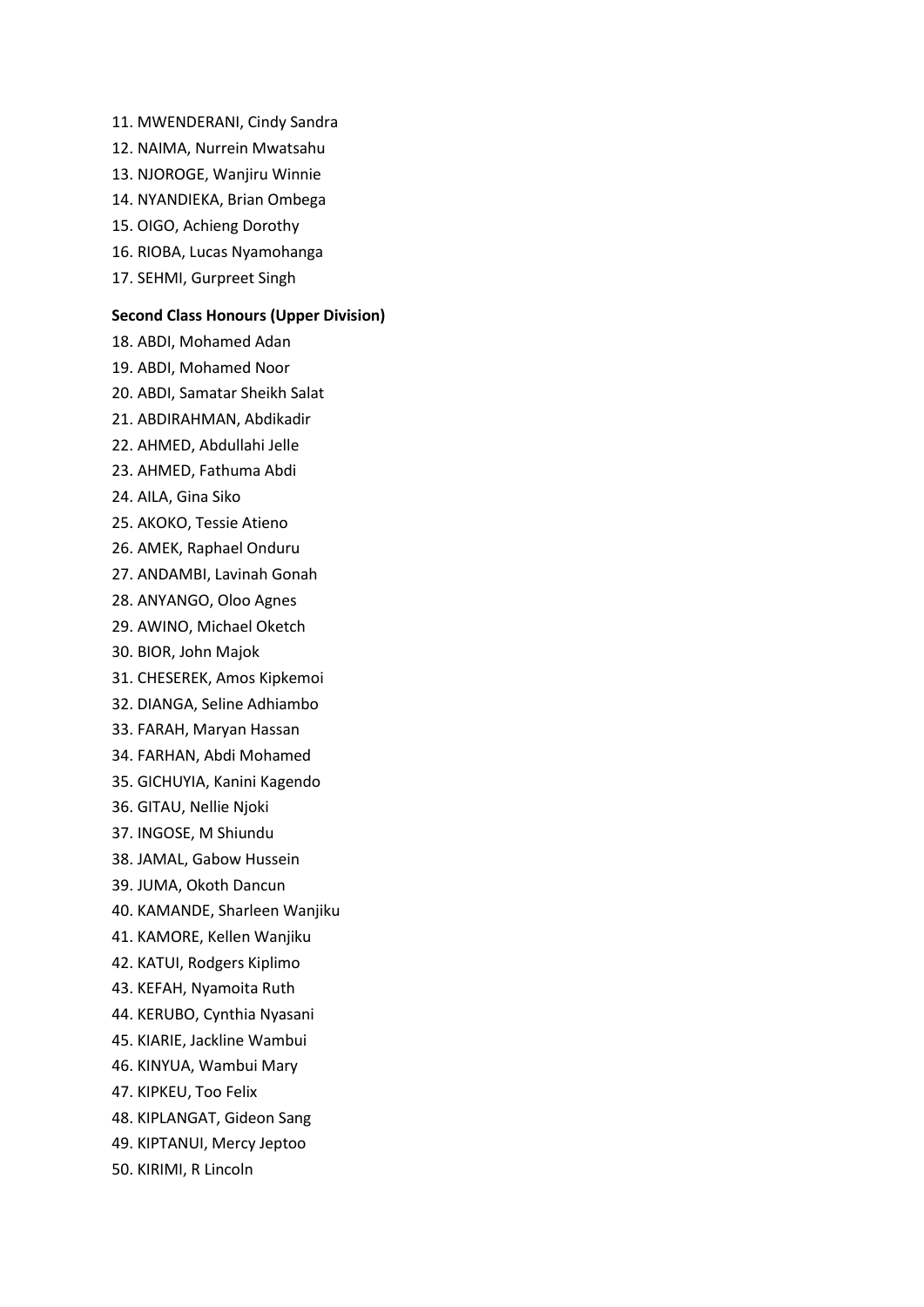- 51. KITACH, Rebecca Chepkemoi
- 52. KODO, Seline Anyango
- 53. KUNG'A, David Brian
- 54. KUTTO, Chepchirchir
- 55. KYALO, Victoria Ndanu
- 56. MAALIM, Abdirizak Adan
- 57. MAINA, Martin Gathuma
- 58. MAKAU, Florence Munini
- 59. MAKOKHA, Louis Buluma
- 60. MAKORI, Omagwa Dennis
- 61. MALEMBA, Jane Mesi
- 62. MARVIN, Charles Tsuma
- 63. MARY, Wairimu Mwangi
- 64. MBAABU, Kenny Brian
- 65. MIRANYI, Beldinna M
- 66. MOENGA, Elvis Otoigo
- 67. MOHAMMED, Nia Fauzia
- 68. MOMANYI, Stephen Mose
- 69. MUCHAI, Mercy Waithera
- 70. MUEMA, Faith Mwikali
- 71. MUEMA, Kevin Muange
- 72. MUGAMBI, Lee Kimaita
- 73. MURITHI, Robert Mwangangi
- 74. MUSDAF, Adan Roble
- 75. MUTONO, Veronica Mueni
- 76. MUTUA, Tabitha
- 77. MWAI, Joyce Wairimu
- 78. MWANGI, Rose Mumbi
- 79. MWANIKI, Muthoni Leah
- 80. NAPARENG, Cheruiyot Collin
- 81. NDAMWE, N Leila
- 82. NDERITU, Jesse Mwangi
- 83. NDIRANGU, Samuel Kibiri
- 84. NDUNGU, Alice Wangari
- 85. NGATIA, Patrick Maina
- 86. NJENGA, Nyokabi Roselyn
- 87. OCHIENG, Eugene Maurice
- 88. OCHIENG, O Geoffrey
- 89. ODUOR, Elvis Odhiambo
- 90. OIRA, Wendy Kemunto
- 91. OKEMWA, India P Kerubo
- 92. OKENG'O, Vivian Nyansarora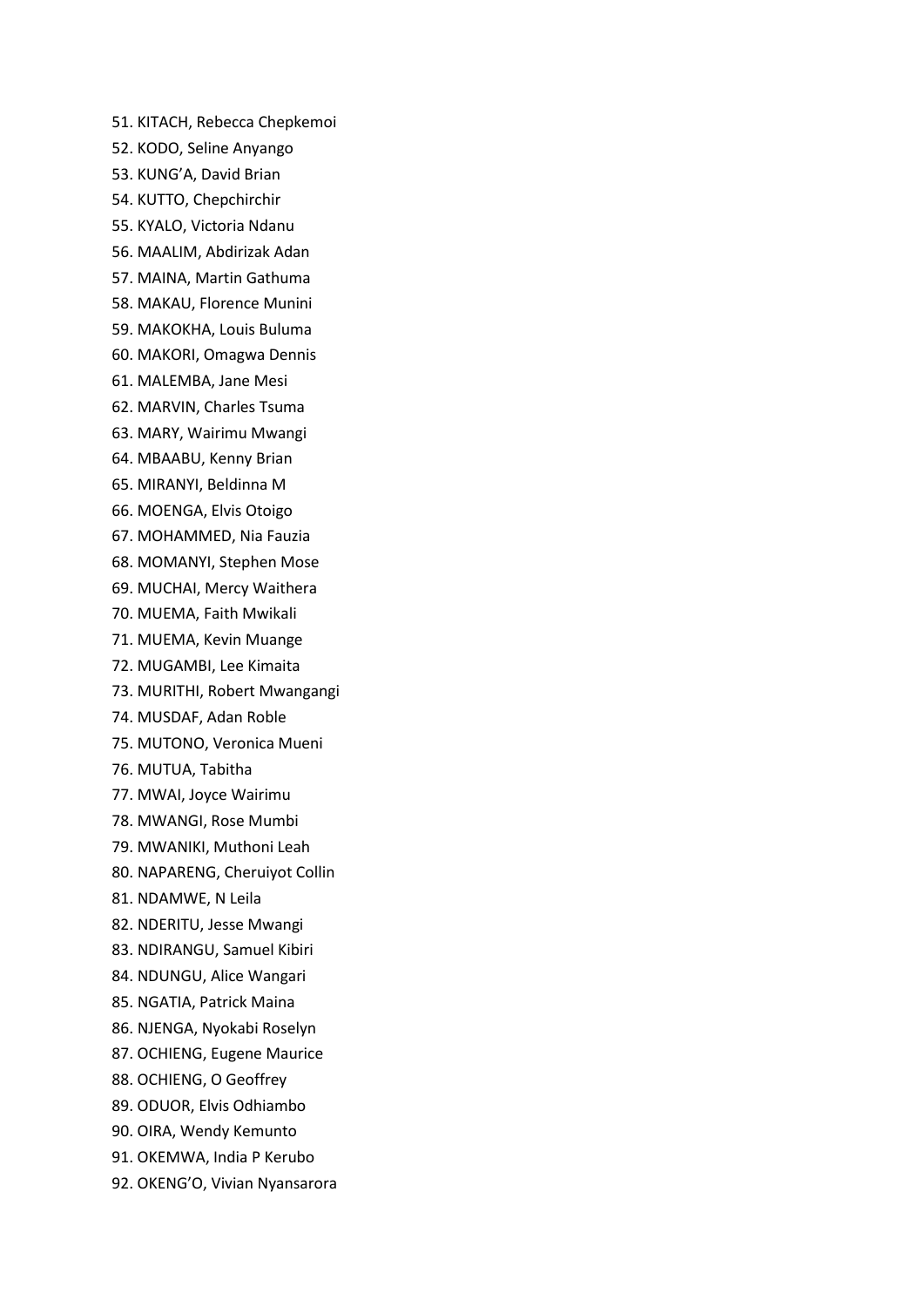93. OKOTH, Oscar Apakah

94. OKUMU, Ronald Hayo

95. OMWOYO, Alex Nyandago

96. ONG'ANY, Ouko Robert

97. ONYANG'I, K Wycliff

98. OPIYO, Okwach Kenneth

99. ORIOKI, Erick Manyisa

100. OTIENO, Cylus Okello

101. OTIENO, George Onyango

102. OUMA, Felix Okumu

103. OWENGA, Sharon Khalayi

104. OWISO, Brenda Atieno

105. ROTICH, Juliet Chebet

106. SIOLOLO, David Leposo

107. SONOI, Dorin Nyaboke

108. SUFIANI, Athman Sufiani

109. THUO, Leah Nduta

110. WACHUKA, Alice Wandia

111. WAINAINA, Martin Thatima

112. WAIRIMU, Peter Mwangi

113. WAKWABUBI, Phoebe Naliaka

114. WAMALWA, Nafula Lilian

115. WAMALWA, W Ezekiel

116. WAMBUI, Naomi Njeri

117. WANDO, M Hillary

#### **Second Class Honours (Lower Division)**

118. ABUNA, Faith Awino 119. AKALAH, Ryan Ishmael Rama 120. CHELOTTI, Wafula Dominic 121. GAITHUMA, David Wanjau 122. GICHURU, Elvis 123. GITAMO, Adrian Birundu 124. IRERI, Scolastica Karwitha 125. JANE, Kelvin Karani 126. KACHAPIN, Jeremiah Todosia 127. KAKUSHA, Chebet Venecia 128. KAMAU, Kennedy Kamau 129. KAPSALI, Kibet Elias

130. KARANJA, Lewis Kamau

131. KARANJA, Winnie Njeri

132. KEMBOI, Abiud Kimurgor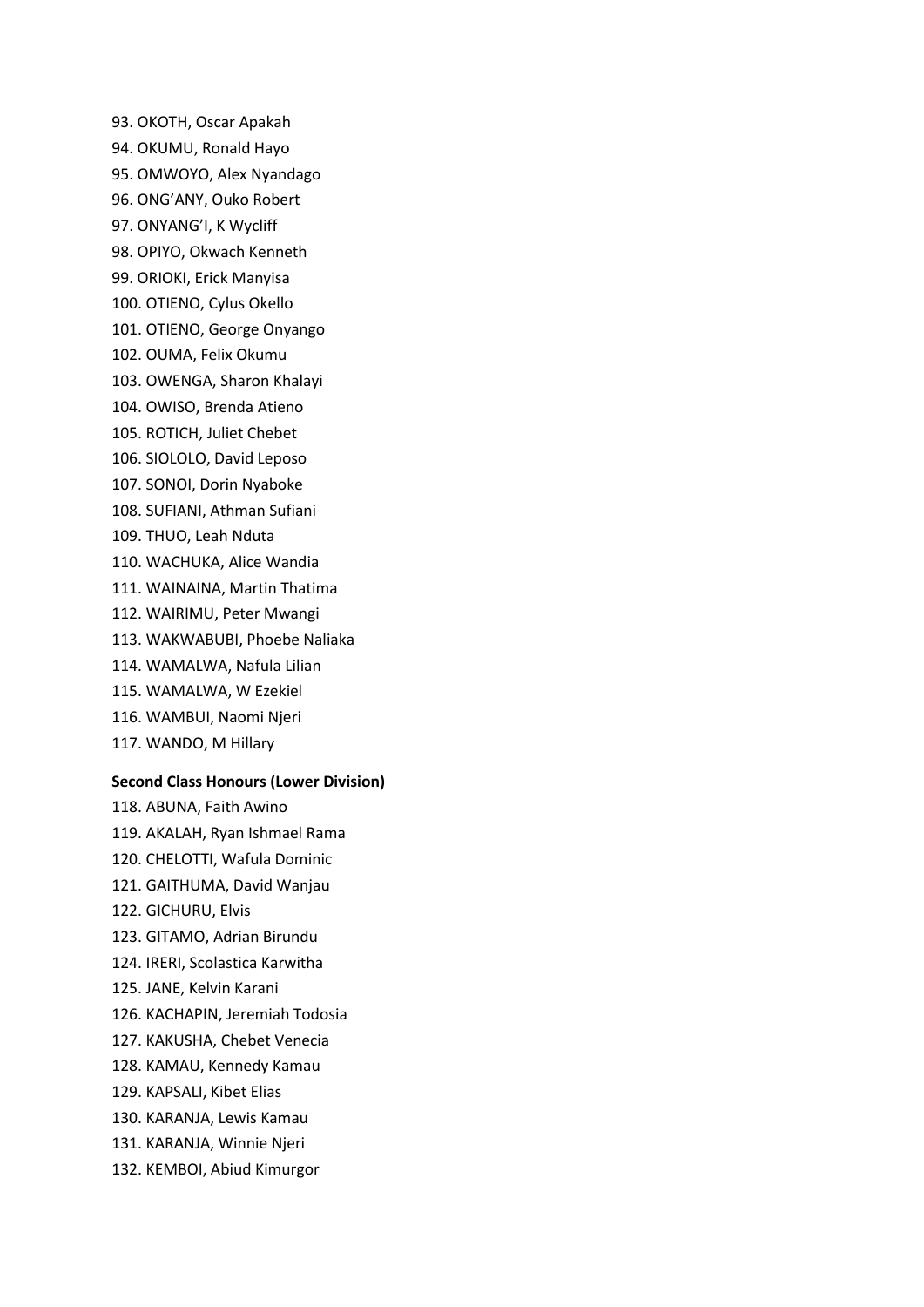133. KENGARA, Edna Kerubo 134. KIAMBUTHI, Margaret Wanjiku 135. KIBII, Joyce Jerop 136. KILONZO, Jacinta J. Mutheu 137. KIMANI, Stephen Kairu 138. KIMANI, Tiras Gichuhi 139. KINYUA, Magdaline Wambui 140. KIPKIRUI, Siele Justus 141. KIPUKEL, John Tubula 142. KISIMBO, Serah Wanjiku 143. KIVATI, Reuben Muli 144. KORI, E Gift 145. LANGAT, Collins Kipkoech 146. MAINGI, Thomas Kibara 147. MAKOKHA, Nafula Audrey 148. MALII, Eric Kimanthi 149. MARITIM, C Kipngeno 150. MATHEKA, Benjamin Mwongela 151. MATOKE, Davis Ratemo 152. MATUMBI, Eva Kinya 153. MBURU, Michelle Wachera 154. MEROKA, Polycap Maengwe 155. MERU, Tabitha Njeri 156. MOHAMED, Khadija Omar 157. MUGO, Priscilla Nyawira 158. MUIRURI, Vivian Wangui 159. MUNA, Patrick Maina 160. MUNGARA, Timothy Gitau 161. MURIUKI, Grace Neema 162. MUTAI, Lawilyne Kipkorir 163. MUTHIKE, Faith Ndunge 164. MUTUNGA, Richard Mwathe 165. MWAI, Beatrice Wangui 166. MWANGI, Stanley Muthinji 167. MWANGI, Wangui Judy 168. MWARANGU, Loise Wangari 169. NAPATA, Jonathan Paul 170. NDIRANGU, Ian Ndegwa 171. NDUNGU, John Karugu 172. NGARU, Esther Wachuka

173. NGUGI, Eugene Gecaga

174. NJERI, Bethuel Kamau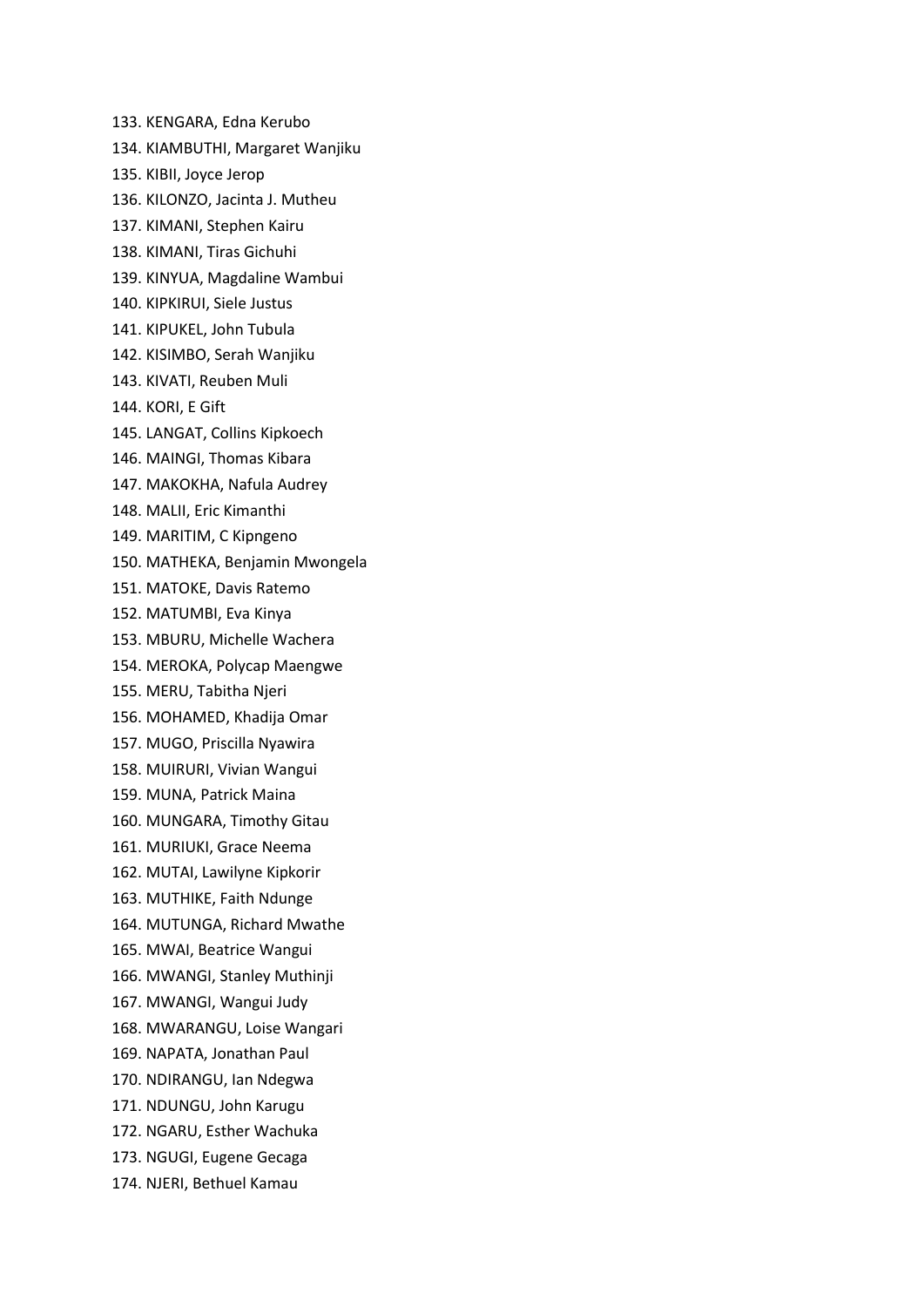- 175. NJOGU, Samuel Macharia
- 176. NJOROGE, Julie Gathoni
- 177. NJOROGE, Julie Wanjiku
- 178. NJUGUNA, Ruth Wanjiru
- 179. NYAENYA, Vincent
- 180. NYAGA, Allan
- 181. NYARIBO, Juviliant Moraa
- 182. NZAMBA, Job Muimi
- 183. OKEMWA, M George
- 184. OMIDO, Isaac Omula
- 185. ONGIARE, Jesse Badia
- 186. OTIENO, Adhiambo Tresa
- 187. OTIENO, Maricus Oduor
- 188. OTOTO, Brian Osero
- 189. OUMA, Erick
- 190. PUNYUA, Lemayian Kilando
- 191. RIRI, James Gituba
- 192. SIALO, Philip Masira
- 193. SIMIYU, M Titus
- 194. TURERE, Ezekiel Senchura
- 195. WACHIRA, Victor Kiiru
- 196. WAMBUI, Martin Njoroge
- 197. WANYAMA, Michael Sipikiti
- 198. WARORUA, Eunice Nyambura
- 199. WARUTHI, Ruth
- 200. YEGO, K Webstar

The Director will then acknowledge the Chancellor and resume his/her seat

# 10

## **SCHOOL OF JOURNALISM AND MASS COMMUNICATION**

The Director of the School of Journalism and Mass Communication will rise and present the following candidates for the conferment of the respective degrees of the University of Nairobi. As the Director reads out the names, the candidates will stand and remain standing until the last name is read and he/she will then request the candidates to sit down by saying *"please be seated"*

Then the graduands will altogether bow/curtsy and resume their seats.

## **MASTER OF ARTS**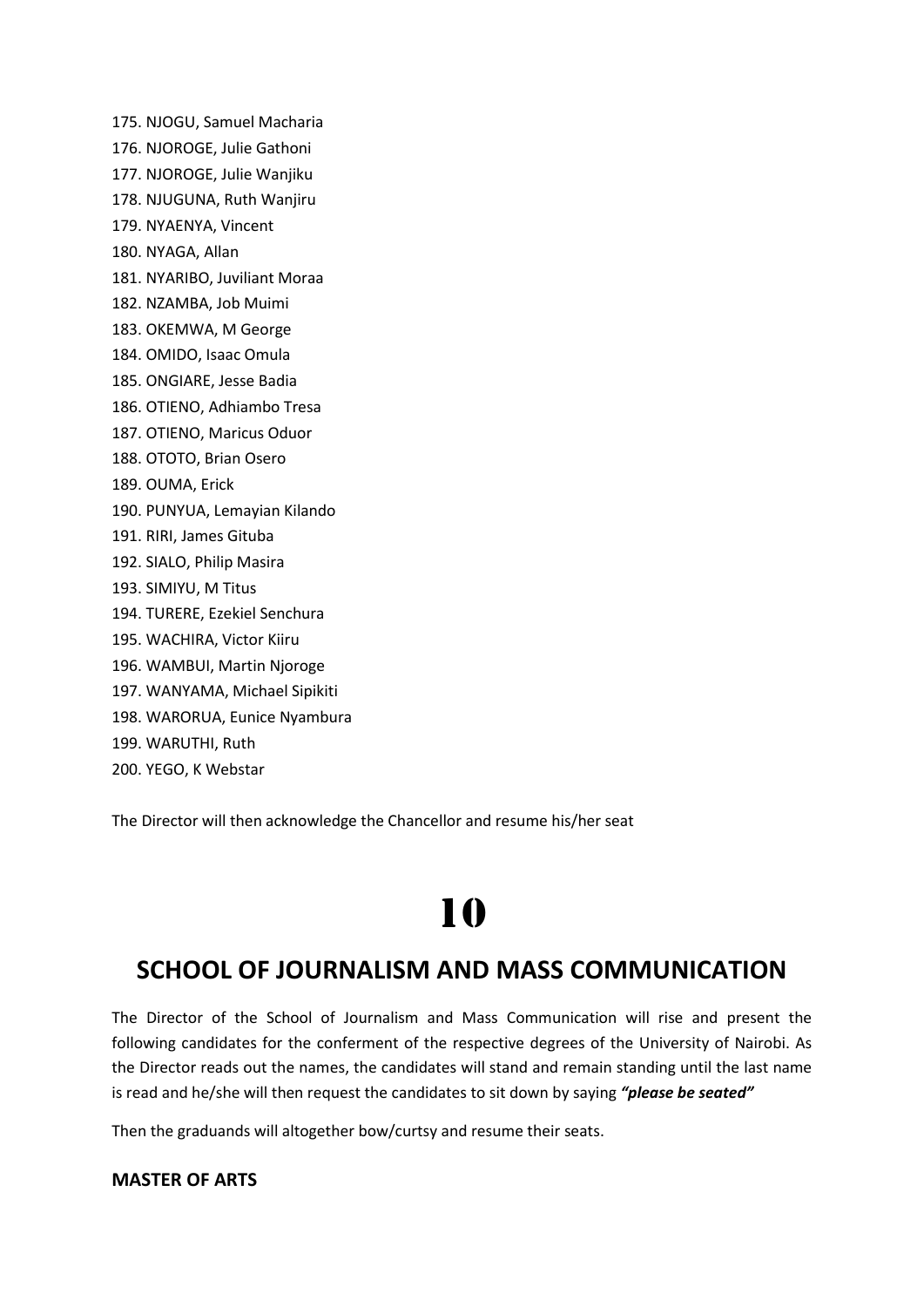## **i) MASTER OF ARTS IN COMMUNICATION STUDIES (Public Relations)**

- 1. BEYO, Khabayi Prisca
- 2. BIRIR, Chemutai Gloria
- 3. GITAU, Diana Wanjiru
- 4. KIMANI, Michael Waweru
- 5. KINYANZU, Josephine Ndunge
- 6. LUMUMBA, Eunicares
- 7. MBATI, Winnie Tabitha
- 8. MWABILI, Ezekiel Mwadime
- 9. MWANZIA, Tabitha Nzula
- 10. OMAR, Abdirahman Abdullahi
- 11. RATEMO, Fredrick Ondieki
- 12. SAKALI, Emily Muhadia
- 13. WANGOTO, Evans Matindi
- 14. WANJOHI, Rose Njoki

## **ii) MASTER OF ARTS IN COMMUNICATION STUDIES (Development Communication)**

- 1. ANDAYI, Jeridah Nandwa
- 2. APOLLO, Rosebella Atieno
- 3. DARAJA, Mary Khasandi
- 4. GIKONYO, John Thuku
- 5. GITONGA, Caroline Mwendwa
- 6. HASSAN, Sheikh Mohamed
- 7. KARIUKI, Edith Lorraine Njeri
- 8. KIARIE, Lillian Wanjiru
- 9. KIBISU, Martin Mulanda
- 10. KIRUI, Ezra Kimutai
- 11. KODERO, Jemima Auma
- 12. KOECH, Fidelice Chepngetich
- 13. KOMOLLO, Amos Otieno
- 14. LIDUBWI, Jackline Undisa
- 15. MAOSA, Philip Momanyi
- 16. MBETERA, Felix Meyo Paul
- 17. MOMANYI, Bernard Rwoti
- 18. MOSONIK, Jackline Chepngetich
- 19. MURUMBA, Sheila Razoa
- 20. MUSUMBA, Christopher Ofwoko
- 21. MWANGI, Esther Wanja
- 22. MWANJE, Martin
- 23. MWATHI, Mary Wangui
- 24. NDUNGU, Mary Nyamaingi
- 25. OCHUODHO, Zachary Owuor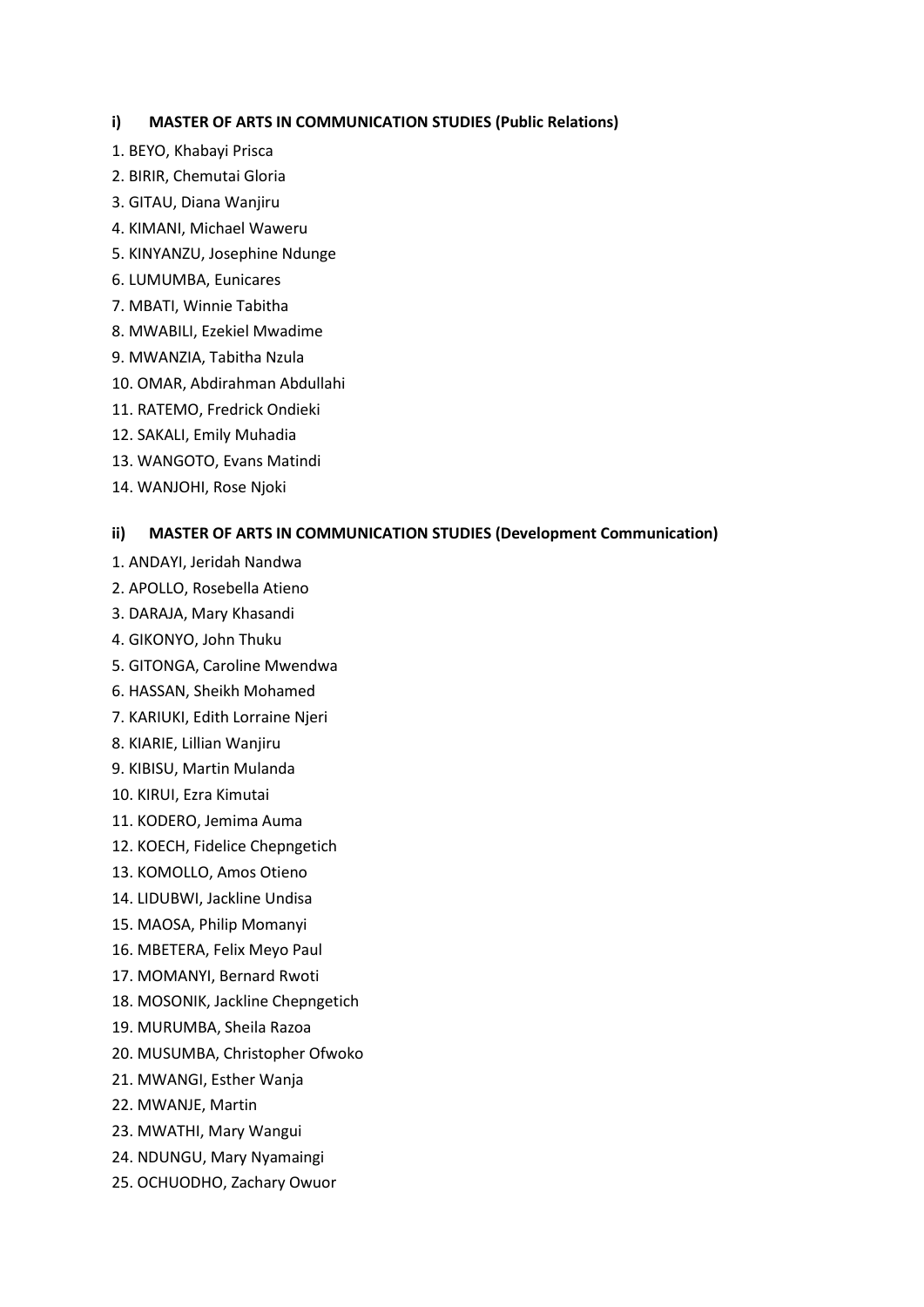- 26. OGEMBA, Paul Ochieng
- 27. OGINGA, Redemptah Amondi
- 28. OKANGA, Beatrice Kadesa
- 29. OMONDI, G. Michael
- 30. OPANY, Edward Cedric Okumu
- 31. TIEGO, Gregory Kigumba
- 32. WAMBUA, Benjamin Kimeu

## **iii) MASTER OF ARTS IN COMMUNICATION STUDIES (Communication Studies)**

- 1. LANGAT, Anthony Kipngetich
- 2. NGARE, Marion Wangeci
- 3. OCHIENG, Beryl Atieno

## **B) BACHELOR OF ARTS**

## **i) BACHELOR OF ARTS IN BROADCAST PRODUCTION (TELEVISION )**

## **First Class Honours**

- 1. ELBASHA, Saba El Lazim
- 2. OGUTU, Oscar Ochieng

## **Second Class Honours (Upper Division)**

- 3. BOYO, Esther Cheptoek
- 4. GITHINJI, Andrew Ted
- 5. KANYI, Elizabeth Waringa
- 6. MURIITHI, Lorna Nyawira
- 7. NGUGI, John Kinuthia
- 8. NJUE, Elijoy Ngatha
- 9. OMBASA, Meshack Edwin
- 10. ONYANGO, Laureen Achieng

## **Second Class Honours (Lower Division)**

- 11. MACHARIA, Brian Kihoro
- 12. OPIYO, Trizzar Bephine

## **ii) BACHELOR OF ARTS IN BROADCAST PRODUCTION (FILM)**

## **Second Class Honours (Upper Division)**

1. LEBAI, Maryanne Resial

## **Second Class Honours (Lower Division)**

2. AUDI, Sharon Atieno

## **iv) BACHELOR OF ARTS IN JOURNALISM & MEDIA STUDIES (PRINT JOURNALISM)**

## **Second Class Honours (Lower Division)**

1. ONYANGO, Mouline Akinyi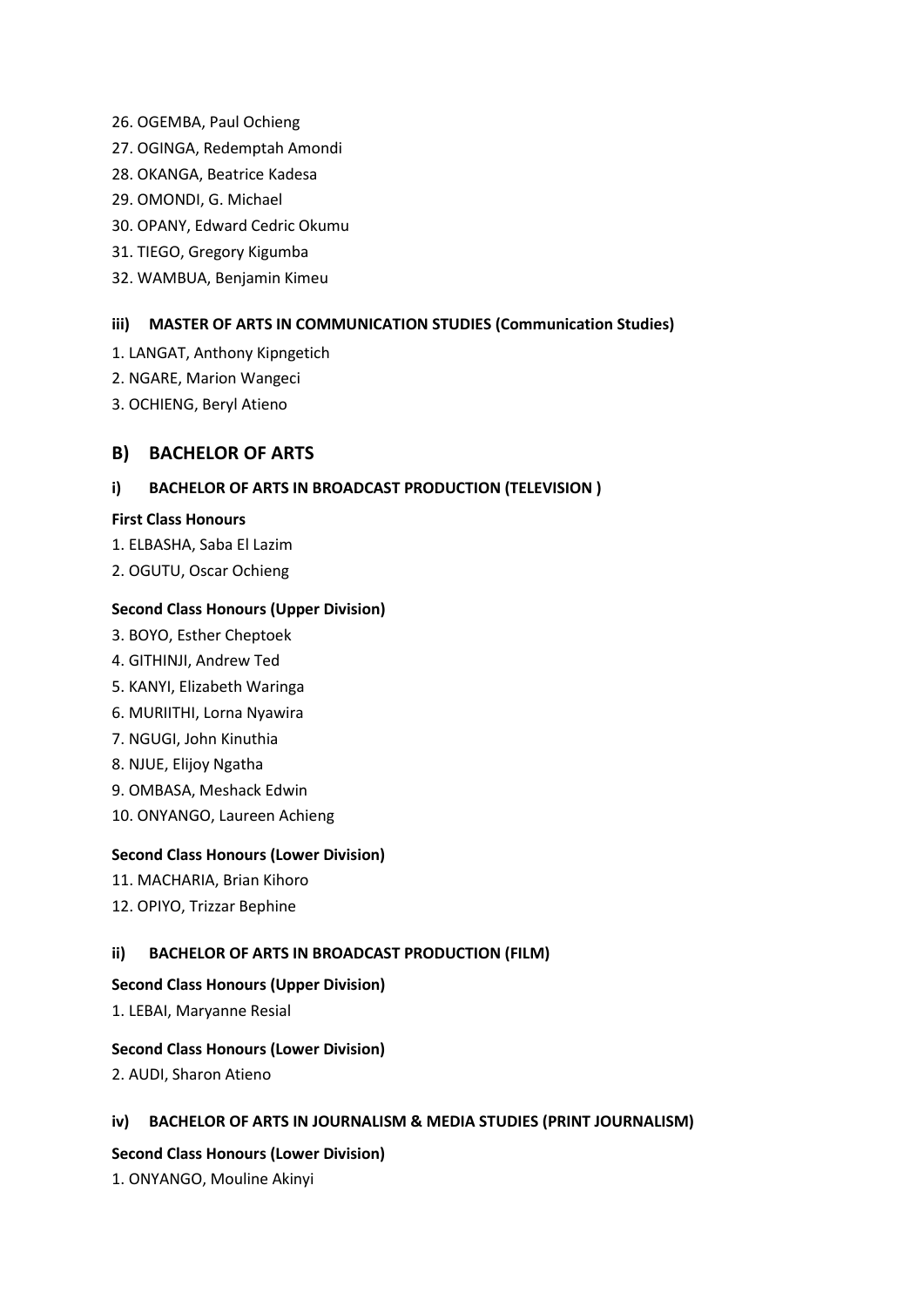## **v) BACHELOR OF ARTS IN JOURNALISM & MEDIA STUDIES (BROADCAST JOURNALISM )**

#### **First Class Honours**

1. NZAU, Festus Muinde

## **Second Class Honours (Upper Division)**

- 2. KANYANGA, Nicholas Kimanzi
- 3. KINYUA, Immaculate Wambui
- 4. MBAABU, Esther Kairuthi
- 5. MUNIRA, Daud Abdirahman
- 6. NGUI, Emmanuel Mutisya
- 7. OCHIENG, Christine Ritah Adhiambo
- 8. ODIRA, Fridah Nangabo
- 9. OLERO, Charles Omondi
- 10. WALTER, Ogudah Ochieng

### **Second Class Honours (Lower Division)**

- 11. LUSASI, Peter Tembete
- 12. NGANGA, Rebecca Nyawira

### **vi) BACHELOR OF ARTS IN JOURNALISM & MEDIA STUDIES (PUBLIC RELATIONS)**

#### **First Class Honours**

- 1. KIOKO, Davies Ndolo
- 2. MAREVU, Emma Kahaso
- 3. OMUYA, Gloria Awuor

#### **Second Class Honours (Upper Division)**

- 4. KAIRU, Irene Wangui
- 5. KAMAU, Elizabeth Njoki
- 6. KITHAKA, Maureen Wanja
- 7. MUTUA, Sheila Wavinya
- 8. MWAKA, Lucy Kavata
- 9. MWILARIA, Faith Favour
- 10. NJOKI, Caroline Wambui
- 11. ODHIAMBO, Jane Anyango
- 12. TOM, Pauline Achieng
- 13. TSOMBE, Elizabeth Akoth
- 14. WALELA, Stella Nasimiyu

## **Second Class Honours (Lower Division)**

- 15. COUTINHO, Christopher J
- 16. KAMAU, James Maina
- 17. MAGUTU, Samantha Moraa
- 18. MWANGI, Philomena Wangui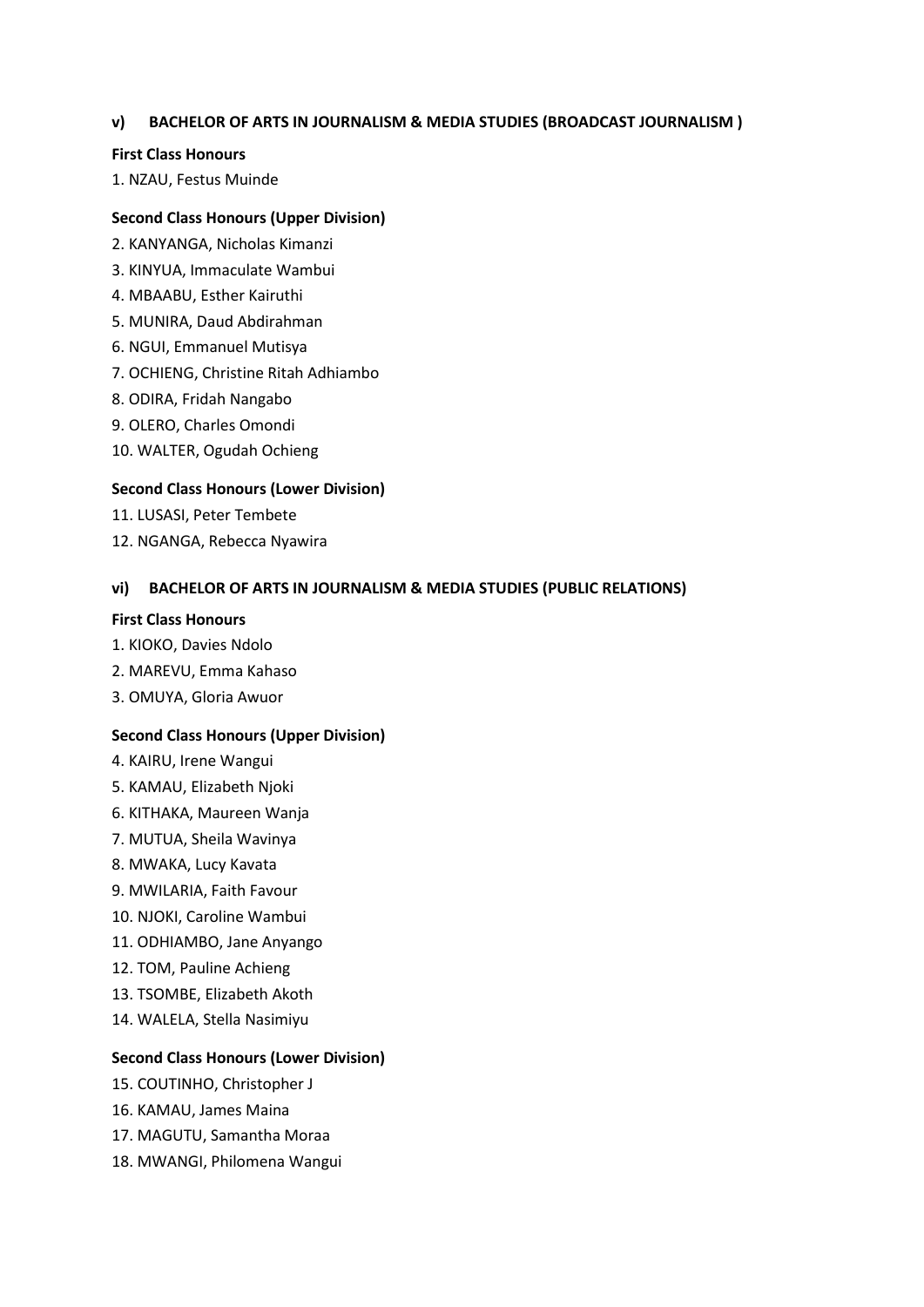## 19. ONYANGO, Janet Akinyi

## **vii) BACHELOR OF ARTS IN JOURNALISM & MEDIA STUDIES (DEVELOPMENT COMMUNICATION)**

#### **First Class Honours**

1. ONYANGO, James Ochieng

## **Second Class Honours (Upper Division)**

- 2. ASHIOYA, Anne Majengo
- 3. JUMA, Lydia Nanjala
- 4. KASUVA, Emmah Nthenya
- 5. MWAKOMA, Flora Wakesho
- 6. NGUGI, Elphas Mwaura
- 7. ODHIAMBO, George Okumu
- 8. OMANGA, Anita Basweti
- 9. OTIENO, Quinter Anyango
- 10. WAITHIRA, Maryann Wambui

## **Second Class Honours (Lower Division)**

- 11. CHEMTAI, Patricia Chemaswa
- 12. GICHOHI, Agnes Wambui
- 13. KAMAU, Mary Sharon Wanjiru
- 14. KUCHAL, Daisy Namii
- 15. OGOT, Lucy Akinyi

## **viii) BACHELOR OF ARTS IN JOURNALISM & MEDIA STUDIES (PUBLIC RELATIONS)**

## **Second Class Honours (Upper Division)**

- 1. MANGOA, Leontina Moraa
- 2. NDAMBO, Leah Ndinda
- 3. SAKA, Rosemary Were

## **Second Class Honours (Lower Division)**

- 4. NJOROGE, Preciuos Priscilla Wanjiku
- 5. OKONDO, Newton Okenye
- 6. WAHOME, Angela Njeri

The Director will then acknowledge the Chancellor and resume his/her seat

# 11

## **SCHOOL OF LAW**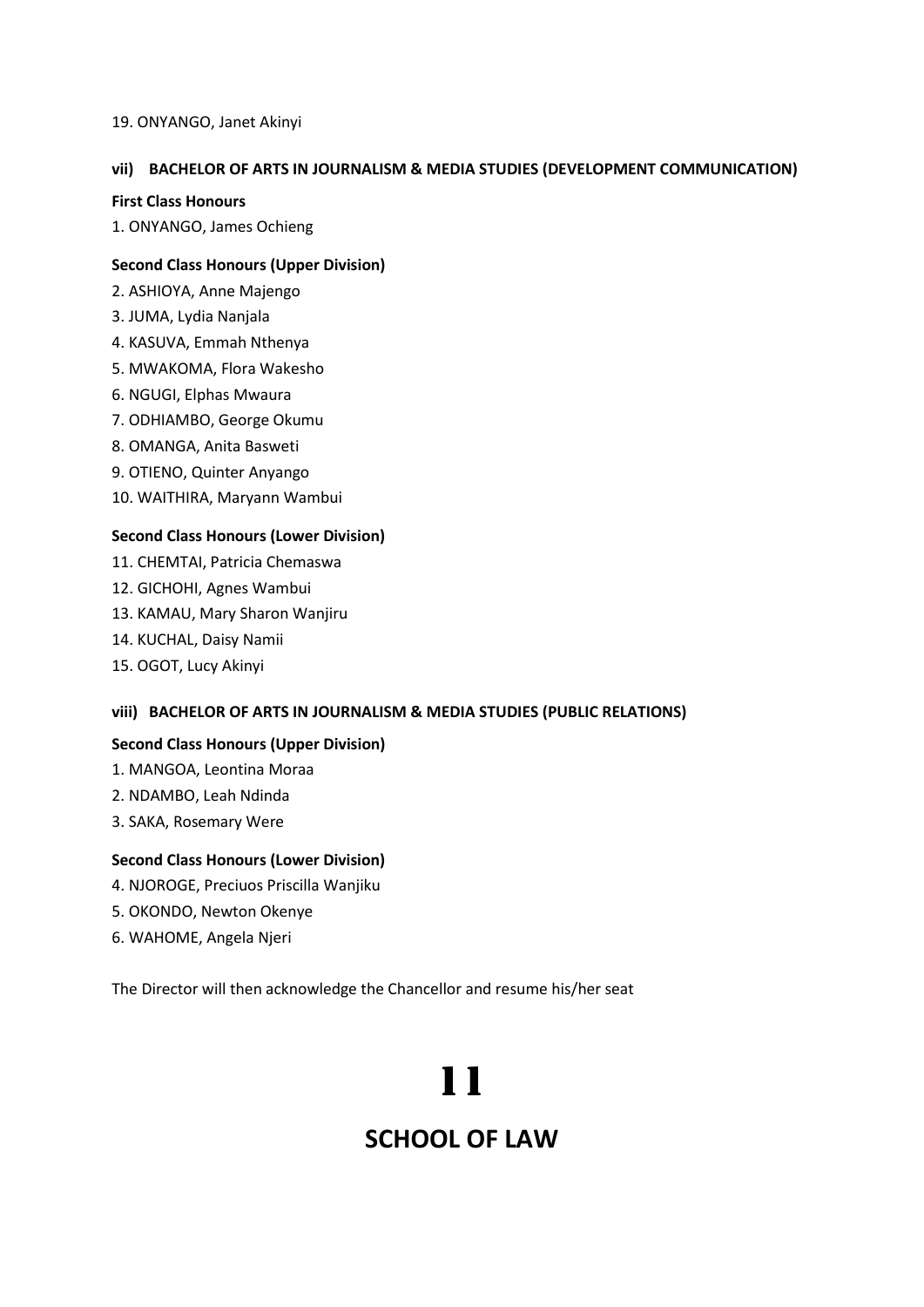The Dean of the School of Law will rise and present the following candidates for the conferment of the respective degrees of the University of Nairobi. As the Dean reads out the names, the candidates will stand and remain standing until the last name is read and he/she will then request the candidates to sit down by saying *"please be seated"*

Then the graduands will altogether bow/curtsy and resume their seats.

## **A) MASTERS**

## **i) MASTER OF LAWS**

- 1. AMOTH, Cornel Rasanga
- 2. AUMA, William Oyange
- 3. BIGAMBO, Abucheri Joy
- 4. CHEGE, Esther Njambi
- 5. CHEPKWONY, Petrolina
- 6. DAVID, Dorine Kalii
- 7. GIKUNDA, David Miriti
- 8. KABILLAH, Judy Achieng
- 9. KANYANGI, Charles Oyoo
- 10. KASHINDI, George Ashiono
- 11. KOOME, Robert Mutembei
- 12. LUBULELLAH, Eugene Lubale
- 13. MACHARIA, James Muriuki
- 14. MADING, Mading Gum
- 15. MAKOKHA, Roselyne Aburili
- 16. MICHIEKA, Elvis Omayio
- 17. MIKINYANGO, Mary Asha
- 18. MOMANYI, Willy Mose
- 19. MUKOFU, Naylor Shivachi
- 20. MUKOMA, Jacelyln Wangari
- 21. MULEVU, Eric Mwendwa
- 22. MUNYITHYA, Joseph Manzi
- 23. MURIUKI, Mourine Ntinyari
- 24. MUTHURI, Pauline Kinanu
- 25. MUTISO, Imelda Ndanu
- 26. MWAI, Samuel Maina
- 27. MWANGI, Anne Wanjiru
- 28. MWANGI, Jackline Wanjiru
- 29. NAGADYA, Hamidah
- 30. NYABUTO, Rister Nyambeki
- 31. OCHIENG, Steve Austin Omondi
- 32. ODHIAMBO, Maureen Atieno
- 33. ODONGO, Charles Omollo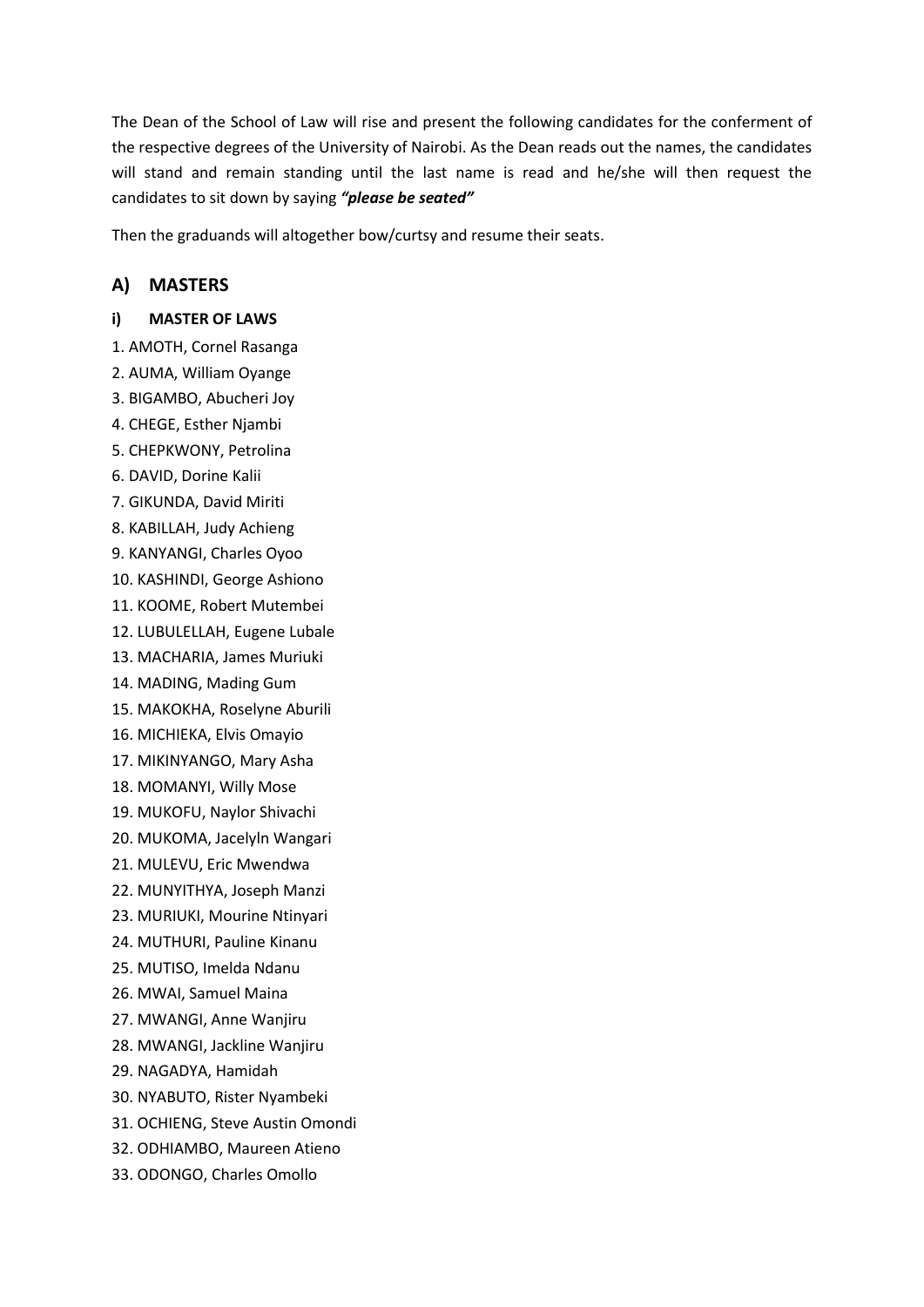- 34. OPILI, Akuku Judith
- 35. OPIYO, Apondi Josephine
- 36. OSINO, George Osanda
- 37. OSORO, Phyllis Kemunto
- 38. OTIENO, George Gilbert
- 39. OYAGI, Stellah Bosibori
- 40. TUGEE, Sharon Sisimwo

## **B) BACHELOR**

- **i) BACHELOR OF LAWS**
- **First Class Honours**
- 1. KIHIKO, Daniel Njoroge

### **Second Class Honours (Upper Division)**

- 2. ACHIENG, Audrey Zawadi
- 3. ADAN, Anwar Abdinoor
- 4. ADMANI, Yassir Mohamed
- 5. AKAMA, Sandra Kemunto
- 6. ASHIOYA, Mitchelle Abuko
- 7. BETT, Frankline
- 8. BHANSALI, Malvika Sanjay
- 9. BUTALA, Joy Nasambu
- 10. BWORA, Isabel D
- 11. CHACHA, Brian Kirori
- 12. CHEGE, Nancy Wanja
- 13. CHEGE, Olive Waithera
- 14. CHEPKORIR, Lorah
- 15. CHIDZAO, Neema Janet
- 16. CHITALA, Bartha Cynthia
- 17. DIDA, Dida Halakhe
- 18. DIFFU, Julia Akello
- 19. DIMA, Eve Pia
- 20. EBOMBWE, Margaret Owade
- 21. EVAYO, Moses
- 22. GACHERU, Fiona Wacuka
- 23. GACHERU, Fredrick Kamau
- 24. GATUGUTI, Brian Mutwiri
- 25. GICHIMU, Maureen Wanini
- 26. GICHUNGE, Jackson Murimi
- 27. GITAU, James
- 28. GITAU, Malcom Mwangi
- 29. HAMID, Fatma Mohamed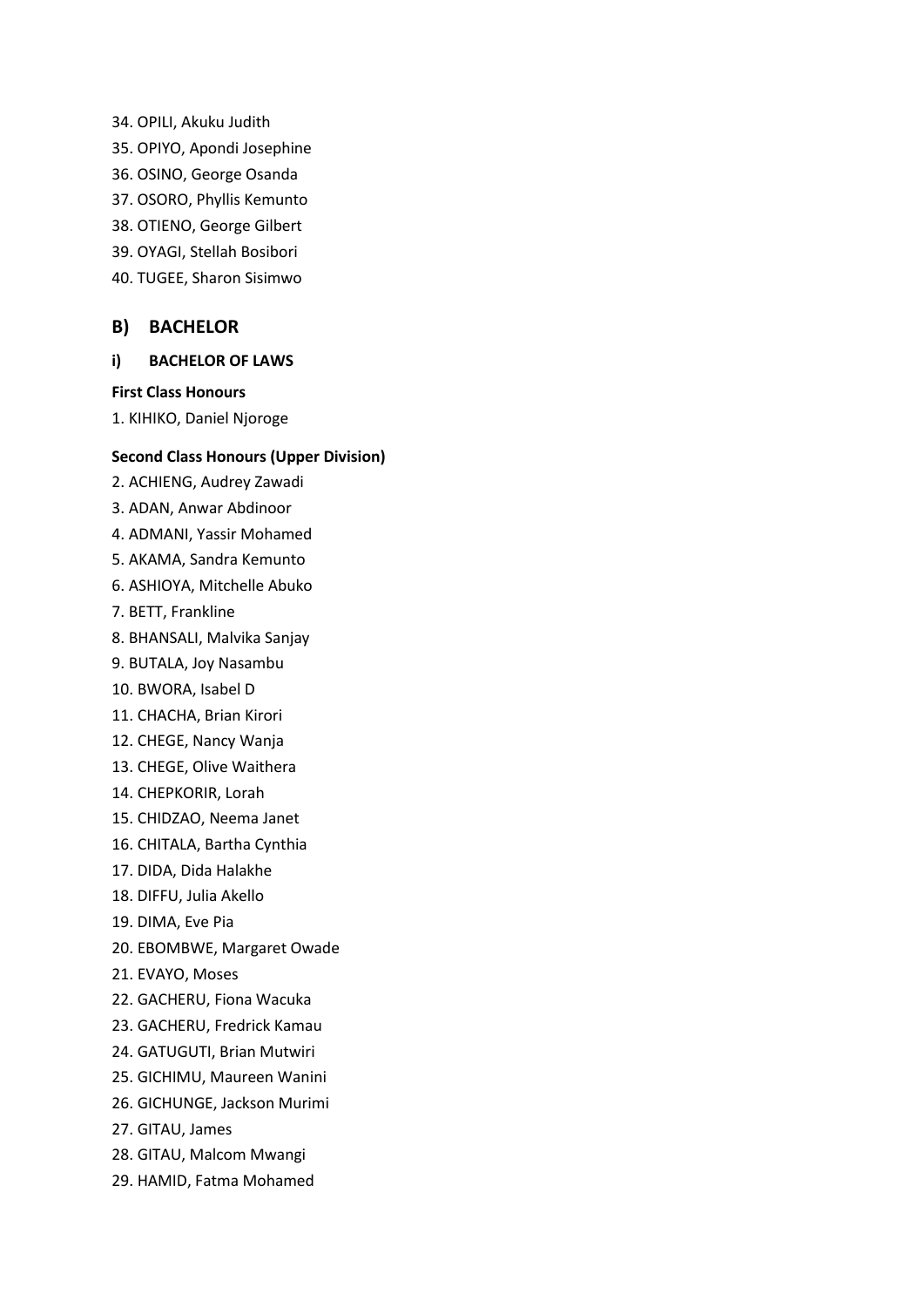- 30. IBRAHIM, Ralia Mohamud
- 31. IMOH, Joshua Koilege
- 32. IRUNGU, Christine Nana Muthoni
- 33. ISOHI, Cecilia Achaila
- 34. JOHN, Philip Gichohi Kaguchia
- 35. JUMA, Hawo Mashe
- 36. KAMAU, Caroline Wambui
- 37. KAMAU, Catherine Kanini
- 38. KANGETHE, Kelvin Ndungu
- 39. KANJA, Ian Njogu
- 40. KANU, Jacklyne Wangari
- 41. KARIUKI, Christabel Mumbi
- 42. KARUA, Safiya Wambui
- 43. KATAKA, Muyoka Rael
- 44. KAVANDI, Alice Mwende
- 45. KAVEKE, Jones Mwania
- 46. KETER, Chepkirui Winnie
- 47. KIAMBATI, Doris Kendi
- 48. KIARIE, Irene Wairimu
- 49. KIENDI, Linda Wavinya
- 50. KIMKUNG, Elizabeth Layla
- 51. KIMUGE, Jepesa Esther
- 52. KINYA, Ken Kiiru
- 53. KINYANJUI, Aaron James
- 54. KIPLANGAT, Kevin Ngetich
- 55. KIPYEGON, Chepkilot Evans
- 56. KIRUI, Mercy Chelangat
- 57. KISIANG'ANI, Eddah
- 58. KITUKU, Dennis Musya
- 59. KOIGI, Clement Mburu
- 60. KULUNDU, Hassan Kassim
- 61. LELEI, Cheruto
- 62. LENTIYIO, George Sakimpa
- 63. LERUK, Ibrahim Ali
- 64. LIHAVI, Elinora
- 65. LOCHOK, Donald Esinyen
- 66. LOWOTON, Erupe Oliver
- 67. LUGUTU, C Cyprian
- 68. LUKA, Vincent Muindi
- 69. MACHARIA, Serah Waithira
- 70. MACHARIA, Wilson Nderitu
- 71. MAELO, Mafubo Maxwell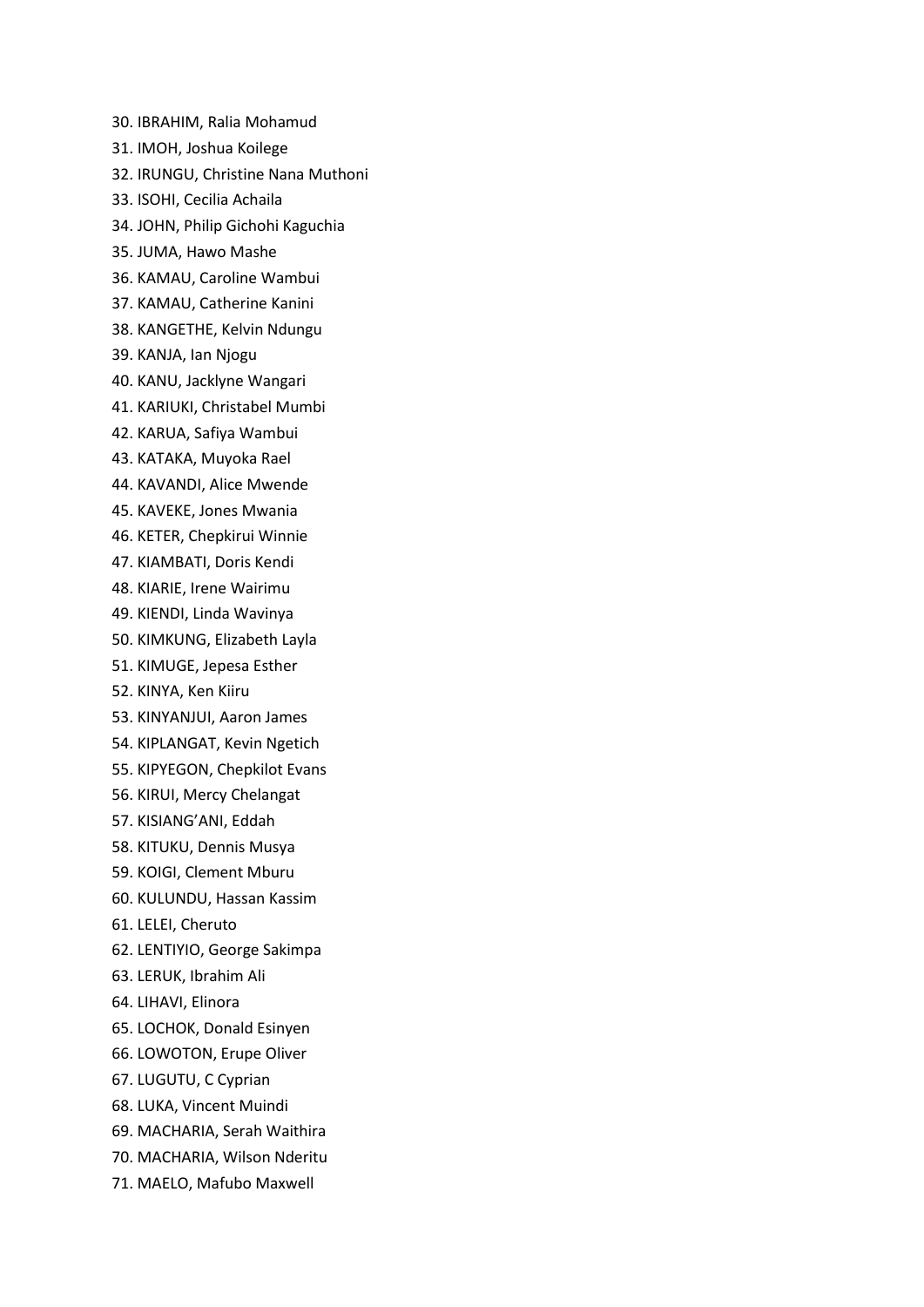72. MAGANGA, Evans Mwarabu

73. MAINA, Christine Wambui

74. MAINA, Jan Kamau

75. MAINA, M Josephat

76. MALUNDU, Gideon Mwinzi

77. MARITIM, Tracy Cherotich

78. MARTINI, Laura Kerubo

79. MATIBA, Stanley Njindo

80. MBUGUA, Emma Wambui

81. MBURU, Maryanne Waithera

82. MICHAEL, Teresiah Jerusah

83. MIGONGO, Jane Victoria

84. MUENDO, Muteti

85. MUGA, Maxwell Ochieng

86. MUGAMBI, Emmy Kaari

87. MUGE, Andrew Kiplimo Sang

88. MUIRURI, Tracey Murugi

89. MUKAMO, Deborah Nakhumicha

90. MULAMA, Frank Wamukoya

91. MULEI, Diana Ayuma

92. MUNA, Abdiwahab Abdullahi

93. MUOKI, Kenneth Kasyoki

94. MURIANKI, Naomi Wachuka

95. MURIUKI, Eric Mwirigi

96. MURIUKI, Nelly Wanjira

97. MUSA, Sylvia

98. MUSUNGU, Andrew Nyongesa

99. MUTHAMA, Victoria Mbatha

100. MUTHONI, Antony Nganga

101. MUTISO, Vincent Mutuku

102. MUTSOTSO, Cynthia Nelima

103. MUTUA, Josphat Mwololo

104. MUTUKU, Louis Muuwo

105. MUYIKA, Salma Aronya

106. MWAKINYAMA, Salim Khamisi

107. MWANGANGI, Grace Ndinda

108. MWANGI, Grace Wambura

109. MWANGI, Vivianne Njeri

110. MWANIKI, Muhuyu

111. MWANIKI, Wanjiru

112. MWOMA, Derek Nyambariga

113. NABENDE, Blayer Martin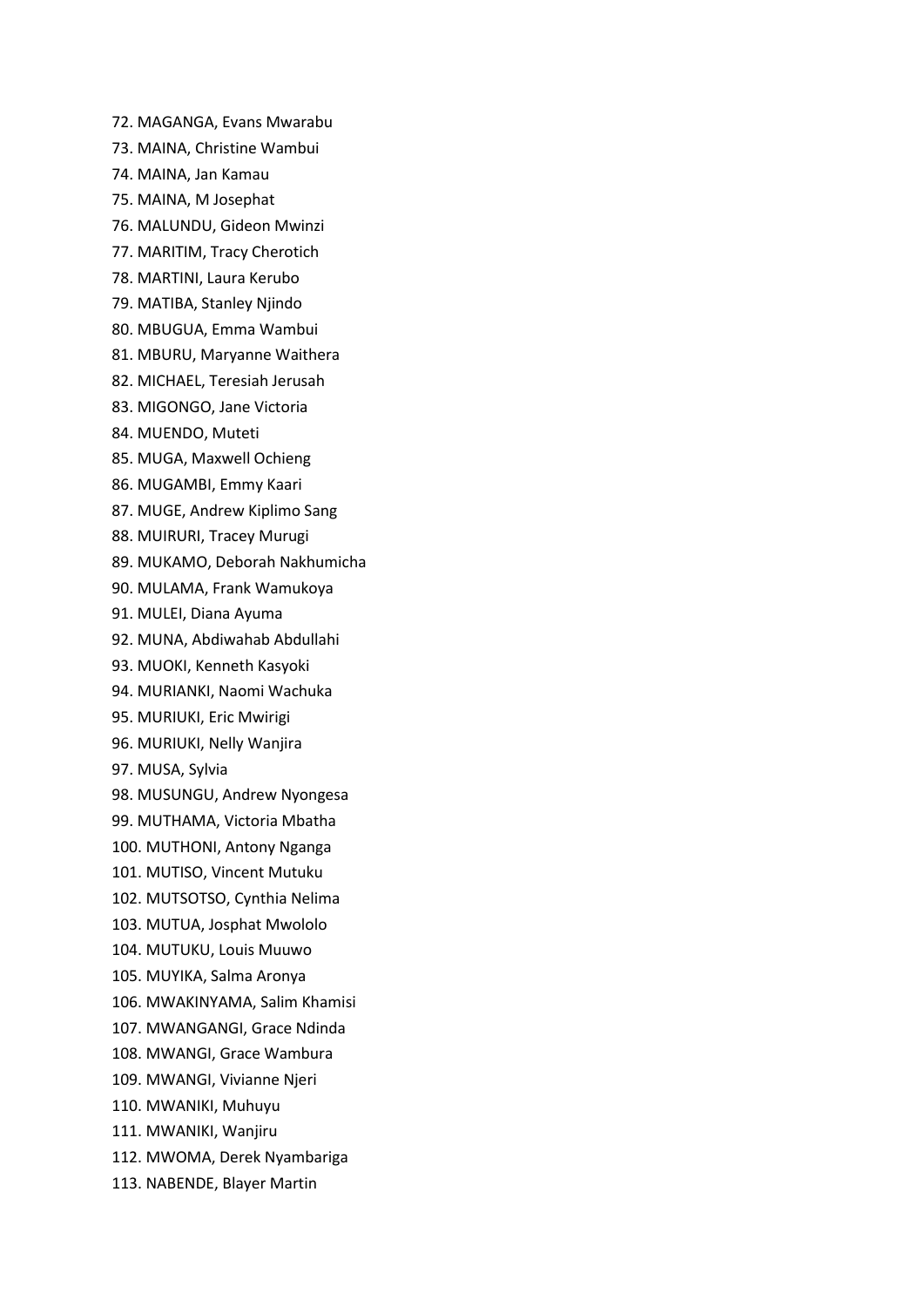114. NDONGA, Faith Muthoni

- 115. NDONO, Phyllis Wamaitha
- 116. NDUNG'U, Diana Muthoni
- 117. NDWIGA, Elizabeth Wangai
- 118. NGANGA, Jane Wambui
- 119. NGANGA, Louis Thiongo
- 120. NGERE, Patrick Mash
- 121. NGINA, Lindah
- 122. NJENGA, Adrian David Kamotho
- 123. NJIRU, Kelvin Gitonga
- 124. NJOGA, Herman Tambo
- 125. NJOGU, Mary Wahito
- 126. NJUE, Gloria Muthoni
- 127. NJUGUNA, Geoffrey Kinyua
- 128. NYAMORI, Joshua Odhiambo
- 129. NYANGE, Erickson Ngoda
- 130. NYARANG'O, Melody Nyaboe
- 131. NYASEME, Linna Akinyi
- 132. NZUKI, Elizabeth Mbithe
- 133. OBEGI, Elly Nyagwachi
- 134. OBINO, Faith Nyaboke
- 135. OBOKA, Ian Hilary Edward
- 136. OCHIENG, Amy Ochiel
- 137. OCHOKI, Shadrack Chienaro
- 138. ODHIAMBO, Wilson Odhiambo
- 139. ODINGA, Clement Aruwa
- 140. ODONGO, Joan Leah
- 141. ODUO, Margaret Fay
- 142. OGADA, Hezbone Odede
- 143. OGATO, Emmanuel Gisemba
- 144. OJWANG, Rosa Adhiambo
- 145. OKUMU, Onyango Robert
- 146. OMANGA, Barryngton Black
- 147. OMBIRI, Trevor Mweresa
- 148. OMONDI, Austine Arnold
- 149. ONDARI, Ian Johnson
- 150. ONDECHE, Millicent Akhonya
- 151. ONYINKWA, Patricia Kerubo
- 152. OPIYO, Green Odera
- 153. OPWORA, Gabriel Wanjala
- 154. OTIENO, Leonard Johns
- 155. OUKO, Moses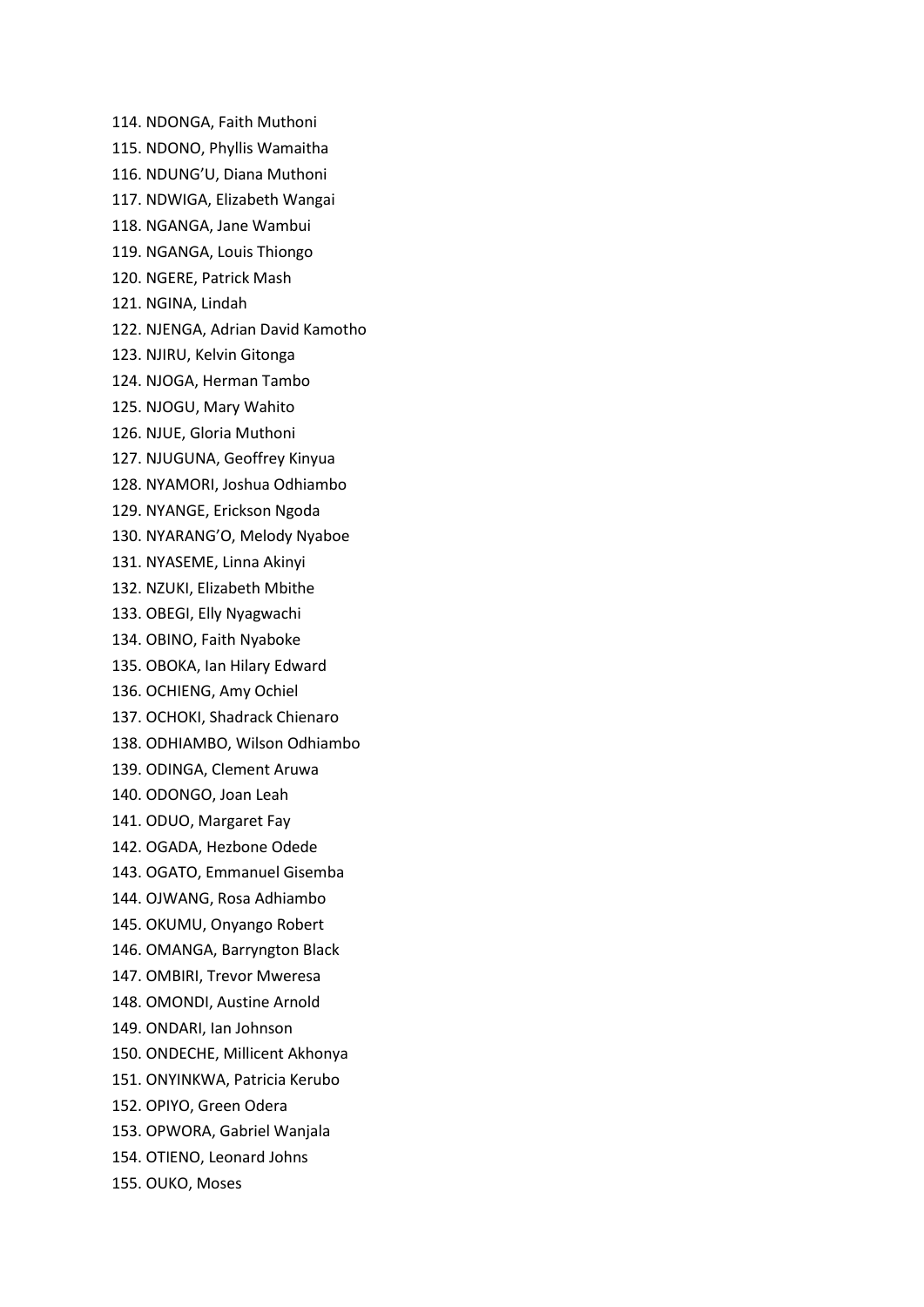- 156. PERIS, Nyokabi
- 157. RAPANDO, Fredrick Rapando
- 158. RIMITA, Denis Muriithi
- 159. ROTICH, Caroline Chebet
- 160. ROTICH, Dennis Kimutai
- 161. SAID, Matiha Haji
- 162. SARARA, Joseph Maroa
- 163. SESE, Deborah Kwamboka
- 164. SHARAMO, Arbe Hani
- 165. SHEIKH, Abdinoor Ahmed
- 166. SHEIKH, Iphran Aftin
- 167. SICHANGI, Victor Mukhisa
- 168. SIJAONA, Fresha Nabwire
- 169. SIMIREN, Penninah Naisiae
- 170. SOMBA, Patrick Kioko
- 171. TARMOHAMED, Tarmohamed Shamsudin
- 172. THIRIMA, Monicah Wangui
- 173. TREAZER, A Winnie
- 174. TUDA, Irene Auma
- 175. WACHIRA, Benedict Wandeto
- 176. WAMEYO, Okutoyi Eric
- 177. WANG'OMBE, Nzioka Andrew
- 178. WANGAI, Lucy Ngima
- 179. WANGARE, Harriet Nyokabi
- 180. WANJOHI, Mary Wanjiru
- 181. WASAMBA, Peter Anyanga
- 182. YUSSUF, Abdirizak Sheikh

#### **Second Class Honours (Lower Division)**

183. ABUYA, Onyango Marion

- 184. ACHIENG, Miriam Alvina
- 185. ADONGO, Barbra Okumu
- 186. ADUWO, Javan Derrick
- 187. AGWEL, Fredrick Ochanda
- 188. ALIVITSA, Sally Amadi
- 189. ALLADIN, Adam Mohamed
- 190. ALOYO, Fiona Lydia
- 191. AMATTA, Cynthia Atieno
- 192. ANAMI, Joy Claudia
- 193. ANYIENI, Ashley Onderi
- 194. APIYO, Mitchelle
- 195. ARADI, Catherine Maloba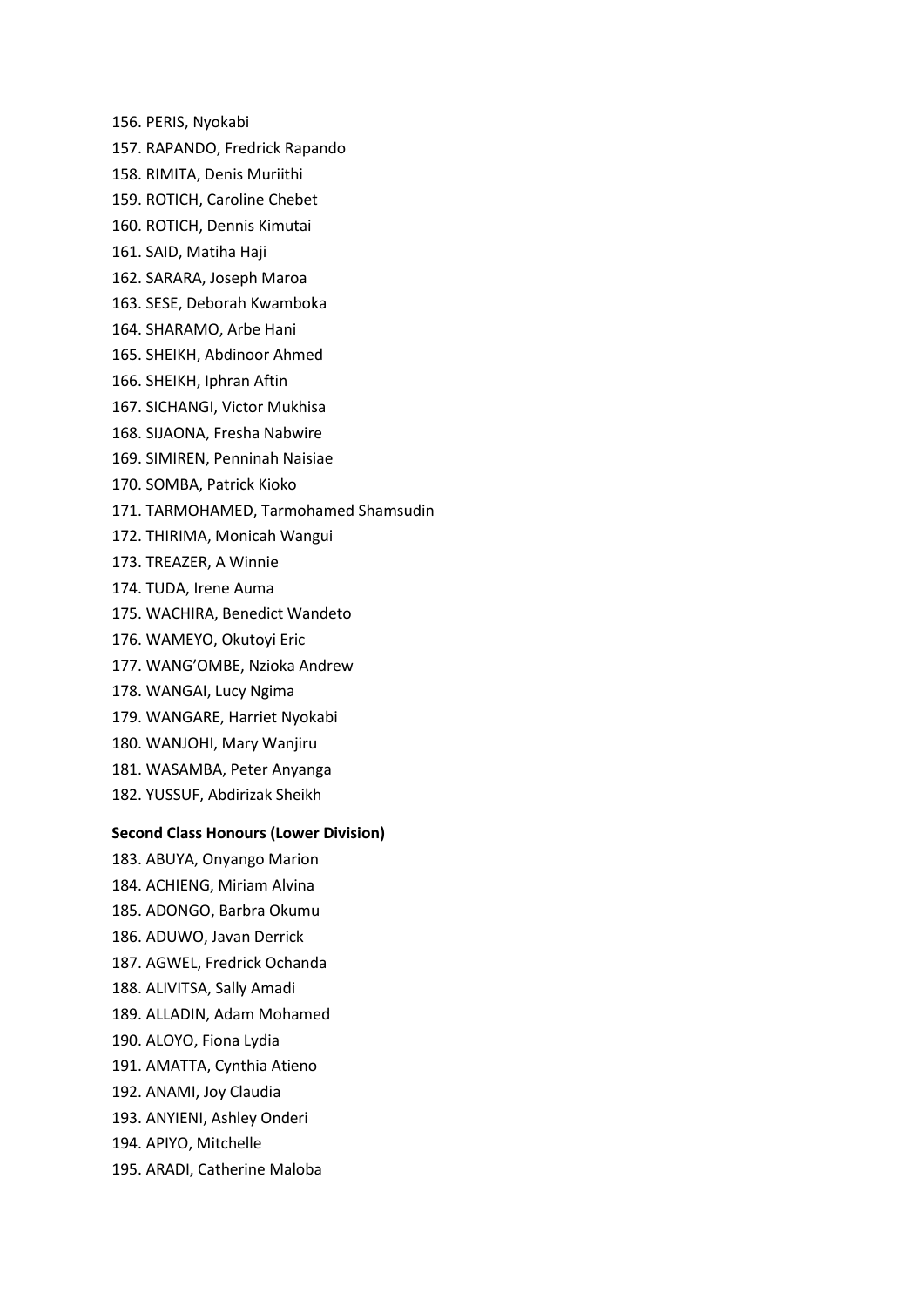196. ASHIOYA, Kevin

- 197. AYIENDA, Emily Kerubo
- 198. AZANGALALA, N Hildah
- 199. BAKARI, Shakillah
- 200. BISHER, Nuru Salim
- 201. BONARERI, Stacey Lorraine
- 202. BOSIRE, Ryan Nyariki
- 203. CHARITY, Matu Njoki
- 204. CHERUIYOT, Duncan
- 205. CHERUTO, Annette Koech
- 206. CHRISTOPHER, Mwenda Ntogaiti
- 207. ENOCK, Rotich Kipkoech
- 208. FABIAN, Murimi Mbae
- 209. FEYSAL, Mohamud Dubow
- 210. GACHANJA, Livia Lucy Nyambura
- 211. GACHERU, Ian Ndaiga
- 212. GICHATHI, Joram Wachira
- 213. GICHOBI, Joyce Nyawira
- 214. GITHAIGA, Sally Nyawira
- 215. GITIMU, Peter Ngugi
- 216. GITONGA, Harriet Kajuju
- 217. GREGORY, Waudi Odero
- 218. GWARO, Steve Mokua
- 219. IKIOO, M Markalois
- 220. IRUNGU, Sharon Waithera
- 221. ITHAU, Humphrey Mutinda
- 222. JOHN, Anastaciah Mbithe
- 223. KAGIRI, Kennedy Mureithi
- 224. KAGO, Esther Ruguru
- 225. KAMAU, Beth Nyambura
- 226. KAMAU, Derrick Nguthiru
- 227. KAMAU, Winnie Gathoni
- 228. KAMUTO, Joy Wambura
- 229. KAMWARA, Robert Gathogo
- 230. KAMWENDE, Ceciliah Ndegwa
- 231. KANGARA, George Njoroge
- 232. KANYUKU, Brian Chege
- 233. KARAMI, Shem Waiharo
- 234. KARANJA, Lucy Wanjiku
- 235. KARIUKI, Kung'u Harun
- 236. KARIUKI, Sarah Wambui
- 237. KARIUKI, Valentine Wairimu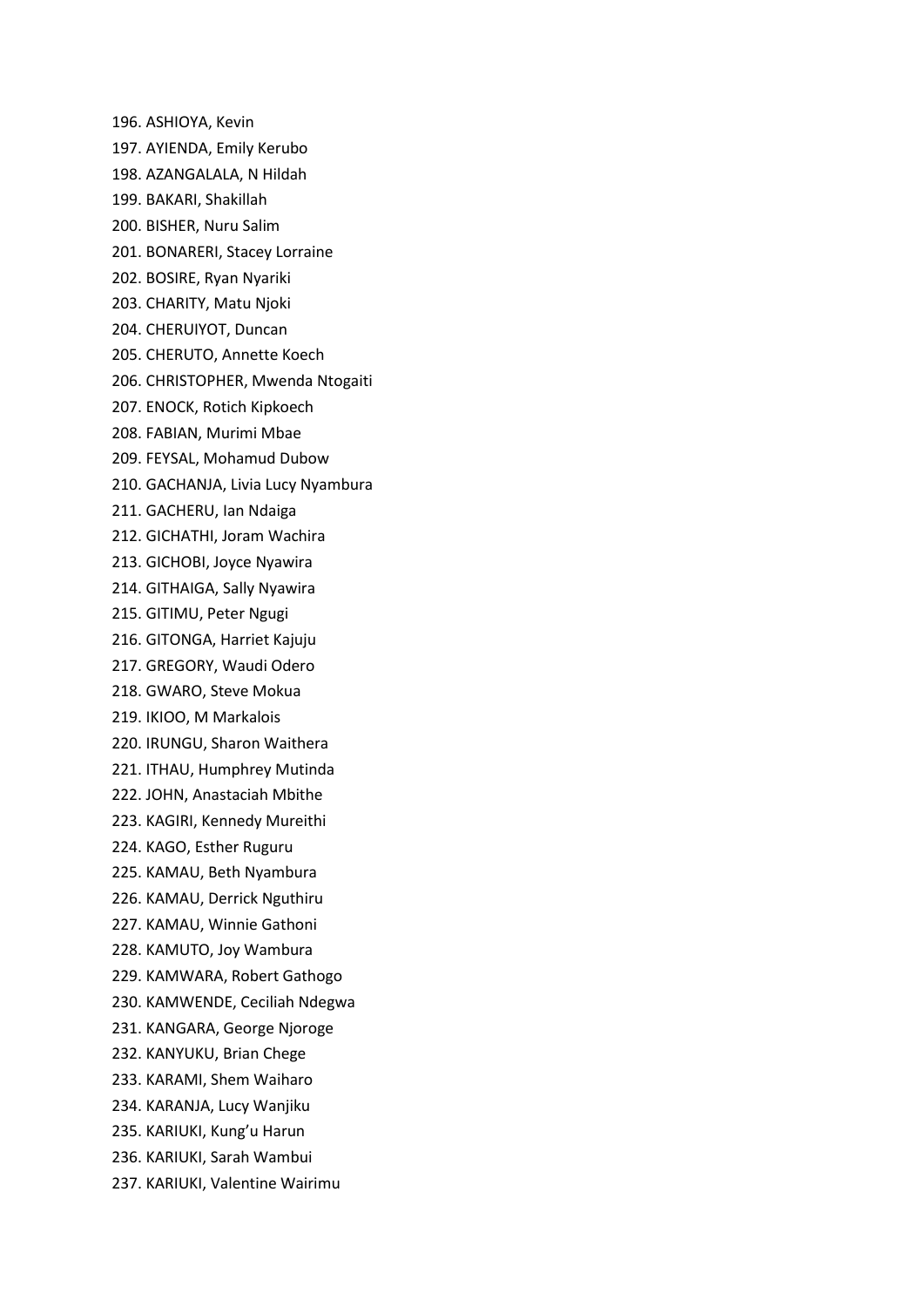238. KARUGI, Hellen Wanjiku

- 239. KARUKI, Newton Gichero
- 240. KASMANI, Asiya Saleem
- 241. KATAMA, Jolline Nyevu
- 242. KATHIA, Dennis Muriki
- 243. KAYANDA, Melissa Wachia
- 244. KHAVUCHI, Lynn
- 245. KIBAARA, Kibaara Murithi
- 246. KIBUNJA, Rhoda Wanjru
- 247. KIHARA, Mary Wairimu
- 248. KIHIMA, Sharleen Kavosa
- 249. KILANGO, Antony Maghanga Jimmy
- 250. KILESI, Evelyn Nasintoi
- 251. KIMALE, Faith Kavengi
- 252. KIMANI, Anndonna Muthoni
- 253. KIMUMA, Edward
- 254. KIMUYU, Josiah Mwangi
- 255. KINYANJUI, Aviv Kahavidza
- 256. KINYANJUI, Lucy Wangari
- 257. KINYUA, Wendy Olinda
- 258. KIORIA, Yochabel Waihuini
- 259. KIPCHOGE, C Wendy
- 260. KIPKECHEM, Cynthia Jemutai
- 261. KIPROP, Jacqueline Jepchumba
- 262. KITHINJI, Brenda Ntinyari
- 263. KIWARA, Grace Wanjiku
- 264. KOECH, Winnie Cherop
- 265. KOINET, Salome Naisesoi
- 266. KOOR, Ayom Makuei
- 267. KOSGEI, Janet Jepkoech
- 268. KOSKE, Rogers Kipchirchir
- 269. KYALO, Carolyne Nduti
- 270. LANGAT, Nixon Kiprotich
- 271. LEKARAM, Cindy Nariasi
- 272. LEKORERE, Priscillah Agnes
- 273. LETARE, Bonventure
- 274. LLOYD, Allison M Amondi
- 275. LUTTA, Nicholas Shiundu
- 276. MACHARIA, Lucy Njeri
- 277. MAGAK, Duncan Odhiambo
- 278. MAGUNGA, Nelson Mandela
- 279. MAINA, Anthony Kimondo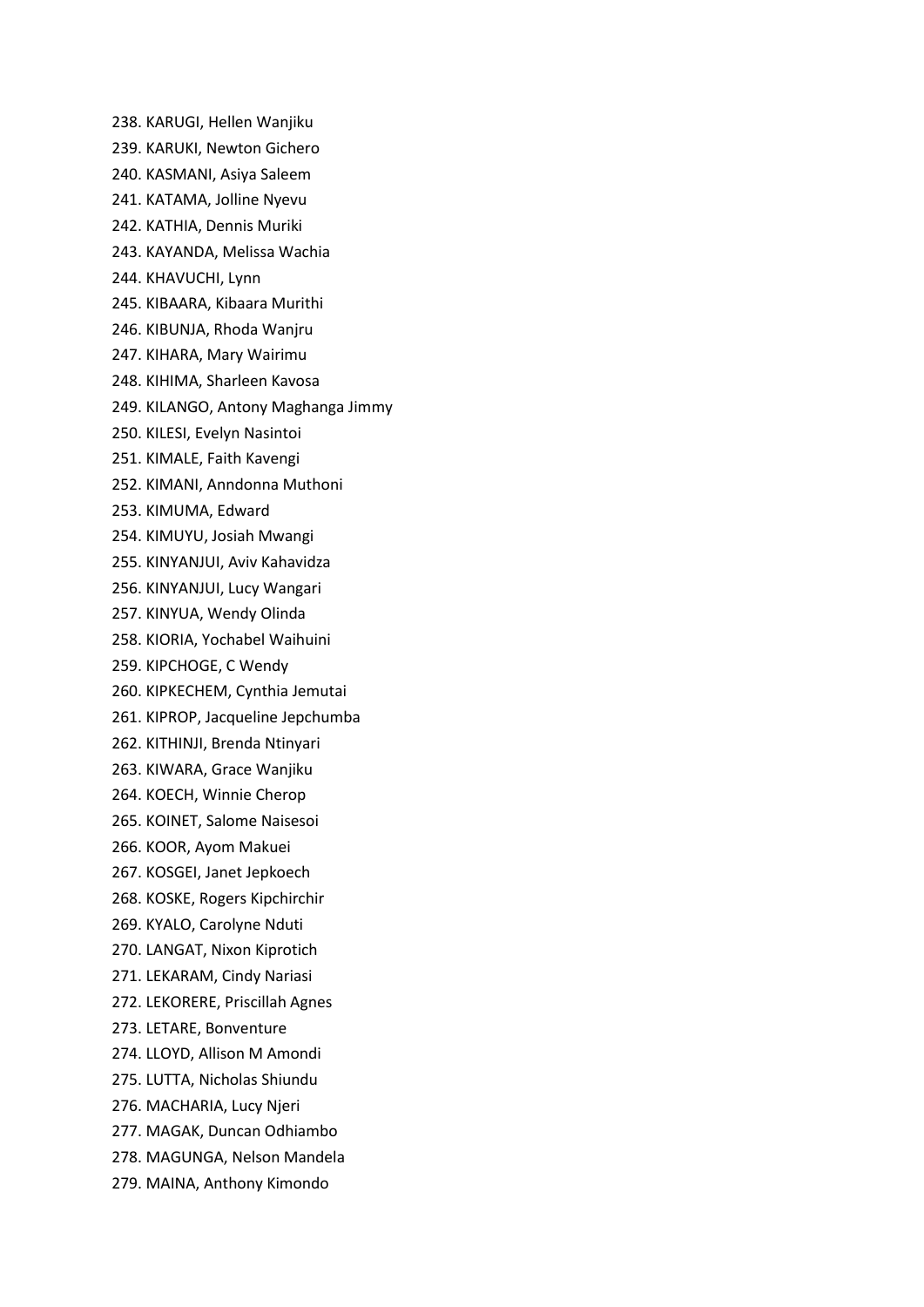280. MAINA, Caroline Wanjiku 281. MAINA, Christine Wothaya 282. MAINGI, Christopher Pius 283. MAKOKHA, Brenda Imelda 284. MANDERE, Mercyline Mwango 285. MANGOK, Jackline Akuot 286. MANYARA, M Joseph 287. MANYARKIY, Sharon Jerotich 288. MAPESA, Venessa Ryan 289. MARETE, Martin Muriuki 290. MATATA, Philip Kusimba 291. MATHENGE, William Mathenge 292. MATI, Yvonne Makena 293. MATOKE, Sylvia Bonareri 294. MAVINDU, Tabitha Mutindi 295. MBOGO, Walegwa Mwasawa 296. MBOYA, Yvone Nancy Akinyi 297. MBWIZA, Rashid Ali 298. MERIA, Kawira Queenie 299. MGENDI, Ruth Nyambura 300. MIDEVA, Wendy Barbara 301. MIRORO, Silvanus Abraham 302. MOHAMED, Abdullahi Abdishakur 303. MOKKU, Sumayyah Jarso 304. MOMANYI, Helida Moraa 305. MOSHENI, Dennis Neondo 306. MOSOTI, Cynthia Monyenye 307. MUATINE, Victor 308. MUCHORI, Lillian Muthoni 309. MUE, Faith Mwende 310. MUGANDA, Maxwel 311. MUGAO, Ernest Muriungi 312. MUHINDI, Purity Gathigia 313. MUKOLWE, Brian Neondo 314. MUKONYI, Marion Shikola 315. MUKUI, Samuel Chege 316. MUKUURA, Vivian E Muthoni 317. MULI, Loise Mutuli 318. MULONGO, Grace Nekesa 319. MULWA, Mary Munanie 320. MUNGAI, Esther Wanja

321. MUNGONI, Mary Were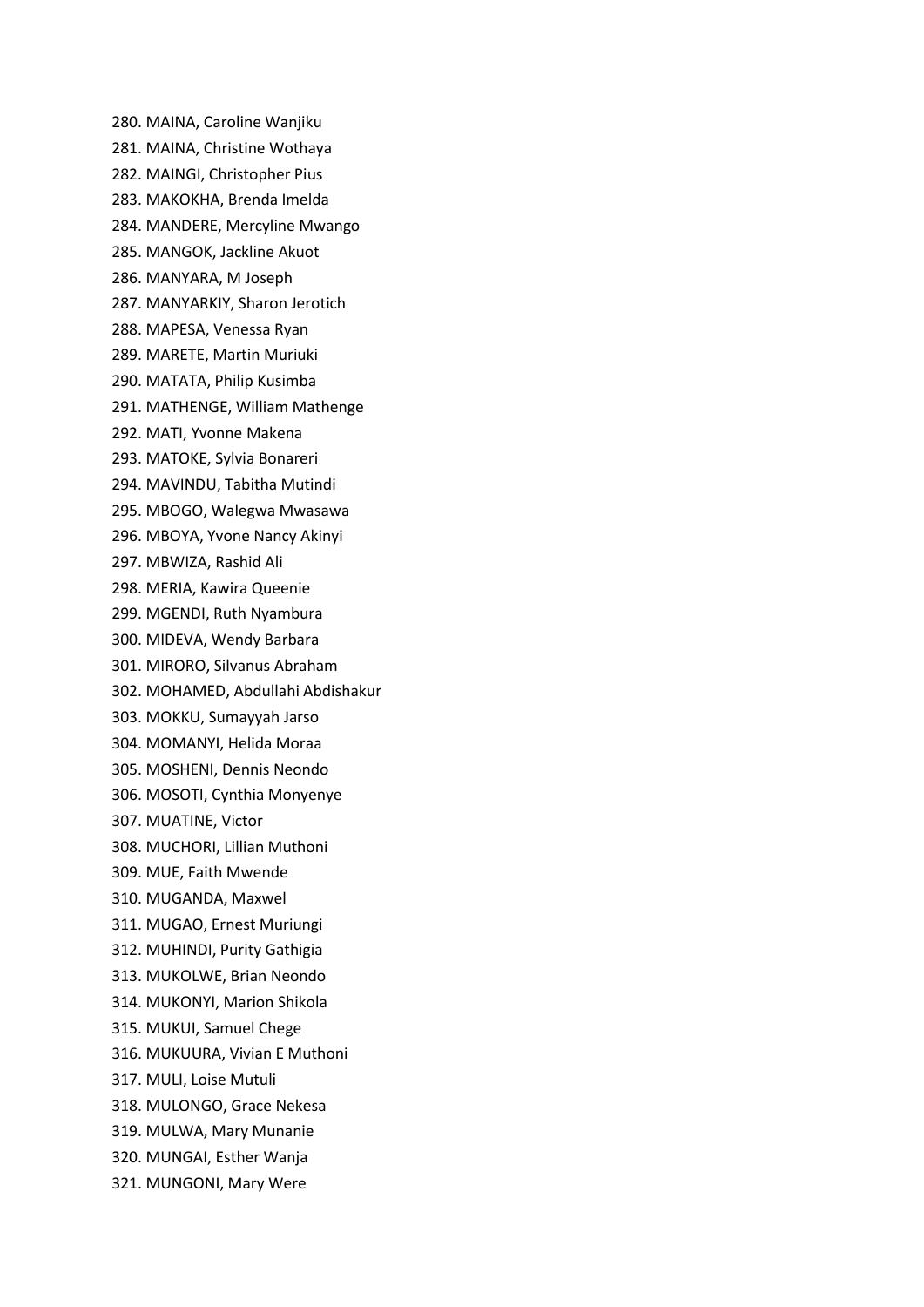322. MUNYIRI, Derrick Ngatia

- 323. MURAGE, Lydiah Wanjugu
- 324. MURIGUH, Joy Njeri
- 325. MURIUKI, Lilian Wanjiku
- 326. MURURU, Peter Mithika
- 327. MUTAI, K Enock
- 328. MUTHOKA, Faith Ndanu
- 329. MUTIE, Gladys Makasi
- 330. MUTUA, James Kyama
- 331. MUTUA, Sharon Mwikali
- 332. MUTUA, William Kathuku
- 333. MUTUMA, Mwendwa Terry
- 334. MUTWIRI, Lina Kagwiria
- 335. MUYAA, Peris Lasoi
- 336. MWAGANU, Joyce Wanjiru
- 337. MWALAKHA, Oliver Weyombo
- 338. MWAMUYE, Justice Chonga
- 339. MWANDAWIRO, Remyngtone Javan
- 340. MWANGANGI, Rodgers Kimanza
- 341. MWANGI, Charity June Wanjiku
- 342. MWANGI, Chege Kariuki
- 343. MWANGI, Jennifer Wangari
- 344. MWANGI, Stephen Mundia
- 345. MWANZI, Luseka Charlotte
- 346. MWAURA, Erick
- 347. MWIRIGI, Martin Murithi
- 348. MZEE, Maimuna Hassan
- 349. NDEGWA, Ruth Njeri
- 350. NDIRANGU, Mark Ian
- 351. NDUNGU, Danson Munyiri
- 352. NDUNGU, Jennifer Wairimu
- 353. NERIMA, Musonge Lillian
- 354. NGALA, Caroline Kaindi
- 355. NGANGA, Patrick Kimotho
- 356. NGARI, Jackline Njoki
- 357. NGATA, Peter Kigondu
- 358. NGERECHI, Joan Cherotich
- 359. NGOCHI, Fred Rikana
- 360. NGUGI, Joyce Wanjiku
- 361. NGUI, Sheila Mwongeli
- 362. NJEHU, Wambui
- 363. NJERU, Benjamin Mutaku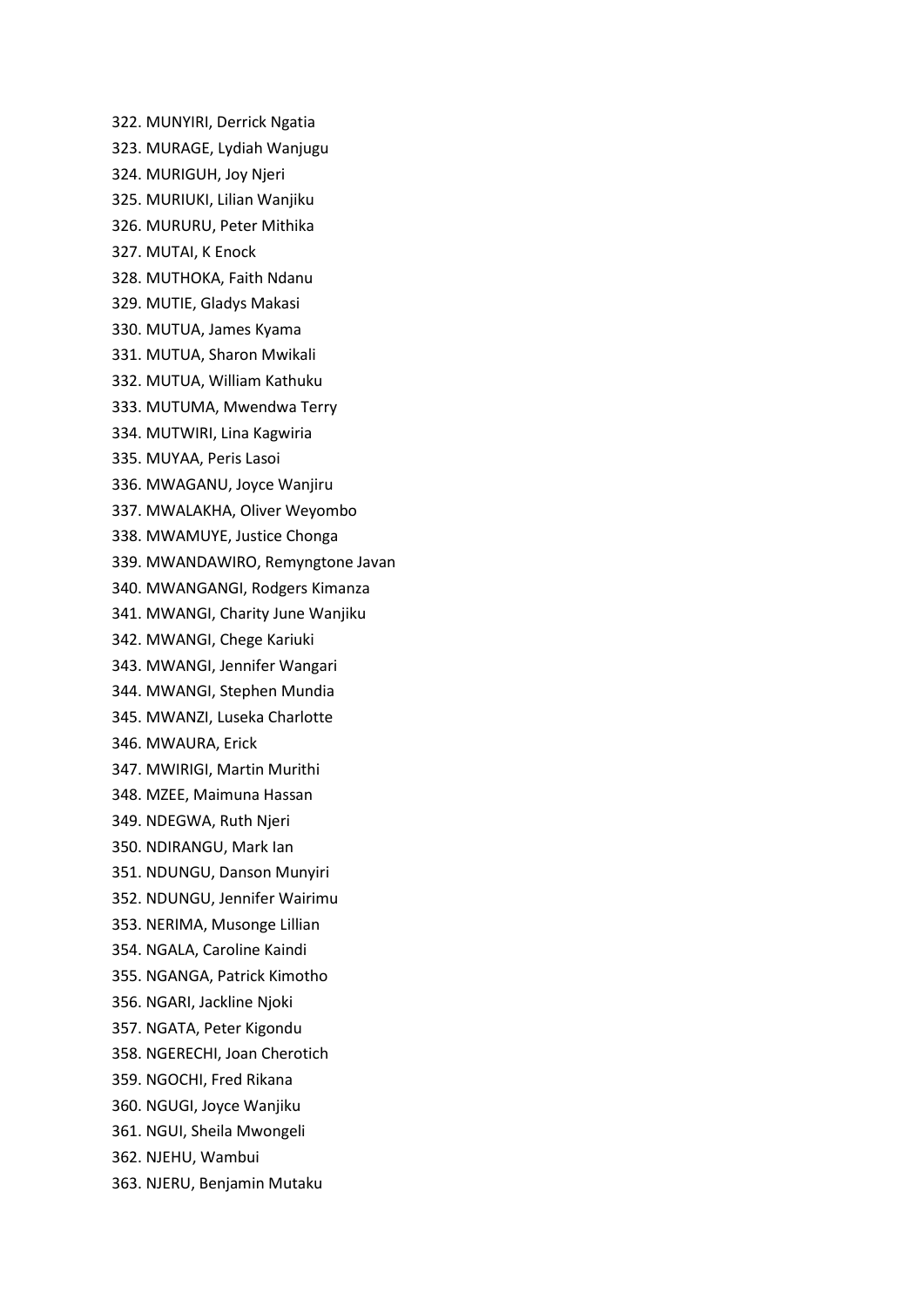364. NJERU, Lucy Makena 365. NJOGU, Harriet Wanjiru 366. NJOMBAI, Solomon Mukundi 367. NJOROGE, Gilbert Chege 368. NJOROGE, Peter Mbugua 369. NJUGUNA, Diana Waithera 370. NTARA, Fridah Kendi 371. NYABONYI, Agnes Nyabaro 372. NYAGA, Brian Mageria 373. NYAGA, Lemmy Silvano Njeru 374. NYAGAH, Franklin Muthomi 375. NYAMBURA, Lydiah 376. NYAMU, Sophia Nyokabi 377. NYAMU, Immaculate Gakii 378. NYAMWEYA, Agatha Moraa 379. NYANGOYA, Francis Agwata 380. OBALA, Jacqueline Alice 381. OBARA, Marvin Lukano 382. OBWARE, Roselyn Akinyi 383. OCHIENG, Beales Fin 384. ODHIAMBO, Emmanuelle Adhiambo 385. ODUOR, Dennis Musumba 386. ODUOR, Rachael Auma 387. OGALLAH, Yvonne Awour 388. OGOLA, Diana Akinyi 389. OGUTU, Benard Wandera 390. OJWANG, Anthony Okello 391. OKOTH, Lenin Kim Odhiambo 392. OKUMU, Hope 393. OLOO, Rachel Beryl 394. OLUOCH, Lilian Atieno 395. OMBADO, Javan Obado 396. OMOGO, Philip Otieno 397. OMULANYA, Moses Edward 398. OMWANDA, Cynthia Obunga 399. ONCHAGWA, Brenda Kerubo 400. ONDARI, Truphenah Kwamboka 401. ONYANGO, Gregory David 402. ONYANGO, Marleen Atieno 403. ONYANGO, Vivian Achieng 404. ONYANGO, William Opiyo

405. ORINA, Candice Nyanchama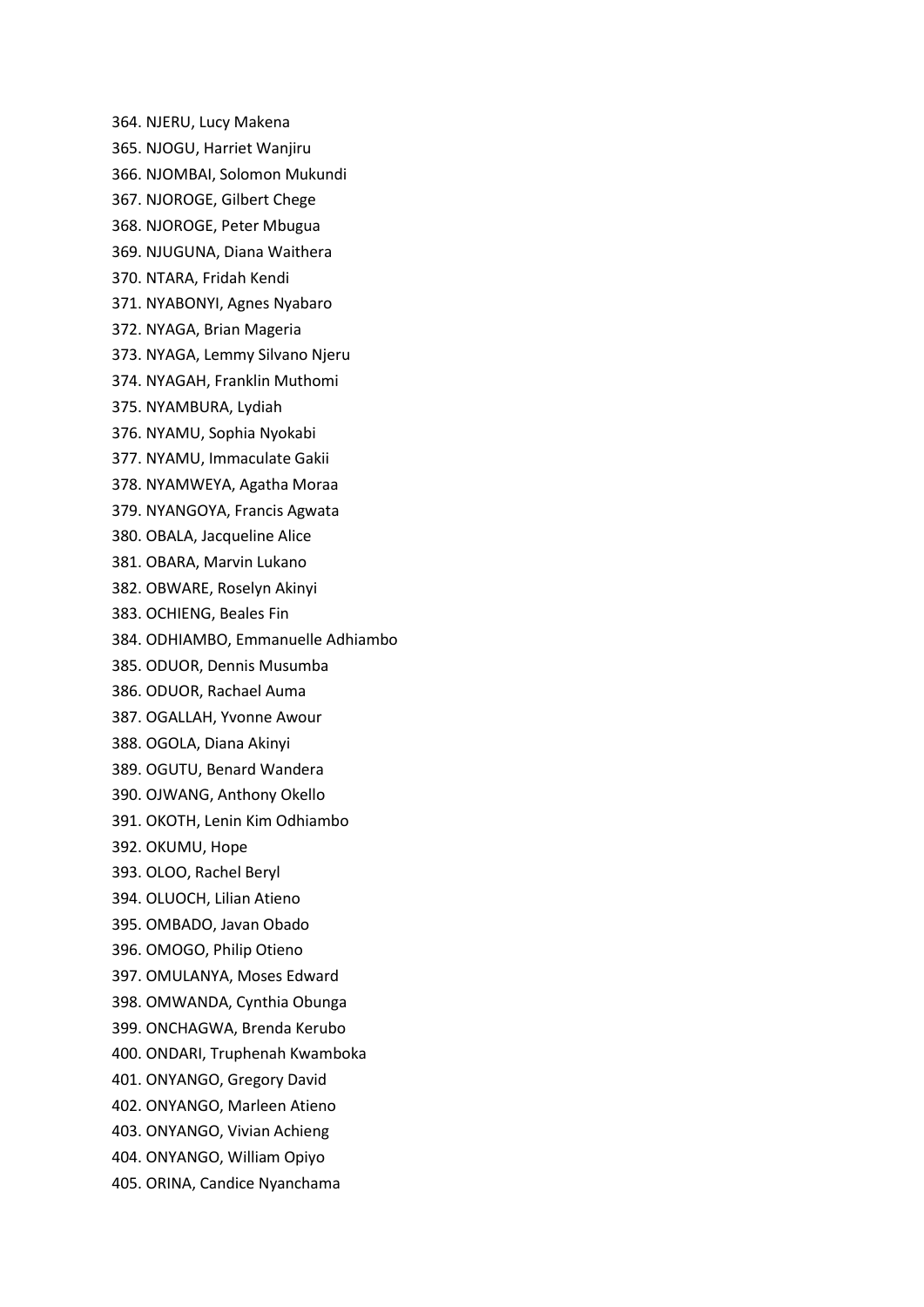406. OTIENO, Monica Atieno

407. OTIENO, Patrick Oduor

408. OTWOMA, Javan Omondi

409. OUGO, Kayiemba Lazarus

410. OUKO, Donald

411. OWENDI, Nicole Tracy

412. OWOUR, Michelle Valentine

413. OWUOR, Nina Joan

414. OYOKO, Daniel Okonda

415. PERE, Nelly Kote

416. PETER, Carolyne Wavinya

417. PHILIP, Judith Mwende

418. PUEE, Sohanjit Singh

419. PUNYUA, Julius Sanare

420. RICHARD, Catherine Kalekye

421. RITHO, Andrew M.

422. ROTICH, Faith Cherutoh

423. RUGAITA, Sandra Wendo

424. RUHIU, Paul Gachungi

425. RUWAINA, Juma Suleiman

426. SAMUEL, Redempta Mwende

427. SARU, Samuela Teresia

428. SHABAN, Ahmed Wande

429. SHEIKH, Abdulrasheed As

430. SIMIYU, Caleb Wafula

431. SIRMA, Francis Kiruhi

432. SOLANKA, Purity Nairesiae

433. SOSSION, Rosemary Chepkorir

434. STEVEN, Julius Okumu

435. TAGO, Owuor John

436. THUO, Caroline Waithira

437. THWAGI, Job Mithanga

438. TITUS, Monica Kanini

439. TOME, Michelle Nashipae

440. VOSERAH, Laura Kamonya

441. WACHIRA, Catherine Wairimu

442. WAHOME, Ann Njeri

443. WAITE, Gloria Njeri

444. WAMBUA, Abigail Sami

445. WAMBUA, Elna Mudibo

446. WANJIE, Tabitha Muthoni

447. WANYOIKE, Austin Njenga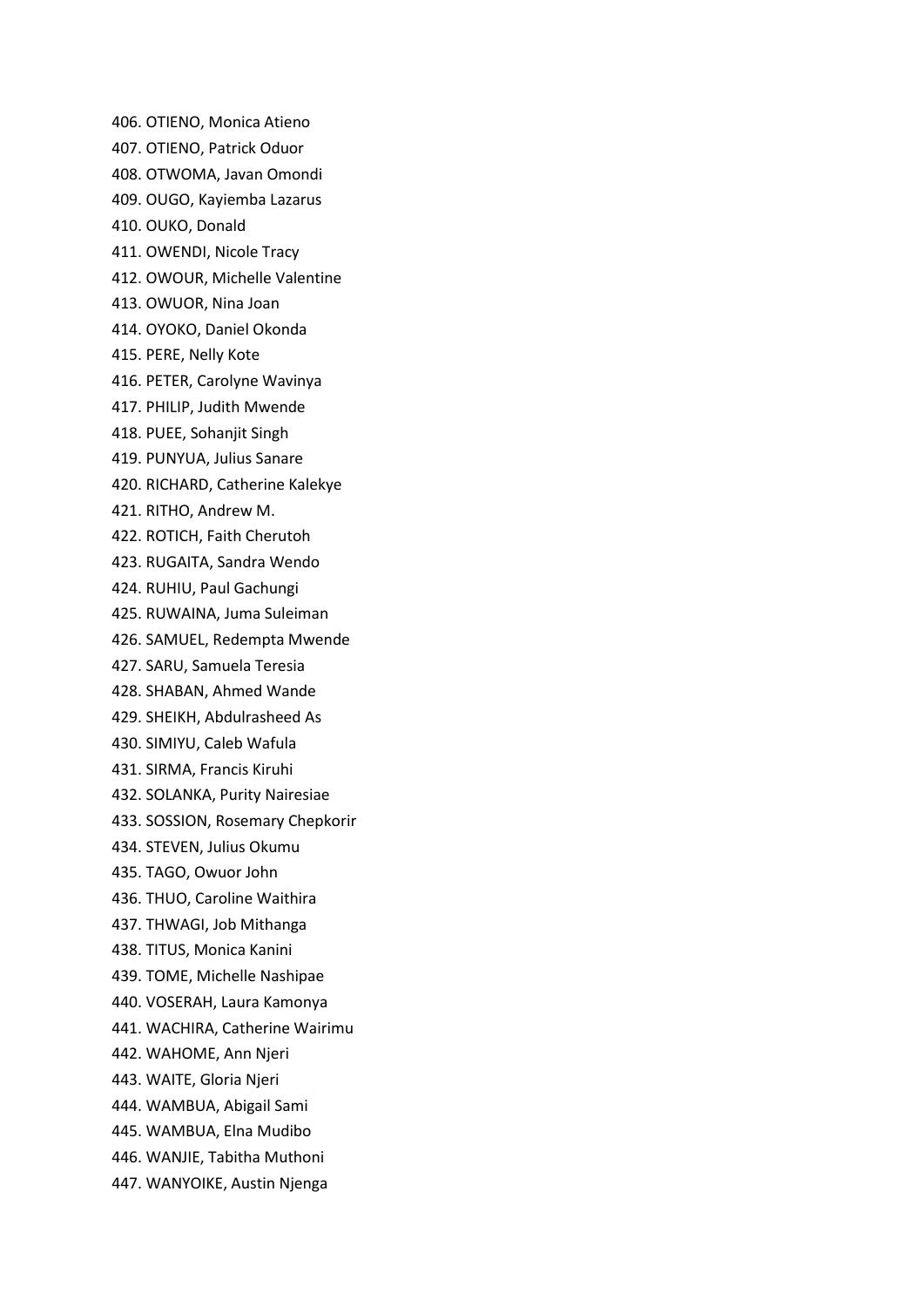448. WANYOIKE, Peter Wahinya 449. WARUI, Sheila Nyakio 450. WASHIALI, Samuel 451. WASONGA, Edna Asesa 452. WAWERU, Rachael Nyambura 453. WEBUYE, Sydney Douglas 454. WERE, Niva

## **Pass**

455. KARIUKI, Clinton Macharia 456. KOPERE, Beryl Ligala 457. MAINGI, Daniel Syengo 458. MUTHUSI, Joseph Kavivya 459. NJAGI, Gacheri Purity 460. NJENGA, Beth Njoki 461. OCHANDA, Naomi Adhiambo 462. SHITANDI, Lenah Nabwire 463. WAISWA, Faith Nanyama

The Dean will then acknowledge the Chancellor and resume his/her seat

# 12

## **CENTRE FOR ADVANCED STUDIES IN ENVIRONMENTAL LAW AND POLICY**

The Director of the Centre For Advanced Studies in Environmental Law and Policy will rise and present the following candidates for the conferment of the respective degrees of the University of Nairobi. As the Director reads out the names, the candidates will stand and remain standing until the last name is read and he/she will then request the candidates to sit down by saying *"please be seated"*

Then the graduands will altogether bow/curtsy and resume their seats.

## **A) MASTERS OF ARTS**

## **i) MASTERS OF ARTS IN ENVIRONMENTAL LAW**

1. SEGO, Ruth Cherono

## **ii) MASTER OF ARTS IN ENVIRONMENTAL POLICY**

1. BAARIU, Patricia Karamuta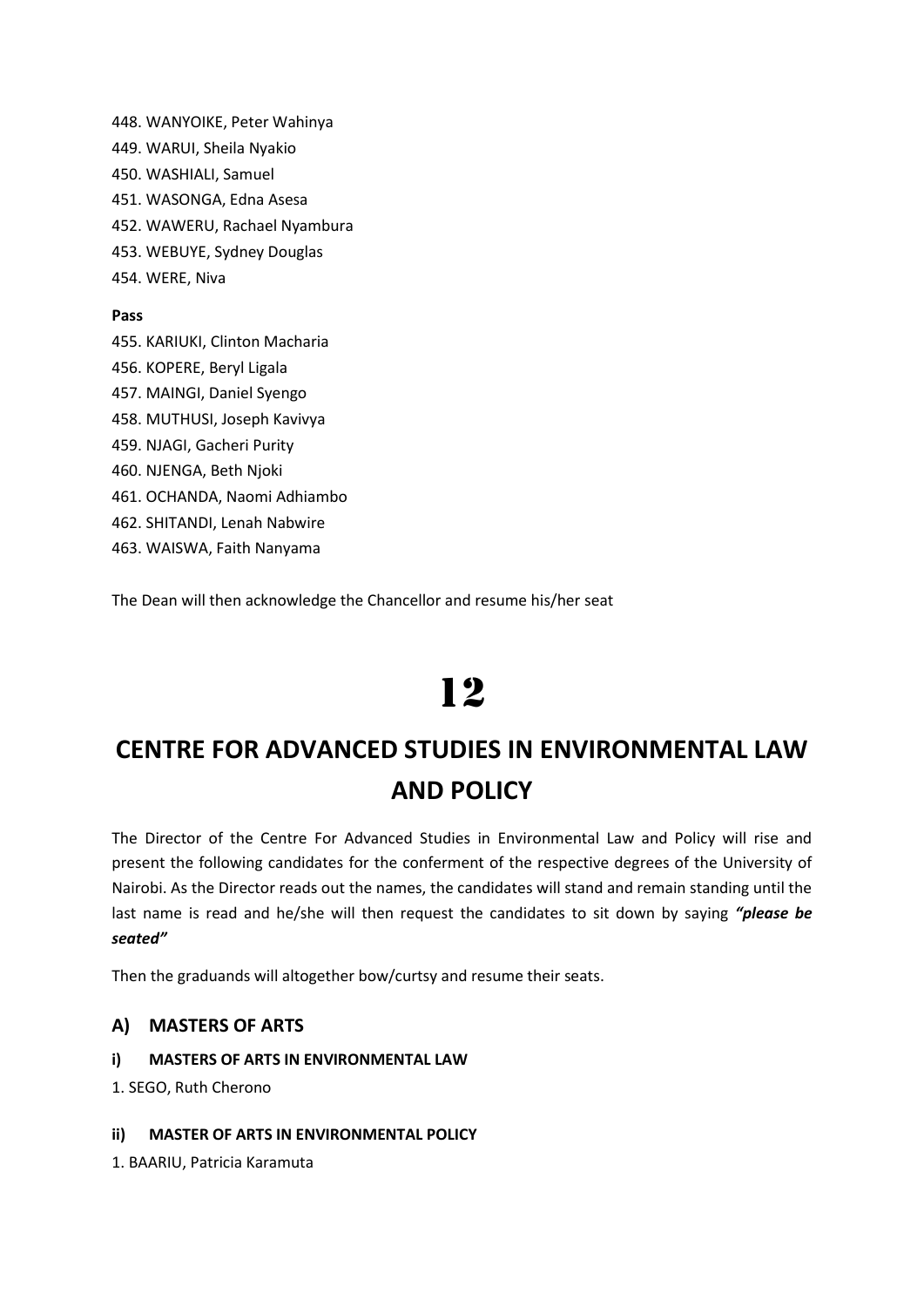#### 2. WAKHUNGU, Mathews Jackson

The Director will then acknowledge the Chancellor and resume his/her seat

# 13

## **CENTRE FOR TRANSLATION AND INTERPRETATION**

The Director of the Centre For Translation and interpretation will rise and present the following candidates for the conferment of the respective degrees of the University of Nairobi. As the Director reads out the names, the candidates will stand and remain standing until the last name is read and he/she will then request the candidates to sit down by saying *"please be seated"*

Then the graduands will altogether bow/curtsy and resume their seats.

## **A) MASTERS OF ARTS**

## **i) MASTERS OF ARTS IN INTERPRETATION**

- 1. MUHINDO, Vyalirendi Jacques
- 2. NJOROGE, Nobert Kiria

## **ii) MASTERS OF ARTS IN TRANSLATION**

- 1. ABDULAZIZ, Nuru Musa
- 2. MUTUA, Dorcas Mwende
- 3. NGATEU, Chrystelle Colette
- 4. NYABOLA, Edmond Odhiambo

The Director will then acknowledge the Chancellor and resume his/her seat

# 14

## **SCHOOL OF DENTAL SCIENCES**

The Dean of the School of Dental Sciences will rise and present the following candidates for the conferment of the respective degrees of the University of Nairobi. As the Dean reads out the names, the candidates will stand and remain standing until the last name is read and he/she will then request the candidates to sit down by saying *"please be seated"*

Then the graduands will altogether bow/curtsy and resume their seats.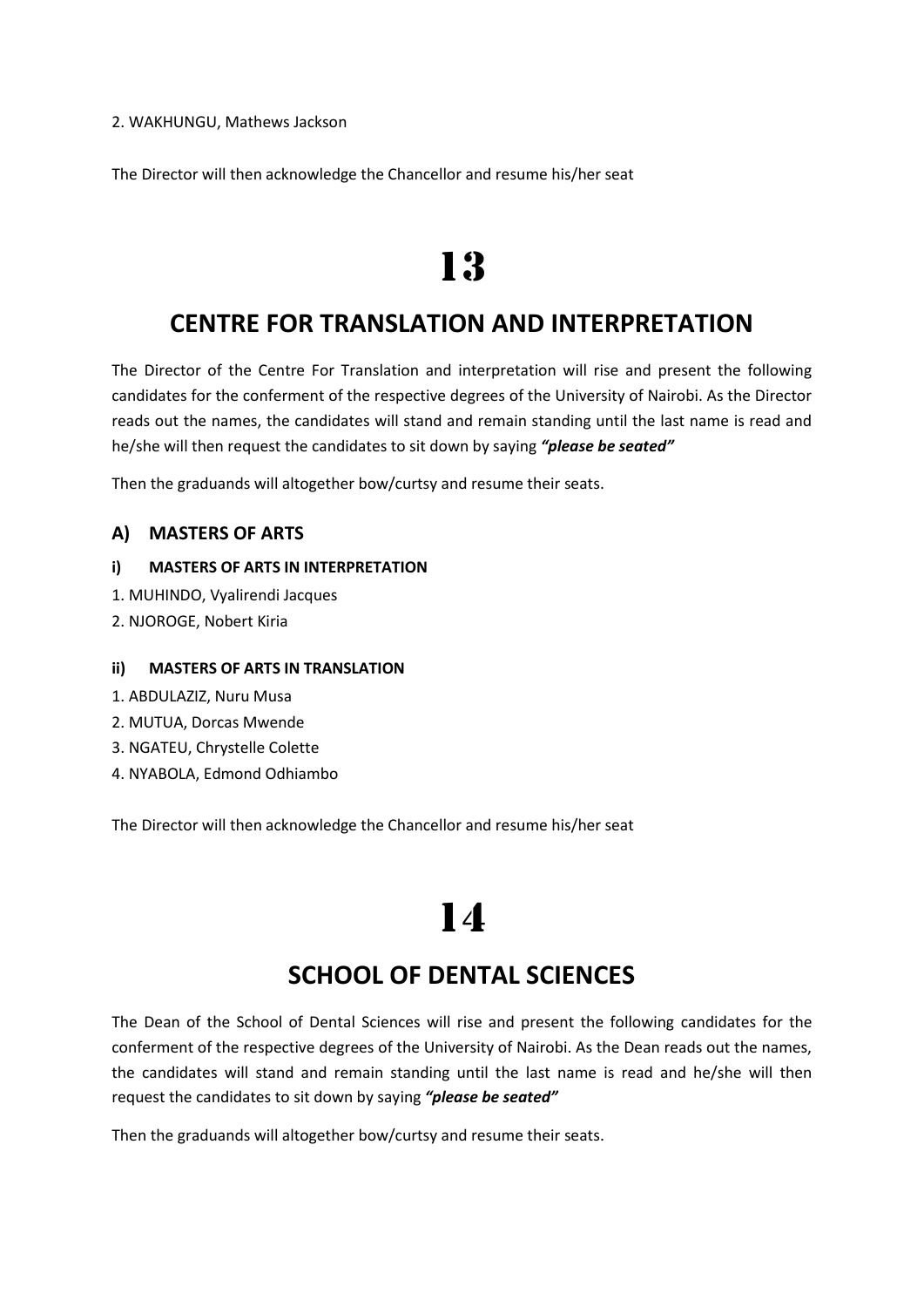## **A) MASTER OF DENTAL**

## **i) MASTER OF DENTAL SURGERY IN ORAL & MAXILLOFACIAL SURGERY**

- 1. NDUNG'U, George Muiruri
- 2. WARUI, Timothy Macharia

## **ii) MASTER OF DENTAL SURGERY IN PAEDIATRIC DENTISTRY**

1. GIDEON, Mercy Namshitu

## **iii) MASTER OF DENTAL SURGERY IN PROSTHODONTICS**

- 1. EDALIA, Laura Gwahalla
- 2. KAARIA, Mwirigi Mburu

## **B) BACHELOR OF DENTAL**

## **i) BACHELOR OF DENTAL SURGERY**

- 1. CHEBET, Carolyne
- 2. EBEI, Eliud Etoot
- 3. GICHOHI, Tracy Wanjiku
- 4. GICHUHI, Julie Njoki
- 5. GIKONYO, Sylvia Wambui
- 6. JEPLETING, Eursila
- 7. KARIUKI, Susan Wanjiru
- 8. KIMAIYO, Erick Kibet
- 9. MACHATHA, Aysha Njoki
- 10. MASIBO, C. Daisy Silako
- 11. MUNYASA, Branice Mercy
- 12. NGAMAU, Kelvin Kimani
- 13. NGURIATHI, Michelle Njoki
- 14. NYONGESA, Christine Khanili
- 15. OLANDO, Jackline Anyango
- 16. OMOYO, Dennis Atai
- 17. OUMA, Keziah Akinyi
- 18. RONGA, Timothy Isaac
- 19. SHAH, Henna Kalpesh
- 20. SINGH, Govind

The Dean will then acknowledge the Chancellor and resume his/her seat

# 15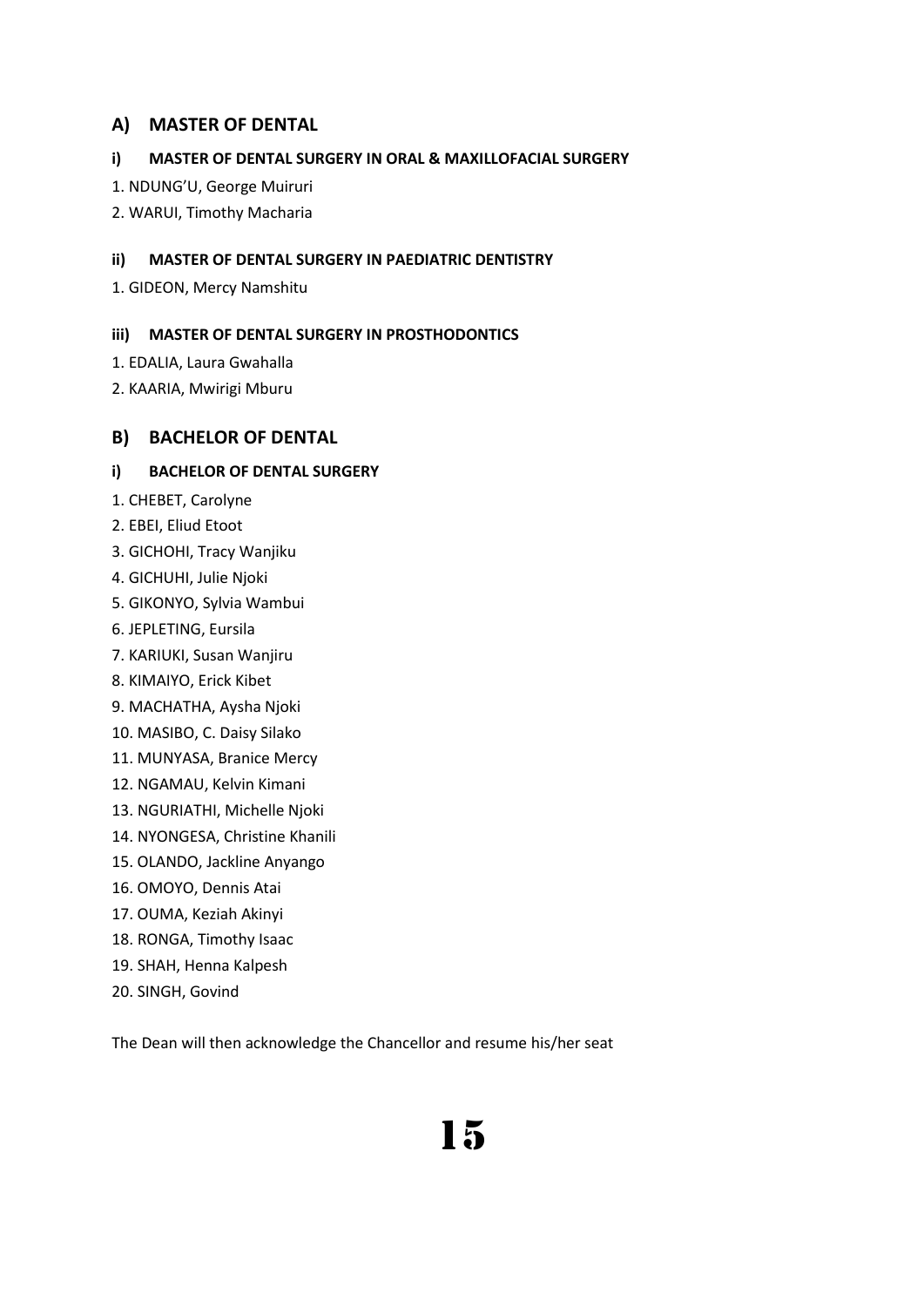## **SCHOOL OF MEDICINE**

The Dean of the School of Medicine will rise and present the following candidates for the conferment of the respective degrees of the University of Nairobi. As the Dean reads out the names, the candidates will stand and remain standing until the last name is read and he/she will then request the candidates to sit down by saying *"please be seated"*

Then the graduands will altogether bow/curtsy and resume their seats.

## **A) FELLOWSHIP**

## **i) FELLOWSHIP IN PAEDIATRIC ANAESTHESIA**

- 1. HAZEL, Mumphansha Sonkwe
- 2. NSHIMYUMUREMYI, Isaac
- 3. TSITSI, Chimhundu Sithole

## **B) MASTER OF MEDICINE**

## **i) MASTER OF MEDICINE IN ANAESTHESIA**

- 1. BILLOW, Mohamed Ali
- 2. CHARANA, Evans Ondigo
- 3. IRAYA, Anthony Mungai
- 4. KIRWA, Elisha Kiprono
- 5. MBADI, Ruth Aoko
- 6. MOKAYA, Esther Nyaboke
- 7. MOSE, Manasseh Nyamari
- 8. MURIUKI, Vincent Mwenda
- 9. MWANGI, Mary Wanjiku
- 10. NGUGI, Peter Kariuki
- 11. NGUU, Linda Kamathi
- 12. NJOROGE, Susan Wanjiku

## **ii) MASTER OF MEDICINE IN DIAGNOSTIC RADIOLOGY**

- 1. BASHAEB, Muhammad Omar
- 2. BHAIJI, Mustafa Mohammed
- 3. INDUMWA, Edmond Mukangula
- 4. KUNJIRA, Herbert Murayi
- 5. LAZARO, Ester
- 6. MWANGI, Wanjiku John
- 7. NAGARAJ, Harish
- 8. OSIEMO, Sarah Kemunto

## **iii) MASTER OF MEDICINE IN EAR, NOSE AND THROAT SURGERY**

1. HARRISON, Phiri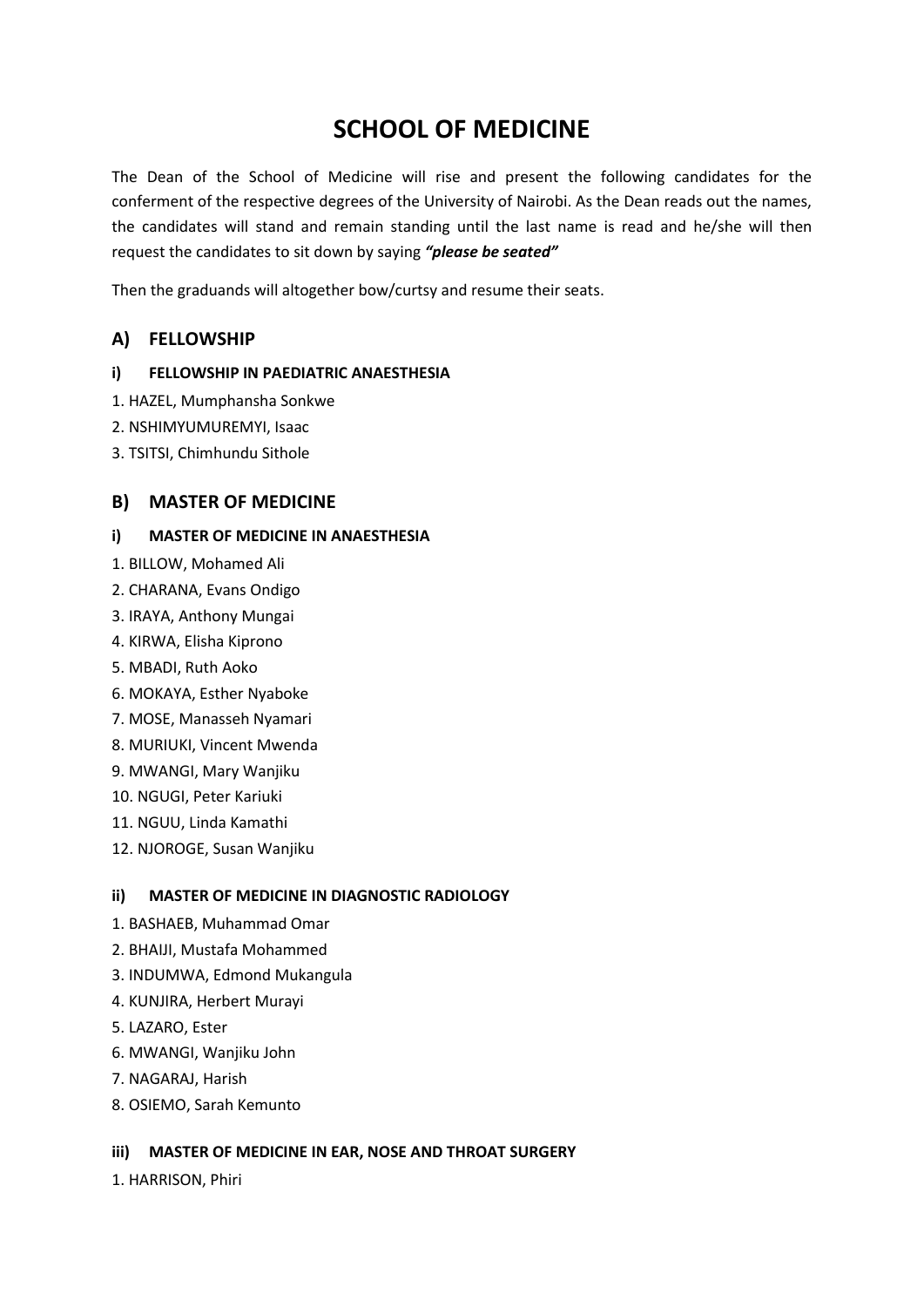- 2. MAINA, Reuel Kageni
- 3. MUTHOKA, Maria Gachambi
- 4. MWANGI, Grace Njeri
- 5. NDAMBUKI, Stephen Matheka
- 6. OUYAH, Wilson Libutsi
- 7. WARUI, Stephen Waruru

## **iv) MASTER OF MEDICINE IN GENERAL SURGERY**

- 1. MOHAMMED, Ahmed Elmi
- 2. MOOSAJEE, Hussein Shabbir
- 3. MUHOTIE, Massimo Nderitu
- 4. MUKETHA, Phineas Koome
- 5. MURIITHI, Eliud Kennedy
- 6. NJOROGE, Faith Wambui
- 7. NJUKI, Moses Ndege
- 8. WAMBUGU, Kevin

## **v) MASTER OF MEDICINE IN HUMAN PATHOLOGY**

- 1. BOSIRE, Lilian Kerubo
- 2. CHEGE, Evelyne Njeri
- 3. KAMAU, Wangari Rosemary
- 4. KAMOTHO, Watenga
- 5. MIDIGO, Grace Atieno
- 6. NJAU, John Mathaiya
- 7. NJERU, Caroline Wanjiku
- 8. OCHIENG, Brian Mike Ayara
- 9. OKATCH, Susan Aketch
- 10. ORATA, Noelle Atieno

## **vi) MASTER OF MEDICINE IN INTERNAL MEDICINE**

- 1. ADAM, Zoya
- 2. AHMED, Shamsa Hussein
- 3. BARASA, Deborah Mlongo
- 4. BWOMBEGI, Joyce Kemunto
- 5. ESSAJI, Lallet Tasneem Nurdin
- 6. FARAJ, Faraj Amir Tamimy
- 7. GATUA, Mercy Njeri
- 8. HABIB, Amina Kidee
- 9. HARUNANY, Mohamed Zaheer Abbas
- 10. JIN, Umar Abdulsamad
- 11. JIVANJEE, Shabbir Gulamhusein
- 12. JIVANJI, Hussein Onally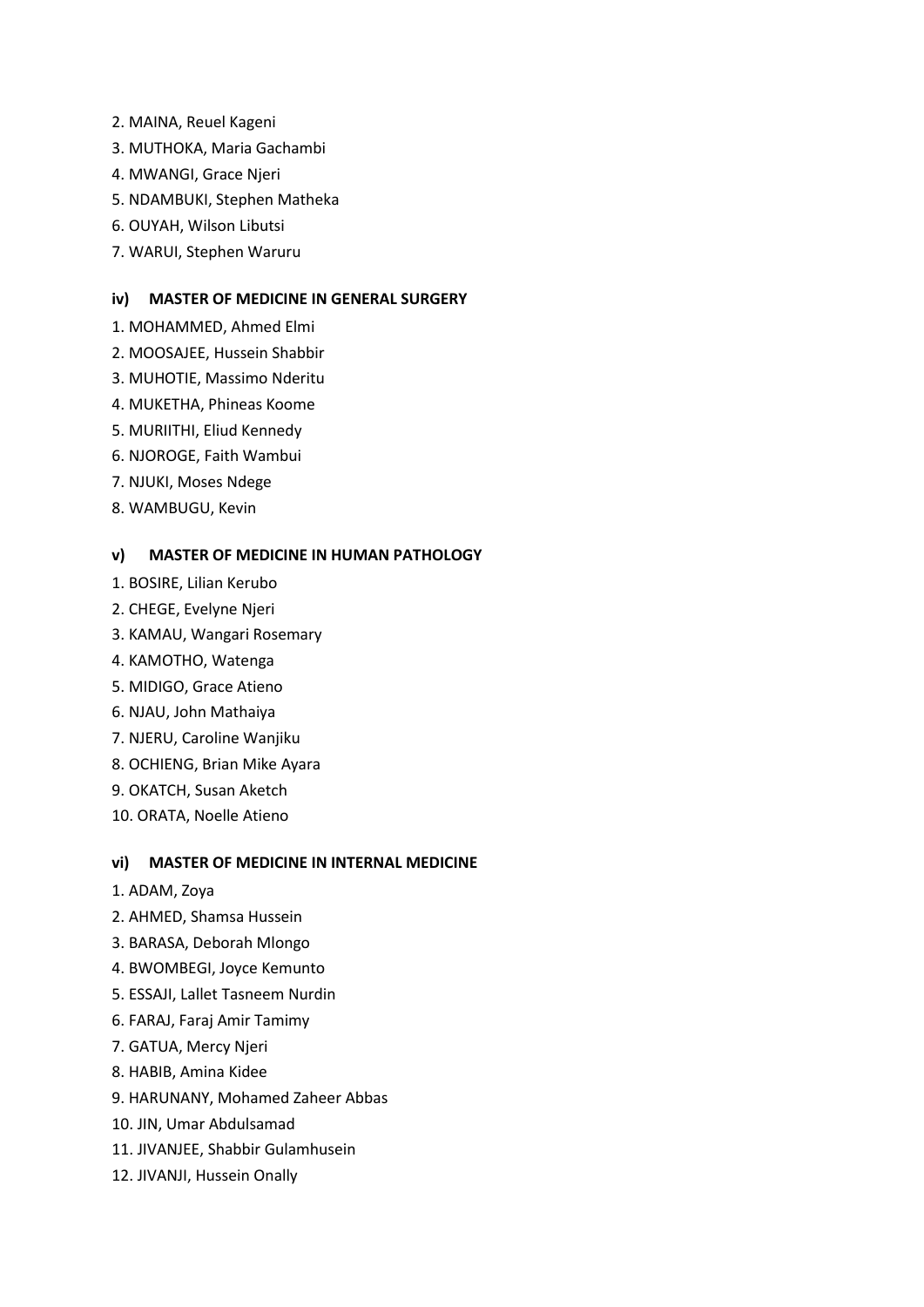- 13. JUMA, Victoria Phoebe
- 14. KARAU, Paul Bundi
- 15. KARIUKI, Hazel Wanjiku
- 16. KIMANDO, Mercy Wanjiru
- 17. MUNGLA, Prisca
- 18. MUSILA, Boniface Nzioki
- 19. NDAWA, Julia Mbithe
- 20. NDEDE, Kevin Omondi
- 21. NDIRITU, James Wagura
- 22. NGOLOBE, Amanda Sheri
- 23. NJOGU, Sarah Wandia
- 24. OKOTH, Carole Mary Akinyi
- 25. OLAGO, Rakuomi A. Agatha
- 26. SULEMAN, Zoheb Mostaq
- 27. TAIYEBALI, Mustafa Mohammed
- 28. TUOT, Garjiek Teny Yok
- 29. WAHINYA, Maureen Wangari
- 30. WANGAI, Frederick Kimani

#### **vii) MASTER OF MEDICINE IN NEURO-SURGERY**

- 1. JOHN, Trizah Tracey
- 2. KITUNGUU, Peter Kithikii
- 3. MAGOHA, Michael Augustus Achianja
- 4. OGUTHA, Lee Owuoth
- 5. RONO, Sydney Kirui
- 6. THABO, Rowland

#### **viii) MASTER OF MEDICINE IN OBSTETRICS AND GYNAECOLOGY**

- 1. AHMED, Salwa Faraj
- 2. BUGAH, Arnold Bunyoli
- 3. CHRISTOPHER, Masakhwe Obwaka
- 4. DORIS, Paul Mayom Akech
- 5. GITAU, Simon Maina
- 6. KAGIA, Alex Gathura
- 7. KARANJA, David Mwangi
- 8. KENNEDY, Samuel Busse
- 9. KHADIJA, Mohamud Hassan
- 10. KIBII, Kiprop Davies
- 11. LADO, Ismail Wani
- 12. LUSIKE, Ruth Wamukekhe
- 13. MATUI, Simon Kavita
- 14. MBUGA, Margaret Nyakinyua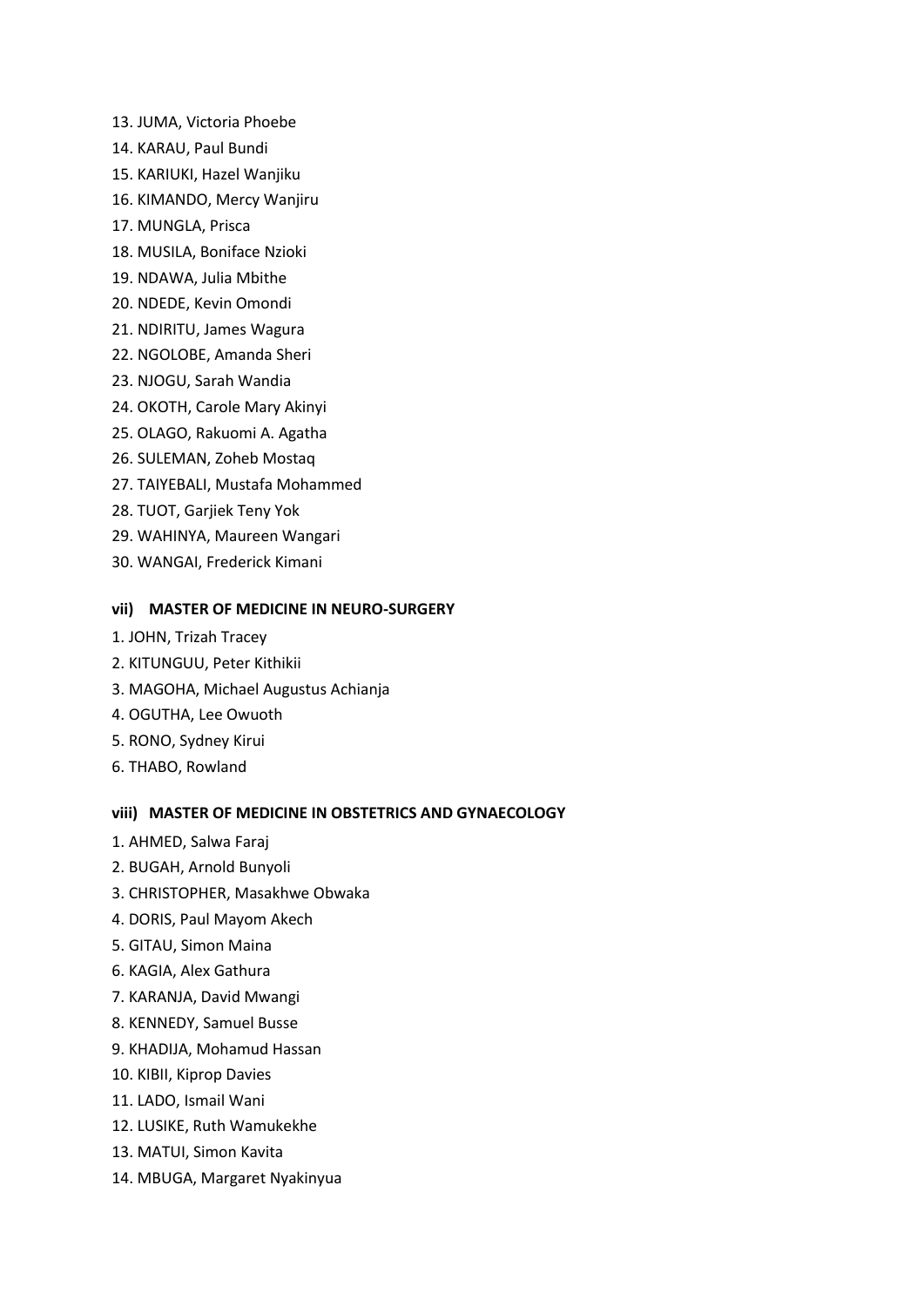- 15. MUGA, Pamela Adhiambo
- 16. MULATYA, Samson Wambua
- 17. MULUKA, Lorraine
- 18. MUMBURA, Cyrus Kamau
- 19. MUSA, Frentino Wani Kenyi
- 20. NAIMA, Abdallah Shatry
- 21. NJAU, Grace Watau
- 22. NJOROGE, Mary Wairimu
- 23. NJOROGE, Pinckie Leonesa
- 24. OGUTU, Flavia Adhiambo
- 25. OKOLA, Vitalis Oluoch
- 26. OMAR, Kadra Abdillahi
- 27. PULEI, Anne Naipanoi
- 28. UMAR, Mariam Maka
- 29. WANJARIA, Daniel Kwai
- 30. WERE, Noreen Nangira

#### **ix) MASTER OF MEDICINE IN OPHTHALMOLOGY**

- 1. ESEVWE, Sylvia Sagina
- 2. KALU, Agnes Idza
- 3. MBUTHIA, Jeffrey Muraguri
- 4. MUNDULAI, Assane Polidio Vasco
- 5. ONGANGO, Felix Otieno Ogweno
- 6. REMEZO, Philbert
- 7. ROTICH, Manasseh Kipsang
- 8. SHIRAMBA, Imbova Brian
- 9. SRAJ, Abdella Aida
- 10. ZWANE, Tholakele Fortunate

#### **x) MASTERS OF MEDICINE IN ORTHOPAEDIC SURGERY**

- 1. AMADI, Edgar Hezekiah
- 2. CHOMBA, Dorcas Warigia
- 3. GIOKO, Victor Wachira
- 4. KINYANJUI, Grace Muthoni
- 5. LAICHENA, Jeremiah Mung'athia
- 6. MOHAMED, Rashid Mohamed
- 7. MUOKI, James Kyalo
- 8. MURAGE, Antony Kamau
- 9. MWANGI, Ng'ang'a Eric
- 10. PHILIP, Mwawingwa Gituri
- 11. ROBERT, Miawa Miller Abott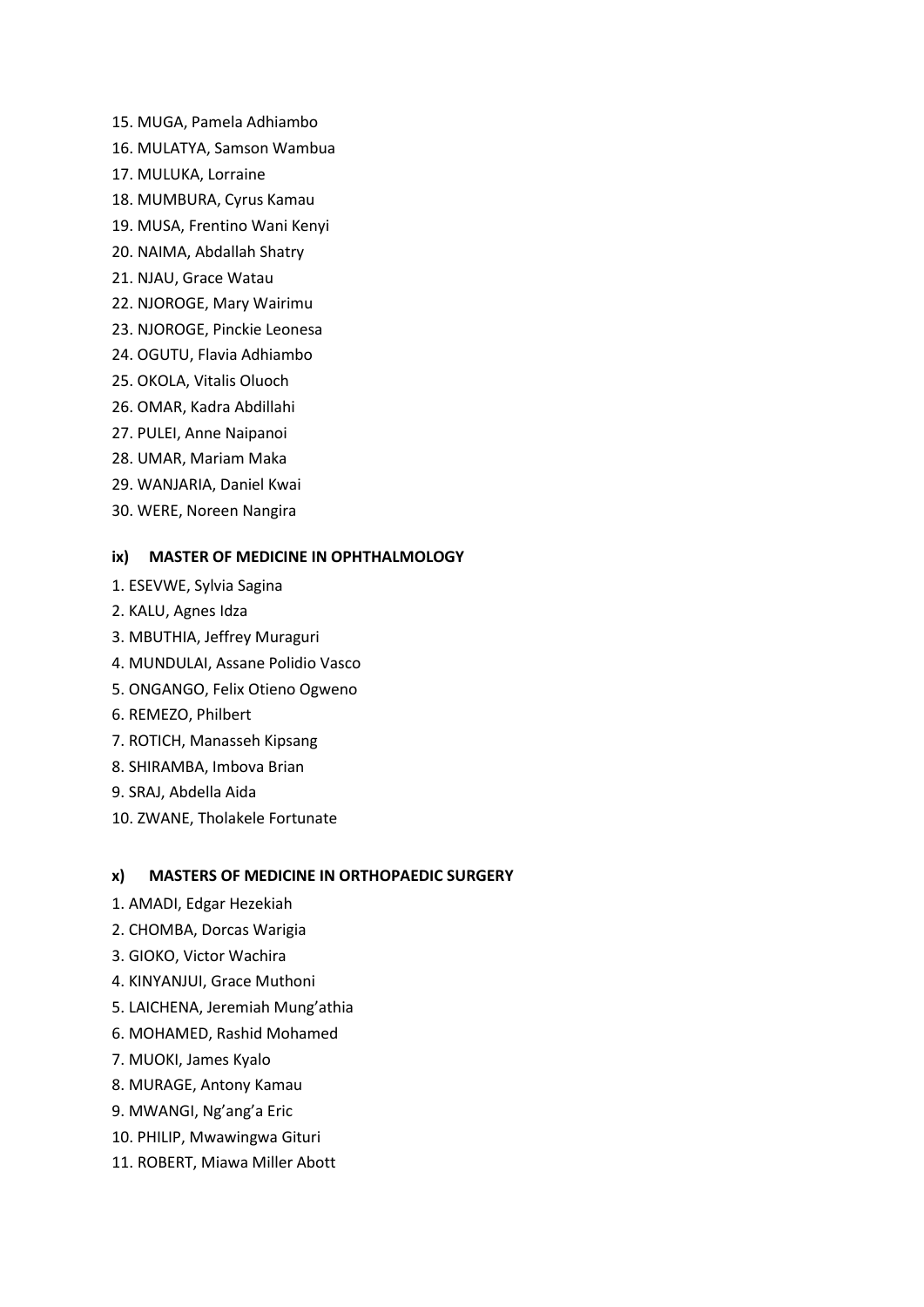## 12. VIRINDERPAL, Singh Chauhan

## **xi) MASTER OF MEDICINE IN PAEDIATRICS AND CHILD HEALTH**

- 1. BAICHOO, Manjeeta
- 2. BARASA, Muga Julie
- 3. DAHABA, Maalim Ali
- 4. GAITHO, Douglas Kinuthia
- 5. GREWAL, Gurpreet Kaur
- 6. JOWI, Elizabeth Atieno
- 7. KIMANI, Esther Wangui
- 8. KINYUA, Jeanne Wangeci
- 9. MUENDO, Catherine Nzisa
- 10. MUGO, Jemimah Karingi
- 11. MULATYA, Esther Mbula
- 12. MUNYENDO, Catherine Wangatia
- 13. MURIANKI, Catherine Karwitha
- 14. MUSYOKA, Peninah Kanini
- 15. MWANAMKASI, Njira Tsutsu
- 16. NGANGA, Njeri Priscilla
- 17. NJIRU, Esther Mukami
- 18. NJOROGE, Maureen Muthoni
- 19. OGOLA, Esther Muthoni
- 20. OKINYI, Lilian Kerubo
- 21. OLIELO, Philip Nelson
- 22. ONKUNYA, Brenda Hilda
- 23. VEKARIA-HIRANI, Varsha

#### **xii) MASTER OF MEDICINE IN PLASTIC & RECONSTRUCTIVE SURGERY**

1. KARANJA, Faith Wanjiru

#### **xiii) MASTER OF MEDICINE IN PSYCHIATRY**

- 1. KARANJA, Serah Wangari
- 2. KIMBUI, Eric Gitonga Mitheu
- 3. MWANGI, Stella Nyawira
- 4. MWITA, Matiko
- 5. WAIROTO, David Kagwi Eliud

#### **xiv) MASTER OF MEDICINE IN UROLOGY**

1. MAINGI, Samuel Kagiri

## **xv) MASTER OF SCIENCE IN BIOCHEMISTRY**

1. MWAURA, Agnes Njoki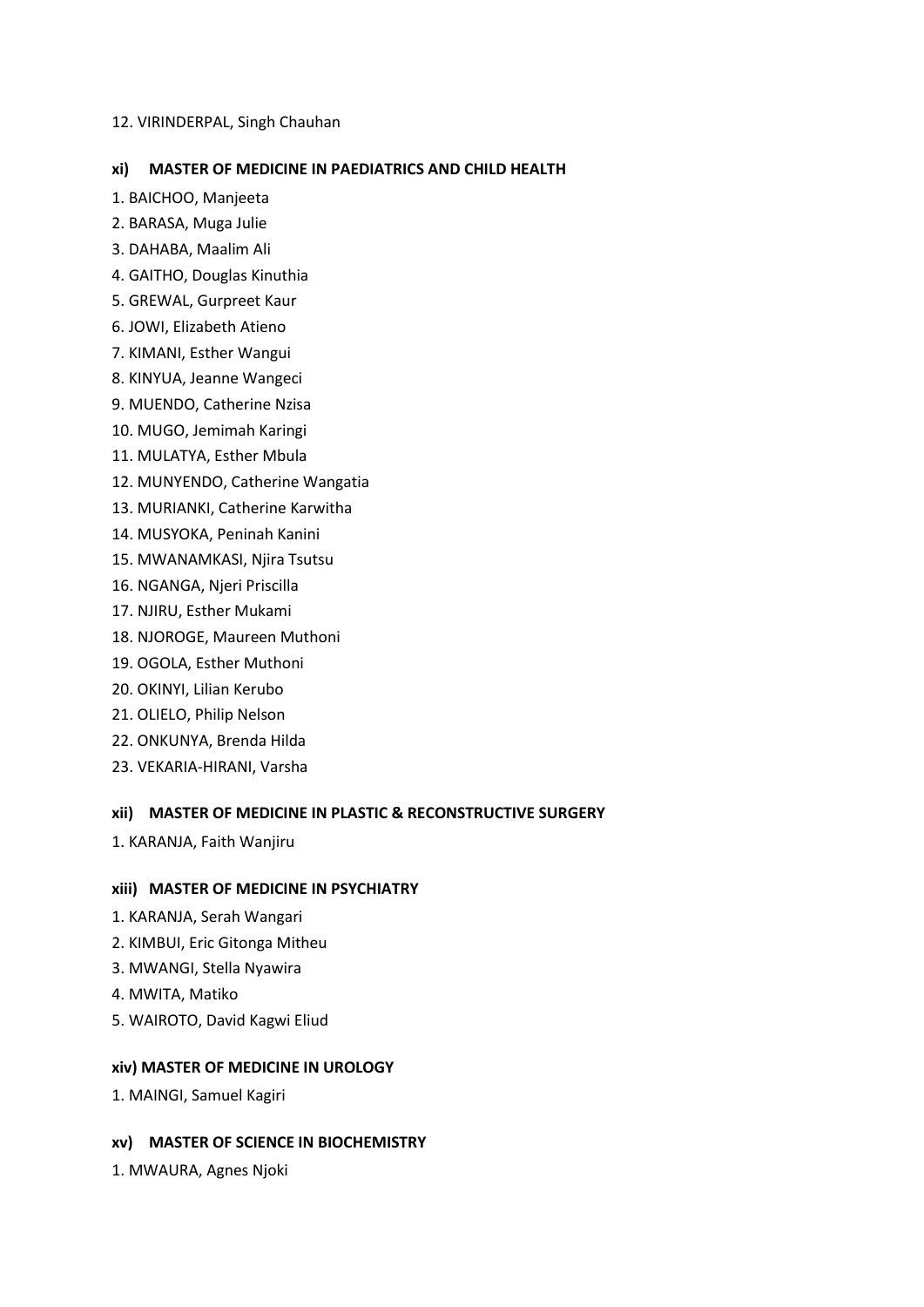## 2. WARINGA, Nelly Mildred Akinyi

## **xvi) MASTER OF SCIENCE IN CLINICAL PSYCHOLOGY**

- 1. KOMBECH, Ezekiel Rerimoi
- 2. MUSINDO, Otsetswe
- 3. MUTUA, Joyce Nzilani
- 4. MWAURA, Joyce Wanjiru
- 5. NJENGA, Florence Wangui
- 6. OTIENO, Francis
- 7. TIPARO, Joshua Kiptoo
- 8. TSHEPHISO, Teseletso

## **xvii) MASTER OF SCIENCE IN MEDICAL MICROBIOLOGY**

1. IDAH, Pam Ombura

## **xviii) MASTER OF SCIENCE IN MEDICAL PHYSIOLOGY**

1. AWOT, Sunday Luke Ipoto

## **C) BACHELOR OF SCIENCE**

## **i) BACHELOR OF SCIENCE IN MEDICAL LABORATORY SCIENCE AND TECHNOLOGY**

## **Second Class Honours (Upper Division)**

- 1. KIMANI, George Kariuki
- 2. OMUGA, John Paul
- 3. SYUMA, Tonny Nzwili

## **ii) BACHELOR OF SCIENCE IN HUMAN ANATOMY**

## **Second Class Honours (Upper Division)**

- 1. GWALA, Odhiambo Fidel
- 2. SIBUOR, Opiyo William

## **iii) BACHELOR OF SCIENCE IN MEDICAL PHYSIOLOGY**

## **First Class Honours**

- 1. MONG'ARE, Newnex Brian
- 2. MUTUA, Victor Munywoki
- 3. MUTUNGI, Koki
- 4. OLUOCH, Linus Lincone
- 5. SIRINGO, George Cyric

## **Second Class Honours (Upper Division)**

6. MURIITHI, Duncan Ndegwa

## **iv) BACHELOR OF MEDICINE AND BACHELOR OF SURGERY**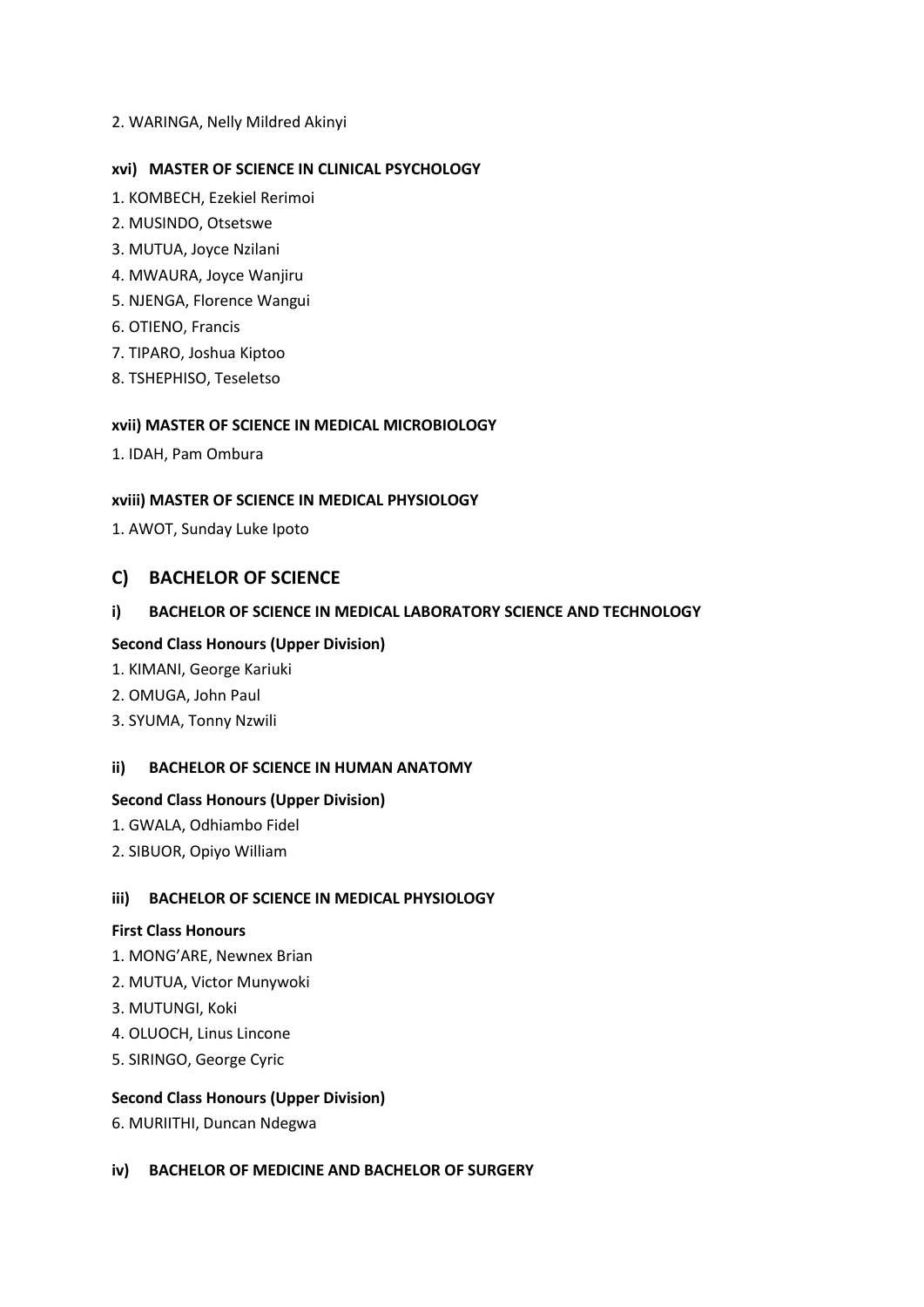- 1. AADIL, Mohamed Bharadia
- 2. ABDIHDAKUR, Hasan Abdullahi
- 3. AKALALA, Miriam Chimumbwa
- 4. ASSESOR, Fidel Castro
- 5. FATMA, Omar Mahmud
- 6. GITHAIGA, Jane Njeri
- 7. GITONGA, Mutuma Michael
- 8. HASSAN, Ali Yahya
- 9. JAMES, Kimani G
- 10. KABETHI, Penninah Mumbi
- 11. KAHURA, Kevin Ndungu
- 12. KAKAI, Faith
- 13. KANG'ETHE, Stella Nungari
- 14. KILONZI, Brian Maluki
- 15. LOO, Hussein Mohamed Ali
- 16. MAKOTSI, Tariya Butsili
- 17. MARVIN, Magara Mwamba
- 18. MOHAMED, Ahmed Saroya
- 19. MUGOMA, Catherine Napo
- 20. MUINDI, Richard
- 21. MULI, Catherine Munee
- 22. MURIITHI, James Githinji
- 23. NGAO, Marvin Musyimi
- 24. NKONGE, Ken Munene
- 25. NYANG'WECHI, Nyatigo Felix
- 26. NYOUGO, Simon Maragia
- 27. OMBATI, Stella Bisieri
- 28. STEPHEN, Wani Joseph
- 29. SUMRA, Bushra Irshadali

## **v) BACHELOR OF SCIENCE IN BIOCHEMISTRY**

#### **Second Class Honours (Lower Division)**

1. NYAMWAYA, Odhiambo Obondo

The Dean of the School of Medicine will rise and present the following candidates for the award of the respective diploma of the University of Nairobi. As the Dean reads out the names, the candidates will stand and remain standing until the last name is read and he/she will then request the candidates to sit down by saying *"please be seated"*

Then the graduands will altogether bow/curtsy and resume their seats.

## **D) POSTGRADUATE DIPLOMA**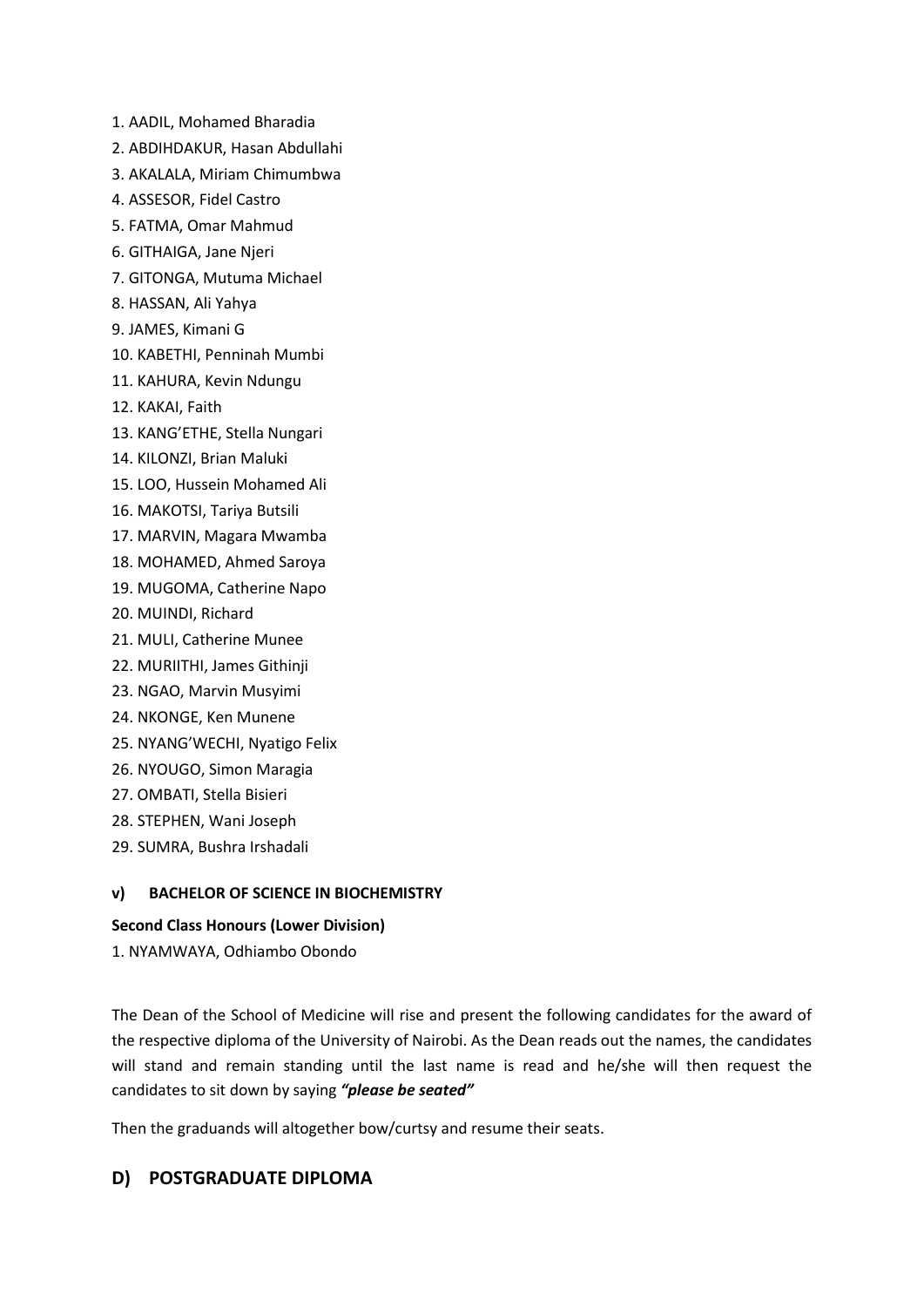## **i) POSTGRADUATE DIPLOMA IN PSYCHOTRAUMA**

- 1. JELAGAT, Leah
- 2. MWIRIGI, Felix Karithi

## **E) DIPLOMA**

## **i) HIGHER DIPLOMA IN DIAGNOSTIC MEDICAL ULTRASOUND**

- 1. GICHEHA, Daniel Mburu
- 2. KHABELWA, Hellen Salome
- 3. MUSYOKA, Stephen Mutemi
- 4. NYABUTO, Divinah Nyasani
- 5. PLEKWA, Paul Juma
- 6. WILLIAM, Lagat Murtiony Ruto

## **ii) DIPLOMA IN CLINICAL AUDIOLOGY AND PUBLIC HEALTH OTOLOGY**

- 1. MUSA, Fatima
- 2. NGUNJIRI, Beatrice Wanjiru
- 3. WAIRIMU, Paul Gitau

The Dean will then acknowledge the Chancellor and resume his/her seat

# 16

## **SCHOOL OF NURSING**

The Director of the School of Nursing will rise and present the following candidates for the conferment of the respective degrees of the University of Nairobi. As the Director reads out the names, the candidates will stand and remain standing until the last name is read and he/she will then request the candidates to sit down by saying *"please be seated"*

Then the graduands will altogether bow/curtsy and resume their seats.

## **A) MASTER OF SCIENCE**

## **i) MASTER OF SCIENCE IN NURSING (CRITICAL CARE NURSING)**

- 1. MAINA, Pauline Muthoni
- 2. MUKIRI, Jocyline

## **ii) MASTER OF SCIENCE IN NURSING (MEDICAL SURGICAL NURSING)**

1. CHEGE, Anthony Karanja

## **iii) MASTER OF SCIENCE IN NURSING (NURSING ADMINISTRATION AND DEVELOPMENT)**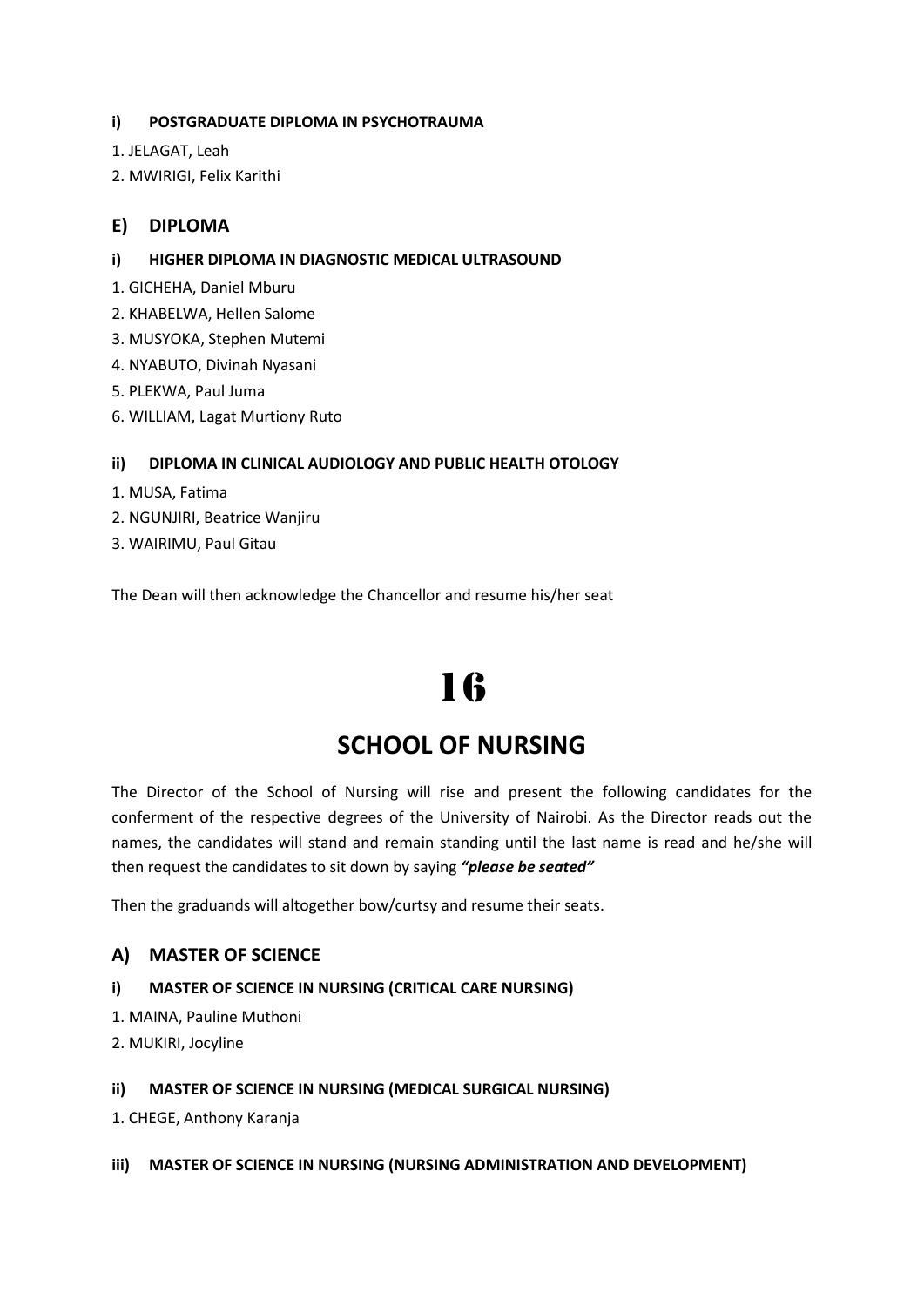## 1. GITHRI, Margaret Wangui

## **iv) MASTER OF SCIENCE IN NURSING (OBSTETRICS NURSING/MIDWIFERY)**

- 1. MAALIM, Habiba Ali
- 2. NYANCHAMA, Julie Nyamao
- 3. ONDIEKI, Peter Atai

## **v) MASTER OF SCIENCE IN NURSING (PAEDIATRIC NURSING)**

- 1. GACHOKA, Lilian Njeri
- 2. NEMERIMANA, Mathieu
- 3. SEREM, June Jelimo
- 4. WAMBUI, Winfred Muringi

## **B) BACHELOR OF SCIENCE**

## **i) BACHELOR OF SCIENCE IN NURSING**

- 1. ABONYO, Teddy Thaddeus
- 2. ACHAYO, Duncan
- 3. AHMED, Amina Abdillahi
- 4. AKELLO, Iscah Achieng
- 5. ALI, Hassan Rashid
- 6. APPELI, Calistus Onyango
- 7. ASALA, Wycliffe Mugwanga
- 8. AVUKUSI, Margaret Mbongo
- 9. BERIA, Diana
- 10. BERNARD, Salome Mwikali
- 11. CHEBET, Mercy
- 12. CHEGE, Agnes Njeri
- 13. CHEGE, Mary Wanjiru
- 14. CHEPKOECH, Judith
- 15. CHERONO, Brenda
- 16. CHERUIYOT, Mary Jerop
- 17. DIAGBARE, Blessing Akpoweoghene
- 18. FRANCIS, John Mutuma
- 19. GICHURU, Janemary Nyaguthii
- 20. HUDOW, Hanan Hassan
- 21. IKIARA, Karen Ntinyari
- 22. INONDA, Beryl Sophia
- 23. ISAACK, Josiah Mwenda
- 24. ITUGU, Rose Wambui
- 25. JAMA, Sundus Abdiwili
- 26. JANE, Geoffrey Mwangi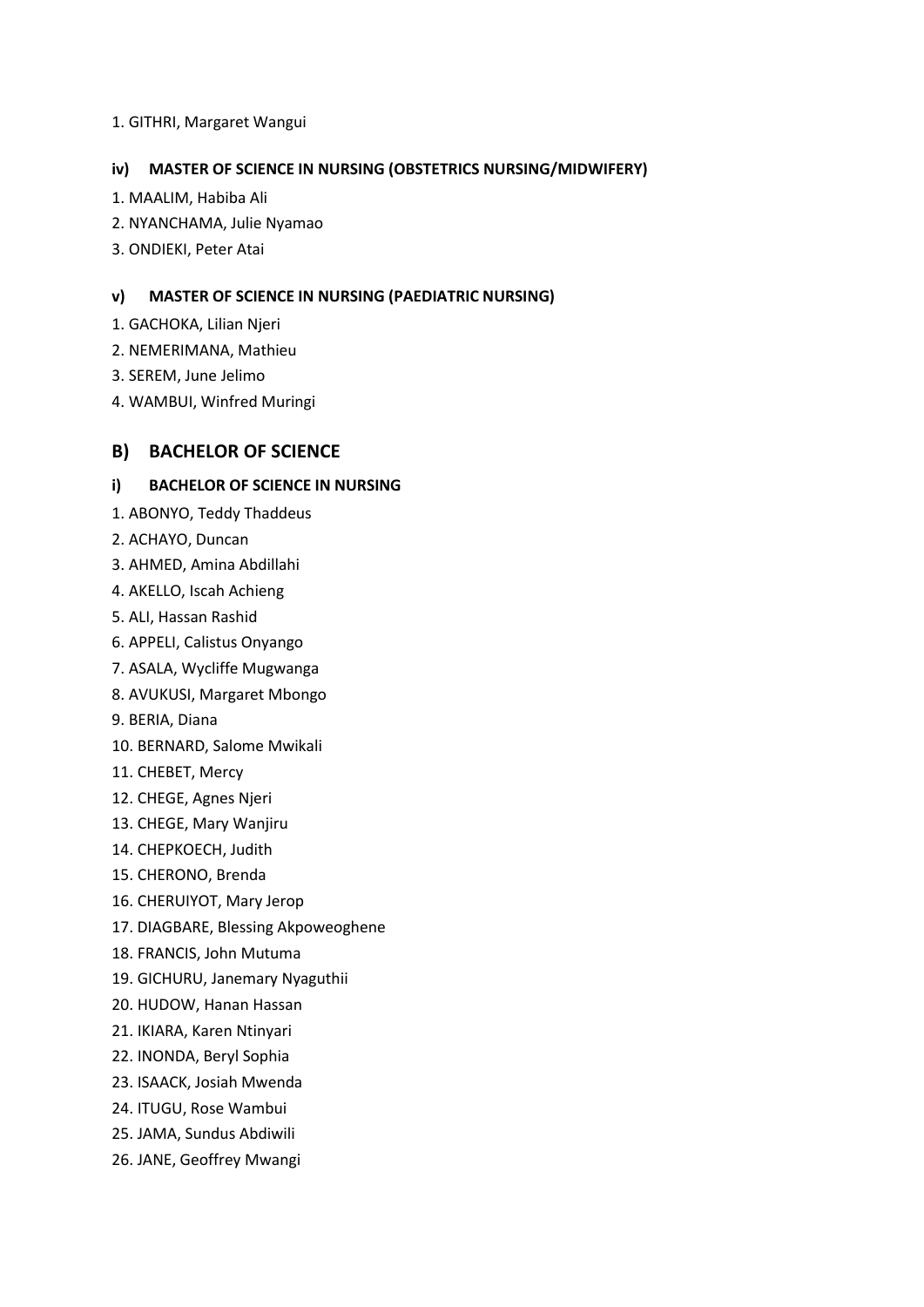27. JELIMO, Mercy 28. JEMELI, Violah 29. JEPTOO, Leah 30. JOSEPH, Monicah Wamuyu 31. KAGOCHA, Naomi Gakenia 32. KAIGU, Sarah Wairimu 33. KAILU, Hellen Kaumeuru 34. KAKA, Calvin 35. KAMAU, Jane Wangui 36. KARENGERI, Veronica Nyokabi 37. KARIGI, Faith 38. KATAMA, Jemimah Kariri 39. KATHURI, Collins Kariuki 40. KIKONDU, Peter Mutune 41. KIMATHI, Edna Ndumba 42. KINYANJUI, Duncan Ngari 43. KINYUA, Diana Gathigia 44. KIREMA, Eric 45. KIRUI, Annah Chelangat 46. KIRUMBA, Rachel Wanjiku 47. KIRURI, Pauline Wangari 48. KISILU, Rose Muthini 49. KITUMU, Angeline Mindo 50. KOECH, Linner Jepkemboi 51. KURIA, Lilian Wanjiru 52. KWERIT, Allan Salimo 53. LIECH, Ronnie Otieno 54. LUNANI, S Mercy 55. LUVAHA, Silas Namusei 56. MAINA, Sophia Muthoni 57. MAINGI, Rahab Wambui 58. MAKORI, Benah Kerubo 59. MARANGU, Lucyline Mukami 60. MARIGI, Priscilla Njeri 61. MAROA, Wesley Getia 62. MATARA, Fiona Nyaboke 63. MATENGO, Felix Oyende 64. MATHENGE, Pauline Wanjiku

65. MATHINA, Alice Wangui

66. MBAIYANI, Collins Wamunye

67. MBETE, Andrew Musili

68. MBITHI, Mirriam Nzilani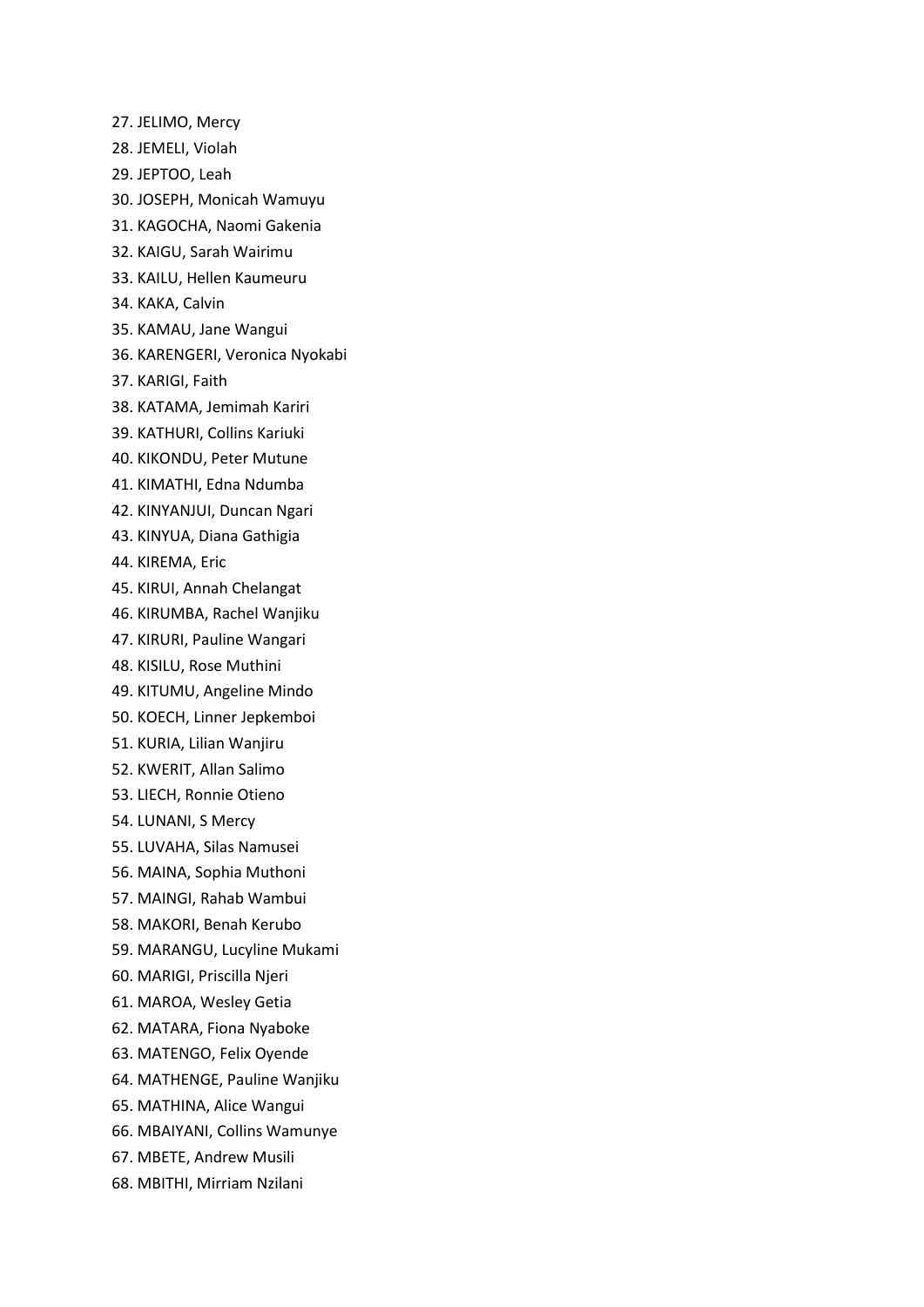69. MCHAU, Ruth Naghenja 70. MENGANYI, Catherine Chacha 71. METTO, Joel Cheruiyot 72. MMUKA, Beryl 73. MOCKHOY, Christine Tunu 74. MOGENI, Mark Nyabaro 75. MOHAMMED, Abdirahim Muhamud 76. MONIKA, Irene Wanjiku 77. MPUNGU, Samuel Mutembei 78. MUDOME, Joshua Machanule 79. MUGO, Martin Mucheni 80. MUINDU, Faridah Mwende 81. MUIRURI, Anthony Kuria 82. MUKUNGU, Edwin Indimuli 83. MUKWATA, Benedict Mutiso 84. MUMBA, Sarah Atse 85. MUNENE, Edward Ndegwa 86. MUNGAI, Virginia Wangui 87. MUNGOMA, Mercy Nasambu 88. MUNYEKENYE, Salome Nakuti 89. MUREITHI, John Mwai 90. MURSAL, Anisa Mohamed 91. MUSAU, Rose Muthoni 92. MUSYOKA, Judy Ndune 93. MUTAI, Winnie Chepngetich 94. MUTAVI, Naomy Koki 95. MUTHONI, Beatrice Wanjira 96. MUTISYA, Alice Ngoki 97. MUTISYA, Florence Mbinya 98. MUTISYA, Janet Ndunge 99. MUTUNGI, Triphosa Gacheru 100. MUTWIRI, Rehema Mwendwa 101. MWAI, Winfred Waithira 102. MWANGI, Alice Gaciku 103. MWANGI, Mary Syokau 104. MWANGI, Mary Waithera 105. MWANGI, Vivian Wangui 106. MWENDWA, Jane Mwikali 107. MWENDWA, Lynn Kathini 108. MWITA, Robert Chacha

- 109. NAMAGANDA, Agnes
- 110. NASIKE, Damaris Musonye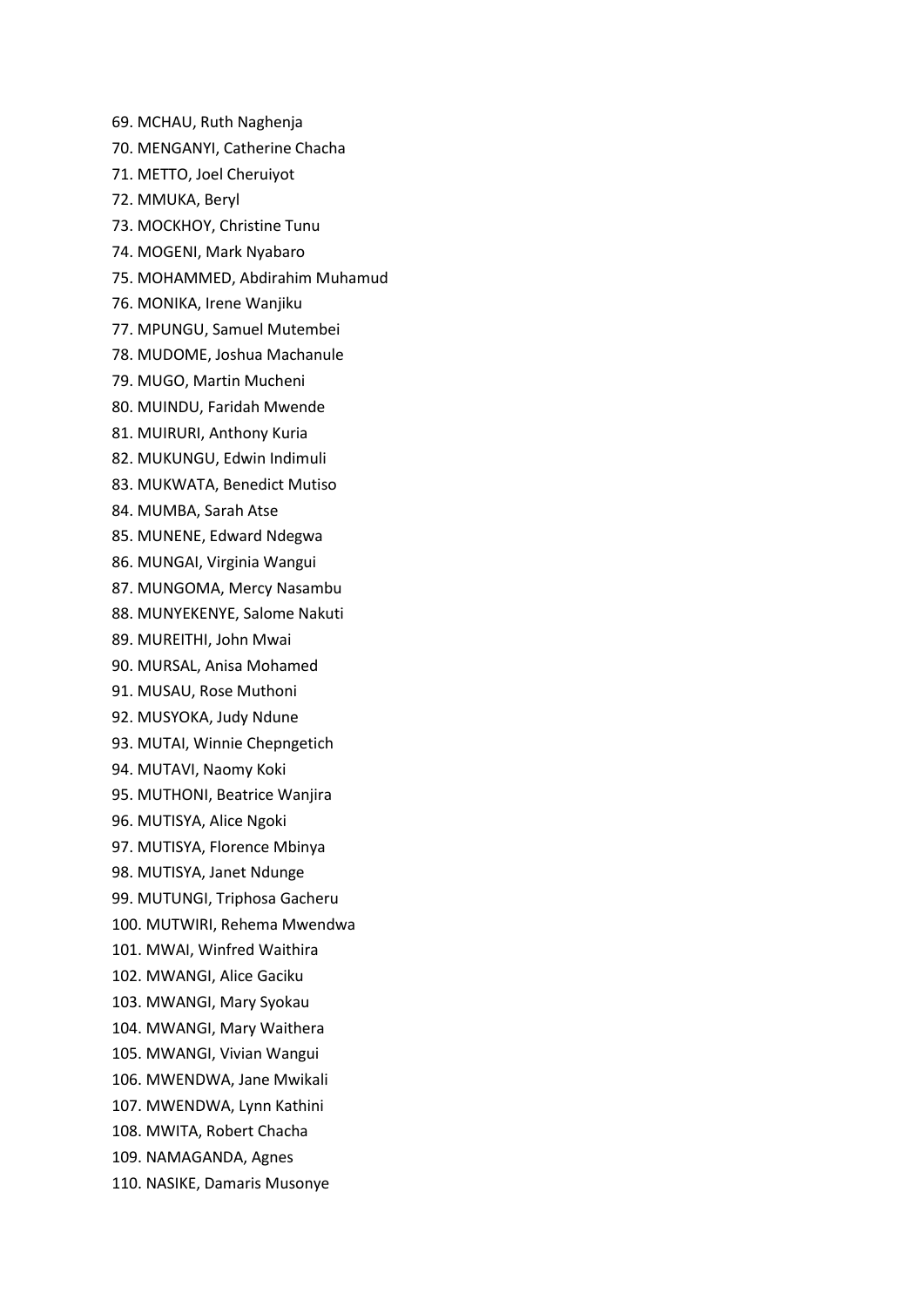111. NG'ANGA, Zaweriah Wangui

- 112. NGIGI, Ann Wanjiru
- 113. NGOTHO, Vivian Nyambura
- 114. NGULI, Joshua Kiva
- 115. NJERU, Eva Wanjiru
- 116. NJOROGE, Isack Mbuki
- 117. NJUGUNA, Humphrey Githongori
- 118. NKIROTE, Teddy
- 119. NYABIOSI, Brobyn Moseti
- 120. NYABUTO, Clinton Onyimbo
- 121. NYABUTO, Emily Kwamboka
- 122. NYADARO, Christine Aoko
- 123. NYAKIAMO, Linda Angeline
- 124. NYAMOLO, Bates Achieng
- 125. OBWANYA, Gideon Abuga
- 126. ODERO, Santos Odak
- 127. ODINGA, Patrick Omondi
- 128. OGAKE, Liz Osuma
- 129. OGEGA, Tom Machongo
- 130. OIGORO, Penila Kemunto
- 131. OKUMU, Basil Okoth
- 132. OKUMU, Stephen Odeu
- 133. ONDEYO, Azenath Kemuma
- 134. ONYANGO, Maureen Adhiambo
- 135. OPEE, Elizabeth Awuor
- 136. ORENGE, David Nyayiemi
- 137. OSORO, Jared
- 138. OWITCH, Mary Caroline Othuol
- 139. OWITI, Lilian Awino
- 140. OYARO, Brian Mireri
- 141. SANG, Jane Chebet
- 142. THEURI, Rose Wangui
- 143. TUNAI, Moses Kursai
- 144. WABUSYA, Kevin Wanyonyi
- 145. WACEKE, Caroline Nyakio
- 146. WACHIURI, Elishiphah Wanjiku
- 147. WAHOME, Florence Wangui
- 148. WAINAINA, Georgina Wanjiru
- 149. WAMBILIANGA, Tessie
- 150. WAMBUI, Mary Wanjiku
- 151. WAMUYU, Eunice Muthoni
- 152. WANJALA, Angela Nasimiyu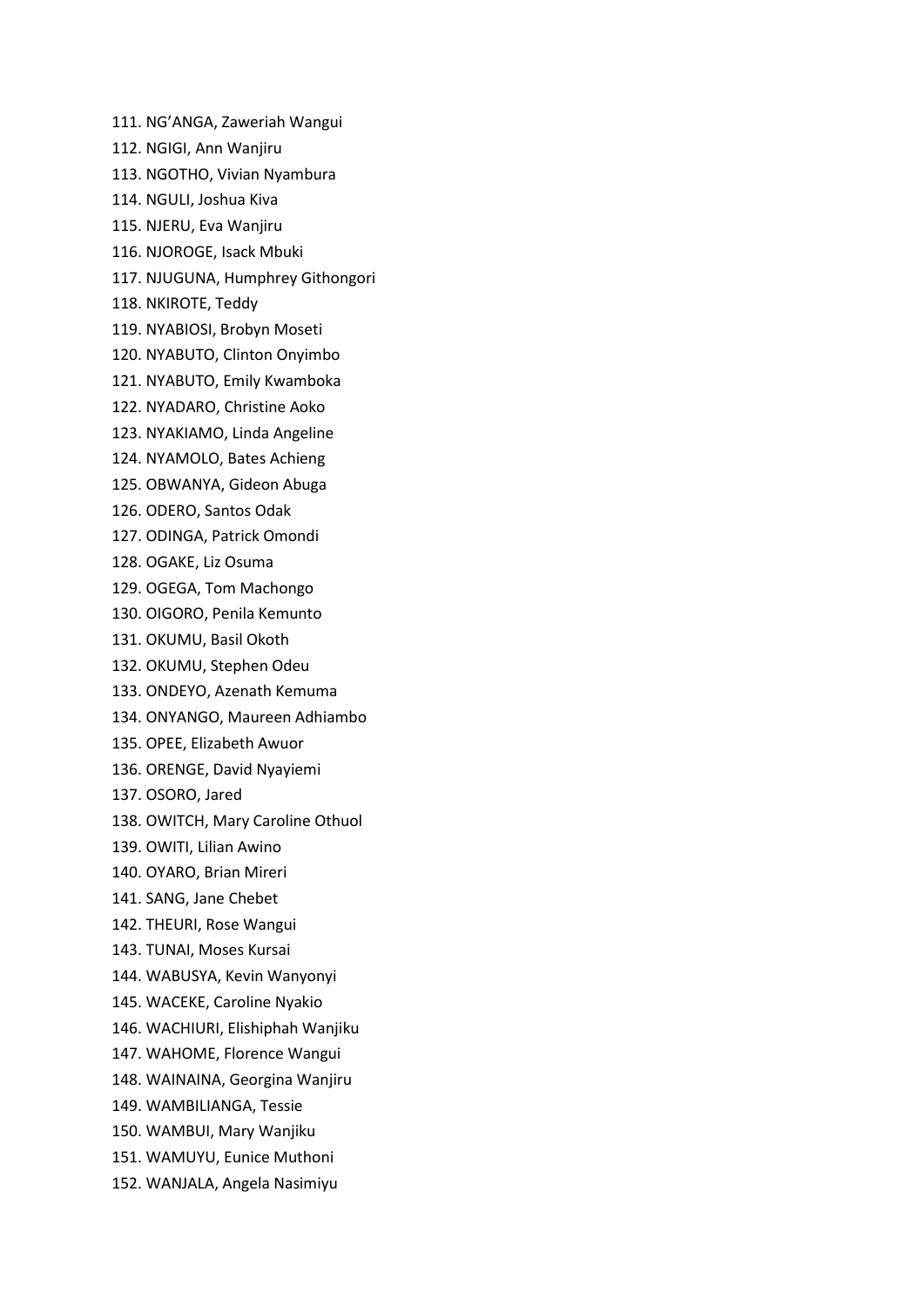153. WANJIRU, Liane Mwihaki 154. WATHIMU, Rachael Wacheke 155. WAYAYI, Fridah Nasike 156. WECHULI, Gilbert 157. WERE, Eliud Choto

The Director will then acknowledge the Chancellor and resume his/her seat

# 17

## **SCHOOL OF PHARMACY**

The Dean of the School of Pharmacy will rise and present the following candidates for the conferment of the respective degrees of the University of Nairobi. As the Dean reads out the names, the candidates will stand and remain standing until the last name is read and he/she will then request the candidates to sit down by saying *"please be seated"*

Then the graduands will altogether bow/curtsy and resume their seats.

## **A) MASTER OF PHARMACY**

## **i) MASTER OF PHARMACY IN CLINICAL PHARMACY**

- 1. AMSALU, Degu Defersha
- 2. CHEGE, Gerald Muhoro
- 3. KARIUKI, Loise Wamahiga
- 4. MAMDANI, Sakina Iqbal
- 5. MANGHE, Zephaniah Kiambi
- 6. MOMANYI, Lydia Bosibori
- 7. NDERITU, Arthur Githuku
- 8. ODAME, Eugene Opaka
- 9. ODEO, Carolyne Naliaka
- 10. OKIKO, Andrew Abincha
- 11. OKOTH, Caleb
- 12. OYIELLA, Josephine Mary

## **ii) MASTER OF PHARMACY IN INDUSTRIAL PHARMACY**

- 1. CHEROGONY, Robert
- 2. MWANGI, Martha Wanjiru
- 3. NJOROGE, Anastasia Nduta
- 4. OMWENGA, Titus Isoe

## **iii) MASTERS OF SCIENCE IN PHARMACOGNOSY AND COMPLEMENTARY MEDICINE**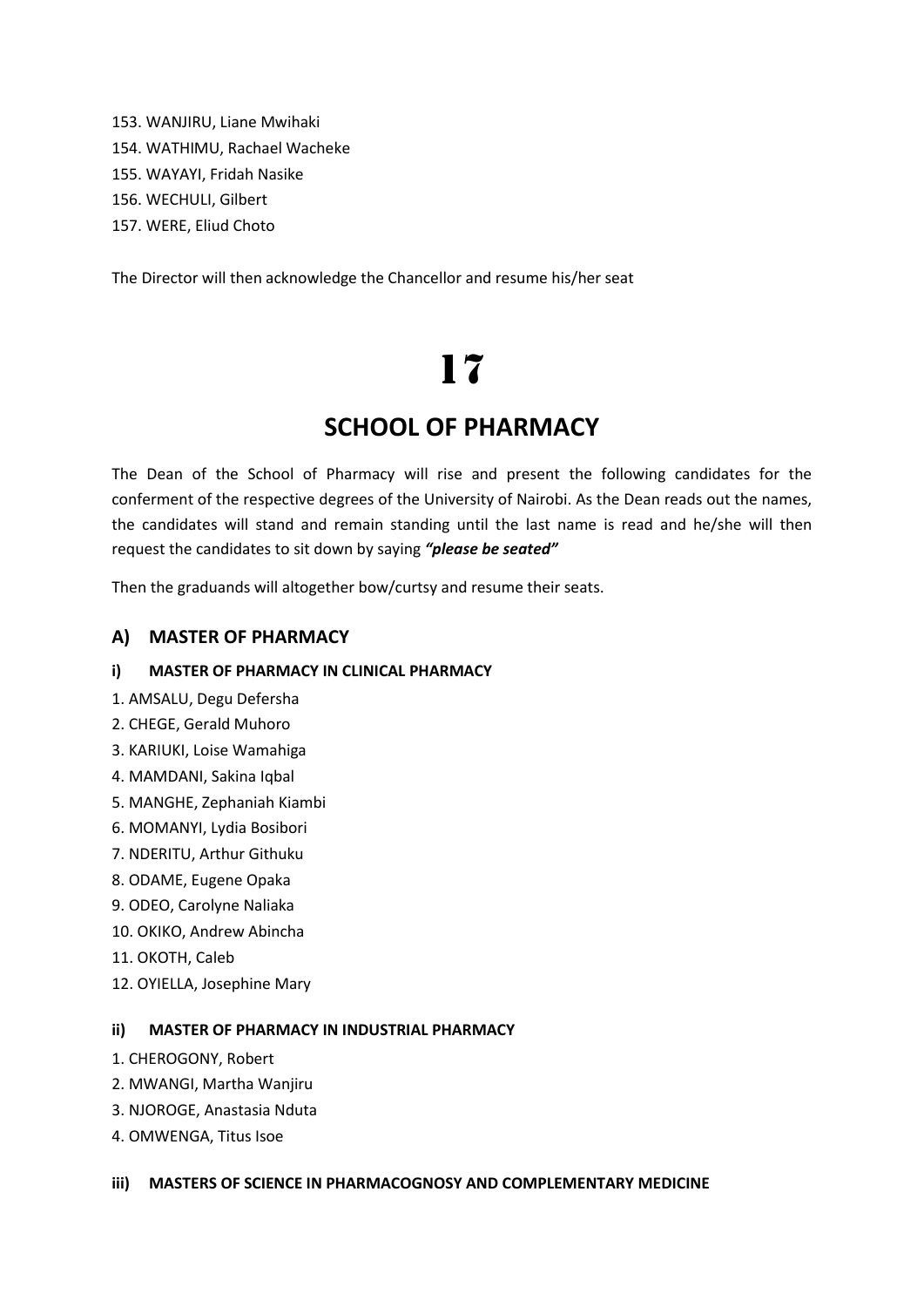#### 1. OMALE, Joseph Mbinji

## **B) BACHELOR OF PHARMACY**

#### **i) BACHELOR OF PHARMACY**

- 1. ABUNGA, Douglas Omai
- 2. ADERA, Anne Mercy
- 3. AMONDI, Phelicia Lucrecia
- 4. BABRA, Anita
- 5. CHEPNGENOH, Judith
- 6. GENGA, Gerald Stanford
- 7. GICHERU, Winfred Njoki
- 8. IDEWA, Marlin Ndegwa
- 9. IRUNGU, Denis Gicheha
- 10. IRUNGU, Laura Njeri
- 11. ITOTIA, Elizabeth Wangari
- 12. KAMAU, Yvonne Nyambura
- 13. KANUMBI, Ephantus Maina
- 14. KARURU, Sharon Wanjiru
- 15. KIBET, Peter Kangogo
- 16. KING'ORI, Eric Githaiga
- 17. KINYANJUI, Teresia Njambi
- 18. LANG'AT, Aggrey Kibiwott
- 19. MANYALA, Fredrick Owiti
- 20. MBATIA, Dennis Mwangi
- 21. MONYI, Angelica Mwelu
- 22. MUDAKA, Esther Ijai
- 23. MUGO, Augustine Kanyi
- 24. MULAMA, Shellemiah Mukenya
- 25. MULU, Hellen
- 26. MUMBI, Audrey Nyawira
- 27. MUMO, Denis Kimanthi
- 28. MURITU, Elizabeth Waithera
- 29. MUTHONI, Cynthia Nyawira
- 30. MWASI, Maryanne Mukokinya
- 31. NDUNG'U, Grace Njeri
- 32. NDUNI, Linda Wanjiru
- 33. NGUGI, Agnes Wanjiku
- 34. NJOROGE, Ruth Wambui
- 35. NKADUDA, John Baboya
- 36. NYABUTO, Brian Babu
- 37. OBOBE, Brian Duke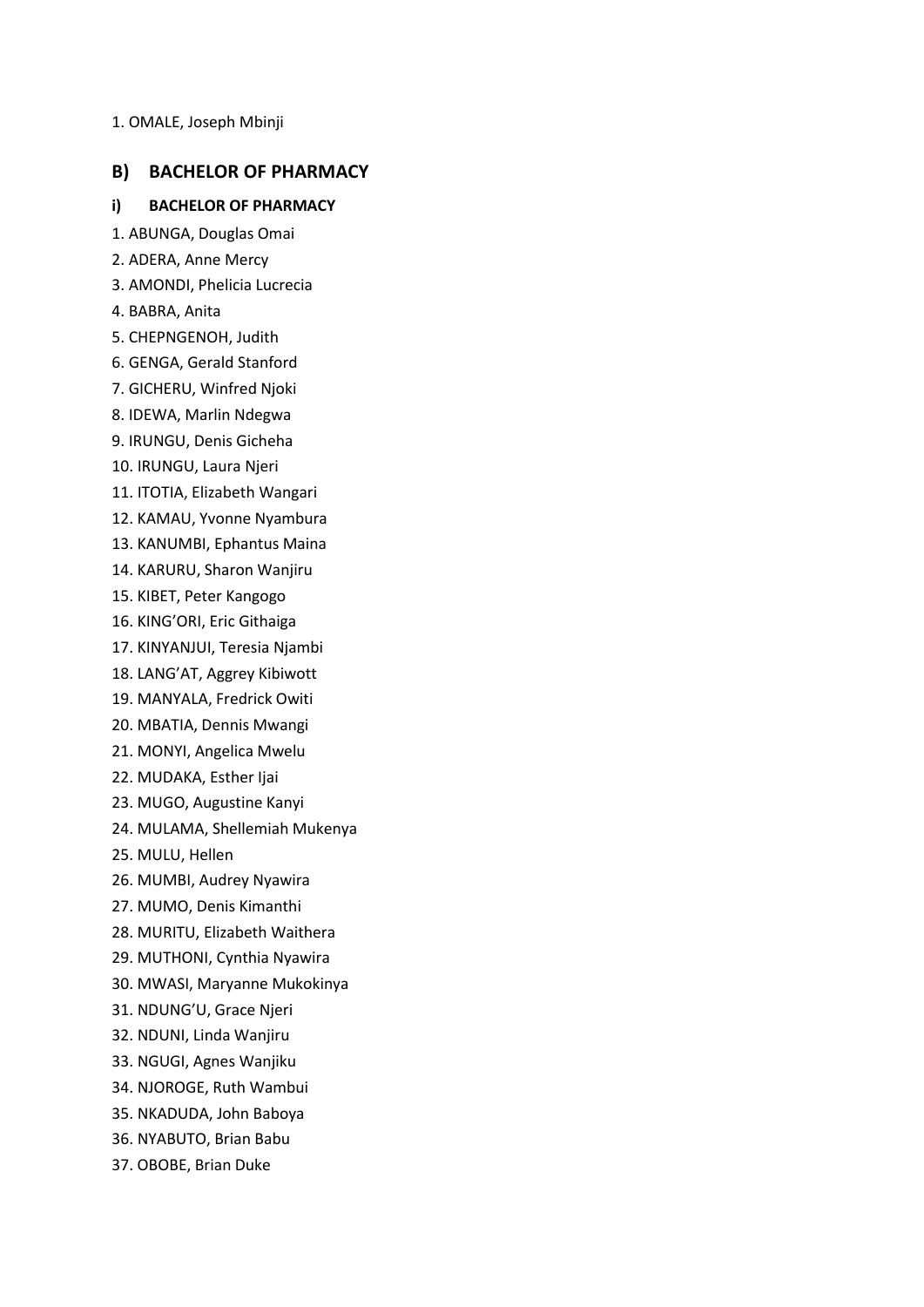- 38. OCHIENG', Marvin Osano
- 39. OMAE, Brenda Kemunto
- 40. OMONDI, Michelle Atieno
- 41. ONG'UNDI, Maryanne Favour
- 42. ONSEMBE, Brenda Kwamboka
- 43. OPANGA, Linda
- 44. OUMA, Bill Clinton
- 45. OWUOR, Chris Okello
- 46. ROTA, Gershon Orocha
- 47. THUMBI, Manlex Ndung'u
- 48. WAIGANJO, David Muigai

The Dean will then acknowledge the Chancellor and resume his/her seat

# 18

## **SCHOOL OF PUBLIC HEALTH**

The Director of the School of Public Health will present the following candidates for the conferment of the degree of MASTER OF PUBLIC HEALTH of the University of Nairobi. As the Director reads out the names, the candidates will stand and remain standing until the last name is read and he/she will then request the candidates to sit down by saying *"please be seated"*

Then the graduands will altogether bow/curtsy and resume their seats.

## **MASTERS**

## **MASTER OF PUBLIC HEALTH**

- 1. DIALLO, Saikou Yaya Kollet
- 2. KAMAU, Elizabeth Njoki
- 3. MURIE, Isait Philbert

The Director will then acknowledge the Chancellor and resume his/her seat

# 19

## **INSTITUTE OF TROPICAL & INFECTIOUS DISEASES**

The Director of the Institute of Tropical & Infectious Diseases will present the following candidates for the conferment of the degree of MASTER OF SCIENCE IN MEDICAL STATISTICS of the University of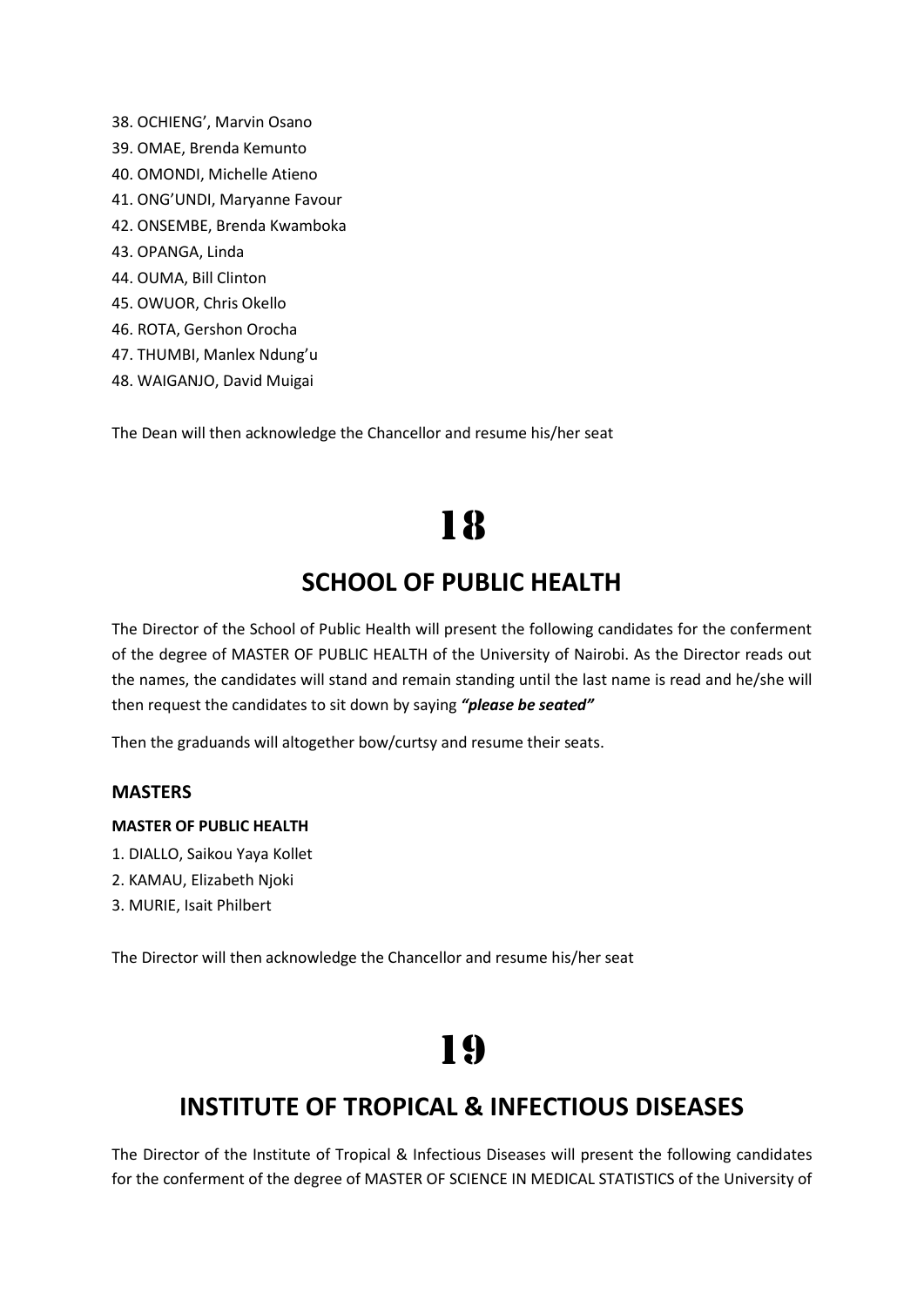Nairobi. As the Director reads out the names, the candidates will stand and remain standing until the last name is read and he/she will then request the candidates to sit down by saying *"please be seated"*

Then the graduands will altogether bow/curtsy and resume their seats.

## **A) HIV FELLOWSHIP**

## **i) HIV FELLOWSHIP (HEALTH ECONOMICS)**

- 1. KANINA, Jane Wanjiku
- 2. NJERU, Nancy Mucogo
- 3. OWEGI, Dorothy Atieno

## **ii) HIV FELLOWSHIP (HEALTH INFORMATICS)**

- 1. MUNYAO, Michael Muia
- 2. NJUGUNA, Augustine Gatimu
- 3. OYIEYO, William Odongo

## **iii) HIV FELLOWSHIP (PROGRAM MANAGEMENT)**

- 1. DIEMO, Florence Atieno
- 2. MAINA, Gabriel Githaiga
- 3. MISATI, Rose Kwamboka
- 4. MUGANDA, Crispus Nyongesa
- 5. NGUGI, Catherine Njeri

## **B) MASTER OF SCIENCE**

## **i) MASTER OF SCIENCE IN MEDICAL STATISTICS**

- 1. ABDULLAHI, Suleiman Hudu
- 2. ALE, Boni Maxime
- 3. KOMU, Wilfred Mutunga
- 4. KORIR, Daniel Kipkurui
- 5. MIAN, N'da N'guessan Anastase
- 6. MIAN, N'dri N'da Anatole
- 7. MUNYAO, Yvonne Ndulu
- 8. MUTABARI, David
- 9. MWANGI, Henry Ruiru
- 10. NG'ETHE, Janet Wanjiru
- 11. ONCHAGA, Sylvia Kerubo
- 12. TALLAM, Kipruto Kangogo

The Director will then acknowledge the Chancellor and resume his/her seat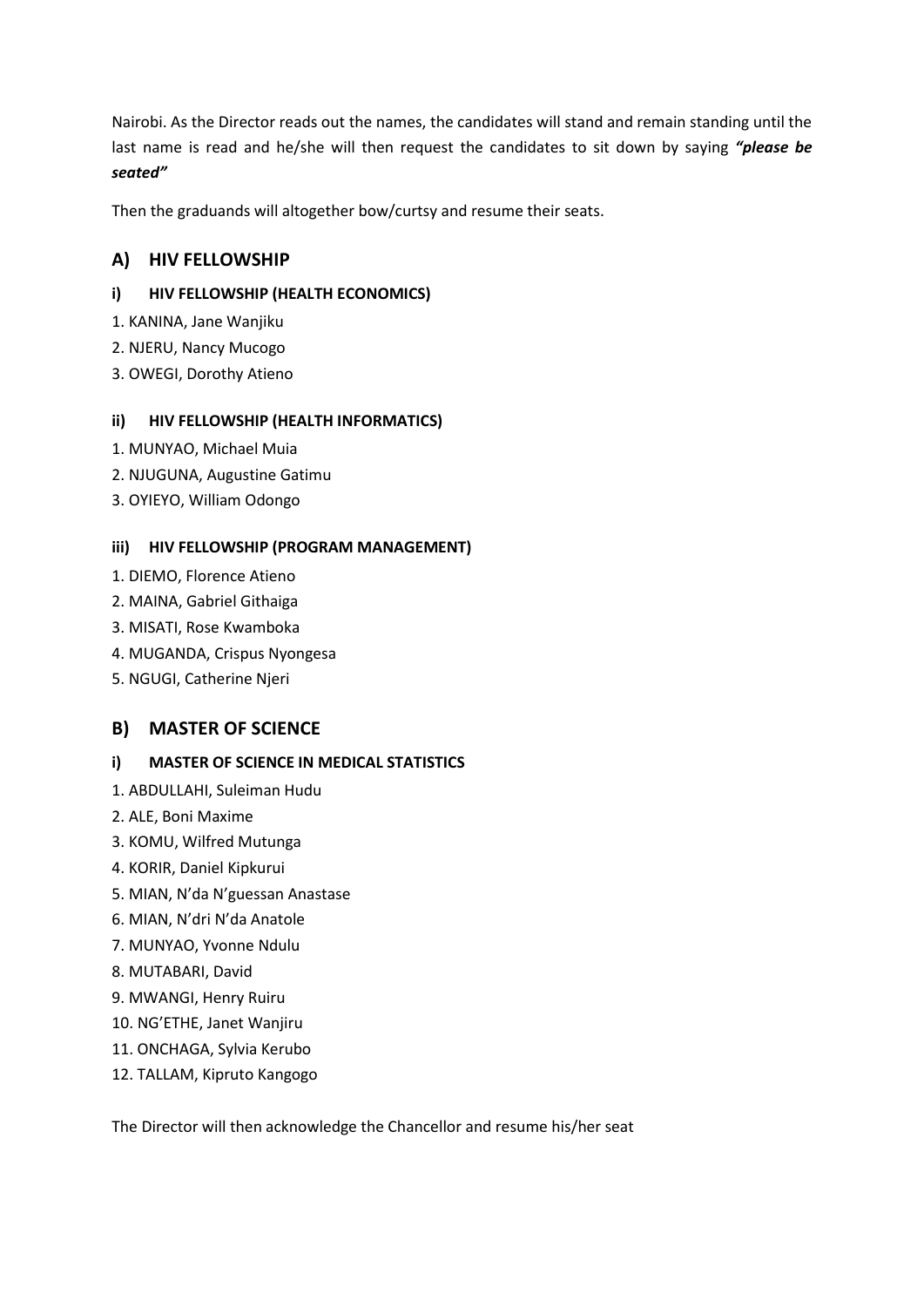## **FACULTY OF AGRICULTURE**

The Dean of the Faculty of Agriculture will rise and present the following candidates for the conferment of the respective degrees of the University of Nairobi. As the Dean reads out the names, the candidates will stand and remain standing until the last name is read and he/she will then request the candidates to sit down by saying *"please be seated"*

Then the graduands will altogether bow/curtsy and resume their seats.

## **A) MASTER OF SCIENCE**

## **i) MASTER OF SCIENCE IN AGRICULTURAL ECONOMICS**

- 1. MUTISO, Janet Mwende
- 2. NJUGUNA, Evelyne Wairimu

## **ii) MASTER OF SCIENCE IN AGRONOMY**

- 1. MUNYITHYA, Agnes Kavinya
- 2. OTIENO, Hillary Moses Omondi

## **iii) MASTER OF SCIENCE IN ANIMAL GENETICS AND BREEDING**

1. SINOYA, Kevin Sitati

## **iv) MASTER OF SCIENCE IN APPLIED HUMAN NUTRITION**

- 1. ADAVACHI, Winfred Mukhoyani
- 2. CHEROP, Gladys
- 3. GALGALLO, Sabdio Okille
- 4. TANUI, Caroline Jeruto

## **v) MASTER OF SCIENCE IN CROP PROTECTION**

- 1. KAMUYU, Loise Muthoni
- 2. NJAMBI, Margaret
- 3. NYAKUNDI, Rose Kemunto
- 4. OKEYO, Onduru Gidraf

## **vi) MASTER OF SCIENCE IN FOOD SAFETY AND QUALITY**

- 1. MALAVI, Derrick Nyabera
- 2. MUSYOKA, Joyce Ndunge
- 3. NYANGOYA, Samwel Nyagemi
- 4. WANJUU, Cecilia Wambui

## **vii) MASTER OF SCIENCE IN FOOD SCIENCE AND TECHNOLOGY**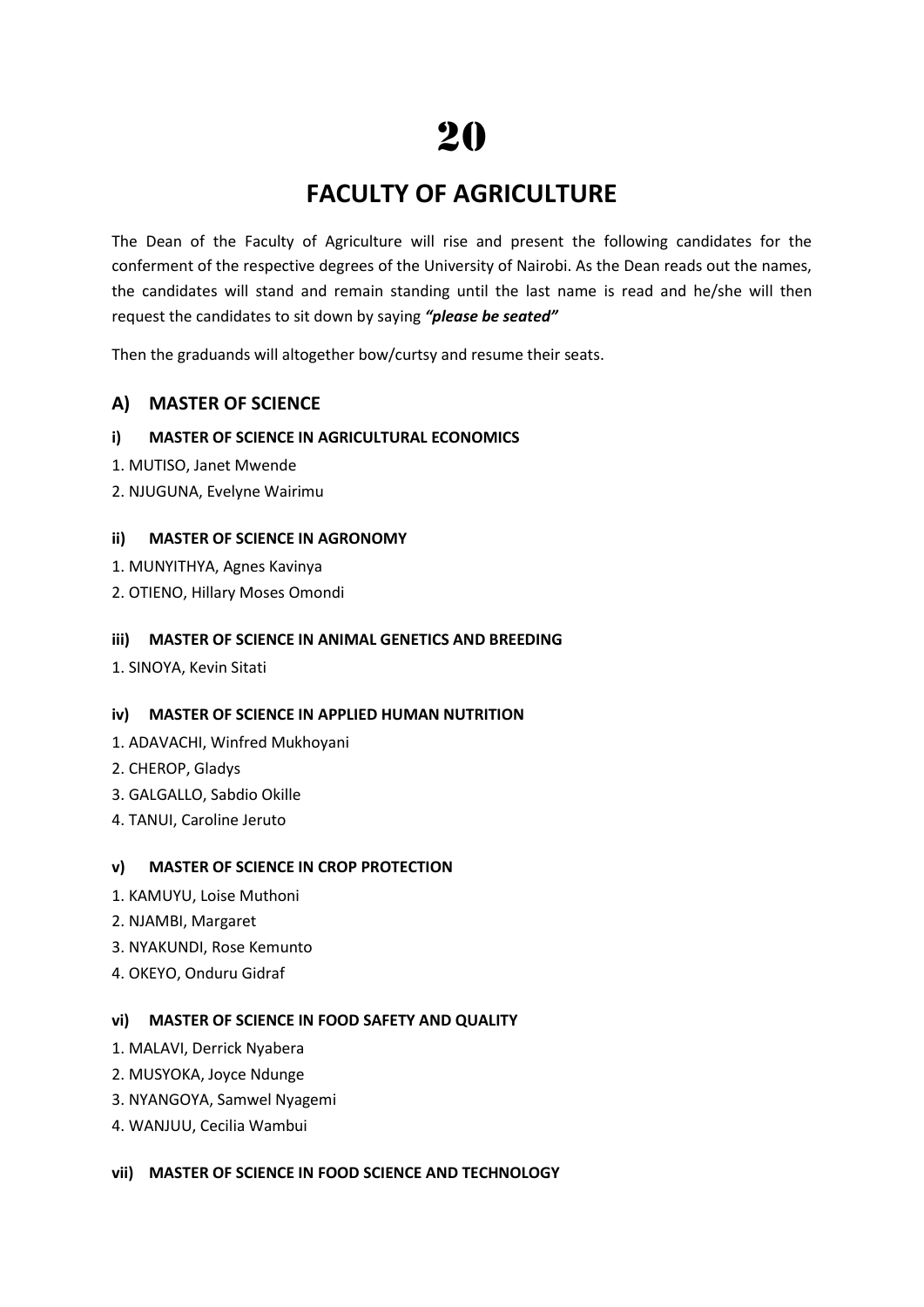#### 1. KIRUI, Clara Cherono

#### **viii) MASTER OF SCIENCE IN HORTICULTURE**

1. MUNIU, Francis Kang'ethe

#### **ix) MASTER OF SCIENCE IN LAND AND WATER MANAGEMENT**

- 1. BENINGABIRE, Twagira Nicole
- 2. MWANGI, Annrose Wairimu
- 3. OKANDO, Tobias Recha

#### **x) MASTER OF SCIENCE IN RANGE MANAGEMENT**

- 1. JAWUORO, Stanley Odhiambo
- 2. OMOLLO, Erick Ouma

## **xi) MASTER OF SCIENCE IN SOIL SCIENCE**

1. SAINEPO, Bernice Mereina

#### **xii) MASTER OF SCIENCE IN AGRICULTURAL AND APPLIED ECONOMICS**

- 1. MWANGI, Magdalene Mutumi
- 2. ONYANGO, Mercy Anyango
- 3. RICHARD, Jennifer Mueni
- 4. ROBERTS, Lobbah Christina
- 5. TASSOU, Moubarakatou
- 6. WAFULA, Teresah Nekesah

#### **xiii) MASTER OF SCIENCE IN AGRICULTURAL RESOURCE MANAGEMENT**

CHEROBON, Everlyne Koech

## **B) BACHELOR OF SCIENCE**

#### **i) BACHELOR OF SCIENCE IN AGRIBUSINESS MANAGEMENT**

#### **First Class Honours**

1. OWUOR, Antonate Akinyi

## **Second Class Honours (Upper Division)**

- 2. CHERUIYOT, Gilbert
- 3. KIPROTICH, Dominic

#### **Second Class Honours (Lower Division)**

- 4. KINYUA, Derrick
- 5. WAMBUA, Faith Nzavu

## **ii) BACHELOR OF SCIENCE IN AGRICULTURAL EDUCATION AND EXTENSION**

**Second Class Honours (Upper Division)**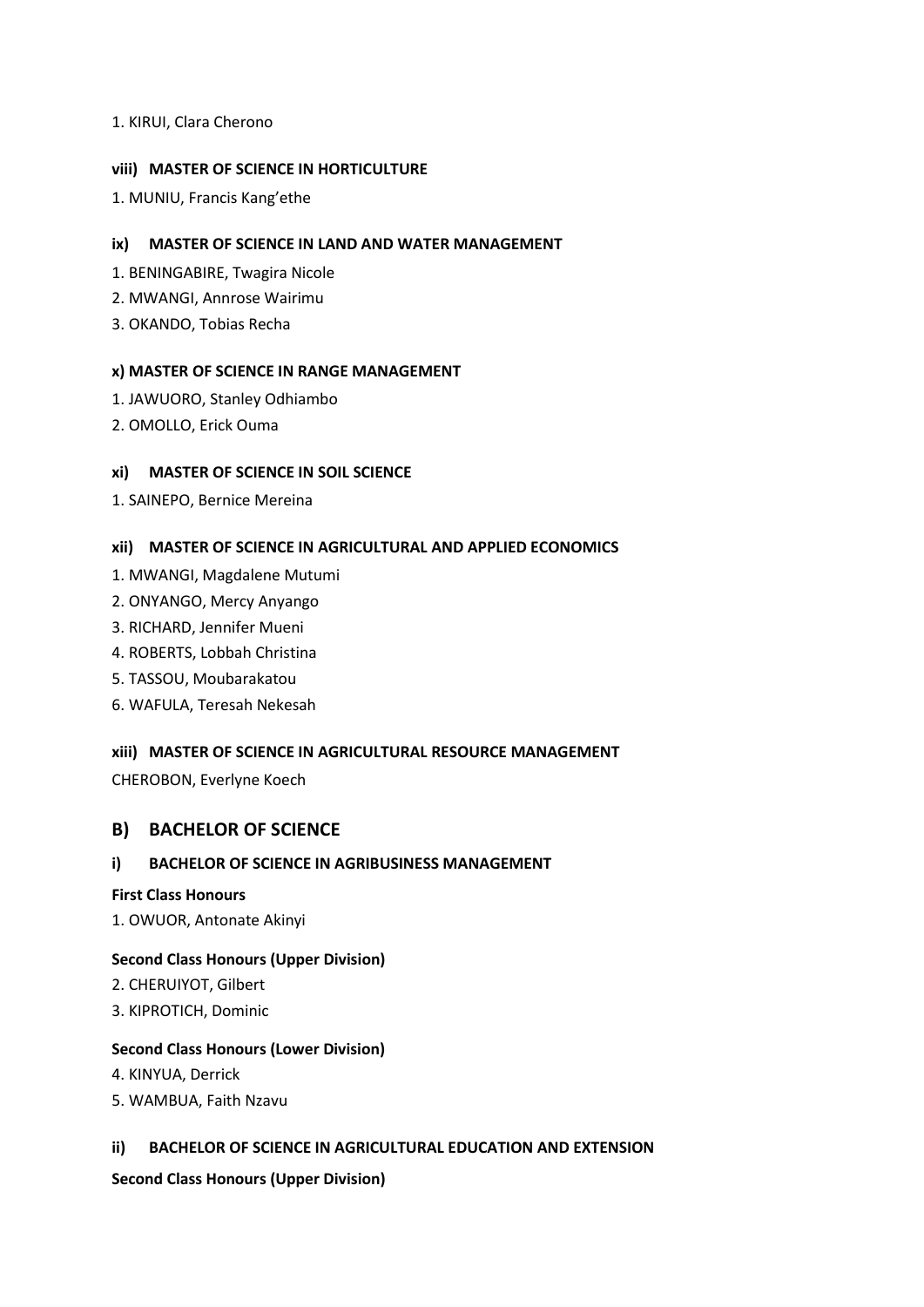- 1. AKUMU, Brightone Odhiambo
- 2. ATUTI, Jones Maroko
- 3. MURITHI, Edwin
- 4. OKEYO, Wendy Achieng

## **Second Class Honours (Lower Division)**

- 5. GANDA, Victor Okello
- 6. GIKANG'A, Samuel Karanja
- 7. OMONDI, Kennedy Okulo

## **iii) BACHELOR OF SCIENCE IN FOOD NUTRITION AND DIETETICS**

## **Second Class Honours (Upper Division)**

- 1. ANGI'LA, Duncan Odongo
- 2. CHEPKWONY, Daisy Chebet
- 3. OWINO, Scovia Akoth

## **iv) BACHELOR OF SCIENCE IN AGRICULTURE (CROP PROTECTION MAJOR)**

## **Second Class Honours (Upper Division)**

- 1. MACHENGE, Joseph Motitikwa
- 2. NJENGA, Margaret Wambui
- 3. THAIRU, Alfred Njoroge
- 4. WANGARI, Eric Wanjohi

## **Second Class Honours (Lower Division)**

- 5. ONYANGO, Bernard Ng'ono
- 6. OTIENO, Steven Ogembo

## **Pass**

7. NGATIA, James Mbogo

## **v) BACHELOR OF SCIENCE IN AGRICULTURE (AGRICULTURAL ECONOMICS MAJOR )**

## **Second Class Honours (Upper Division)**

- 1. AUCH, Jane Peres Ajwang'
- 2. MASAYI, Eshibwabo Edelqueen
- 3. MONG'ARE, Morent Moraa

## **Second Class Honours (Lower Division)**

4. KIPRONOH, Dennis Koech

## **vi) BACHELOR OF SCIENCE IN AGRICULTURE (CROP SCIENCE MAJOR)**

- 1. AYUEL, Majang Ring
- 2. KINYUA, Kevin Munga
- 3. KITHUKA, Kelvin Muia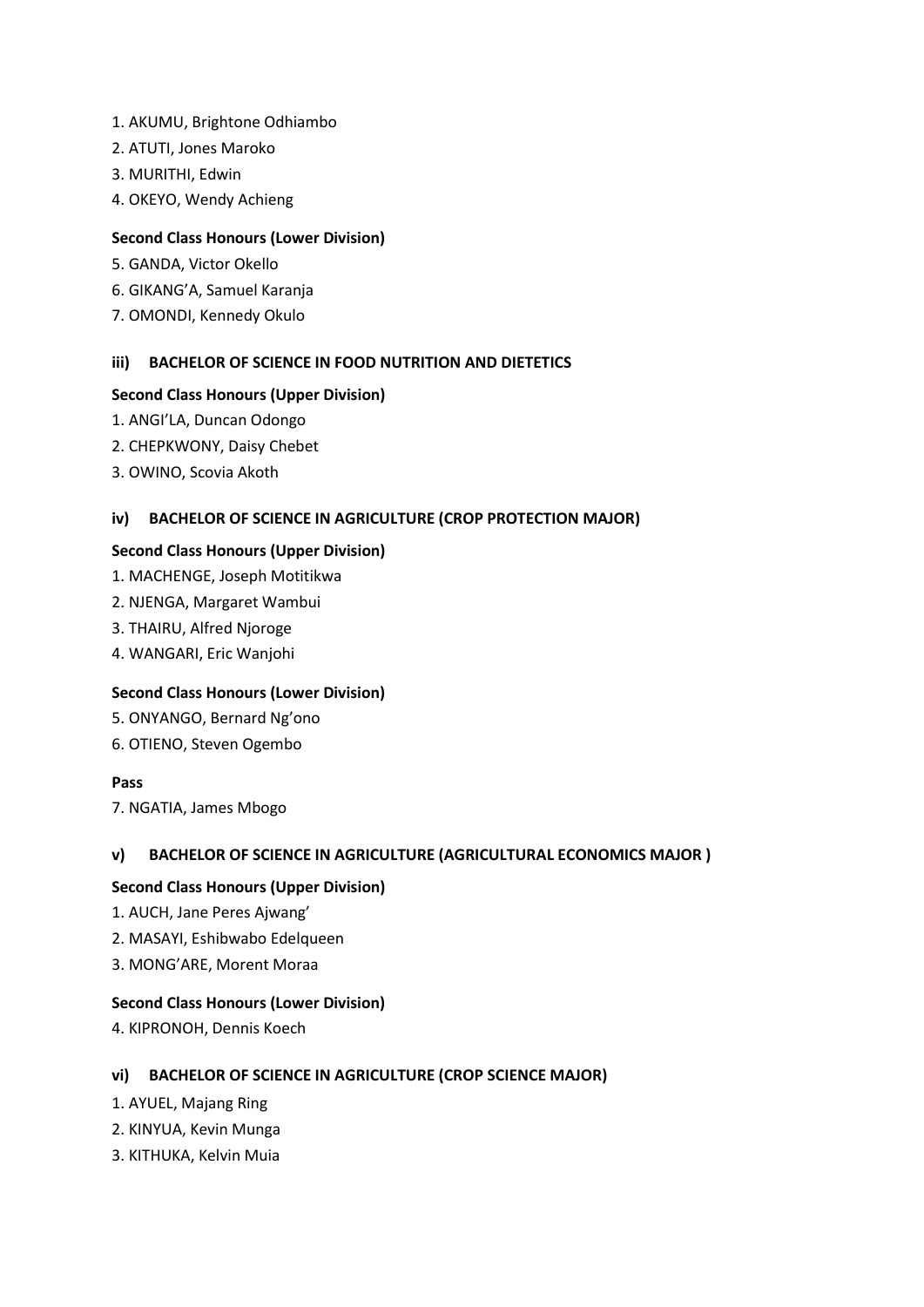**Pass** 4. MAITAI, Timothy Theuri 5. MKUNGO, Dorothy Charo

## **vii) BACHELOR OF SCIENCE IN AGRICULTURE (LAND RESOURCE MAJOR)**

## **Second Class Honours (Upper Division)**

1. WABUKO, Mandela Nickson

## **ix) BACHELOR OF SCIENCE IN HORTICULTURE**

## **Second Class Honours (Upper Division)**

- 1. KIARIE, David Kaguangi
- 2. MUSYOKI, Titus Kyalo
- 3. OUKO, Robert Ouko
- 4. SEWE, Brian Apondi

## **Second Class Honours (Lower Division)**

5. KARANJA, Joseph Njenga

## **(x) BACHELOR OF SCIENCE IN FOOD SCIENCE & TECHNOLOGY**

## **Second Class Honours (Upper Division)**

- 1. ALIVITSA, Mercy
- 2. ASEMBO, Jacktone Juma
- 3. MWAURA, Catherine Nyokabi

## **(xi) BACHELOR OF SCIENCE IN MANAGEMENT OF AGROECOSYSTEMS AND ENVIRONMENT**

## **First Class Honours**

1. LiKOBELE, Patrick

## **Second Class Honours (Upper Division)**

- 2. KARANJA, Beatrice Njeri
- 3. MBATIA, Julius Karanja

## **Second Class Honours (Lower Division)**

- 4. CHORE, Simon Pete
- 5. CONDYLAW, Omire Jill

## **(xii) BACHELOR OF SCIENCE IN RANGE MANAGEMENT**

## **Second Class Honours (Upper Division)**

- 1. GITHU, Diana Wanjiru
- 2. KINYUA, Morgan Fundi
- 3. WACHIRA, Matthew Muruana
- 4. WACHIRA, Martin Maina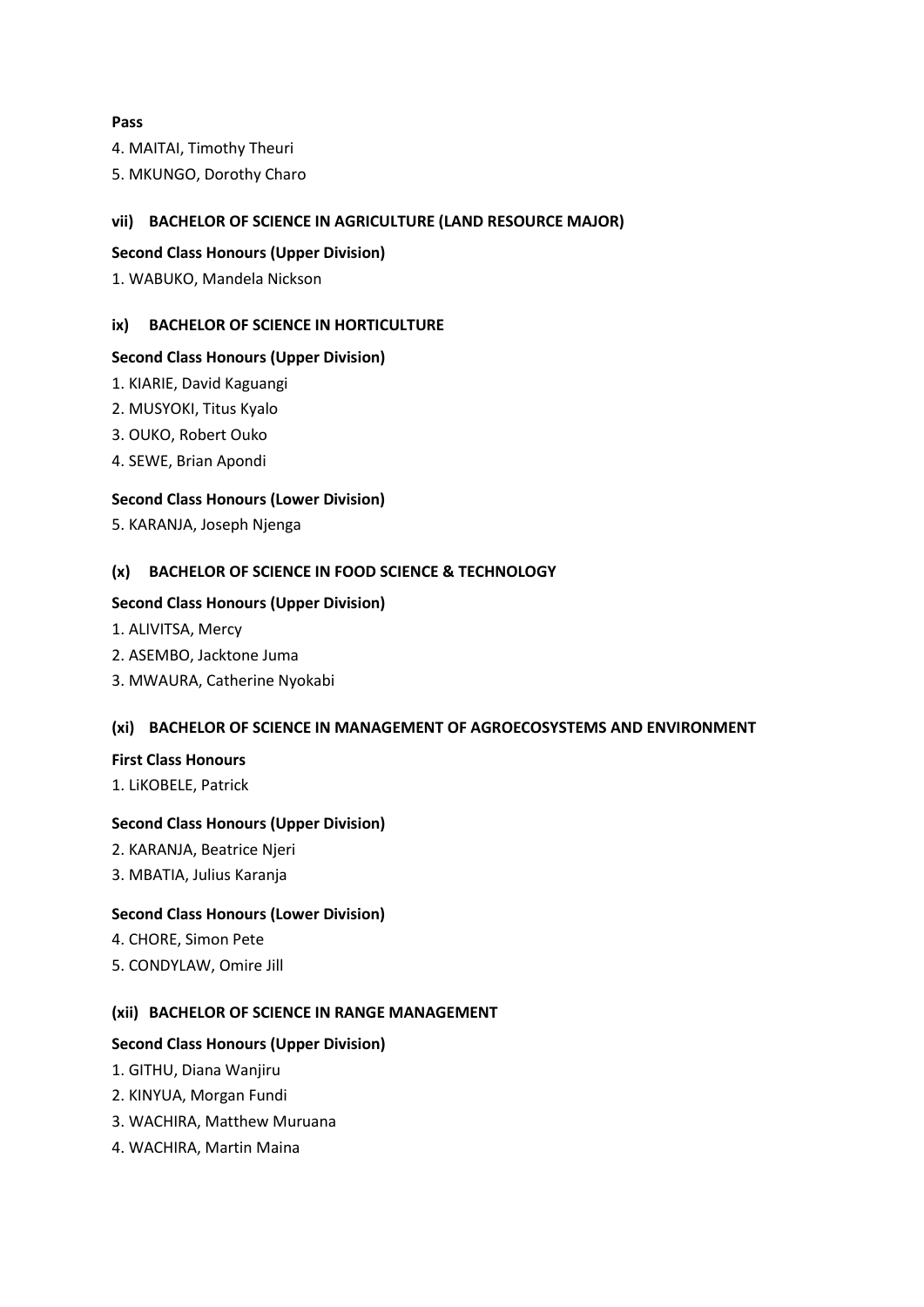## **Second Class Honours (Lower Division)**

5. NJERU, Frida Njeri

- 6. OLUOCH, Alvin Oduor
- 7. OMONDI, Georgees Telford

The Dean of the Faculty of Agriculture will present the following candidates for the award of the DIPLOMA IN CROP PROTECTION of the University of Nairobi. As the Dean reads out the names, the candidates will stand and remain standing until the last name is read and he/she will then request the candidates to sit down by saying *"please be seated"*

Then the graduands will altogether bow/curtsy and resume their seats.

## **C) DIPLOMA**

## **i) DIPLOMA IN CROP PROTECTION**

## **Distinction**

1. NDUNGA, Patrick Daniel

## **Credit**

2. KANGUI, Samuel Titus

3. MUSUMBA, Joystella

4. WANJERI, Teresia Wamaitha

The Dean will then acknowledge the Chancellor and resume his/her seat

# 21

## **FACULTY OF VETERINARY MEDICINE**

The Dean of the Faculty of Veterinary Medicine will rise and present the following candidates for the conferment of the respective degrees of the University of Nairobi. As the Dean reads out the names, the candidates will stand and remain standing until the last name is read and he/she will then request the candidates to sit down by saying *"please be seated"*

Then the graduands will altogether bow/curtsy and resume their seats.

## **A) MASTER OF SCIENCE**

## **i) MASTER OF SCIENCE DEGREE IN PHARMACOLOGY AND TOXICOLOGY**

- 1. ABDI, Hussein Hadun
- 2. YIAILE, Letoyah Antony

## **ii) MASTER OF SCIENCE IN APPLIED MICROBIOLOGY (VIROLOGY OPTION)**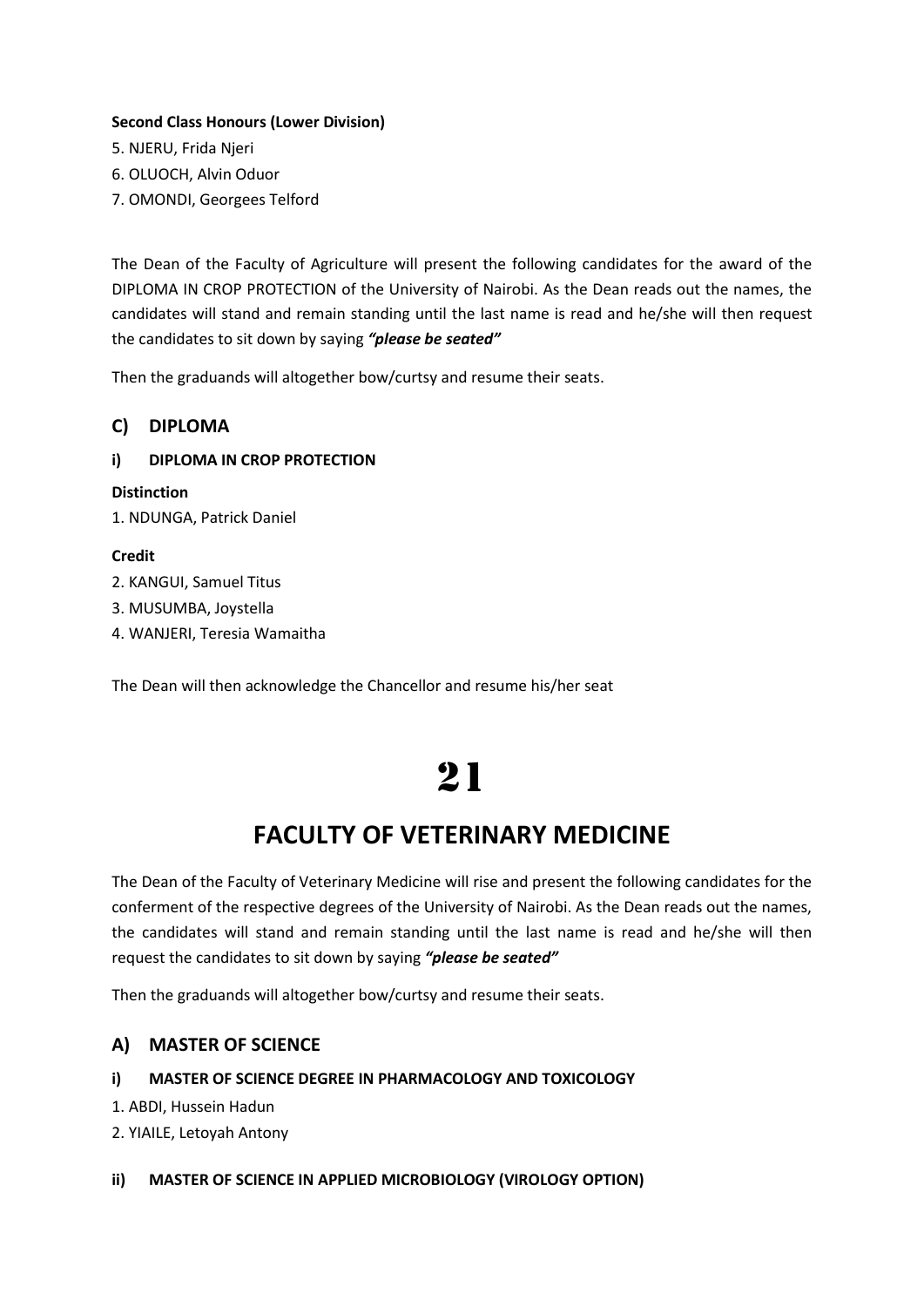## 1. AJAK, Tino Ayul Deng

## **iii) MASTER OF SCIENCE IN APPLIED VETERINARY PARASITOLOGY**

1. MURIGU, Mercy Mumbi

## **iv) MASTER OF SCIENCE IN VETERINARY ANATOMY AND CELL BIOLOGY**

1. PHILIP, Onyono Nyakego

## **v) MASTER OF SCIENCE IN VETERINARY EPIDEMIOLOGY & ECONOMICS (MVEE)**

1. MAGETO, Lydia Moraa

## **vi) MASTER OF SCIENCE IN VETERINARY EPIDEMIOLOGY AND ECONOMICS**

- 1. CHACHA, Isaiah Nchangwa
- 2. SIDOUIN, Metinou Koumetio
- 3. TAHA, Sedding Khansa

## **vii) MASTER OF SCIENCE IN VETERINARY PUBLIC HEALTH (MVPH)**

1. MUTUA, Penina Kareauki

## **viii) MASTER OF SCIENCE IN WILDLIFE HEALTH AND MANAGEMENT**

1. BILHA, Njeri Nguro

## **ix) MASTER OF VETERINARY MEDICINE (MVETMED)**

1. NGETICH, Wyckliff

## **x) MASTER OF VETERINARY THERIOGENOLOGY (MVETTHERIOGENOLOGY)**

1. JUMA, Paul Okoth

## **xi) MASTER OF SCIENCE IN ANIMAL NUTRITION AND FEED SCIENCE**

1. ONSONGO, Victor Ogeto

## **B) BACHELOR OF SCIENCE**

## **i) BACHELOR OF SCIENCE IN WILDLIFE MANAGEMENT AND CONSERVATION**

## **Second Class Honours (Upper Division)**

1. CHEPNG'ENO, Edna

## **ii) BACHELOR OF VETERINARY MEDICINE**

- 1. KHISA, Sedick
- 2. MUTEA, Kasimu
- 3. NDEGWA, Joseph Macharia
- 4. SING'OEI, Isaac Kipng'eno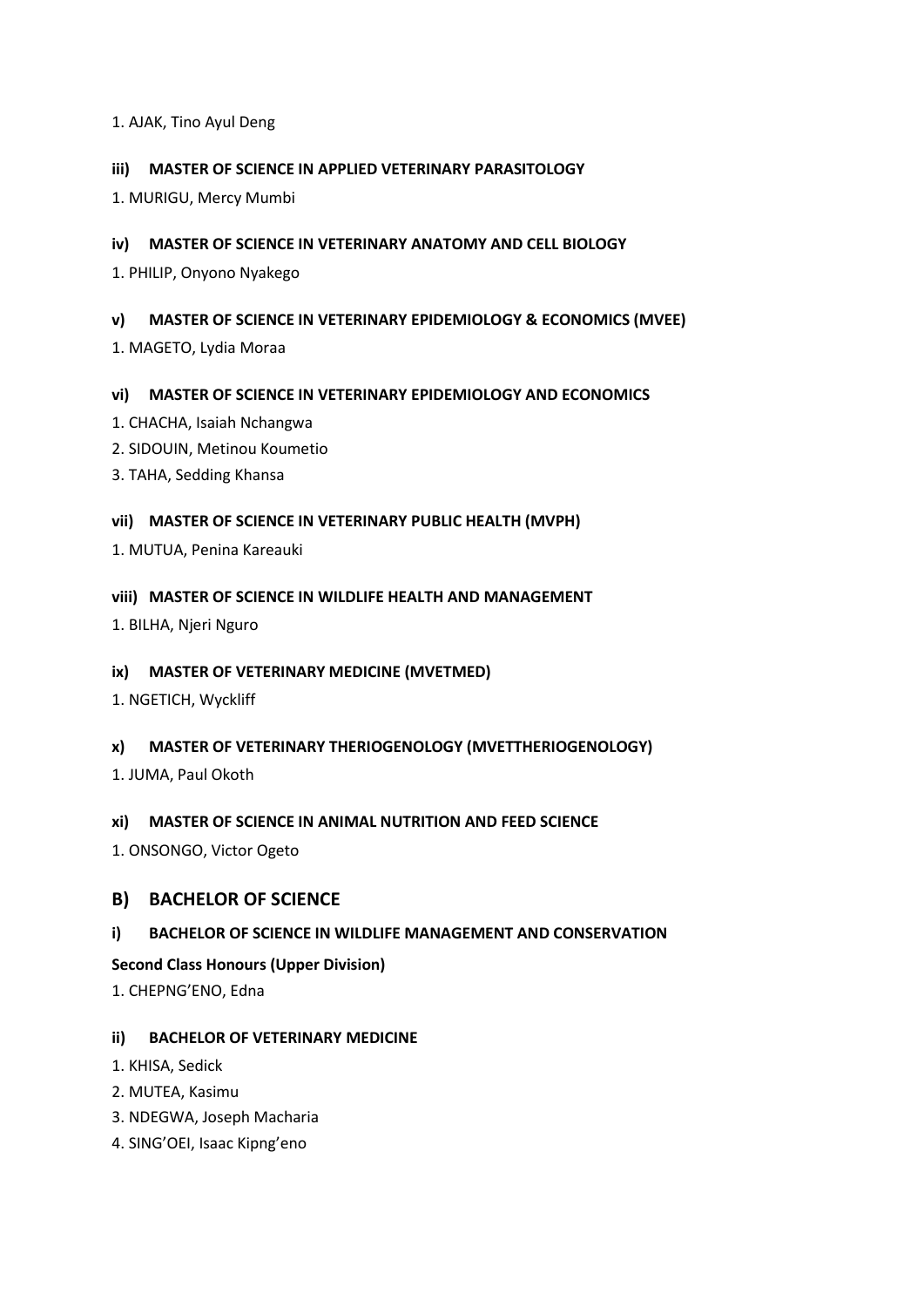## **iii) BACHELOR OF SCIENCE LEATHER SCIENCE AND TECHNOLOGY**

## **Second Class Honours (Lower Division)**

- 1. MUSYOKA, Emmanuel Muuo
- 2. SHIKUKU, Raymond Ochieng

The Dean of the Faculty of Veterinary Medicine will present the following candidates for the award of the DIPLOMA IN ANIMAL HEALTH & PRODUCTION of the University of Nairobi. As the Dean reads out the names, the candidates will stand and remain standing until the last name is read and he/she will then request the candidates to sit down by saying *"please be seated"*

Then the graduands will altogether bow/curtsy and resume their seats.

## **C) DIPLOMA**

## **i) DIPLOMA IN ANIMAL HEALTH & PRODUCTION**

## **Credit**

- 1. KIPYEGON, Victor Sang
- 2. NDUNGU, Patrick Nginyo

The Dean will then acknowledge the Chancellor and resume his/her seat

# 22

# **WANGARI MAATHAI INSTITUTE FOR PEACE AND ENVIRONMENTAL STUDIES**

The Director of the Wangari Maathai institute For Peace and Environmental Studies will present the following candidate for the conferment of the degree of MASTER OF SCIENCE IN ENVIRONMENTAL GOVERNANCE of the University of Nairobi. As the Director reads out the name, the candidate will stand and then he/she will request the candidate to sit down by saying *"please be seated"*

Then the graduand bow/curtsy and resume his/her seat.

## **A) MASTER OF SCIENCE**

## **i) MASTER OF SCIENCE IN ENVIRONMENTAL GOVERNANCE**

- 1. GICHURE, ROSEMARY WANJIKU
- 2. OPONDO, Gerphas Keyah

The Director will then acknowledge the Chancellor and resume his/her seat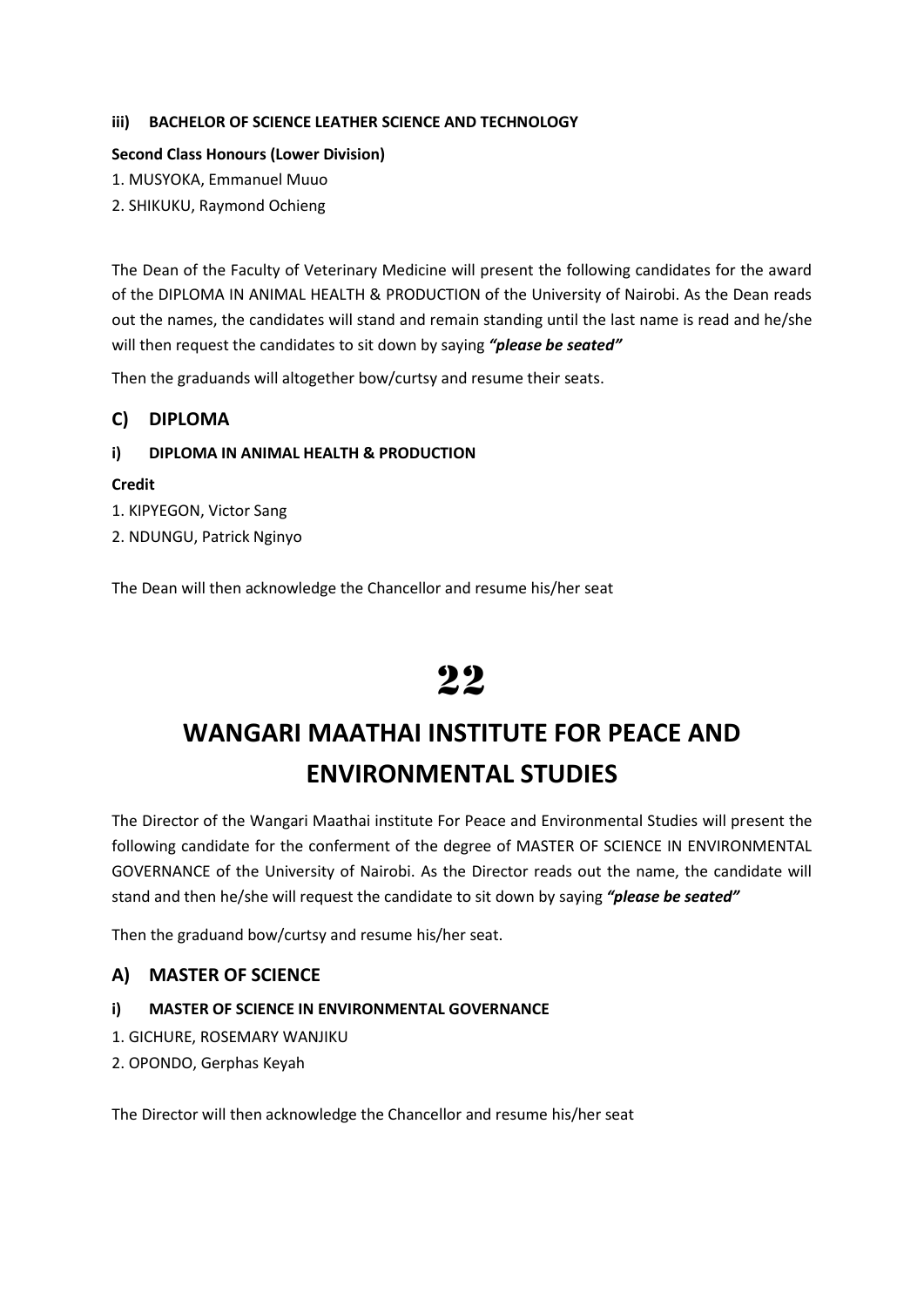## **SCHOOL OF THE BUILT ENVIRONMENT**

The Dean of the School of The Built Environment will rise and present the following candidates for the conferment of the respective degrees of the University of Nairobi. As the Dean reads out the names, the candidates will stand and remain standing until the last name is read and he/she will then request the candidates to sit down by saying *"please be seated"*

Then the graduands will altogether bow/curtsy and resume their seats.

## **A) MASTER OF ARTS**

## **i) MASTER OF ARTS IN VALUATION AND PROPERTY MANAGEMENT**

- 1. MUNANA, Jude
- 2. NABURI, Ayub Odanya
- 3. NDICHU, Martin Runo

## **ii) MASTER OF ARCHITECTURE**

- 1. KARAMA, Yasir Brek
- 2. MUNYAO, Veronica Mueni
- 3. NDICHU, Nina Syomiti

## **iii) MASTER OF ARTS IN PLANNING**

- 1. KIHIMA, Vickson Mise
- 2. KINDIGA, Samuel Waweru
- 3. MUCHIRA, Ruth Wanjiru
- 4. MUGENDI, Geoffrey Moses
- 5. NYANDIRE, Nobert Ochieng

## **iv) MASTER OF URBAN MANAGEMENT**

- 1. GITHIRI, Geoffrey Mbuuri
- 2. KABERE, Juliet Wairimu
- 3. KAGUMBA, Moses Gerishon Mureria
- 4. MWIKALI, Lillian Benter
- 5. WAKHUNGU, Stephen Rodgers

## **B) BACHELOR OF ARTS**

## **i) BACHELOR OF ARTS (PLANNING)**

## **Second Class Honours (Upper Division)**

- 1. NYONGESA, Felician Wanjala
- 2. OTIENO, Owuor Melvin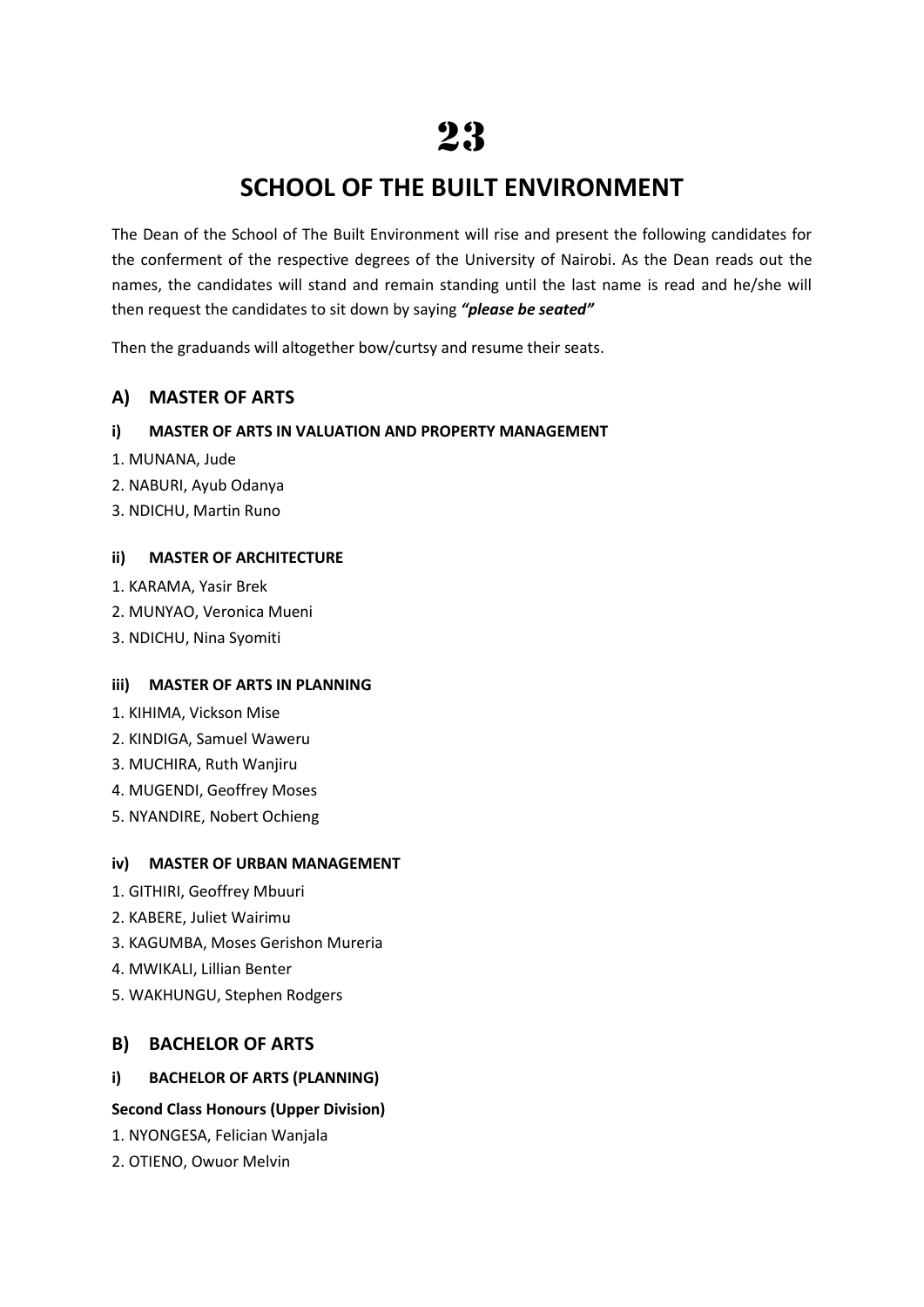## **Second Class Honours (Lower Division)**

- 3. ACHIENG, Annette
- 4. MUTHONI, Simon Wanyoike
- 5. NJAU, Diana Wacheke
- 6. OUSSO, Mercy Toll
- 7. WANJOHI, Owen Muriithi

## **ii) BACHELOR OF ARTS (LAND ECONOMICS)**

**Second Class Honours (Upper Division)**

1. OMULO, Okoth Lukio

## **iii) BACHELOR OF REAL ESTATE**

## **Second Class Honours (Upper Division)**

- 1. KINYUA, Eric Kithinji
- 2. MBALANYA, Hellen Achuya

## **Second Class Honours (Lower Division)**

- 3. HAPI, Teli Mvoo
- 4. MOKAYA, Kelvin Mochama
- 5. NJOGU, Ruth Gathigia
- 6. NJUGUNA, Lawrence Gichini

## **Pass**

7. KARANU, Ann Wairimu

## **iv) BACHELOR OF ARCHITECTURAL STUDIES**

## **Second Class Honours (Upper Division)**

1. ORARE, Masankwa Arnold

## **Second Class Honours (Lower Division)**

2. MACHARIA, Ian Wambugu

## **Pass**

- 3. KINYUA, Brian Murithi
- 4. MAINA, George Karugu
- 5. MOMANYI, Ontumbi James
- 6. OKEYA, Hempstone Nyawanda

## **v) BACHELOR OF ARCHITECTURE**

## **Second Class Honours (Lower Division)**

1. KENANI, Nyakundi

**Pass**

2. MAKORI, Evans Masese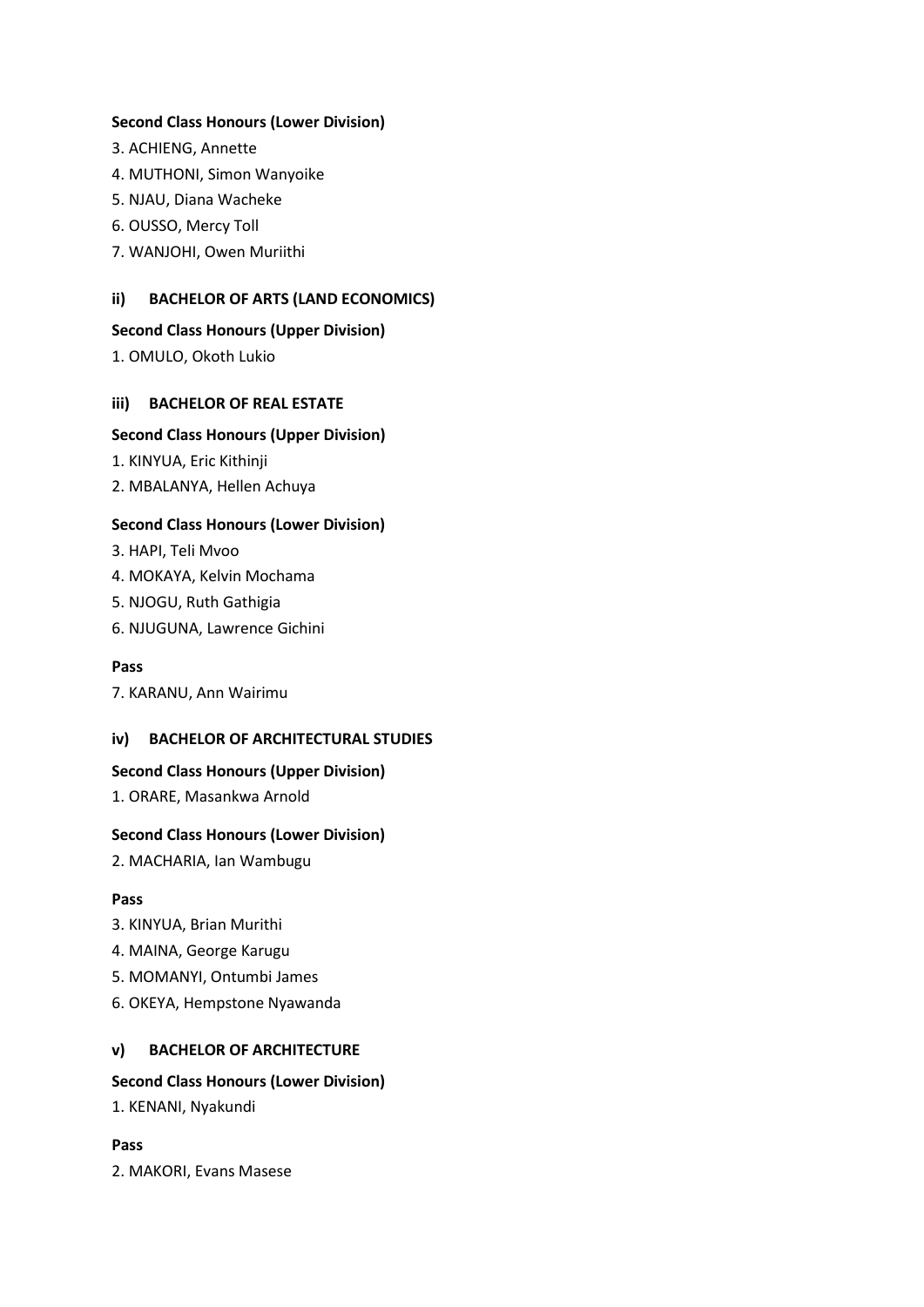## 3. MUKRI, Asma

## **vi) BACHELOR OF CONSTRUCTION MANAGEMENT**

## **Pass**

1. DAVID, Alfred Kilului

## **vii) BACHELOR OF QUANTITY SURVEYING**

## **Second Class Honours (Lower Division)**

1. KATHIA, Davis Mutembei

The Dean of the School of The Built Environment will present the following candidates for the award of the DIPLOMA IN ESTATE AGENCY & PROPERTY MANAGEMENT of the University of Nairobi. As the Dean reads out the names, the candidates will stand and remain standing until the last name is read and he/she will then request the candidates to sit down by saying *"please be seated"*

Then the graduands will altogether bow/curtsy and resume their seats.

## **C) DIPLOMA**

## **i) DIPLOMA IN ESTATE AGENCY & PROPERTY MANAGEMENT**

## **Distinction**

1. NDUNG'U, Peter Mbugua

**Credit** 

2. KIRUI, Simion

## **Pass**

- 3. DAVID, Isaac Kaitho
- 4. EMMANUEL, Kibet
- 5. JUSTUS, Linda Ndinda
- 6. MURAIHU, Naomi Wambura

The Dean will then acknowledge the Chancellor and resume his/her seat

# 24

## **SCHOOL OF ENGINEERING**

The Director of the School of Engineering will rise and present the following candidates for the conferment of the respective degrees of the University of Nairobi. As the Director reads out the names, the candidates will stand and remain standing until the last name is read and he/she will then request the candidates to sit down by saying *"please be seated"*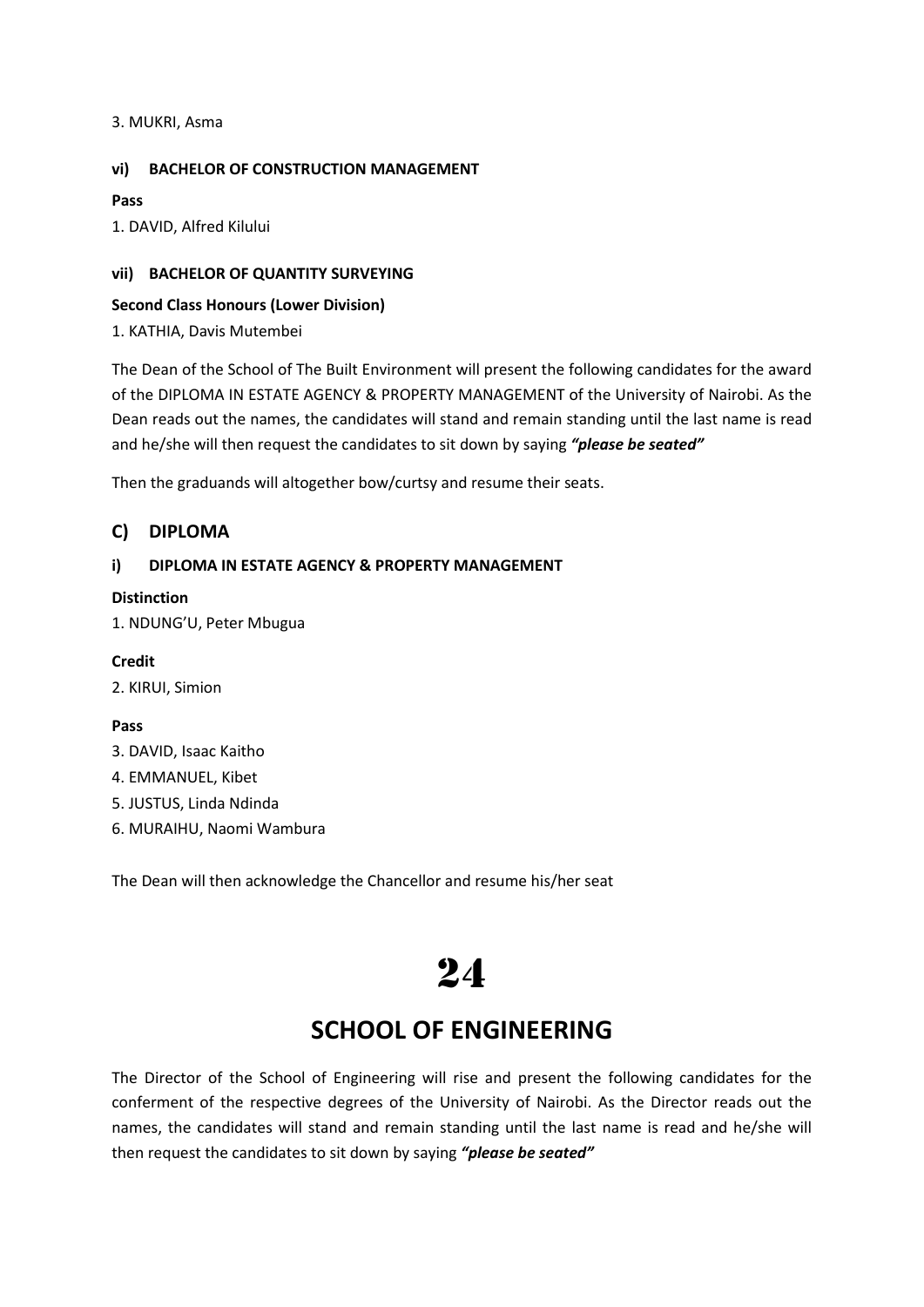Then the graduands will altogether bow/curtsy and resume their seats.

## **A) MASTER OF SCIENCE**

## **i) MASTER OF SCIENCE IN CIVIL ENGINEERING (ENVIRONMENTAL HEALTH ENGINEERING)**

1. KILONGI, Emily Muthoni

## **ii) MASTER OF SCIENCE IN ELECTRICAL AND ELECTRONIC ENGINEERING**

1. ONUNDO, Patricia Lucy

## **iii) MASTER OF SCIENCE IN ENVIRONMENTAL AND BIOSYSTEMS ENGINEERING**

- 1. LUSIGI, Evans Mugera
- 2. NG'ENO, Vincent Kiprono

## **iv) MASTERS OF SCIENCE IN CIVIL ENGINEERING (TRANSPORTATION ENGINEERING)**

1. AMIMO, Esther Emmy Owano

## **v) MASTER OF SCIENCE DEGREE IN CIVIL ENGINEERING (WATER RESOURCES)**

1. OWITI, Sylus Openji

## **B) BACHELOR OF SCIENCE**

## **i) BACHELOR OF SCIENCE IN ELECTRICAL AND ELECTRONIC ENGINEERING**

## **Second Class Honours (Upper Division)**

1. OCHIENG, Erick Obondo

## **Second Class Honours (Lower Division)**

- 2. EBOKO, Arnold C. Kubondo
- 3. KANYANGI, Leah Aoko
- 4. KIBET, Victor Kimutai
- 5. MUNYWOKI, Zuena Mumbua
- 6. ONDOROH, Fredrick Oduor

## **Pass**

- 7. NGOVI, Eunice Mutanu
- 8. SUDI, Solomon Baraka

## **ii) BACHELOR OF SCIENCE IN MECHANICAL ENGINEERING**

## **Second Class Honours (Upper Division)**

1. MULI, Mark Manthi

## **Second Class Honours (Lower Division)**

- 2. BITOK, Kiplimo Cyril
- 3. GATHOGO, Eric Ndirangu
- 4. GITAU, Peter Kamau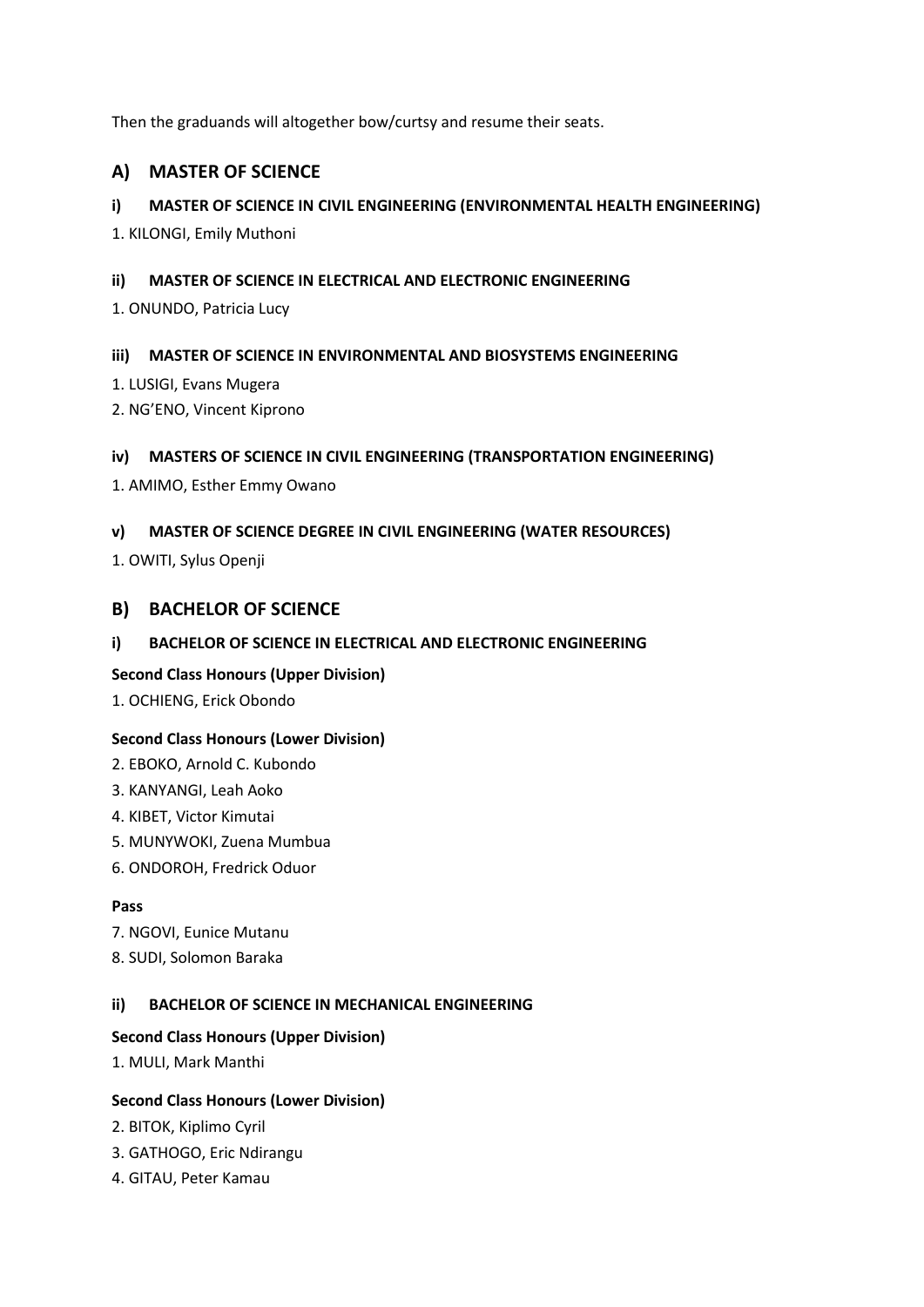- 5. KAGWANJA, Jackline Wanjiku
- 6. KARIUKI, Sean Kangara
- 7. KENDAGOR, Mercy Chepkirui
- 8. LABAT, Barnabas Kimtai
- 9. MACHARIA, George Ndeeri
- 10. MBUGUA, Faiza Wambui
- 11. MUNENE, Simon Mbatia
- 12. MURIITHI, Muthoni Winfred
- 13. MUSTAFA, Zehra
- 14. NDWIGA, Joyce Njoki
- 15. NGINYO, Kennedy Soli
- 16. NJAU, Margaret Kabura
- 17. NZOVU, James Everett
- 18. OCHIENG, Eddie Mike
- 19. OMWENGA, Gilberto Oroo
- 20. SITOYA, Moses Kaika
- 21. WANGUI, James Kingori

## **Pass**

22. LENTOIMAGA, Emmanuel Lerenten

## **iii) BACHELOR OF SCIENCE IN BIOSYSTEMS ENGINEERING**

**Second Class Honours (Upper Division)**

1. MADO, Stephen Otieno

## **Second Class Honours (Lower Division)**

2. ATUYA, Philip Okeri

The Dean will then acknowledge the Chancellor and resume his/her seat

# 25

## **INSTITUTE OF NUCLEAR SCIENCE AND TECHNOLOGY**

The Director of the Institute of Nuclear Science and Technology will present the following candidates for the conferment of the degree of MASTER OF SCIENCE (NUCLEAR SCIENCE) of the University of Nairobi. As the Director reads out the names, the candidates will stand and remain standing until the last name is read and he/she will then request the candidates to sit down by saying *"please be seated"*

Then the graduands will altogether bow/curtsy and resume their seats.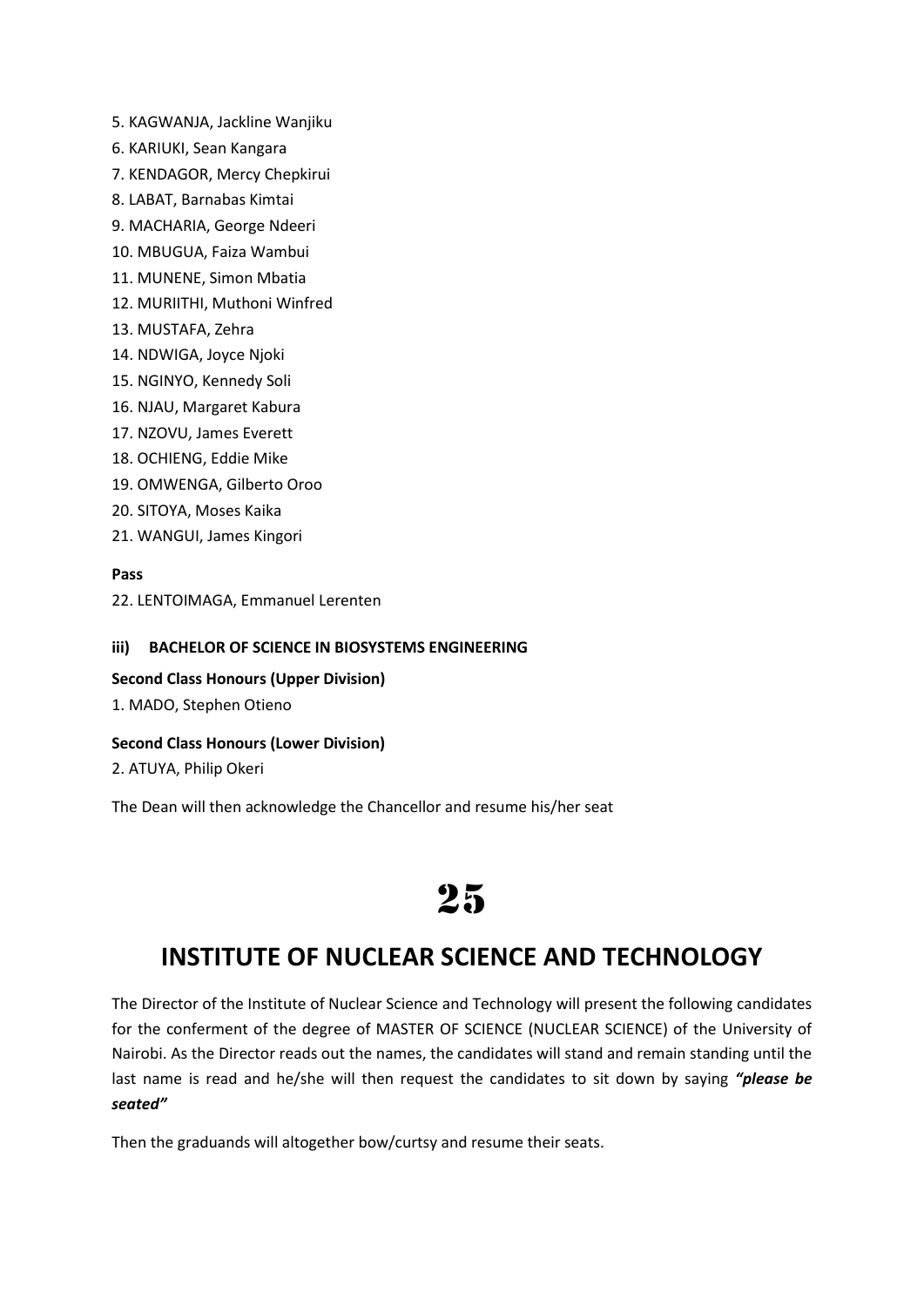## **MASTER OF SCIENCE**

## **i) MASTER OF SCIENCE (NUCLEAR SCIENCE)**

- 1. CHERUIYOT, Evalyne Jemutai
- 2. KISAME, Edwin Agoi
- 3. KOECH, Nehemiah Kipkirui
- 4. OMONDI, Cavin

The Director will then acknowledge the Chancellor and resume his/her seat

# 26

## **INSTITUTE FOR CLIMATE CHANGE AND ADAPTATION**

The Director of the Institute For Climate Change and Adaptation will present the following candidate for the conferment of the degree of MASTER OF CLIMATE CHANGE ADAPTATION of the University of Nairobi. As the Director reads out the name, the candidate will stand and then he/she will request the candidate to sit down by saying *"please be seated"*

Then the graduand bow/curtsy and resume his/her seat.

## **(i) MASTER OF CLIMATE CHANGE ADAPTATION**

1. OGEGA, Obed Matundura

The Director will then acknowledge the Chancellor and resume his/her seat

# 27

## **SCHOOL OF BIOLOGICAL SCIENCES**

The Director of the School of Biological Sciences will rise and present the following candidates for the conferment of the respective degrees of the University of Nairobi. As the Director reads out the names, the candidates will stand and remain standing until the last name is read and he/she will then request the candidates to sit down by saying *"please be seated"*

Then the graduands will altogether bow/curtsy and resume their seats.

## **A) MASTER OF SCIENCE**

## **i) MASTER OF SCIENCE IN APPLIED PARASITOLOGY**

1. MUNYIVA, Isaiah Phyllis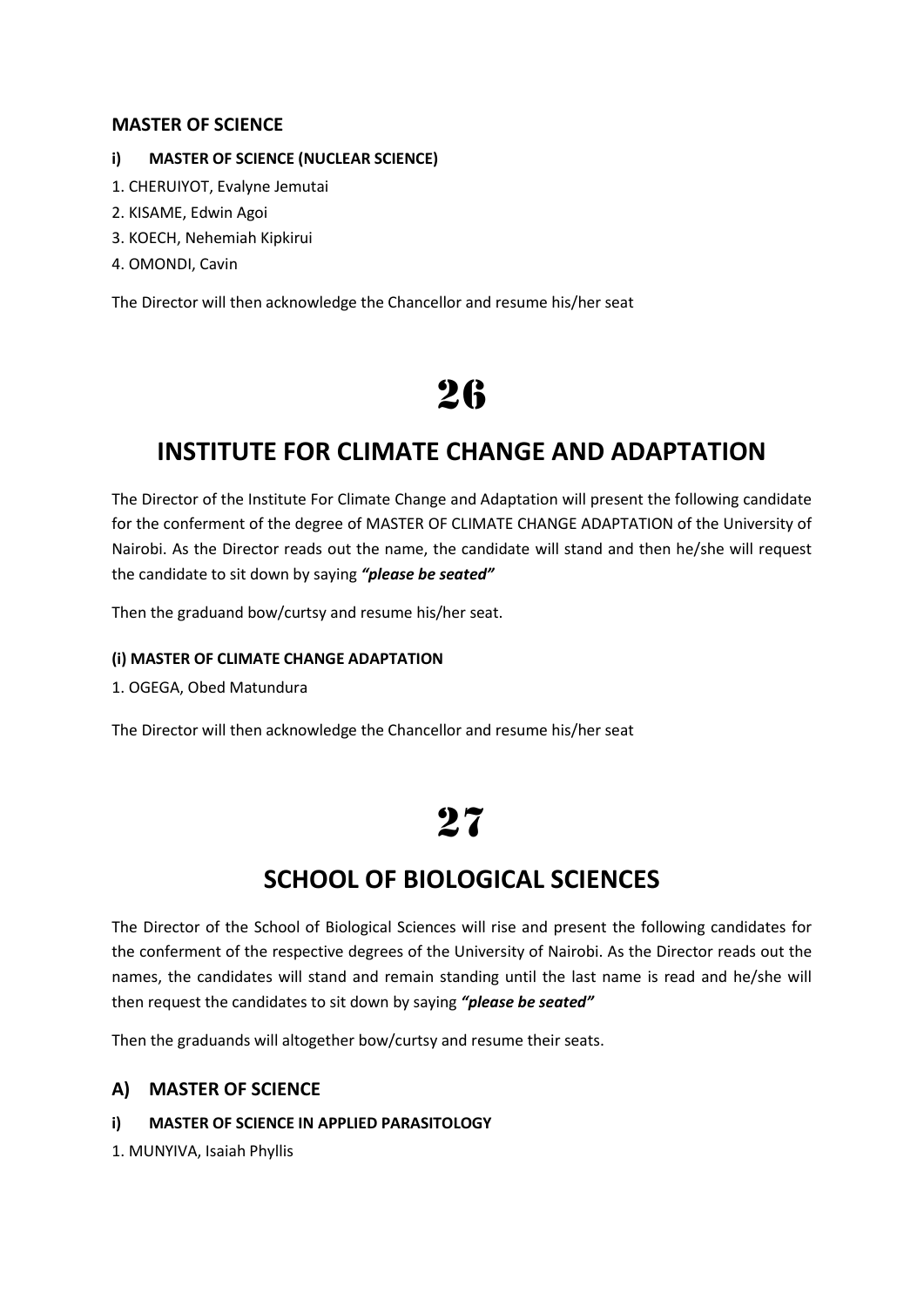## **ii) MASTER OF SCIENCE IN BIOLOGY OF CONSERVATION**

- 1. ADUVAGA, Cedric Khayale
- 2. MWAURA, Lucy Muthoni

## **iii) MASTER OF SCIENCE IN GENETICS**

1. NYONGESA, Lorine Nanjala

## **iv) MASTER OF SCIENCE IN HYDROBIOLOGY (AQUACULTURE)**

1. RUTH, Nguhe Matanda

## **v) MASTER OF SCIENCE IN MEDICAL AND VETERINARY ENTOMOLOGY**

1. OMONDI, Seline Awuor

## **vi) MASTER OF SCIENCE IN MICROBIOLOGY**

1. ONDIEKI, Damaris

## **vii) MASTER OF SCIENCE IN MYCOLOGY**

1. NDISIO, Boaz Otieno

## **viii) MASTER OF SCIENCE IN PLANT TAXONOMY & ECONOMIC BOTANY**

1. KIUNGA, Josphat Kinyua

## **B) BACHELOR OF SCIENCE**

**i) BACHELOR OF SCIENCE IN ENVIRONMENTAL CONSERVATION AND NATURAL RESOURCES MANAGEMENT** 

## **Second Class Honours (Lower Division)**

- 1. MUCHIRA, Martin Mbui
- 2. ONG'INJO, Joanes Owino

## **Pass**

3. KANGETHE, Eunice

## **ii) BACHELOR OF SCIENCE IN MICROBIOLOGY AND BIOTECHNOLOGY**

## **Pass**

- 1. OGINGA, Trevor
- 2. TOLO, Simeon Okoth

The Director will then acknowledge the Chancellor and resume his/her seat

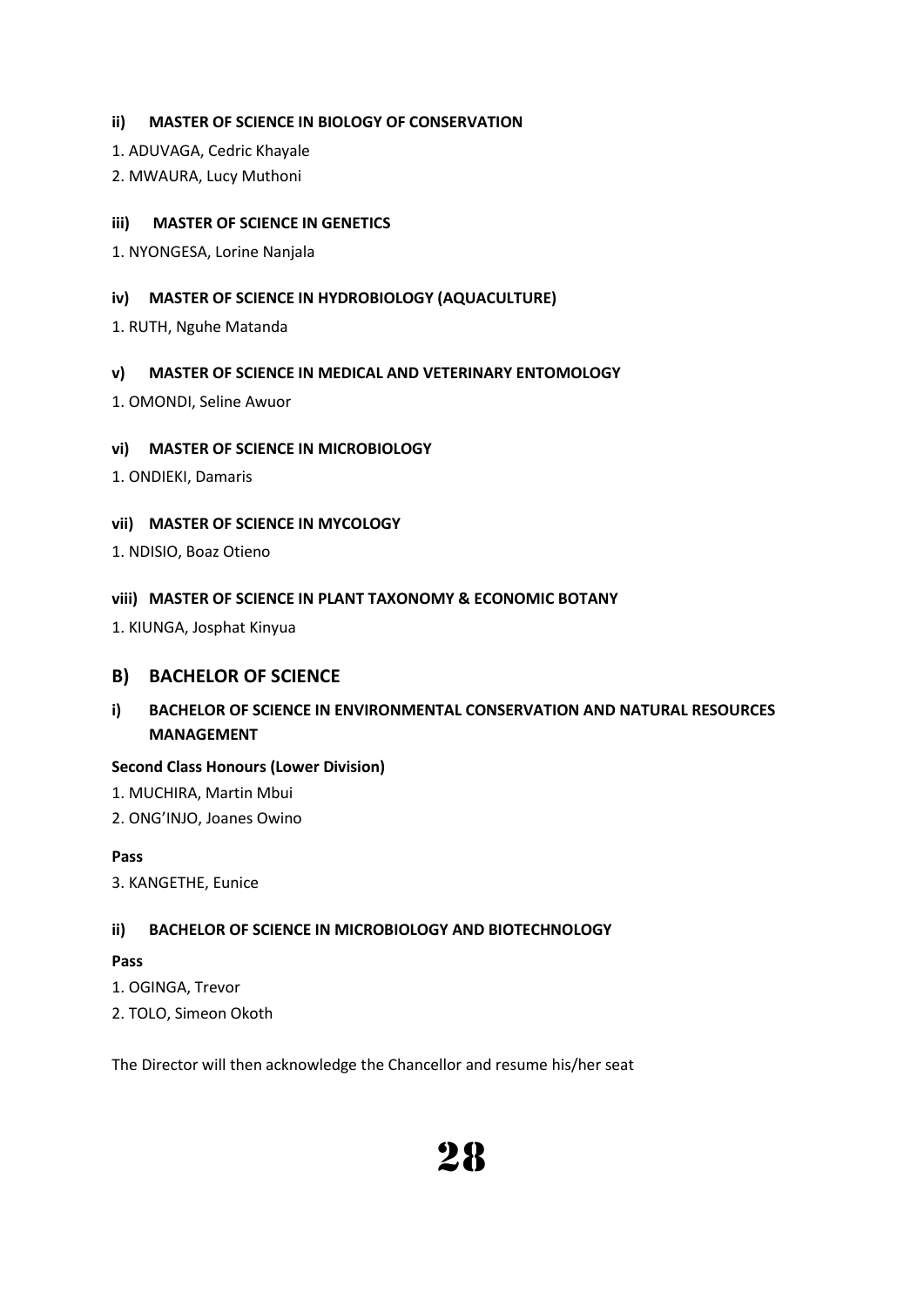# **SCHOOL OF COMPUTING AND INFORMATICS**

The Director of the School of Computing and informatics will rise and present the following candidates for the conferment of the respective degrees of the University of Nairobi. As the Director reads out the names, the candidates will stand and remain standing until the last name is read and he/she will then request the candidates to sit down by saying *"please be seated"*

Then the graduands will altogether bow/curtsy and resume their seats.

## **A) MASTER OF SCIENCE**

## **i) MASTER OF SCIENCE IN COMPUTATIONAL INTELLIGENCE**

- 1. AHISHAKIYE, Emmanuel
- 2. KIHONGE, Laban Kariuki

## **ii) MASTER OF SCIENCE IN COMPUTER SCIENCE**

- 1. ONDUKO, Morris Murimi
- 2. WASWA, Stephen Barasa

## **iii) MASTER OF SCIENCE IN DISTRIBUTED COMPUTING TECHNOLOGY**

- 1. AHINDU, Antony
- 2. IRODE, Philip Luvuga
- 3. KIIO, Simon Mulwa
- 4. KIREMA, David Mutembei
- 5. LUVEMBE, Alex Munyole
- 6. MUCHOKI, Simon Mwangi
- 7. MUTISYA, Michael Ndonye
- 8. PETER, Rispah Mwende
- 9. ROTAH, Ricky Omondi
- 10. WAMBUA, Catherine Kithusi

## **iv) MASTER OF SCIENCE IN INFORMATION SYSTEMS**

- 1. JOWI, Collins Odhiambo Ndalo
- 2. SHIKANGA, Zamzam Nawate

## **v) MASTER OF SCIENCE IN INFORMATION TECHNOLOGY MANAGEMENT**

- 1. KITEME, Sally Lydia
- 2. MUNYA, Isaac Kariuki
- 3. NYANDORO, Reu Nyagwachi
- 4. OBURU, Victor Omondi
- 5. SINO, George Okinda

## **B) BACHELOR OF SCIENCE**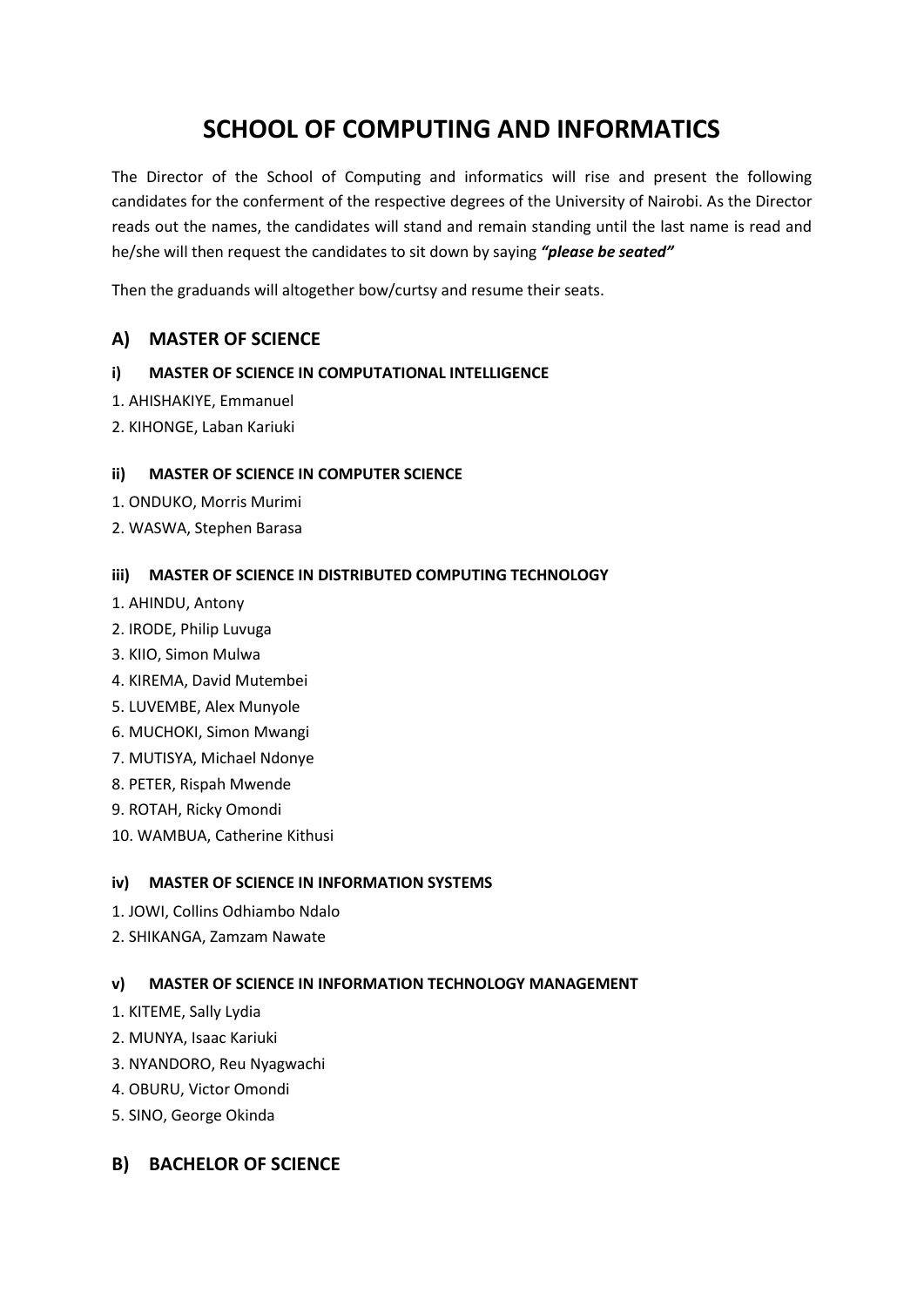## **i) BACHELOR OF SCIENCE COMPUTER SCIENCE**

## **Second Class Honours (Upper Division)**

1. CHEPNGETICH, Patience Cheptoo

## **Second Class Honours (Lower Division)**

- 2. KIMEI, Biwot Kevin
- 3. WAWIRE, Nelima Epher

The Director of the School of Computing and informatics will present the following candidates for the award of the DIPLOMA IN COMPUTER SCIENCE of the University of Nairobi. As the Director reads out the names, the candidates will stand and remain standing until the last name is read and he/she will then request the candidates to sit down by saying *"please be seated"*

Then the graduands will altogether bow/curtsy and resume their seats.

## **C) DIPLOMA**

## **i) DIPLOMA IN COMPUTER SCIENCE**

## **Distinction**

- 1. MOSETI, Carlton Maranga
- 2. MUTENDE, Derek Prince
- 3. MWITHALIE, Vincent Murithi
- 4. NJOKI, Peter Kahenya
- 5. OTIENO, Anita Ajwang
- 6. THAGANA, K Mark

## **Credit**

- 7. AGIN, Elvis
- 8. BARAK, Achillah
- 9. BARUA, Emusugut Allan
- 10. GACENGA, Hosea Ciuti
- 11. GICHUKI, Evans Wahome
- 12. GITONGA, Victor Praise
- 13. KAJIRU, Abubakar Mohamed
- 14. KIPKEMEI, Kevin
- 15. KWAMBAI, Chepkogei Mercy
- 16. LUPAO, Wanjala Clive
- 17. MACHARIA, Santana Njoki
- 18. MAKORI, Bahati Agata
- 19. MAROSI, Gregory Okari
- 20. MAYERO, Paul Aligura
- 21. MUCHENDU, Boniface Michuki
- 22. MULWA, Isaac Kiptoo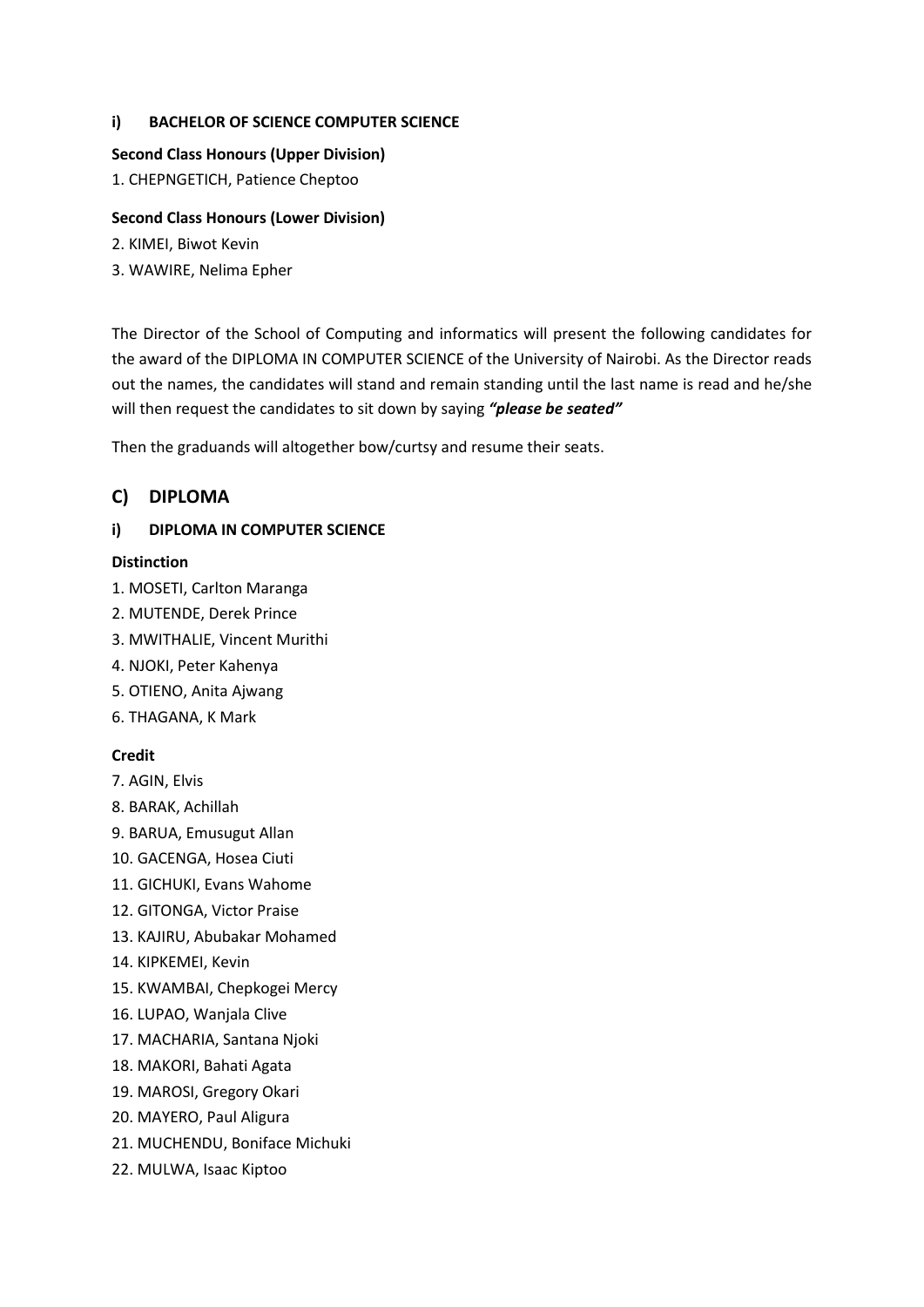- 23. MUSYOKA, Rosianah Wanza
- 24. MUTUKU, Maureen Mumbua
- 25. MWANIKI, Edwin Mbuthia
- 26. MWEMA, Phena Edith
- 27. MWENJE, Stephen
- 28. NDAMBUKI, Laban Kioko
- 29. NYAGA, Peter Mwaniki
- 30. NYAGESOA, Abiud Orina
- 31. OCHOMO, Otieno William
- 32. ODHIAMBO, Stephen Ochieng
- 33. OKELLO, Job Opiyo
- 34. OLUDHE, Pascal Oduor
- 35. ONYANGO, Robert Mark
- 36. OTIENO, Ernie Mbock
- 37. OYIEKE, Allen Ongado
- 38. SAKALI, Gabriel Irungu
- 39. WAYU, Ali Komora
- 40. YASSIN, Ahmed Faiz

#### **Pass**

- 41. ABDALLA, Mohamed
- 42. BETT, Kiplimo Tonny
- 43. GAKENGE, Benson Mugo
- 44. JUMA, Edgar Onyango
- 45. KARIMI, Vincent Karani
- 46. KIRINGU, Kevin Marekia
- 47. MATHU, Sharon Wanjiru
- 48. MUANGE, Emmanuel Mwangangi
- 49. MUCHIRU, Lewis Kuria
- 50. MUIGAI, Luke Kivunaga
- 51. MUNGATHIA, Innocent Kithinji
- 52. MWANZIA, Daudi Kasia
- 53. MWAURA, Anthony Gitau
- 54. MWELESA, Paulette Emali
- 55. MWITA, Jasline Gati
- 56. NDICHU, Steve Kevin
- 57. NDWIGA, Lewis Munyi
- 58. NJOGU, Winnie Wanjiru
- 59. NYALUOGO, Edwin Ochieng'
- 60. NYONGESA, Oscar Simiyu
- 61. ODONGO, Brian Raila Amolo
- 62. YUSUF, Moheen Rashid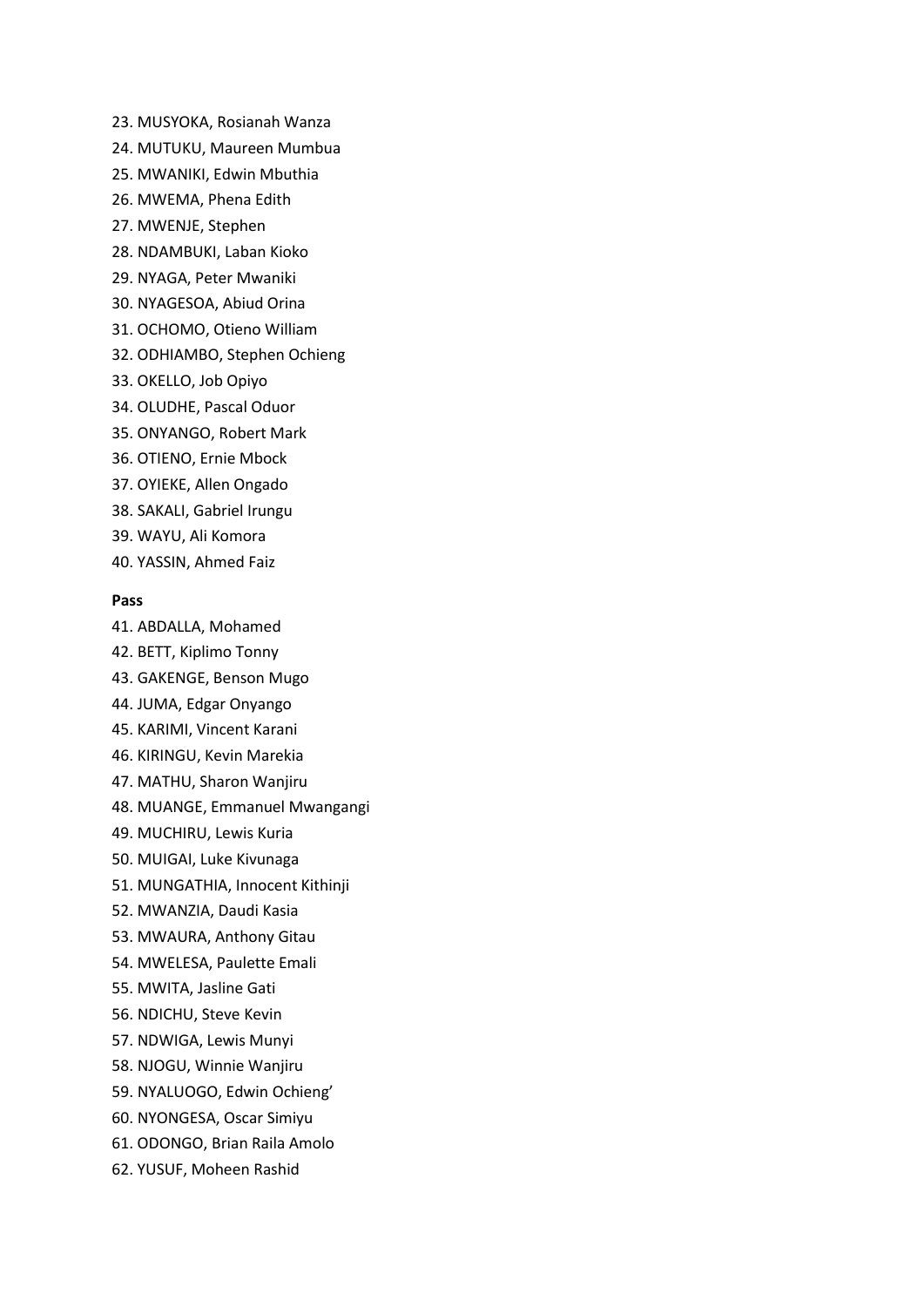The Director will then acknowledge the Chancellor and resume his/her seat

# 29

## **SCHOOL OF MATHEMATICS**

The Director of the School of Mathematics will rise and present the following candidates for the conferment of the respective degrees of the University of Nairobi. As the Director reads out the names, the candidates will stand and remain standing until the last name is read and he/she will then request the candidates to sit down by saying *"please be seated*"

Then the graduands will altogether bow/curtsy and resume their seats.

## **A) MASTER OF SCIENCE**

## **i) MASTER OF SCIENCE IN ACTUARIAL SCIENCE**

- 1. ABULO, Geoffrey Geogiadis
- 2. BYISHIMO, Yves
- 3. MAKORI, Vanis Kemunto

## **ii) MASTER OF SCIENCE IN BIOMETRY**

1. BOR, Nancy Cherotich

## **iii) MASTER OF SCIENCE IN MATHEMATICAL STATISTICS**

1. MOMANYI, Reinpeter Ondeyo

## **iv) MASTER OF SCIENCE IN PURE MATHEMATICS**

1. OGENDI, Arvince Ochieng

## **v) MASTER OF SCIENCE IN SOCIAL STATISTICS**

- 1. ABUGA, James Gekara
- 2. GITHINJI, Reuben Thuita
- 3. MUCUNU, Jeremiah Mbaria
- 4. NJERU, Catherine Wangari
- 5. OGUTA, Dancun Onyango
- 6. SAMBULI, Dominic Ingosi

## **B) BACHELOR OF SCIENCE**

## **i) BACHELOR OF SCIENCE IN STATISTICS**

## **Pass**

1. GITHINJI, Geoffrey Kanyi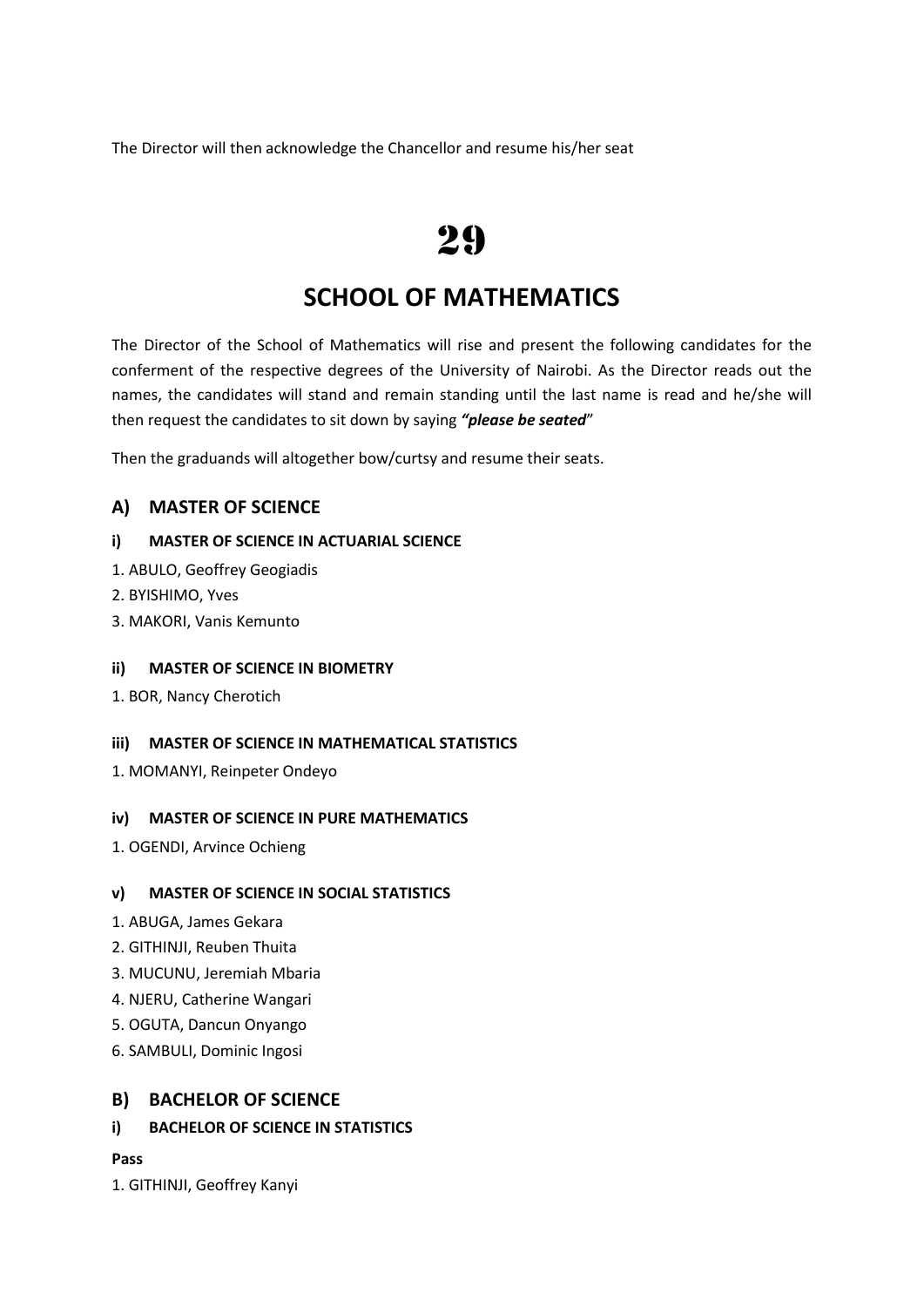## **ii) BACHELOR OF SCIENCE IN ACTUARIAL SCIENCE**

## **First Class Honours**

1. NYABUTO, Dennis Onchuru

## **Pass**

2. KILIMO, Brenda Mghoi

The Director will then acknowledge the Chancellor and resume his/her seat

# 30

# **SCHOOL OF PHYSICAL SCIENCES**

The Dean of the School of Physical Sciences will rise and present the following candidates for the conferment of the respective degrees of the University of Nairobi. As the Dean reads out the names, the candidates will stand and remain standing until the last name is read and he/she will then request the candidates to sit down by saying *"please be seated"*

Then the graduands will altogether bow/curtsy and resume their seats.

## **(A) MASTER OF SCIENCE**

## **i) MASTER OF SCIENCE IN ANALYTICAL CHEMISTRY**

1. OCHIENG, Ronald Okonjo

## **ii) MASTER OF SCIENCE IN CHEMISTRY**

- 1. GACHUHI, Samuel Njoroge
- 2. KAMAU, Bonface Nderi

## **iii) MASTER OF SCIENCE IN CLIMATE CHANGE**

1. GETRUDE, Tausi Leshamta

## **iv) MASTER OF SCIENCE IN ENVIRONMENTAL CHEMISTRY**

- 1. KIIO, Lucia Katungwa
- 2. OTIENO, Maurine Atieno

## **v) MASTER OF SCIENCE IN METEOROLOGY**

1. OUMA, Antony

## **vi) MASTER OF SCIENCE IN PHYSICS**

- 1. MUSYOKA, Deborah Wayua
- 2. SICHANGI, Edward Kokonya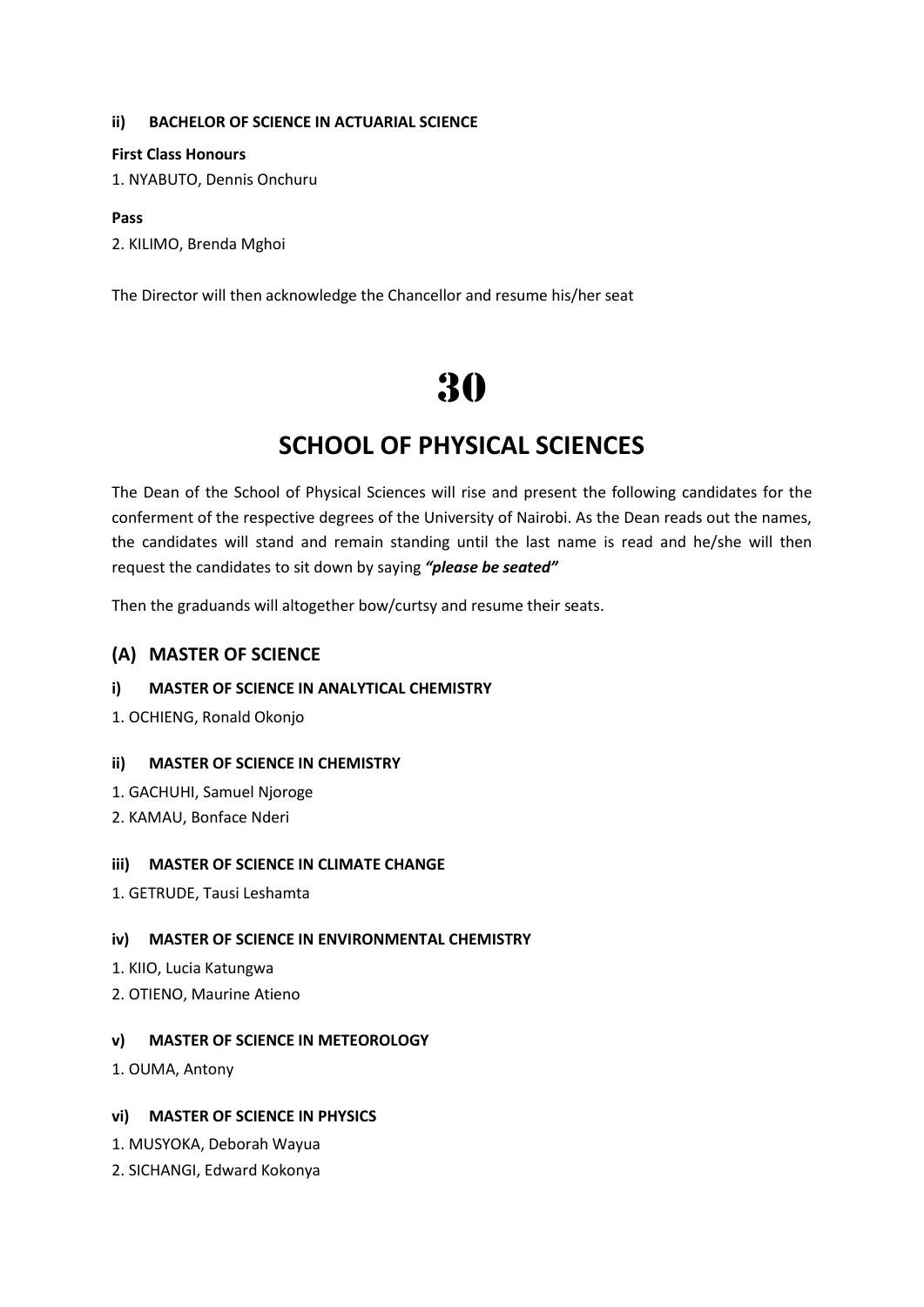## **vii) MASTER OF SCIENCE IN SUSTAINABLE URBAN DEVELOPMENT**

1. GITHIRI, Grace Watetu

## **B) BACHELOR OF SCIENCE**

## **i) BACHELOR OF SCIENCE**

**Second Class Honours (Upper Division)** 1. MURITHI, Rachael Gakii

## **Second Class Honours (Lower Division)**

2. MANG'IRA, A Aurelia

3. RAHAB, Margaret Wanjiku

## **Pass**

- 4. AMITO, Kelvin Ouma 5. MUTUA, Mary Carren
- 6. SILLA, Mutanu Faith

The Dean of the School of Physical Sciences will rise and present the following candidates for the award of the respective diploma of the University of Nairobi. As the Dean reads out the names, the candidates will stand and remain standing until the last name is read and he/she will then request the candidates to sit down by saying *"please be seated"*

Then the graduands will altogether bow/curtsy and resume their seats.

## **C) POSTGRADUATE DIPLOMA**

## **i) POSTGRADUATE DIPLOMA IN METEOROLOGY**

1. CHINYOKA, Sinclair

## **ii) POSTGRADUATE DIPLOMA IN OPERATIONAL HYDROLOGY**

1. WAFULA, Maxwell Barasa

The Dean will then acknowledge the Chancellor and resume his/her seat

# 31

## **SCHOOL OF EDUCATION**

The Dean of the School of Education will rise and present the following candidates for the conferment of the respective degrees of the University of Nairobi. As the Dean reads out the names, the candidates will stand and remain standing until the last name is read and he/she will then request the candidates to sit down by saying *"please be seated"*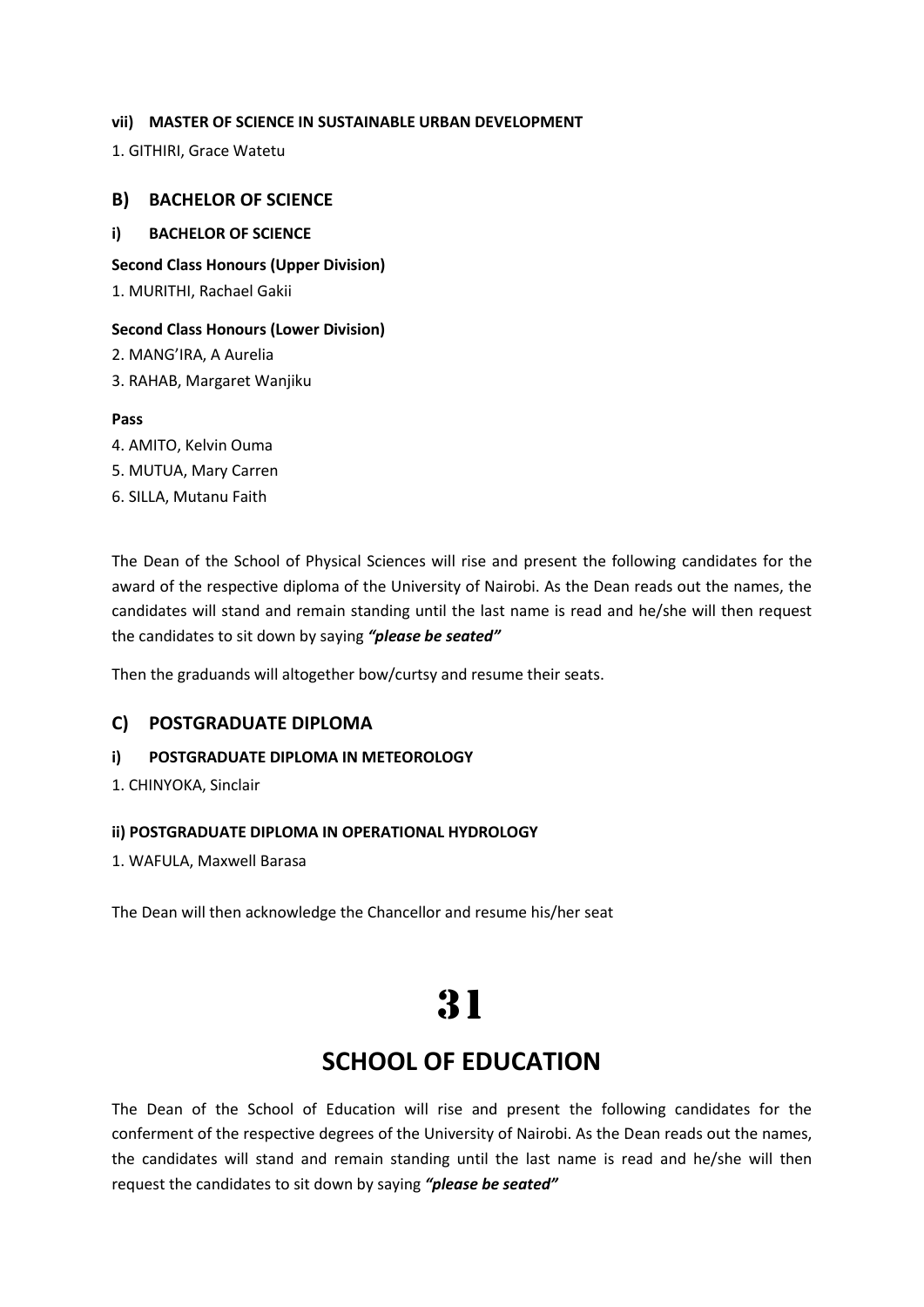Then the graduands will altogether bow/curtsy and resume their seats.

## **A) MASTER OF EDUCATION**

## **i) MASTER OF EDUCATION (COMPARATIVE ISSUES IN EDUCATION)**

1. NGUNJU, Eunice Wanjira

## **ii) MASTER OF EDUCATION (CORPORATE GOVERNANCE)**

- 1. AKOTH, Ayanga Winfred
- 2. KIMOLO, Josiah Maanzo
- 3. MAKORI, Lydia Kemuma
- 4. MWASHIGADI, Joram Lonex
- 5. NGUURO, Mary Wanjiru
- 6. NYAMAMU, Mikhala Martin
- 7. OYUGA, Pauline Ateto
- 8. THENYA, Moses Kariuki
- 9. TOM, Oscar Nyambane

## **iii) MASTER OF EDUCATION (CURRICULUM STUDIES)**

- 1. ABDIRISAQ, Mukhtar Yousef
- 2. ADERA, Sebastian Owino
- 3. BEATRICE, Raphael Atieno
- 4. KIMATHI, Florence Mukwanyaga
- 5. KOOME, Joshua Ncebere
- 6. LEGSON, Carol
- 7. MAINA, Florence Nyambura
- 8. MUSE, Bonface
- 9. NJUE, Agatah Karimi
- 10. OBONYO, George Otieno
- 11. OPIYO, Mary Aoko

## **iv) MASTER OF EDUCATION (EARLY CHILDHOOD EDUCATION)**

- 1. KAMAU, Ezbon Waituika
- 2. OMUKUBI, Elizabeth

## **v) MASTER OF EDUCATION (EDUCATION IN EMERGENCIES)**

1. KAGO, Agnes Njoki

## **vi) MASTER OF EDUCATION (EDUCATIONAL ADMINISTRATION)**

- 1. BASWETI, Josephine Onderi
- 2. KIRIANKI, Benedict Kimathi
- 3. MWANGI, Beth Wanjiru
- 4. NDETI, Angeline Mwikali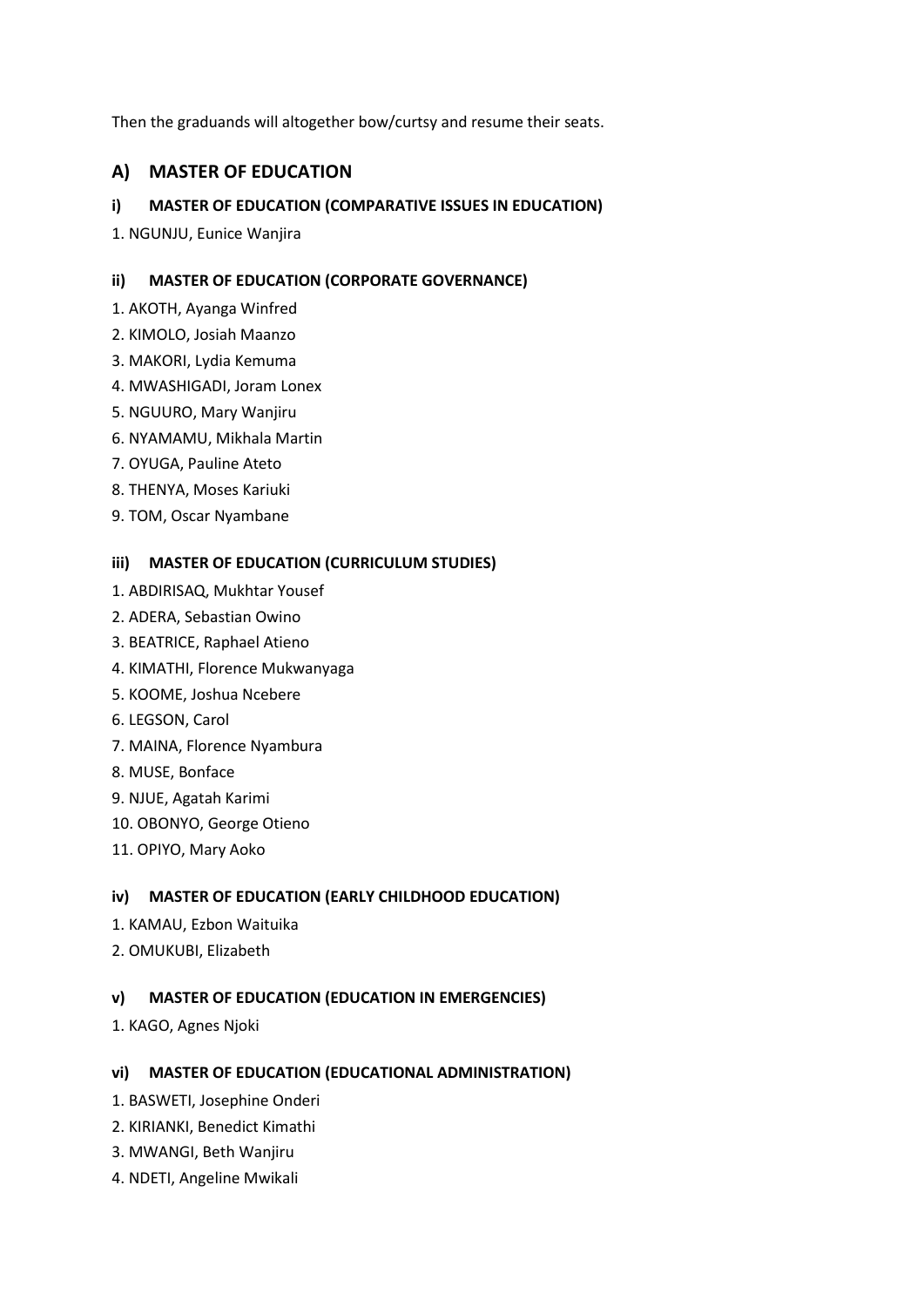- 5. ONGATO, Phanuel Marunga
- 6. UNGUKU, Susan Minayo
- 7. WANGUI, Regina Ndege

## **vii) MASTER OF EDUCATION (EDUCATIONAL PLANNING)**

- 1. AROGO, Mercy Adongo
- 2. NZOMO, Bonface Ndambuki
- 3. NZUMA, Simon Ndolo
- 4. OKUMU, Aloice Wanjala

## **viii) MASTER OF EDUCATION (PHILOSOPHY OF EDUCATION)**

1. MUENGELE, Salim Rashid

## **ix) MASTER OF EDUCATION (SOCIOLOGY OF EDUCATION)**

- 1. MAGAGA, Pauline Kerubo
- 2. NKUYAHI, Beatrice Wangari

## **B) BACHELOR OF EDUCATION**

## **i) BACHELOR OF EDUCATION (ARTS)**

## **Second Class Honours (Upper Division)**

- 1. AGALO, Adhiambo Beatrice
- 2. AGESA, Glorian Kinangoi
- 3. AHMED, Amne Aidarus
- 4. AKINYI, Irine
- 5. ASENJI, Jackson
- 6. BAHATI, Susanna
- 7. BETT, Kipkorir Gilbert
- 8. BUNDI, Mwendwa Caroline
- 9. CHEMORICK, N Millicent
- 10. CHEPKIRUI, Maureen Melly
- 11. CHEPKOECH, Victaline
- 12. CHEPNGETICH, Prisca
- 13. GATHU, Emmah Nduta
- 14. GATWIRI, Sylvia
- 15. GITARI, Ellyjoy Wanja
- 16. HILLARY, John Kolingo
- 17. INJENE, Lavyene Khabokanga
- 18. IRUNGU, Kelly Nyambura
- 19. JOHN, Kelvin Ndwiga
- 20. JUMA, Seth Agano
- 21. KAMAU, John Gacheru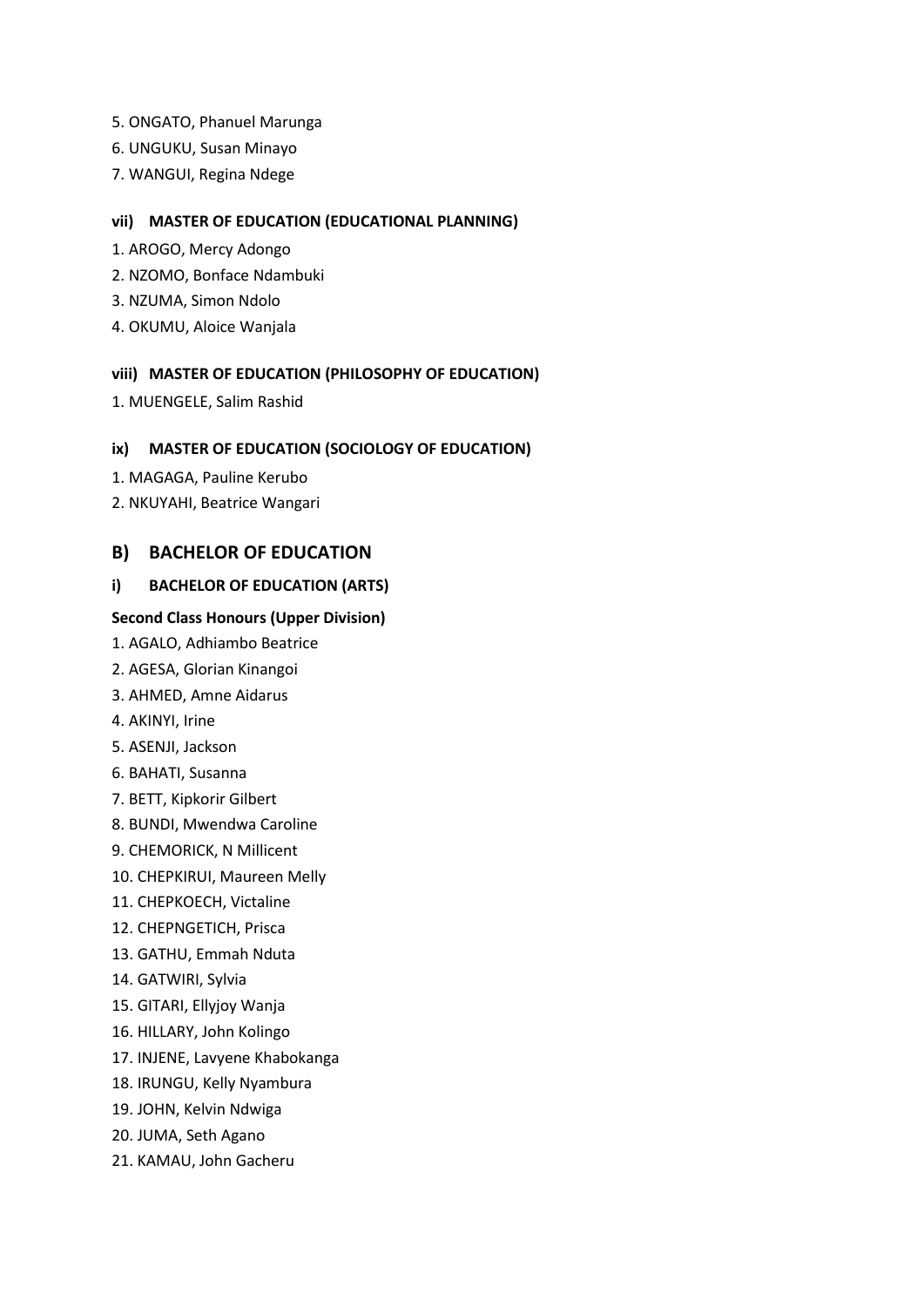22. KATIE, Godliver

- 23. KIBUTHU, Winnie Wanjiku
- 24. KIGUMO, Janice Makena
- 25. KIPKORIR, Erick
- 26. KIPRONOH, Geoffrey
- 27. KITALI, Peter Musavi
- 28. KOTO, Ramadhan Roba
- 29. KYALO, Danson Muoki
- 30. KYALO, Salome Mutethya
- 31. LEMPUNYA, Alex Ben
- 32. LUSIMBI, Lydiah Wekesa
- 33. MANYALA, Awino Christine
- 34. MEYA, L Robert
- 35. MUNENE, Eunice Nyawira
- 36. MUNTESIA, Karen Sopiato
- 37. MURITHI, Beterage Jackson
- 38. MUSYOKA, Stanslaus Nduva
- 39. MUTHOKA, Emmanuel Kivaya
- 40. MUTHOMI, Jackline Kiendi
- 41. MUTHONI, Mary Wangari
- 42. NAHONE, Elvis Wandera
- 43. NDILAI, Jacob
- 44. NGETICH, Harison
- 45. NGOIGO, Beth Wanjiru
- 46. NGUGI, Everlyne Wangui
- 47. NGUTA, Sarah Mumbua
- 48. NYONGESA, Loice Nafula
- 49. OCHIENG', Lilian Awuor
- 50. OGALLO, Marceline Auma
- 51. OGENCHE, Ebrahim Mandere
- 52. OKELLOH, Adhiambo Elector
- 53. OKUMU, Felix
- 54. OLUM, Martin Onyango
- 55. OMONDI, Patrick
- 56. ORWA, Isaiah Lango
- 57. OSOTSI, Mbeya Eric
- 58. OTAGI, B Billy
- 59. OTIENO, Okoth Silas
- 60. OTONDE, Silivester Ambale
- 61. OUMA, Dorothy Achieng
- 62. OWINO, Brenda Atieno
- 63. THANDIKU, Mercy Wangui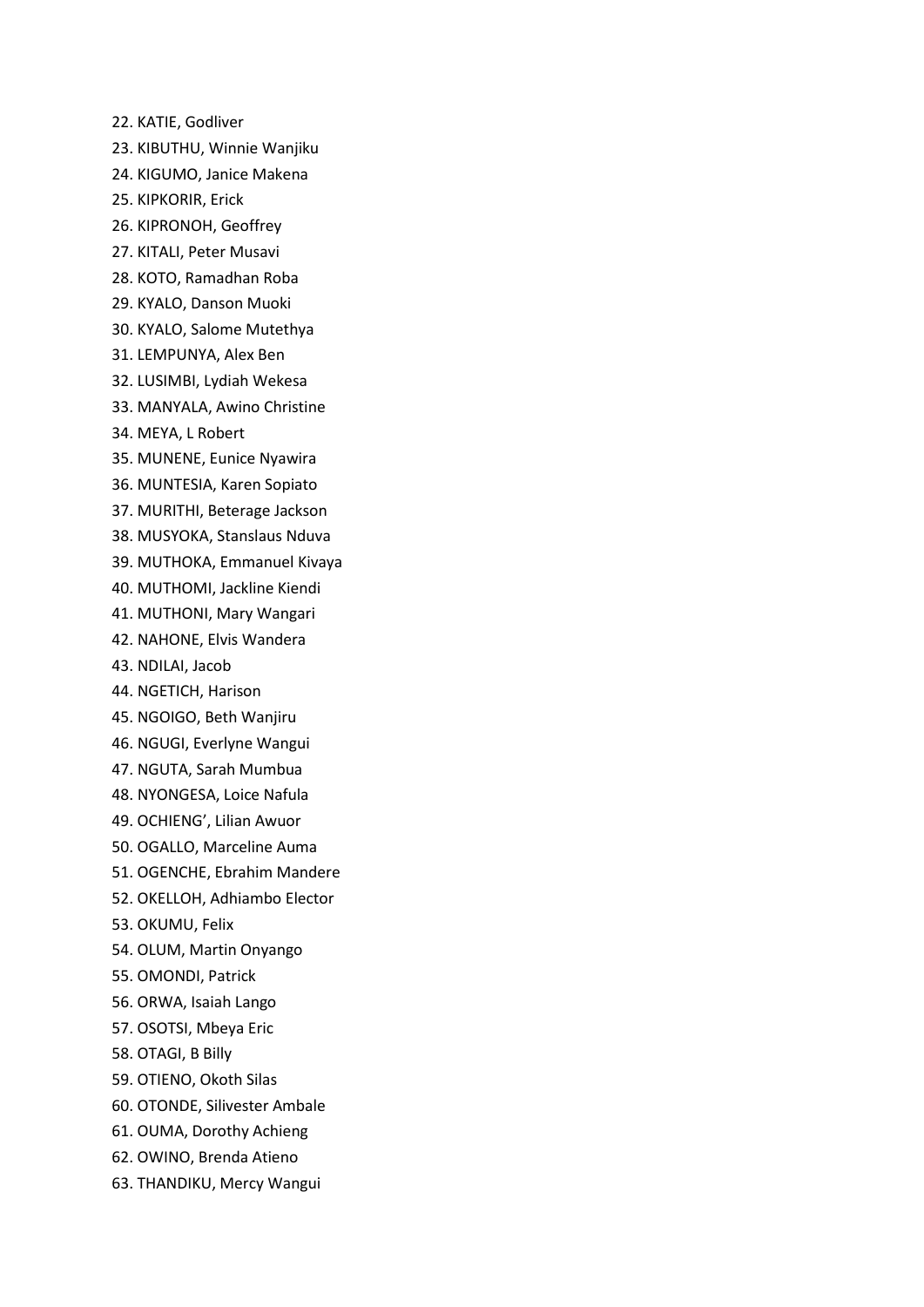- 64. UVYU, Daniel Mutuku
- 65. WABWILE, Chrispinus
- 66. WAFULA, Wanyama Elkanah
- 67. WAMBUI, Evans Mwangi
- 68. WILFRED, Ntoyai Sirinket
- 69. ZABLON, Oyugi Micah

#### **Second Class Honours (Lower Division)**

- 70. AMUNGA, Isaiah Wekesa
- 71. ANYONA, Edwin
- 72. CHUMBA, Kipruto Duncan
- 73. KAMBA, Lucy
- 74. KEMEI, Antony Kimutai
- 75. KITAA, Nyaboke Lydiah
- 76. MAHINGE, Edwin Wamathu
- 77. MANYWE, Mercy Nanjala
- 78. MUNYI, Rachael Muende
- 79. MUSYOKA, Geoffrey
- 80. MUTETHIA, E Miriti
- 81. MUTISYA, Judy Nduku
- 82. MUTISYA, Sylvia Mbaika
- 83. MWEMA, Robert Josiah
- 84. NATEMBEA, Sindani Danfrey
- 85. NYAMWANGE, Sebastian Mboya
- 86. OCHARO, Benard Mogaka
- 87. ODANGA, Emmanuel Amwayi
- 88. OKOTH, Solomon Okungu
- 89. OKUMU, Akinyi Sharon
- 90. OLOSHEPA, Martin Martine
- 91. OMBASA, Bosco
- 92. OWINO, Daniel Obunga
- 93. SIMATWA, Jimmy Waichoka
- 94. SUCHE, Bakari Salim
- 95. TSISAGA, Nimroid
- 96. WAMALWA, Wechuli Hamisi
- 97. WAMBULWA, Brian Matayo
- 98. WATI, Wangusi Johnson

## **ii) BACHELOR OF EDUCATION (EARLY CHILDHOOD EDUCATION)**

#### **Second Class Honours (Upper Division)**

- 1. IRUNGU, Mercy Wangui
- 2. KHATENJE, Petronila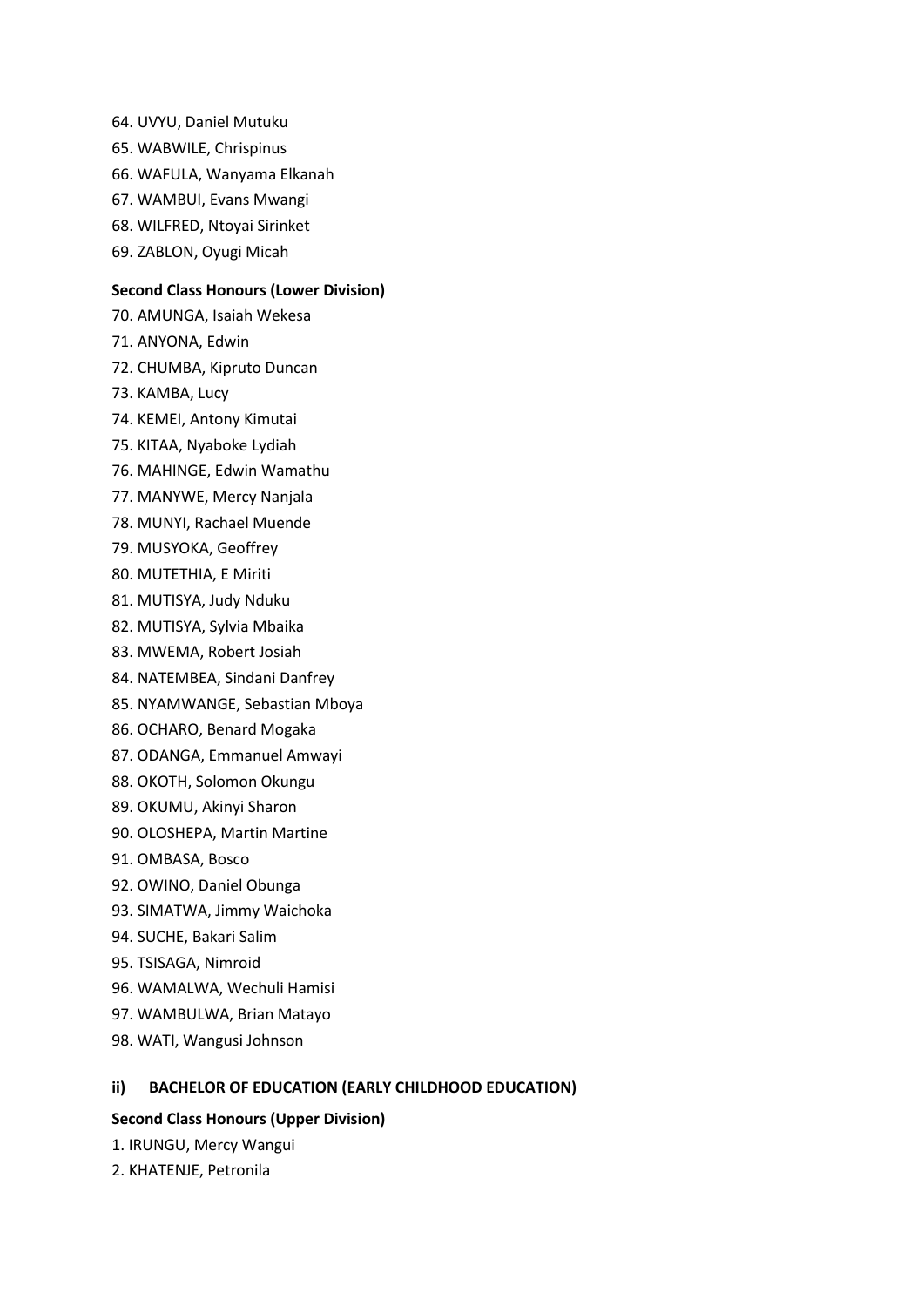- 3. KIBE, Margaret Muthoni
- 4. LUGHO, M Mary
- 5. MBUGUA, Lilian Muthoni
- 6. MURIITHI, Melissa Winnie Kivenyo
- 7. MUTUA, Sharon Nzula
- 8. OGUTU, Erick Owuor
- 9. WEKULO, M Brendah

## **Second Class Honours (Lower Division)**

10. OSORO, Esther Mogere

## **iii) BACHELOR OF EDUCATION (PHYSICAL EDUCATION & SPORT)**

## **Second Class Honours (Upper Division)**

- 1. KATHURE, Beaty
- 2. MUSAWA, Louis Muganda
- 3. OCHIENG, Caroline Mueni

## **Second Class Honours (Lower Division)**

4. ANGIRO, Lavender Pesila

## **iv) BACHELOR OF EDUCATION (SCIENCE)**

## **Second Class Honours (Upper Division)**

- 1. KOECH, Tobias
- 2. MUNYAO, Wambua Nicholas
- 3. MUTHAMA, J Maingi
- 4. NDORO, Joseph Nyamawi
- 5. RAINI, Gitonga James
- 6. TOVESI, Ibrahim Kaka

## **Second Class Honours (Lower Division)**

- 7. KYENZE, Kuthea Linda
- 8. MNANG'AT, Emmanuel
- 9. MUNENE, Josphat
- 10. MUTIE, Kiilu
- 11. MUTIRIA, Mutegi James
- 12. MUTWIRI, Julius Mitu
- 13. WANYONYI, W Moses

## **Pass**

14. BUSIENEI, Diana Chebet

## **(v) BACHELOR OF EDUCATION(ICT)**

## **Second Class Honours (Lower Division)**

1. ANYANGO, Joyfaith Odoyo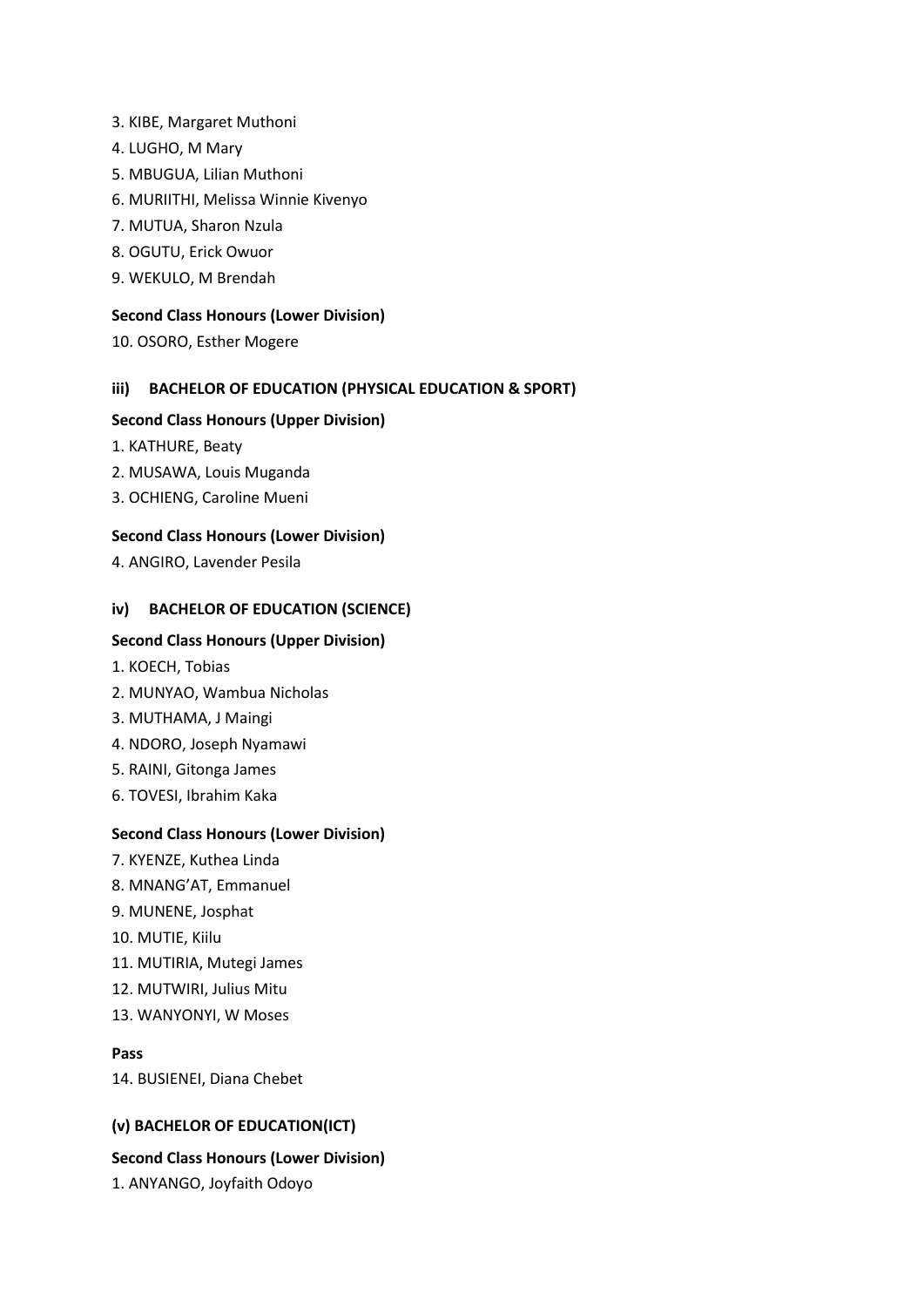- 2. CHEROP, Ronald
- 3. KAIRISHI, J Mwambia
- 4. NJOKI, Joseph Karanja
- 5. OKUMU, Collins Peter

The Dean of the School of Education will present the following candidate for the award of the DIPLOMA IN EARLY CHILDHOOD EDUCATION of the University of Nairobi. As the Dean reads out the name, the candidate will stand and then the Dean will request the candidate to sit down by saying *"please be seated"*

Then the graduand will bow/curtsy and resume his/her seat.

## **C) DIPLOMA**

## **i) DIPLOMA IN EARLY CHILDHOOD EDUCATION**

## **Pass**

1. MASENO, Loice Awuor

The Dean will then acknowledge the Chancellor and resume his/her seat

# 32

## **SCHOOL OF OPEN AND DISTANCE LEARNING**

The Dean of the School of Open and Distance Learning will rise and present the following candidates for the conferment of the respective degrees of the University of Nairobi. As the Dean reads out the names, the candidates will stand and remain standing until the last name is read and he/she will then request the candidates to sit down by saying *"please be seated"*

Then the graduands will altogether bow/curtsy and resume their seats.

## **A) MASTERS**

## **i) MASTER IN DISTANCE EDUCATION**

- 1. MUCHANJI, Pascal Obuya
- 2. MWANGI, Irene Nduta

## **ii) MASTER OF ARTS IN PEACE EDUCATION**

- 1. LIMO, Kipngok Daniel
- 2. MOSOMTAI, Rebecca Jelagat

## **iii) MASTER OF ARTS IN PROJECT PLANNING & MANAGEMENT**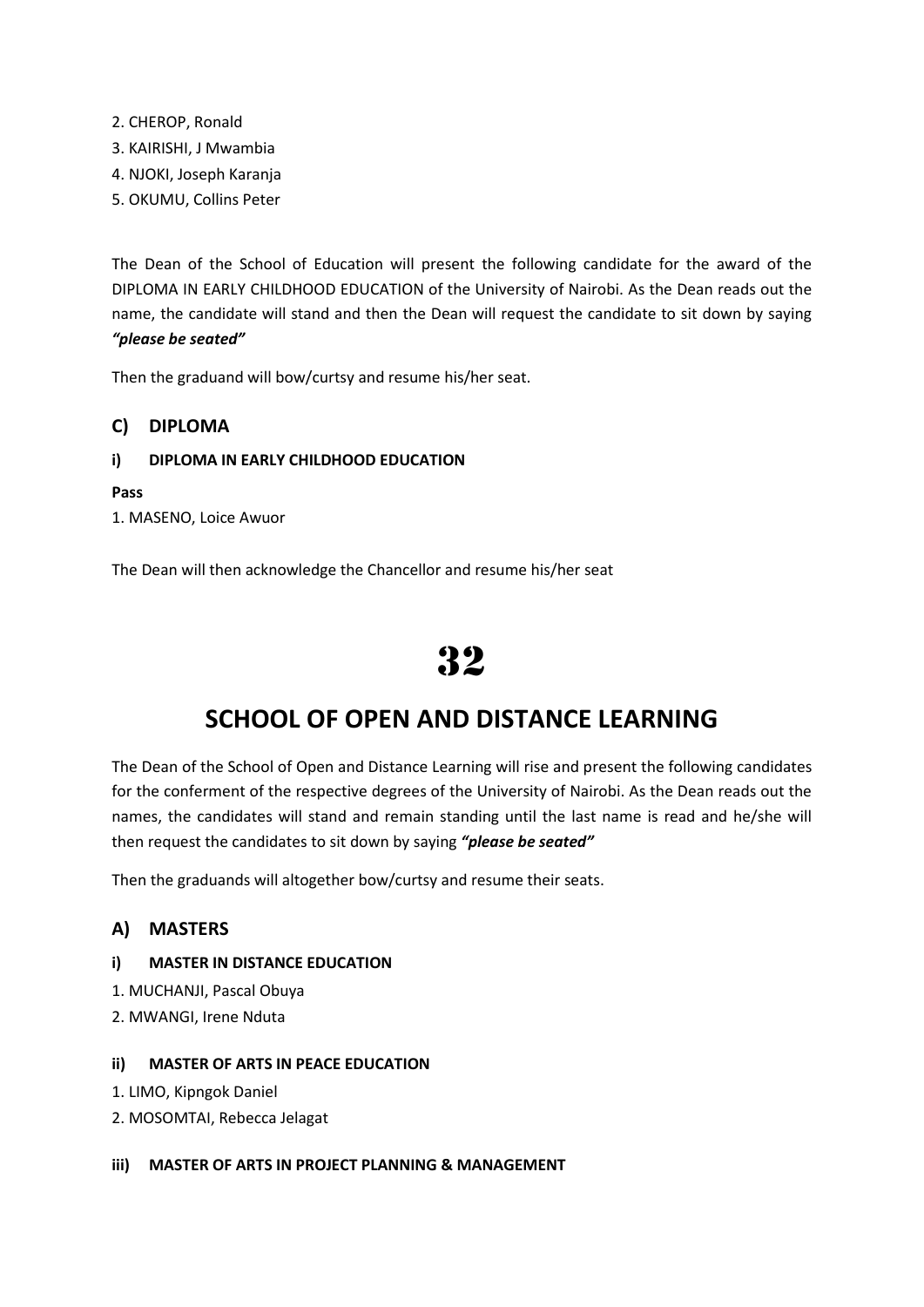- 1. ABDILLE, Said Osman
- 2. ABDULRAMAN, Abdalla Abdulraman
- 3. ABIYO, Rehema Bona
- 4. ADAKA, Victor
- 5. ADAN, Sadia Mohamud
- 6. ADERO, Cloy Eudia Anyango
- 7. ADHAYA, Gerald Omolo
- 8. AKELLO, Boaz Okoth
- 9. AKINYI, Morine
- 10. ALBASHIR, Adan Ibrahim
- 11. ALOO, Zedekiah Ojuki
- 12. AMOIT, Leah Zipporah
- 13. AYOO, Sarah Atieno
- 14. BAGWASI, Margaret Kemunto
- 15. BETT, Caleb Kiplimo
- 16. CHARLES, Janet Nduku
- 17. CHEBETT, Dismas Kipkurui
- 18. CHEBII, Abdillahi Swaleh
- 19. CHEGE, Margaret Wanjuhi
- 20. CHEPKULEI, Solimo Emmanuel
- 21. CHESIRE, Musa Obadiah
- 22. CHOL, Peter Ajith
- 23. CHUCHU, David Onyango
- 24. DWASI, Charles Owino
- 25. GATHURA, Francis Maina
- 26. GATONYE, Margaret Wanjiru
- 27. GITHINJI, Priscillah Wamucii
- 28. HAGGAI, Allan
- 29. HASSAN, Alinoor Rahoi
- 30. HASSAN, Hassan Hussein
- 31. HASSAN, Mohamednoor Hirsi
- 32. HUSSEIN, Jay Musyoka
- 33. IBRAHIM, Mohamed Maalim
- 34. IDDY, Safia Abdallah
- 35. IDEWA, Annet Mwebaze
- 36. IDRIS, Mohamud Mohammed
- 37. IRINA, Simeon Mwakafo
- 38. IRUNGU, Virginiah Waitherero
- 39. ISMAIL, Mowlid Mohamed
- 40. JEPKOSGEI, Monicah
- 41. KABUE, Julius Mathenge
- 42. KAILU, Jane Thomas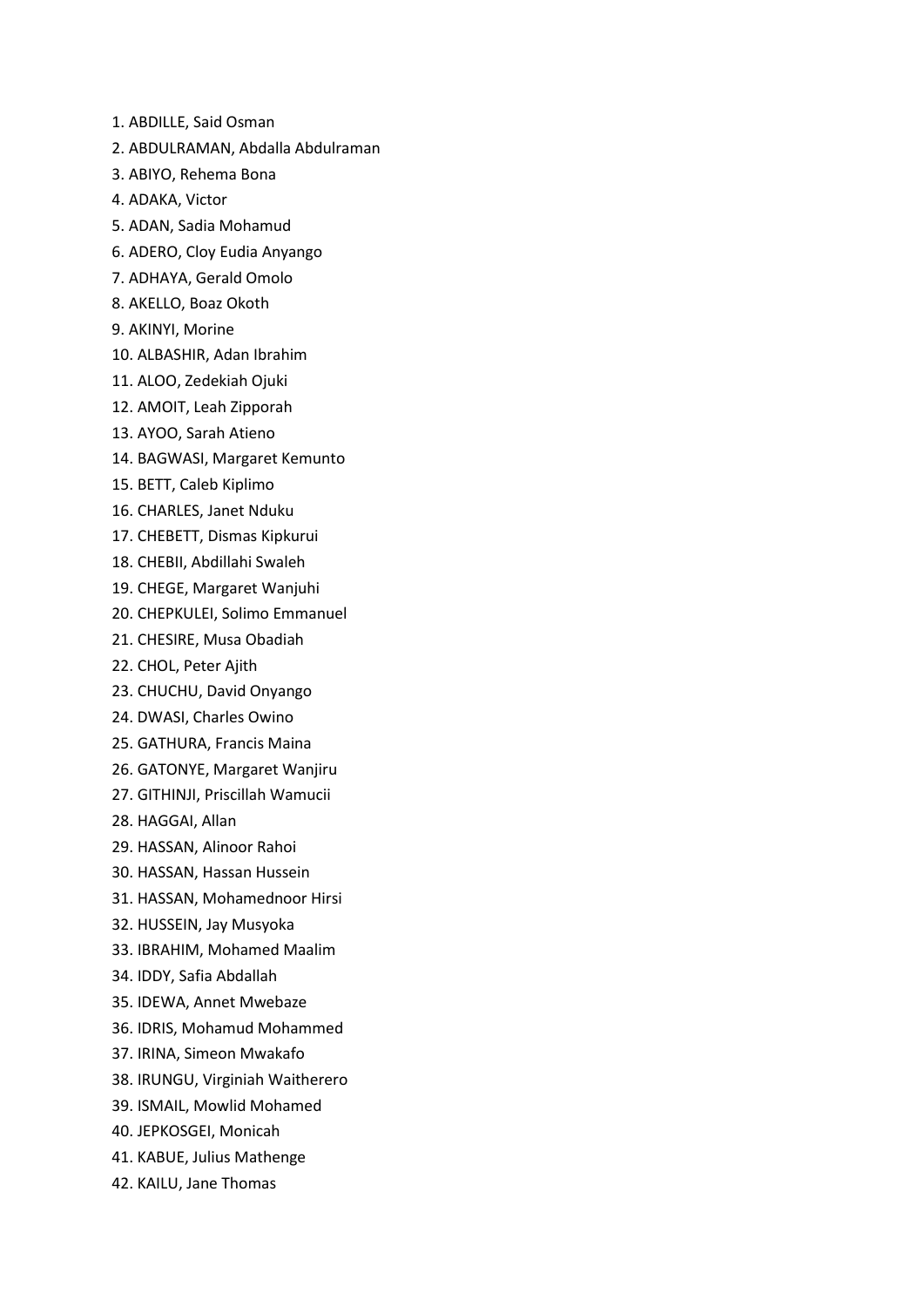43. KALO, Edith Avyonah 44. KAMENE, Winfred Mwende 45. KANARIO, Hellen Mutegi 46. KARIJI, Oliver Kirimi 47. KATHILA, George Mulinga 48. KATUMI, Rachael 49. KERANDI, Nicholas Charles Oyaro 50. KHAEMBA, Diana Naliaka 51. KHAYANGA, Pauline Barasa 52. KIBE, Edwin Gitau 53. KIECHA, Timothy Kobia 54. KILONZO, Anthony Mutiso 55. KILWAKE, Phanice 56. KINJO, Noah Tililwo 57. KINYUA, Phinehas Muita 58. KIPRUTO, Methusela 59. KIPTOO, Albert Kibet 60. KITHINJI, Mary Kawira 61. KOBIA, Martin Murithi 62. KOECH, David Kiplangat 63. KOIGI, Beth Wanjiku 64. KOMU, Irene 65. KOOME, Dennis Karani 66. KOOME, Dorcas Nkatha 67. KORIR, Sammy Kiplangat 68. KOROS, Caroline Chebet 69. KOSGEI, Kipkurui Silah 70. KUTUTA, Regina Nina 71. KYALO, Anita Mutanu 72. LANGAT, Andrew Kibet 73. LEKAMPARISH, Andrew 74. LELE, Martin Mitau 75. LESENGEI, Patrick Karume 76. LITUNYA, Constance Nyende 77. LUKHALE, Linda Navakholwe 78. LUVAYO, Mengesa Fredrick 79. LWIGA, Charles Mapinga 80. MAALIM, Mohamedrashid 81. MACHARIA, David Ngeru 82. MACHOKA, Nyamagera Lydia 83. MACHUKI, Rose Kemunto

84. MAGIRI, George Mbugua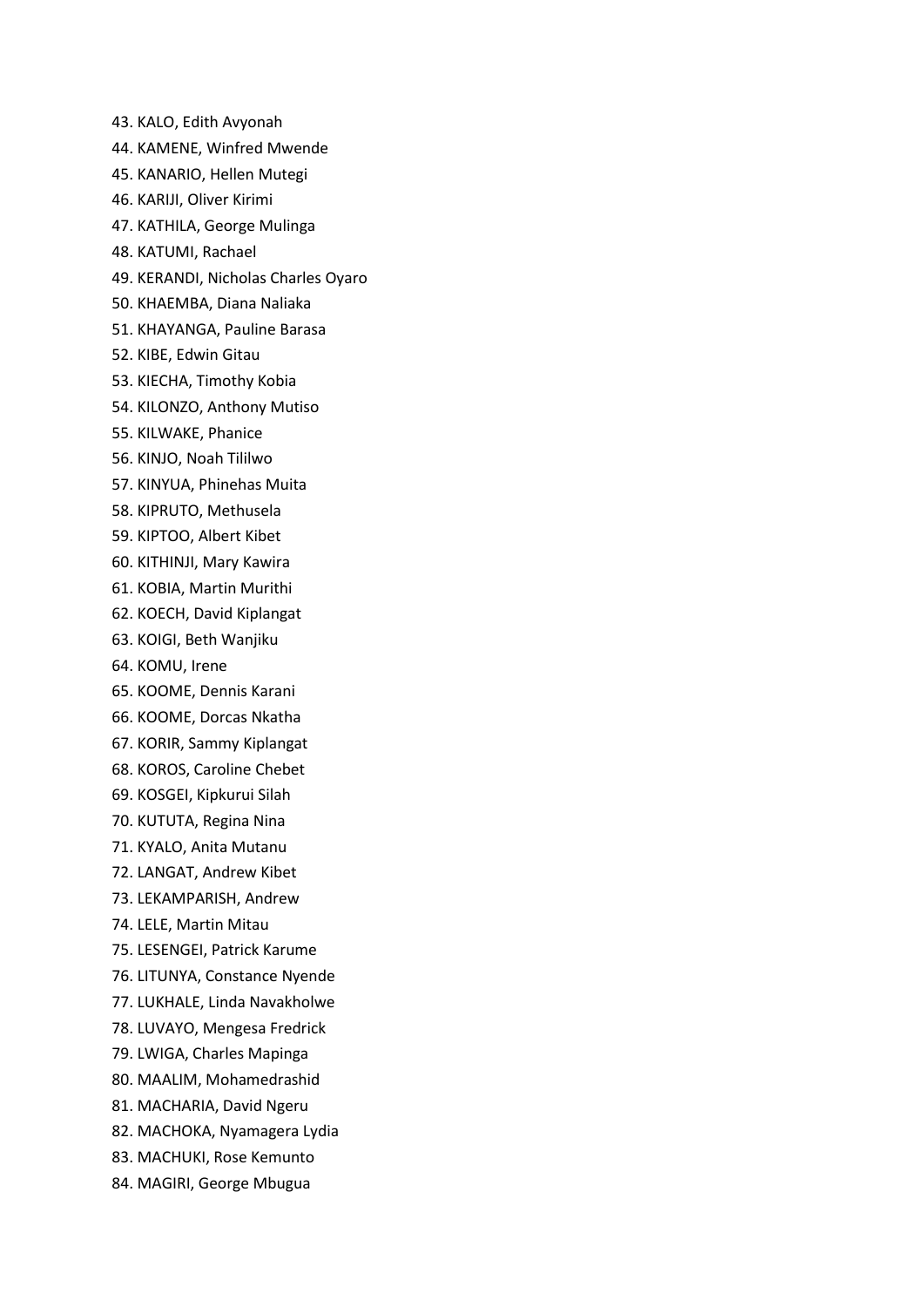85. MAINA, Grace Murugi 86. MAINA, Samuel Mwangi 87. MAITHYA, Michael Munywoki 88. MARITIM, Shadrack Kipngetich 89. MBATHI, Joram Mugo 90. MBUGUA, Ruth Nyambura 91. MBUVI, Lucy Mwelu 92. MEEME, Winnie Kananu 93. MELAU, William Ntakuka 94. MIAKO, Grace Nyawira 95. MIBEI, Brigid Cherotich 96. MOCHAMA, Roneck Anching'ah 97. MOHAMED, Mariam Kassim 98. MOHAMED, Muchile Aisha 99. MOMANYI, Harriet Bitutu 100. MOTARI, Diana Kwamboka 101. MPURIA, Morris Mwenda 102. MUCHEMI, Daniel Maina 103. MUCHUMA, Machel Davies 104. MUGAMBI, Timothy Mutuma 105. MUIRURI, Caroline Wambui 106. MULIMA, J. K. N. Kennedy 107. MUNENE, Mary Wanjiru 108. MUNG'ATHIA, Elizabeth Murothi 109. MUNGAI, John Gitau 110. MUNGANIA, Purity Kananu 111. MUNGE, Grace Wangui 112. MURIITHI, Ann Kiario 113. MURIITHI, Davies Mugoh 114. MURUNGI, Rosaline Gakii 115. MUTAI, Alice Chepkemoi 116. MUTAI, Chepngeno Faith 117. MUTENYO, Purity Naomi 118. MUTHAMI, Nancy Mukai 119. MUTUA, Francis Muthiani 120. MUTUKU, Mary Miombe 121. MUYALA, Rodgers Siboe 122. MWANGANGI, Stephen Musee 123. MWANGI, Antony Chuma 124. MWANGI, David Njuguna 125. MWANGI, Stephen Njenga 126. MWAURA, Philip Ndungu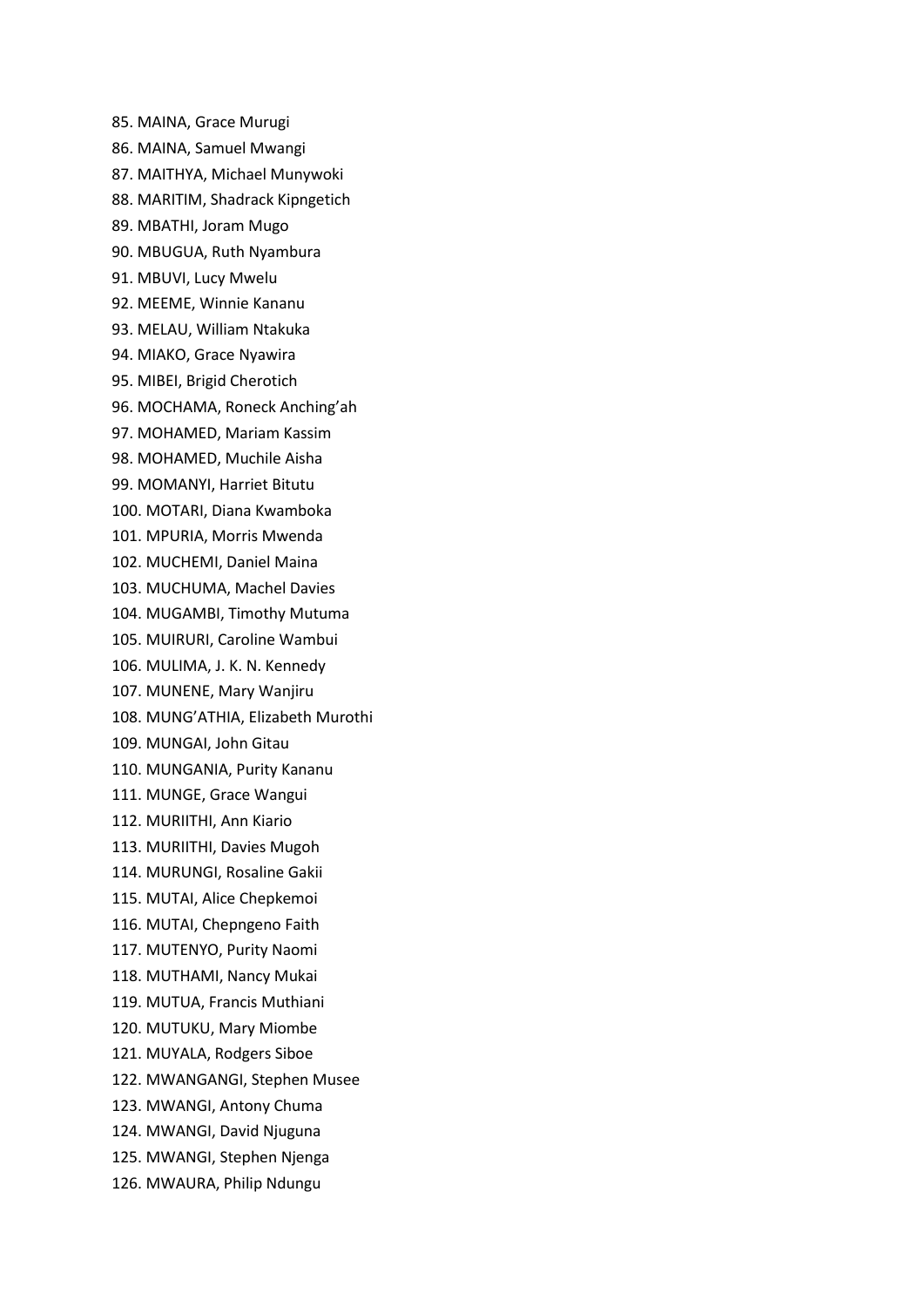127. MWAURA, Wangui Brenda

128. NADEIWA, Ken Kosgey

129. NAKER, Diana Aupe

130. NALIANYA, Japheth Micah

131. NAMUKHASI, Lylian Wafula

132. NDAHI, Charles Wachira

133. NDAMBIRI, Angeline Muthoni

134. NDEGE, Henry Bundi

135. NDEGWA, Peter Gicharu

136. NDUNG'U, George Njoroge

137. NDUNGU, Arthur Gacheru

138. NDUNGU, Florence Wairimu

139. NENE, Fidelis Wanjiru

140. NGARI, Catherine Wanjiru

141. NGARI, Emily Wanja

142. NGETICH, Eric Kiplangat

143. NGONDI, Caroline Sophie Gakii

144. NGUGI, Jacqueline Wahu

145. NJERU, Evelyn Kanyiva

146. NOOR, Gedi Arale

147. NYABWENGI, Henry Nyabuto

148. NYAGA, Moses Ndwiga

149. NYAMACHE, Henry Karori

150. NYAMONGO, Deviner Nyaboke

151. NYAMWEYA, Evans Omwanza

152. NYAMWEYA, Sibia Kerubo

153. NYANGAU, Martha Nyamaera

154. NYAUCHI, Rebecca June

155. NYIKURI, Victor Wanjala

156. OBALLA, Penina Akinyi

157. OBONG'O, Ismael Ochieng

158. OCHIENG, Kenneth Adinda

159. OCHOI, Kepha Ochora

160. ODERA, Millicent Atieno

161. ODHIAMBO, Cylia Adhiambo

162. ODHIAMBO, Yvonne Adhiambo

163. ODUNDO, Ochieng Kenneth

164. OGALO, Raymond Ben

165. OGONY, Dinah Akoth

166. OKELLO, Emmily Achieng

167. OKOTH, Joshua Odhiambo

168. OKOTH, Phoebe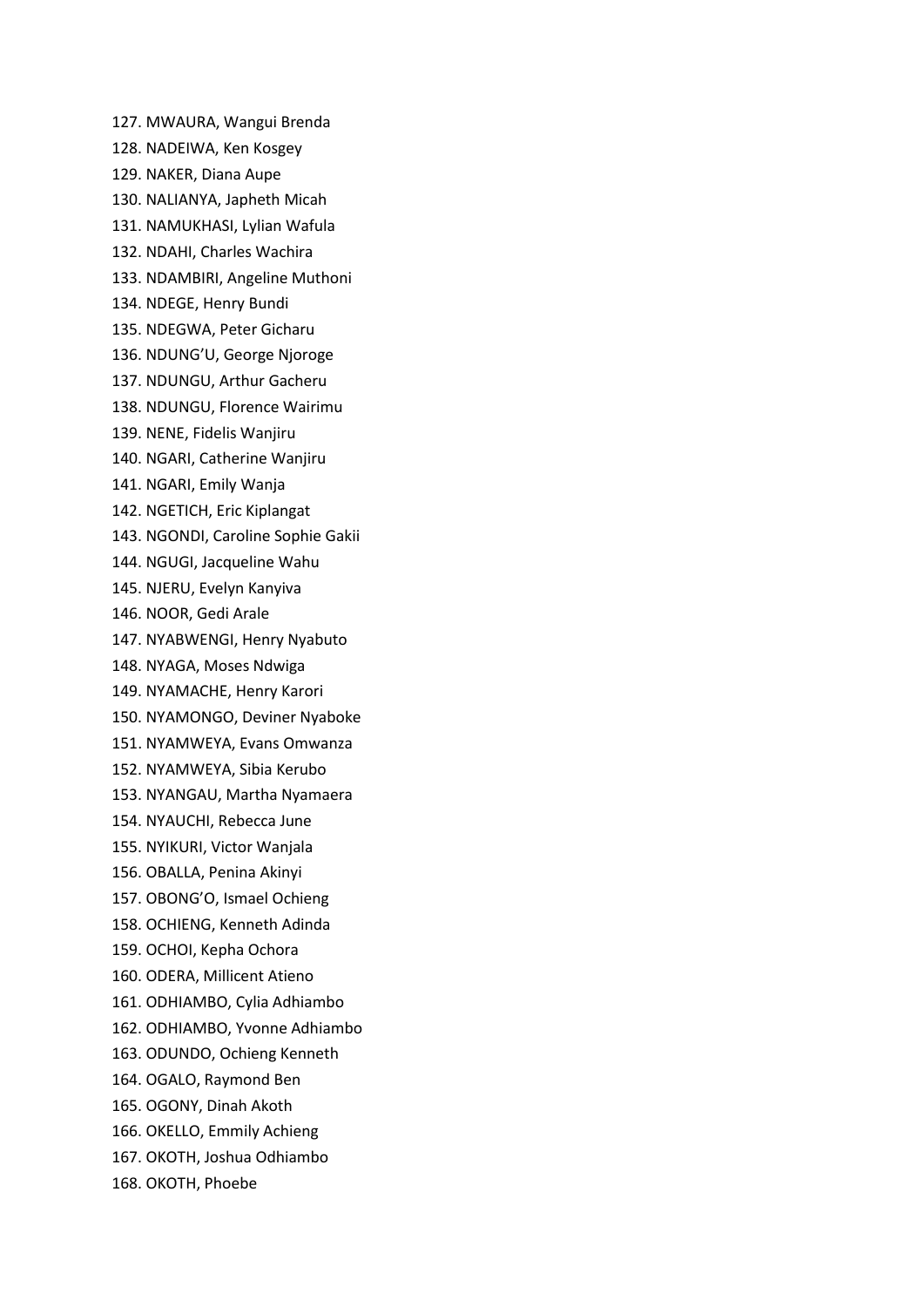- 169. OLANGO, Odhiambo Kennedy
- 170. OMAR, Amina Adan
- 171. OMOIT, Duncan Olekete
- 172. OMUTANYI, Omulanya Sophia
- 173. ONDERI, Tom
- 174. ONDITI, Seth Ooga
- 175. ONG'ARE, Phane Boyani
- 176. OREJE, Nelson Mandela
- 177. OSMAN, Hared Ibrahim
- 178. OWOKO, Jennifer Chiku
- 179. OYAYA, Walter Ochieng
- 180. ROTICH, Chepngeno C.
- 181. ROTICH, Joseph Kiplagat
- 182. ROTICH, Mathew Kiprono
- 183. SADIA, Dorington Omondi
- 184. SAKHASIA, Evans Simiyu
- 185. SAKWA, Margaret Amukaya
- 186. SHABO, Ibrahim Adan
- 187. SHAMBARO, Mohamed Godana
- 188. SHIKUKU, Martha Ambobo
- 189. SHIMAKA, Rose
- 190. SHIROYA, Ronald Om'mira
- 191. SILAS, Nicholas Kirimi
- 192. SOGOMO, Nathan Kipkoech Kangogo
- 193. SOGONI, Ebby Cheredi
- 194. SUGUT, William Kimaru
- 195. TAI, George Nyang'au
- 196. TORUT, Purity Cheptoo
- 197. TSUMA, Vellasco Ndaro
- 198. VIGEDI, Maureen
- 199. WACHAGA, Esther Nyambura
- 200. WACHENJE, Consesa
- 201. WAKOLI, Panitah Nafula
- 202. WAMALWA, Eric Reuben
- 203. WAMBUA, Marion Mwende
- 204. WAMBUGU, Simon Gateru
- 205. WAMUKIRA, Bernard Chomba
- 206. WANDERA, Antony Jacob
- 207. WANGA, Agness Adhiambo
- 208. WANGARI, Samson Mwangi
- 209. WANJA, Pamela
- 210. WAWERU, Kenneth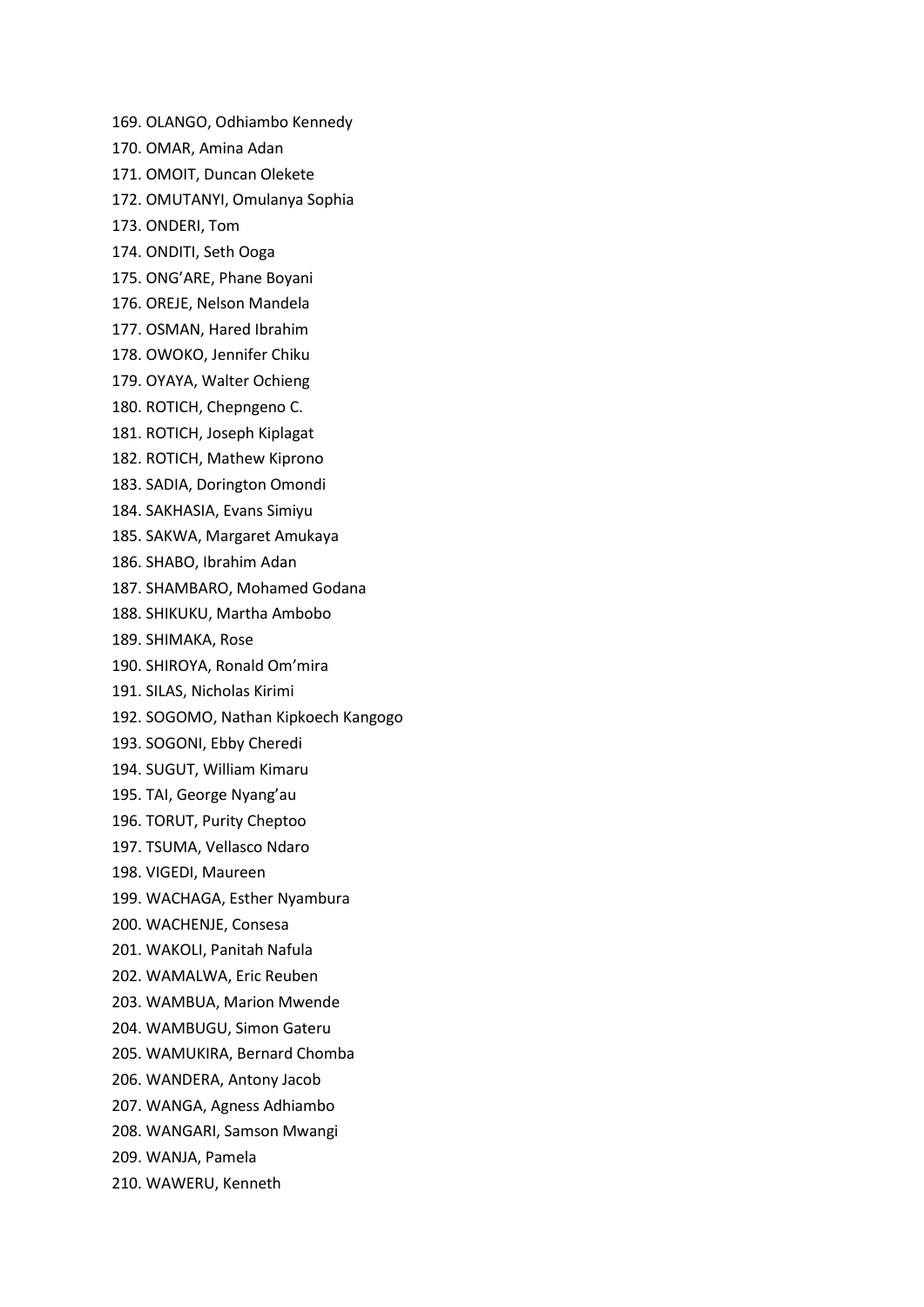- 211. WEKESA, Khafweli Saidy 212. WEPUKHULU, Jacqueline Salome 213. WERE, Mary Akoth
- 214. YATOR, Dorcas Chepchirchir

# **B) BACHELOR OF EDUCATION**

### **i) BACHELOR OF EDUCATION (ARTS)**

#### **First Class Honours**

- 1. ANGONGA, Wajit Okoth
- 2. BUNDI, John Karagu
- 3. GWAMA, Emmanuel Ndurya
- 4. KALAWA, Christine Gatwiri
- 5. KARIITHI, Dominic Ndundu
- 6. KIPKORIR, Moffat
- 7. LUKINDO, Stephen
- 8. MAINA, Faith Nyambura
- 9. MBOGA, Eunice Adhiambo
- 10. MJIDU, Jefwa Gerald
- 11. MULINGE, Solomon Mulili
- 12. MUNYAO, Dominic Muema
- 13. MUTUA, Nicholas Nzyuko
- 14. MWANGI, John Kichuhi
- 15. MWOLOLO, Ann Vaati
- 16. MWOVE, Erastus Nzou
- 17. NGIGE, Eunice Wanjiru
- 18. OMOLLO, Winter Atieno
- 19. OPONDO, Walter Ochieng
- 20. PHILIP, Benard Musyoka
- 21. SHITOTE, Joyce Omulanya
- 22. SITATI, Lydia Khasoa

### **Second Class Honours (Upper Division)**

- 23. ADHIAMBO, Christine Odongo
- 24. ADHIAMBO, Lilian Onyango
- 25. AKENDO, Linet Akinyi
- 26. AKHAMUYE, Dennis Oyondi
- 27. AKINYI, Lilian Ochieng
- 28. ANDAKO, Susan Awino
- 29. ANYANGO, Loice
- 30. AWINO, Rangi Rose
- 31. AYODI, James Wang'endo
- 32. BARASA, Ben Wafula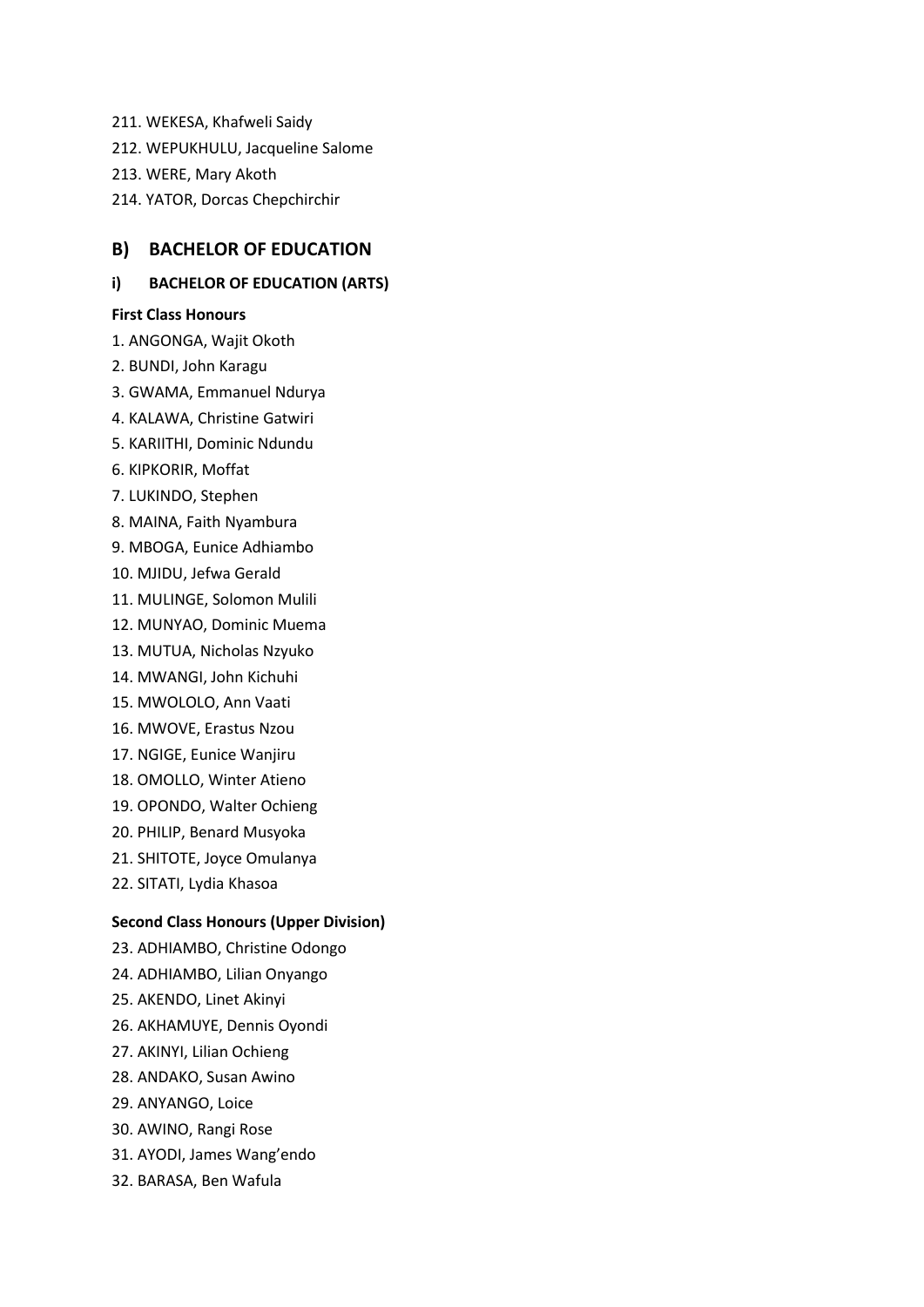- 33. BARIU, Douglas Kiogora
- 34. BETTY, Chepwogen
- 35. BIRITHU, Winjoy Mukiri
- 36. BUKHALA, Munasia Ruphinus
- 37. CHEBET, Bearose
- 38. CHEPKOECH, Norah
- 39. CHEPKORIA, Pimaa Stephen
- 40. CHEPKORIR, Biomndo Joyce
- 41. CIIRI, Susan Mwari
- 42. DOLVIN, Momanyi Moraa
- 43. EPETET, Florence Ekaran
- 44. GATEMBU, Francis Njuguna
- 45. GEN'GA, Josephine Akoth
- 46. GITARI, Beatrice Muthoni
- 47. GUDA, Richard Owuor
- 48. GUTO, Judith Kemunto
- 49. HASSAN, Salim Kai
- 50. IKASILON, Judith Ikapel
- 51. INDINDI, Bernard Wandera
- 52. INGAITSA, Barbra Imbwaga
- 53. JEPKOSGEI, Scolastica
- 54. JOSHUA, Abuti Meshack
- 55. KAGWIRIA, Lilian Isaiah
- 56. KAKAI, Rosemary Masaba
- 57. KANANU, Eunice Ntela
- 58. KATILI, Kina Yusuf
- 59. KAUMBUTHI, Paul Muia
- 60. KAUTU, Lizzy Umazi
- 61. KETER, Christopher Kipchumba
- 62. KIARIE, Mary Wangari
- 63. KIBIRA, Sheila Endesia
- 64. KIGUNDA, Simon
- 65. KILONZO, Morris Wambua
- 66. KIMANZI, Brenda Onam
- 67. KIMANZI, Emmanuel Kilonzo
- 68. KIMUTAI, Aphaxard
- 69. KINGELE, Joshua Nzioka
- 70. KIPSOE, Nicholas Chemugong
- 71. KIPYEGON, Japhet Bet
- 72. KIRUI, Joseah Kiplangat
- 73. KISAKA, Laban Sirengo
- 74. KONAI, Calystus Ekamais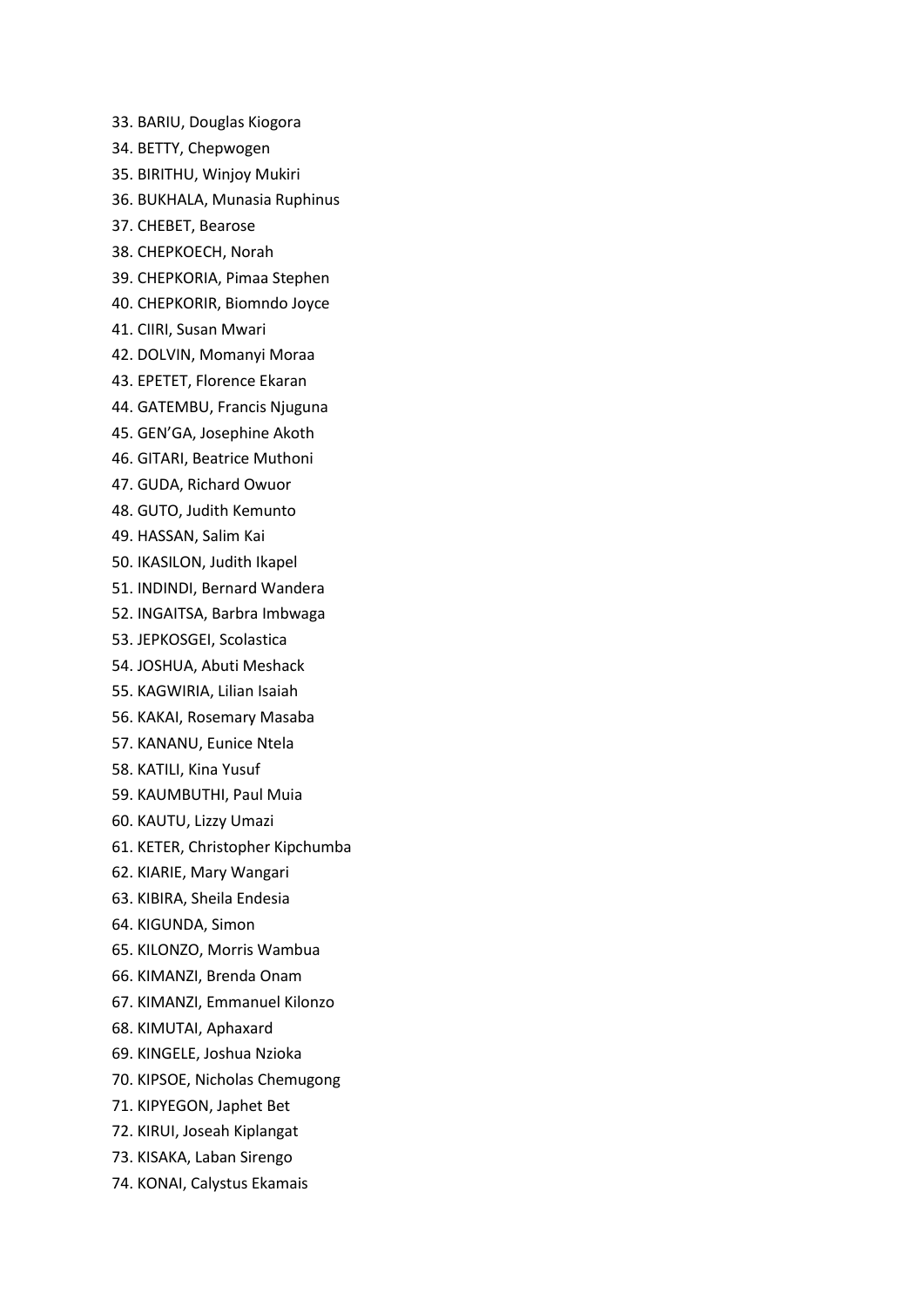75. KORIATA, James Lentitiyo

- 76. KOROS, Wilson Cheruyot
- 77. KYALO, Ndunge Ann
- 78. LANGAT, Edison
- 79. LANGAT, Joan Chebet
- 80. LOMONGIN, James
- 81. LUILU, Rabecca Mbinya
- 82. LUKE, Okeyo Okello
- 83. LUYIAKHA, Edgar Mmbaka
- 84. M'AKWALU, John Kubai
- 85. MAINA, Lucy Wangari
- 86. MAINA, Patrick Mwangi
- 87. MAKHOWE, Joy Clarice
- 88. MAKHUKA, Andrew Odinga
- 89. MAKOKHA, Brenda Nakhungu
- 90. MAKUNDA, Dorina Luchera
- 91. MANG'ERA, Monserrat Nyanchoka
- 92. MBAE, Lucas Tinga
- 93. MBERO, Wyclife Omondi
- 94. MBOGO, David Murimi
- 95. MENZA, Samuel Kambi
- 96. MGHENDI, Gladness Waghanga
- 97. MOKORA, Cecilliah Kwamboka
- 98. MSAGHA, Annastacia Makomu
- 99. MUCHUMI, Simon Muiruri
- 100. MUDONYI, Ann Nekesa
- 101. MUGAMBI, Virginia Mukiri
- 102. MUGHI, Morris Mwendwa
- 103. MUGI, Mary Waitherero
- 104. MUKULU, Paul Trizah
- 105. MULEMA, Emmanuel Aya
- 106. MULUNGYE, Simon Mutuku
- 107. MULWA, Alex Mailu
- 108. MURIUNGI, Jamlick Kiria
- 109. MUTAMBUKI, Peter Mbivya
- 110. MUTISYA, Benjamin Muli
- 111. MUTUNGA, John Kivanga
- 112. MUTURA, Jackson Kirimi
- 113. MUVENGEI, Josphat Musili
- 114. MWANZIA, Silvester Kimanthi
- 115. MWAU, Elijah Makau
- 116. MWENDE, Essy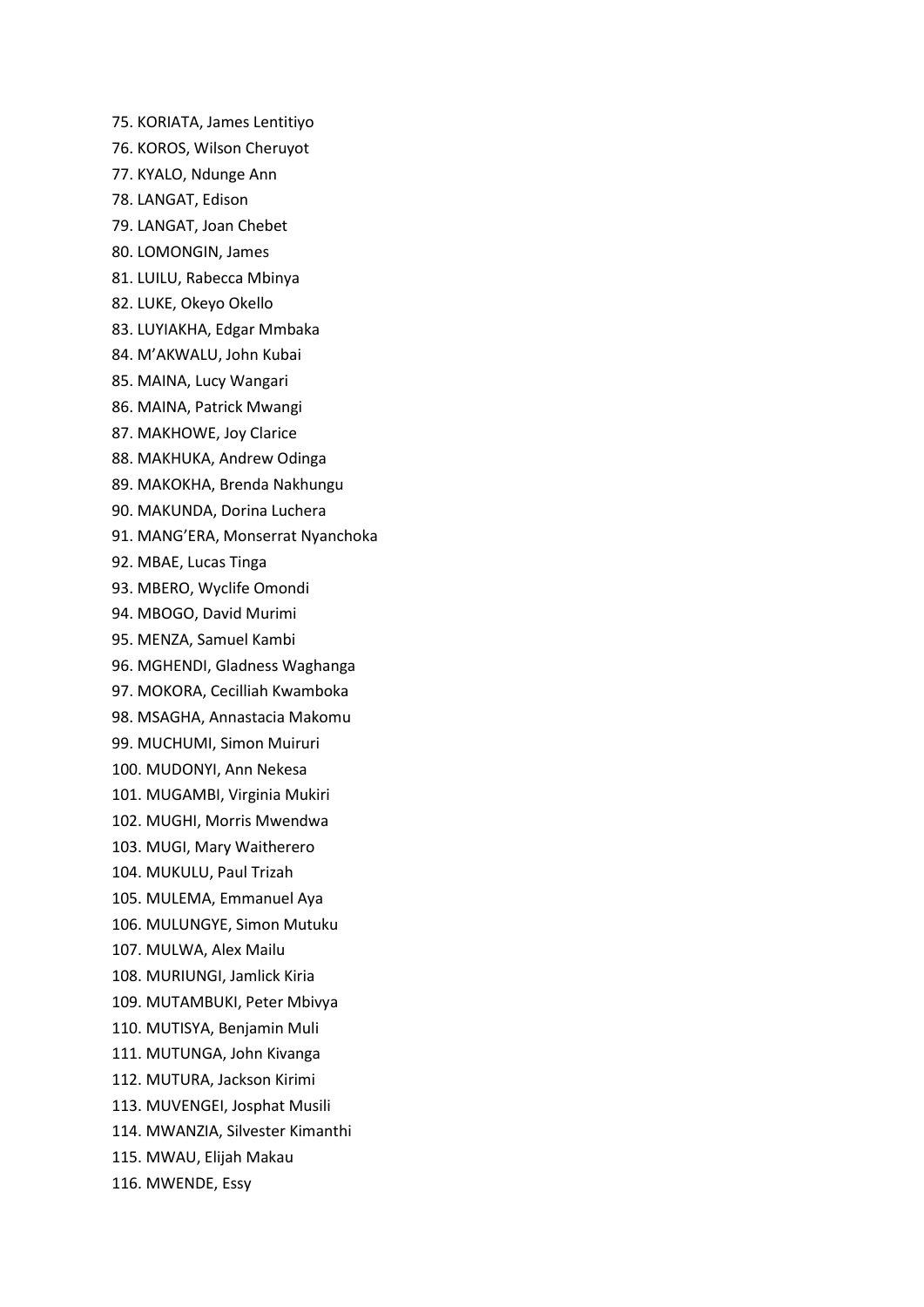- 117. MWITI, Ruth Mutiria
- 118. NDERITU, Rachael Mwiyeria
- 119. NDIRITU, Henry Muriithi
- 120. NDIVO, Reginah Muthoki
- 121. NDUNG'U, Catherine Muthoni
- 122. NDUYA, Makau Benard
- 123. NG'ANG'A, Rose Wanjiru
- 124. NGALA, Juma Mzungu
- 125. NGENOH, Charles
- 126. NGETICH, Wesley Kipngeno
- 127. NGEWA, Muthini
- 128. NGULU, Jacinta Nduku
- 129. NJERU, Fredrick Musyoka
- 130. NJUGUNA, Josphat Kimani
- 131. NTEERE, Kinya Gladys
- 132. NZUVE, Faith Mutanu
- 133. OBASO, Mary Christine Achieng
- 134. OBONYO, Linet
- 135. OBWOGE, Zedekiah Omare
- 136. OCHIENG, Brian Otieno
- 137. OCHOLA, Denish Otieno
- 138. ODERO, Hannington Odhiambo
- 139. ODHIAMBO, Celline Akoth
- 140. ODIMA, Steven Otieno
- 141. ODITI, Philip Chabuya
- 142. ODONGO, Michael Odiwuor
- 143. OGALI, Catherine Sella Ong'iro
- 144. OGEMBO, Daniel Osoro
- 145. OGOLA, Addah Achieng
- 146. OGUTU, Gordon Ochieng
- 147. OGWANG, Jane Anyango
- 148. OJI, Atieno Christine
- 149. OKEMO, Margaret Amwayi
- 150. OKETCH, Damaris Otieno
- 151. OKINDA, George Bilphinch
- 152. OKOTH, Benson Owirah
- 153. OKOTH, Gideon Mbego
- 154. OKUMU, Allan Omondi
- 155. OKWAKO, David Ochieng
- 156. OLOO, Chrispine Otieno
- 157. OMBASO, Festus Amatika
- 158. OPIYO, Ruth Achieng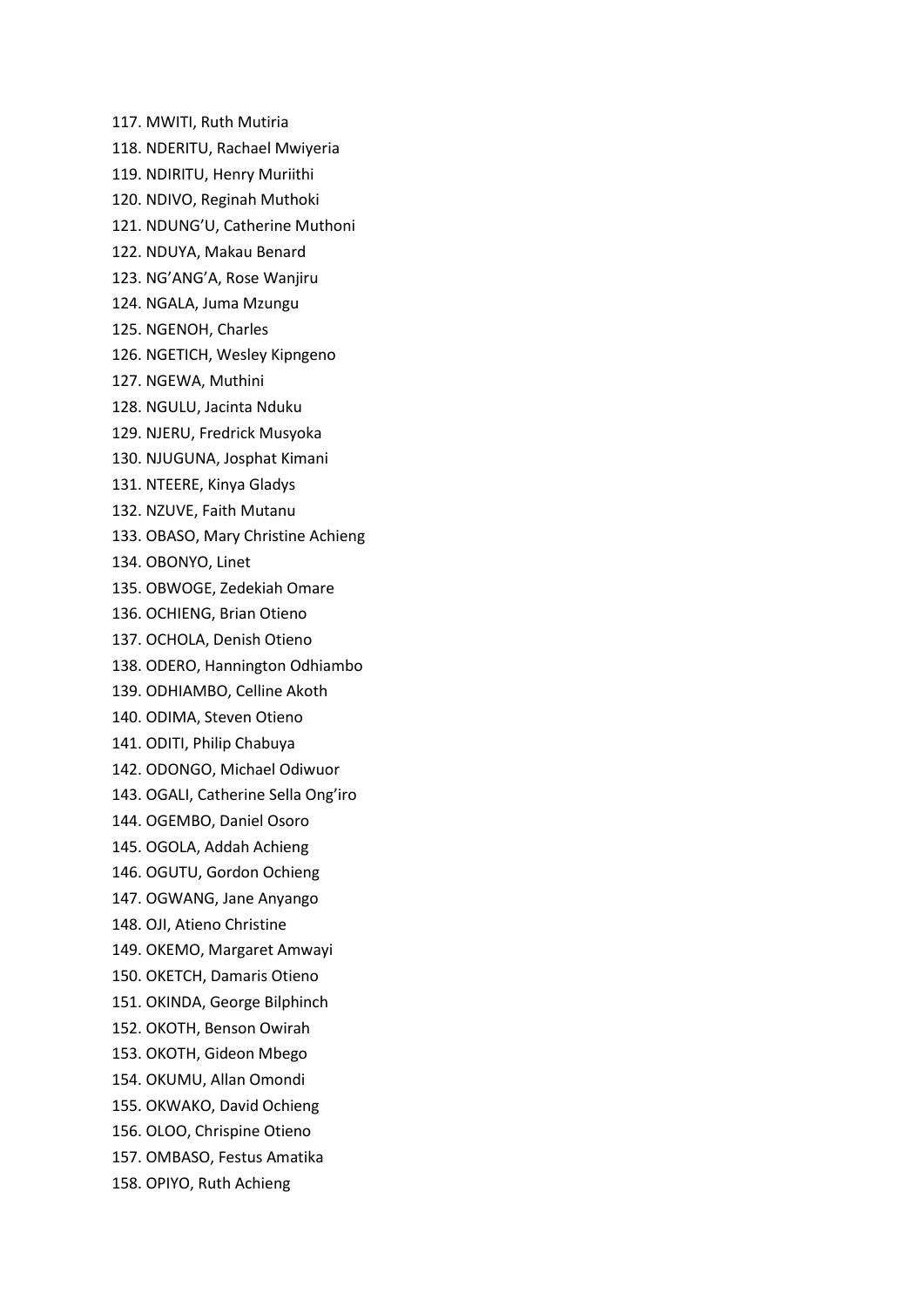159. OPONDO, Caroline Akinyi

160. ORAWO, John Omondi

161. ORIDO, Agnes Awuor

162. ORWA, Boniface Odhiambo

163. OSEBE, Jackline Kemunto

164. OTIENO, James Otoyi

165. OTIENO, Pascal

166. OTUNGA, Michael Omondi

167. PETER, Elizabeth Ndunge

168. PHILIP, Eunice Ndinda

169. PHILIP, Mumo Josphine

170. RONOH, Josephine Cherotich

171. RUMO, Joshua Keyako Ongoro

172. SALAPEI, Francis Kisulu

173. SAMMY, Musyoka Justus

174. SIMIYU, Clementina Nakesa

175. TABULE, Nanzala Linet

176. THIKANYI, Mutwiri Ericus

177. TUEI, Emily Chepkosgei

178. VALENTINO, Lawrence Kinyua

179. WACHIRA, Muturi Simon

180. WAFULA, Peter Mukweyi

181. WAIRIMU, Moffat Mwai

182. WAITITU, David Ndung'u

183. WAMACHARI, Winfred Nanjala

184. WAMBUA, Mary Wanza

185. WAMUGI, Patrick Kariuki

186. WANGIRA, Okumu Williams

187. WANGWA, Phaustine

188. WANJIRU, Rachael Mugure

189. WANJOHI, Dennis Karanja

190. WASHINDI, Violet Kutima

191. WEKESA, Amos Siakama

192. WEKESA, Mukuusi Nebert

193. ZABLON, Caroline Bosibori

#### **Second Class Honours (Lower Division)**

194. AMBIYO, Eunice Avoga 195. ANYONA, Christabel Aduyu

196. BARNG'ETUNY, Stephen K

197. CHEPKOECH, Wiliter

198. CHEPKWONY, Evans Kibet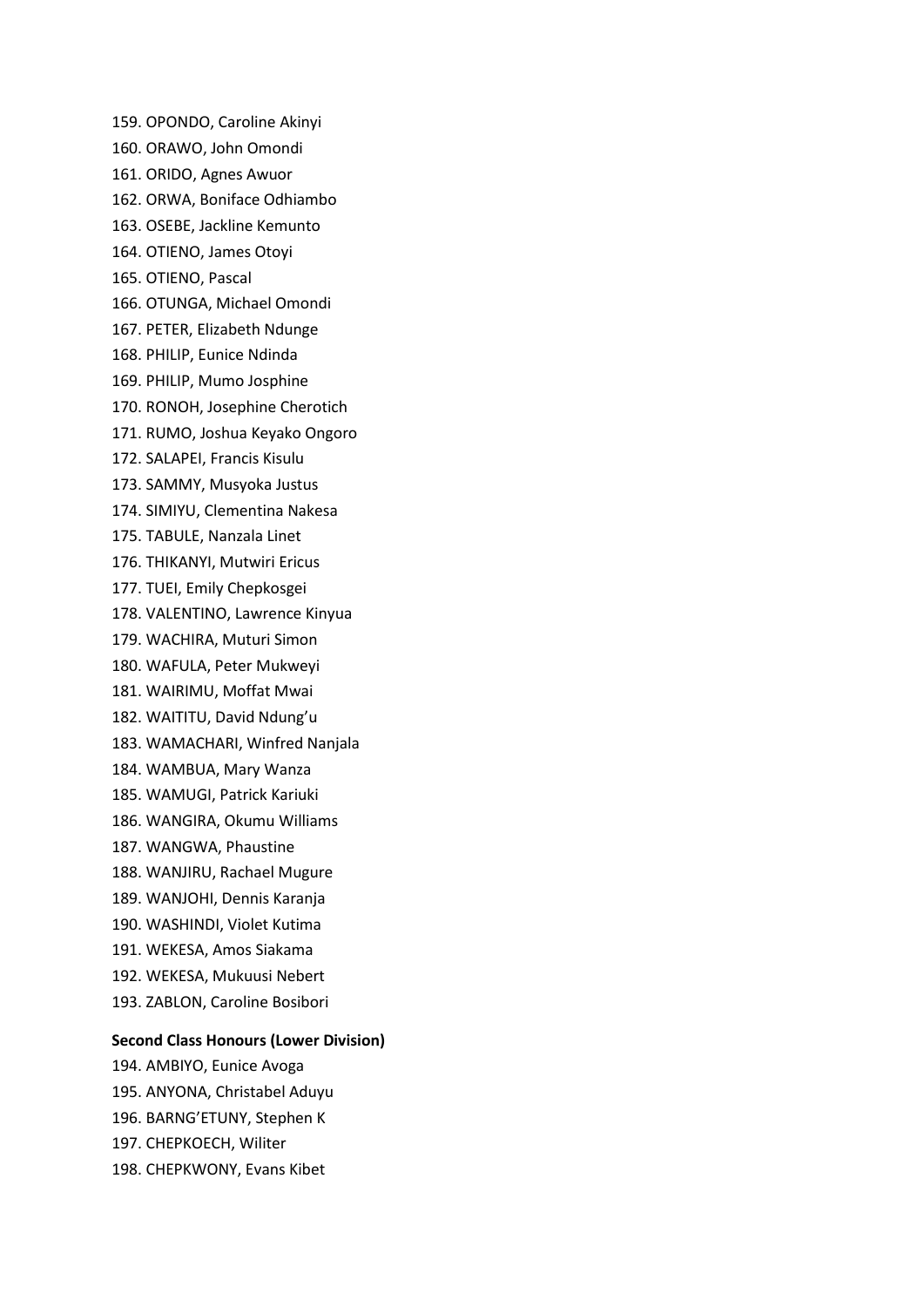199. GATHEGU, Julia Wanja

- 200. JUMA, Alice Atieno
- 201. KHOYI, Elima
- 202. KIPKIRUI, Elijah
- 203. KORIR, Kipkoech
- 204. MBAABU, Gacheri Doreen
- 205. MUGAMBI, Eric Thuranira
- 206. MUKWEYI, Kevin Simiyu
- 207. MULUNDA, Jonathan Waithaka
- 208. MUTAHI, Peterson Kingori
- 209. MUTURA, Jemimah Mukethi
- 210. MWAMURE, Daniel Katana
- 211. MWANGI, Irene Wanjiru
- 212. MWENDA, James Kimathi
- 213. NDEGWA, George Kingori
- 214. NYONJE, Michael Astaliko
- 215. ODERA, Alex Tamba
- 216. OMONDI, Kevin Opiyo
- 217. ONCHIEKU, Kefa Kalamu
- 218. ONDIEK, William Ngess
- 219. PKUKAT, Andrew Katumet
- 220. RONO, Norah Chelang'at
- 221. SIKINI, Zablon Okenye
- 222. VERONICA, Wangui Mburu
- 223. WAMUKOYA, Anthony
- 224. YIDAH, Benego Chavula

### **Pass**

225. NJUNJA, James Njiru

### **ii) BACHELOR OF EDUCATION (SCIENCE)**

#### **Second Class Honours (Lower Division)**

- 1. AWUOR, Winnie Owango
- 2. EBOYA, Gilbert Muhindi
- 3. KARUIKI, Joseph Wamichwe
- 4. MACHUKI, Thomas Nyandondi
- 5. MAUNDU, Vincent Musyoki
- 6. MBELE, Bonface Mwasi
- 7. MWAU, Dickson
- 8. ODHIAMBO, Kennedy Odundo
- 9. OTUMBA, Selline Nyachieko
- 10. WERE, Laventer Awuor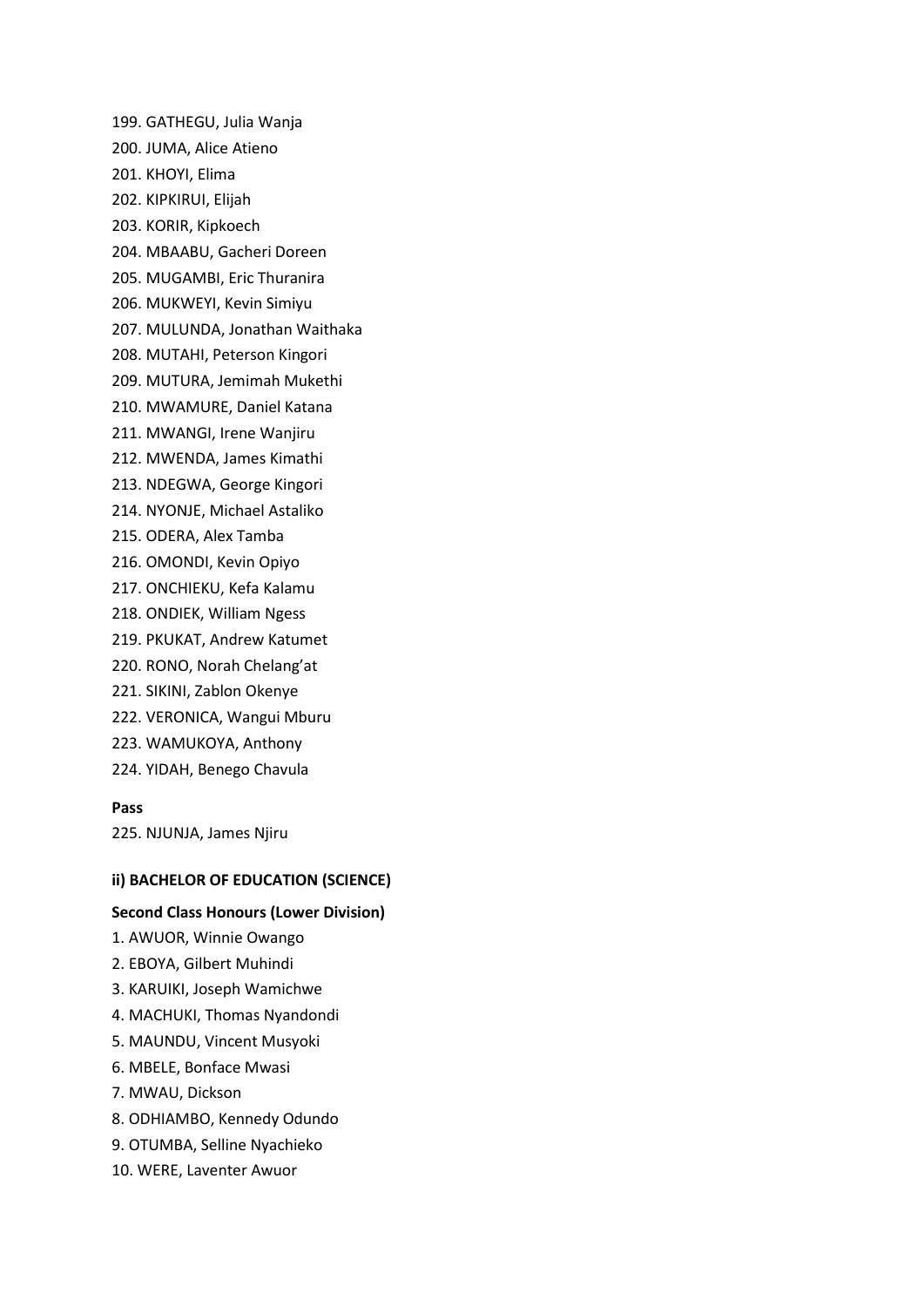#### **iii) BACHELOR OF ADULT EDUCATION AND COMMUNITY DEVELOPMENT**

#### **First Class Honours**

- 1. AOSA, Nancy Moraa
- 2. KIMEMIA, Susan Njeri
- 3. MUGUTI, Michael Mulwa
- 4. MUTIE, Anastacia Nzilani
- 5. MWANZIA, Fridah Mary

### **Second Class Honours (Upper Division)**

- 6. GITHUKU, Simon Mwanu
- 7. KOECH, Reuben Kipkorir
- 8. MANZI, Mutinda Elijah
- 9. MWANIKI, Monicah Wambui
- 10. OCHARO, Mongare Evans

### **Second Class Honours (Lower Division)**

11. NGURE, Patrick Mwangi

### **iv) BACHELOR OF PROJECT PLANNING AND MANAGEMENT**

### **First Class Honours**

- 1. ALU, Edith
- 2. ARINGO, Dorcas Ipoma
- 3. CHANZERA, Beatrice
- 4. GATHINJI, Ann Wambui
- 5. ITEBA, Jackline Ijutu
- 6. KAHARIRI, Francis Ngatia
- 7. MBUGUA, Lydiah Wanjiru Kamau
- 8. MWACHUGHU, Javan Leonard Wachenje
- 9. MWANGI, Zachary Kuria
- 10. NTORIRI, David Muketha
- 11. NZESA, Dickson Musili
- 12. OTIENO, Catherine Akinyi
- 13. SIKETI, Joan
- 14. WANGIRA, Simon Ndeke
- 15. WEKESA, Christabel Namulanda

### **Second Class Honours (Upper Division)**

- 16. AKINYI, Dalphin Okwach
- 17. APEL, Norman Mugoya
- 18. ATWA, Fredrick Adongo
- 19. AYUKA, Eric Onguti
- 20. BAARIU, Irene Kagwiria
- 21. BOLO, Brian Carter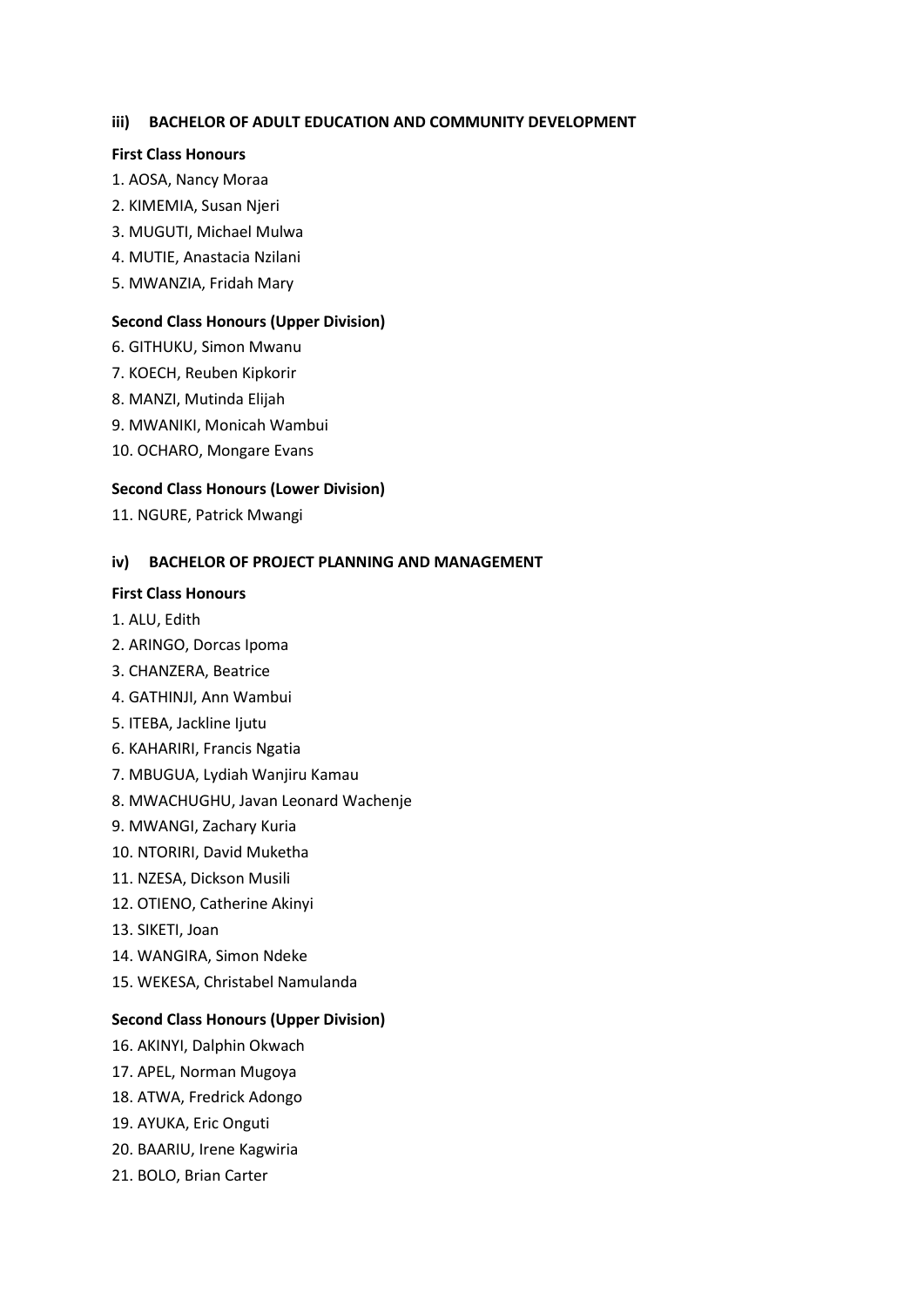- 22. CHELANGAT, Judith Kirui
- 23. CHIBOLE, Gabriel Peter
- 24. CHIRANDE, Moses Makuba
- 25. DUBA, Guyo Mohamed
- 26. GACHARI, Josphat Karoki
- 27. GAKERE, Jackline Wandia
- 28. IRUNGU, Alice Wanjiku
- 29. JOSEPHINE, Gacheri Mwangi
- 30. JUMA, Mohamed Habel
- 31. KAGIA, Everlyne Wairimu
- 32. KARWITHA, Olive
- 33. KATIWA, Evelyne Muia
- 34. KIPROTICH, Nehemiah Rono
- 35. KITUR, Zachaeus Kipsiele
- 36. KOMU, Rose Wambui
- 37. LANGAT, Paul Kipyegon
- 38. LEMURT, Belamy Letuya
- 39. LIJODI, Killian Ogova
- 40. LWANGU, Thomas Manyonyi
- 41. MAINA, Doreen Nkirote
- 42. MASALE, Serah Talu
- 43. MASHETI, Esther Musavi
- 44. MONTE, Erick
- 45. MUCHOMBA, Ignatius Kirea
- 46. MUGAMBI, Lucy Gatwiri
- 47. MUNGAI, Caroline Jedida Nduta
- 48. MUNUVE, Peter
- 49. MURIITHI, Harun Njuguna
- 50. MURIU, Joseph Karori
- 51. MURIUKI, Speranzah Konyu
- 52. MUSYOKI, Benjamin Mang'atu
- 53. MUTISO, Gregory Mukala
- 54. MWITAH, Leah Boke
- 55. NABUKAKI, Harriet
- 56. NGALA, Charo Kahindi
- 57. NGIGI, Joseph Nganga
- 58. NGITELEJIO, Danson Ekalale
- 59. NYAMBATI, Levi Nyamburi
- 60. OBINGA, Monica Maloba
- 61. OCHIENG, Caroline Achieng
- 62. OGAYE, Donald Pele
- 63. OLOO, Vincent Otieno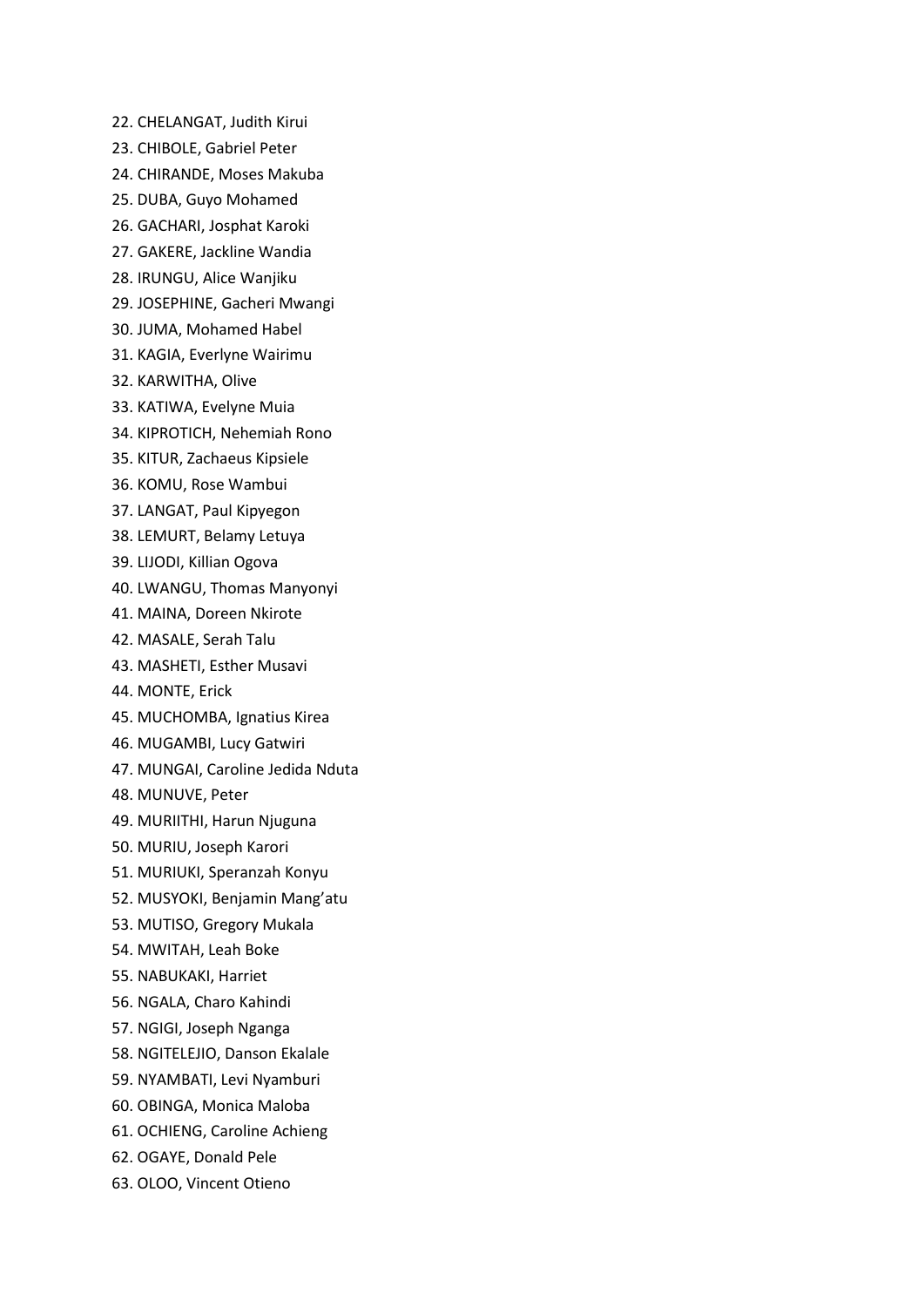- 64. OLUOCH, Hezron Opiyo
- 65. OMBONGI, Dennis Nyakiage
- 66. OMOLO, Carolyne Akinyi
- 67. ONDITI, Kennedy Bosire
- 68. ONYANCHA, Evans Okero
- 69. OSEKO, Mary Nyaera
- 70. OTHIENO, Moses Munyekenye
- 71. SABWAMI, Hellen Nafula
- 72. SIGEY, Evaline Chelengat
- 73. SIMIYU, Sikala Fred
- 74. TANUI, Richard Kiprotich
- 75. WAFULA, Eugene Simiyu
- 76. WAKO, Wako Diba
- 77. WANJALA, Amos
- 78. WANYONYI, Harriet Nafula
- 79. WASIKE, Joseph Nabibia

#### **Second Class Honours (Lower Division)**

- 80. ABUBAKAR, Yusuf Abdillahi
- 81. ADAN, Mohamedrashid Ahmed
- 82. ALI, Aisha Godana
- 83. ELKANA, Karani Wanjohi
- 84. KAKUMI, Tabitha Kalunda
- 85. KIBET, Benjamin Kirui
- 86. MAINA, Phoebe Wanjiku
- 87. MBOGO, Stellah Charity Kagendo
- 88. MUHANJI, Constance Khavugwi
- 89. MUTAKI, Lyndah Kitsalu
- 90. OMONDI, Emmanuel
- 91. OMWOYO, Kennedy Daniel
- 92. ROBERT, Filbert Kibisu
- 93. ZAINAB, Roba Koto

#### **Pass**

94. JARADI, Naimah Abdalla Adam

The Dean of the School of Open and Distance Learning will rise and present the following candidates for the award of the respective diploma of the University of Nairobi. As the Dean reads out the names, the candidates will stand and remain standing until the last name is read and he/she will then request the candidates to sit down by saying *"please be seated"*

Then the graduands will altogether bow/curtsy and resume their seats.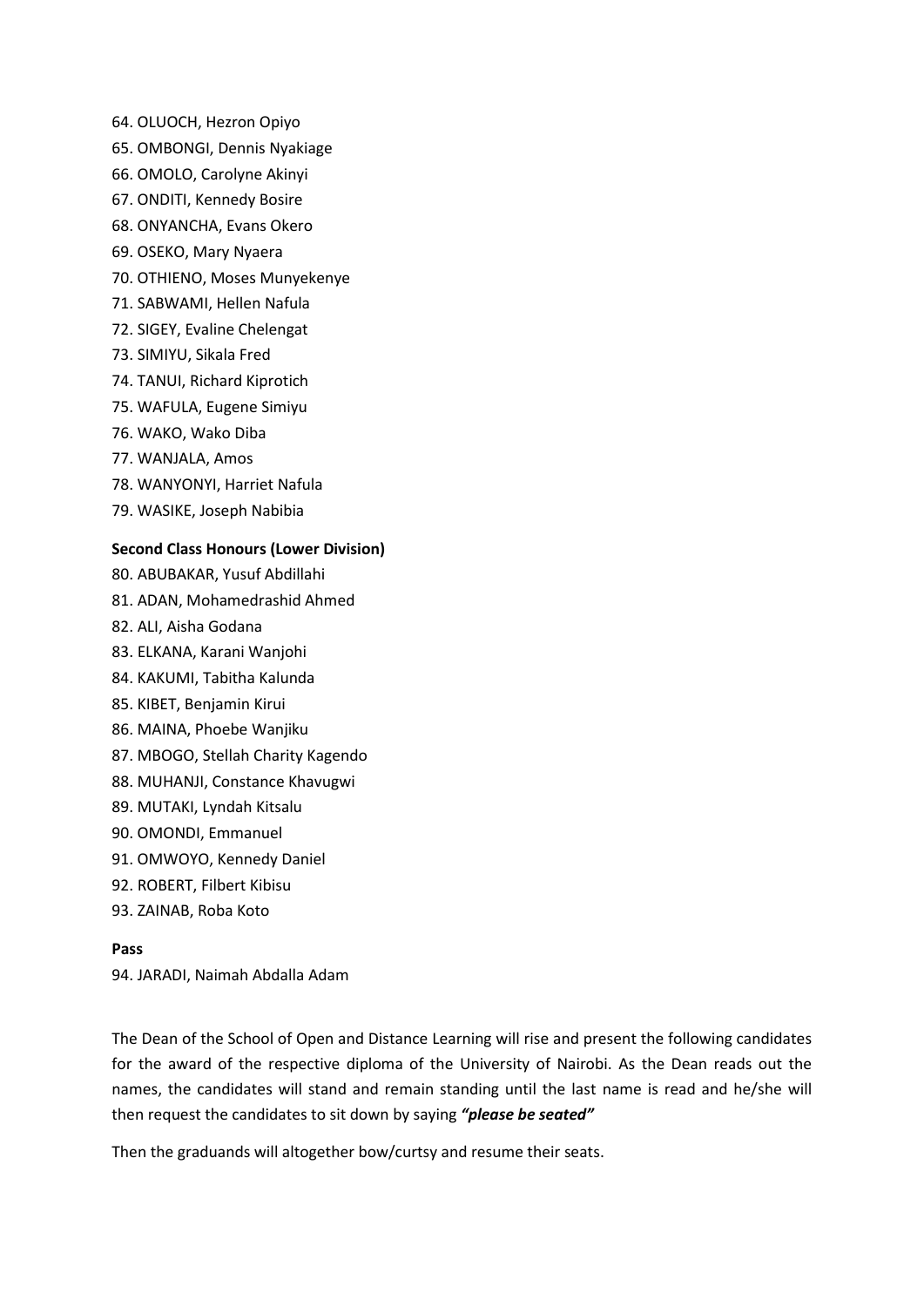# **C) POSTGRADUATE DIPLOMA**

# **i) POSTGRADUATE DIPLOMA IN ADULT EDUCATION AND COMMUNITY DEVELOPMENT**

## **Credit**

1. MUKINYA, Franklin Karanja

# **ii) POSTGRADUATE DIPLOMA IN EDUCATION**

# **Credit**

- 1. MAKAU, Tabitha
- 2. MANG'ENI, Pamphilian Kadogo
- 3. MOHAMMED, Fatma Amiyo
- 4. OOKO, Pauline Achieng'

### **iii) POSTGRADUATE DIPLOMA IN PROJECT PLANNING AND MANAGEMENT**

1. GAITHO, John Githuma

# **D) DIPLOMA**

### **i) DIPLOMA IN ADULT EDUCATION AND COMMUNITY DEVELOPMENT**

### **Distinction**

1. ABWAO, Gilbert Moi

## **Credit**

- 2. AKHAERE, Rebecca Tsisiche
- 3. CHEPKEMBOI, Mary
- 4. DAGANE, Ibrahim Gedi
- 5. IBRAHIM, Ali Alkeri
- 6. ISIYE, Alex Saisi
- 7. JULO, Stephen Ndoro
- 8. KAME, Konchora Boru
- 9. KIBET, Stella Jeruiyot
- 10. MBOGO, Betty Truphena
- 11. MWASHIGADI, Christine Zighe
- 12. OLOO, Dorcus Adhiambo
- 13. WANYONYI, Solomon M

### **Pass**

- 14. KAPTUYA, Ronguno
- 15. MUMO, Mary Malinda
- 16. NKARI, Alice Mwende

# **ii) DIPLOMA IN BUSINESS MANAGEMENT**

# **Distinction**

1. ALUONG, Ngor Atit Tabitha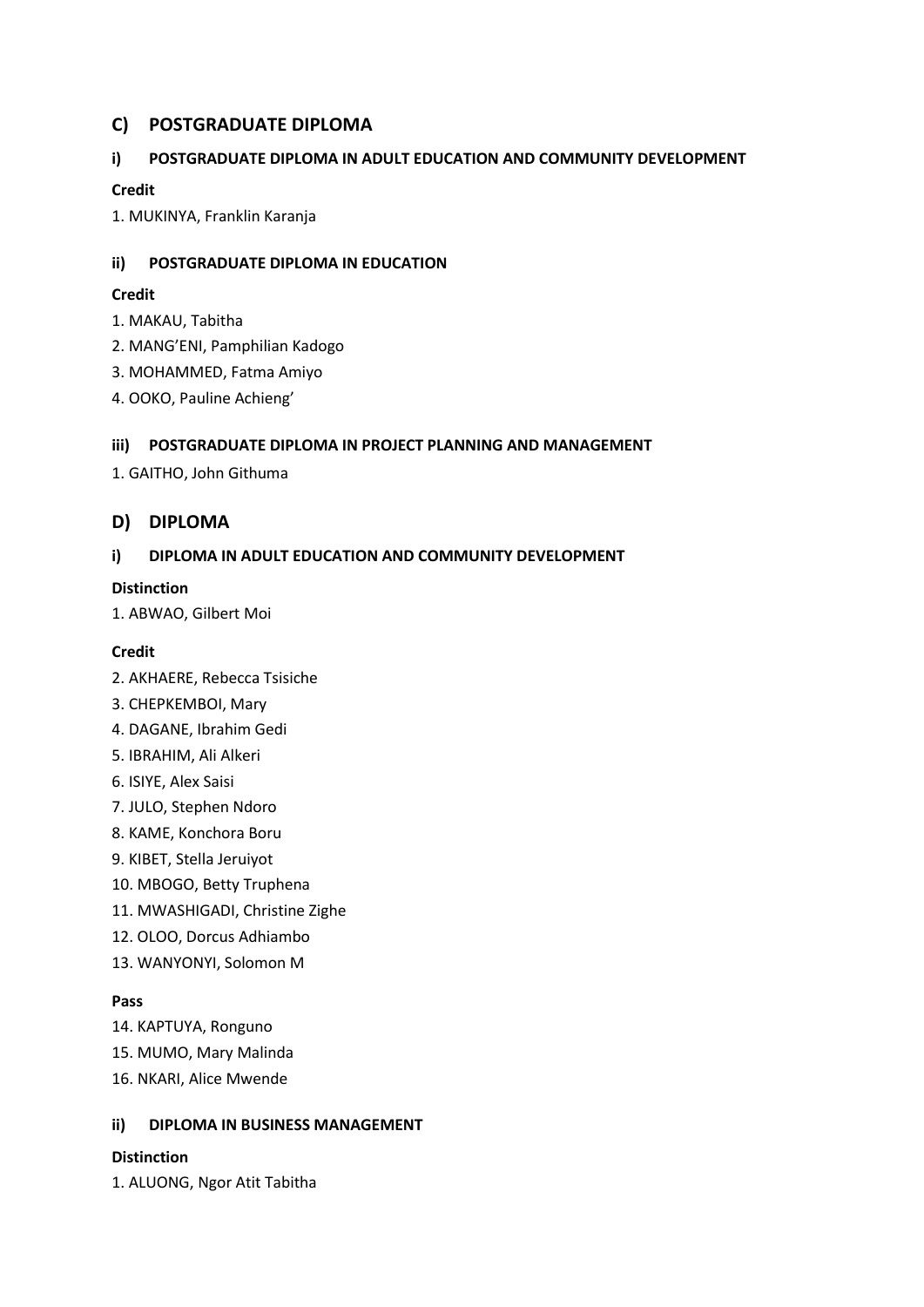- 2. BAYA, Douglas Kazungu
- 3. KABOGO, Emmanuel
- 4. KARIUKI, Beatrice Njeri
- 5. MBOGO, Faith Wambui
- 6. ODHIAMBO, Bruce Ojwando
- 7. ODUNDO, Christine Achieng

- 8. ADAN, Farida Mohamed
- 9. AHMED, Mohamed Billow
- 10. AHMED, Omar Saad
- 11. AKARANGA, Lydia Kavere
- 12. APONDI, Beatrice Otieno
- 13. ARUCY, Tracy Noella
- 14. BISIERI, Nyakundi Monicah
- 15. BORE, Livingstone Kipkorir
- 16. CHELANGAT, Annah
- 17. CHIANGE, Sharman Omondi
- 18. DOUGLAS, Pauline
- 19. ETAET, Rispa Anya
- 20. GEDI, Leyla Yussuf
- 21. GICHUKI, Kelvin Kanyari
- 22. GWADA, Winnie Adhiambo
- 23. HASSAN, Hodan Mohamed
- 24. HASSAN, Mohamed Abdikadir
- 25. IDI, Ramadhan Ngeza
- 26. JOHN, Mwongela Muthui
- 27. JUMA, Kelvin Wafula
- 28. KARISA, Elizabeth Kadzo
- 29. KHALILA, Faud Mohamed
- 30. KIPCHIRCHIR, Samwel
- 31. KIRUI, Shirley Cheptoo
- 32. KOLA, Jean Lufina
- 33. KUBASU, Emily Nasimiyu
- 34. LACTOR, Joseph Mshila
- 35. LEON, Paul Ochieng Ooko
- 36. MAIYO, Brian Kibet
- 37. MAKABE, Edna Moraa
- 38. MASAKU, Muendo Daniel
- 39. MBOGA, Akinyi Lucy
- 40. MIGAI, Robert Odiwuor
- 41. MOTARI, Michelle Ong'ocha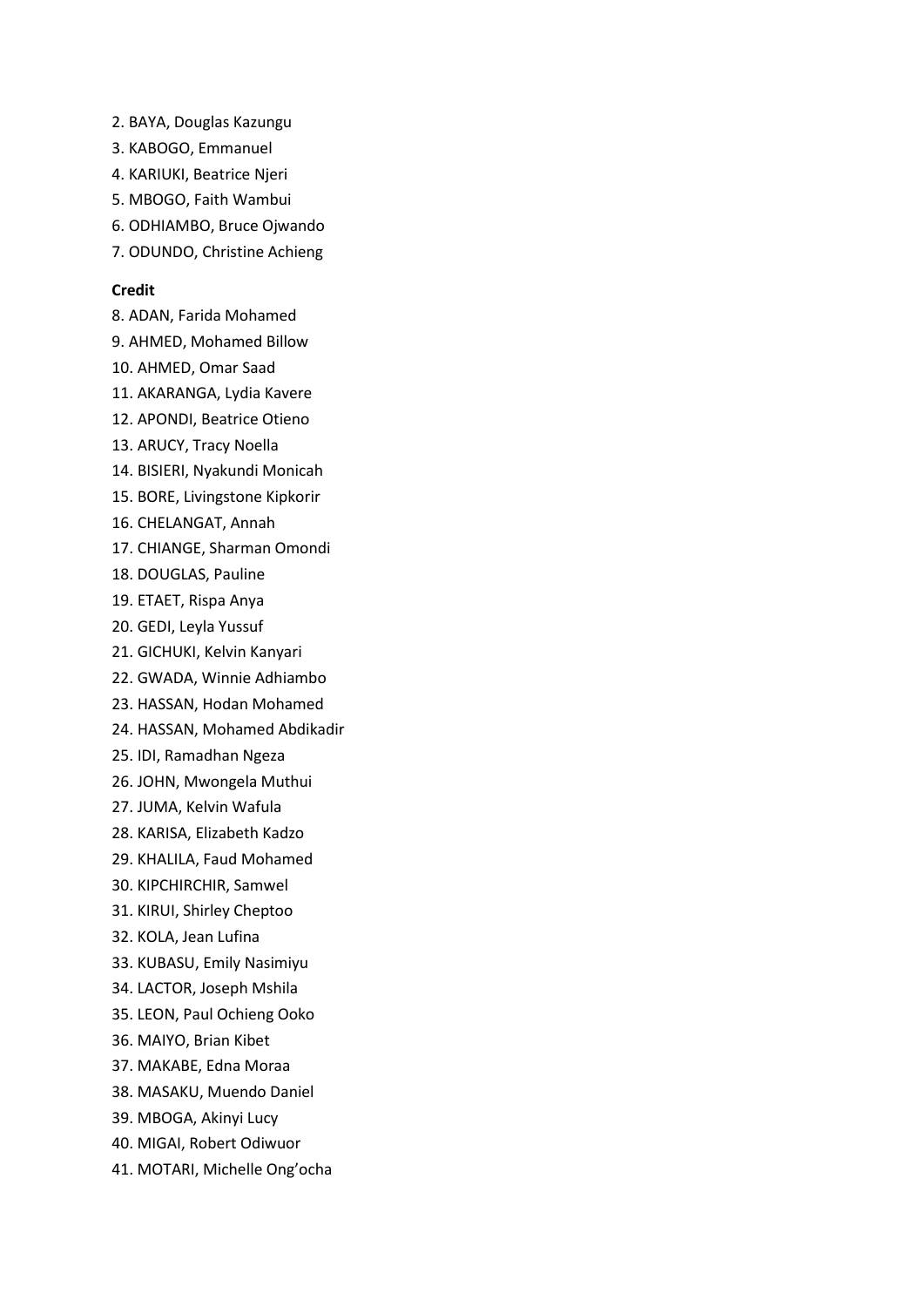42. MRAMBA, Benson Katana

- 43. MULI, Daniel Kalutu
- 44. MUSEMBI, Makau Bryson
- 45. MUTHUSI, Steven Kimuyu
- 46. MUTUKU, Jacinta Mwelu
- 47. MWALE, Vincent Mukumbu
- 48. MWAURA, Flora Muthoni
- 49. MWENDA, Anne Njoki
- 50. MWIHURI, Anthony Mundia
- 51. NAKALI, Wycliff Lumosi
- 52. NEKESA, Brenda Khaoya
- 53. NGUVU, Abdallah Ali
- 54. NJAAGA, Mercy Njeri
- 55. NJOROGE, Toress Odhiambo
- 56. NTHENYA, Sylvia Mwende
- 57. NYANGOKA, Paul Ombae
- 58. NYANGORE, Orpha Bosibori
- 59. NYONGESA, Delia Magdaline
- 60. NYONGESA, Sebastian Juma
- 61. OBONG, Clement Onyango
- 62. ODABA, Peres Mala
- 63. ODERO, Clive Charlse
- 64. ODIWUOR, Lucky Anyango
- 65. OGUTA, Wyclif Otieno
- 66. OICHOE, Boaz Omboga
- 67. OINDOH, Rejoice Akoth
- 68. OKEMWA, Kennedy
- 69. OLONDE, Wellington Odhiambo
- 70. OMENDA, Joakim Okioma
- 71. OMWANDA, Lavender Adongo
- 72. OMWAYO, Vincent
- 73. ONYANGO, Okoth Steve
- 74. ORIWA, Lydia Atieno
- 75. OSMAN, Ikrama Abdirahman
- 76. OTIATO, Stephen Kuta
- 77. OUMA, Maureen Akinyi
- 78. OWIYE, Dolly
- 79. OWUOR, Grace Ajwang
- 80. OYUGI, Nicholas Oyugi
- 81. SIRREKA, Benjamin Wanyama
- 82. SOGOMO, Ariko Victor
- 83. TSUMA, Benedict Mwakalu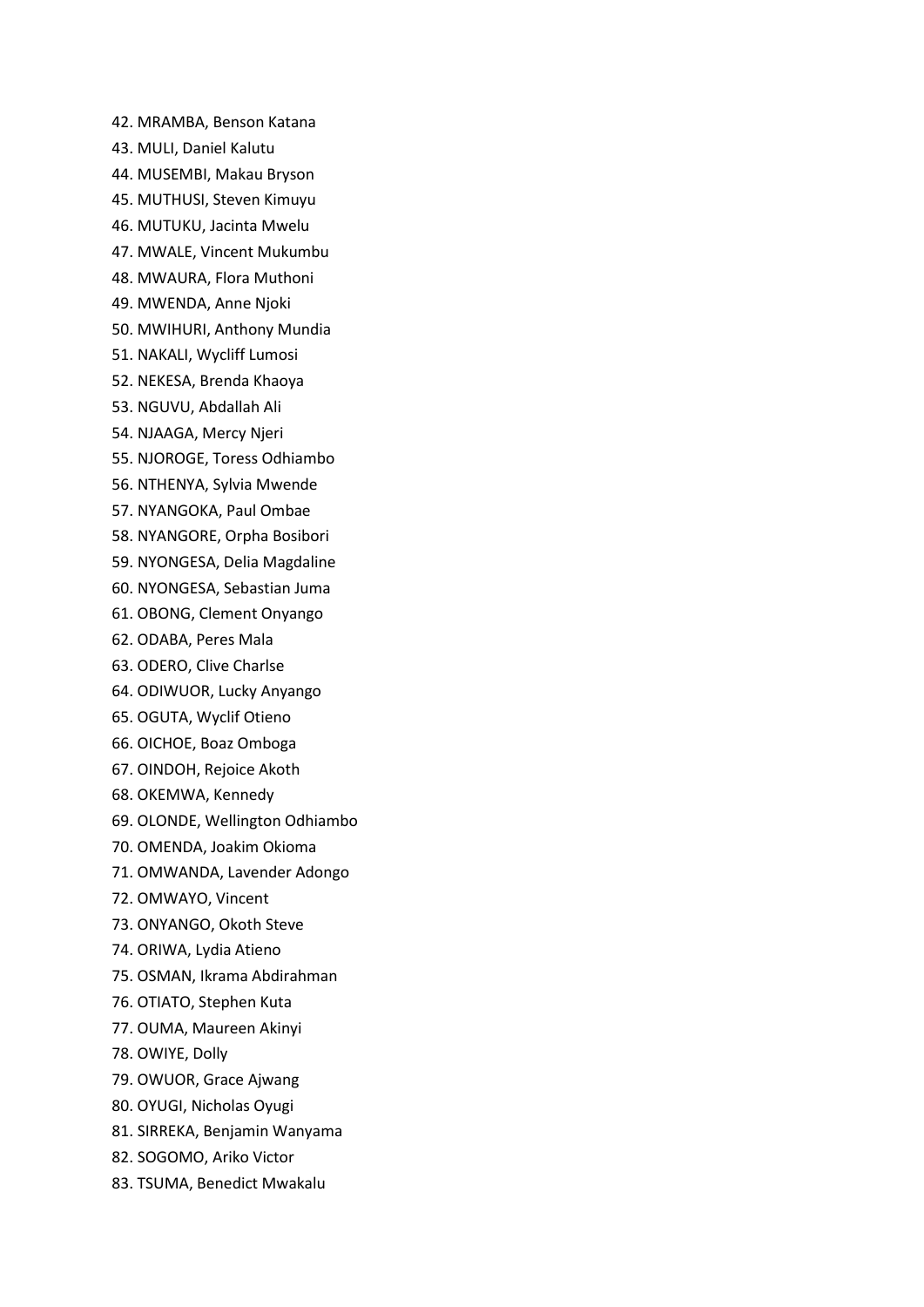84. WANJIRU, Daniel Ngugi

- 85. WANJIRU, Maina Connie
- 86. WERE, Dixon Onyango

### **Pass**

- 87. ABDIKHEIR, Said Adan
- 88. ADAN, Mohamed Al-amin
- 89. AYUOYI, Beatrice Auma
- 90. AYWER, Marion Anyango
- 91. BARASA, Makhonge Samuel
- 92. BASHIR, Mohamed Billow
- 93. DANSTONE, Muchikha Mukofu
- 94. GICHANA, Stephene Bosire
- 95. GONGO, Hassan M.
- 96. HAGA, Issa Mwinyi
- 97. JERUTO, Betzeba
- 98. JIMALE, Zamzam Ismail
- 99. KHASAMBA, Ojiambo David
- 100. LEWIS, Ziro Mwatela
- 101. LUBANGA, Fiona Anyango
- 102. MAINA, Motanya Joseph
- 103. MASHENGU, Valine Walowe
- 104. MOHAMED, Fatma Awesu
- 105. MOHAMED, Shamim Salim
- 106. MURIUKI, Paul Muthinja
- 107. MWACHOFI, Gregory Musula
- 108. MWAMBULA, Claris Wakio
- 109. MWANIKI, Grace Muthoni
- 110. NYINGE, Albert Nderitu
- 111. OKOTH, Nancy Nanjira
- 112. OMAR, Maryam Gora
- 113. OMOLO, Beverlyn Awour
- 114. RAMADHAN, Fatma Ally
- 115. RUTO, Robin Kipkosgei
- 116. SEDI, Godfrey Havi
- 117. TANUI, Kenneth Kipleting
- 118. TELE, Willium K
- 119. WACHIRA, Catherine Wanjiku
- 120. WACHIRA, Salome Wanjiru

# **iii) DIPLOMA IN HUMAN RESOURCE MANAGEMENT**

# **Distinction**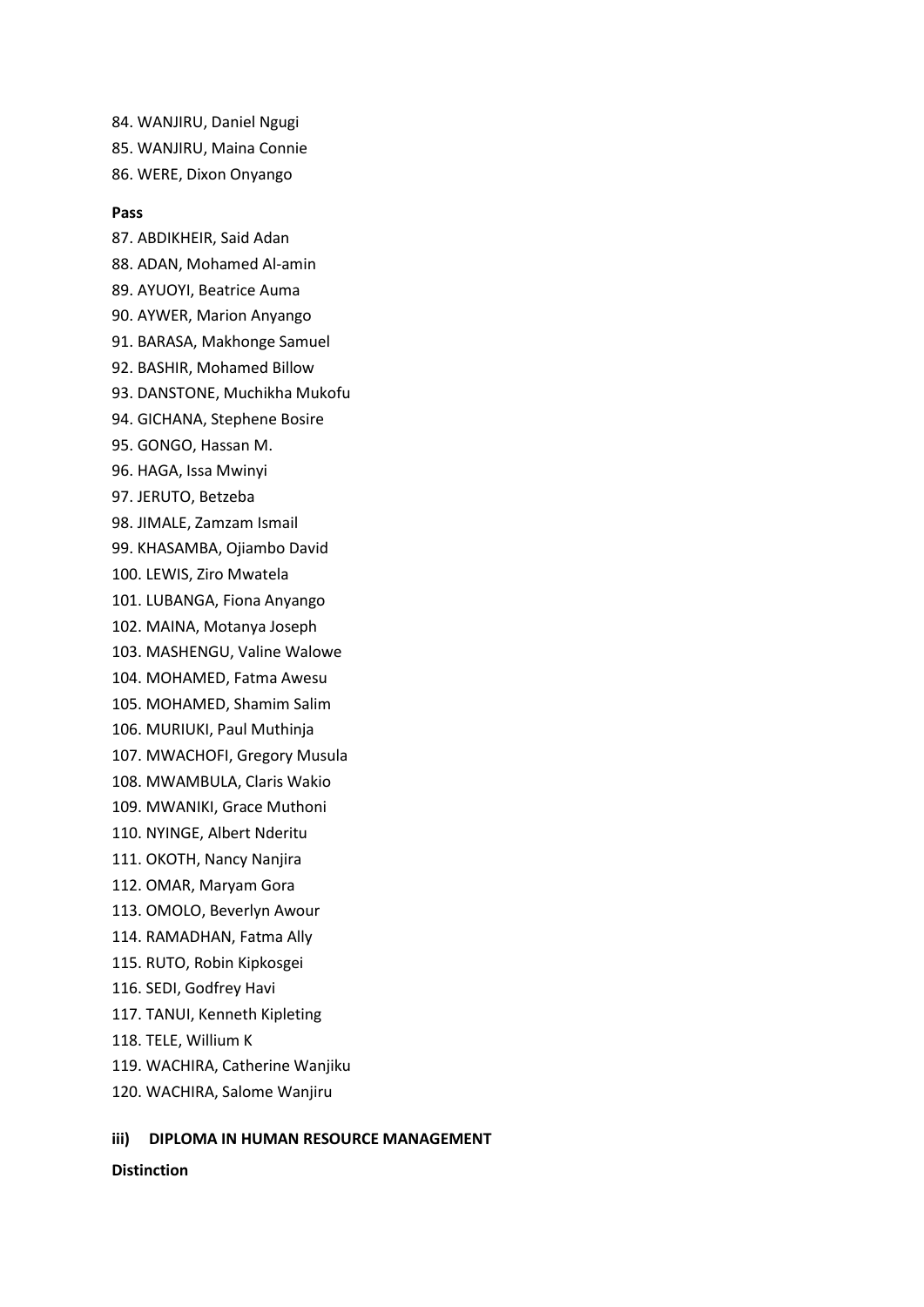- 1. MWOLOLO, Stella Nduku
- 2. NDEGWA, Esther Wanjugu
- 3. NGANGA, Jacinta Nasimiyu
- 4. NGOVI, Mercy Nthambi
- 5. OCHIENG, Roseanne
- 6. OKERO, Jared Bosire
- 7. OLALA, Benard Oyugi
- 8. ONYANDO, Nixon Ochieng

- 9. AKOTH, Milka Omollo
- 10. AKUMU, Bernadine Elizabeth
- 11. ALI, Billow Hassan
- 12. ANYANGO, Dorothy
- 13. CHELULEI, Erick Kibet
- 14. CHEPCHIRCHIR, Philomena
- 15. CHEPKEMOI, Philemon Stell
- 16. CHEPKOECH, Purity
- 17. CHEPKORIR, Agnes
- 18. CHERONO, Gladys
- 19. IMAILUK, Solomon Omiat
- 20. JAFFAR, Swafiya Abdulkarim
- 21. JEBOTIP, Grace
- 22. KAMAU, Michael Mburu
- 23. KATITO, Jackline
- 24. KAZUNGU, Kombe Johnson
- 25. KERRE, Rophina Obeyia S
- 26. KIMARO, Edna Hajidho
- 27. KIMARON, Naomy Jeruto
- 28. KIMEMIA, Mark Mureithi
- 29. KOFIA, Motester Caris
- 30. KOILEKEN, Naserian
- 31. KOSIYO, Fredrick Odhiambo
- 32. LANGAT, Lilian Cheruto
- 33. LEKADAA, Joseph L
- 34. LEPANYAN, Daniel Nyausi
- 35. LILECHI, Geofrey
- 36. LILIAN, Shunza Shihemi
- 37. LIMARENG, Annabel Cheyech
- 38. MAGANI, Adriano Difor
- 39. MAKHULO, Velma Anyango
- 40. MATISI, John Simiyu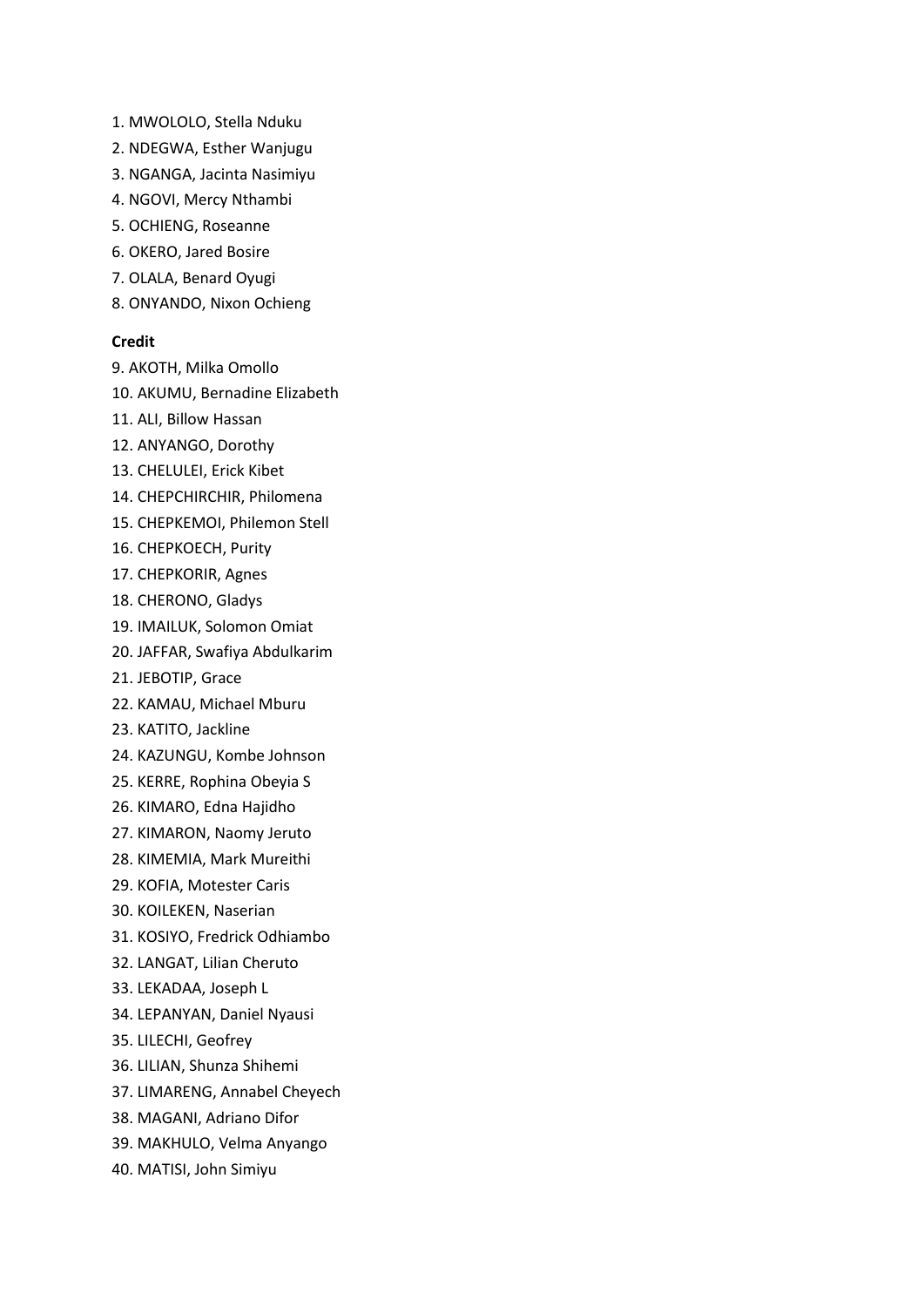- 41. MAWEU, Emily Nthambi
- 42. MBAABU, Lenah Ntinyari
- 43. MELIS, Simon Kiprop
- 44. MOGOKO, Nancy Maburi
- 45. MOKAYA, Faith Kwamboka
- 46. MOMANYI, Doreen Kerubo
- 47. MUCHISU, Lucky Nekesa
- 48. MUKUNGA, Tiffany Njoki
- 49. MUNYIFWA, Nyongesa Andrew
- 50. MUSINZI, Lorraine Masia
- 51. MUTISYA, Musyoka William
- 52. MWENDE, Sylvia
- 53. MWITI, Douglas Kinoti
- 54. MWONJORIA, Winnie Mugure
- 55. NAROO, Amos Tilia
- 56. NGETICH, Nicholas K.
- 57. NGUGI, John Kamau
- 58. NYAMWENO, Agnes Kerubo
- 59. NYONGESA, Metrine Nekesa
- 60. OBIERO, Grace Anyango
- 61. OCHIENG, Mary Amondi
- 62. OGINGA, Julian Adhiambo
- 63. OGUTU, Reagan Otieno
- 64. OLARE, Rose Akinyi
- 65. ONDIGI, Drusilla Moraa
- 66. ONGACHI, Phanice
- 67. OSANO, Nerea Auma
- 68. RUTO, Basil Cheruiyot
- 69. RUTO, Betwel Kipngeno
- 70. SAMWEL, Moses Musee
- 71. SEREM, Felix Kipkirui
- 72. SUTER, Martha
- 73. TERER, Peter Kipkemoi
- 74. THOTH, Emily Awuor
- 75. WABOELELAH, Joy Nanyama
- 76. WAFULA, Christine Mary
- 77. WAIRIMU, Lucy
- 78. WALEI, Ambrose Cheruiyot
- 79. WAMUGI, Evelyne Wanjiru
- 80. WANDIA, Jacqueline Wanjiku
- 81. WARIO, Teppo Ahmed
- 82. WAYUA, Margaret Christine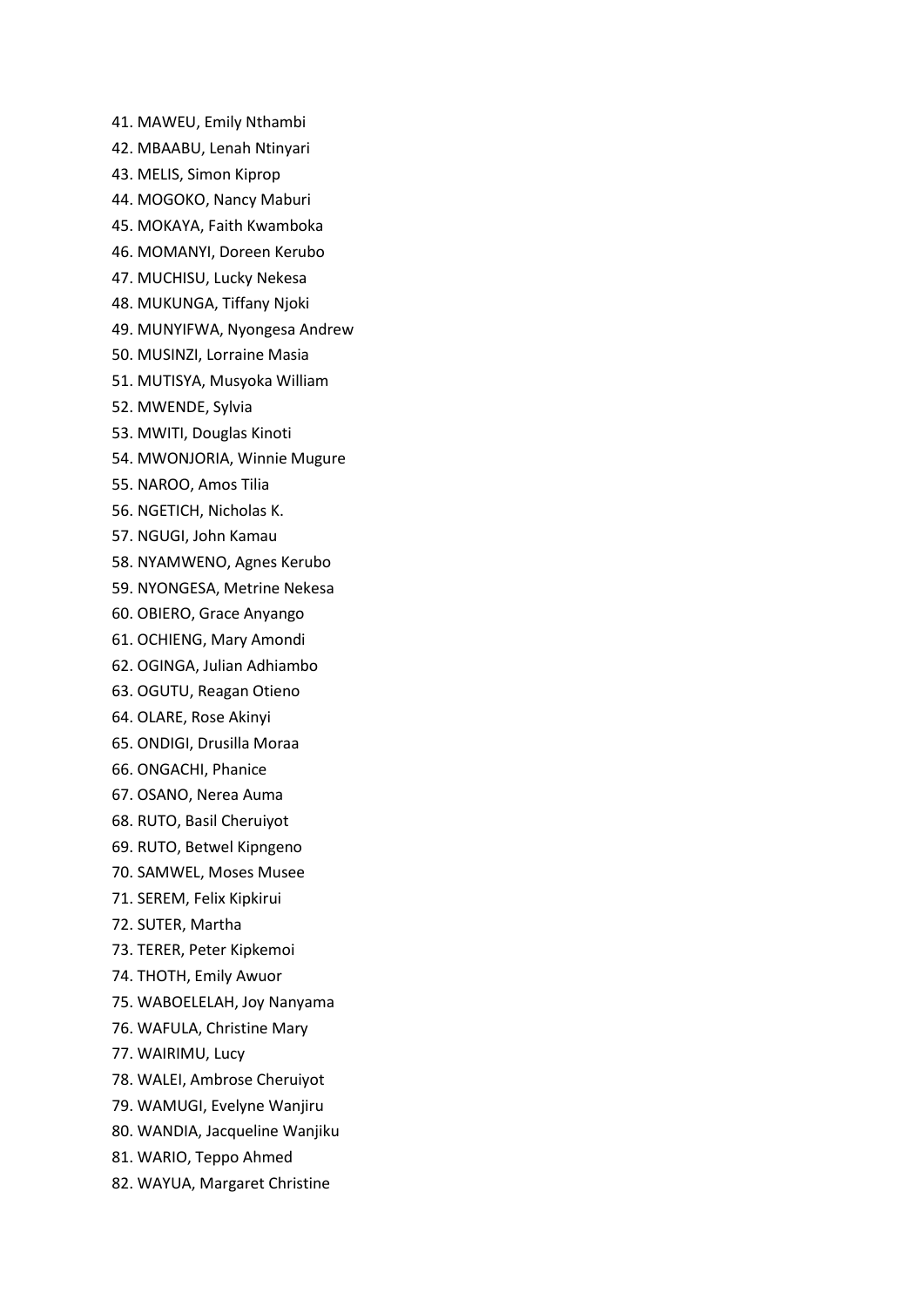83. WINNIE, Daisy Wanjiru Muthee

84. ZEINAB, Ali Haji Ahmed

### **Pass**

- 85. BORE, Caroline Chepkorir
- 86. ERICK, Aoro Orawo
- 87. KIPKOECH, Tonui
- 88. MADARA, Haron Peter
- 89. MWANGI, Anthony Kiboi
- 90. ODERO, Linda Akinyi
- 91. OKEYO, Salim Ochieng
- 92. OKUNGU, William Sudah
- 93. OKWANY, Flannery Otieno
- 94. OMENTA, Mercy Nyakerario
- 95. OMOLLO, Lotus Awuor
- 96. ONYANGO, Emmaculate Awiti
- 97. RIAGA, Berryle Akoth
- 98. WAITI, Johnson Avomba
- 99. WALUBENGO, Dorcus Khisa
- 100. ZAKAYO, Linet Akinyi

## **iv) DIPLOMA IN PROJECT PLANNING AND MANAGEMENT**

### **Distinction**

- 1. FELIX, Kipruto Biwott
- 2. GIKANDI, David Kariuki
- 3. KIPKOSGEI, Richard Maiyo
- 4. MINYATI, Machira
- 5. OLEKETE, Etieng Noah

- 6. ABDI, Hassannur Haji
- 7. ABDULLAHI, Rehema
- 8. DAVID, Ekal Nameyan
- 9. GISEMBA, Moraa Catherine
- 10. HARRISON, Sokoipei Kantet
- 11. KIOKO, Teddy Muema
- 12. LANGAT, Bernard Kipngetich
- 13. MAHAT, Abdullahi Mohamed
- 14. MALELE, Festus Anjili
- 15. MALOBA, Sifrosa Naswa
- 16. MATHERI, Eric Chege
- 17. MOHAMED, Ibrahim Hussein
- 18. MOHAMED, Maslah Ali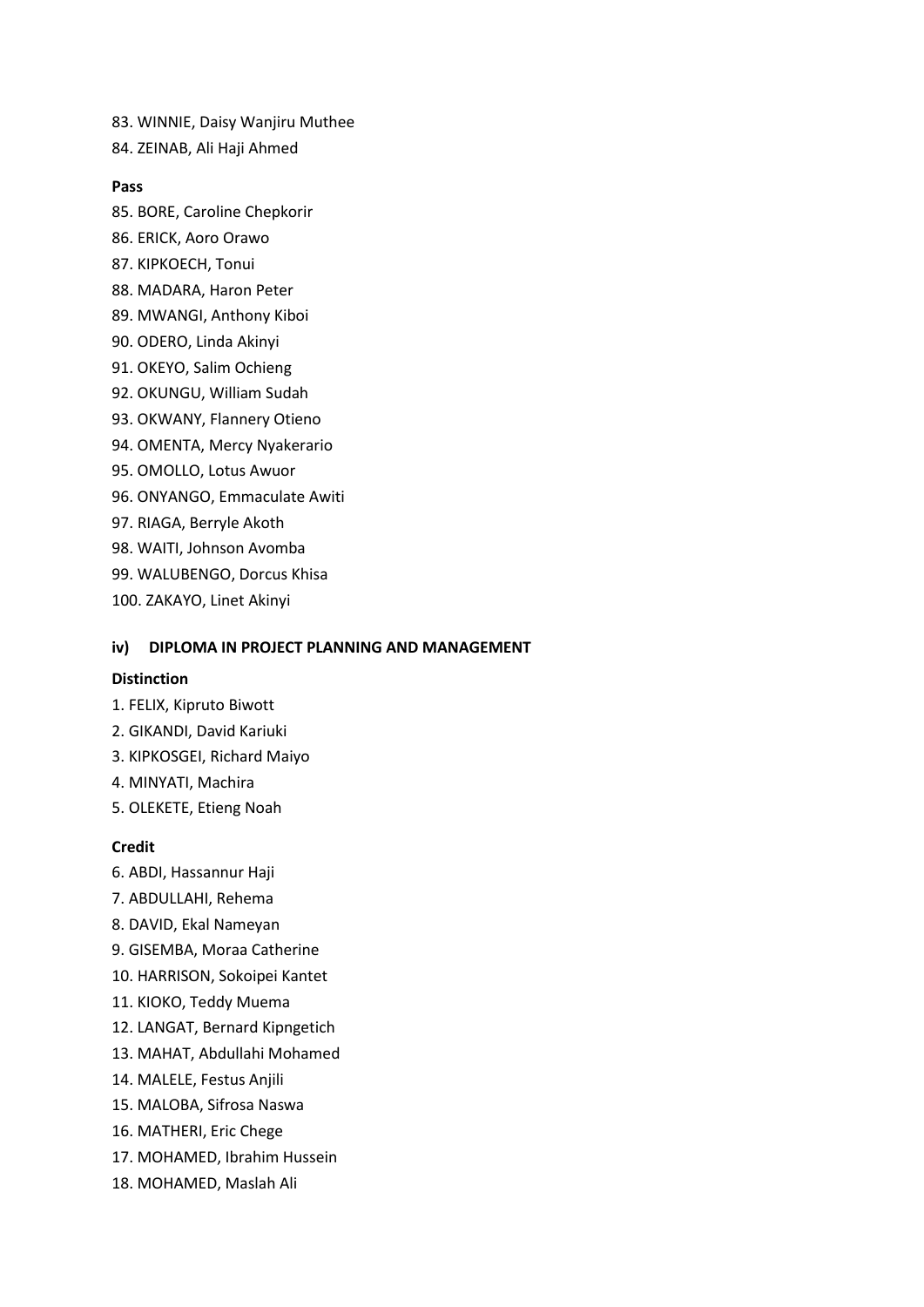- 19. MORANGA, Verah Boyani
- 20. MUI, Henry Musili
- 21. MUTHURI, Evalyne Naitore
- 22. MUTUGI, Kelvin Murithi
- 23. MWOIKUT, Barron Kipkania
- 24. NAKATTO, Juliet Emma
- 25. NYABUTO, Kennedy Otieno
- 26. OMONDI, Felix Opollo
- 27. OMWENGA, Deborah Kerubo
- 28. ONYANGO, Millicent Adhiambo
- 29. OTIENG, Mike
- 30. SAFARI, Mona Kaveni
- 31. SHAKU, Shufkiyo Yattani

### **Pass**

32. HALIA, Hassan Adan

# **v) DIPLOMA IN PUBLIC RELATIONS**

### **Distinction**

- 1. GITENDE, Mary Irima
- 2. MWENDA, Faith Wanja
- 3. WANYANDE, Vilesta Mdivia

- 4. ARINA, Elizabeth Adhiambo
- 5. KAURA, Ann Kawira
- 6. KHALENYA, Carolyn
- 7. KIIRU, Anne Wairimu
- 8. LUKEINE, Shalom Reson
- 9. MOGAKA, Faith Kemunto
- 10. MUCHIRI, Caroline Wanjiru
- 11. MWATHA, Geoffrey Munyaga
- 12. NJOROGE, Fidelis Wanjiku
- 13. NYANDIEKA, Janet Kerubo
- 14. NYARERA, Milkah
- 15. ODENY, Amos Onyango
- 16. OMINDO, Jackline Aluoch
- 17. OMWAGA, Juliet Akinyi
- 18. TEMBO, Caroline Gambo
- 19. WAGUMBA, Rose Ayugi
- 20. WANGUI, Rispah Murugi
- 21. WATHOME, Martha Mwikali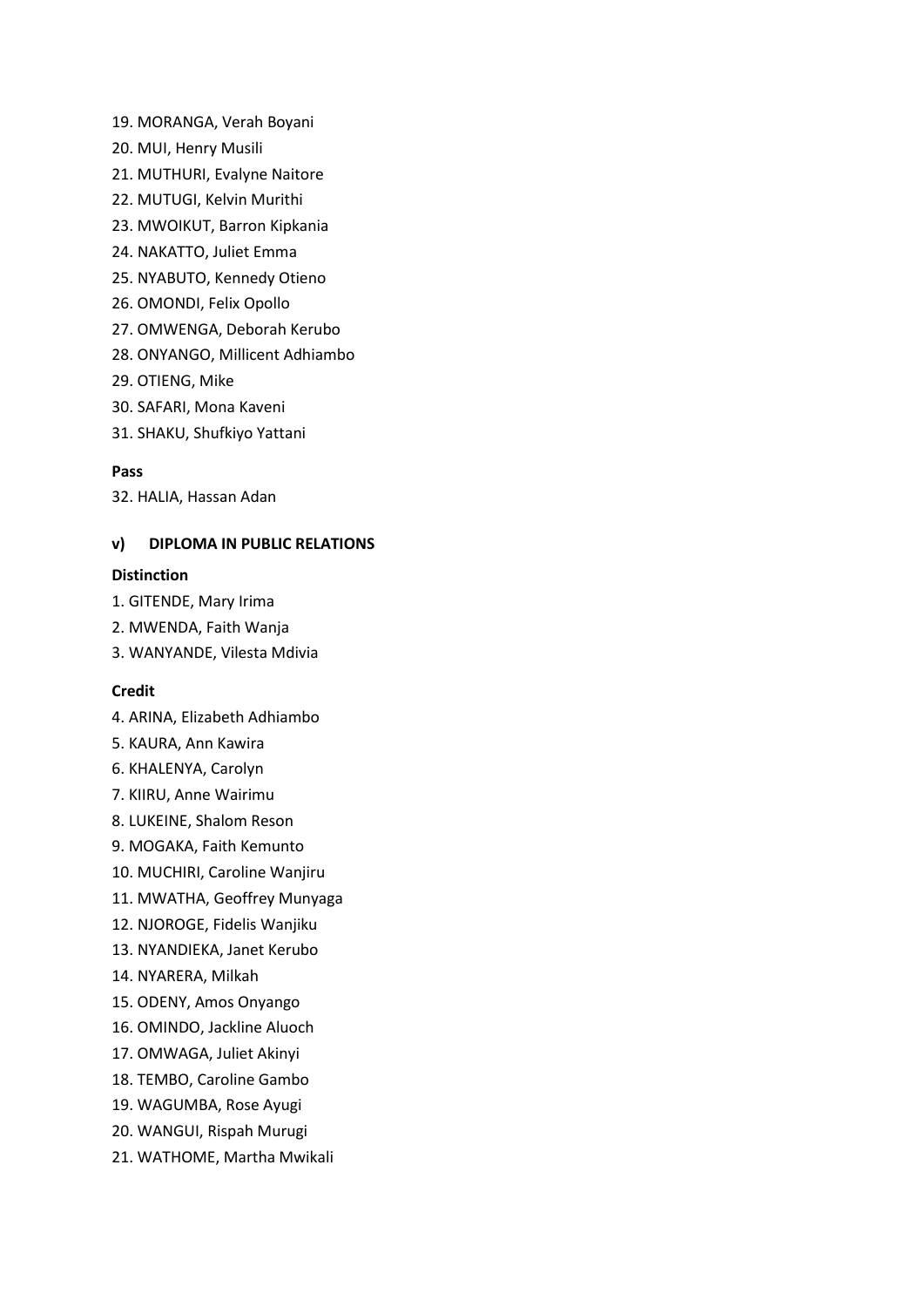#### **Pass**

- 22. CLINTON, Moses Nyaneko
- 23. KABUBA, Kallen Nyagatanga
- 24. KANENE, Anastacia Wanjiru
- 25. KARIMI, Yvonne Waruguru
- 26. KITUPEI, Joel Turunkei
- 27. KOSKEY, Juliet Chebet
- 28. MASEGA, Maureen Moige
- 29. MPOKE, Norah Lilau
- 30. MUSUNGU, Vivian Wamukoya
- 31. MUSYOKI, Susan Mwende
- 32. MUTEA, Obed Kinoti
- 33. MUTINDA, Regina
- 34. NAIBUCHA, Jeremiah Kijana
- 35. NGOLA, Georgious Kamene
- 36. OBIAYO, Floridah Abuna
- 37. OCHIENG, Beryl Auma
- 38. WAKOLI, Vivian Nasambu

#### **vi) DIPLOMA IN PURCHASING AND SUPPLIES MANAGEMENT**

#### **Distinction**

- 1. ABDIKARIM, Iqra
- 2. AHMED, Muhaidin Abdirashid
- 3. HUSSEIN, Dado Takano
- 4. KARANI, Lenity Kathure
- 5. KINGOLA, Daniel Mutuku
- 6. MUDHIR, Abdifatah Hassan
- 7. MUTHAMA, Amos Makau
- 8. MUTUKU, Jacinta Mueni

- 9. ABDIFADHIL, Dubow Mohamed
- 10. ABDIWAHAB, Ares Shome
- 11. ABDULLAHI, Ali Mohamed
- 12. ACHIRO, Rose Aoko
- 13. ADAN, Mohamed Issack
- 14. ADEN, Hassan Abdullahi
- 15. AGUTU, Benazir Akinyi
- 16. AKINYI, Oketch Belinda
- 17. AMOLLO, Bonface Abongo
- 18. ASUKE, Peninah Adan
- 19. BARRE, Ibrahim Mohamed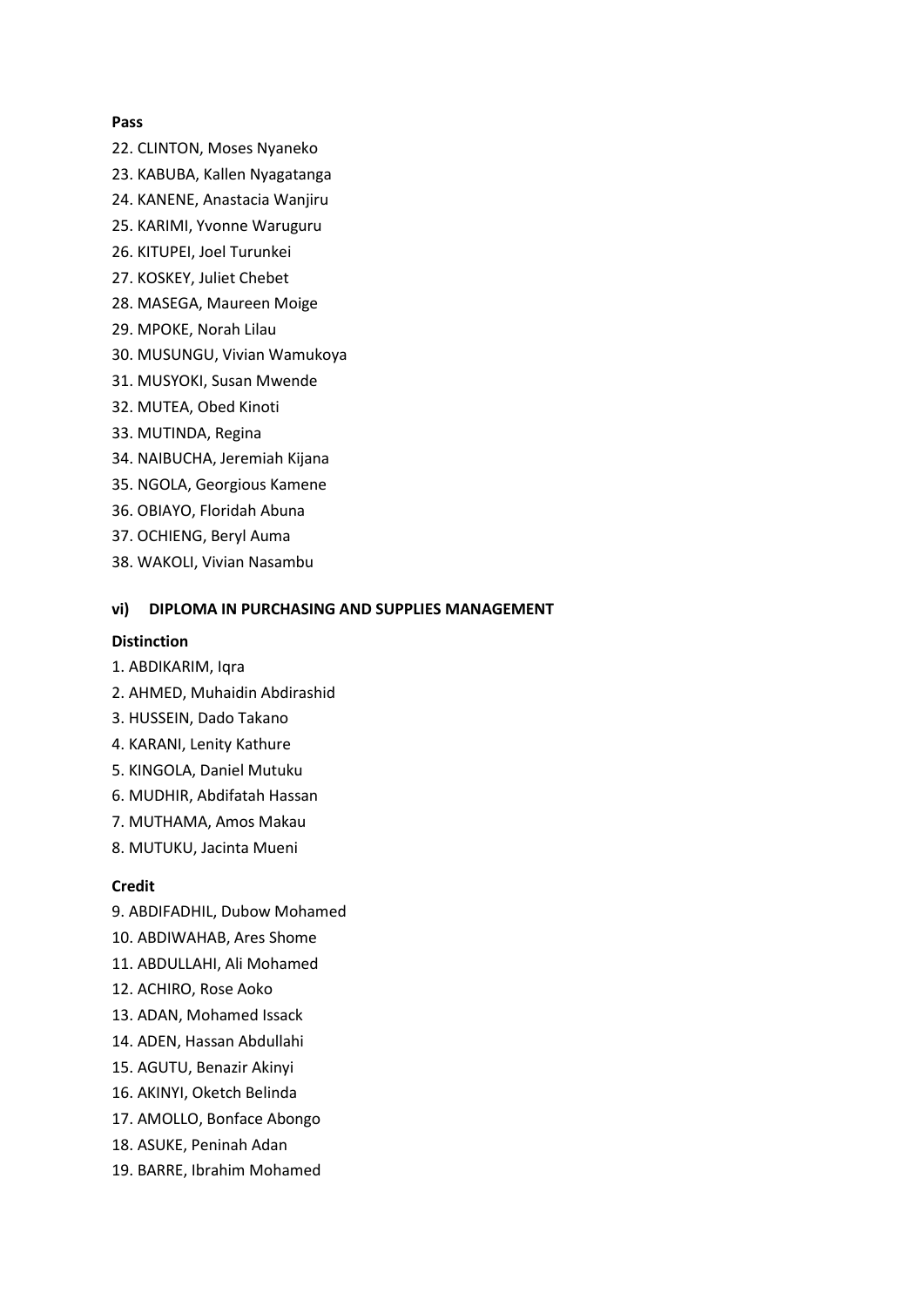- 20. BETT, Julius Cheruiyot
- 21. BISHAR, Abdullahi Mahad
- 22. CHARLES, Ombasa Moi
- 23. CHARO, Maxwell Jefwa
- 24. CHEMUTAI, Caren Chemayiek
- 25. CHEPNGENO, Judy
- 26. CHERUIYOT, Bornboss Maradonah
- 27. CHIVINI, Inziani Harrison
- 28. DORCUS, Sinantei Nosim
- 29. EDEWA, Davis Chele
- 30. ELIZABETH, Awuor Tete
- 31. GEKONGE, Faith Clemensia Mongina
- 32. GUHAD, Feisal Daud
- 33. HACHE, Jamal Shabure
- 34. HASSAN, Hodan Mohamed
- 35. HAWO, Liban Boru
- 36. HESKETH, Kimbage
- 37. HUSSEIN, Saadia Bishar
- 38. ISANDA, Brian Onsembe
- 39. ISEREN, Josephine Martini
- 40. IVASHA, Ferdinand Masalila
- 41. IYOCH, Erick Ogolla
- 42. JOSEPH, Robert Muli
- 43. KADIDA, Darmi Hussein
- 44. KALAMA, Baraka Kraph
- 45. KALTUMA, Happi Kabelo
- 46. KAMOMO, Maureen C.
- 47. KARANJA, Eva Njeri
- 48. KARIUKI, Susan Nyambura
- 49. KEA, Rosemary Mukui
- 50. KEMBOI, Mathew Kiptanui
- 51. KIPKOECH, Dennis
- 52. KISWII, James Kyama
- 53. KOSKEI, Cosmas Kipkemoi
- 54. KUNGU, Martin Nyandege
- 55. LUBEGA, Rose Samantha
- 56. LUSI, Grace Adhiambo
- 57. MALOBA, Patrick Masaba
- 58. MATAMBO, Esther Wanza
- 59. MAWEU, Esther Mbula
- 60. MEMBA, Renicah Bosibori
- 61. MICHAEL, Tabitha Nzisa Musili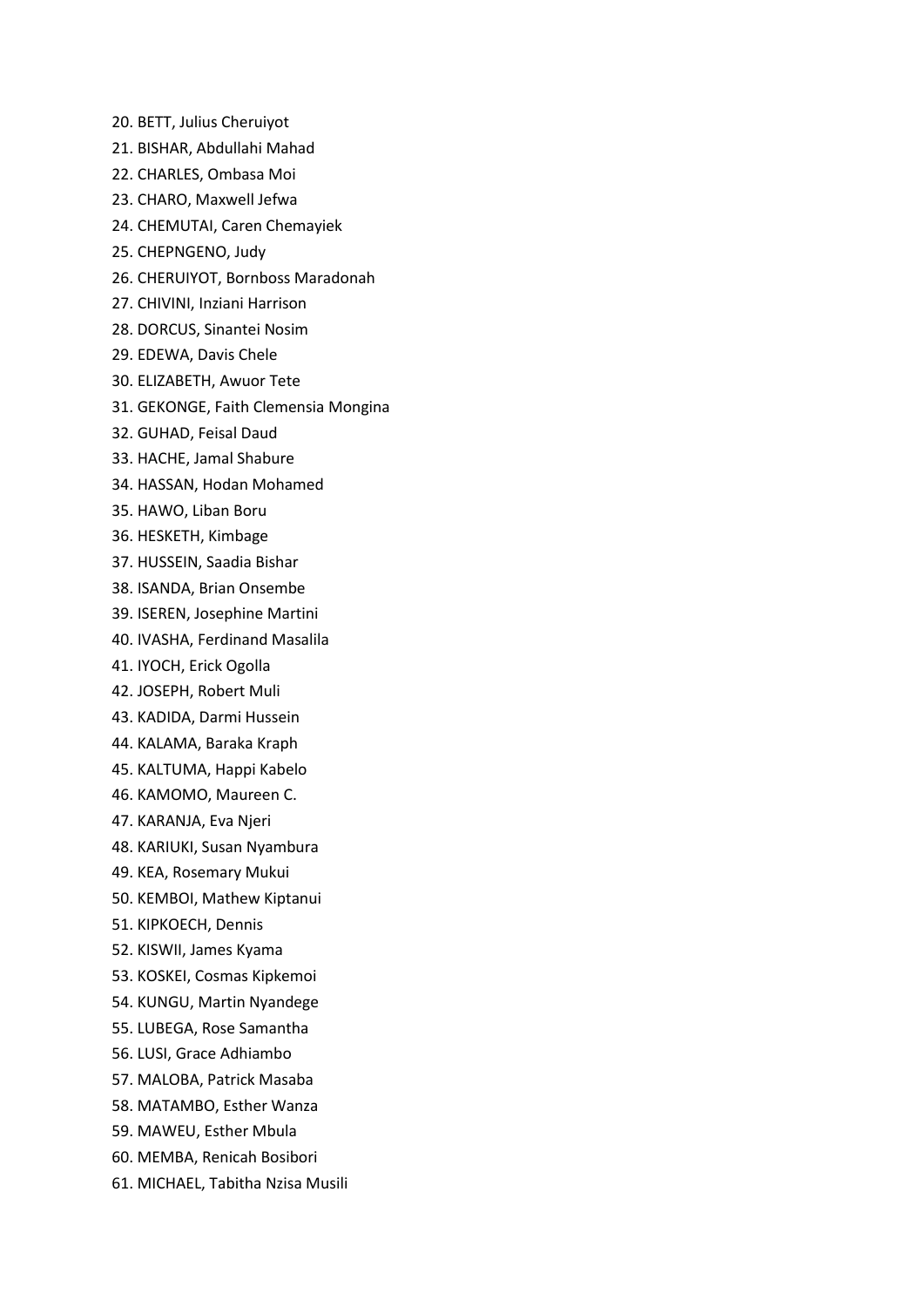62. MISORI, Faith Atieno

- 63. MOGIRE, Emilly Kemuma
- 64. MOGOKO, Neriah Nyanchama
- 65. MOHAMED, Abdullahi Bashir
- 66. MOHAMUD, Aden Abdullahi
- 67. MUCHUGIA, Rahab Wanjiru
- 68. MURITHI, Martin Francis
- 69. MUSYIMI, Faith Muteu
- 70. MUTAHI, Mark Kagotho
- 71. MUTAI, Aron
- 72. MUTAI, Vincent K.
- 73. MUTINDA, Faith Kalekye
- 74. MUTINDA, Mariettah Maria
- 75. MUTORO, Ezekiel Wanyonyi
- 76. MUTUA, Ephantus Muli
- 77. MUTUKU, Naleous Mwende
- 78. MUTUKU, Nthiwa James
- 79. MUYONGA, Nelson Mandela
- 80. MWACHALA, Johnson Andrew
- 81. MWATHE, Benson Mwendwa
- 82. NAPOKOLI, Alice Nafula
- 83. NASIKE, Nyongesa Mercy
- 84. NDALU, Mumbwa Carolyne
- 85. NGUNGI, Mercy Muthoni
- 86. NGUNJU, Nicholas Ngure
- 87. NYABERA, Glenah Chebiose
- 88. NYACHOTI, Albert Maragia
- 89. NYAKINYA, Rose Adhiambo
- 90. NYAMAI, Ann Mutanu
- 91. NYUMU, Purity Mutei
- 92. ODERO, Geofrey Otieno
- 93. OGETO, Emily Barongo
- 94. OKASH, H Abdirashid
- 95. OKELLO, Stephanie Rhoda
- 96. OKUMU, Kenedy Owino
- 97. OLOO, Thomas Paul Mboya
- 98. OMAR, Hassan Salat
- 99. OMOLLO, Janet Atieno
- 100. OMURWA, Nickson Barongo
- 101. ONCHIRI, Dominic Mwabe
- 102. ONGORI, Edna Moraa
- 103. ONGORO, Josphat Nyangau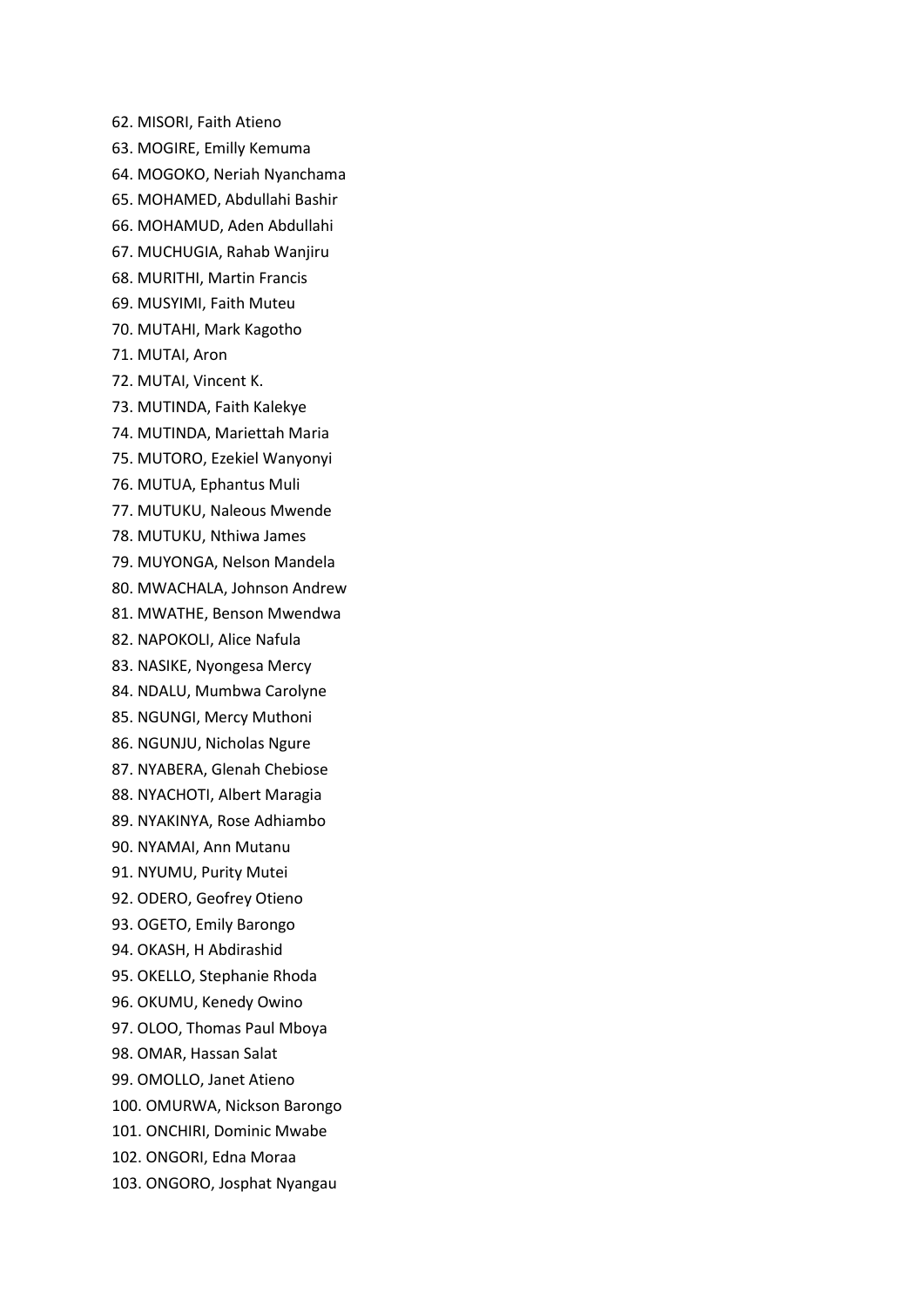104. ONYANGO, Joan Phancy Akinyi 105. OTIENO, Mercy Adongo 106. PETER, Faustine Muthama 107. ROBLE, Rashid Abdi 108. SARAH, Odera 109. SIRAT, Amina Mohamed 110. TERESA, Achieng 111. THOMAS, Ajwang Otieno 112. VINCENT, Yegon 113. WABOMBA, Anthony Mulongo 114. WANYAMA, Frida Nelima 115. WERE, Alphonce Jesse 116. WERE, Violet Adhiambo 117. YIEGA, Mercy Achieng 118. YUSSUF, Abdullahi Olow

#### **Pass**

120. ADERO, Quinter Atieno

119. ABASS, Hajir Sheikh

- 121. ALI, Ali Abdullahi
- 122. AROT, Martin Shikuku
- 123. DANIEL, Milka Wambui
- 124. EKAKORO, Wilkster
- 125. FARAH, Luul Dagane
- 126. HALIMA, Golo Omar
- 127. HASSAN, Adan Maalim
- 128. JUMA, Kennedy Isika
- 129. KATANA, Charles Gona
- 130. KIMANZI, Annah
- 131. KWANYA, Robert
- 132. LEILA, Abdullahi
- 133. MAUNDU, Kamunyu Gideon
- 134. MBAKA, Linda Makena
- 135. MECHA, Lilian Kerubo
- 136. MOHAMED, Abdifatah Yussuf
- 137. MOHAMUD, Kuso Mohamed
- 138. MOKUA, Gesocho Edwin
- 139. MUGAMBI, Linus Mwirigi
- 140. MURAYA, Maureen Wanjiku
- 141. MURITHI, Patrick Munene
- 142. MUTHEU, Mbuvi Christine
- 143. MUTIO, Josphat